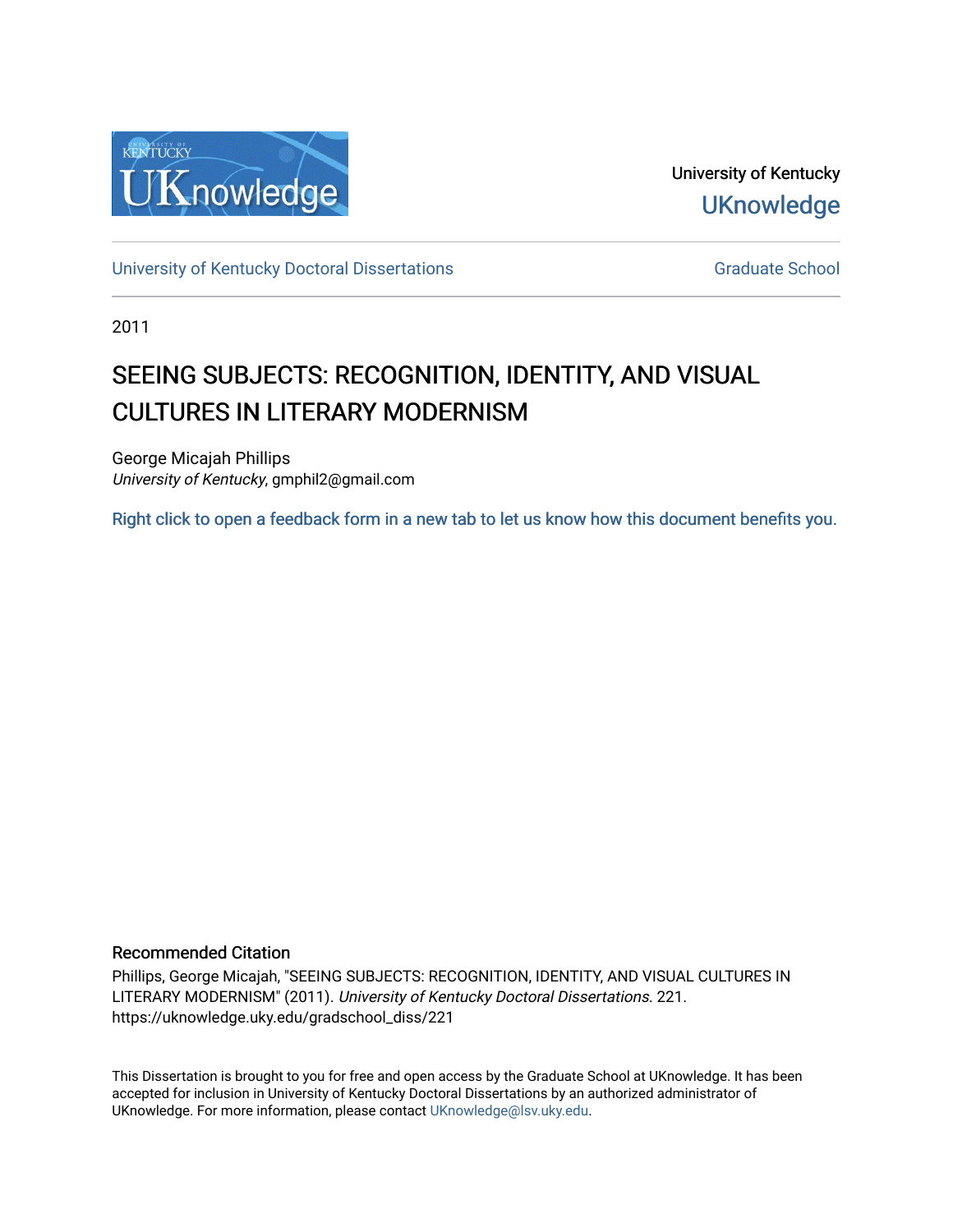# ABSTRACT OF DISSERTATION

George Micajah Phillips

The Graduate School

University of Kentucky

2011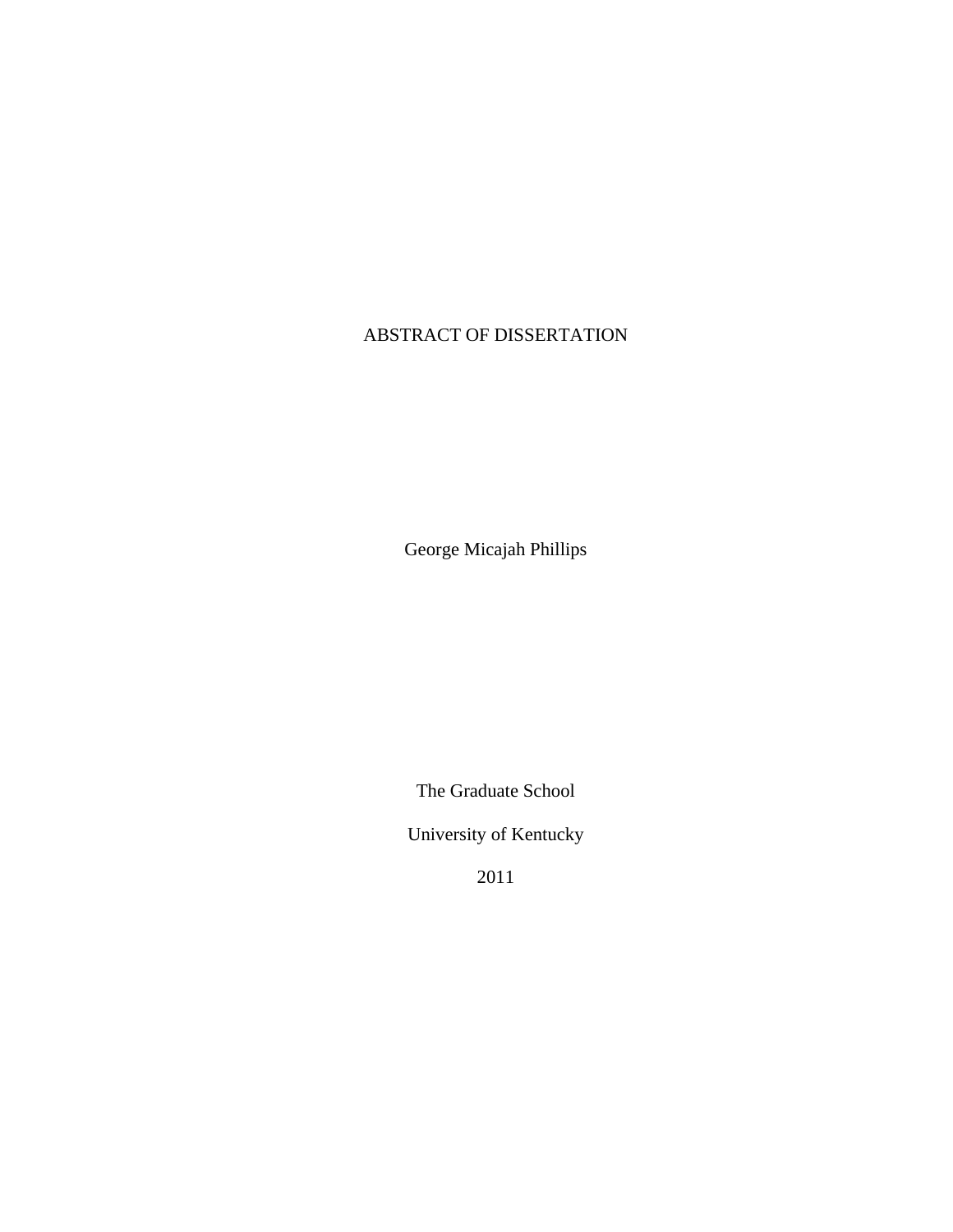## SEEING SUBJECTS: RECOGNITION, IDENTITY, AND VISUAL CULTURES IN LITERARY MODERNISM

## ABSTRACT OF DISSERTATION \_\_\_\_\_\_\_\_\_\_\_\_\_\_\_\_\_\_\_\_\_\_\_\_\_\_\_\_\_\_\_\_\_\_\_\_

\_\_\_\_\_\_\_\_\_\_\_\_\_\_\_\_\_\_\_\_\_\_\_\_\_\_\_\_\_\_\_\_\_\_\_\_

A dissertation submitted in partial fulfillment of the requirements for the degree of Doctor of Philosophy in the College of Arts and Sciences at the University of Kentucky

> By George Micajah Phillips

Lexington, Kentucky

Director: Dr. Jonathan Allison, Associate Professor of English

Lexington, Kentucky

2011

Copyright © George Micajah Phillips 2011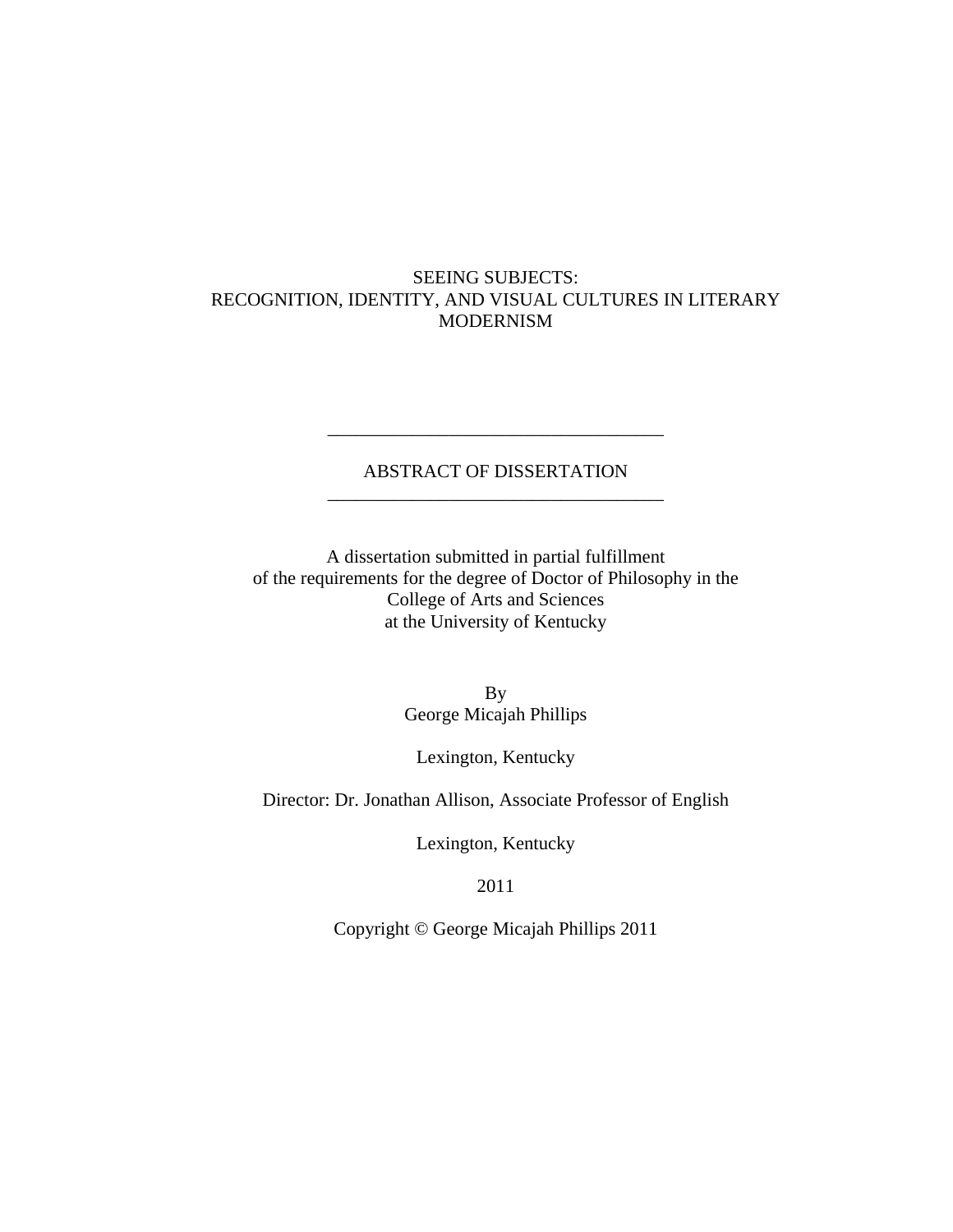### ABSTRACT OF DISSERTATION

## SEEING SUBJECTS: RECOGNITION, IDENTITY, AND VISUAL CULTURES IN LITERARY MODERNISM

*Seeing Subjects* plots a literary history of modern Britain that begins with Dorian Gray obsessively inspecting his portrait's changes and ends in Virginia Woolf's visit to the cinema where she found audiences to be "savages watching the pictures." Focusing on how literature in the late- $19<sup>th</sup>$  and  $20<sup>th</sup>$  centuries regarded images as possessing a shaping force over how identities are understood and performed, I argue that modernists in Britain felt mediated images were altering, rather than merely representing, British identity. As Britain's economy expanded to unprecedented imperial reach and global influence, new visual technologies also made it possible to render images culled from across the British world—from its furthest colonies to darkest London—to the small island nation, deeply and irrevocably complicating British identity. In response, Oscar Wilde, Joseph Conrad, T. S. Eliot, and others sought to better understand how identity was recognized, particularly visually. By exploring how painting, photography, colonial exhibitions, and cinema sought to manage visual representations of identity, these modernists found that recognition began by acknowledging the familiar but also went further to acknowledge what was strange and new as well. Reading recognition and misrecognition as crucial features of modernist texts, *Seeing Subjects* argues for a new understanding of how modernism's formal experimentation came to be and for how it calls for responses from readers today.

KEYWORDS: British modernism; recognition; visual culture; British national culture; social class in London

> George Micajah Phillips Student's Signature

> > \_\_\_\_\_\_\_\_\_\_June 24, 2011\_\_\_\_\_\_\_\_\_\_\_\_

Date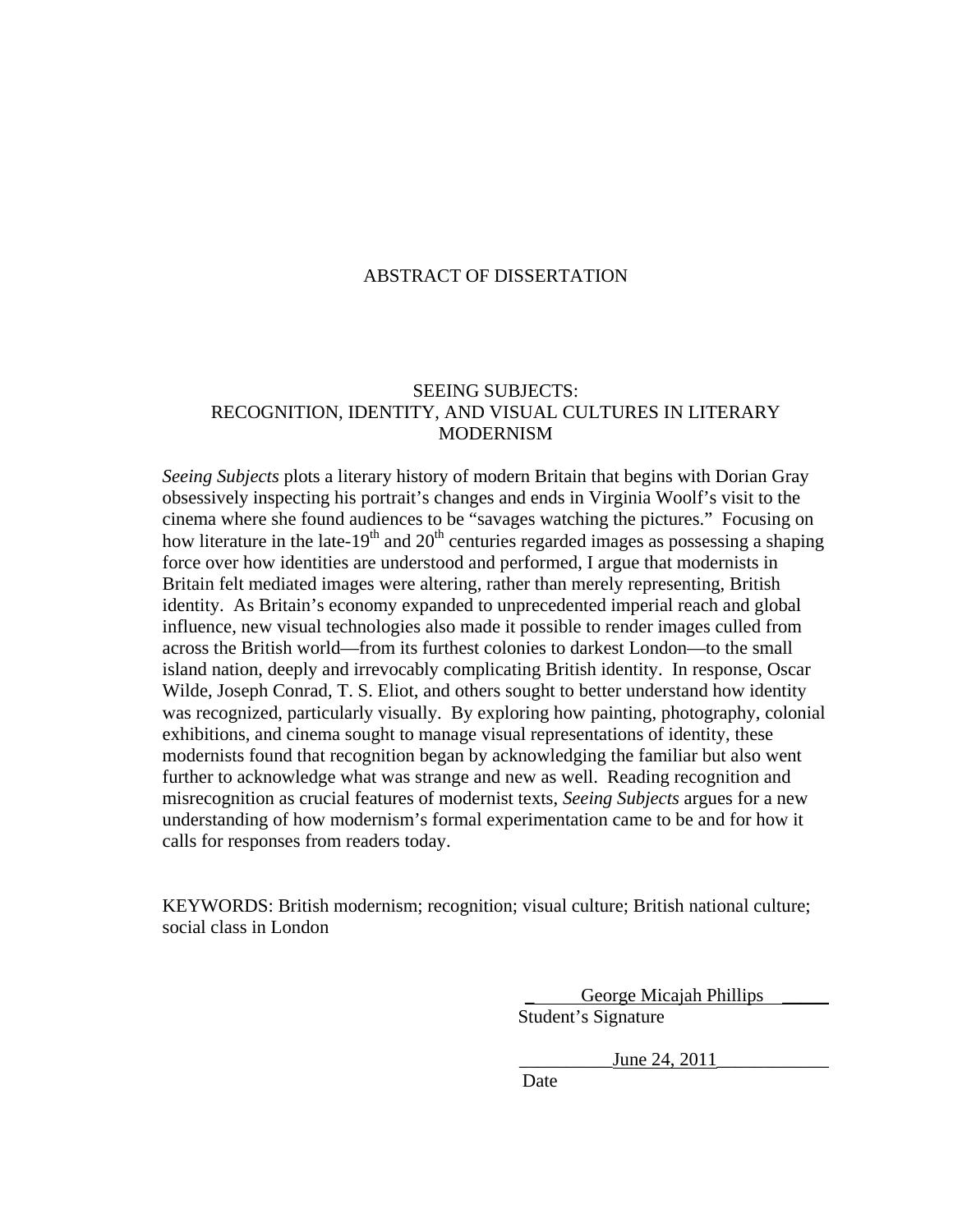## SEEING SUBJECTS: RECOGNITION, IDENTITY, AND VISUAL CULTURES IN LITERARY MODERNISM

By

George Micajah Phillips

Jonathan Allison Director of Dissertation

 $\rule{1em}{0.15mm} \vspace{1em}$   $\qquad \qquad \text{Virginia Blum}$ Director of Graduate Studies

> June 24, 2011 **Date**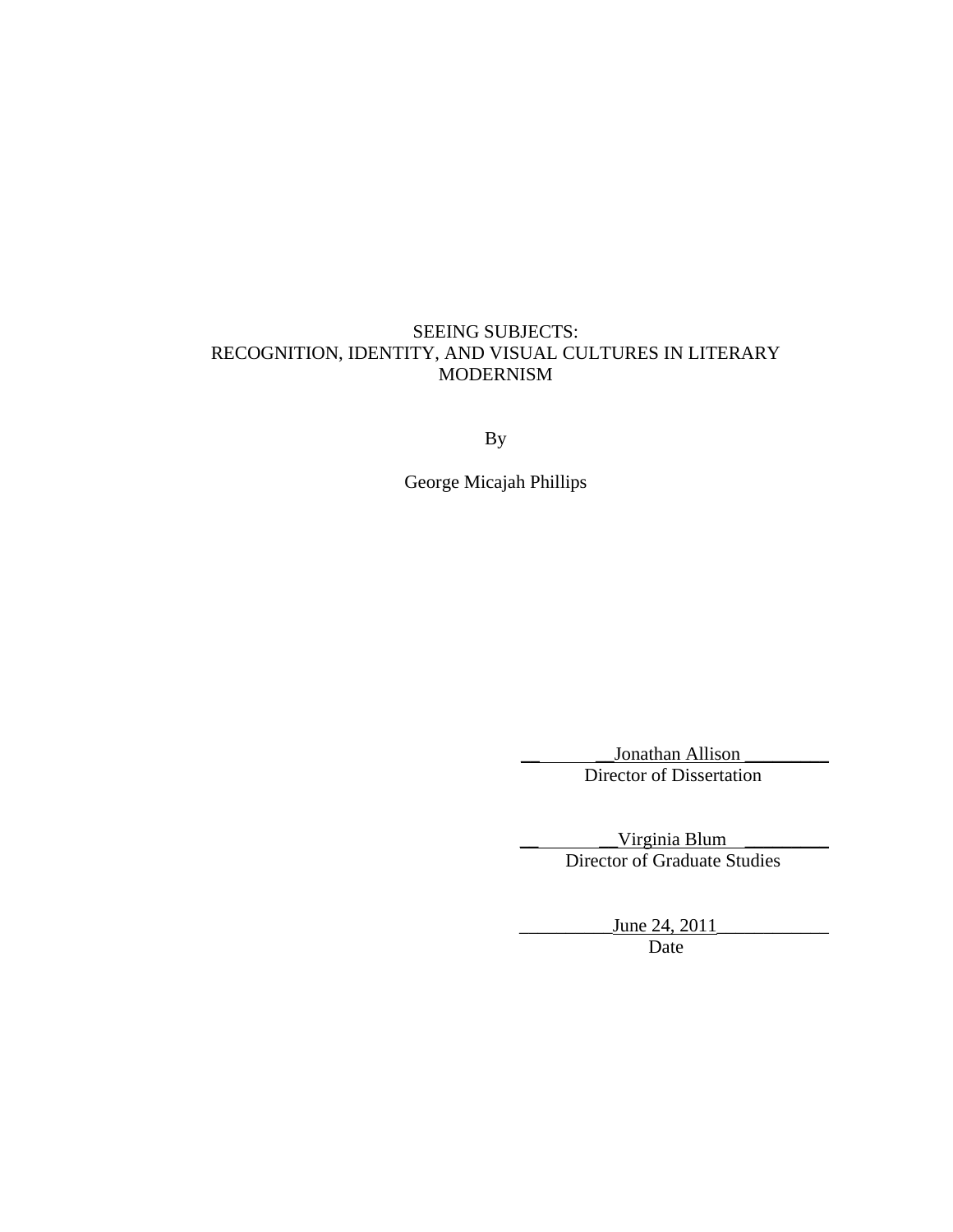## RULES FOR THE USE OF DISSERTATIONS

Unpublished dissertations submitted for the Doctor's degree and deposited in the University of Kentucky Library are as a rule open for inspection, but are to be used only with due regard to the rights of the authors. Bibliographical references may be noted, but quotations or summaries of parts may be published only with the permission of the author, and with the usual scholarly acknowledgments.

Extensive copying or publication of the dissertation in whole or in part also requires the consent of the Dean of the Graduate School of the University of Kentucky.

A library that borrows this dissertation for use by its patrons is expected to secure the signature of each user.

| <b>Name</b> | Date |
|-------------|------|
|             |      |
|             |      |
|             |      |
|             |      |
|             |      |
|             |      |
|             |      |
|             |      |
|             |      |
|             |      |
|             |      |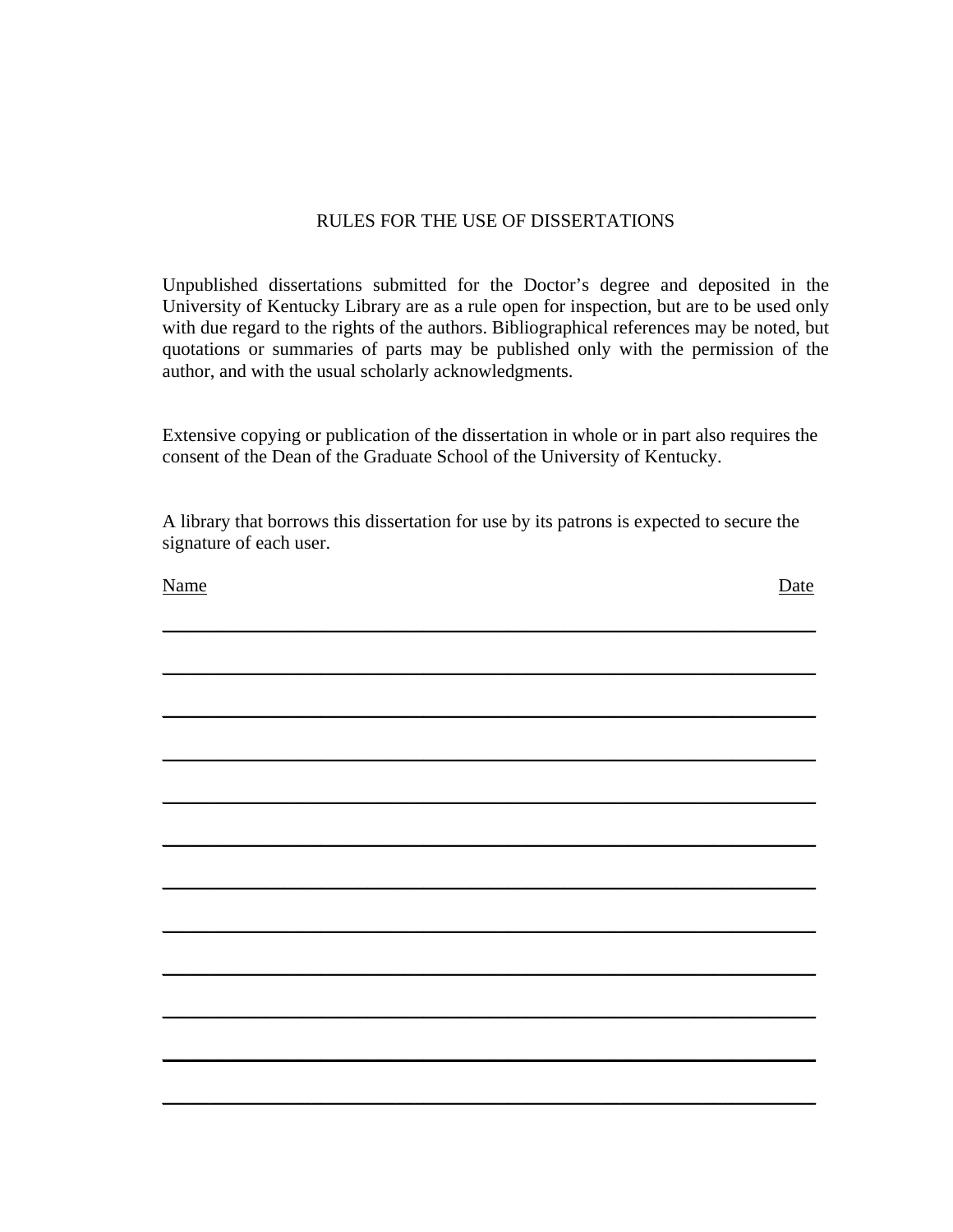# DISSERTATION

George Micajah Phillips

The Graduate School

University of Kentucky

2011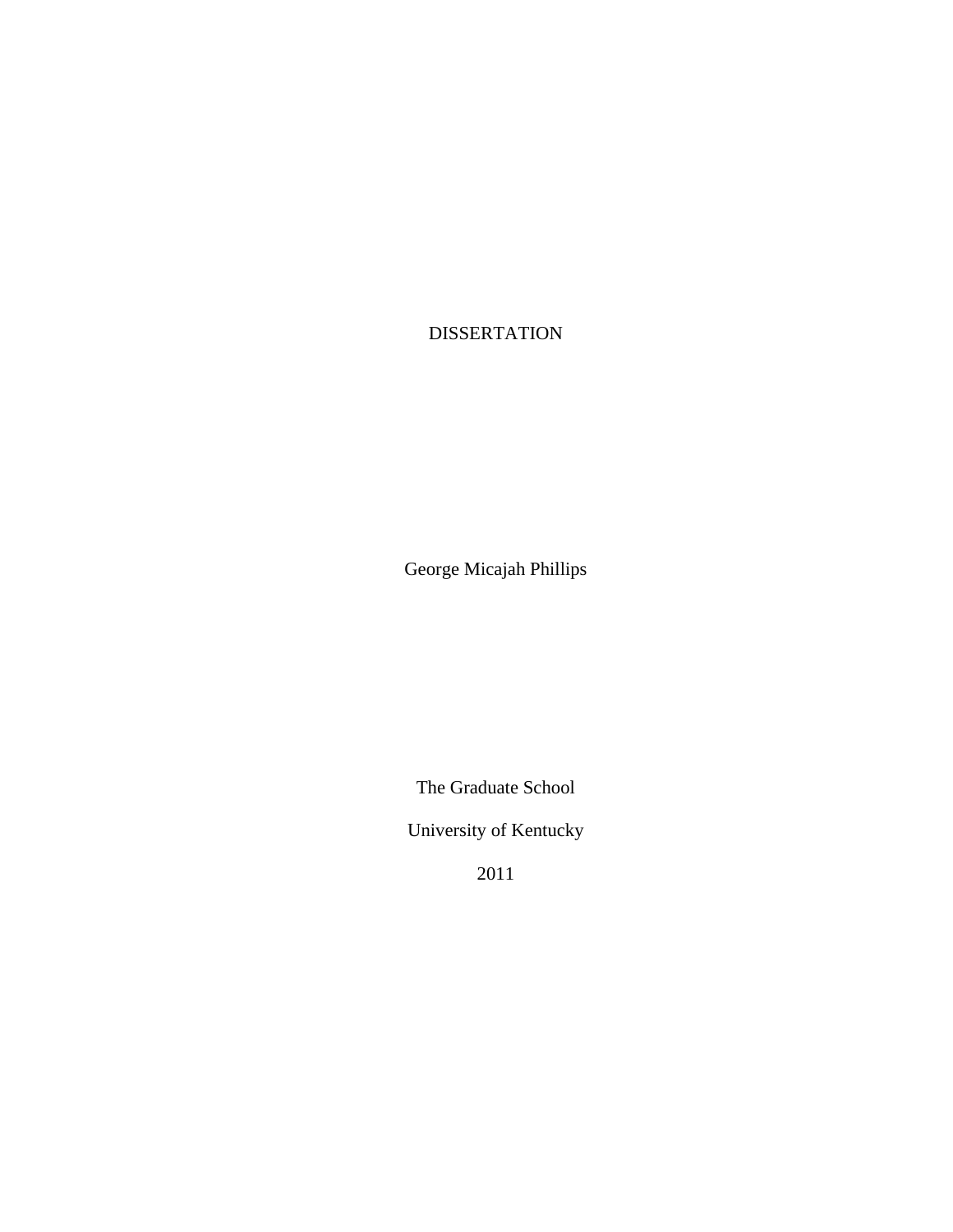## SEEING SUBJECTS: RECOGNITION, IDENTITY, AND VISUAL CULTURES IN LITERARY MODERNISM

## DISSERTATION \_\_\_\_\_\_\_\_\_\_\_\_\_\_\_\_\_\_\_\_\_\_\_\_\_\_\_\_\_\_\_\_\_\_\_\_

\_\_\_\_\_\_\_\_\_\_\_\_\_\_\_\_\_\_\_\_\_\_\_\_\_\_\_\_\_\_\_\_\_\_\_\_

A dissertation submitted in partial fulfillment of the requirements for the degree of Doctor of Philosophy in the College of Arts and Sciences at the University of Kentucky

> By George Micajah Phillips

Lexington, Kentucky

Director: Dr. Jonathan Allison, Associate Professor of English

Lexington, Kentucky

2011

Copyright © George Micajah Phillips 2011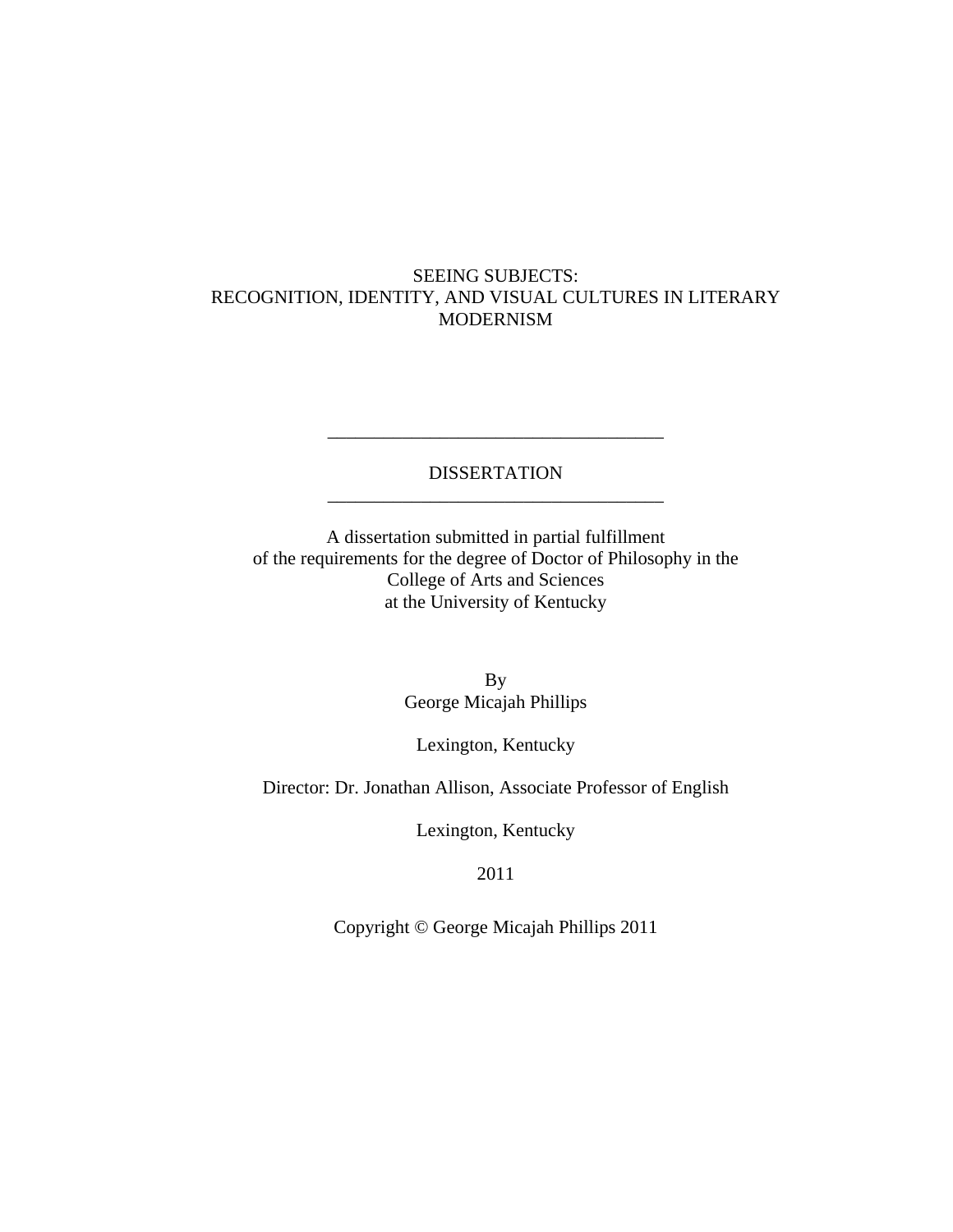For Tiffany *insieme per sempre*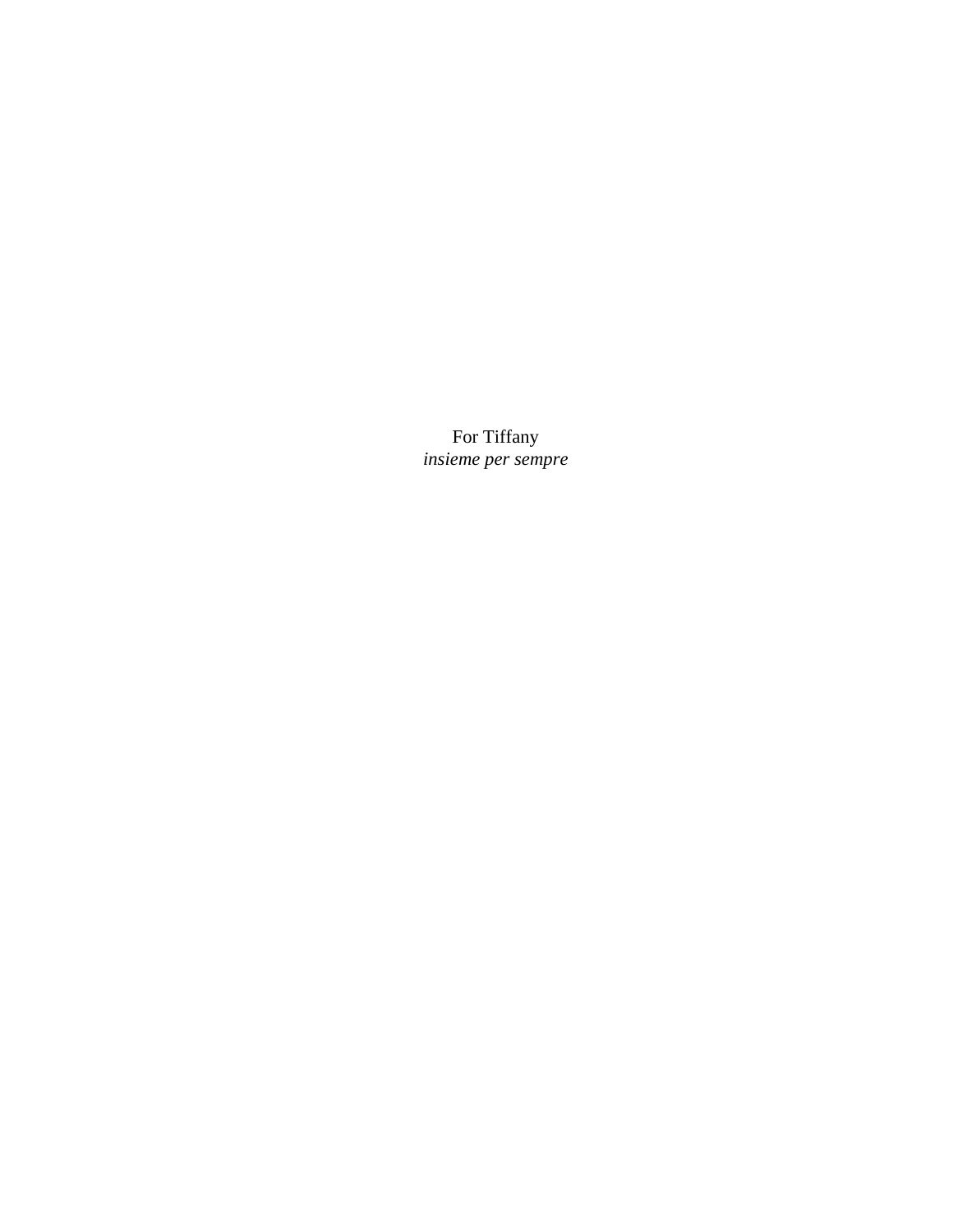#### ACKNOWLEDGEMENTS

As with its close companion, recognition, one begins the process of acknowledgement aware that it may never be completed. So it is without the pretense of finality but in hope of a promising beginning that I take my first steps here in speaking the depths of my gratitude for the many teachers, formal and otherwise, who have made this project richer and better than I could have done alone. In small and innumerable ways, this dissertation can be traced back to those teachers who introduced me to many of the writers, works, and theorists that appear here. From Arthur Brown, Tony Cuda, Pat Cahill, Cathy Caruth, Bill Hemminger, Barbara Ladd, James Morey, Anne Padilla, Leigh Partington Tillman, and Hillary Smith, I have learned more than I can name, not least of which is that writing about literature begins with the attempt at capturing its complexities on its own terms. Over the course of this project, my director, Jonathan Allison, offered exacting readings, vibrant enthusiasm, an immense memory of literary history, and an open office door. For that, and much more, I am deeply grateful to him. Ellen Rosenman and Michael Trask made this project's arguments and the research behind them better with their erudition, probing questions, and the graceful support with which they greeted my ungainly attempts to live up to their challenges. Wallis Miller's interest in literature and enthusiasm for the study of visual material helped inspire a project that could reach across disciplines. Pearl James and Peter Kalliney have been irreproachable models for scholarship, teaching, and friendship to boot.

I have been fortunate in cultivating many friendships while in graduate school which I hope will continue to flourish in the years to come. This project would have been unimaginable without the company and hospitality of Andrew Battista, Matt Feinberg,

iii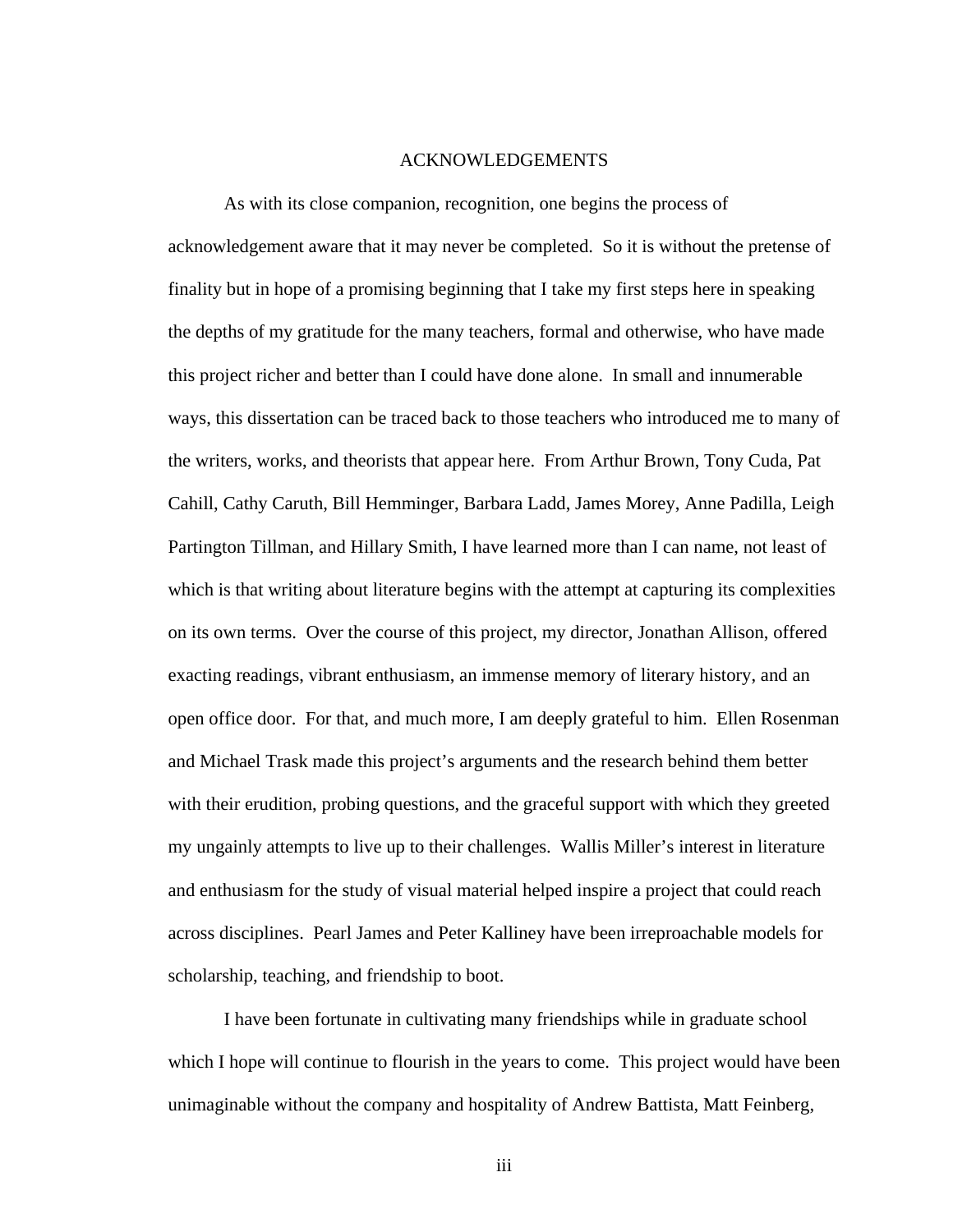Colleen Glenn, Josh Reid, and Aparajita Sengupta. The same is true for Jonathan Sircy, who also went above the call of friendship to read and comment on more of this project than anyone outside my committee.

Our homes are our first schools, and what I owe to the teachers I have found there is beyond words. Long before I learned to read critically, I had the great fortune to grow up surrounded by parents, grandparents, siblings, uncles, aunts, and cousins whose appreciation for stories—how to tell them, listen to them, and live with them—has been one of the great pleasures of my life. My parents, Faye and J. K., have been encouraging, loving, and singularly supportive in every imaginable way at every step of my education. They have been my first and my best teachers. Gary and Gayle Lauderdale have been a second set of parents, models of patience, kindness, and munificence on so many occasions. No one knows how to deflate a burden, or an ego, better than siblings, and Carson and James always had a kind word and a wry comment ready for both. My daughter, Auden, from whom I have learned so much already, is usually quick to remind me of two things: by telling me that God's presence is always with me, even if I do not know or feel it, and by showing me again and again the powerful simplicity of being present with each another. With the rare and unspeakable joy she inspires in thousands of small ways, I am often breathless.

And, at last, there is Tiffany, without whom I could not have come to know the best ways to celebrate, to parent, to take a photograph, to argue fairly, to read carefully, to live generously, to love unconditionally, to be kind, and, simply, to be. With love, gratitude, and ceaseless awe, this dissertation is dedicated to her.

iv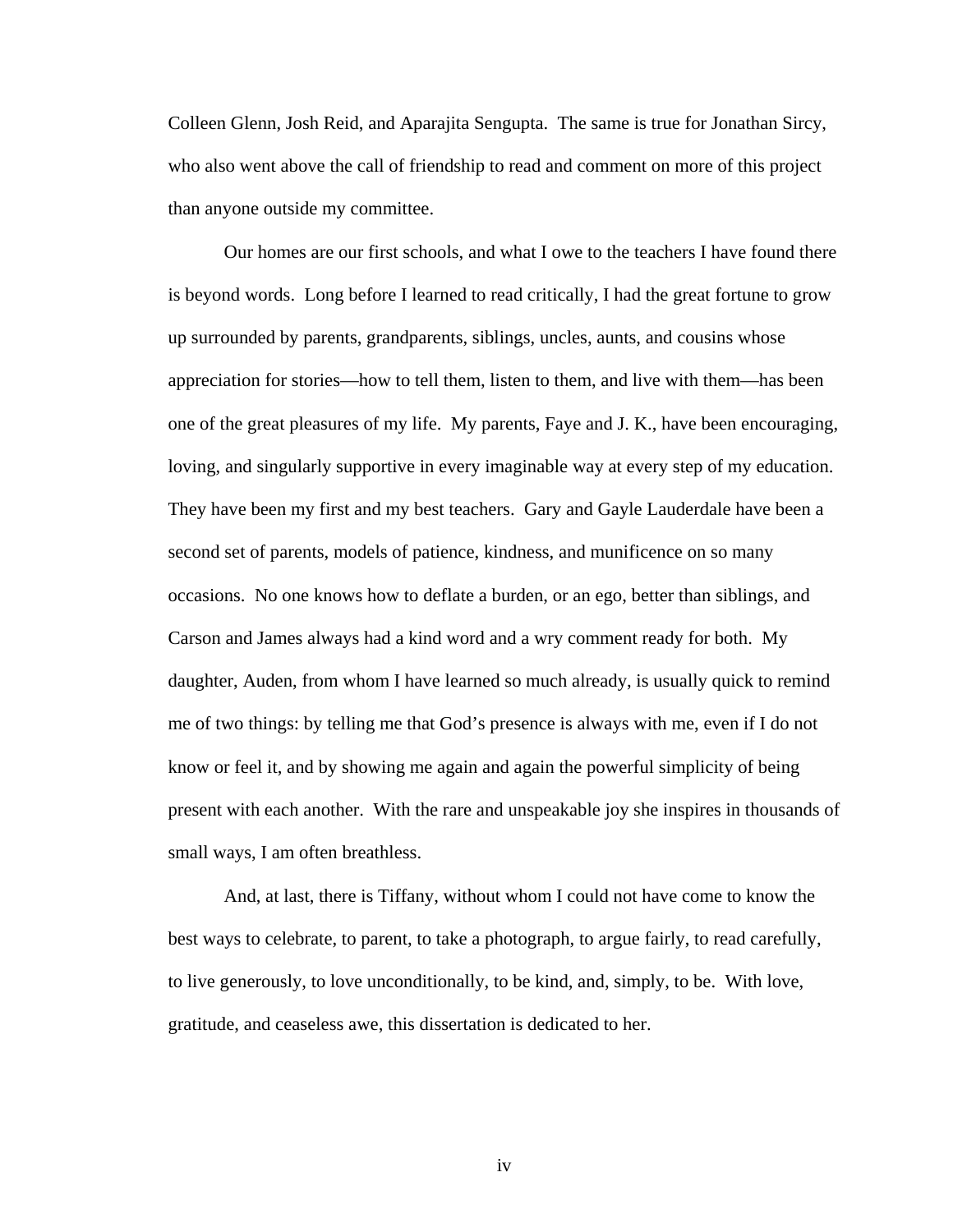| Chapter 2. Heroic Visions and Sixpence Photographers: Visuality and Recognition in   |  |
|--------------------------------------------------------------------------------------|--|
|                                                                                      |  |
|                                                                                      |  |
|                                                                                      |  |
|                                                                                      |  |
|                                                                                      |  |
|                                                                                      |  |
| Chapter 4. Characterizing Photography: Recognition, Type, and Authenticity in        |  |
|                                                                                      |  |
|                                                                                      |  |
|                                                                                      |  |
| Chapter 5. Structures of Irony: Curiosity and Fetishism in Late Imperial London  101 |  |
|                                                                                      |  |
|                                                                                      |  |
|                                                                                      |  |
|                                                                                      |  |
| Chapter 6. "Savages Watching the Pictures": Impersonal Intimacy, the Cinema, and the |  |
|                                                                                      |  |
|                                                                                      |  |
|                                                                                      |  |
|                                                                                      |  |
|                                                                                      |  |
|                                                                                      |  |
|                                                                                      |  |
|                                                                                      |  |
|                                                                                      |  |

# TABLE OF CONTENTS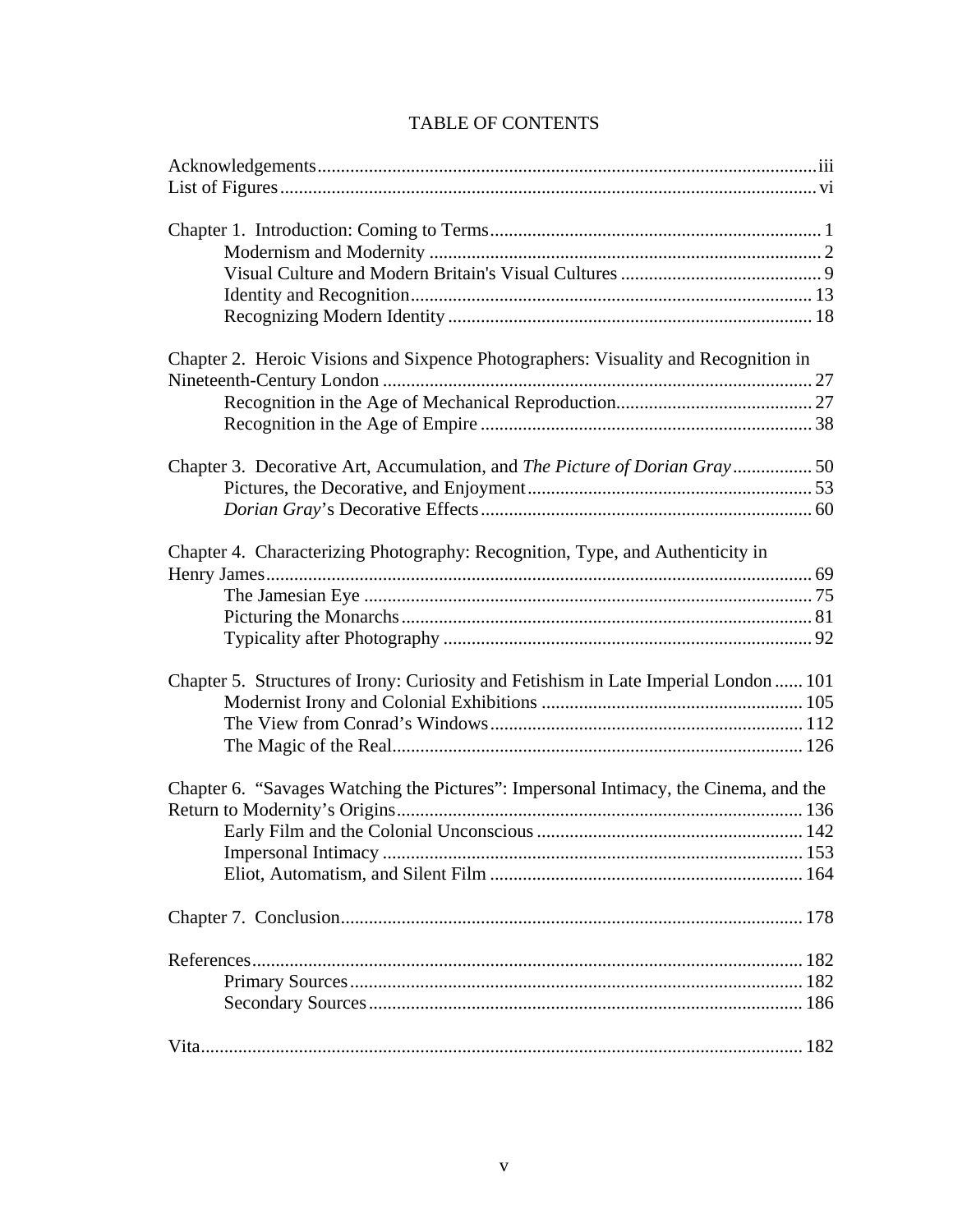## LIST OF FIGURES

Figure 3.3. Hubert von Herkomer, *Portrait of Archibald Forbes* (1881) ...................... 79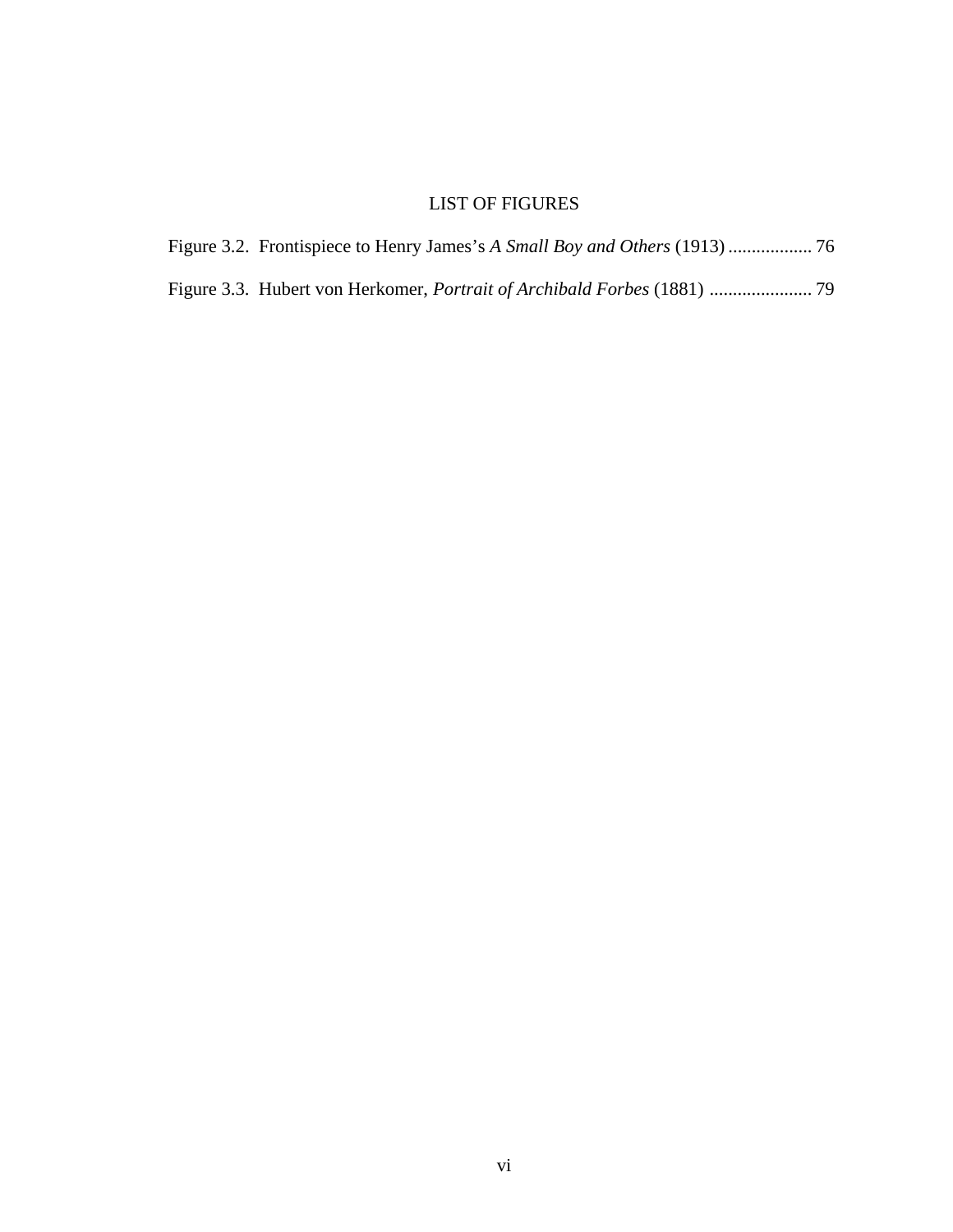### **Chapter 1: Introduction Coming to Terms**

—I fear those big words, Stephen said, which make us so unhappy.<sup>1</sup>

This dissertation plots a literary history of modern Britain that begins with Dorian Gray obsessively inspecting his portrait's changes and ends in Virginia Woolf's visit to the cinema where she found audiences to be "savages watching the pictures." It focuses on how literature written in Britain in the nineteenth and twentieth centuries, focusing most closely on the period from 1880 to 1930, regards images as possessing a shaping force over how identities are understood and performed. My central claim is that modernists in Britain felt mediated images were altering, rather than merely representing, British identity. As Britain's economy expanded to an unprecedented imperial reach and global influence, new visual technologies also made it possible to render images culled from across the British world—from its furthest colonies to darkest London—to the small island nation, deeply and irrevocably complicating British identity. In response, Oscar Wilde, Henry James, Joseph Conrad, E. M. Forster, T. S. Eliot, and Virginia Woolf sought to better understand how identity was recognized, particularly visually. By exploring how painting, photography, colonial exhibitions, and cinema sought to manage visual representations of identity, these modernists found that recognition began by acknowledging the familiar but also went further to acknowledge what was strange and new as well.

This project is, then, about modernism, modernity, visual cultures, identity, and recognition: big words I want to unpack in this introduction.<sup>2</sup> After giving each of these

<sup>&</sup>lt;sup>1</sup> James Joyce, *Ulysses*, Corrected Text, ed. Hans Walter Gabler (New York: Vintage, 1986), 26.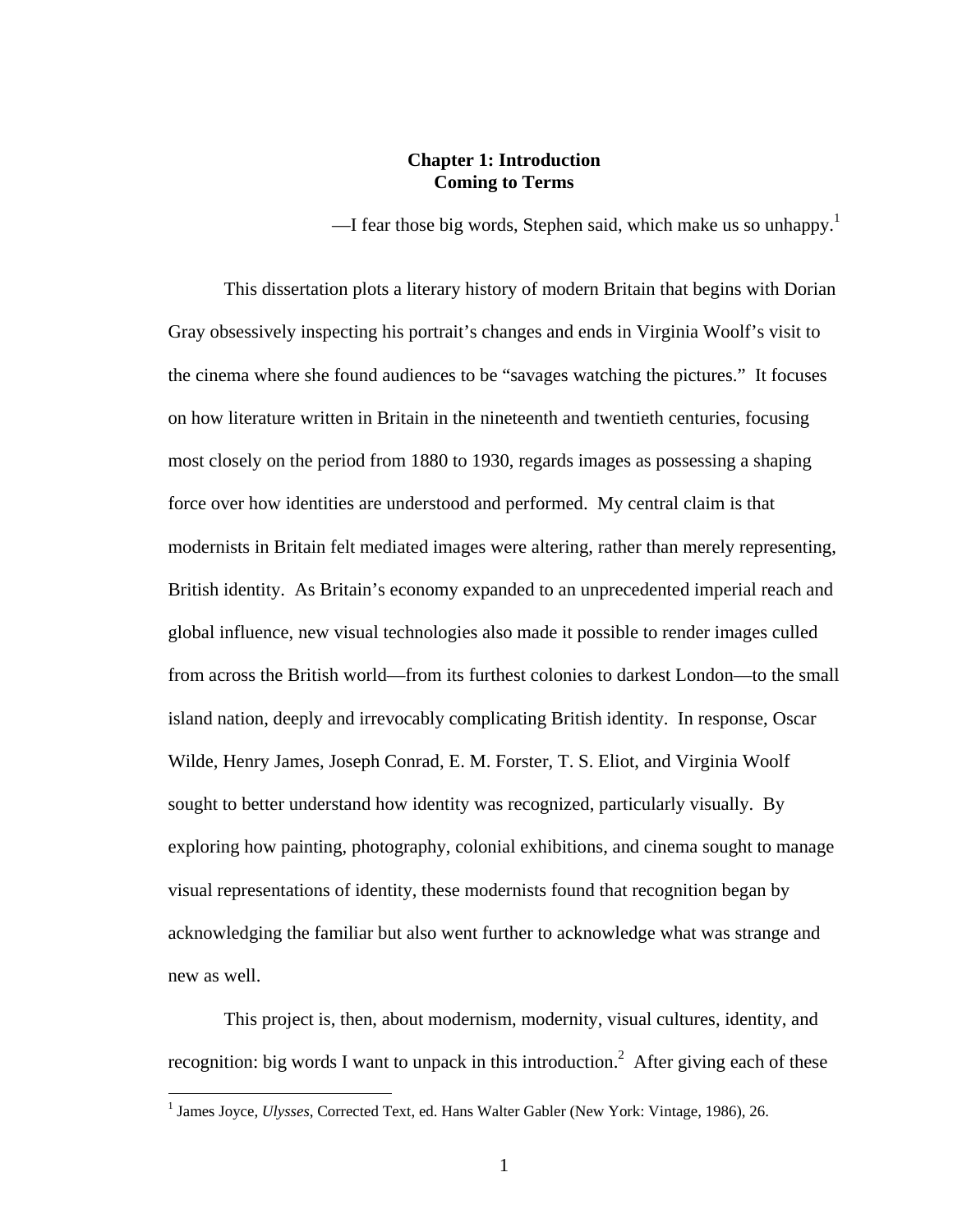terms its due, I will return to the argument I have begun to set forth here to add more depth, explain how what I have to say speaks to the discipline, and to offer a map for how the rest of my dissertation makes its case.

#### **Modernism and Modernity**

For whatever else it may have been, then, British modernism was a literary and cultural response to a period that was coming to know itself as crossed with forces that were competing, contradictory, incongruous, and often profoundly complex. These grand, impersonal forces—capitalism, imperialism, national culture, and technology among them—were understood as holding undue and unregulated sway over everyday life. The "crisis" of representing modern life felt by so many in Europe in the decades leading up to and following the turn of the twentieth century was a crisis born of this very problem.<sup>3</sup>

In such an atmosphere, how does one begin to tell a story?

I regard the aesthetic currents of the late nineteenth and early twentieth centuries that we retrospectively call "modernism" as giving voice to a few key recognitions about the deep complexities of modern life. In part, this is recognition in Aristotle's sense of *anagnorisis*, a moment of epiphanies about the self and its situation in the world. But modernism's was also a particular kind of recognition, for one of the insights that reading modernist literature is likely to offer is that scenes of recognition are also scenes of misrecognition, of misunderstanding or misinterpretation. This is because modernist

 $\frac{1}{2}$  $2$  Though I refer to the work of other scholars here, my purpose in this introduction is not to provide a comprehensive literature review of these topics; that would take us too far afield and take up too much space. Instead, I want only to clarify my terms and adumbrate my argument.

 $3\overline{1}$ Though it has become a cliché to say that modernism was born of a "crisis of representation," Pericles Lewis reinvigorates that claim by consolidating a wealth of such statements from modernists in *The Cambridge Introduction to Modernism* (Cambridge and New York: Cambridge University Press, 2007), Introduction.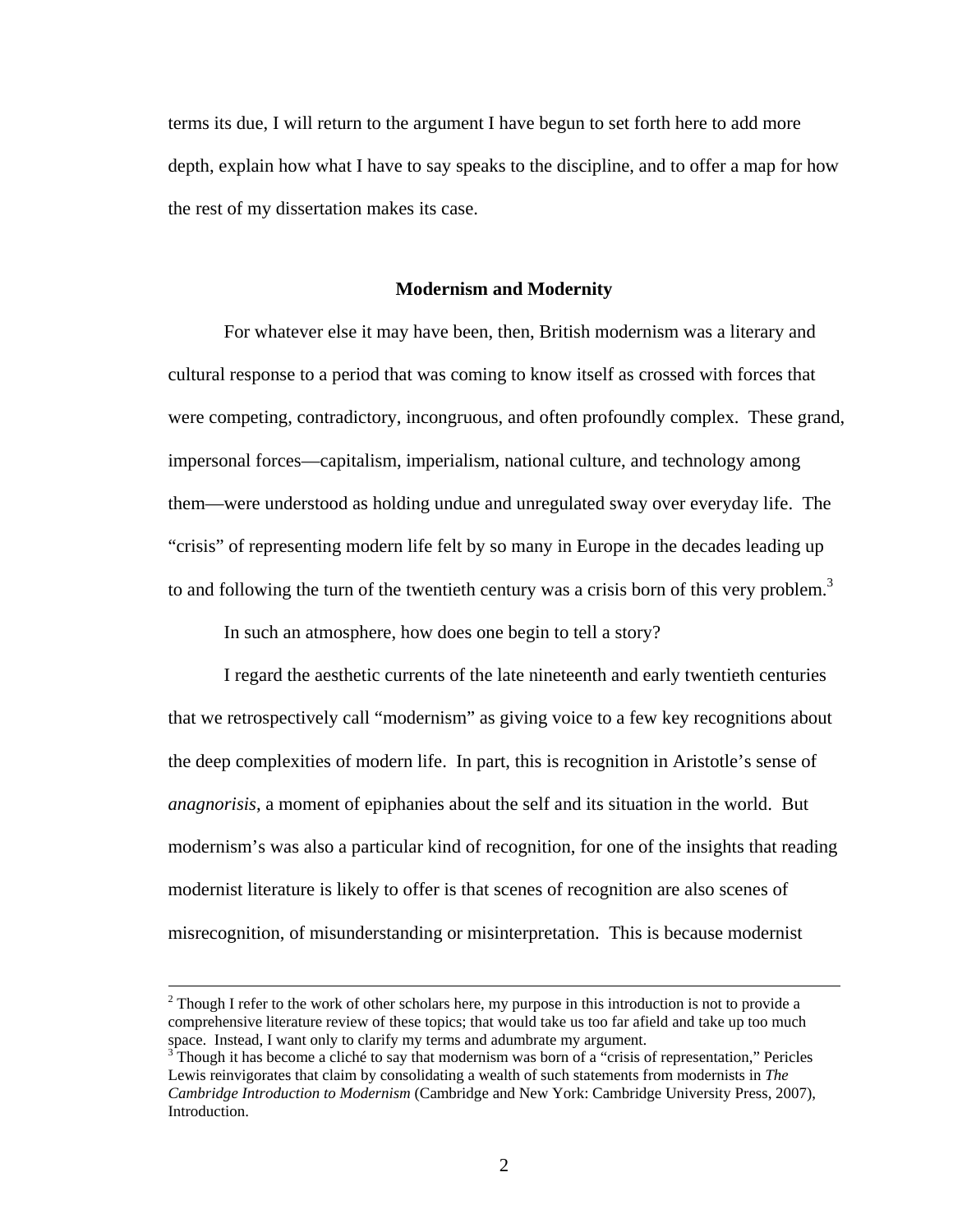texts strongly and self-consciously suggest that any given event or cultural product (including a text) is overdetermined, meaning it emerges from more than one source. Moreover, modernist texts encourage readers to see that any event or cultural product has two (or more) effects, some of which we understand immediately and others that we do not spy for some time, if indeed we ever do. That is the view of modernism I take in this project, and given debates about the definitions of modernism and modernity—debates that seem only to wax and wane without ever entirely disappearing—not all will find it satisfactory. I will return to the topic of modernist recognition in a moment, but let me say here that it a is a way of coming to terms with that both allows new insights while, at the same time, highlighting the limits of those insights.

For all the resistance to definition that modernism and modernity have created, there are two points of critical consensus surrounding modernism at the moment. The first is that modernism demands deep historicizing, ways of reading that can square its forms and experimental techniques with events that were taking place at the same time. The second is that there is little else that can be agreed upon when it comes to this durable but vexingly inadequate label. If it is still true that modernism is a vague term that signifies, as Michael Levenson wrote of modernism nearly thirty years ago, things have not become much clearer since.<sup>4</sup> Perhaps its period should be expanded; perhaps its geography, too.<sup>5</sup> Perhaps we should speak of *modernisms* instead.<sup>6</sup> Perhaps we would

 $\overline{a}$ 

 $<sup>5</sup>$  Susan Stanford Friedman has written on this dual expansion in two counterbalancing articles:</sup> "Periodizing Modernism: Postcolonial Modernities and the Space/Time Borders of Modernist Studies," *Modernism/Modernity* 13.3 (2006): 425-43; and "Planetarity: Musing Modernist Studies," *Modernism/Modernity* 17.3 (2010): 471-99. See also the contributions to *Geomodernisms: Race, Modernism, Modernity*, ed. Laura Doyle and Laura Wienkel (Bloomington: Indiana University Press, 2005). For a broad but valuable survey of modernist studies since the 1990s, see Douglas Mao and Rebecca L. Walkowitz, "The New Modernist Studies," *PMLA* 123.3 (2008): 737-48. In addition to finding that notions

<sup>4</sup> Michael Levenson, *A Genealogy of Modernism* (Cambridge and New York: Cambridge University Press, 1984), vii.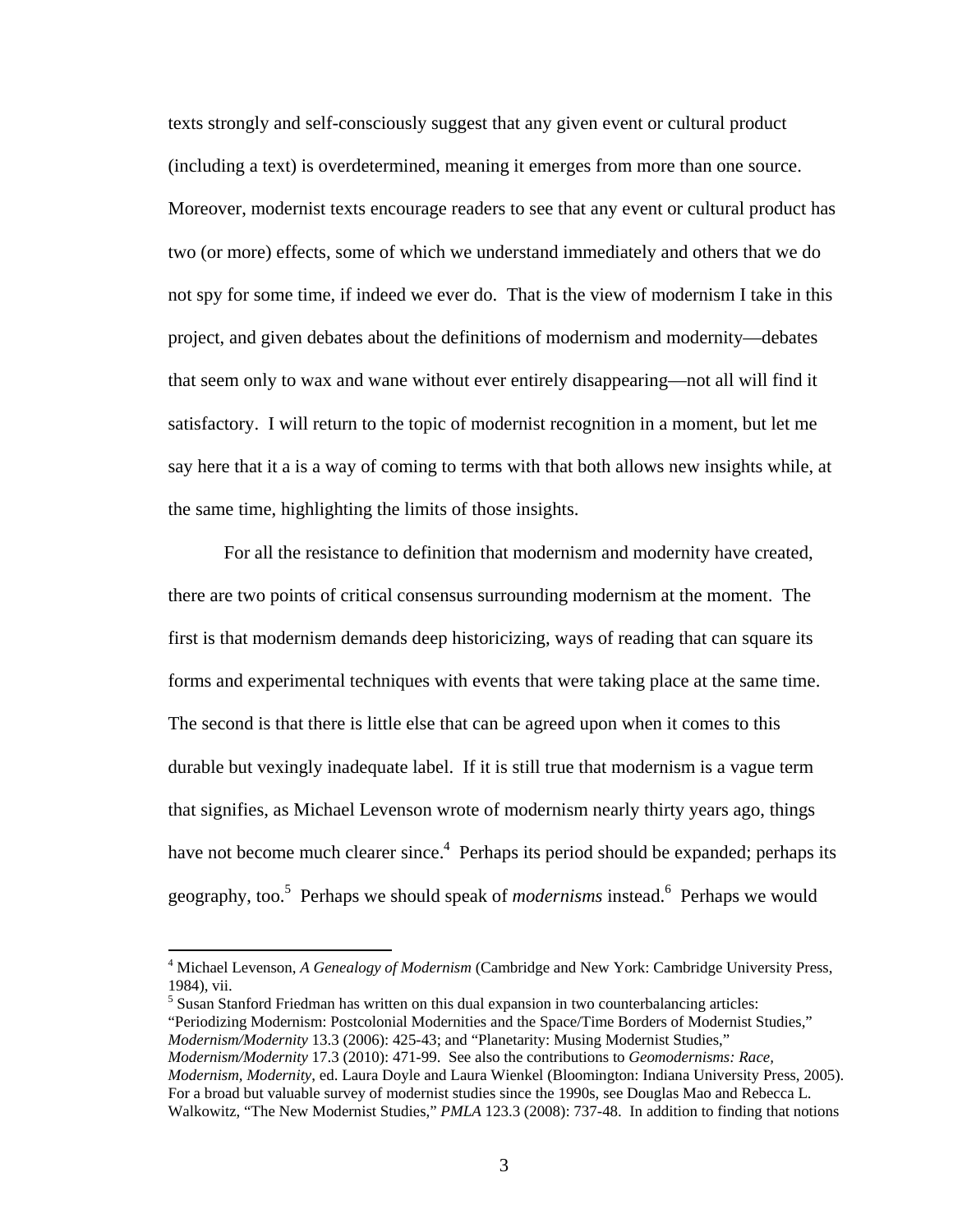do better without the term altogether.<sup>7</sup> If modernist studies is in the midst of redefining its key term, this project that has been going on for some time now, and with no end is in sight. It seems the nature of studying modernism is to ask what the term means. $\delta$  These questions, it should be clear, are questions not only about modernism as such but about the time and place from which it emerges. Even the most basic statements about modernism tend to return to questions about its context.<sup>9</sup>

For this reason, scholars of modernism have lately been more content to make pronouncements on modernity rather than modernism. Modernity may be a vague signifier as well, but here, at least, are a few more points of consensus. The modern era begins in seventeenth-century Europe as with the onset of capitalism and Enlightenment rationalism; matures in the eighteenth and nineteenth centuries; and begins tending toward postmodernity—that is, social life defined by mass media and late capitalism—at or around the turn of the twentieth. Without doubt, the crisis of representation to which modernists felt compelled to respond is the product of the social flux generated by capitalist expansion and its effects, as many have observed. "All that is solid melts into

of modernism have been expanding in terms of time and geography, Mao and Walkowitz also discuss the effects of media (visual and otherwise) as a emerging as a crucial context for studying modernist literature. 6 See *The Oxford Handbook of Modernisms*, ed. Peter Brooker et al (Oxford and New York: Oxford University Press, 2011), and Peter Nicholls, *Modernisms: A Literary Guide* (Berkeley and Los Angeles: University of California Press).

<sup>7</sup> Though few are making this case, its attraction is palpable. For example, in the Introduction to *Fateful Beauty: Aesthetic Environments, Juvenile Development, and Literature 1860-1960* (Princeton and Oxford: Princeton University Press, 2008), Douglas Mao (a past president of the Modernist Studies Association) explains his decision to make "relatively sparing use of [the term] 'modernism' in [his] study" (12) though his book focuses on Wilde, Joyce, Auden, and other modern writers because of modernism's vestigial associations with high culture are misleading, and because arguing a term as contested as "modernism" runs the risk of sidelining projects like his which at any rate are not seeking to make claims that definition. <sup>8</sup> This tendency goes back to study modernism by asking fundamental questions about it appears as early as Harry Levin's seminal essay, "What was Modernism?" (in *Refractions: Essays in Comparative Literature*  [New York and Oxford: Oxford University Press, 1966], 271-95).

 $\overline{9}$  To take a familiar instance, Astradur Eysteinsson insisted, "the self-conscious break with tradition must, I think, be seen as the hallmark of modernism, the one feature capable of lending the concept a critical coherence most of us can agree on, however we may choose to approach and interpret it" (*The Concept of Modernism* [London and Ithaca: Cornell University Press, 1990], 52).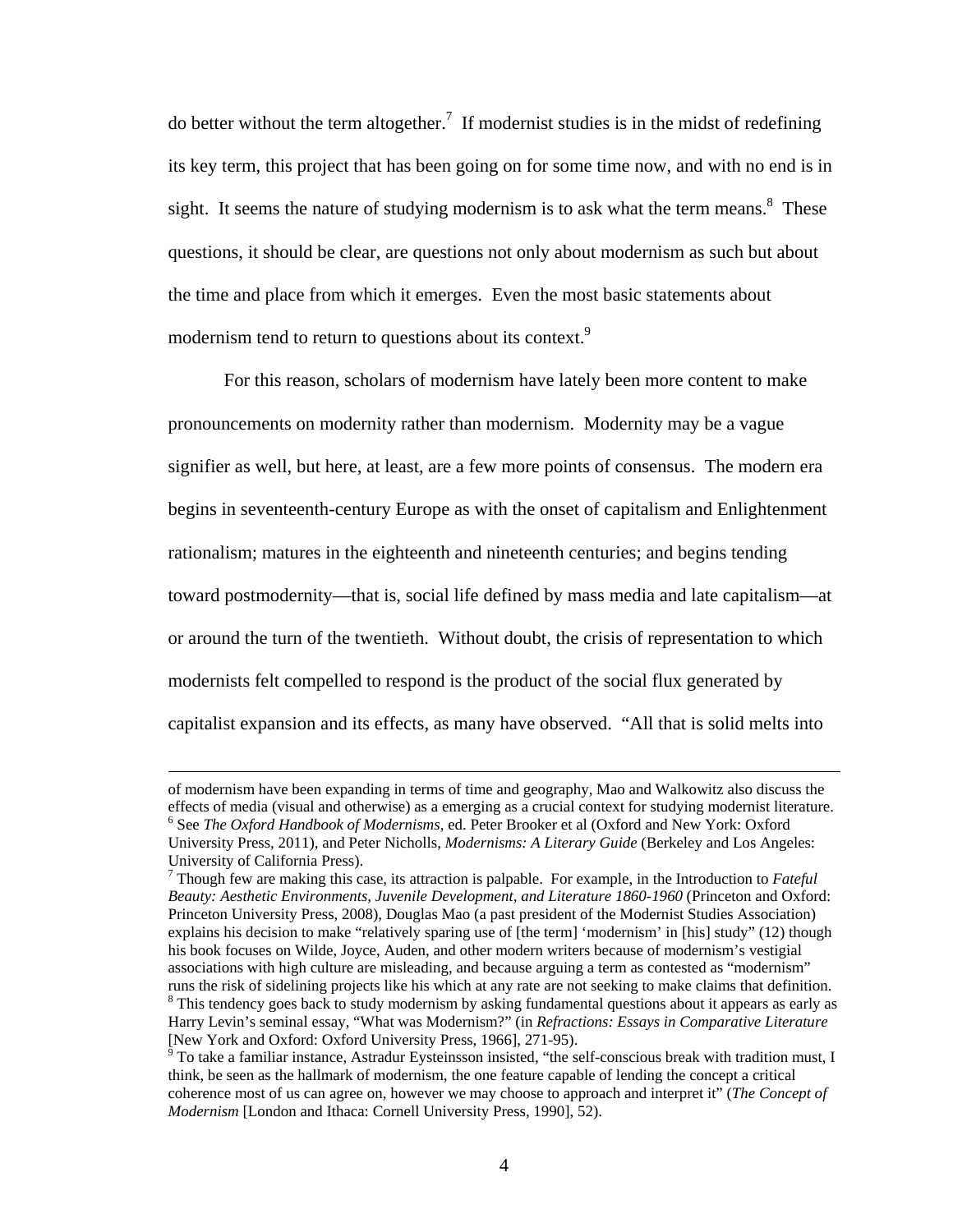air," as Marx said, and, as Marshall Berman has shown some time ago, the widespread goal of securing affluence brought in tow a widespread sense of effluence.<sup>10</sup>

Further, our understanding of the experiences of acquisition and circulation of capital and precious materials in nineteenth and twentieth centuries has been deeply enriched by postcolonial theory and criticism. Scholars like Paul Gilroy, Stuart Hall, and Mary Louise Pratt have made clear that movement itself is a feature of modernity by exploring the period's unprecedentedly wide-ranging travel, migrations, and commercial traffic.<sup>11</sup> Postcolonial approaches to modernist studies has deepened and enriched the ways in which we can appreciate British identity as reflecting and seeking to resist movement. For Ian Baucom, the very notion of "Britishness" was an attempt to secure a stable, traditional sense of Englishness by housing it in recognizable locales throughout England and its colonies (in the Gothic architecture Ruskin revered, the country house, and cricket fields, for example). Yet wherever sites of Englishness stood, it seemed, colonial subjects, immigrants, and finally citizens of the Commonwealth paid tribute to the customary notions of what Englishness meant before the expansion of empire beyond the British Isles that these sites memorialized while also inhabiting and redefining those sites, and thereby Britishness, for themselves. The central features for such redefinitions, then, are at once the locations themselves and how subjects move within and through these spaces. "For in creating an empire whose commercial, political, demographic, and cultural economies depended on a continuous traffic between the English here and the

<sup>10</sup> Marshall Berman, *All That Is Solid Melts into Air: The Experience of Modernity* (New York: Penguin, 1988).

<sup>11</sup> Paul Gilroy, *The Black Atlantic: Modernity and Double Consciousness* (Cambridge, MA: Harvard University Press, 1993); Stuart Hall, "Cultural Identity and Diaspora," in *Identity, Community, Culture, Difference*, ed. Jonathan Rutherford (London: Lawrence and Wishart, 1990), 222-37; and Mary Louise Pratt, *Imperial Eyes: Writing and Transculturation* (London and New York: Routledge, 1992).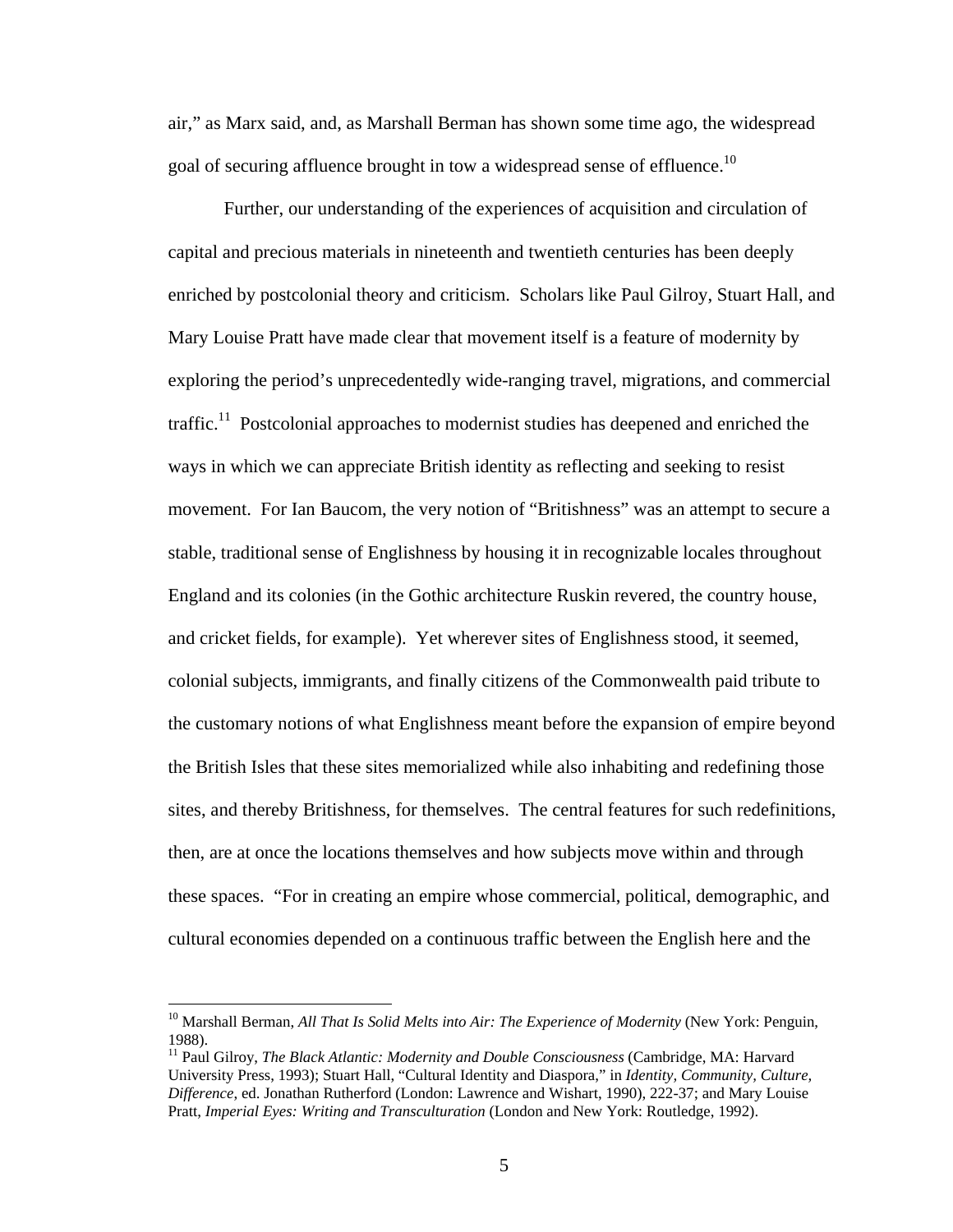imperial there, England rendered its spaces of belonging susceptible to a virtually infinite, and global, series of renegotiations." In these spaces, the "topographies of Englishness . . . are always sprawling, mutating, solidifying, and collapsing once again. $12^2$  Locations and architecture meld solid identities only to watch them melt away once more.

 If modern identities can be nested in a sense of place, they also reflect a sense of pace. "The car [too] was modernist mobile architecture," as Enda Duffy explains, and, like the architecture whose altered meanings Baucom carefully assesses, cars had more than one cultural meaning: they were a pleasure for travel and also a sight to see. To see a fast car, or evidence of a car crash, makes for "a media spectacle" whose "power derives from their success at awakening our own memories of real experiences."<sup>13</sup> The ability to travel more widely and more efficiently inspired new notions of seeing as well as new things to see. The many ways technologies of transportation altered modern life—connecting previously remote corners of the globe and creating new points of travel and migration and the exchange of communication and capital—were sensed individually as changes in visual experience. For historians of the cinema, the technology that most readily anticipated filmic images was the railroad, which offered the experience of watching a scene pass by that appeared at once continuous and broken into frames.<sup>14</sup> Think, too, of the impressionism with which Conrad experiments in texts that take place abroad or at sea, a technique which relies on visual evidence while also remaining deeply

<sup>12</sup> Ian Baucom, *Out of Place: Englishness, Empire, and the Locations of Identity* (Princeton: Princeton University Press, 1997), 38, 221.

<sup>&</sup>lt;sup>13</sup> Enda Duffy, *The Speed Handbook: Velocity, Pleasure, Modernism* (Durham and London: Duke University Press, 2009), 6, 3.

<sup>&</sup>lt;sup>14</sup> See Lynne Kirby, *Parallel Tracks: The Railroad and Silent Cinema* (Durham and London: Duke University Press, 1997); and Nicholas Daly, *Literature, Technology, and Modernity, 1860-2000* (Cambridge and New York: Cambridge University Press, 2004), esp. chap. 1.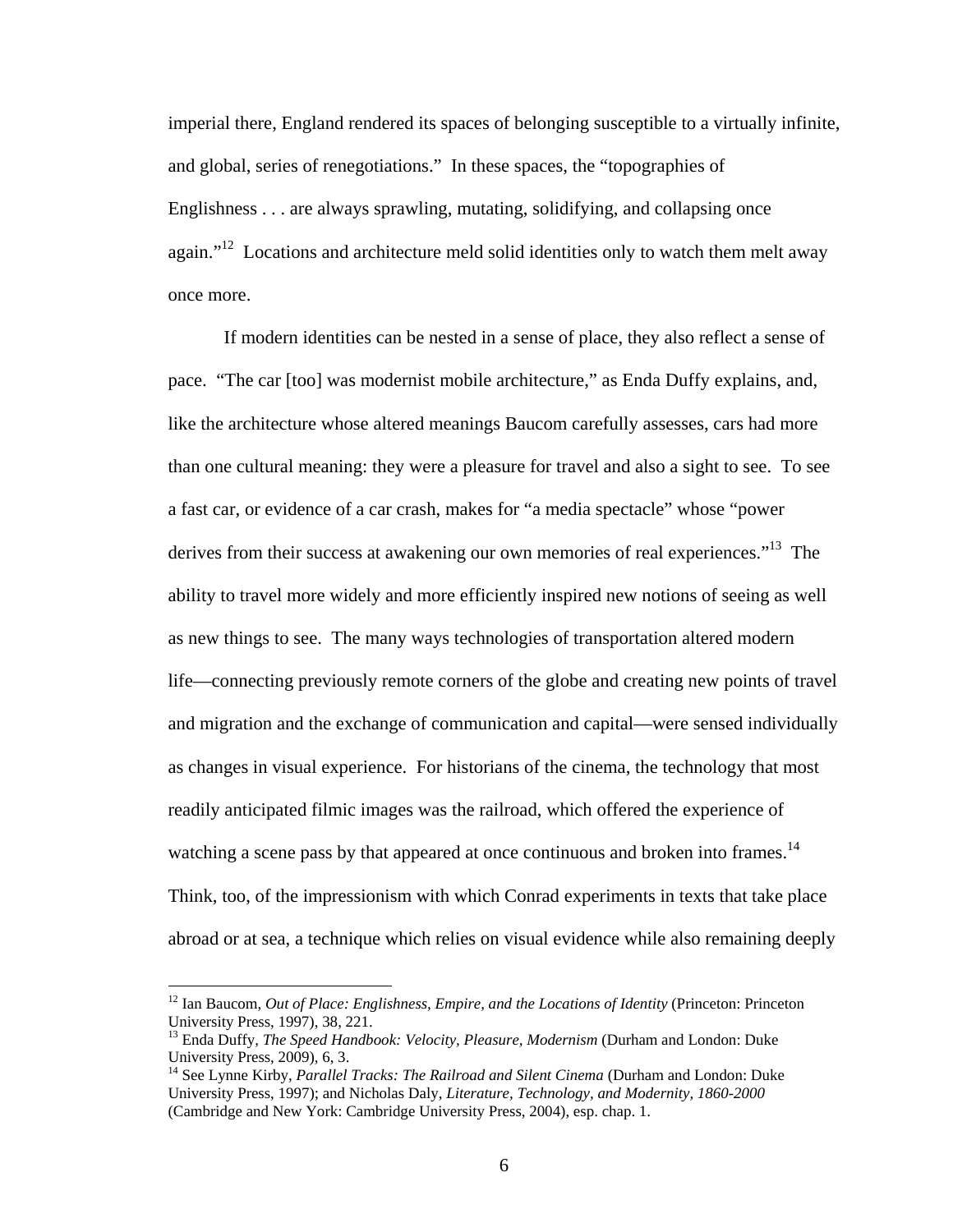suspect of sight itself.<sup>15</sup> Throughout the modern era are suggestions that sight and images, even still images, connote a sense of movement that for many felt like the zeitgeist of the period.<sup>16</sup> Such fluidity was reflected in efficient transportation, and in the alacrity with which one might accrue, or lose, wealth.

What all of this suggests—and this is the point I want to make before moving to the next section—is that one of the features of modern life to which modernism persistently points us is that the complexities of modern life bear close ties to the seen and unseen. One of the peculiar facets of turn-of-the-century modernity was that, as daily life for many in the west became imbued with visual technologies and attention to ways of seeing, modern life seemed also to be defined by the global circuits of commercial and imperial traffic that invisibly connected European metropoles to distant lands. If an invisible hand governed capitalism since its earliest stages, as Adam Smith had it, imperial capitalism multiplied and extended its veiled forces. In a well-known representation of Edwardian London, John Maynard Keynes captures in a salubrious domestic scene the effects of the economic boom that began in the late nineteenth century. "The inhabitant of London [of "the middle and upper classes"] could order by telephone, sipping his morning tea in bed, the various products of the whole earth, in such quantity

<sup>&</sup>lt;sup>15</sup> The "artist [who] plunges into himself" that Conrad celebrates in his manifesto of literary impressionism, the Preface to *The Nigger of the 'Narcissus'* (1898; in Joseph Conrad, *Heart of Darkness: Authoritative*  Texts, Background and Contexts, Criticism, ed. Paul B. Armstrong, 4<sup>th</sup> ed. [New York and London: Norton, 2006], 279), seems a close relative of anyone who, like Tuan Jim, cannot speak the truth of his own narrative because "he had indeed jumped into an everlasting deep hole" (Joseph Conrad, *Lord Jim*, 1900 [New York: Penguin, 1986], 125). These metaphors centralize the praise for or discouragement regarding what one sees that appears throughout both texts. For more on the visual dimension of Conrad's impressionism, see Jesse Matz, *Literary Modernism and Modernist Aesthetics* (Cambridge and New York: Cambridge University Press, 2001), pp. 138-54.

<sup>&</sup>lt;sup>16</sup> Leo Charney has found that early cinema helped characterize the modernist era as a period of "drift." Yet even before the appearance of cinema, argues Lynda Nead, paintings, caricatures, and other still images seemed invested with a sense of mobility. See Charney, *Empty Moments: Cinema, Modernity, and Drift* (Durham and London: Duke University Press, 1998); and Nead, *The Haunted Gallery: Painting, Photography, Film c.1900* (New Haven and London: Yale University Press, 2007).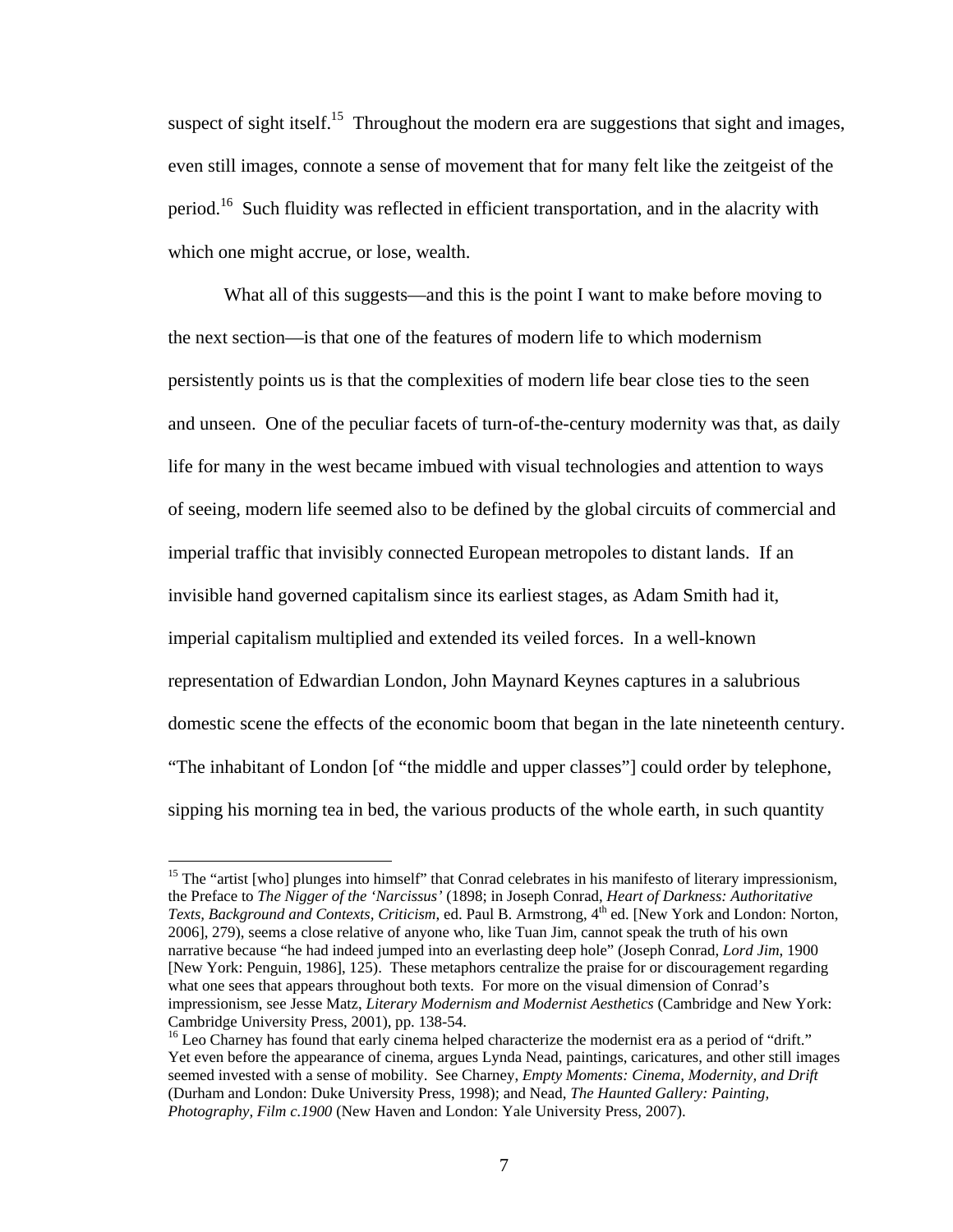as he might see fit, and reasonably expect their early delivery upon his doorstep."<sup>17</sup> Keynes's imbrication of the immediate with the remote calls attention to the deep ties binding global commodities with local metropolitan consumer identity. Keynes's description also calls attention to the permeable boundaries separating these locations indeed, to the *necessity* of passing through these boundaries in order to construct the largely unseen delivery system that will respond to the phone call placed by Keynes's middle- or upper-class Londoner. Although few would say there is much in modernism that trusts what Conrad calls "the visible universe,"18 there is more than enough evidence to suggest that it is just as mistaken to read "the logic modernism" as claiming "that images per se are bad" as it is outdated to regard modernism(s) as possessing a singular "logic."19 If we read modernism instead to gain a fuller understanding of how modern vision was at once revealing as well as obfuscating, we can come to a better understanding about how the crosscurrents of social life at the turn of the century impressed themselves on British subjects.

<sup>17</sup> John Maynard Keynes *The Economic Consequences of the Peace* (New York: Harcourt, Brace, and Howe, 1920), 10-12. Though Keynes looks back in 1919 with more than a little nostalgia, his assessment of a widely international economy whose products were accessible and in demand has nonetheless been roundly corroborated by contemporary economic historians as the closest the world came to a global economy before the 1980s. For comparisons of early- and late-twentieth-century global economies, see, for example, Maurice Obstfeld and Alan M. Taylor, *Global Capital Markets: Integration, Crisis, and Growth* (Cambridge and New York: Cambridge University Press, 2004).

<sup>&</sup>lt;sup>18</sup> Conrad, Preface, 279.

<sup>19</sup> This phrase appears in Nancy Armstrong, *Fiction in the Age of Photography: The Legacy of British Realism* (Cambridge, MA and London: Harvard University Press, 1999), 275, but can be taken as an emblematic of a broader tradition of reading modernism as hostile toward sight. I have more to say about this claim, and about *Fiction in the Age of Photography*, in Chapter 4.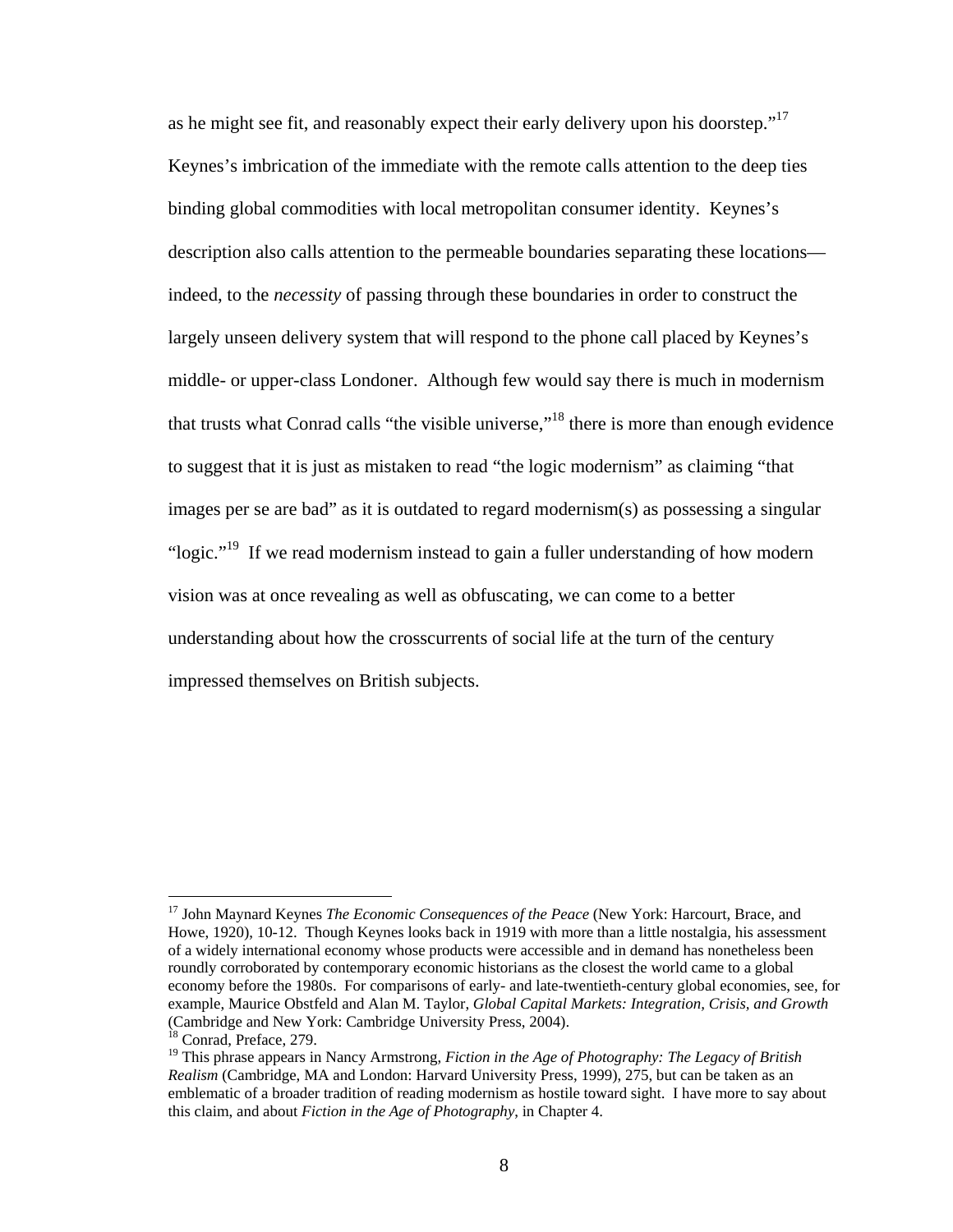#### **Visual Culture and Modern Britain's Visual Cultures**

As an object of study, "visual culture" refers to studying the range of visuality outside of art history proper.<sup>20</sup> Svetlana Alpers is often credited with helping to popularize the term, and, as she explains in her response to the "Visual Culture Questionnaire" that appeared in the art theory and criticism journal *October* in 1996, she wanted a term that made it possible to discuss painting as well as "cultural resources related to the practice of painting," a shift in approach meant to allow one "to focus on notions about vision (the mechanism of the eye), on image-making devices (the microscope, the camera obscura), and on visual skills (map-making, but also experimenting). $^{21}$  Since that time, studies contributing to knowledge on visual culture have continued exploring sight in various contexts in terms of power ("the gaze" or other dominant "ocular regimes" vs. subversive or minor acts of seeing) and alongside ways of making and disseminating images.<sup>22</sup> Alpers and other theorists of visual culture, such as Michael Baxandall, Norman Bryson, Jonathan Crary, Michael Ann Holly, Martin Jay, W. J. T. Mitchell, and Keith Moxey, intend to depart from the traditional path of studying the history of art in order to open the tools of visual interpretation to a wider spectrum of cultural practices and artifacts. The meaningful difference between the disciplines of art history and visual culture studies is that the latters seeks to historicize sight itself and to

<sup>&</sup>lt;sup>20</sup> There is an unfortunate ambiguity in the term "visual culture": it is sometimes the name given to an object of study, and sometimes the name given to the study of that object. I have tried to ensure that in these pages "visual culture(s)" refers only to what is being studied so as to deal with questions of method separately.<br><sup>21</sup> "Visual Culture Questionnaire," *October* 77 (Summer 1996), 26.

<sup>&</sup>lt;sup>22</sup> One could cite any number of studies here, but I will cite just two that have been particularly influential in literary studies. On "ocular regimes" and the rhetoric of sight as knowledge, see Martin Jay, *Downcast Eyes: The Denigration of Vision in Twentieth-Century French Thought* (Berkeley and Los Angeles: University of California Press, 1993). On the evolution of sight in nineteenth-century Europe and the development of visual technologies, see Jonathan Crary, *Techniques of the Observer: On Vision and Modernity in the Nineteenth Century* (Cambridge, MA: MIT Press, 1992).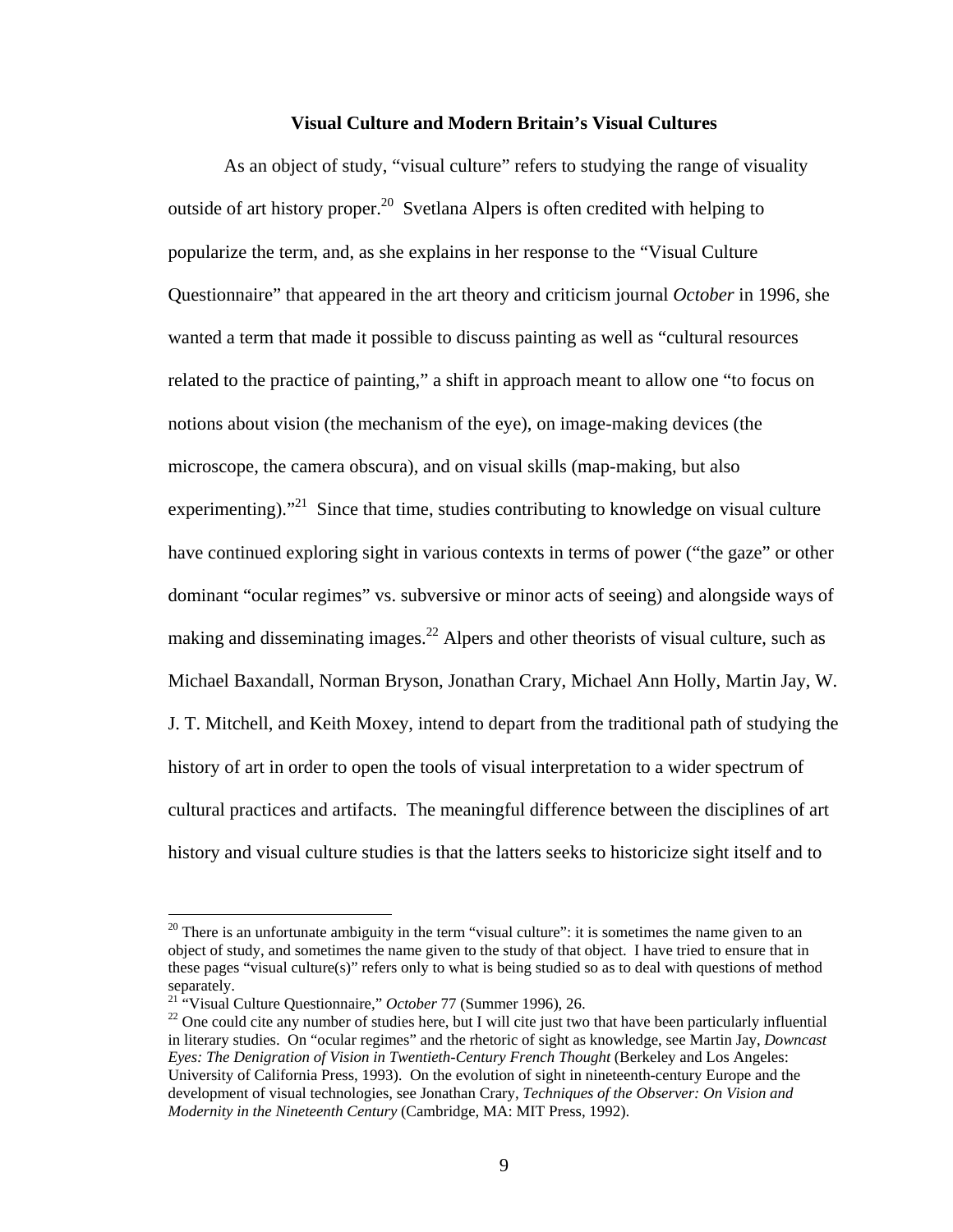widen the kinds of images and institutions, high and low alike, that can be considered acceptable for examination. Many of the scholars I have just named would agree that studying high art and aesthetic traditions has its place, and that art history ought not to be abandoned. The point of studying visual culture is, then, to augment rather than to replace art history.

The study of visual culture provides theoretical models for parsing literary modernism's deep engagements with a range of visual artifacts, from visual arts (particularly painting) to mass culture entertainments (colonial exhibitions) to visual media that blurred the high/low culture line (photography and cinema). At the same time, literary modernism's approach to and appropriation of visual cultures sometimes demand that we reconsider visual culture theories, many of which were formulated by attending to late-twentieth- or early-twentieth-first-century conditions. I should be clear that my focus throughout is on literature and the insights the study of language has to offer. That is, I am not an expert in visual forms nor pretend to be. But recent studies of visual culture offer the opportunity for enriching our understanding of the cultural contexts in which modern writers lived and worked, and can help unknot riddles in texts particularly attentive to spectacles, images, and acts of looking. In her response to the *October* questionnaire, Michael Ann Holly offers a point of departure I find useful here. "What does visual culture study? Not objects, but subjects—subjects caught in the congeries of cultural meanings."<sup>23</sup> Similarly, my focus will be on modern subjects and how they understand sight to play a role in constructing identities.

 Because cultural meanings are produced in different contexts, I have found it useful to follow Maggie Humm in speaking not of a "visual culture" that works more or

<sup>&</sup>lt;sup>23</sup> "Visual Culture Questionnaire," 40-1.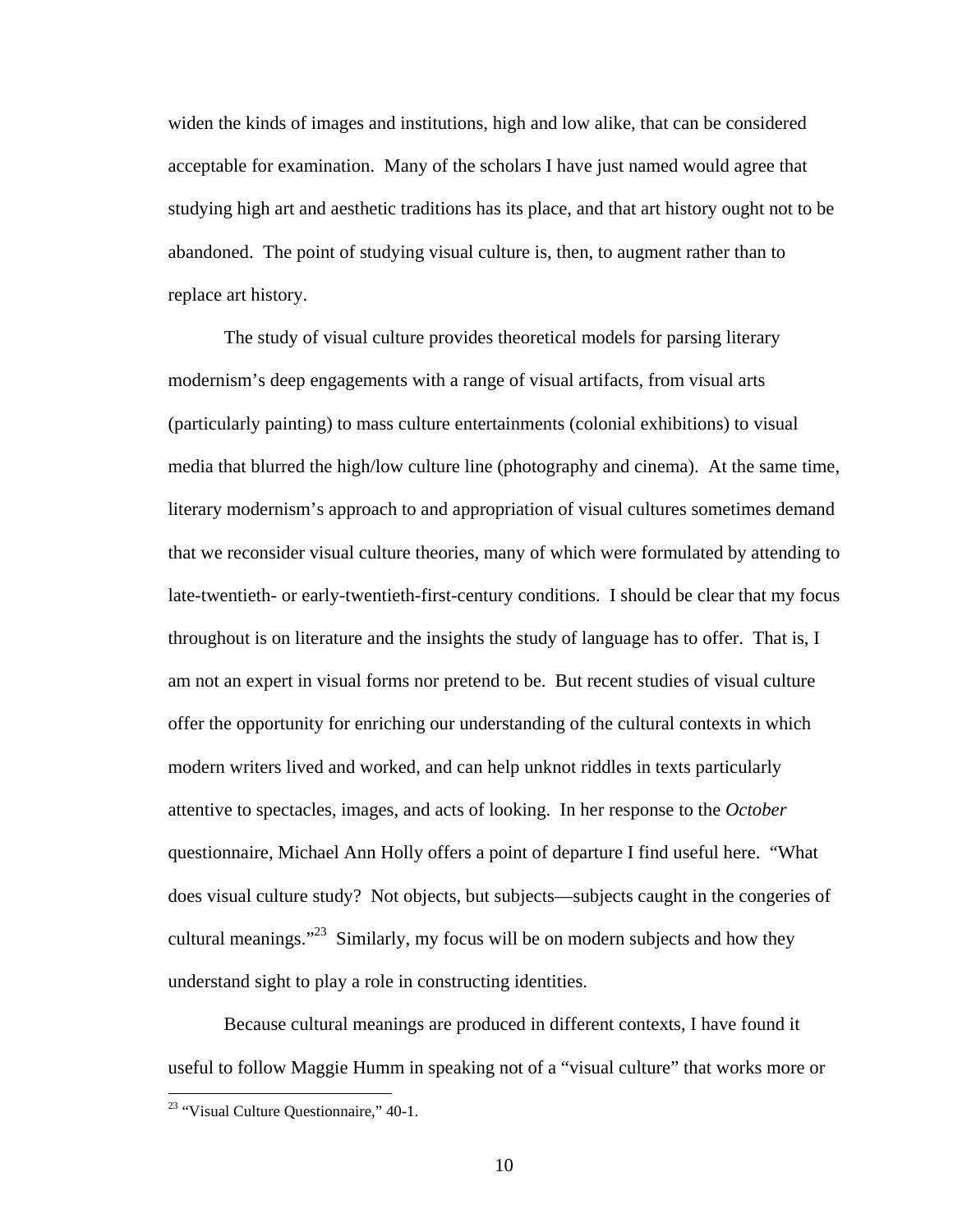less uniformly across Britain but rather of "visual cultures" in the plural. $^{24}$  I treat throughout to painting, photography, colonial exhibitions, and cinema as discreet visual cultures because each form carried its own aesthetic aims and expectations, loose set of conditions for viewing, and connotations for what kinds of audiences it was produced and marketed. The boundaries separating these visual cultures were far from rigorously enforced, to be sure, but they were palpable nonetheless. Visitors to colonial exhibitions might well at other times have been viewers of paintings at London's most exclusive galleries and museums, of course, and certainly the authors I consider here crossed the boundaries of the high and the low in their visual pursuits. E. M. Forster, for one, went to the Japan-British Exhibition held at Shepherd's Bush in 1910 to see the Japanese paintings on display there. He found the paintings, but not displayed according to his expectations. "I have been to Shepherd's Bush, but was disappointed," he explained to a correspondent; "the painting huddled away among the commercial work, & not catalogued. Then to the B[ritish] M[useum], which, with coy dignity, has brought out *its* Chino-Japanese pictures, and simply knocked Shepherd's Bush into a cocked hat."<sup>25</sup> It is telling that Forster complains, not of the mixture of classes he would have encountered at the exhibition, but of the differences in how paintings are not consistently displayed and thus not viewed in the same way—from one visual culture to another. $^{26}$ 

 Visual culture studies, in short, attempts to create a discipline for studying everyday life by wedding social theory and art history making it well suited for the study

<sup>24</sup> Maggie Humm, *Modernist Women and Visual Cultures: Virginia Woolf, Vanessa Bell, Photography, and Cinema* (New Brunswick, NJ: Rutgers University Press, 2003). Pluralizing visual cultures allows Humm to trace the distinct impact photography, cinema, and film journalism had on modernist writers, as well as to describe how Woolf and Vanessa Bell contributed to these separate modes.

<sup>25</sup> *Selected Letters of E. M. Forster*, ed. Mary Lago and P. N. Furbank, 2 vols. (Cambridge, MA: Belknap, 1983-5), 1:109; Forster's italics; the brackets elaborating "British Museum" belong to Lago and Furbank. 26 E. M. Forster, "The Birth of an Empire," in *Abinger Harvest* (New York: Harcourt, 1964), 47.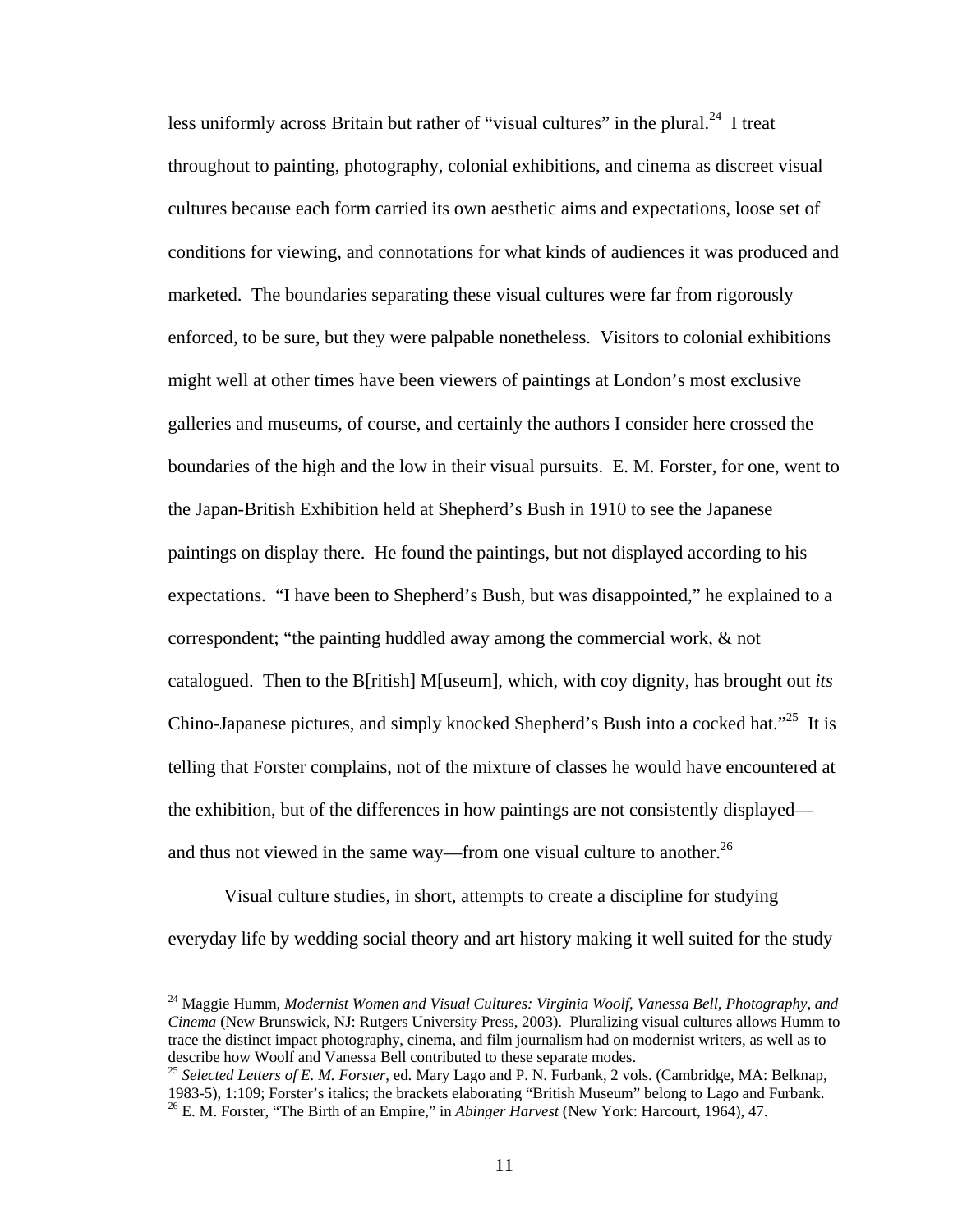of literary modernism. Ephemeral by definition, our sense of what the everyday must have been like for modern Britons remains in extant posters, pictures, and films, in the guidebooks that survived their exhibitions, and, most powerfully, I would insist, in imaginative literature. Bringing visual culture studies to bear on modernist narratives is partly a way to supplement critical and historicist theories of literature. But the study of visual culture is itself an unfinished and (to borrow Bahktin's word) an unfinalizable project. The chief difficulty for those who study the history of perception and vision, Jonathan Crary explains, is that

> perception and vision . . . have no autonomous history. What changes are the plural forces and rules composing the field in which perception occurs. And what determines vision at any given historical moment is not some deep structure, economic base, or world view, but rather the functioning of a collective assemblage of disparate parts on a single social surface.<sup>27</sup>

Though there are a number of methods for reconstructing what Crary calls the "social surface" of daily life—such as assembling the cultural artifacts I have just mentioned imaginative literature preserves that surface and its changes. Such writing captures the wide, seemingly limitless expanse of vision that poses problems to Crary and other historians of visual culture, chronicling the changes in everyday sight brought by new media and new visual content alike. Perhaps literature's oldest lesson is that the act of writing (whether in chronicling or imagining) is also an act of response and theorizing, and the literature of modernism offers no shortage of responses to and theories of modern seeing.

<u>.</u>

<sup>27</sup> Crary, *Techniques*, 6.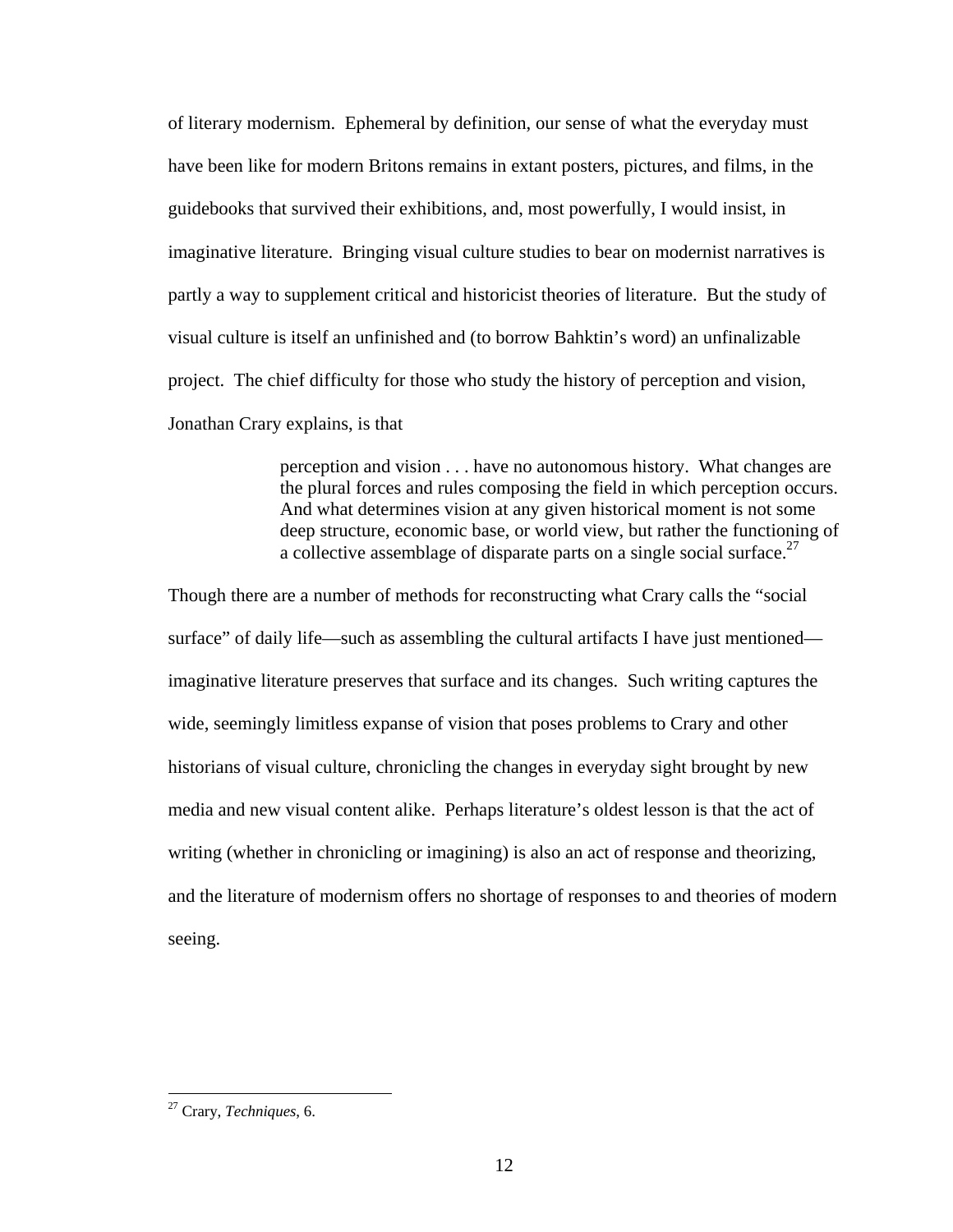#### **Identity and Recognition**

When I write of identity in this dissertation, I have in mind a social sense of self that emerges from contact with others, and in particular the construction of those subjects as we have just seen Michael Ann Holly explain it, as "caught in the congeries of cultural meanings." The cultural meanings that become most significant here are those which emerge where Britishness and consumer culture are in play. As will become clear, I have been informed by critics who theorize identity in these or similar ways, and while I add to and complicate their accounts of British identity, I want to steer clear of accounts that are totalizing. This will no doubt disappoint those who want a more theoretically rigorous sense of identity that emerges from putting, say, the Lacanian self in dialogue with Foucauldian power. Or I might at least have engaged expressly with Louis Althusser, the theorist most closely associated with recognition and for whom identity emerges at the moment of being recognized (or hailed, or interpellated, in Athusserian terms) by another.<sup>28</sup> I find this claim a useful starting point—as well as Althusser's broader call for studying capital's reach into all corners of social life—but little more than that. To begin, one cannot speak of Althusserian recognition without finding identity always already ensnared within ideology, and to enter that debate now seems unnecessary as theoretical models of capitalist identity shift focus from the restricting power of production to the agency involved in consumption.<sup>29</sup> Second, as I will be discussing in a moment, recognition cuts both ways: it is an act that involves one who recognizes as well as

<sup>28</sup> Louis Althusser, "Ideology and Ideological State Apparatuses," in *Lenin and Philosophy*, trans. Ben Brewster (New York: Monthly Review Press, 1971), 127-86. W. J. T. Mitchell, whose theories of visuality emerge by using ideas from marxism, psychoanalysis, and iconology to critique one another, offers a useful challenge to Althusser's theory of recognition by placing it against recognition as the iconologist Erwin Panofsky understood it. See Mitchell, *Picture Theory* (Chicago: University of Chicago Press, 1994), 25-34. <sup>29</sup> The theorist most closely associated with searching for new ways to inhabit a world in which capital and capitalist ideologies are nearly ubiquitous and anticipate the subject is Fredric Jameson.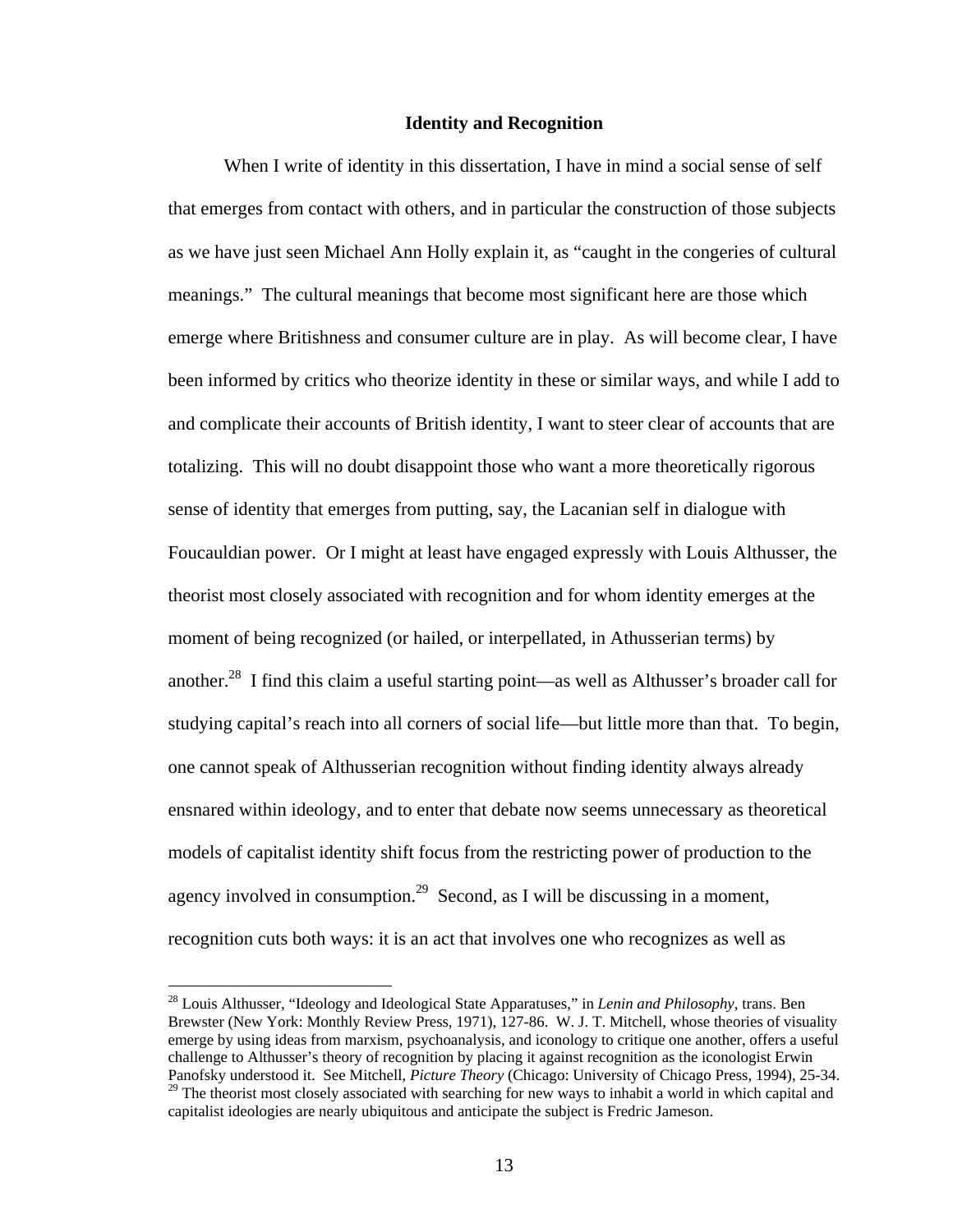another who is recognized. For Althusser, the recognizer is always an uncomplicated agent of the state. $30$  If Althusser is at pains to claim that recognition has a politics, my reply would be that its politics are inextricable from the affective dimensions of recognition on which Althusser says little, but which modern authors and poets have considered deeply. Ultimately, though, I do not take up Althusser expressly simply because do not find empirical definitions of identity very compelling. Studying identity as a mode of self-understanding, consciously or not, that emerges and is performed, imagined, and which intensifies or recedes for particular people or groups at a particular time and place is far more practical to my mind. Just as identity is contingent, so, too, are the cultural mechanisms that produce it, like recognition, products of history. The people, time, and place that I study here are clear; how recognition was historically constructed for modernist-era Britons now needs elaboration.

Modern writers in a variety of contexts were concerned with recognition—what it is, how it works, and what it does—and, in surprising contrast to many of the differences of the period that scholarship's pluralized modernisms reflects, many modernists in Europe and America came to understand recognition in similar ways. For these modernists, recognition names an initial response that is both intellectual and affective, and which usually involves seeing. As Ralph Ellison's invisible man knows, this makes recognition responsible to identities: "But to whom can I be responsible, and why should I be, when you refuse to see me? . . . Responsibility rests upon recognition, and

 $30$  Though I do not take up Althusser expressly in Chapter 5, I read a similarly enclosed social life in Conrad's *The Secret Agent* (1907) as calling upon its readers, not to capitulate to its ideological enclosures, but to imagine other productive modes of resistance. If Althusser could be read in the same way, then the more expansive notion of recognition I take up in this section of the introduction would be a starting point for critiquing interpellation as Althusser conceives it.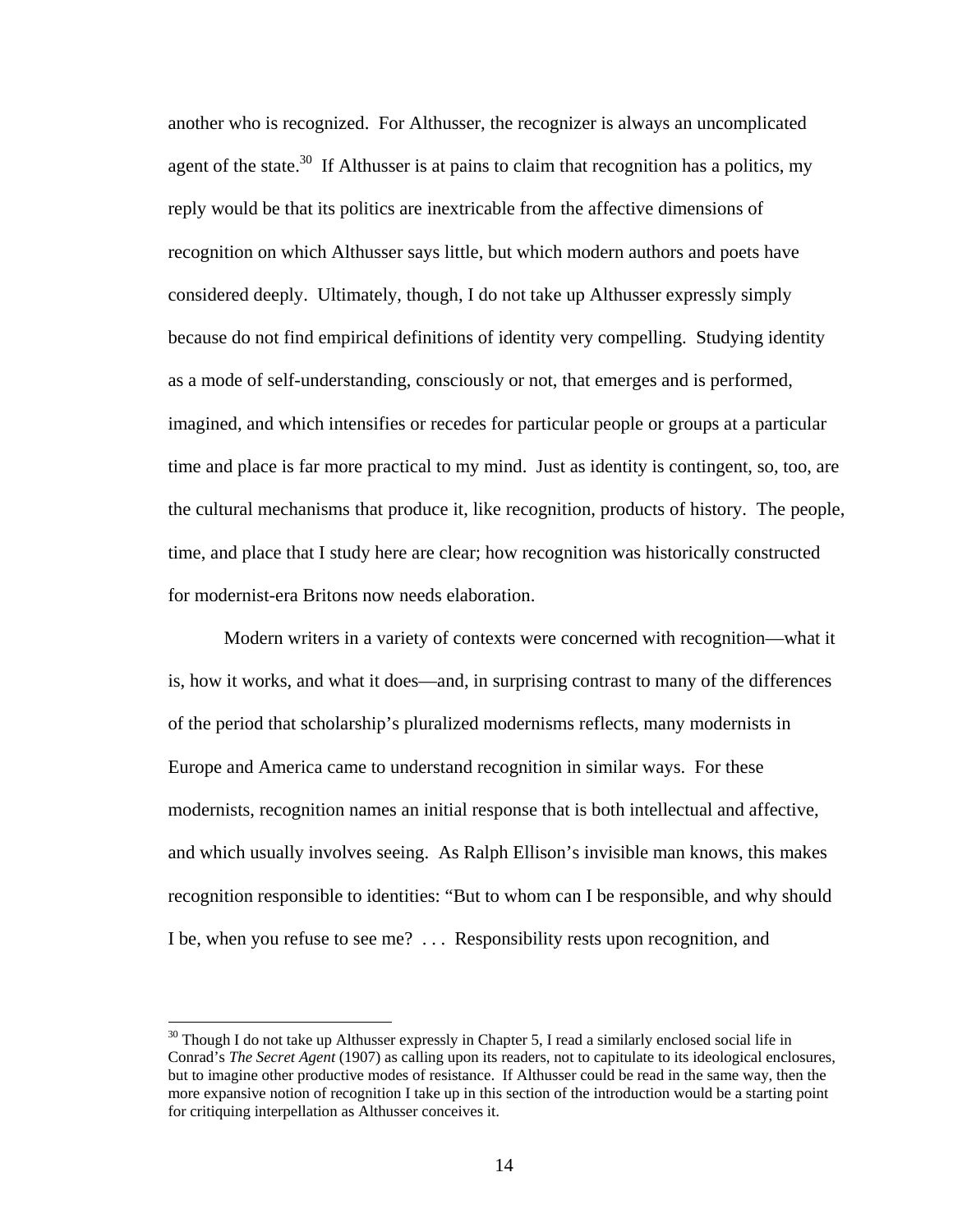recognition is a form of agreement."<sup>31</sup> The agreement here rests with how viewers can confer the status of subject on others simply by looking at them (or refusing to), pointing not only to a deep-seated desire to be acknowledged but also to the power of a glance to confer that acknowledgement.<sup>32</sup>

Wallace Stevens provides another iteration of this responsive and responsible mode:

> [W]e recognize, even if we cannot realize, the feelings of the robust poet clearly and fluently, noting the images in his mind and by means of his robustness, clearness and fluency communicating much more than the images themselves. Yet we do not quite yield. We cannot. We do not feel free. $33$

Stevens's sense of recognition as possibly, though not necessarily, overlapping with realization speaks to the difference between modernist recognition and Aristotlean *anagnorisis*. What does come through for Stevens are "images . . . communicating much more than the images themselves," and though he writes with a particular text, Plato's *Phaedrus*, in mind, it is hard not also to hear in these lines what could sound like a reader's initial response to, say, "The Emperor of Ice-Cream" or "The Idea of Order at Key West." And an initial response it is: recognition is for Stevens prelude to something that demands more ("Yet we do not yield. We cannot."). Indeed, Stevens goes on to illustrate his explanation of recognition as a beginning by making that explanation his point of departure for writing about how the imagination is inseparable from "real" life. Closely wed to perception and the imagination, then, recognition serves a different

<sup>&</sup>lt;sup>31</sup> Ralph Ellison, *Invisible Man* (New York: Vintage, 1981), 14.<br><sup>32</sup> Kwame Anthony Appiah discusses both the affective and political dimensions of such acknowledgement in "Identity, Authenticity, Survival: Multicultural Societies and Social Reproduction," in *Multiculturalism: Examining the Politics of Recognition*, ed. Amy Gutmann (Oxford and Princeton: Princeton University Press, 1994), 149-64.

<sup>33</sup> Wallace Stevens, "The Noble Rider and the Sound of Words," in *The Necessary Angel: Essays on Reality and the Imagination* (New York: Vintage, 1965), 5.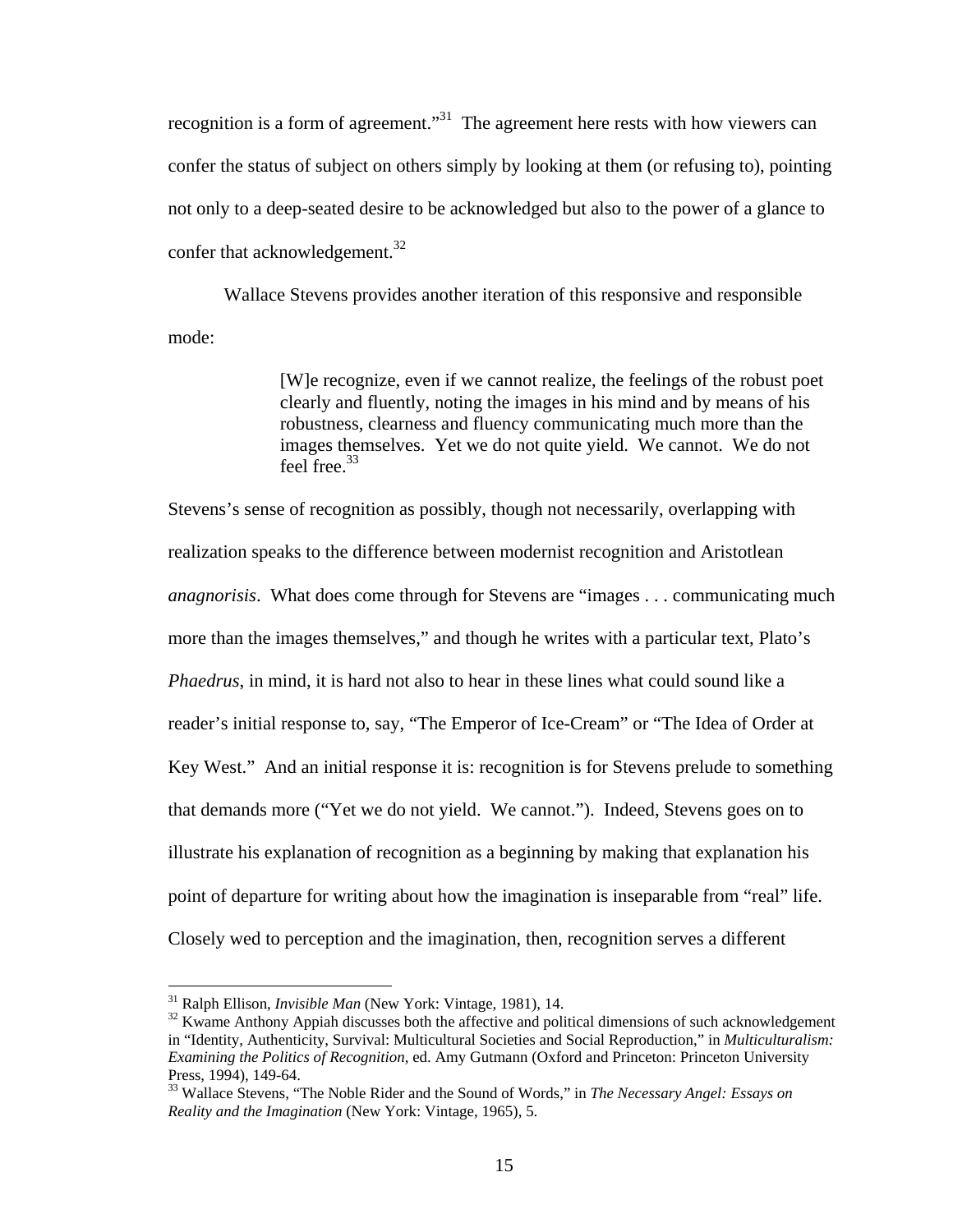purpose to moderns than it had in eras past. As an intellectual process, recognition is more than acknowledging the familiar. It is one of our operations for generating the possibility of becoming, of inventing new states from older ones. In his philosophical mode, Eliot used recognition to delineate the process of turning what is imagined into the real.34

In her recent and illuminating book, *Uses of Literature*, Rita Felski discusses recognition in this very way. Whether in encounters with high culture aesthetics or in the course of daily life, recognition "brings into play the familiar and the strange, the old and the new, the self and the non-self."<sup>35</sup> Felski aims for a critical apparatus that accounts for how recognition can point to something one already knows while also leading one to new insights with what had already seemed familiar. "Recognition is not repetition," she explains; "it denotes not just the previously known, but the becoming known" (*UL* 25). As she makes clear, to think in this way is to square affective responses to aesthetic products like texts or pictures with theories about them so that recognizing does not

1

 $34$  Because meanings have to be acknowledged in order to exist at all, Eliot explains, any number of habitual activities ("judgments" are what Eliot has in mind), do not exist unless we recognize that we are doing them. Thus it is "everywhere the case," writes Eliot in *Knowledge and Experience in the Philosophy of F. H. Bradley* (New York: Columbia University Press, 1964), "that until the ideal is recognized as real, it is not even ideal. And I use the word 'recognize' with this in view: the idea as idea (as meaning) is neither existent nor non-existent, and could we consistently keep to this internal view it would not be real. It will be said, I know, that the externality of the idea is implied in its internality. But this implication exists only for a point of view which contains both points of view" (37).

<sup>35</sup> Rita Felski, *Uses of Literature* (Malden, MA: Blackwell, 2008), 49 (hereafter cited in text as *UL*). Terence Cave also centers his study *Recognitions: A Study in Poetics* (New York, Oxford, Toronto: Clarendon Press, 1988) on recognition's ambivalence, whether it is "the mark of intelligibility or the unintelligible." He differs widely from Felski, however, in his conclusions. His survey of recognition scenes in the western canon concludes with readings of James and Conrad that suggest recognition "has progressively become less distinct, less capable of definitive articulation; it has been wrapped in layers of delicate and unstable perception" (496). I find Felski's approach, which she calls the "phenomenology of recognition," a more productive way of reading because it regards both perception and recognition as informing one another in particular historical situations: "What I find valuable about phenomenology is its attentiveness to the first person perspective, to the ways in which phenomena disclose themselves to the self. Phenomenology insists that the world is always the world as it appears to us, as it is filtered through our consciousness, perception, and judgment" (*UL* 17).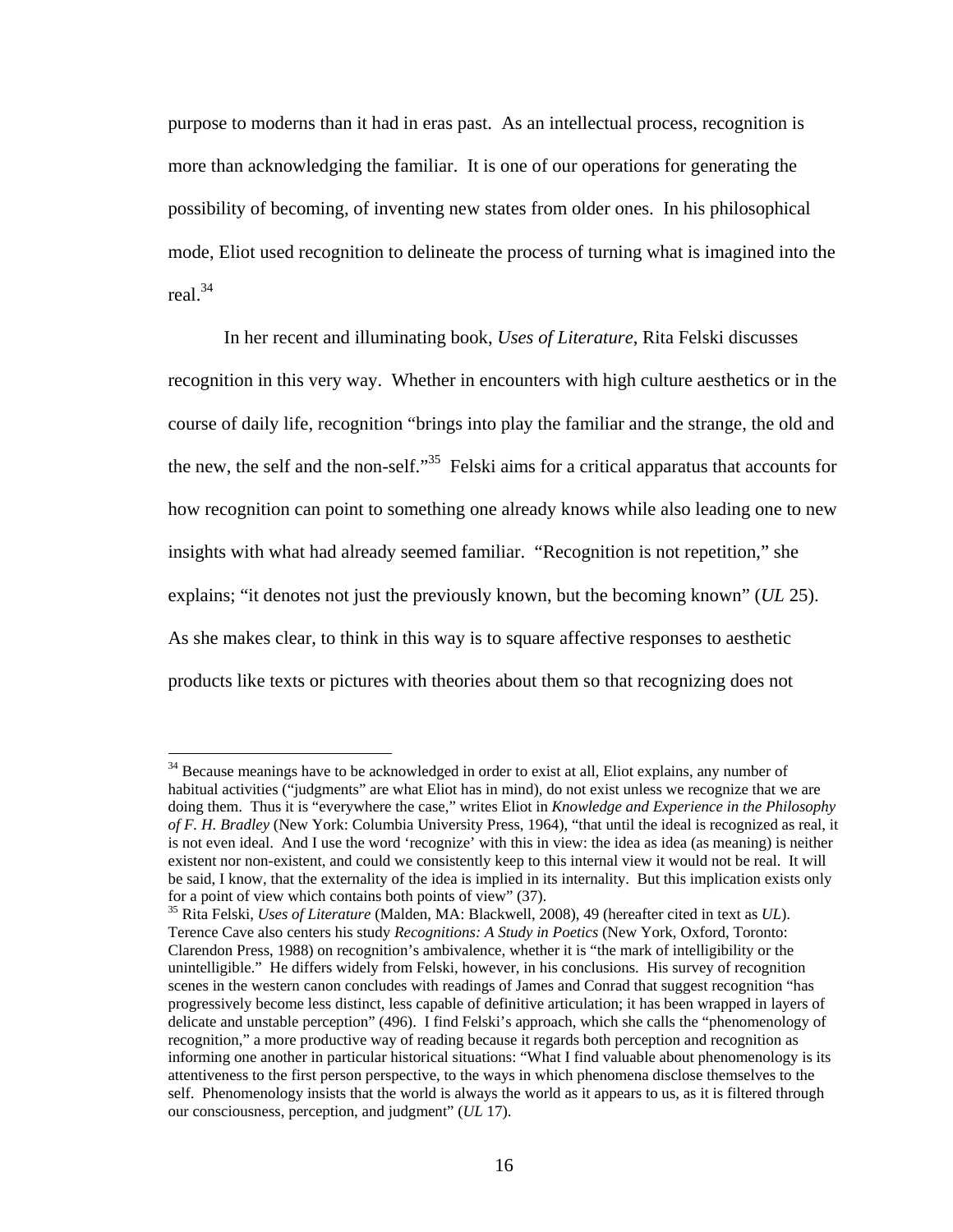simply reiterate. Rather, like Stevens's encounter with *Phaedrus*, Felski hopes to come to know happens when we "recognize [ourselves] in a book" (*UL* 23).

What I am charting in this literary history of modernism's recognitions are the early strands of our postmodern era in which Felski comes to these conclusions about recognition. This history also has much in common with the early stages of late twentieth-century globalization as anthropologist Arjun Appadurai explains it. For Appadurai, a number of communities across the globe have experiences governed by the confluence of imagination, media, and migration. My interests are similar to Appadurai's in that I am concerned with how mediated images from abroad "seem to impel (sometimes compel) the work of the imagination. Together, they create specific irregularities because both viewers and images are in simultaneous circulation. Neither images nor viewers fit into circuits or audiences that are easily bound within local, national, or regional spaces."<sup>36</sup> Because the first sizeable waves of immigration did not arrive in England until after the scope of my project (a moment usually dated to the arrival of the *Empire Windrush* to London from Kingston in 1948), there is less to do with the migration of peoples to England in the pages that follow than with the transport of money, artifacts, and images to London from the world over.<sup>37</sup> For centuries it had been the case that the wealth acquired abroad was spent at home and, indeed, used to purchase furniture, sculptures, paintings, and materials like ivory and silks from elsewhere to decorate the English home and domesticate the foreign. But it is also the

1

<sup>36</sup> Arjun Appadurai, *Modernity at Large: Cultural Dimensions of Globalization* (Minneapolis: University of Minnesota Press, 1996), 4.

 $37$  Despite the fact that four of the authors I focus on here—Wilde, James, Conrad, and Eliot—immigrated to London, I have not taken up immigration here in part because these writers were, for the most part, eager to assimilate, and partly because immigration is hardly the social issue in prewar England that it becomes after 1948.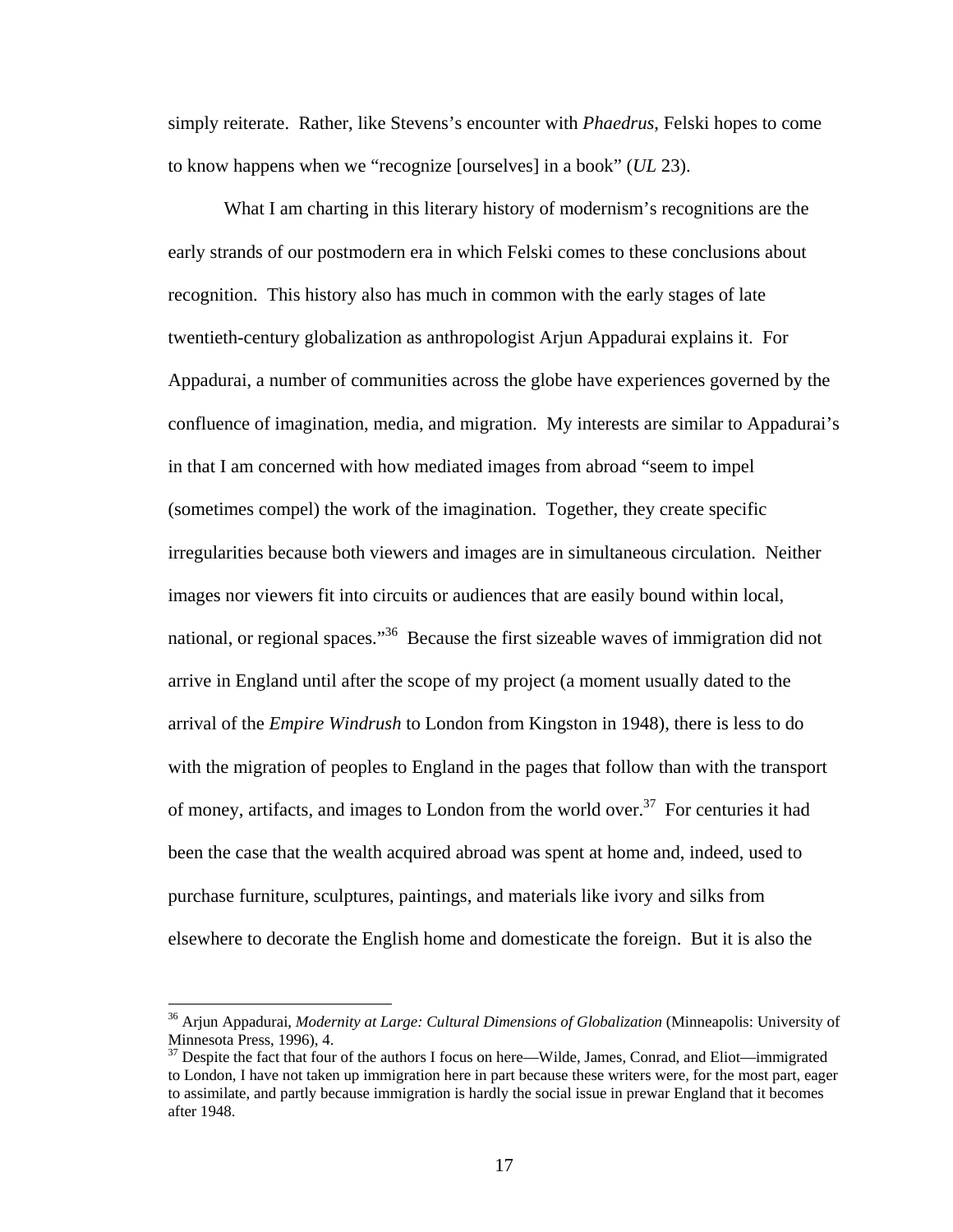case that, from the Victorian period onward, it became increasingly difficult to understand where and to whom these objects and materials belonged as photographs of them in their indigenous locations circulated in their adopted metropolitan homes. As a result, various strategies for managing recognition appeared in the nineteenth century. Beginning with the Great Exhibition of 1851, Britain sought to domesticate foreign items simply by arranging them for display, a practice that had gained a perverse edge as peoples, too, were put on display at colonial exhibitions beginning in the 1890s. In time, mediated images themselves seemed to suggest distance and unfamiliarity. For Woolf and Eliot, the new technology of cinema seemed already stippled with a sense of discovery from without, as if watching films were uncannily like seeing the birth western civilization itself. All of these things testify to the urgency modernists and their contemporaries felt for being able to recognize identities captured in images and composed from more than one source, at once in England and territories overseas. To quote Stevens once more, "If it was only the dark voice of the sea / That rose . . . But it was more than that."<sup>38</sup>

#### **Recognizing Modern Identity**

We now arrive at the question of argument. As I have been saying, I will be pursuing recognition as it was constructed in the modernist era, and a key component to this pursuit will be bringing together readings of modernism within its visual cultures. But why do this? Why single out recognition as a social practice at this time? What claims to British or consumer identities and to literary representations of such identities

<sup>38</sup> Wallace Stevens, "The Idea of Order at Key West," in *Collected Poetry and Prose* (New York: Library of America, 1997), 105.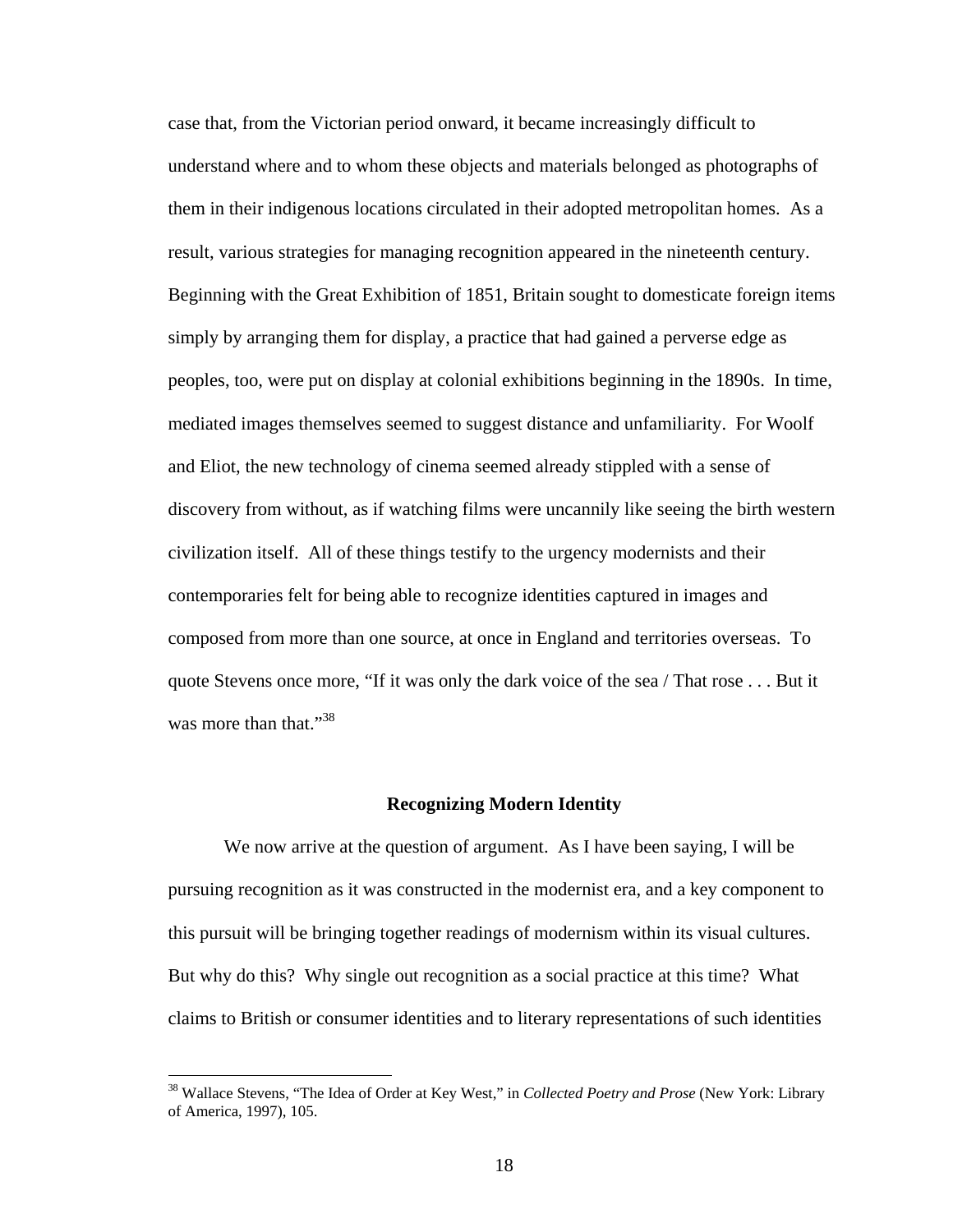does recognition have? What lessons do we stand to learn by reading modernism in this way?

One answer to these questions would be that the period I have referred to as "the modernist era"—by which I mean roughly 1880-1930—goes by other names as well. For Walter Benjamin, this was the age of mechanical reproduction: the period in which lithography, photography, and cinema were widely distributed for the first time and the impact of all those images on subjectivity and politics was only beginning to be understood.<sup>39</sup> For the historian Eric Hobsbawm, the same period brought Britain's age of capital to a close and began its age of empire: the era of the Berlin Conference, the Anglo-Boer War, and the expansion of a British economy based on imperial resources and commodities.<sup>40</sup> A number of very strong studies have made the case for modernism as the emergent aesthetics of the age of mechanical reproduction; $41$  many more have found it productive to read British modernism as emerging from the dense fabric of colonial and postcolonial relations. Of late, the new modernist studies has attended to the convergence of these co-defining historical forces by reading the spectacular propaganda of empire, the power of the disembodied gaze of imperial authority, or the visual

 $39$  Walter Benjamin, "The Work of Art in the Age of Its Technological Reproducibility: Second Version," 1935, trans. Harry Zohn and Edmund Jephcott, in *Selected Writings of Walter Benjamin*, ed. Marcus Bullock et al. (Cambridge, MA: Harvard University Press, 1996-2003), 3:101-33. This English translation, heavily revised and working from a different typescript, is now preferred to Zohn's previous translation, "The Work of Art in the Age of Mechanical Reproduction." I retain this phrase because of its familiarity. In her article "Room-for-Play: Benjamin's Gamble with Cinema" (*October* 109 [2004]: 3-45), Miriam Hansen explains the reasons for preferring this new translation and the typescript from which it works. 40 Eric J. Hobsbawm, *The Age of Capital, 1848-1875* (New York: Scribner, 1975) and *The Age of Empire,* 

*<sup>1875-1914</sup>* (New York: Vintage, 1989). 41 Though they speak largely to an American context, the best examples here are Michael North, *Camera Works: Photography and the Twentieth-Century Word* (Oxford and New York: Oxford University Press, 2005) and Karen Jacobs, *The Eye's Mind: Literary Modernism and Visual Culture* (London and Ithaca: Cornell University Press, 2001).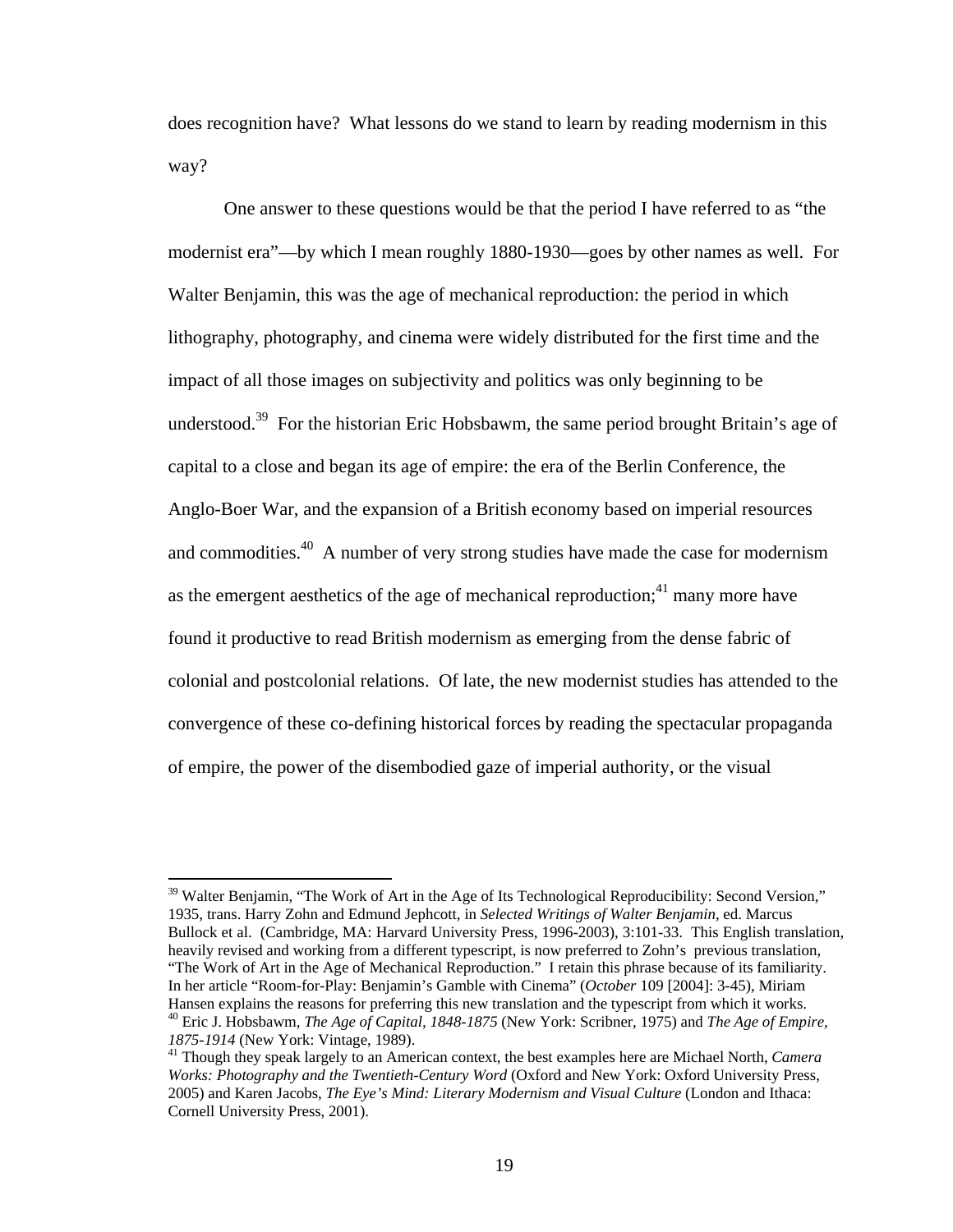phenomenologies of Anglophone Caribbean writers living in London.<sup>42</sup> Yet none of these proposes a way of understanding how British modernism emerges as an intellectual and affective response to the age of empire and technological reproducibility, nor to how the images may have purported to represent the identities of Britons but were imagined by their viewers to possess other meanings, to call for other responses. Questions about why modernist narratives and poems often present images as challenges to recognition, identity, or both go unanswered. Attending to recognition allows us to better understand how Britons came to make sense of themselves, one another, and their colonial "others" in the course of daily life in during an age in which capital, empire, and reproducible images vie for the position of regnant theme. Moreover, considering how national culture, capital, and visual cultures in Britain interpenetrated one another can expose deeper insights into the question of why modernism emerged when it did, of why previous aesthetic conventions seemed so untimely to the poets and novelists whose careers began in the fin-de-siècle and the years leading up to World War I.

I argue that a great deal of modernist literature regarded images as extending identities, as shaping forces that do not simply represent what identities are but which have the capacity to reaffirm or alter, consolidate or fragment them as well. Paintings, photographs, and films are, of course, representational forms; one could argue that even expressionist pictures represent desires or modes of consciousness. Modern writers themselves regarded these as representational forms. But the distinction that must be made is that modernists also knew that representational forms did more than the work of

 $42$  These approaches can be found in a number of scholarly works that I engage with later in this dissertation. A few are worth mentioning at the outset as particularly cogent and already influential: Mark Wollaeger, *Modernism, Media, and Propaganda: British Narrative from 1900-1945* (Oxford and Princeton: Princeton University Press, 2006); and Mary Lou Emery, *Modernism, the Visual, and Caribbean Literature* (Cambridge and New York: Cambridge University Press, 2007).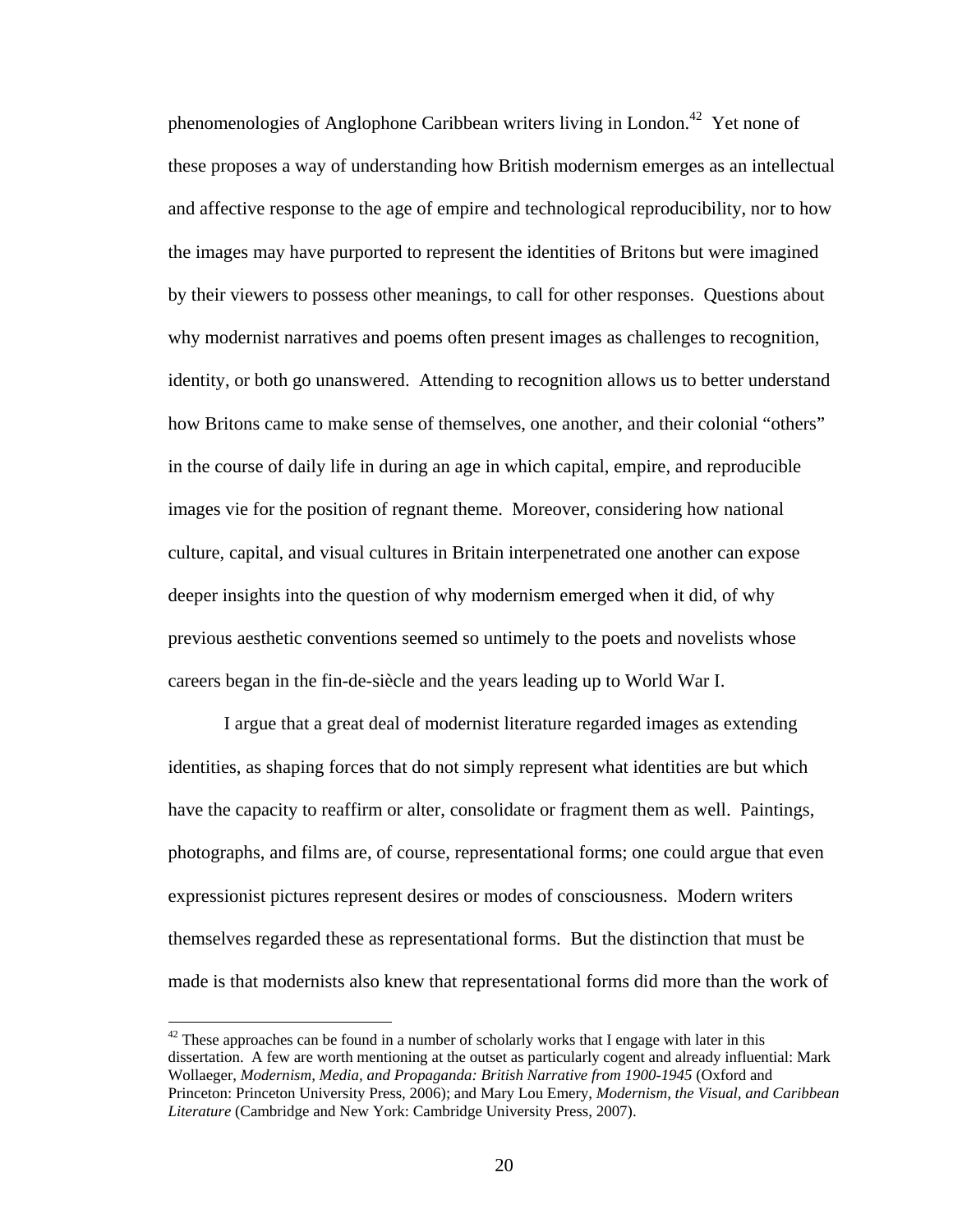representation. Images in particular have the peculiar qualities. As W. J. T. Mitchell suggests in the very title of *What Do Pictures Want?*, viewers have a willingness to attribute emotions, desires, and other interior states to images.<sup>43</sup> During the modernist era, a host of images define identities in various ways: portraits are meant to reflect a selfimage; photographs reproduce individuals as well as "types;" and commodity spectacles give shape to desires, while images of the cultural "other" offer glimpses into that with which Victorian and post-Victorian viewers wished to disidentify. Further, the properties of images were understood to have some effect on the identities of those portrayed. The portability and proliferation of mediated images alone meant such images could have been, and indeed, were seen by new audiences every day. The ease and frequency with which an image might pass from one visual culture to another—to say nothing of their immersion into everyday life—also changed the conditions of viewership and visual interpretation before new standards could replace them. In this way, reading modernist literature that explores the visual cultures of its time reveals a great deal beyond seeing or images as such. It tells us about how they imagined the worlds of which they were part. I suspect that many of those living in Britain in the period in question knew as well as anyone that communal identities are constructions of the imagination.<sup>44</sup> Indeed, persistent concerns about what unseen forces are holding influence over the way British communities were being imagined animates much of the literature of modernism.

 In the chapters that follow, I trace the historical construction of recognition from the beginning of the nineteenth century to on or about 1930. Because a loose chronology is implied here, let me be clear that chronology is important to my argument only as a

<sup>&</sup>lt;sup>43</sup> W. J. T. Mitchell, *What Do Pictures Want?* (Chicago: University of Chicago Press, 2005).<br><sup>44</sup> See Benedict Anderson, *Imagined Communities: Reflections on the Origins and Rise of Nationalism*, rev. ed. (London and New York: Verso, 2006).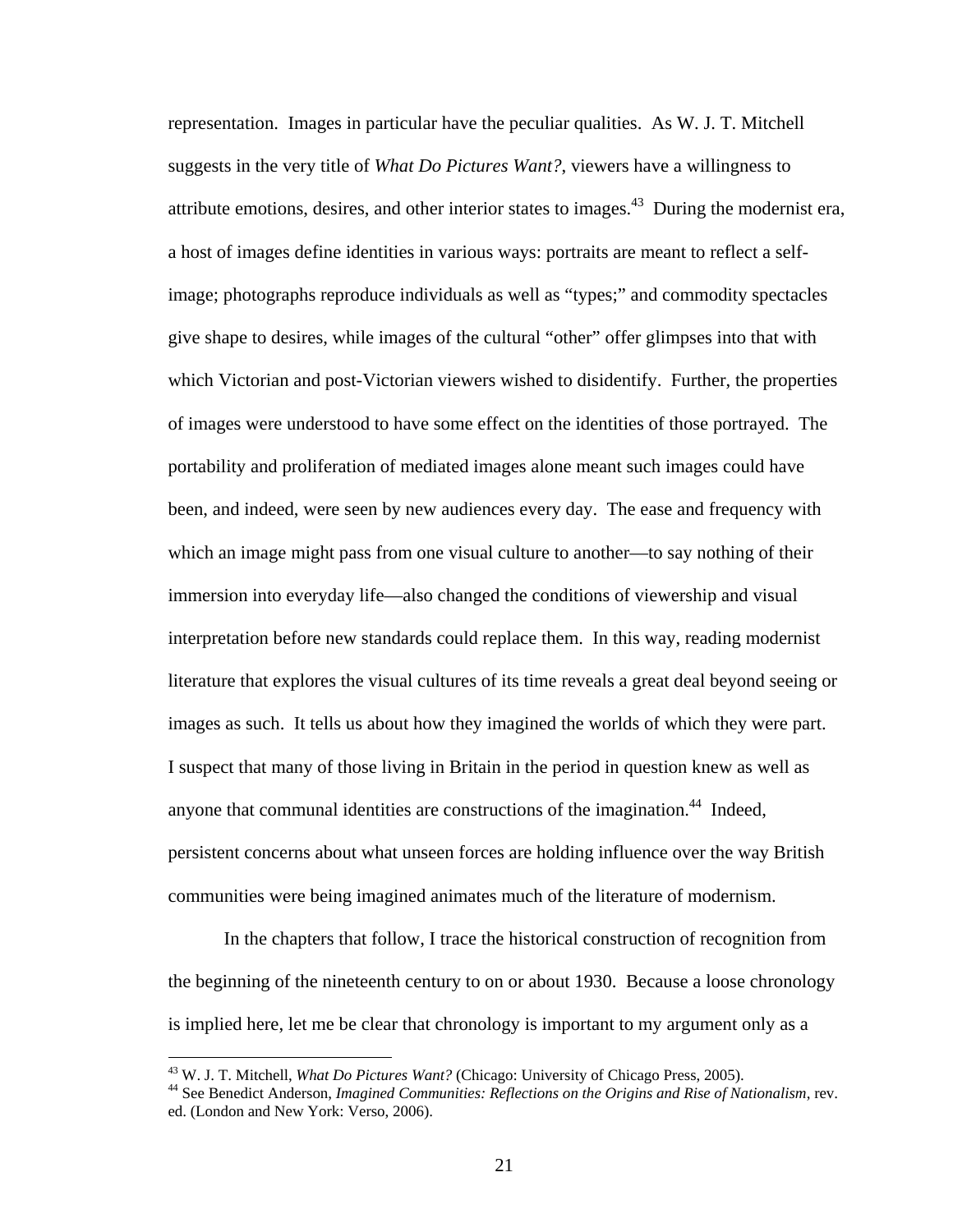loose structure. This is not a history of concrete developments that moves in a fixed teleology, but a literary history that chronicles authors' responses to acts of looking. These are uneven developments. Though it will be clear that visually recognizing someone or something comes to acquire the denotation I outlined above in the modernist period, not everyone in the same time and place regards sight—let alone distinct visual cultures—in the same way. Literary histories, in their most cogent forms, account for the different rates of processing, backward steps, recursions, and repetitions as well as profound insights and great leaps forward—the phases involved in all learning, including at a broad, cultural level.

Chapter 2 offers a brief overview of how the cultural conditions surrounding sight were changing in the decades leading up to modernism. I provide some historical background into the emergence of photography in Britain but attend most closely to how seeing was understood in nineteenth century literature by William Wordsworth and Thomas Hardy, and in the polemical writing of Thomas Carlyle. Photography, according to these authors, had two important effects on processes of recognition. The first was in making images portable, and therefore no longer determined by their contexts, so that for the first time natural order—the Romantic sublime itself—was effaced by an artifice that appeared to allow nature to write itself (as photography's etymological root promised). The foundation for a picture's meaning shifted from the image's context to that which lies within the frames of the mechanically reproduced image itself, a shift that had implications for conceptions of identity on a number of levels. Photography altered the way national identity was recognized when members of the Royal Geographical Society began arguing, as early as 1841, that the new medium was critically important to the

22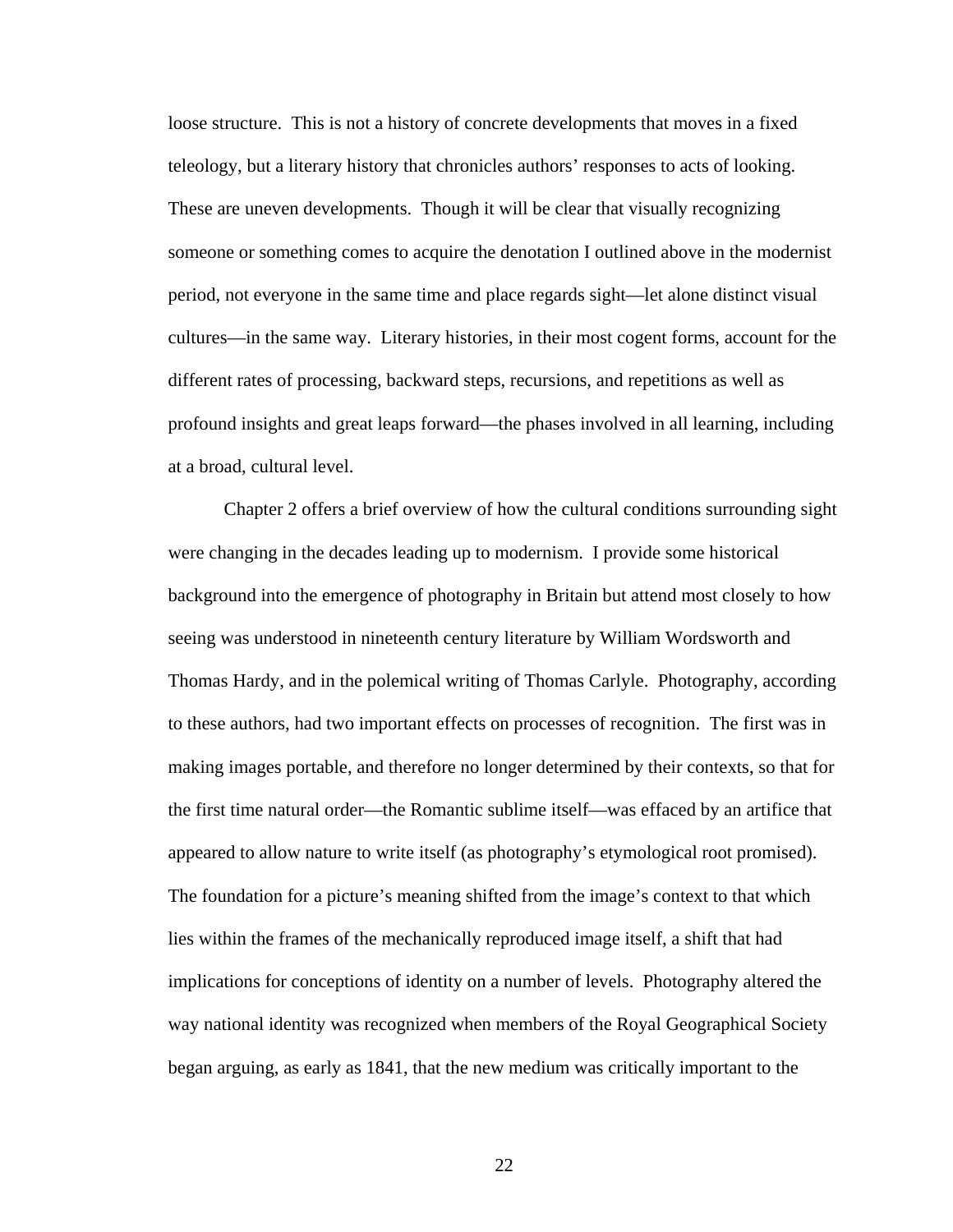project of mapping the British world. Britishness shifted from being an identity indigenous to Great Britain to an identity that had some degree of purchase all over the world. As images of British territories from all over the world began flowing back to Britain itself, concerns for how to recognize British identity paralleled a general anxiety that, after photography, viewers could no longer make sense of the vast archive of images that represented the world at large.

 Chapter 3 argues that Oscar Wilde's *The Picture of Dorian Gray* (1891) marks a moment at which recognizing the image of identity becomes inextricably bound to misrecognizing some key feature of it. Wilde's novel takes the familiar medium of portraiture and repeatedly demonstrates that Dorian Gray's portrait calls to be both recognized *and* reinterpreted with each viewing: each time Dorian Gray and Basil Hallward encounter the painting, they see the face of Dorian Gray and yet must come to terms with why it is not the face they expected. Among Dorian Gray's decadent behaviors that cause his portrait to alter are his acquisition of goods from all over the world, an obsessive and excessive stockpiling of rare, beautiful, and decorative things meant to make his home resemble the kind of beautiful picture his portrait cannot be. Reading essays and reviews in which Wilde characterized paintings as decorative art, and taking into account his claim that his novel was about decorative art, I argue that *The Picture of Dorian Gray* presents the accumulation and careful display of decorative materials and styles associated with cultures outside of Britain as part of the visual imagery that was meant to appear "English."

Focusing on the relation of identity and capital, Chapter 4 makes the case that Henry James regarded photography as a preeminently modern tool for recognition. I read

23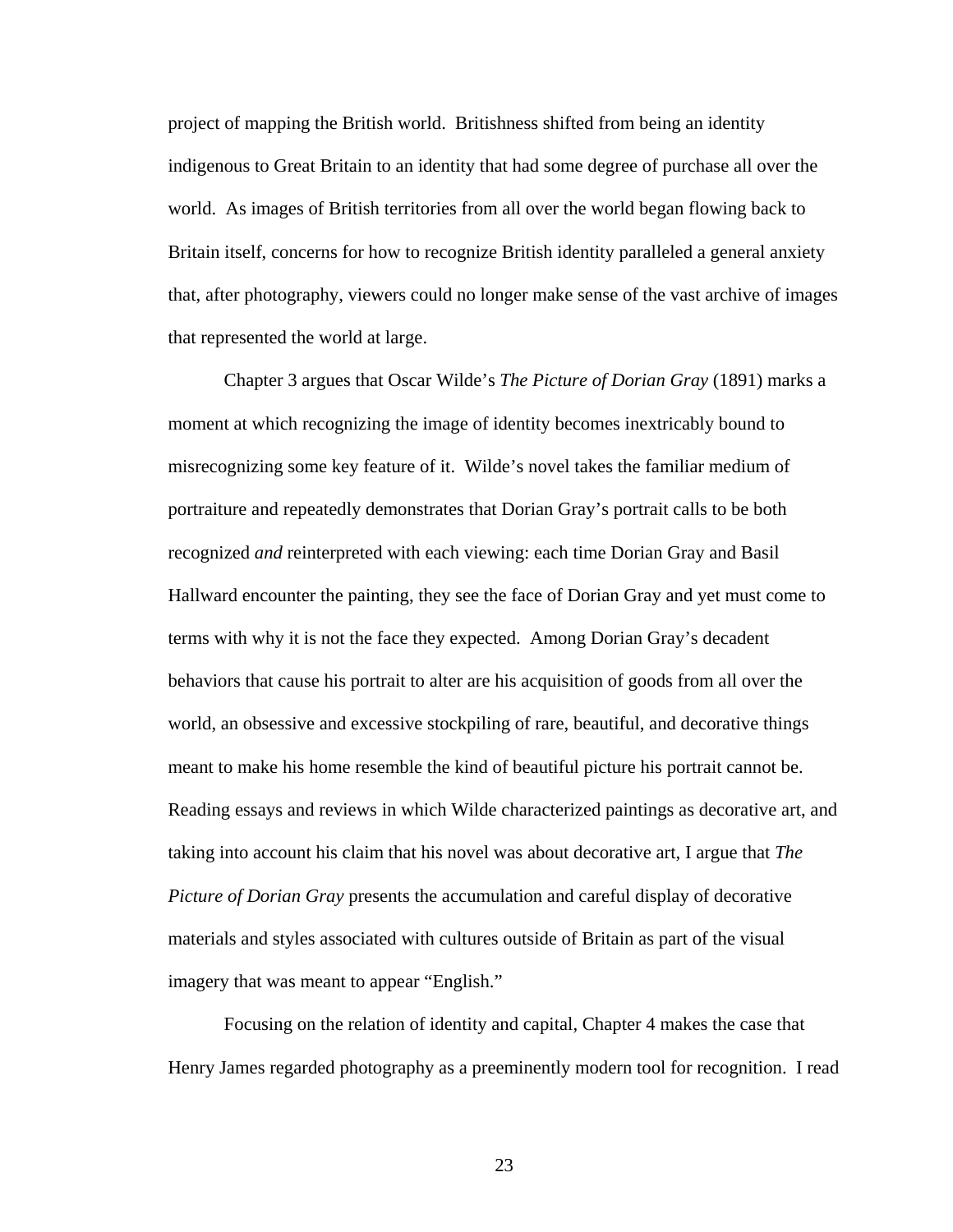James's Preface to *The Golden Bowl* (1909) as reflecting on a career spent writing fiction that seeks to explore modern identity from within and without by negotiating the blurry boundary between character and what James sometimes called "type," or what he calls in the Preface writing of "the particular attaching case *plus* some near individual view of it."<sup>45</sup> Photography supplies James with the metaphors and diction for explaining the acts of rereading and revision as acts of recognizing both the familiar and the heretofore unacknowledged in his own work. Moreover, in his artist fiction, James regarded photography as lending a form to type. As I make clear in a reading of "The Real Thing" (1892), James regarded the flatness of types and photographs as a feature that could either be recognized as limiting or as a point of departure for more complex identities.

Chapter 5 explores writings by two of modernism's best-known ironists, Joseph Conrad and E. M. Forster. Writing during London's era of colonial exhibitions, I argue Conrad and Forster discovered that attending to the gaze these visual contact zones solicit—a detached scientific gaze that does not empathize with whom or what it looks upon—called not for further detachment but for new forms of productive reengagement, such as curiosity. In *The Secret Agent* (1907), Conrad ironizes late-Victorian and Edwardian London's disdain for the "primitive" as necessary for recognizing "civilized" identity. The conspicuous absence of genuine curiosity in *The Secret Agent* burdens the novel's irony as the only tool available for responding to a late imperial culture Conrad characterizes as governed by fetishizing scientific observation. By contrast, curiosity emerges in Forster's review, "The Birth of Empire" (1924), not as irony's naïve opposite but as that which may learn from the distance irony produces. For Forster, curiosity

<sup>45</sup> Henry James, Preface to *The Golden Bowl*, vol. 23 of The New York Edition of Henry James (New York: Scribner's, 1909), v-vi.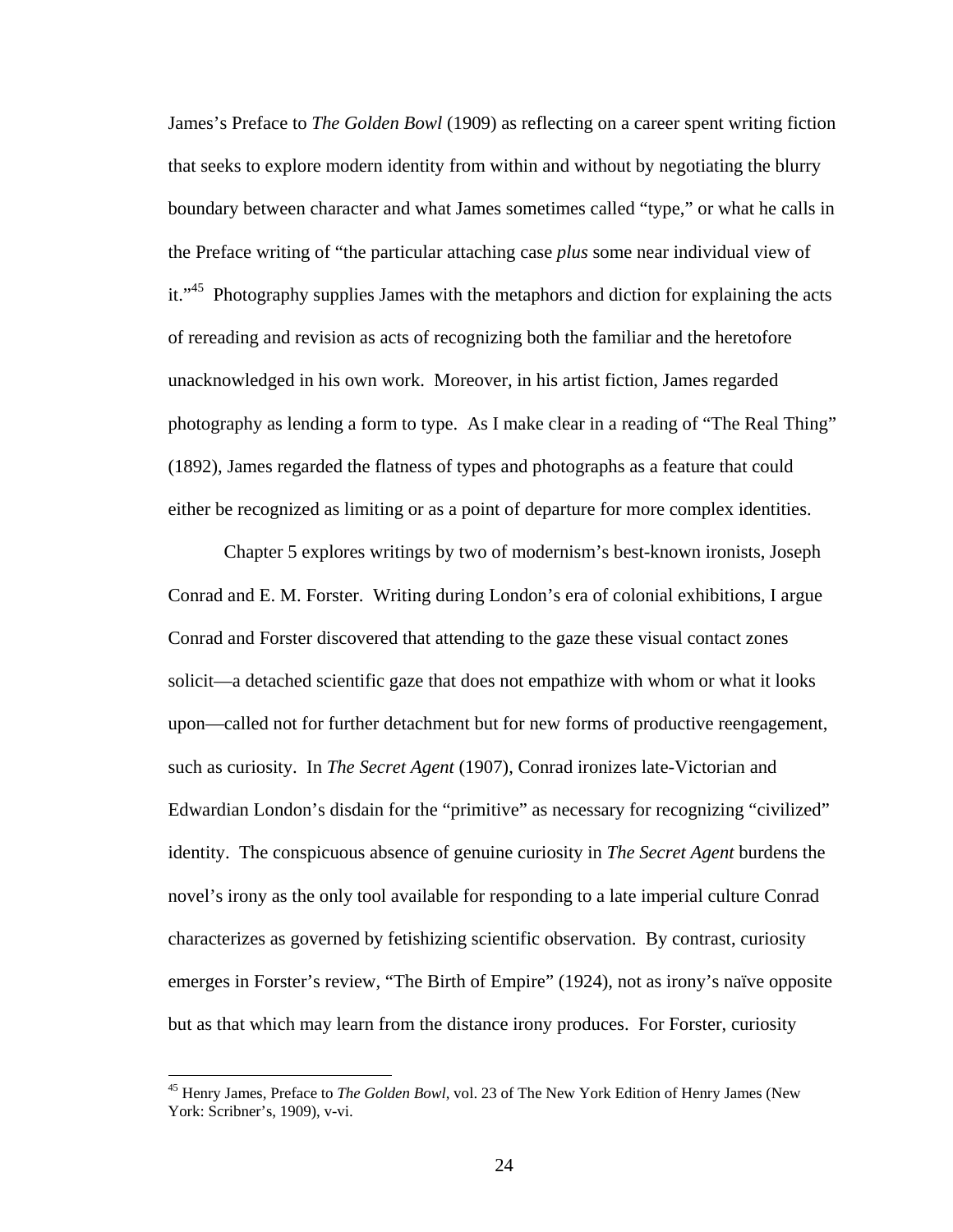serves as a necessary and fresh vantage point for recognition which tests tentative styles of reattachment to the metropole that seek deeper knowledge of British India and late imperial London than colonial exhibitions can display. I argue that reading such texts today calls not for reaffirmations for ironic distance but for pursuing an alternative knowledge of curiosity's role in response itself by considering it within the paradigm of modernist irony.

 Chapter 6 moves from the exhibition space to the cinema house, and reads comments on cinema by Virginia Woolf and T. S. Eliot as capturing an approach to intimacy both explored further in their literature. This chapter explores how the apparently opposed postures of impersonality and intimacy came to be modernism's compensations for the sense of fragmentation and disunity after the emergence of film. I seek to undo a commonplace in film theory that understands cinema as inviting audiences to identify with what they see onscreen and yet feel themselves to be incomplete, not fully integrated with what they are watching, a process psychoanalytically-informed film criticism calls "suture." I argue instead that the relationship between modernist audiences and film could be better understood by attending to writings by Woolf and Eliot on or informed by film which use the movement inherent in film as a way to describe the shifting relationship between film and audiences. Reading Woolf's essay on "The Cinema" (1926) against Walter Benjamin's Work of Art essay (1935), I find that early film inspired its audiences to associate the camera eye with an anthropological gaze directed at their own cultures, a gaze that speaks to the desire for distant observation and yet feels close identification. I find that the impulses of impersonality and intimacy tend to surface in Woolf's early novel, *The Voyage Out* (1915), and Eliot's early poetry and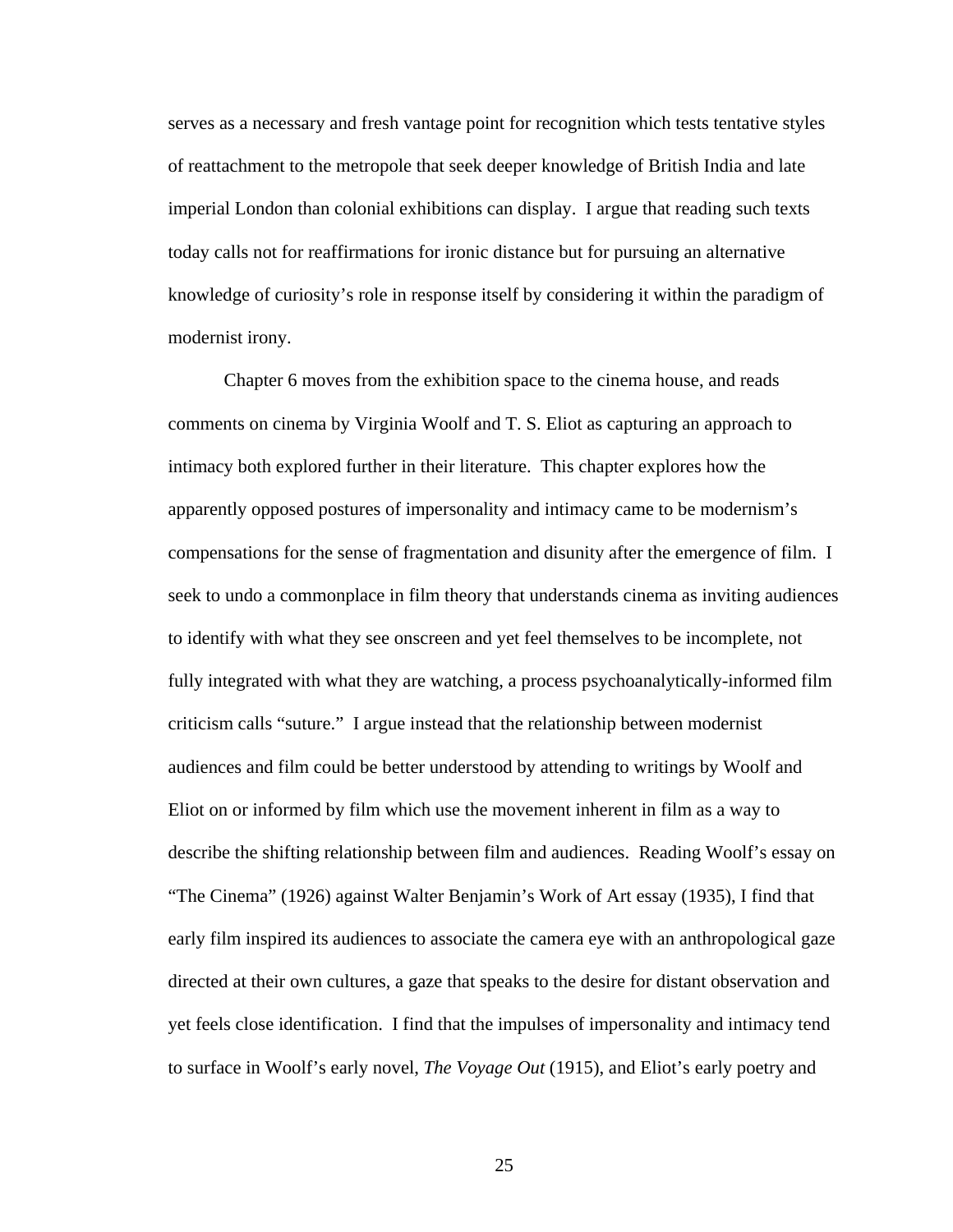poetics whenever filmic techniques, such as montage and quick cutting, are strongly asserted. A brief conclusion revisits and consolidates the claims I make in the preceding chapters.

If we approach recognition as a historically determined and key component to understanding how audiences negotiate the imaginative worlds created in stories and pictures with the world they imagine themselves to live in, then recognition requires the intense scrutiny of taking affective response as well as theoretical positions into account. This may be good advice for any approach to criticism, but it is indispensible for thinking through how aesthetics helps instruct audiences in what is known and unknown, what is conceivable and inconceivable. "Precisely because of [recognition's] fundamental doubleness," Felski writes, "its oscillation between knowledge and acknowledgement, the epistemological and the ethical, the subjective and the social, the phenomenology of recognition calls for more attention in literary and cultural studies" (*UL* 49). This project hopes to contribute to that end.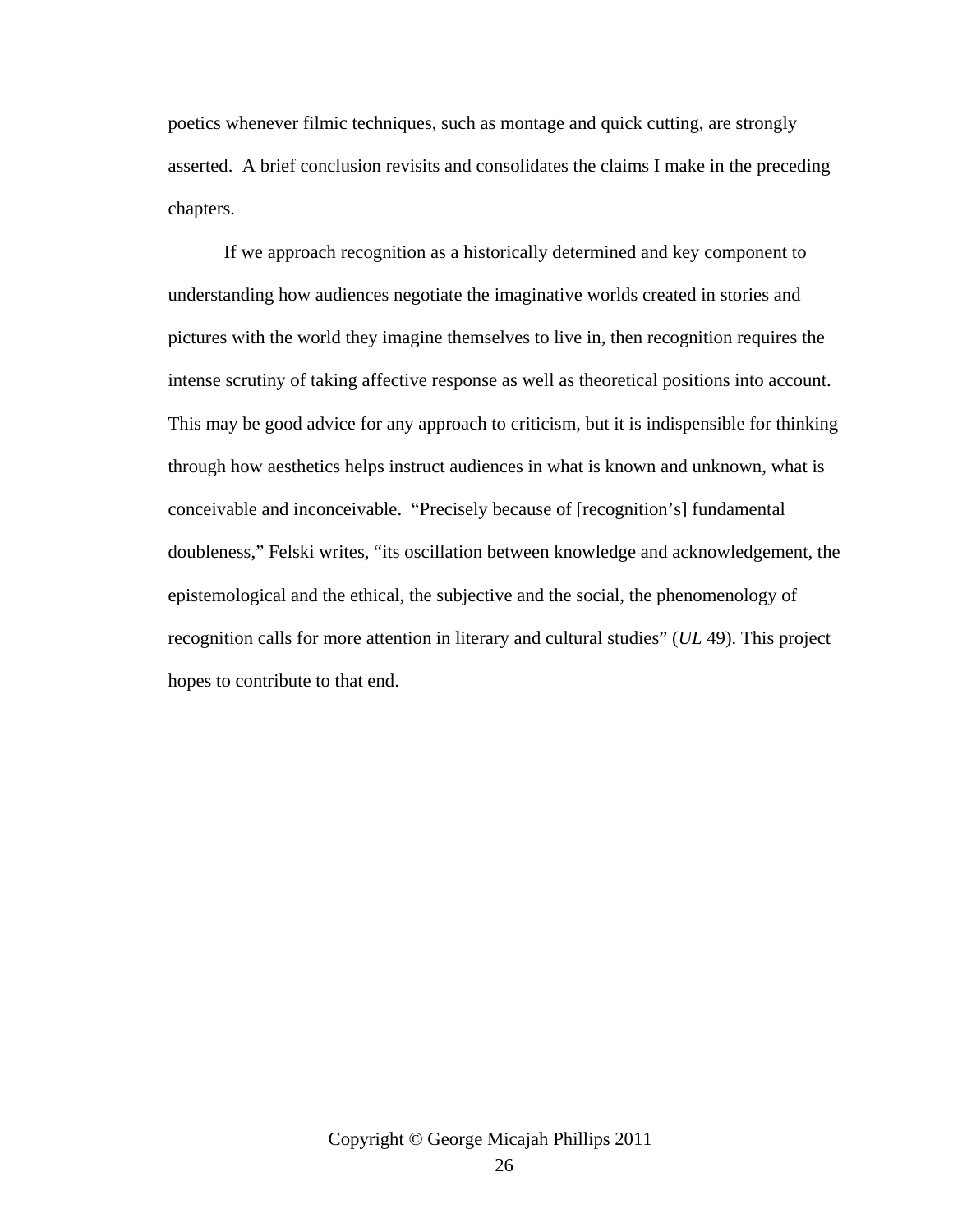# **Chapter 2 Heroic Visions and Sixpence Photographers: Visuality and Recognition in Nineteenth-Century London**

#### **Recognition in the Age of Mechanical Reproduction**

Let us begin in London in the early nineteenth century, a time safely before modernism but which was already bearing its earliest signs. As England's urban populations rapidly increased over the course of the nineteenth century (from one million in 1801 to three times as many by 1861), visual media, too, were on the rise with "Victorian 'show business' centered firmly in London."46 Throughout the century, metropolitan visual cultures in England suggested to their viewers ways of seeing that challenged earlier assumptions about the images they mediated. In so doing, even the most apparently trivial technology or novelty could urge viewers to question what kinds of visual interpretation certain content called for. In a sense, this was no new development. As Richard Altick explains in his magisterial *The Shows of London*, London has a long and rich history of visual cultures that reaches at least as far back as the medieval church's display of religious relics in the fourteenth century. Over the course of several centuries, a host of spectacles—wonder cabinets, museums, exhibitions, panoramas, street shows, picture-advertisements, photographic display, and phantasmagoria among them—provided a means of instruction to a largely illiterate urban population in matters of science and travel. This education came in the form of entertainment, "an indispensible way of momentary escape from the dullness, the mental vacuity, the constriction of horizons, the suppression of the imagination which were too

<sup>46</sup> Joss Marsh, "Spectacle," *A Companion to Victorian Literature and Culture*, ed. Herbert F. Tucker (Malden, MA: Blackwell, 1999), 277.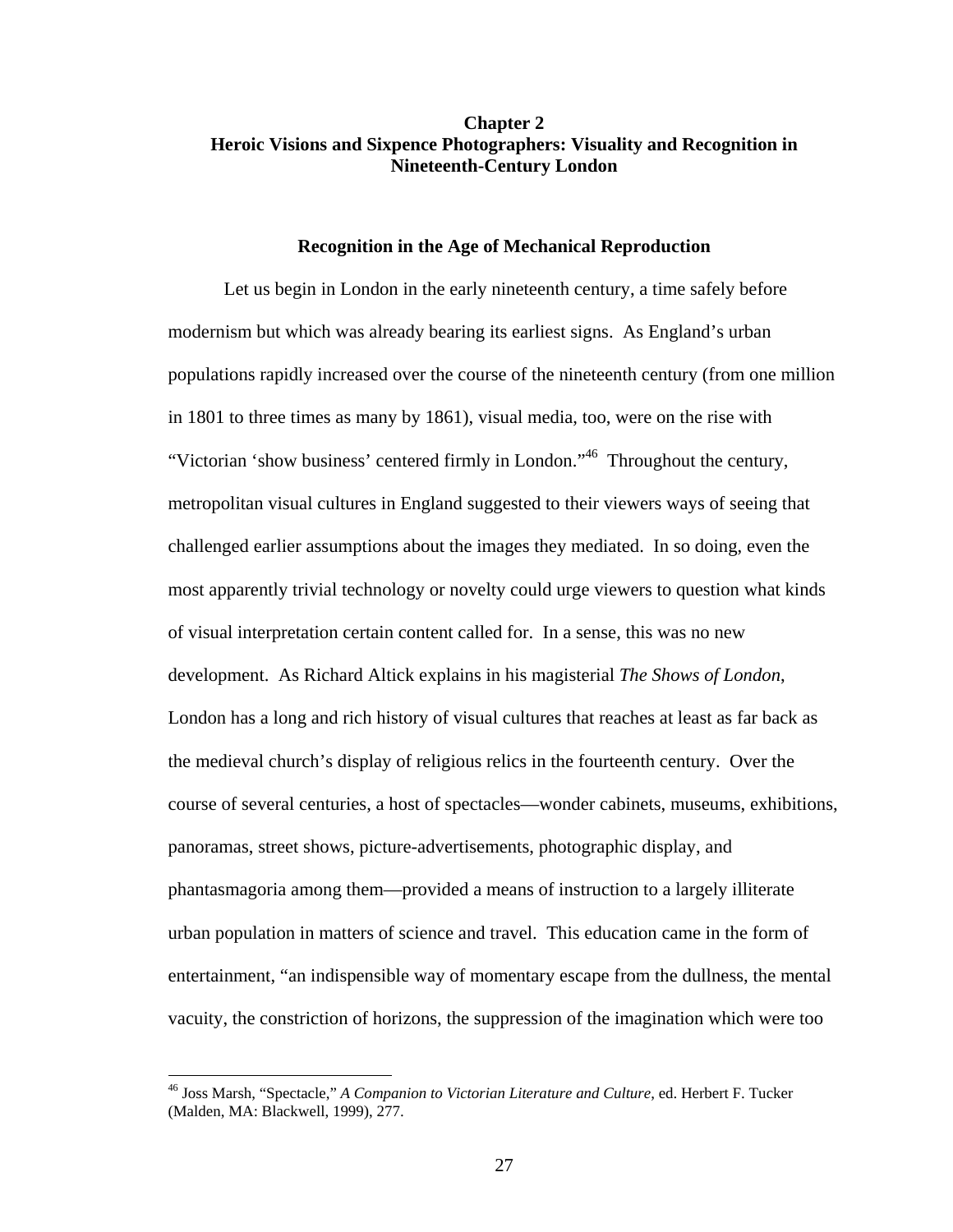often the price of life in the enveloping city."47 Even as London's instructive visual entertainments placed a premium on audiences' affective responses, their pedagogy was often in the realm of alterity and identity, at once negotiating the bounds of Englishness (and later, Britishness) while coterminously instructing viewers how to trace the contours of their own personal identities in relation to a national collective.

In "Metropolitan Perception and the Emergence of Modernism," Raymond Williams warns against regarding the metropolis as the center of the production of a single, dominant cultural identity. Cities are complex and contested places, homes to a number of minority identities as well as dominant cultural expressions, and the conflicts between these are most readily apparent, Williams explains, when we attend to perception. In the long history of its metropolitan visual cultures, London has inspired a number of responses that are suggestive of how personal narrative might be extrapolated from the shock of the new. Williams enjoins his readers to trace currents of modernism that run far deeper than 1890 and which permeate much further than a dominant cultural narrative.48

One relatively early wellspring for modernism and the fragmented metropolitan perception that concerns Williams, and one that is important to the concept of recognition, appears in Book Seventh of the 1805 *Prelude*, William Wordsworth's poetic account of his arrival in London.<sup>49</sup> Wordsworth's response to the city's new and often disruptive popular visual attractions and the social life that surrounds them is, as Williams points

<sup>&</sup>lt;sup>47</sup> Richard D. Altick, *The Shows of London* (Cambridge, MA: Belknap, 1978), 1-2.<br><sup>48</sup> Raymond Williams, "Metropolitan Perceptions and the Emergence of Modernism," *Politics of Modernism: Against the New Conformists*. ed. Tony Pinkney (London and New York: Verso, 1989), 37-48. 49 William Wordsworth, *The Prelude: 1799, 1805, 1850*, ed. Jonathan Wordsworth, M. H. Abrams, and Stephen Gill (New York: Norton, 1979; hereafter cited in text by book and line number of the 1805 version

of the text in this edition).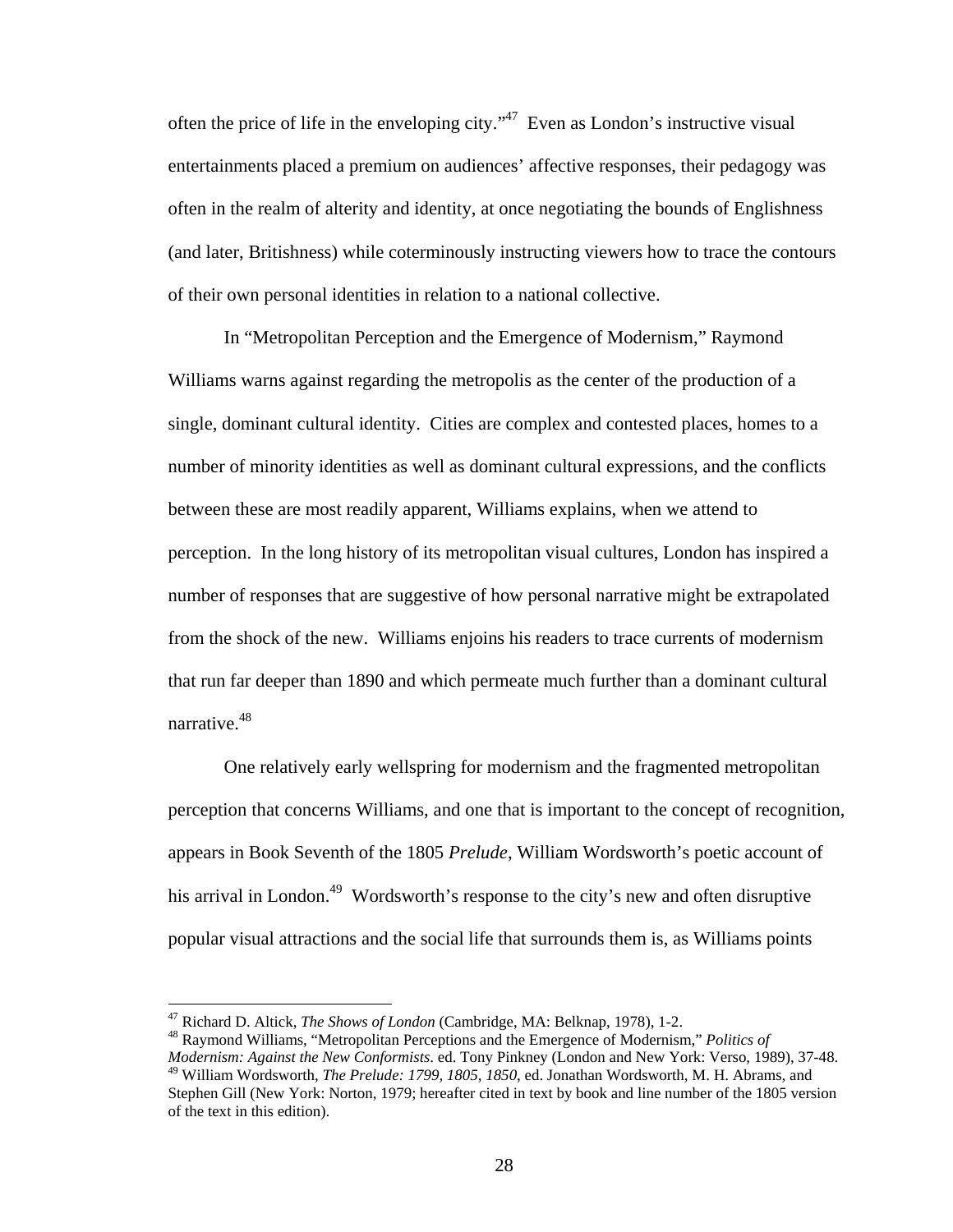out, instructive for understanding how modernism's responses to its own postindustrial, metropolitan landscape. Disoriented by "Advertisements of giant size" (7:210), street fairs ("a hell / For eyes and ears" [7:659-60]), panoramas ("the spectacles / Within doors" which "ape / The absolute presence of reality [7:245-6, 248-9]), and, "[a]bove all," the isolation of this urban *Gesellschaft* where "[e]ven next-door neighbors" who see one another regularly live as "[s]trangers, not knowing each other's names" (7:117-20).

But if, as Williams suggests, Book Seventh of *The Prelude* is a testament to the how themes we typically associate with writing a century after Wordsworth are no less present for Romanticism (anomie, fragmentation, and concerns with mass culture among them), this poem also asserts itself as a triumph over London's discomfiting visual environment—a triumph difficult to imagine as conceivable in the era of Prufrock's observations. Watching strangers go by, Wordsworth discovers the key to understanding his surroundings.

> Here, there, and everywhere, a weary throng, The comers and the goers face to face— Face after face—the string of dazzling wares, Shop after shop, with symbols, blazoned names, And all the tradesman's honours overhead: Here, fronts of houses, like a title-page With letters huge inscribed from top to toe; Stationed above the door like guardian saints, There, allegoric shapes, female or male, Or physiognomies of real men, Land-warriors, kings, or admirals of the sea, Boyle, Shakespear, Newton, or the attractive head Of some quack-doctor, famous in his day. (7:172-83)

Wordsworth makes a virtue of being able to recognize the features of the city with which he repeatedly comes in contact ("[f]ace after face," "[s]hop after shop") by showing that the metropole can be read as a text. By recording impressions of the city's "motley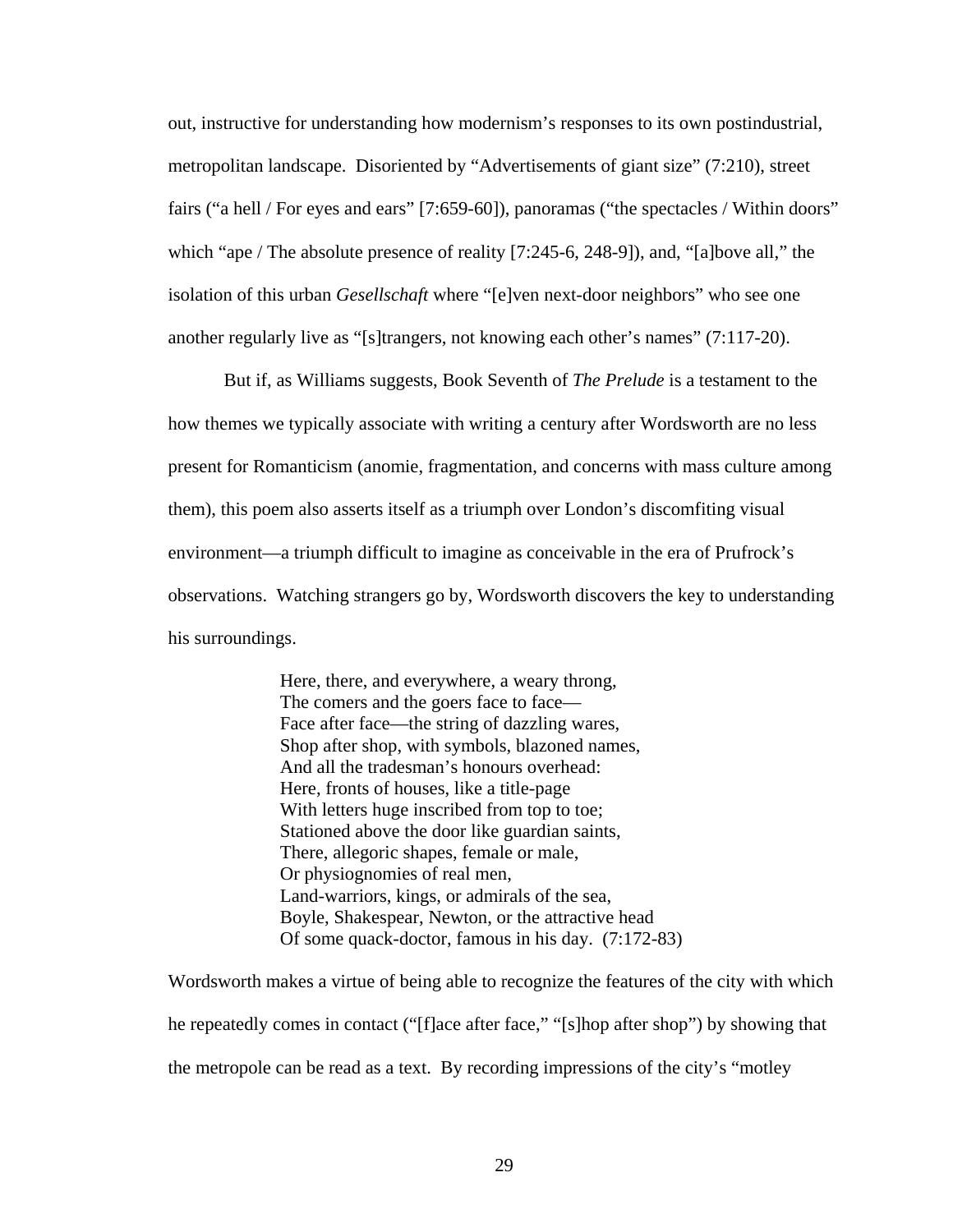imagery" (7:150), he produces a mental legend for London's architecture, streets, and people that makes parts of the city legible "like a title-page" that offers the most important contextual clues for making sense of all that one sees. Storefronts become allegories for what they contain, as readable as the "physiognomies of real men" where visible surfaces provide clues of what lies beneath. Like challenging texts, the opacity of this space dissolves as its most repeated images offer clues for its interpretation. In this supremely disorienting space, an overarching narrative has become available to the poet.

What's more, by the end of Book Seventh, Wordsworth's autobiographical account generalizes the particularities of his experience so that his readers may take up the tools left behind by the *Prelude* and interpret London in much the same, skillful way. The city that seemed at first to overwhelm with its variety of sights and swells of people now appears part of a grander design. The masses who had been "melted and reduced / To one identity by differences / That have no law, no meaning, no end" (7:703-5) are gathered once more at book's end, this time to be reinserted into a unified, cohesive story.

> But though the picture weary out the eye, By nature an unmanageable sight, It is wholly so to him who looks In steadiness, who hath among least things An under-sense of greatest, sees the parts As parts, but with a feeling for the whole.

. . . . . . . . . . . . . . . . . . . . . . . . . . . . . . . . . By influence habitual to the mind The mountain's outline and its steady form Gives a pure grandeur, and its presence shapes The measure and the prospect of the soul To majesty: such virtue have the forms Perennial of the ancient hills—nor less The changeful language of their countenances Gives movement to the thoughts, and multitude, With order and relation. (7:708-14; 722-30)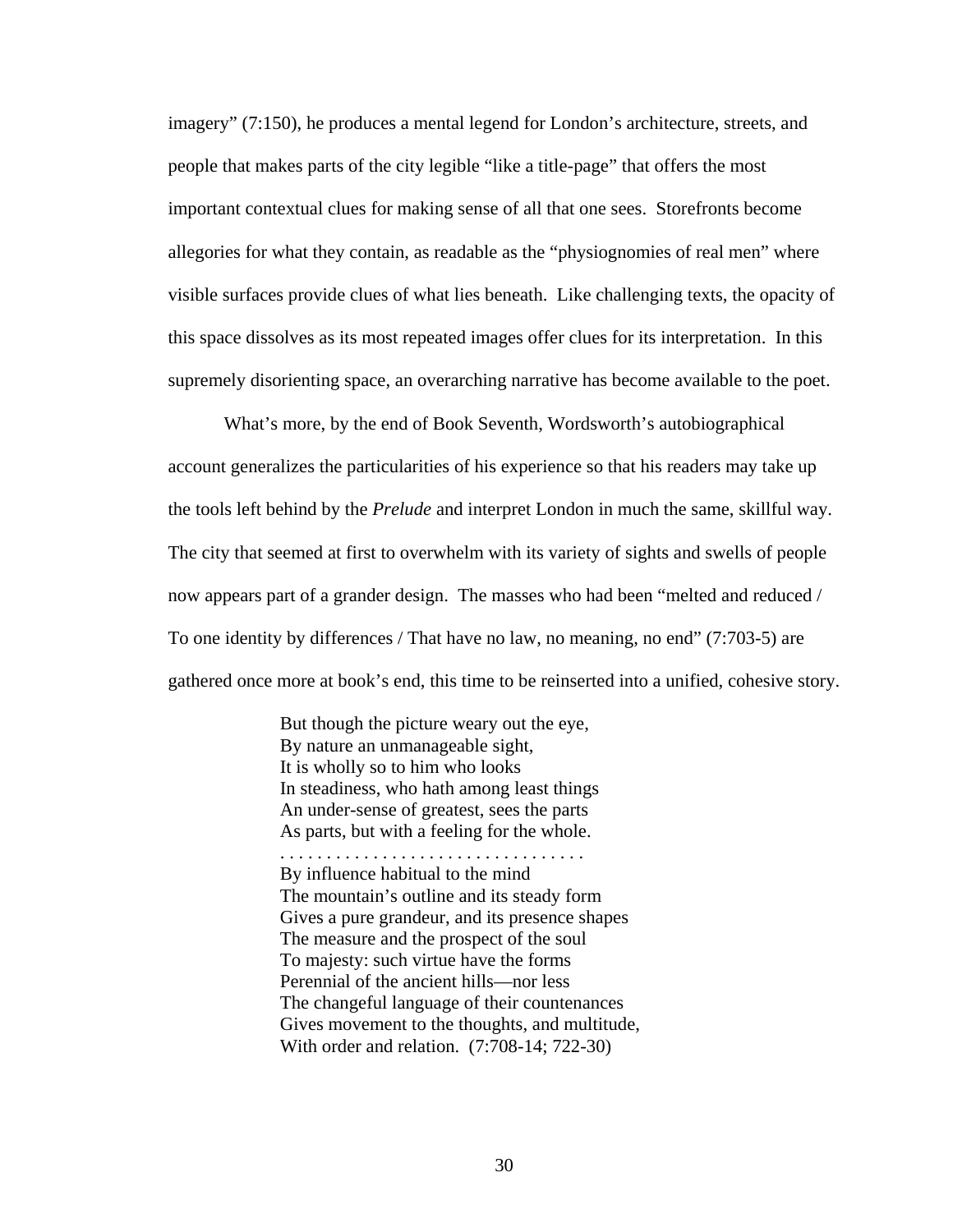Where nearly all of Book Seventh has been devoted to detailing the specific sights, at times offering strings of nouns that inundate readers just as Wordsworth had felt overwhelmed by the city's unrelenting spectacles,<sup>50</sup> the focus here turns from the "unmanageable sight" of fragmented images to a consideration for the larger "picture." Inhospitable streets, buildings, and urban flotsam are dwarfed by the "mountain's outline" that tropes the return of nature to Wordsworth's mind, the guarantor of "steady form[s]" that has been subtly present for the poet all along, as it is to anyone who possesses this kind of vision ("to him who looks / In steadiness"). Wordsworth's poetic mapping of London installs its many images within a readable context that renders even the most apparently meaningless sight comprehensible, transforming London from a space of busyness, evanescence, and confusion into one of "[c]omposure and ennobling harmony" (7:741).

 I have dwelt on this poem because in it I find Wordsworth to be enacting what might be called a Romantic theory of vision in which Wordsworth finds a place within

 $50$  Consider, for example, this presentation of London early in Book Seventh which is nearly entirely composed of nouns, describing things seen quickly with little time to discover what any of those things is doing:

And first, the look and aspect of the place— The broad highway appearance, as it strikes On strangers of all ages, the quick dance Of colours, lights and forms, the Babel din, The endless stream of men and moving things, From hour to hour the illimitable walk Still among streets, with clouds and sky above The wealth, the bustle and the eagerness, The glittering chariots with their pampered steeds, Stalls, barrows, porters, midway in the street The scavenger that begs with hat in hand, The labouring hackney-coaches, the rash speed Of coaches travelling far, whirled on with horn Loud blowing, and the sturdy drayman's team Ascending from some alley of the Thames And striking right across the crowded Strand Till the fore-horse veer round with punctual skill: Here, there, everywhere, a weary throng[.] (7:154-71)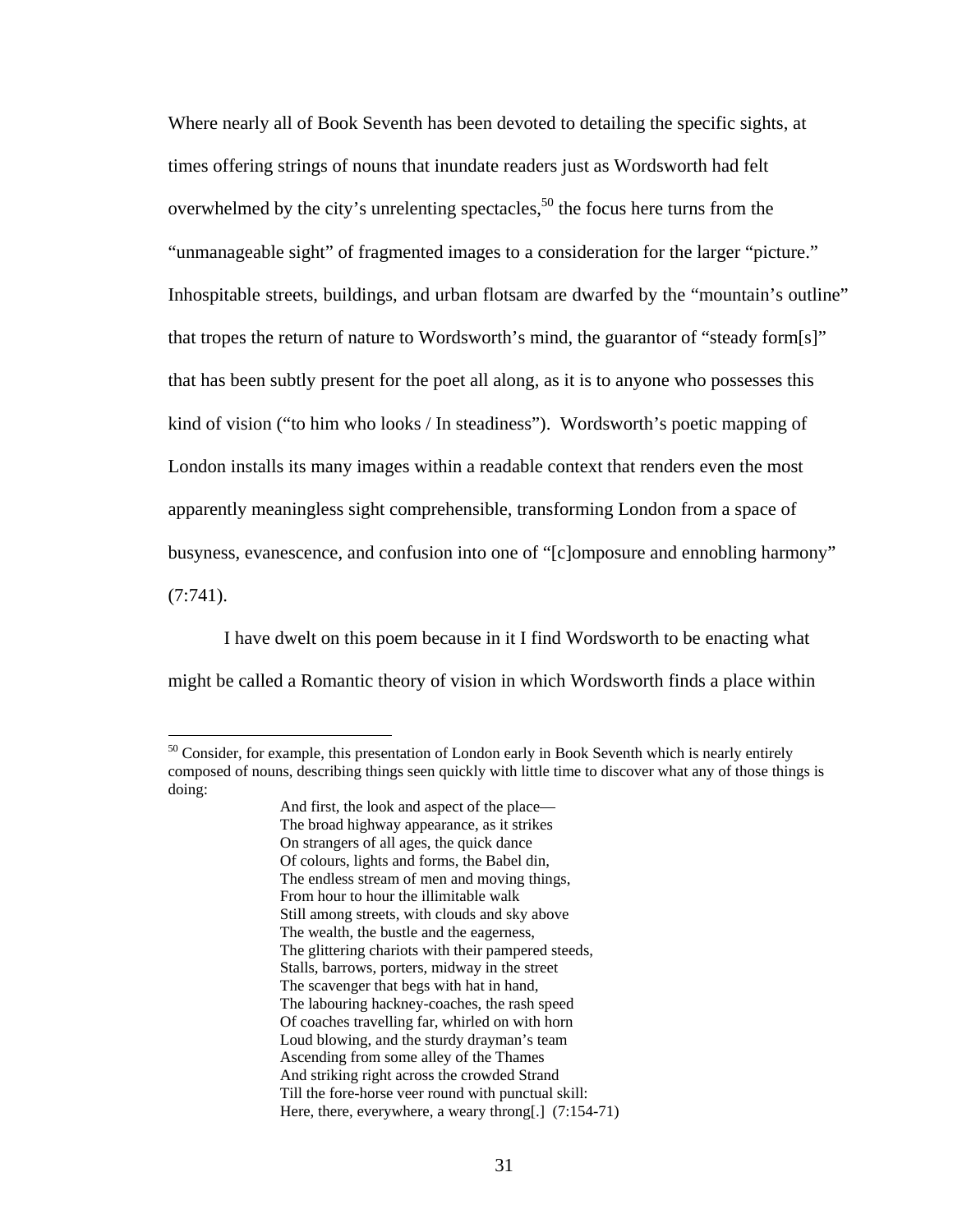the sublime natural order for the bewildering collection of urban images that resound with English history as well as colonial and commercial expansion (such as the "Landwarriors, kings, or admirals of the sea" arraying storefronts) because he has discovered a way of seeing that places these images in the foreground of a broader, meaningbestowing context. For all that modernism inherits from Romanticism, and for all the characteristics Williams rightly identifies as belonging both to the industrial and imperial eras, modernists departed decidedly from the Romantics on the question of how to represent and interpret the visible world. $51$ 

But this Romantic vision would gradually become more difficult to sustain after the introduction of photography in the mid-nineteenth century with the assimilation of photography into everyday life. Photography and similar technologies produced greater—far greater—numbers of mediated images estranged from their contexts than ever before, making negotiations between the singular and the general, and the personal and collective, increasingly uneasy. The distinctiveness of a person, location, and work of art drastically changed as new technologies reversed the requirements of spectatorship, bringing images to viewers rather than the other way around.<sup>52</sup> Moreover, photography opened questions of perception and its interpretation. At the same time that photography's admirers touted its realism, photographs also drew attention to their difference from unmediated human perception. "Camera vision, in short, was essentially modern precisely because it was not perfectly mimetic," writes Michal North, "because it

<sup>&</sup>lt;sup>51</sup> Louis Menand argues for another distinction between a Wordsworthian image and modernist one in *Discovering Modernism T. S. Eliot and His Context*, 2nd ed. (Oxford and New York: Oxford University Press, 2007), 41.

<sup>&</sup>lt;sup>52</sup> See Walter Benjamin, "The Work of Art in the Age of Its Technological Reproducibility: Second Version," 1935, trans. Harry Zohn and Edmund Jephcott, in *Selected Writings of Walter Benjamin*, ed. Marcus Bullock et al. (Cambridge, MA: Harvard University Press, 1996-2003), 3:101-33.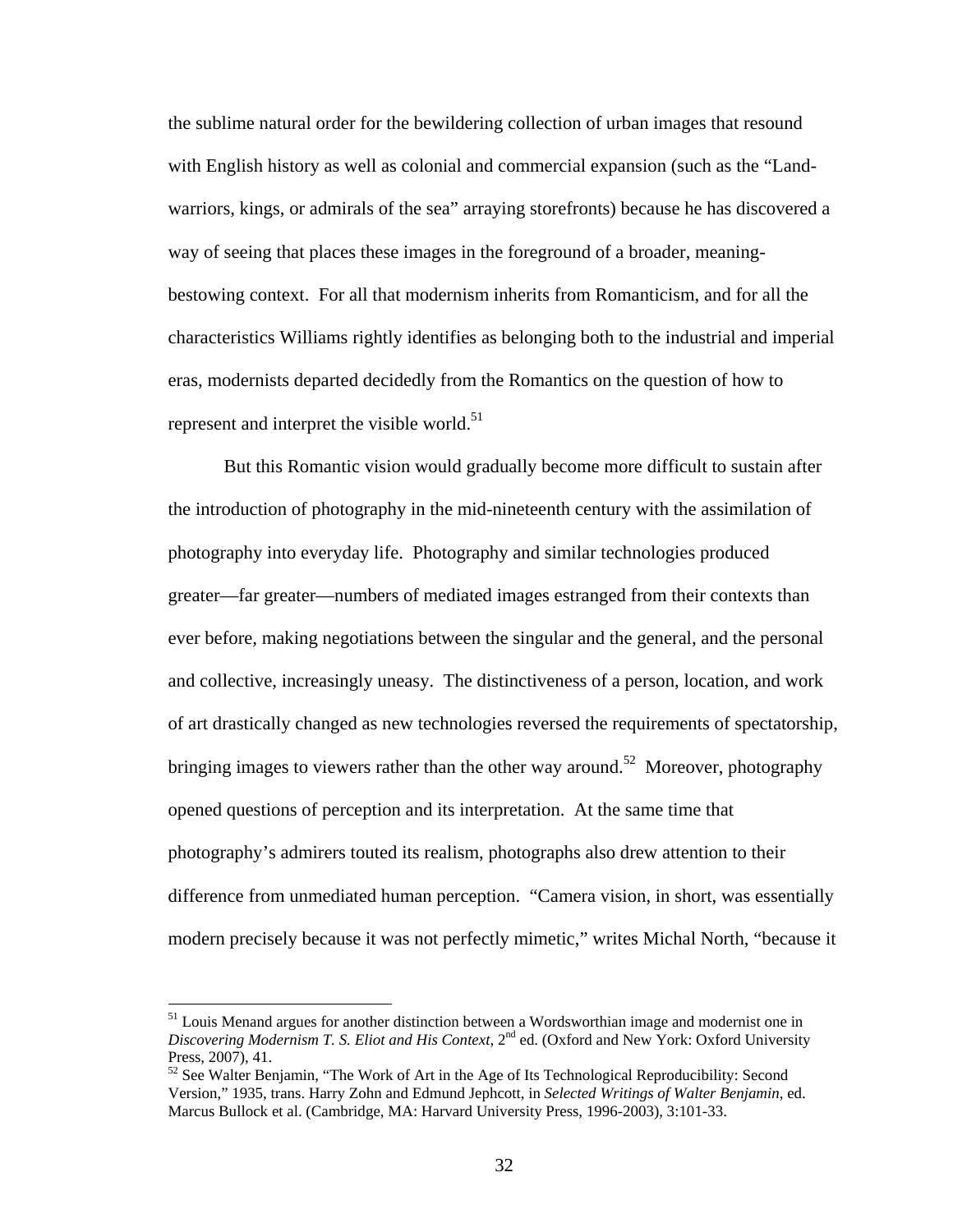opened up to human perception possibilities unnoticed by the eye and displayed the 'social fantastic'<sup>53</sup> that had lived unnoticed inside the restrictions of everyday reality."<sup>54</sup> The complex questions of representation and reality that began anew with photography had the effect of calling attention to the problematic authority often attributed to visual perception.

By making it possible to possess a visual archive of people and places, photography was becoming the province of recording, establishing, and reestablishing identities. As changes in technological reproduction in the 1850s and 1860s made photographic images easier and cheaper to produce, Londoners went from relatively little exposure to photography to a wealth of photographed images available in an array of forms. Travel photography arrived from around the world, *cartes-de-visite* (calling cards with photographs on one side) circulated among the upper and upper-middle classes, and urban anthropological photography captured images of the poor. Each of these forms were distinct products, but, in a culture that was for the first time becoming saturated with mass-reproduced images, each was also instructing viewers to regard the social world as populated not by individuals so much as by "types."<sup>55</sup> This notion was soon reflected in literature as authors of Victorian triple-deckers made adroit use of minor characters whose motivations and behaviors reflected their place in the social order.

<sup>53</sup> See Pierre Mac Orlan in Christopher Phillips, *Photography in the Modern Era: European Documents and Critical Writings, 1913-1940* (New York: Metropolitan Museum of Arts), p. 27. 54 Michael North, *Camera Works*: *Photography and the Twentieth-Century Word* (Oxford and New York:

Oxford University Press, 2005), 30.

<sup>&</sup>lt;sup>55</sup> Cf. W. J. T. Mitchell: "Visual culture is the field in which social differences manifest themselves most dramatically. It is the site, in Levinas's terms, where we encounter the Other and produce templates or search mechanisms for discriminating types of people" ("An Interview with W. J. T. Mitchell," in Margaret Dikovitskaya, *Visual Culture: The Study of Culture after the Visual Turn* [Cambridge, MA and London: MIT Press, 2005], 245). A thorough genealogy of visual culture as a field of study has yet to be undertaken, and surely would reveal some of the subterranean connections between that postmodern field of study and its retention of vocabulary and assumptions surrounding pictures from the nineteenth and early twentieth centuries.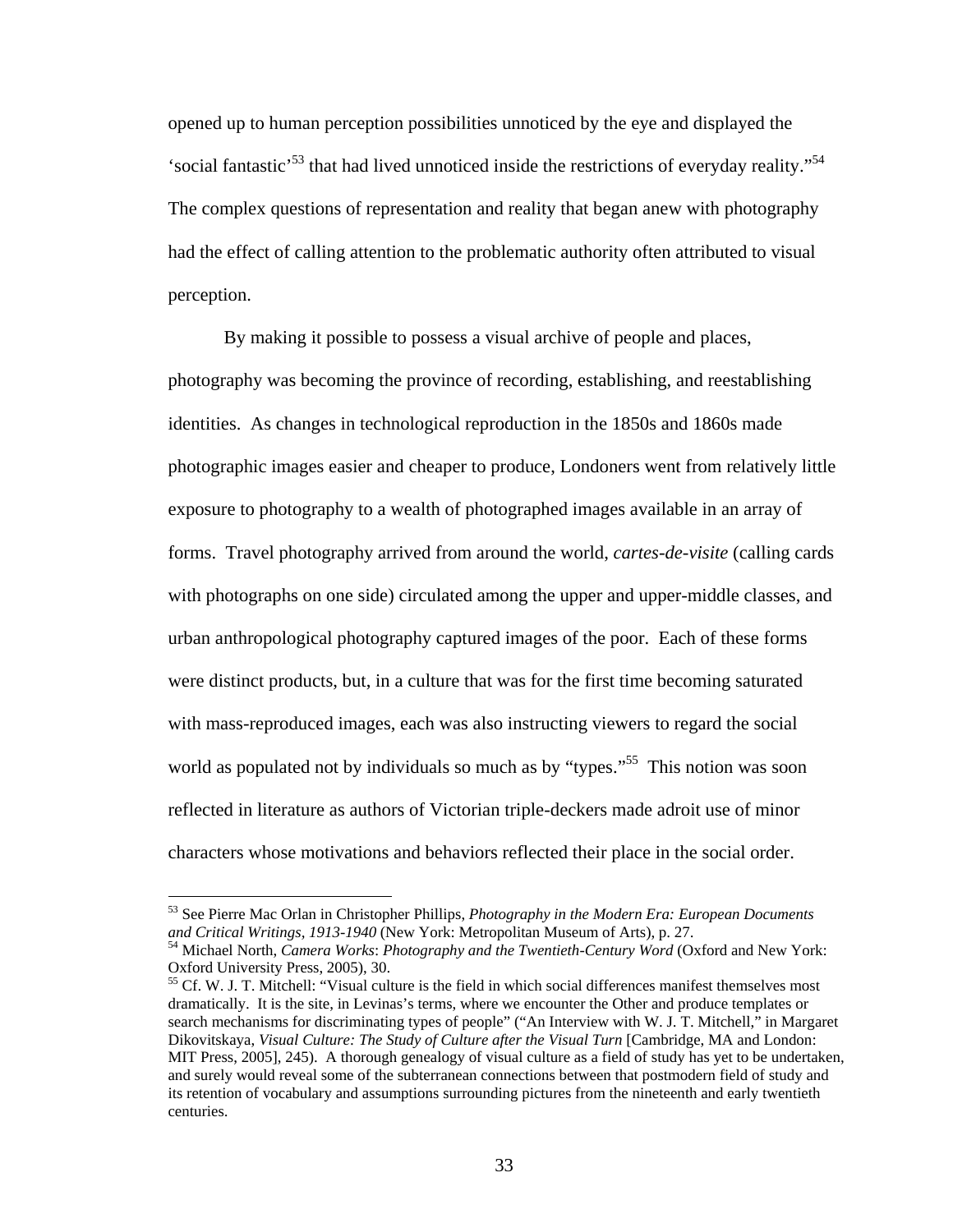"Part of the genius of Dickens," as E. M. Forster explains it, "is that he does use types and caricatures, people whom we recognize the instant they re-enter, and yet achieves effects that are not mechanical and a vision of humanity that is not shallow."<sup>56</sup> Types enrich the background and help characters in the foreground ring true.

But, as Nancy Armstrong observes in *Fiction in the Age of Photography*, while it is certainly true that "types have through time and the sheer repetition and accumulation of photographs achieved something like the status of objects," as something found and not made, the effect of this process has not been to imprison subjects in a small gallery from which they must choose their identity.<sup>57</sup> On the contrary, it underscores modern subjectivity as located between seeing and being viewed. One learns to recognize types in order to deviate from them. I will have more to say about how Armstrong's study of British realism is significant to the issue of types in Chapter 3, but for now I want to point out a broad claim she makes about how type emerges for Victorians alongside photography.

> As Victorian photography established the categories of identity—race, class, gender, nation, and so forth—in terms of which all other peoples of the world could be classified, literary realism showed readers how to play the game of modern identity from the position of observers. Maintaining their difference from those who did not occupy this position was paramount. Maintaining that difference transformed their images of other people into the secret core of Western individuality.<sup>58</sup>

By arguing that photography robs images of their original contexts and places them within a new context, that of the photographic archive itself, Armstrong's argument strikes at the heart of the condition of technological reproducibility. Because

<sup>&</sup>lt;sup>56</sup> E. M. Forster, *Aspects of the Novel* (New York: Harcourt, 1954), 109.

<sup>&</sup>lt;sup>57</sup> Nancy Armstrong, *Fiction in the Age of Photography: The Legacy of British Realism* (Cambridge, MA and London: Harvard University Press, 1999), 30.

<sup>58</sup> Armstrong, *Fiction*, 26.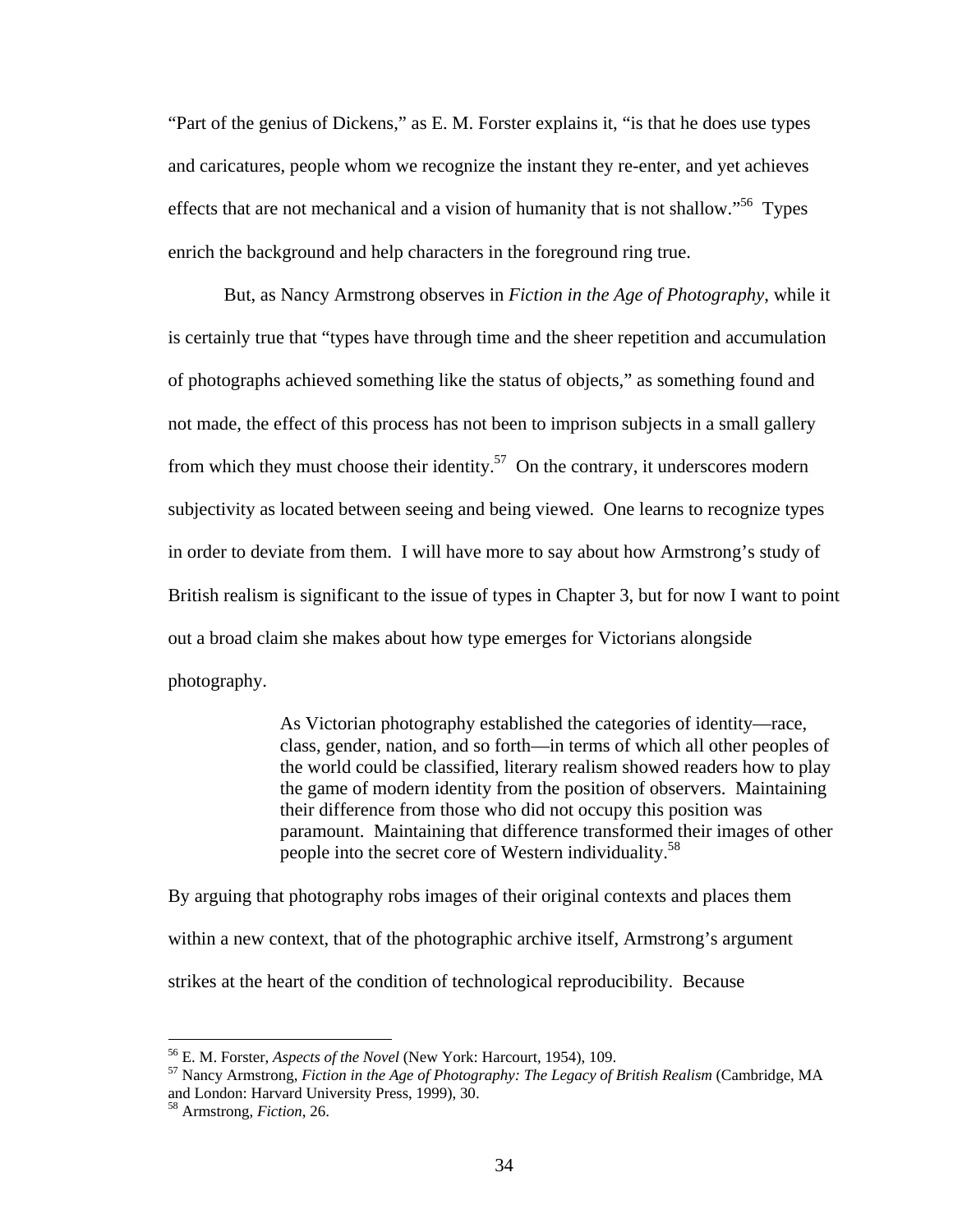photographs were used as evidence for metanarratives of identity, the tension here is not one that is simply between images and texts. Rather, it is a question of how to recognize images that, from one angle, could corroborate the metanarrative and, from another, could weaken it. Reproducing the social world as realistic meant borrowing from the genre that purports to reflecting, not creating, that world. But with this is also a difficulty of distinguishing subject and type. Difference must be maintained, Armstrong intones, because in the course of standing in for a group, the typed figure in a photograph is no one in particular. Evacuated of specific identity, that face could belong to many.

For the denizens of Victorian London, this was not a mere lofty or philosophical issue. In *London Labour and the London Poor* (1862), Henry Mayhew reports of a pair of disingenuous sixpence photographers who regularly convinced sitters that pictures of other people's faces were, in fact, their own portraits. Whenever this pair's equipment failed, or when sitters were too impatient with the time it took to take and develop a print, these photographers handed over a photograph of someone else, insisting that it was "a correct likeness." Despite what might seem an improbable swindle, Mayhew's photographers recall only a handful of instances when they couldn't convince sitters of their ploy (such as when an elderly woman was given a photograph of a bearded sailor). "The fact is," one of the photographers declared, "people don't know their own faces. Half of 'em have never looked in a glass half a dozen times in their life, and directly they see a pair of eyes and a nose, and they fancy they are their own."<sup>59</sup>

 Odd as this story sounds at one level, there is a certain sense in which Mayhew's anecdote delivers a familiar story about modernity. As industrial society slips into the age of technological reproducibility, identity becomes more atomized, subject to the

<sup>59</sup> Henry Mayhew, *London Labour and the London Poor*, 4 vols. (New York: Dover, 1968), 3:209.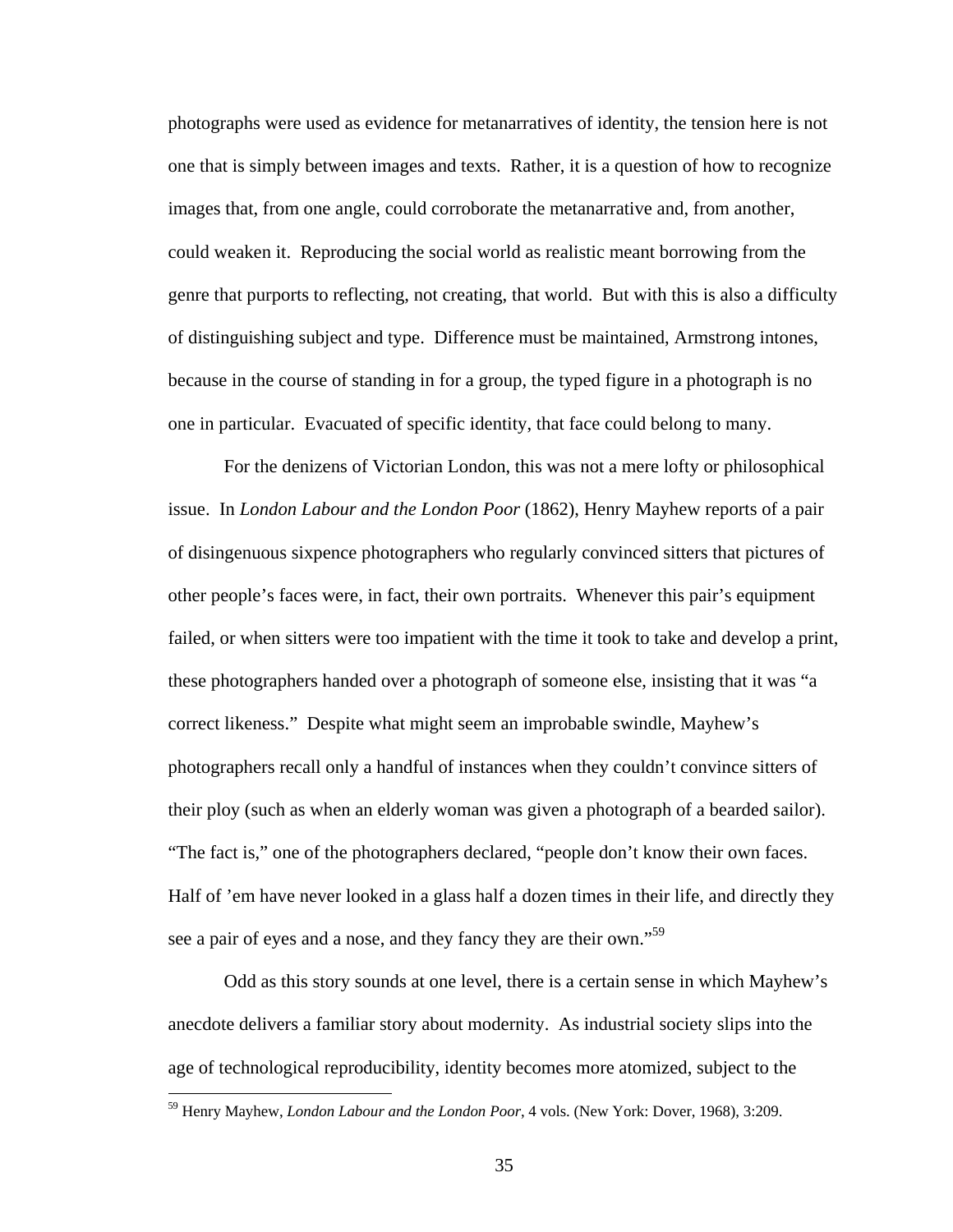depredations of anomie and fragmentation, to the point that even the features one's own face appear unknown. The burgeoning urban populations of the nineteenth century doubtless contribute a great deal to this sense of personal identity. Since the technologies of mechanical reproducibility both inspired and aided the earliest attempts at the quantitative study of metropolitan life, it would be tempting to conclude that Mayhew's photographers were successful at duping their patrons because those patrons were ready to accept that their faces were reflective of social types. And, in fact, this is the reading suggested by Mayhew's multivolume, encyclopedic contribution to the large body of Victorian scholarship that attempts to assemble, describe, and classify urban types with the aid of photography. (Even the photographers themselves, like so many of the figures who populate Mayhew's *London*, are known to us by profession only, their names and biographies having been long erased.) But given that many of these photographers' subjects needed convincing that the picture they were handed was their own, it is perhaps more accurate to say that these Londoners found themselves challenged to compete with what they were told was the veracity of the photographic eye. They were caught in the difficult position North describes of having to recognize photography's fidelity to the real and its "hyperreal," mechanical presentation. As its name suggests and as North also reminds, photography was initially imagined as the technology that would allow nature (or, better still, capital-N "Nature") to write itself in images. It ought to have been a Romantic technology par excellence. Yet the history of photography's reception from modern writers to mass culture spectators that North sedulously and sinuously traces in *Camera Works* points to the friction between the image as photography records it and the image as the eye perceives it. $60$ 

<u>.</u>

<sup>60</sup> North's observation of photography's etymology appears in *Camera Works*, 3-4; much of the rest of his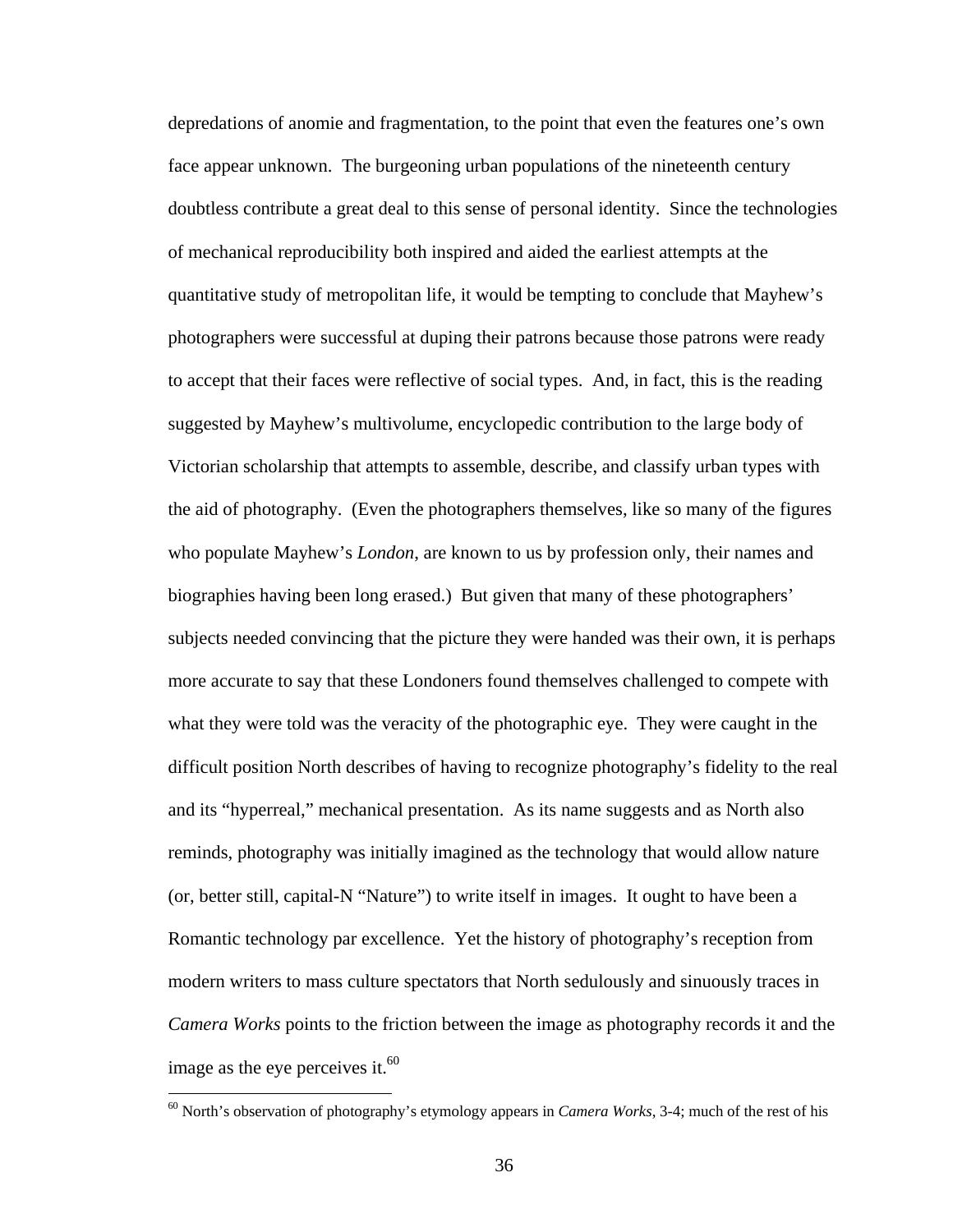The moment at which Mayhew's photographers hope to persuade their patrons into literally buying into another's image points to the shift from a Romantic vision to a modern vision that unfolds at a mass cultural level. Regardless of whether these photographers succeed, this moment points to the context's failure to describe the subject in the picture, or, in other terms, the failure of metanarrative to define identity. There are (at least) two things this moment has to teach us about how recognition has changed since Wordsworth. The first is the degree to which science and technology were replacing nature as the great explanatory framework for urban identity. If it seems a stretch for Wordsworth to relocate London under the outline of a mountain in order to extend nature's jurisdiction, Mayhew's photographers rest assured in the knowledge that telling their patrons that the camera never lies will be a much easier case to make. But we also learn from Mayhew's report about what happens when technology replaces nature in this way. Nature lends order precisely because it exists before humanity: it requires no explanation because everything else should conform to its organic order. Technology, on the other hand, is an artifice and system for constructing further artifices. Like all artifices, including art, technology is understood as useful or accurate to the degree that it informs perception.

These are important lessons for understanding how Mayhew's story of a pair of opportunist sixpence photographers captures the conditions of metropolitan identity as the age of mechanical reproduction gets underway. Mayhew provides a moment that challenges recognition by highlighting the close affinities of the unknown and the known, reminding that one lies just over the other's horizon. But what makes this moment particularly complex is that it poses its challenge to recognition in an unexpected way.

study is devoted to understanding how photography was regarded by moderns as a kind of writing.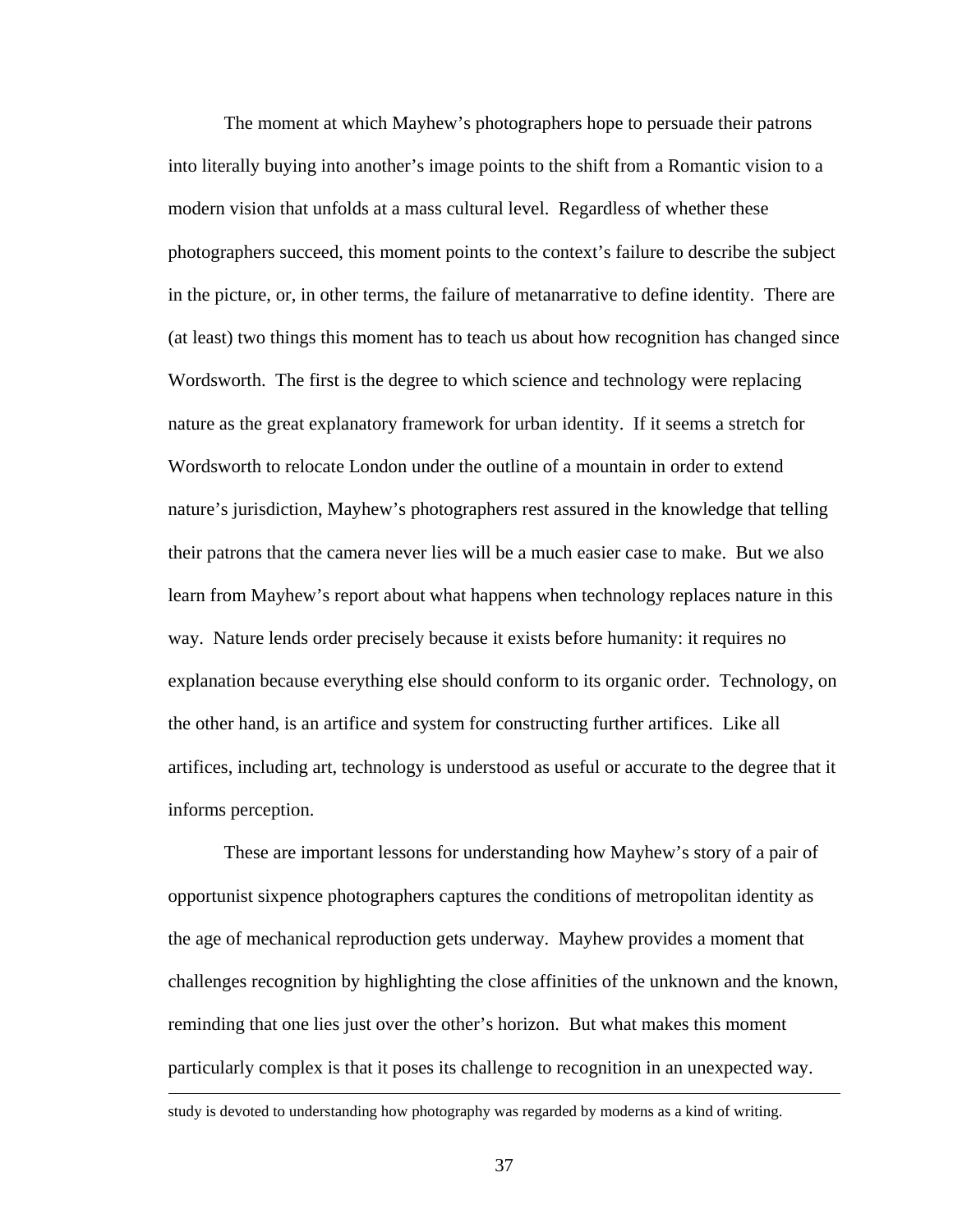The photographers promise their sitters that the image allegedly belonging to them is an *unfamiliar* one, and, stranger still, the sitters accept the unfamiliar likeness more often than not (or, at least, they are content enough to walk away from the photographers). There is a powerful ambivalence underwriting this story, one that suggests that the visitors to the sixpence photographer's camera acknowledge a certain uneasiness with accepting a photograph of a strange face, but also unsure how to articulate that discomfiture, particularly against the temptation to defer to the mechanical eye. "People will think the camera will do anything," brims one of the photographers.<sup>61</sup> As the nineteenth century approaches its close, a vast catalogue of urban photography collects the familiar and unfamiliar alike and retrospectively creates narratives of recognition to explain them. Here is an image of the poor London street vendor, there the Indian shaman, and there Australian aborigine—each as identity as clear and distinct from the other as it is similar to those conscribed to the same category. What to do when individual perception disputes the assurances of technologically reproduced (and, thus, putatively verifiable) information becomes no easy matter. More importantly, it fosters a reliance on the ability to recognize visually displayed identity and visually encoded types.

### **Recognition in the Age of Empire**

In the spring of 1840, a few months after Louis Daguerre had explained his new invention to Paris's Académie des Sciences, Thomas Carlyle was writing his own series of lectures to be delivered in London on a topic apparently unrelated to the daguerreotype: greatness in its most ahistorical, universal sense. But, as Carlyle explains it, the power one exerts depends upon how one sees, for "the degree of vision that dwells

<sup>61</sup> Mayhew, *London*, 4:209.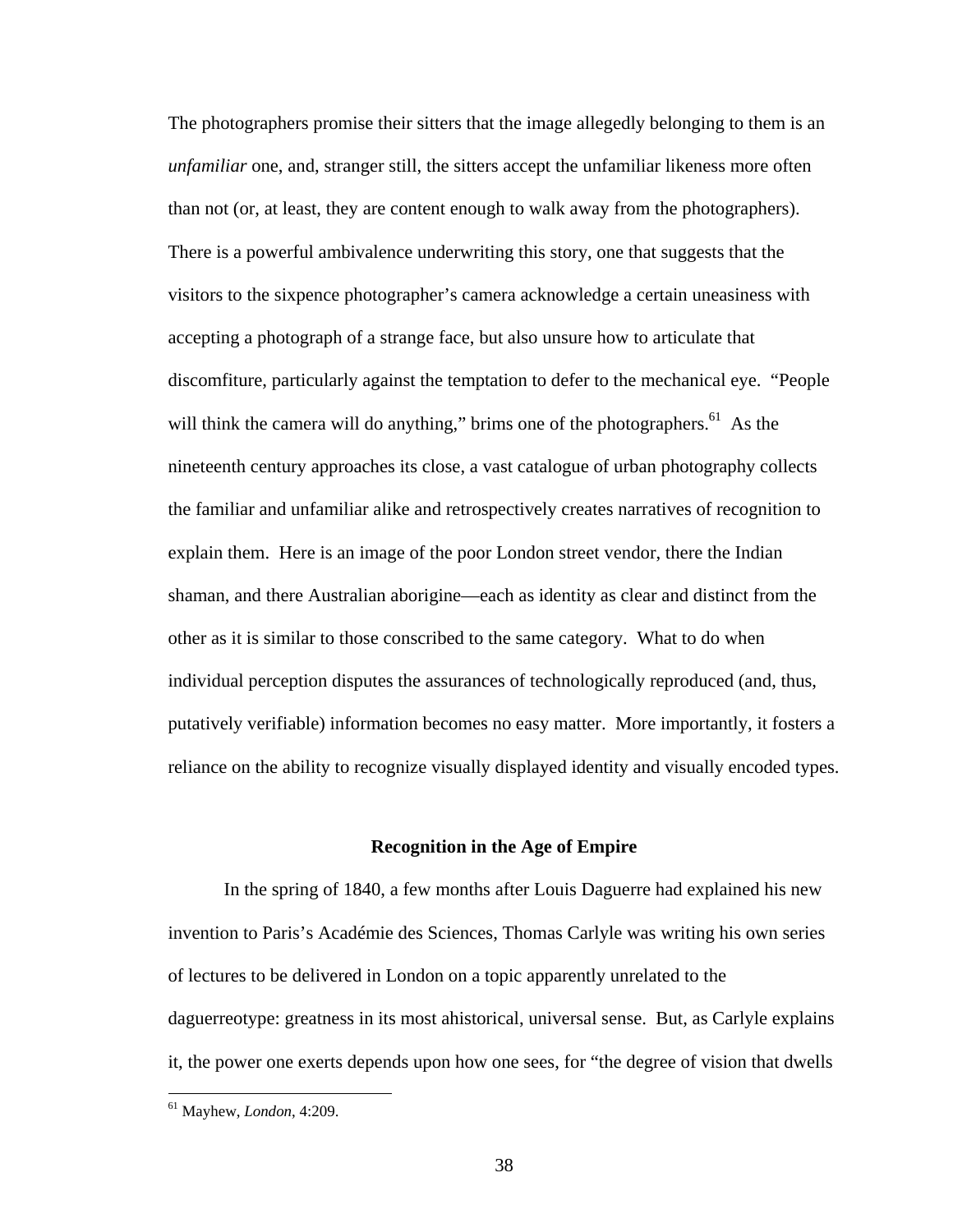in a man is a correct measure of the man," and so his lectures on heroes would return again and again to the question of vision.<sup>62</sup> In fact, the hero for Carlyle not only possesses incisive vision, but also illuminates the paths of others as well. Regardless of place or position, Carlyle explained, the hero is "the living light-fountain," the custodian of "the light which enlightens, which has enlightened the darker world and this not as a kindled lamp only, but rather as a natural luminary shining by the gift of Heaven; a flowing light-fountain, as I say, of native original insight, of manhood and heroic nobleness" (*H* 236).

"Nobleness," "shining by the gift of Heaven," providing "native . . . insight" and "enlighten[ing] the darker world": as his rhetoric suggests, Carlyle's hero receives his mandate by dutifully bearing the responsibility of spreading European rationality to the rest of the world. There is a very long tradition, one which reaches across many cultures of borrowing from the rhetoric sight to explain understanding, to which Carlyle's *On Heroes and Heroism* contributes.<sup>63</sup> But rather than simply borrowing this visual rhetoric in the service of knowledge once more, Carlyle makes the kind of knowledge he has in mind inextricable from a metaphorical clear vision, and to this knowledge he gives the name "visuality." As Nicholas Mirzoeff points out in a fascinating article, it was in *On Heroes and Heroism* that Carlyle, perhaps taken with the metaphor of light as knowledge, coins the term.64 Just as Wordsworth had described being able to see London by the conclusion of Book Seventh, Carlyle used "visuality" to mean a clear sense of wholeness

<sup>62</sup> Thomas Carlyle, *Sartor Resartus* and *Heroes and Hero-Worship*, vol. 12 of The Works of Thomas Carlyle (Complete) (New York: Collier, 1897), 333 (hereafter cited in text as  $H$ ).

<sup>63</sup> Martin Jay and Richard Rorty offer two sweeping surveys of that philosophical tradition; Jay's is especially attentive to how this tradition gave birth to widespread suspicion of vision. See Jay, *Downcast Eyes: The Denigration of Vision in Twentieth-Century French Thought* (Berkeley and Los Angeles: University of California Press, 1993); and Rorty, *Philosophy and the Mirror of Nature* (Princeton: Princeton University Press, 1979).

<sup>64</sup> Nicholas Mirzoeff, "On Visuality," *Journal of Visual Culture* 5.1 (2006): 53-79.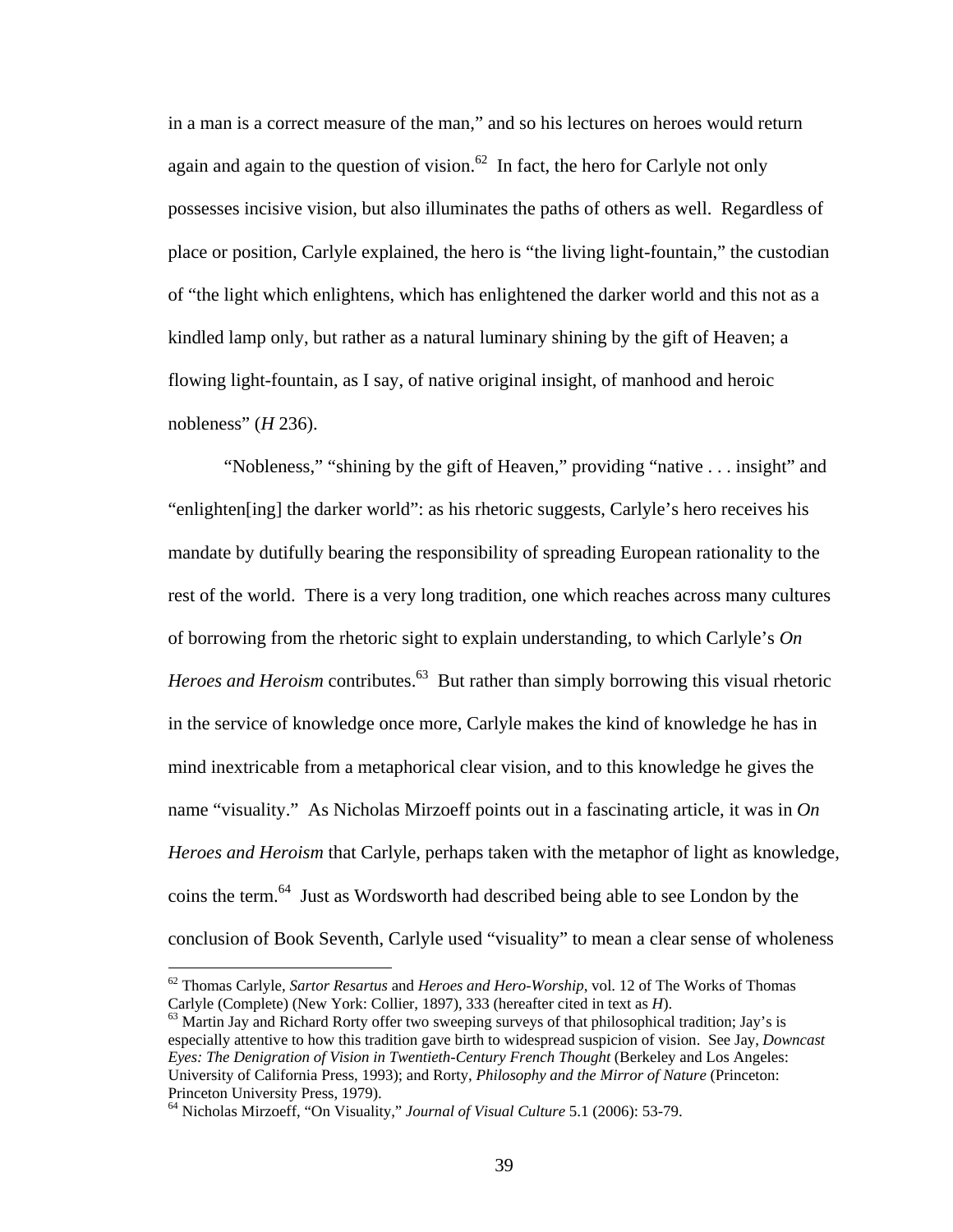that subsumes apparently meaningless fragments. Carlyle explains in a discussion of Dante that what made the medieval Italian poet truly heroic was his ability to see "[n]ot the general whole only; [for] every compartment of it is worked-out, with intense earnestness, into truth, into clear visuality. Each answers to the other; each fits in its place, like a marble stone accurately hewn and polished" (*H* 320). Carlyle prizes such seeing because it expresses a complex narrative in a way that is "swift, decisive, almost military" (*H* 321).

The ease with which he moves in characterizing the personality type of the hero from vision to a military campaign is indicative of Carlyle's interest in portraying heroes as effective leaders in expanding empire. (Carlyle's interest in Oliver Cromwell, who would be the subject of a later book, helped inspire *On Heroes*.) Even England's closest approximation to Dante is enlisted in this mission as one of the British Empire's brightest beacons.

> England, before long, this Island of ours, will hold but a small fraction of the English: in America, in New Holland, east and west in the very Antipodes, there will be Saxondom covering great spaces of the Globe. And now, what is that can keep all these together in virtually one Nation, so that they do not fall out and fight, but live at peace, in brotherlike intercourse, helping one another? . . . what is it that will accomplish this? Acts of Parliament, administrative prime-ministers cannot. . . . Here, I say, is an English King, whom no time or chance, Parliament or combination of Parliaments, can dethrone! This King Shakespeare, does not he shine, in crowned sovereignty, over us all . . . ? We can fancy him radiant aloft over all the Nations of Englishmen, a thousand years hence. (*H* 340)

According to this line of thinking, the sovereignty of the British crown over the distant territories it claims as its own is less important than symbolic collective identification. Italy's political unification is still two decades away, "yet," Carlyle insists, "the noble Italy is actually *one*: Italy produced its Dante; Italy can speak" (*H* 341)! If Dante can be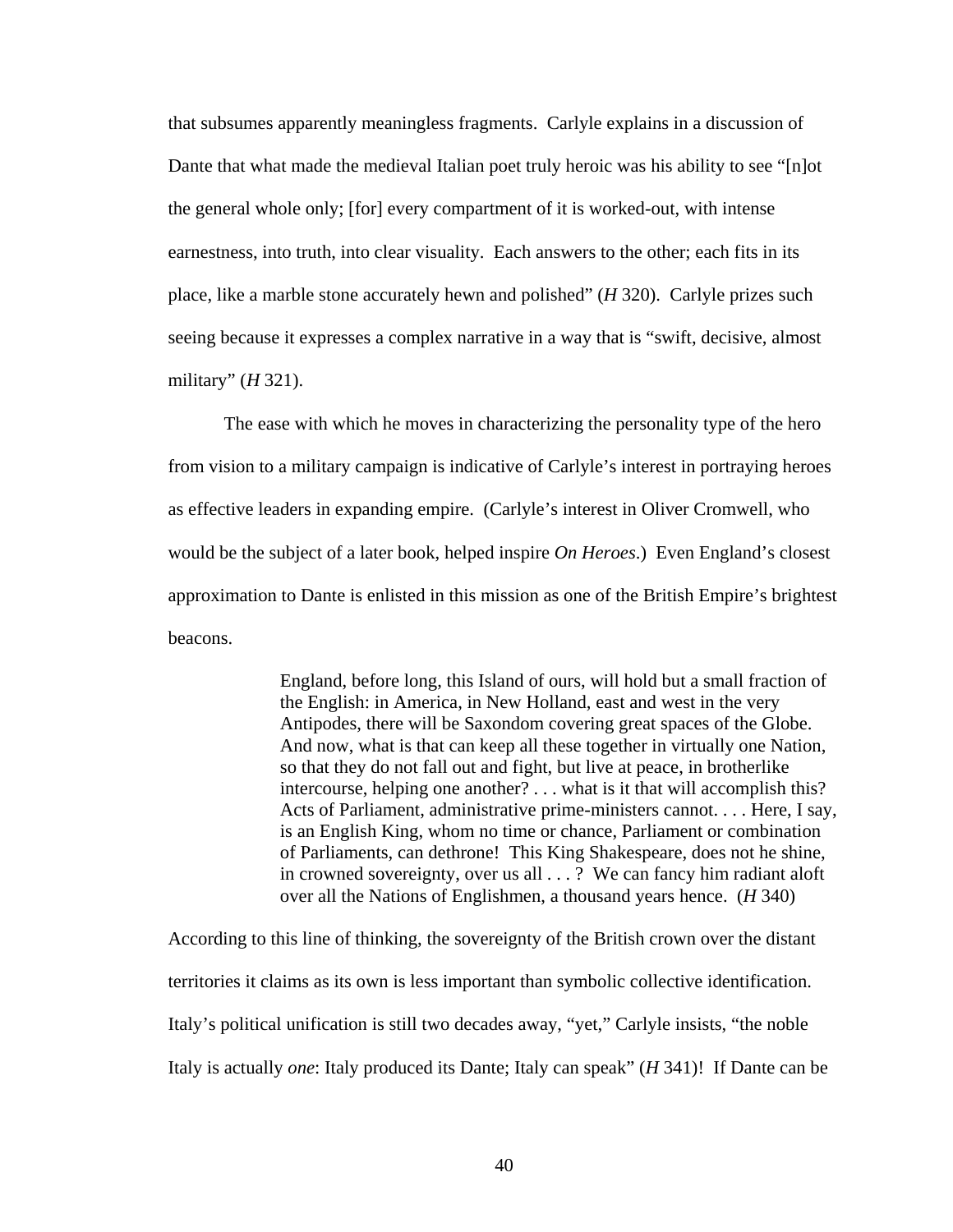the "living light fountain" who inspires the disparate principalities of the Italian peninsula to unite symbolically, so, too, can Shakespeare become an icon who "shine[s]" "over all the Nations of Englishmen." For what such imagined collective identifications of national communities with poets offers, and which political and legal borders do not, is the guarantee that the people of a nation can recognize themselves as part of a single culture bound, if not by political sympathies, then by their shared pride and admiration for their artists. If Carlyle sounds like many of his contemporaries in reading literature as consolidating national identities, he goes further in casting heroes Dante and Shakespeare as "heroes," figures vested with a powerful, orderly, and ordering vision that sees all and knows how everything "fits in its place" (*H* 320).

Carlyle's invention of visuality in this sense is important in part because it provides a sweeping influence for transferring this kind of seeing from a medieval Christian theology—and, as Wordsworth would have it, from a secular Romantic vision—to an act necessary for the advancement of empire. By writing of visuality as the province of the handful who possess a clear picture of their surroundings and a neardivine awareness of the consequences of their own actions, Carlyle made visuality exclusive in both senses of that term: limiting it to an elect group, and making it a mode of perception that did not admit alternative epistemologies of the subject, nation, or empire. Carlylean visuality, Mirzoeff writes, "was not visible to the ordinary person whose simple observation of events did not constitute visuality," and thus was all the more prized: "[t]he centrality of Carlyle's discourse of visualized heroism to Anglophone imperial culture was such that any claim to such subjectivity had to pass by visuality."<sup>65</sup>

<sup>&</sup>lt;sup>65</sup> Mirzoeff, "On Visuality," 57, 54.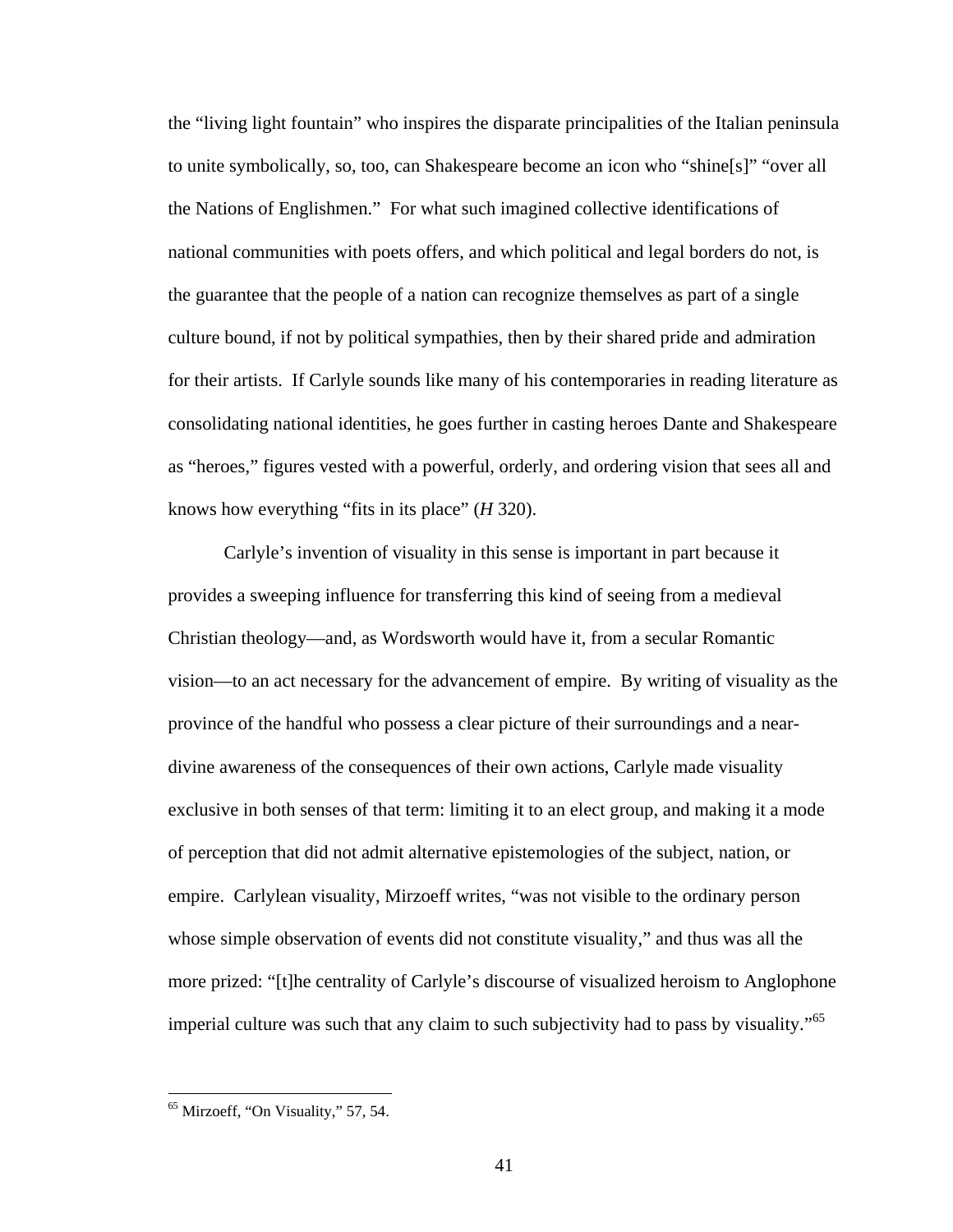But if Carlyle would help disseminate links between visuality and imperialism, he was not alone in associating the two. A year after Carlyle delivered these lectures (1841, the same year *On Heroes* was first published), Henry Fox Talbot invented the calotype in England, and almost immediately members of the Royal Geographical Society began making claims that photography was indispensible for its mission of producing British maps of the globe. The renowned astronomer Sir John Herschel, who coined the term *photography*, was making the claim that geography aspires to the condition of the daguerreotype. The lengthy exposure times of early photographic processes like the daguerreotype and calotype made them impractical for portraits, but relatively well suited for reproducing views of vast spaces in small, portable pictures. Thus photographic apparatuses became standard equipment for all manner of expeditions from nearly the beginning (Herschel even mounted an unsuccessful campaign to include photographic equipment in an Antarctic expedition in  $1839$ ).<sup>66</sup>

Moreover, photography's close association with information-gathering and accuracy of vision made it critically important to the construction of colonial otherness in England.67 Like Mayhew's *London Labour and the London Poor*, a number of photographers sought to contribute to proto-anthropological accounts in the form of photographic collections of distant cultures. The similarity between photographing types in the metropole and types abroad was not lost on Victorian viewers. About a decade

<sup>66</sup> James R. Ryan, *Picturing Empire: Photography and the Visualization of the British Empire* (Chicago and London: University of Chicago Press, 1997), 21-8.

<sup>67</sup> See, for example, Eleanor M. Hight and Gary D. Sampson, eds., *Colonialist Photography: Imag(in)ing Race and Place* (London and New York: Routledge, 2002); and Anne Maxwell, *Colonial Photography and Exhibitions: Representations of the "Native" and the Making of European Identities* (Leicester and New York: Leicester University Press, 1999). Not all photographic images of the colonies or colonial subjects purported to be scientific; some were clearly meant for entertainment. But, as we have seen, London's visual cultures have a long and storied history of imbricating instruction and entertainment. "In an age when few people travelled," Maxwell explains, "these images were regarded as evidence of what was happening in the distant regions located at the edges of empire" (7).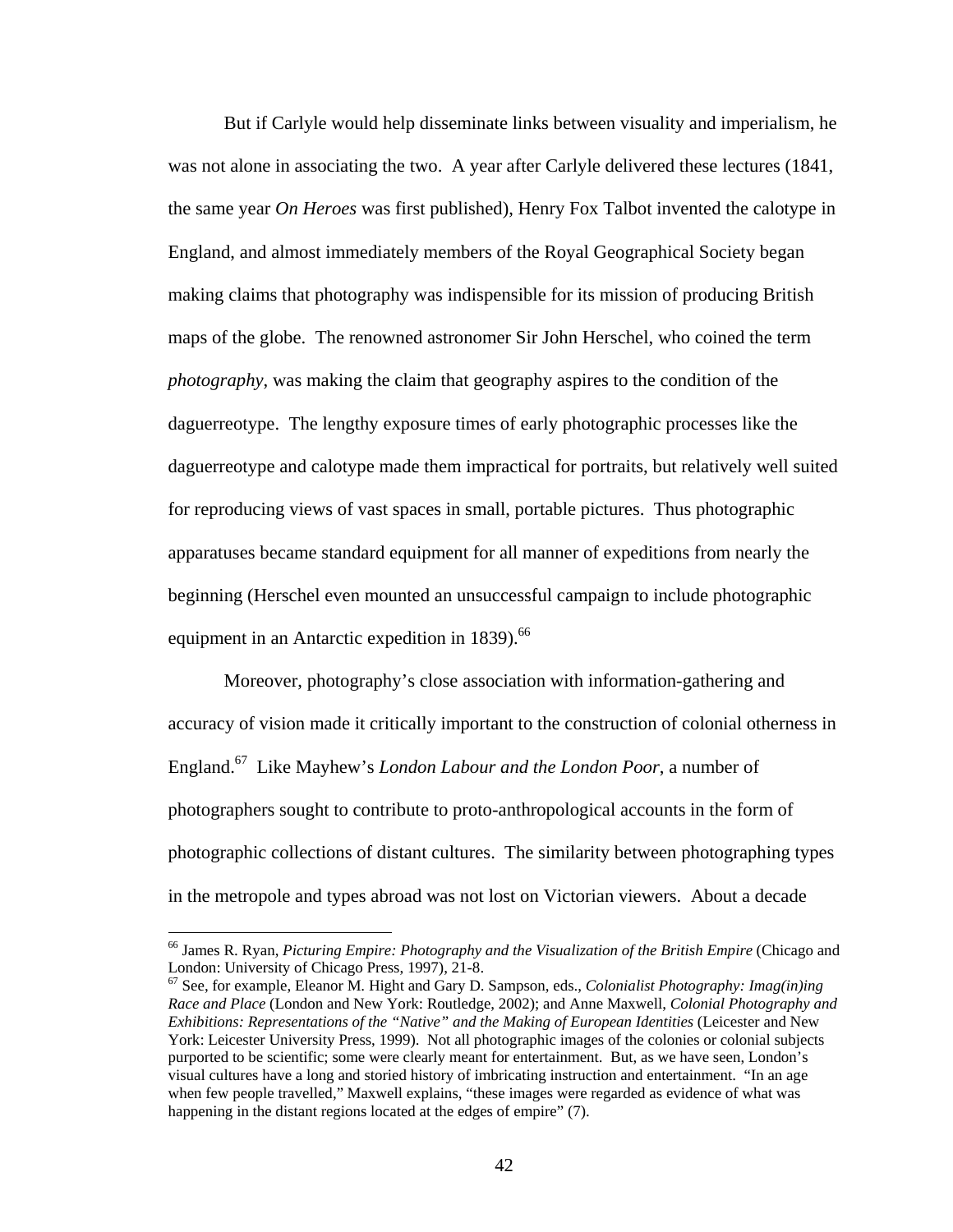after Mayhew, John Tompson published *Street Life in London* (1878) to expand a visual vocabulary of the types Mayhew and others helped identify. The techniques Tompson, a fellow of the Royal Geographic Society, used to photograph the London poor had been honed earlier the same decade when he took his camera to east Asia to photograph *The Antiquities of Cambodia* (1867) and *Illustrations of China and Its People* (1878).

Tompson's career attests to a need sensed both in the late Victorian city and the larger world beyond it: a need to see places and people who remain hidden to eyes that do not travel east (or even as far as the East End). To see those places and people is to have acquired some information about them, though what that knowledge amounted to was difficult to say. In lieu of descriptions, the aim in these works is simply to picture and compare, to classify and differentiate. Photography's legendary fidelity masked the photographer's selectivity, and viewers seem not to have noticed that photographers may have labored greatly in some cases to keep with their own classificatory systems, "seek[ing] out a Chinese who looks more Chinese than the others," as Jean-Paul Sartre later quipped.<sup>68</sup> Tompson and Mayhew also reveal the degree to which photography brought changes in visual literacy that had ramifications for negotiating national identity and defining personal identity. If the aim in all of this cataloging was to make strange and unaccounted figures familiar, it seemed to be having the opposite effect. The unfamiliar now appears in starker relief.

It is for precisely these reasons—because the recognition of one inevitably points to the other—that Carlyle's ideological construction of visuality couldn't hold. By pointing to an often unacknowledged or little-discussed mode of perception, visuality

<sup>68</sup> Jean-Paul Sartre, *Colonialism and Neocolonialism*, trans. Azzedine Haddour, Steve Brewer, and Terry McWilliams (London and New York: Routledge, 2001), 23.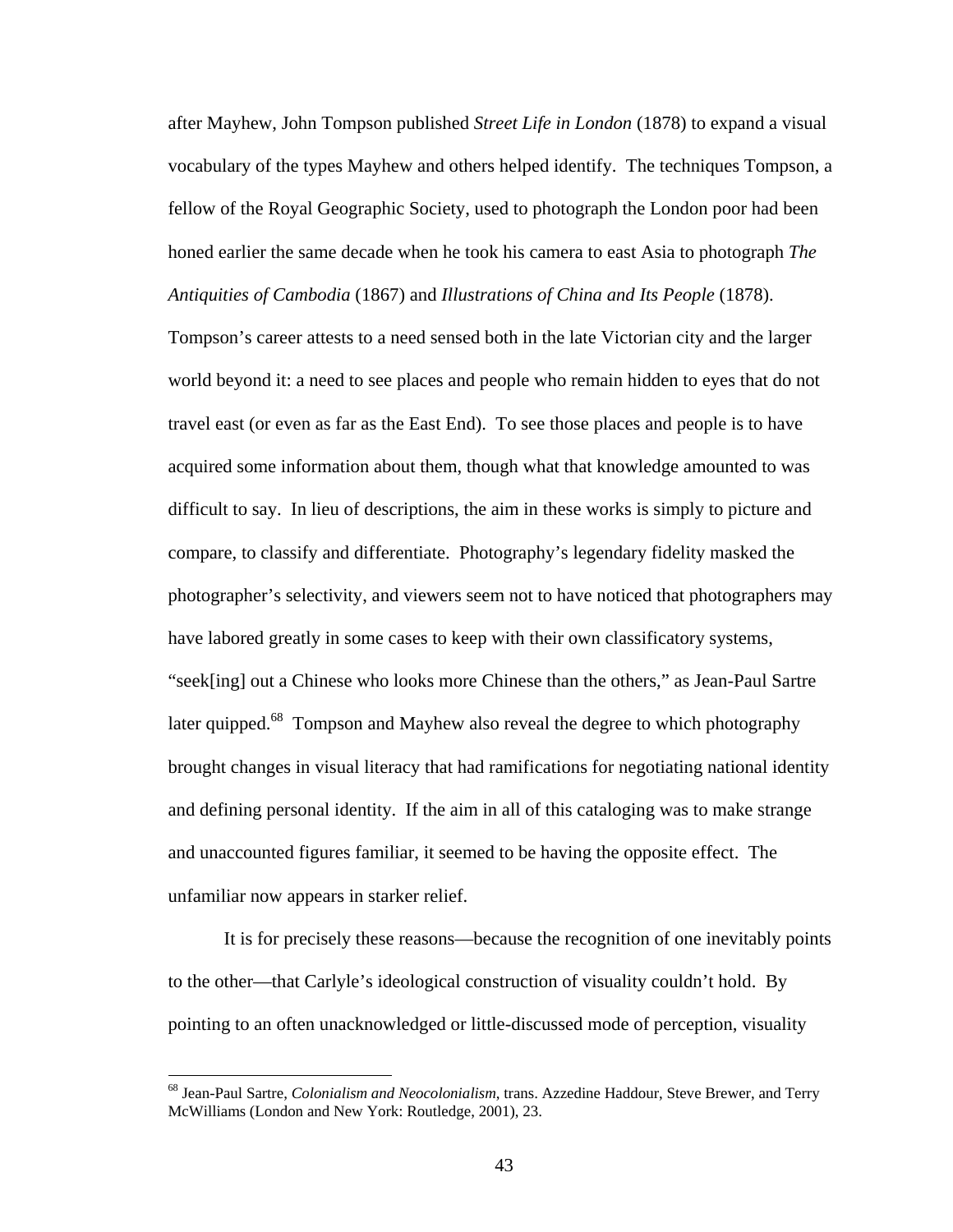inevitably suggested subjective points of view also associated with vision. As Mirzoeff points out, Carlyle's intent for the term was further destabilized by the dual potential of vision that of "the visual subject, a person who is both the agent of sight (regardless of biological ability to see) and the object of discourses of visuality."<sup>69</sup> Edward Said tracks a similar trend at work more broadly in colonialist discourse in *Orientalism*, observing that the subjectivity inherent in the rhetoric of witness of cultural alterity that is required to maintain national identity also contains all the volatile ingredients for deconstructing these essentialisms.<sup>70</sup> Recognition, and especially recognition by sight, becomes in this context a critically important process because it is the mode in which identities are defined and negotiated.

As this reference to Said's account of imperial European discourse suggests, the definition of a collective British identity in the nineteenth century rested upon perceived differences from colonial others. According to other foundational writings on colonization by Sartre, Albert Memmi, and, above all, Franz Fanon, this process was central to the development of western cultural identities during imperial rule.<sup>71</sup> Drawing from the intimate bonds that Hegel surmised existed between master and slave, these early postcolonial theorists detailed the ways in which Romantic notions of the subject self-sustaining, Enlightened, and bourgeois (or better)—buoyed western individuality by

<sup>69</sup> Mirzoeff, "On Visuality," 54.

<sup>&</sup>lt;sup>70</sup> Edward W. Said, *Orientalism*, 25<sup>th</sup> Anniversary Edition (New York: Vintage, 2004). In a chapter devoted to explaining the tensions of recognition when "beholding [the] self as Western representative is pre-eminently worked out in visual terms," specifically "the circular vision by which the details of Oriental life serve merely to reassert the Orientalness of the subject and the Westernness of the observer" (247), Said claims that the boundary orientalist vision installs is quickly displaced when orientalist writers emphasize their own personal testimonies, making the histories they write "and the narrative by which history is represented argue" that objective "vision is insufficient" alone; it requires the narrative of the witness to accompany it (240). The binary between east and west was perpetually in need of policing precisely because it was perpetually in need of inspection.

<sup>71</sup> See Sartre, *Colonialism*; Albert Memmi, *The Colonizer and the Colonized*, trans. Howard Greenfeld (New York: Orion Press, 1965); and Frantz Fanon, *Black Skin, White Masks*, trans. Richard Philcox (New York: Grove Press, 2008).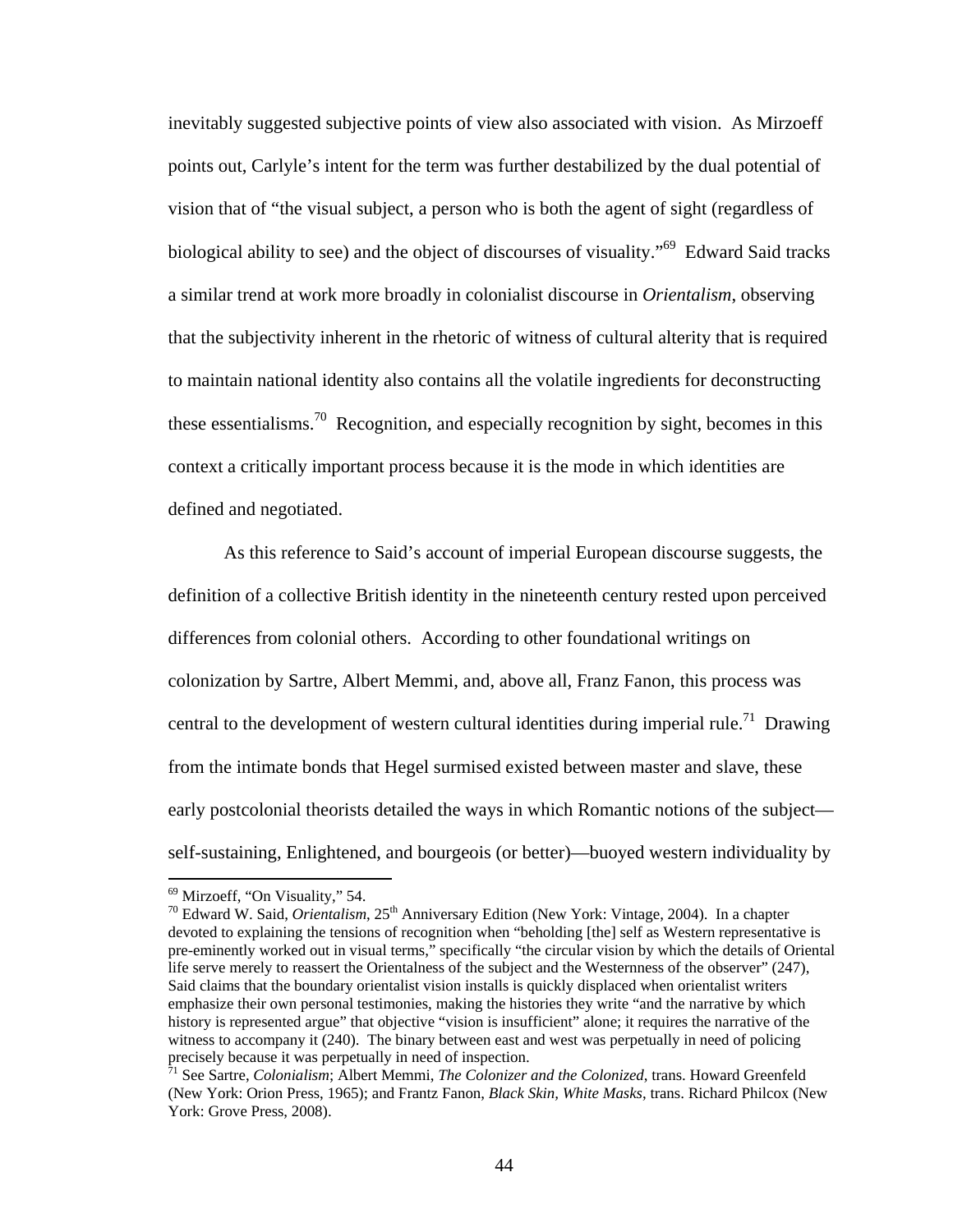submerging that subject's material and financial dependency on the colonies. For these writers, colonial conditions provide a perverse form of identification by which colonizers define themselves by negating the colonized. In *Empire*, Michael Hardt and Antonio Negri summarize this process in this way: "Only through opposition to the colonized does the metropolitan subject really become itself. What first appeared as a simple logic of exclusion, then, turns out to be a negative dialectic of recognition."<sup>72</sup> At the same time, however, this conception of recognition seems meager to the task of explaining the many nuanced ways in which recognizing others works to help create, affirm, or challenge notions of identity. Though the best postcolonial criticisms demonstrate the rich interplay between national, cultural, and geographical identities, this notion of recognition remains almost entirely uninterrogated despite influential theories of hybridity, performativity, and the coexistence of irreconcilable notions of identity. It compels us to ask: How useful is it to continue to speak of recognition in these terms?

The succeeding chapters will be devoted to the problems opened by this question, but for now, and by way of conclusion here, we can trace the ways Thomas Hardy brilliantly captures the difficulties of recognition and metropolitan identity as they appear near the end of the nineteenth century in *A Laodicean* (1881). As the novel opens, the aristocratic De Stancy family is coming to the end of its line. The De Stancy's ancient castle has recently been purchased by an upwardly mobile railroad baron who has hired a young architect, George Somerset, to restore and add onto the medieval structure. Somerset's antagonist is William Dare, a photographer who claims no nationality. Against Somerset's geographically specific name, Dare renounces local specificities.

<sup>72</sup> Michael Hardt and Antonio Negri, *Empire* (London and Cambridge, MA: Harvard University Press, 2000), 128.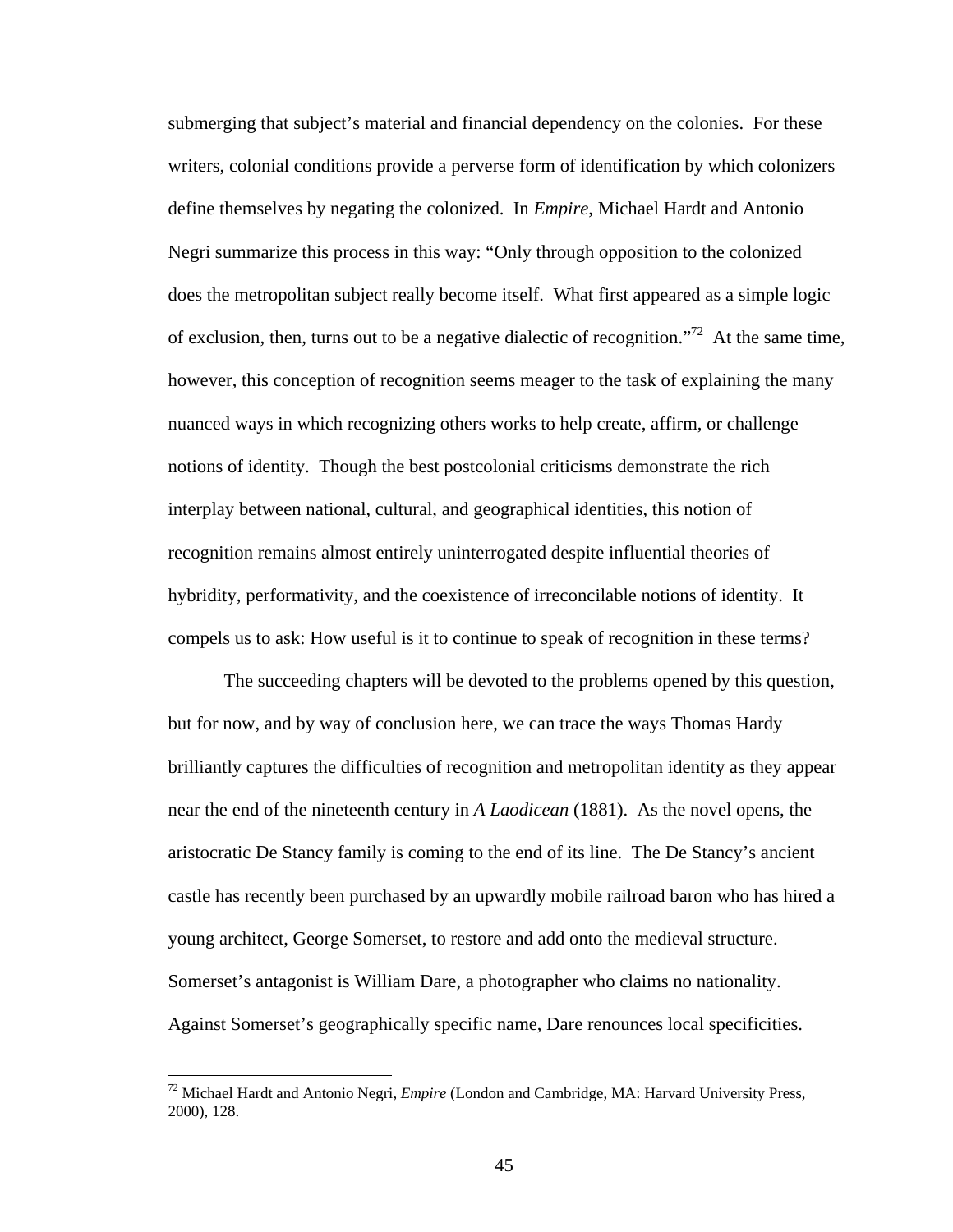When Somerset asks what place Dare calls home, he replies, "I have lived mostly in India, Malta, Gibraltar, the Ionian Islands, and Canada. I there invented a new photographic process, which I am bent upon making famous." Later, when other characters speculate about Dare but are unable to draw any conclusions about who he is—"I think he is a Canadian," says one; "he is an East Indian," declares another; "[t]here is Italian blood in him," insists a third—they come to the punning conclusion that, possessing "no nationality," the photographer is "[a] complete negative."<sup>73</sup> Hardy fuses these two elements of Dare's biography so that Dare's abilities as a photographer are, in fact, drawn from his origins abroad. Emerging from his dispersed background, Dare's life story reminds that the basic effect of photography entails the removal of images from their original contexts, the very settings that had been used to define those images, just as Wordsworth had rendered even London's most vulgar advertisements and seediest street performances meaningful by making them part of a grander, natural scheme, and just as Carlyle had argued the hero was endowed with a similar vision of completeness.

The early toll photography was taking on visual experience and visual knowledge is apparent in the main plot of *A Laodicean*, which concerns Somerset's amorous pursuit of Paula Powers, the daughter of the railroad magnate who has acquired De Stancy Castle. When Somerset first sees Paula, she is standing before a Baptist congregation in a church her father had helped finance and defaulting on her promise to be baptized according to her father's wishes. Standing in refusal before the dissenting chapel, Paula's "modern type of maidenhood . . . looked ultra-modern by reason of her environment" (*L* 11). The narrative that follows this initial appearance reveals this first impression an accurate one; indeed, Somerset will come to have mixed feelings for this ultra-modern figure, feeling at

<sup>73</sup> Thomas Hardy, *A Laodicean*, 1881 (New York: Penguin, 1997), 46, 62-3 (hereafter cited in text as *L*).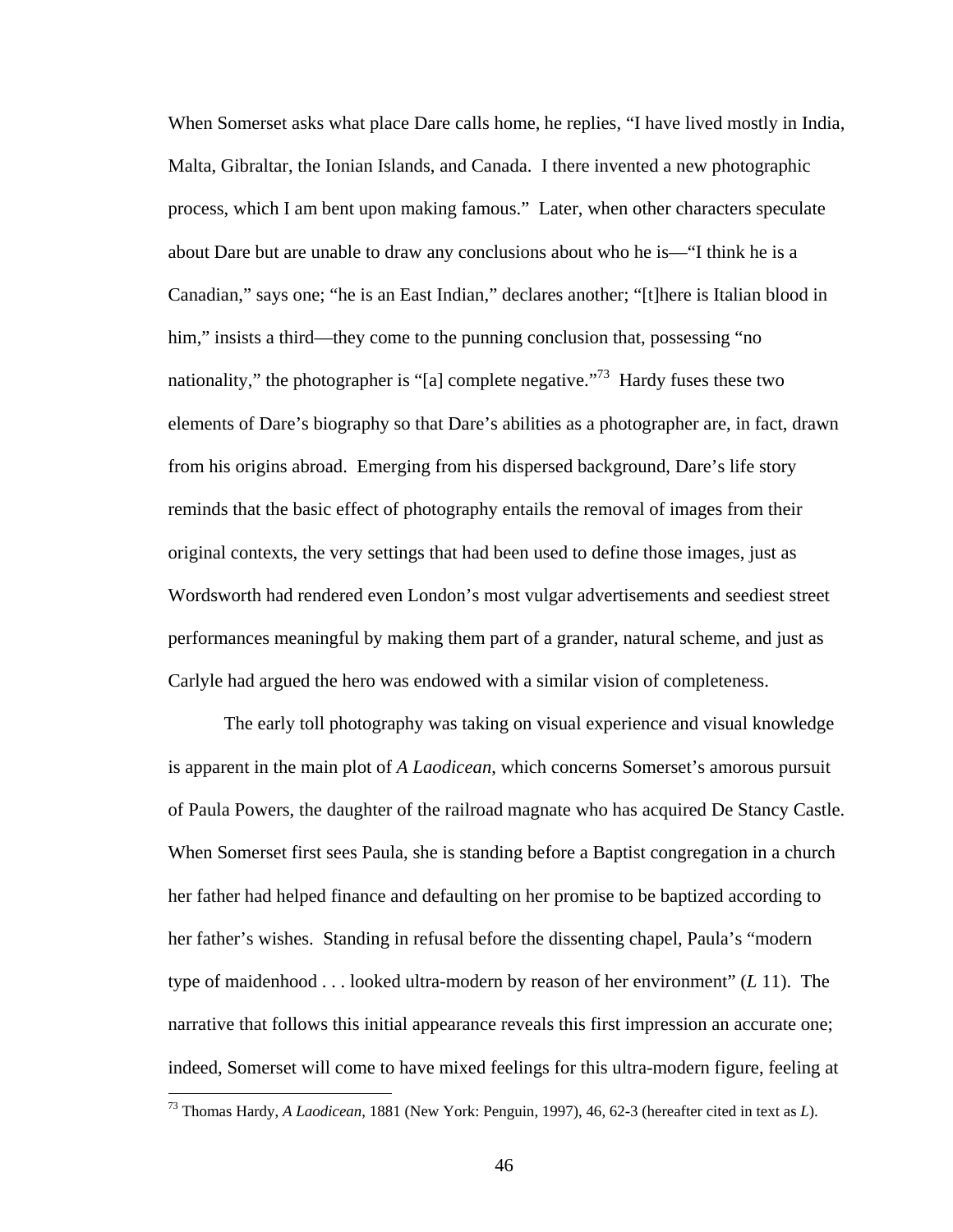times attracted to her and at other times "a violent reaction towards modernism, eclecticism, new aristocracies, everything in short, that Paula represented" (*L* 90). In so doing, *A Laodicean* suggests what many other realist novels do: that people can be understood by their appearances. All that is in the background shapes for viewers, and readers, the character in the foreground.

Yet, at the same time, the discussions about Dare's lack of background that trouble the novel's other characters means that *A Laodicean* testifies to the fact that interpreting people with reference to their background is becoming increasingly difficult at a time when those backgrounds—both their immediate surroundings and their geographical origins—are not stable. It is not automatic that both kinds of background should be problematic, but Hardy's novel often presents them as related. The photographic technique Dare invents abroad is a way to manipulate images, and he doctors an image of Somerset at a critical point in the novel to stain the architect's reputation by making him appear drunk.<sup>74</sup> Moreover, Dare's occupation as a photographer circulating the globe would almost certainly have been in the service of the Royal Geographical Society, for whom he would have been taking photographs to supplement and aid cartography, or, like Tompson, photographing nonwestern subjects for English viewers, helping strengthen the system of types into which Dare refuses to

 $74$  Dare's false photograph of a "drunk" Somerset fools the other characters, and Somerset is left to the arduous task of explaining that the photograph must somehow portray a lie. The medium is new enough that no one in the novel, including Somerset, knew that Dare or anyone else had invented techniques for altering photographic prints. "To them that picture of Somerset has all the cogency of direct vision" (*L* 282). The trick is that much more difficult for Somerset to undo because, like Dare, he is an outsider to this community and when other characters look at the photograph they find it out of character but likely attributable to the familiar trajectory of male youth. No one "could have looked upon it and doubted that the photograph was a genuine illustration of a customary phase in the young man's private life" (*L* 281). Somerset recovers from the momentary damage to his reputation, but in the process learns that images can highjack agency, engendering stories unlicensed by their subjects. Identity, Hardy reveals, is as much a matter of reception as performative act.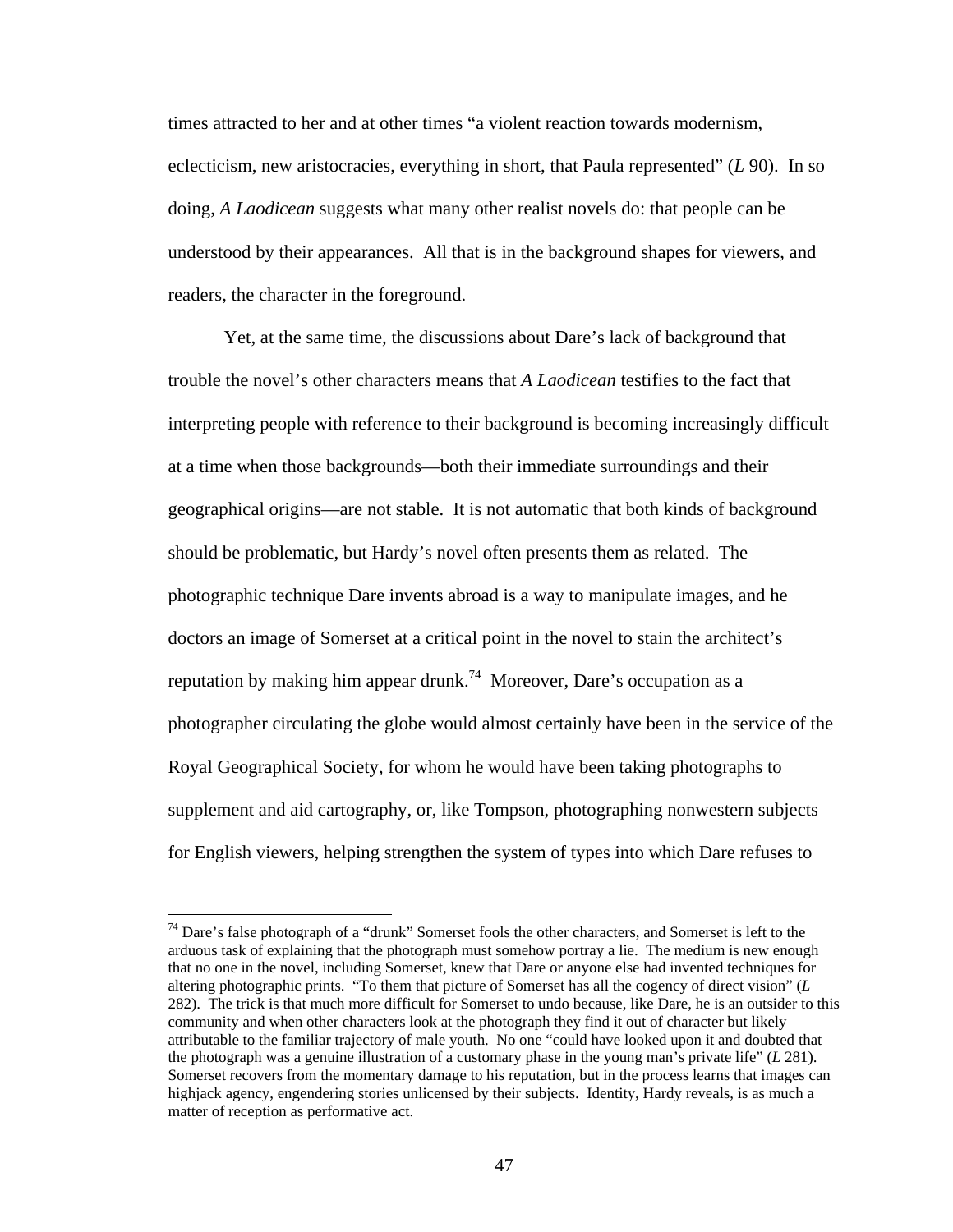admit himself. In this way, *A Laodicean* testifies to the ways in which, at the level of national culture, visual media would seem to provide a clear set of boundaries between one nation and another, grounding the legitimacy of domestic Britishness in the rejected, unfamiliar alterity of the other.

What Hardy's novel reveals about the processes of recognition at the end of the nineteenth century lies in its ability to persistently create affiliations between visuality and transnationalism while remaining ambivalent to both. The desire for modernity is coupled with the fervor of technological progress found throughout the Victorian period, but that yearning is tempered by an awareness that technologies are dispersing Britishness across the global and diluting its local particularities. As the novel ends, Paula Powers styles herself "a representative of the new aristocracy of internationality" and elects to marry Somerset rather than a De Stancy, "a representative of the old aristocracy of exclusiveness" (*L* 376). De Stancy Castle burns to the ground, and Paula and Somerset will build something new and "eclectic in style" next to the old site that will be "a perfect representative of 'the modern spirit'" (*L* 378, 379). But the novel's final lines find the "ultra-modern" Paula unable to part entirely from traditional Englishness. She laments to her new husband "I wish . . . my castle wasn't burnt; and I wish you were a De Stancy" (*L* 379)!

In spite of what Carlyle may have intended, making visuality a key component to Britishness opened the door to redefining British national identity, and the very notion of laying claim to identity in Britain as well by making identity subject to the unstable and unpredictable possibilities of recognition. Visual recognition encompasses affective responses, like Paula's appreciation for the noble De Stancy Castle, as well as the rational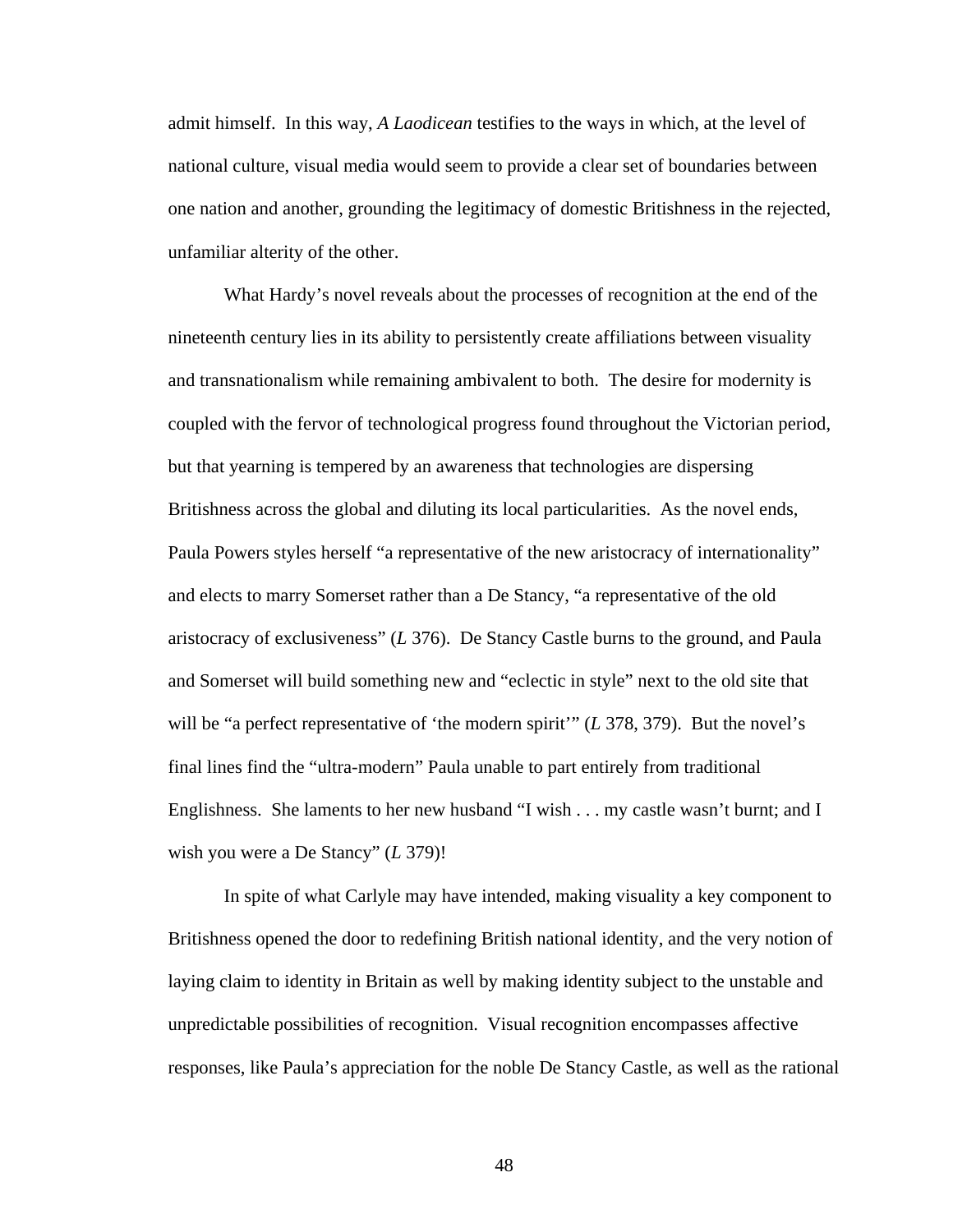procedures of ordering and judgment that Carlyle associates with it. What is significant about the vitality of affectivity and rationality is that both contribute to the construction of identities, and at the turn of the twentieth century, the age of empire and mechanical reproduction, an unprecedented number of mediated images in paintings, photographs, exhibition displays, and films called upon their viewers to recognize what they see and to understand their relationship to "the visible universe."<sup>75</sup> The chapters that follow attempt to explain modernism's appropriation of the affective and imaginative dimensions of recognition that Carlyle disavows, and how and why modernists used recognition to pursue their own theories of visuality.

<sup>75</sup> Joseph Conrad, Preface to *The Nigger of the 'Narcissus*,*'* 1898, in *Heart of Darkness: Authoritative Texts,*  Background and Contexts, Criticism, ed. Paul B. Armstrong, 4<sup>th</sup> ed. (New York and London: Norton, 2006), 279.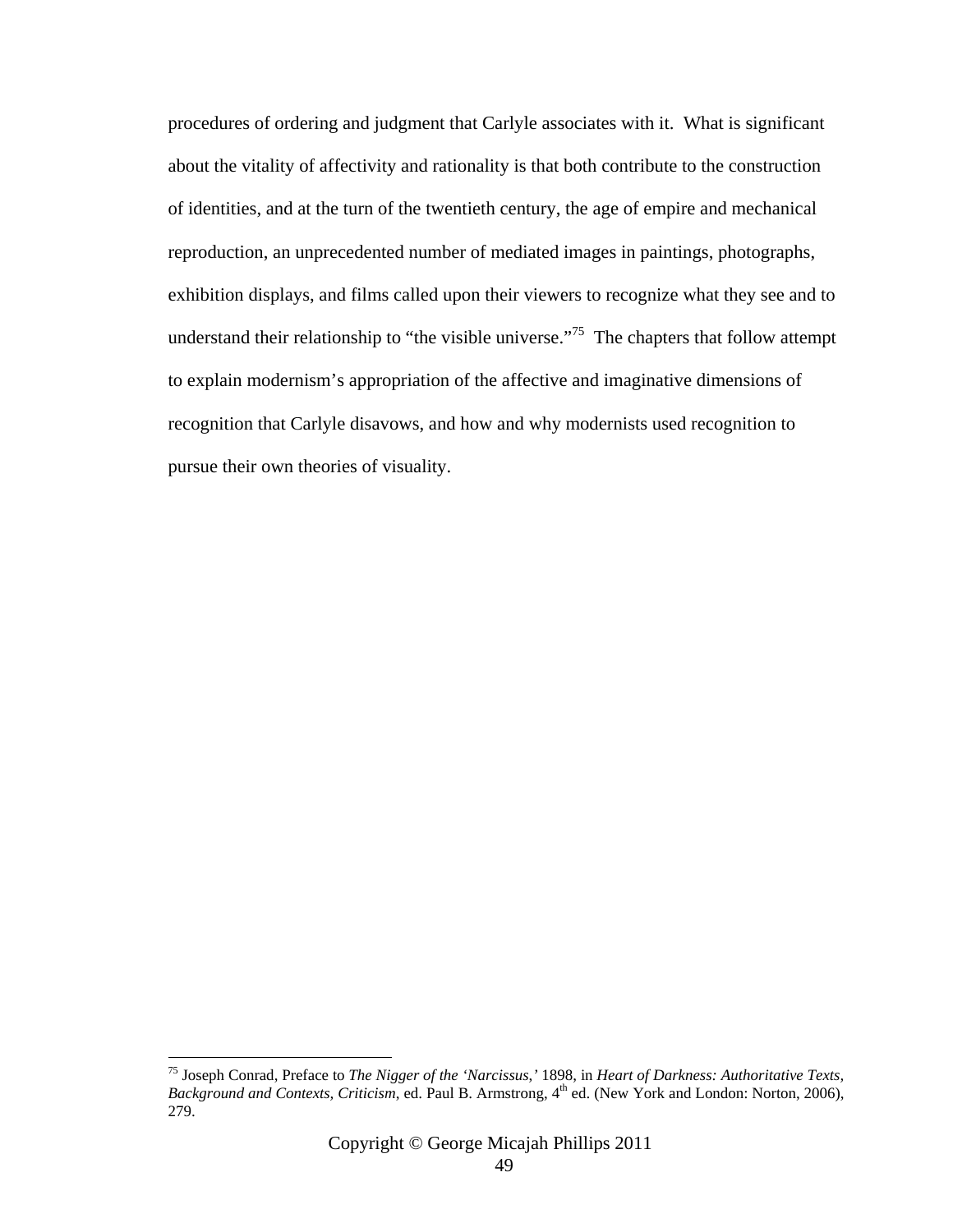# **Chapter 3 Decorative Art, Accumulation, and** *The Picture of Dorian Gray*

Following the serial publication of *The Picture of Dorian Gray* (1890), a number of critics disparaged the novel, and its author responded. The exchanges in the *St. James Gazette* and the *Observer* in which Oscar Wilde felt called upon to defend the novel's coded sexual politics have become well known as statements of Wilde's own sexual politics.<sup>76</sup> But his letters also are meant to defend an aestheticist agenda that sets beauty above all else and claims to have no interest in morality in art, claims which led Wilde to write a new Preface for his novel a year later—and which came to haunt him at Old Bailey in 1895. Tucked away in these exchanges is, however, a curious comment that has received little attention. After weeks of responding to critics disparaging his novel, Wilde made his last statement on the matter.

> Finally, let me say this—the aesthetic movement produced certain colours, subtle in their loveliness and fascinating in their almost mystical tone. They were, and are, our reaction against the crude primaries of a doubtless more respectable but certainly less cultivated age. My story is an essay on decorative art. It reacts against the crude brutality of plain realism. It is poisonous if you like, but you cannot deny that it is also perfect, and perfection is what we artists aim at.<sup>77</sup>

While it is no surprise to find Wilde claiming *The Picture of Dorian Gray* for aestheticism, and setting it against all that he found intolerable about realism, it is quite strange to discover the way in which he makes his claim: "My story is an essay on decorative art." This unelaborated comment suggests two things I want to consider here. The first is that Wilde meant for his novel to be read as bearing similarities to decorative

<sup>76</sup> Ed Cohen, *Talk on the Wilde Side* (London and New York: Routledge, 1992), chap. 5; Alan Sinfield, *The Wilde Century: Effeminacy, Oscar Wilde, and the Queer Moment* (New York: Columbia University Press, 1994), 104.

<sup>77</sup> Oscar Wilde, "To the Editor of the *Daily Chronicle*," 30 June 1890; quoted in *The Picture of Dorian Gray: Authoritative Texts, Backgrounds, Reviews and Reactions, Criticism*, ed. Michael Patrick Gillespie, 2nd ed. (New York: Norton, 2007), 365 (hereafter cited in text as *PDG*).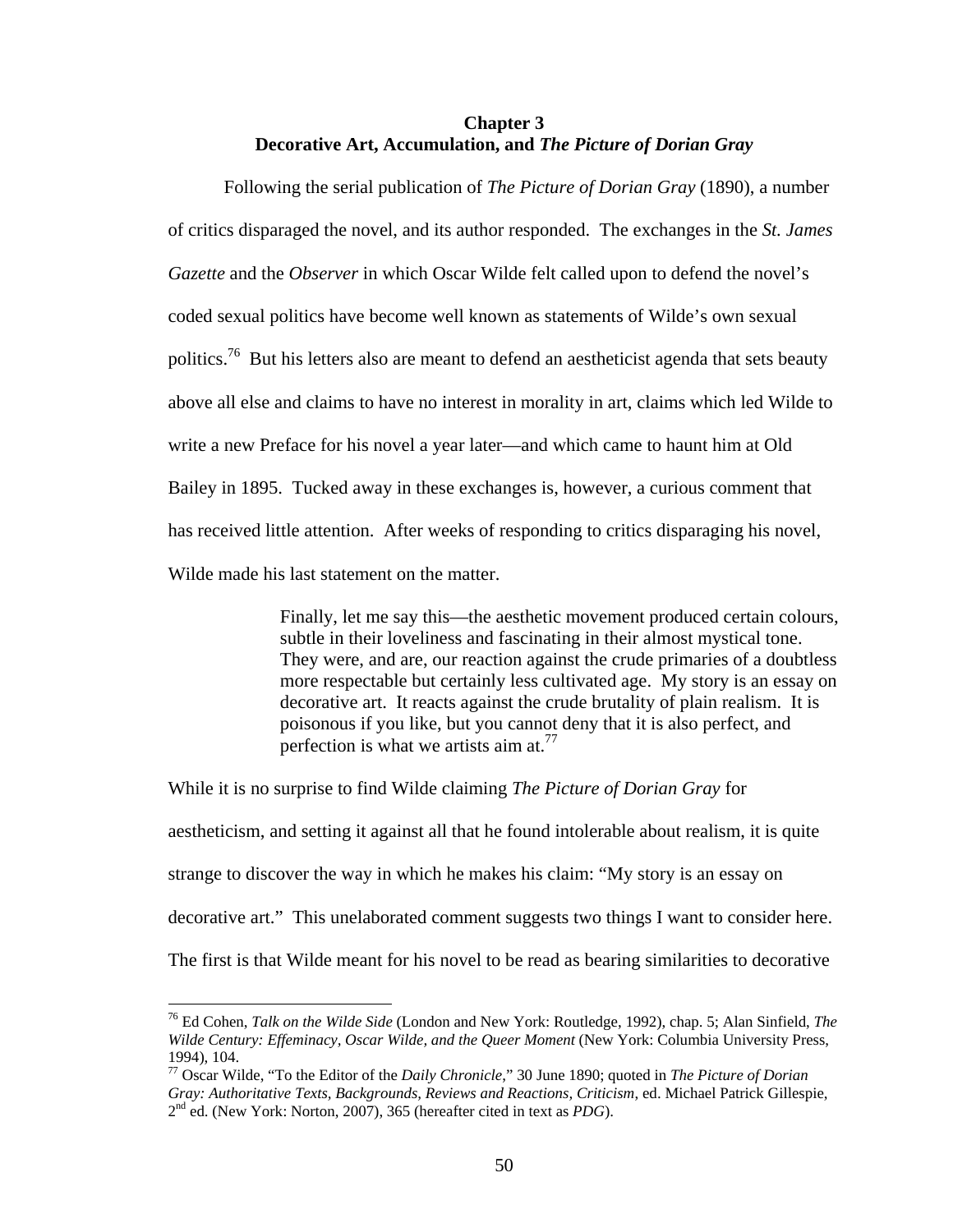art; the second is that Wilde's readers might be able to recognize a novel about a picture as making a contribution to decorative art.

 If this was difficult to ascertain, it would have been much easier for Wilde's earliest readers, and audiences since, to read *The Picture of Dorian Gray* as commenting on recognition itself. Dorian Gray's furtive but obsessive glances at his portrait come from finding the picture to be his own portrait, and yet to be slightly different as well. Like the logical reversals of Victorian common knowledge that underpin Lord Henry Wotton's aphorisms, Dorian's picture is always familiar but never as one remembers it. At the novel's climax, the painter Basil Hallward finds himself in a disquieting scene of recognition. The moment takes place just after Basil finds Dorian outside his home in Grosvenor Square late one evening, and just before he will murder Basil. It is a foggy night, and Dorian, who hoped to evade his friend, almost slips by Basil, but does not. He follows Dorian home where he confronts him with vague but scandalous rumors going around their London club. Basil says he is fearful the rumors are slandering Dorian's reputation, but what he clearly wants most is to be assured that they are unsubstantiated, that all those who leave the room at the very mention of Dorian's name are mistaken. Basil can't bring himself to believe rumors about anyone with a face like Dorian's because, he believes, "[s]in writes itself across a man's face," and Dorian's face, now nearly thirty-eight, remains as unsullied as ever. But he remains doubtful. In order to know for certain the rumors are not true, he would "have to see [Dorian's] soul" (*PDG*  126, 128). Dorian laughs at first, but is soon taken with this request and leads Basil upstairs to the attic where he has kept his portrait hidden since it began its offending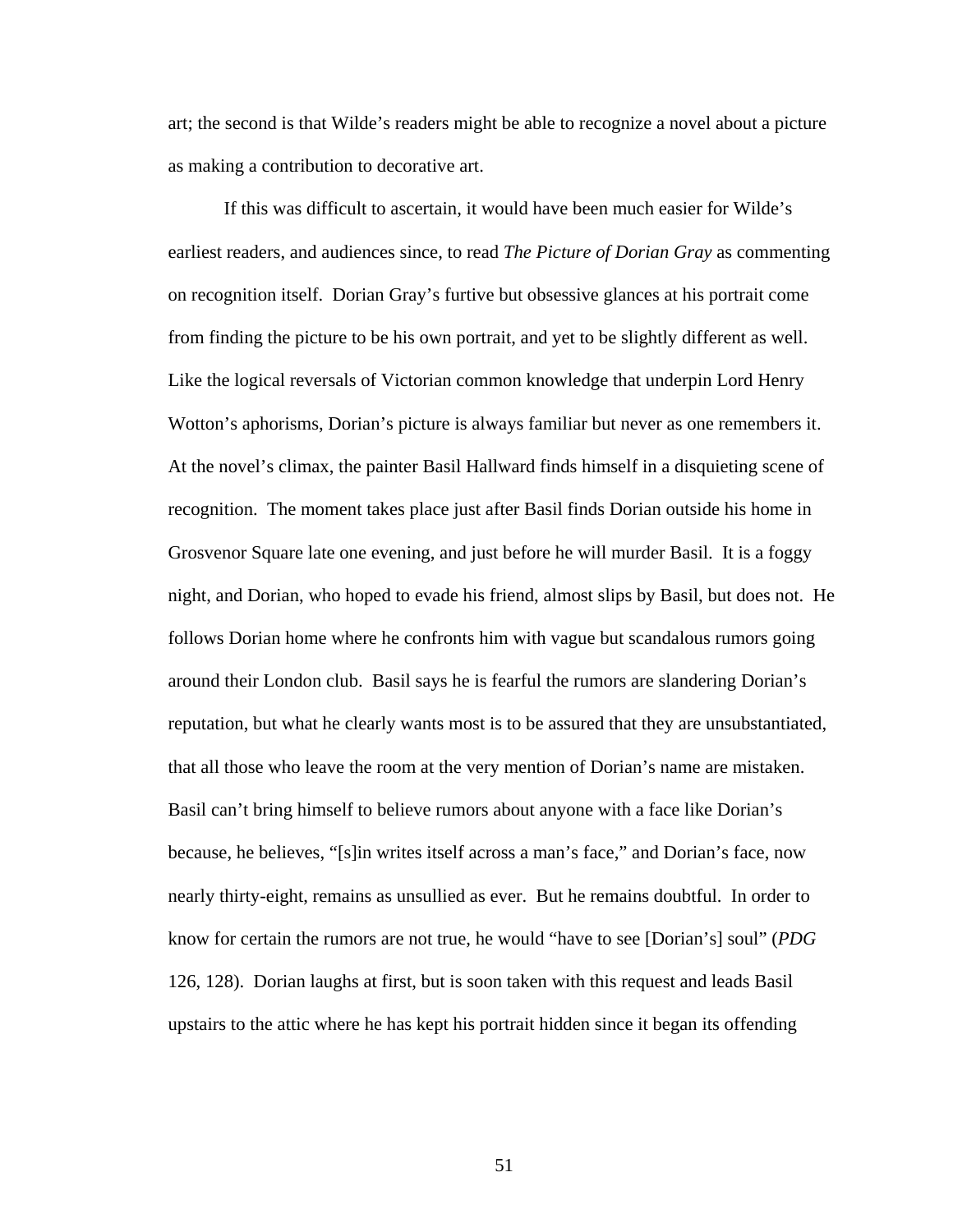changes. And it is here that Basil looks upon his picture of Dorian Gray for the first time in nearly two decades.

> An exclamation of horror broke from the painter's lips as he saw in the dim light the hideous face on the canvas grinning at him. There was something in its expression that filled him with disgust and loathing. Good heavens! it was Dorian Gray's own face that he was looking at! The horror, whatever it was, had not yet entirely spoiled that marvellous beauty. . . Yes, it was Dorian himself. But who had done it? He seemed to recognize his own brush-work, and the frame was his own design. The idea was monstrous, yet he felt afraid. He seized the lighted candle, and held it to the picture. In the left-hand corner was his own name, traced in long letters of bright vermilion.

> It was some foul parody, some infamous, ignoble satire. He had never done that. Still, it was his own picture. He knew it, and he felt as if his blood had changed in a moment from fire to sluggish ice. His own picture! What did it mean? (*PDG* 130)

What is immediately striking is this moment's refusal to allow itself to be either a scene of the recognition of the familiar (though Basil understands that he has painted this image) or an encounter with radical, unknowable alterity (though he is, as he wished, looking at what the novel assures us is the image of another's soul). Basil understands what he sees to be both "his own picture" *and* "some foul parody" of it, a difficult fact to conceive because this doubleness results partly from the fact that what he sees is replete with "horror," "disgust and loathing" yet still resonant with "marvellous beauty." The coterminous existence of such qualities is precisely what makes this scene so powerful and significant. The strange nature of self-recognition at the heart of this novel appears here as it does in Dorian's obsessive returns to his portrait.

 A key part of recognizing that the portrait is Dorian Gray's arrives as Basil sees that "the frame was his own design." The frame, the picture's most decorative embellishment, works in this scene in a way that is central to Wilde's conception of decorative art. Decorative art is, for Wilde, a term that describes art that literally appears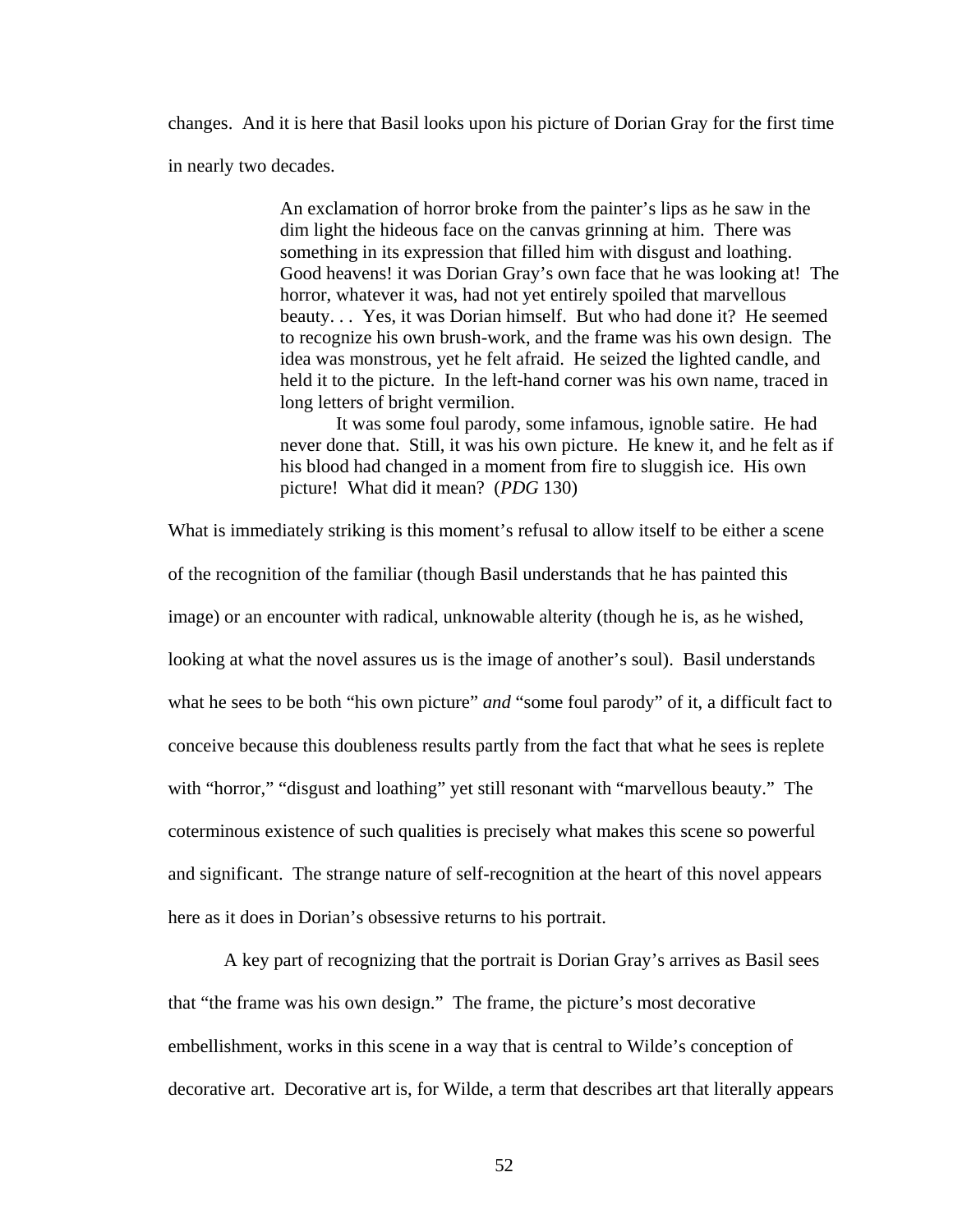on the margins and which is also meant to soften the edges between "art" and that which we typically oppose to art ("life" was Wilde's favorite antimony; "reality" another). As we shall have occasion to observe below, decorative art also denotes for Wilde an exchange between western and nonwestern cultures, making decorative art the nexus of several currents that inform identity in fin-de-siècle England, particularly among aristocrats like Dorian Gray, Lord Henry Wotton, and Basil Hallward. Decorative art adorns the homes of these characters, as well as many of the objects found there, just as it was found in the homes of Wilde and his contemporaries. There were several reasons for this, including making the home more pleasant, showing affiliations with aestheticism, and demonstrating the wealth required to purchase decorated things. But in uniting *The Picture of Dorian Gray* with such art, Wilde seems to be suggesting that the display of the decorative does something more as well. In this chapter I want to read *The Picture of Dorian Gray*, and Dorian Gray's picture, as sites where we are invited to recognize Dorian Gray's identity as inflected by the presence of decorative art. In order to do that, let us first look to Wilde's writings in the years before publishing his novel in which he often linked decorative art and pictures.

### **Pictures, the Decorative, and Enjoyment**

On the evening of 30 June 1883, art students at London's Royal Academy assembled to listen to Wilde deliver a lecture on painting and national traditions. In the course of the evening, Wilde's survey of visual art and artists from the classical and modern world refuses to define beauty, arguing instead for a descriptive theory that "seek[s] to materialise it in a form that gives joy to the soul through the senses. We want to create it, not to define it. The definition should follow the work: the work should not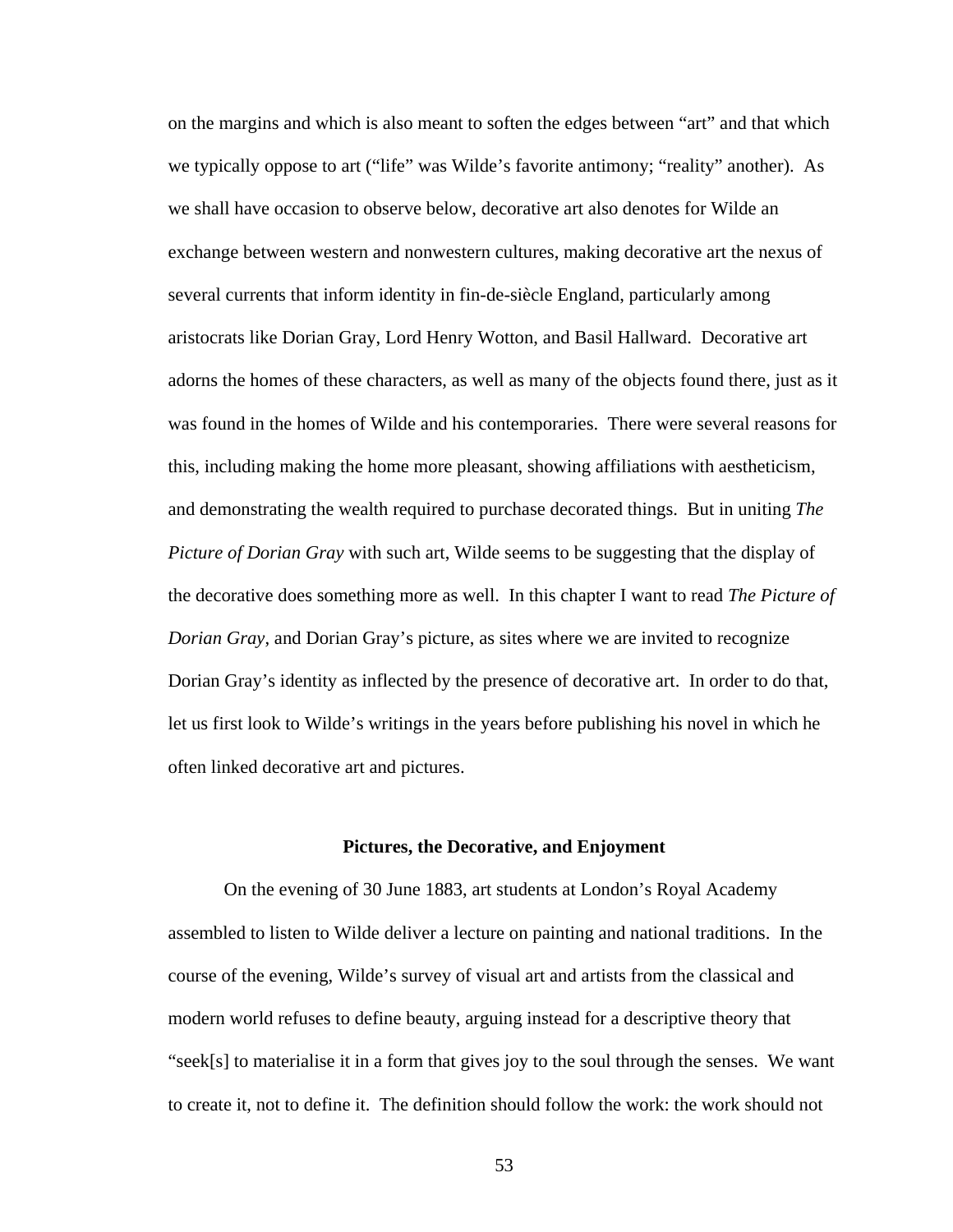adapt itself to the definition."<sup>78</sup> Wilde's "Lecture to Art Students" then culminates in an important, though somewhat enigmatic, definition of another term.

> What is a picture? Primarily, a picture is a beautifully coloured surface, merely, with no more spiritual message or meaning for you than an exquisite fragment of Venetian glass or a blue tile from the wall of Damascus. It is, primarily, a purely decorative thing, a delight to look at. ("LAS" 320)

At first, Wilde seems to withhold more than he discloses about the nature of pictures and the conditions under which they are viewed. Yet this statement is alive to the constructed nature of beauty, and, upon further inspection, seems to aim at forging a particular notion of beauty which no doubt sounded peculiar in the ears of an audience who might well have been expecting the former student of John Ruskin and Walter Pater to discuss the beauties of *La Gioconda*, Turner, or the Pre-Raphealites. Wilde passes on these, and indeed on pictures in the strictest sense, to turn instead toward a more flexible definition of pictures which underscores a "purely decorative" essence. More surprising still, this aesthete refers not to the decorative arts of England's Arts and Crafts Movement. What is revealing, in other words, is that this description of pictures as decorative things bypasses the artifacts of England's galleries, churches, and even its indigenous aesthetic movement to attach itself instead to objects from the Mediterranean. Far from arbitrary, however, the provenance of Venetian glass and Damascus tile long predate modernity and point, in Venice, to the world's oldest global marketplace and, in Damascus, to a city which Wilde had recently associated with the "incommunicable" alterity of Oriental art and culture for Western audiences.<sup>79</sup>

<u>.</u>

<sup>78</sup> Oscar Wilde, "Lecture to Art Students," in *Miscellanies*, vol. 10 of Complete Works of Oscar Wilde, ed. Robert Ross (London: Methuen, 1908), 311 (hereafter cited in text as "LAS").

 $79$  In "L'Envoi: Rose Leaf and Apple Leaf" (1882), Wilde again deploys the image of the "blue tile from the wall of Damascus" to shade forth the notion that art in general, and painting in particular, is "a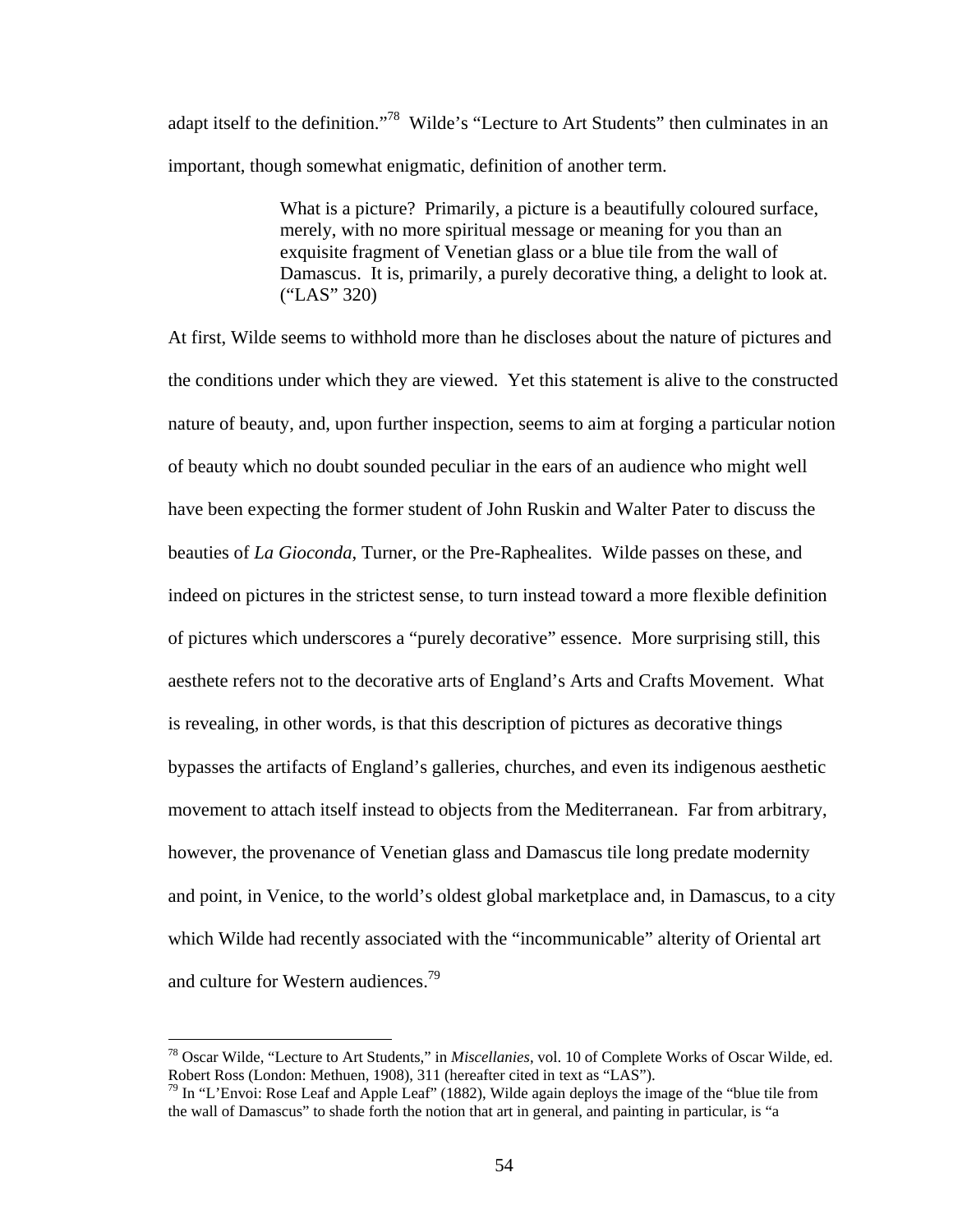This exposition of pictures, which comes at an early and sometimes forgotten moment in Wilde's career (when he was little more than a lecturer on aestheticism), restores an important context for considering his conceptions of art and modernity. In the years between his address to the Royal Academy and the publication of his novel (1883- 90), Wilde employed the term *decorative* in a cryptic and idiosyncratic way to denote a form of beauty that is non-mimetic and transnational. Writing of decorative arts in the dialogue essay "The Decay of Lying" (1889), for example, Wilde contends that the "whole history of these arts in Europe is the record of the struggle between Orientalism, with its frank rejection of imitation, its love of artistic convention, its dislike to the actual representation of any object in Nature, and our own imitative spirit."<sup>80</sup> Here, Wilde's somewhat specious account finds its purpose in leveraging one of many salvos against realism. But he could just as easily use it, as he does in an 1888 review, to attack Romantic expression as well as realist presentation.

> Wherever we find in European history a revival of decorative art, it has, I fancy, nearly always been due to Oriental influence and contact with Oriental nations. Our own keenly intellectual art has more than once been ready to sacrifice real decorative beauty either to imitative presentation or to ideal motive. . . . [which has been] its strength, and yet its weakness is there also. It is never with impunity that an art seeks to mirror life.<sup>81</sup>

As one of Wilde's favorite metaphors—life as the mirror of art—suggests, western art circles around but never passes through "real decorative beauty." Wilde is also clear that such beauty is not accessed in nonwestern art either. Rather, the suggestive metaphors that he begins deploying in his Royal Academy lecture, and which recur in later writings

beautifully coloured surface, nothing more, and affects us by no suggestion stolen from philosophy, no pathos pilfered from literature, no feeling filched from a poet, but *by its own incommunicable artistic essence*" (in *Miscellanies*, 33; my italics).<br><sup>80</sup> Oscar Wilde, "The Decay of Lying," in *The Artist as Critic: Critical Writings of Oscar Wilde*, ed.

Richard Ellmann (New York: Random House, 1969), 303 (hereafter cited in text as "DL").<br><sup>81</sup> Oscar Wilde, "A Fascinating New Book," in *Reviews*, vol. 9 of Complete Works of Oscar Wilde, ed.

Robert Ross (London: Methuen, 1908), 330.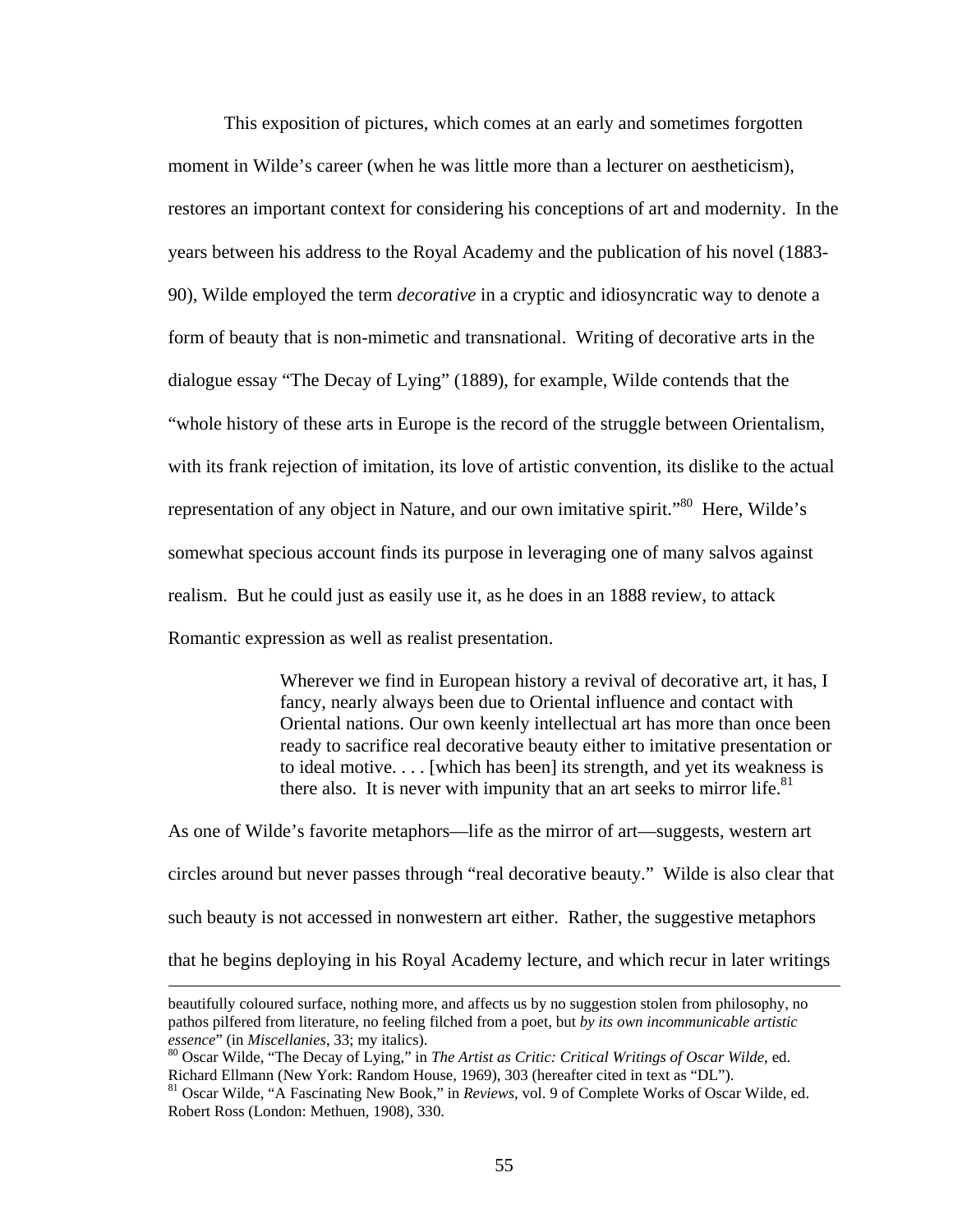such as "The Decay of Lying," posit decorative art as belonging neither to the east nor the west, but arising from the "contact" or "struggle" between the two. Wilde reiterates this point presumably because he feels that, as the origin point for "real decorative beauty," east-west encounters may sometimes go unnoticed, that intercultural influence has already become naturalized for English audiences and, hence, invisible.

One important avenue for this naturalization can be detected in Wilde's writings on pictures, a subject to which he devoted more energy than he did to decorative art. If pictures are "purely decorative thing[s]," as he maintained at the Royal Academy, pictures of the late nineteenth century nonetheless do a different kind of cultural work than decorative art. The coupling of painting and decorative art is one of many occasions in Wilde's oeuvre where we find him following the lead of his friend and mentor, Walter Pater, and taking Pater a step further. In *The Renaissance*, Pater demands that "painting must be before all things decorative, a thing for the eye," by which he meant that aesthetically pleasing painting reflects a blending of traditions, not boundaries between them.<sup>82</sup> Pater has in mind the styles of painters within a Venetian school in this essay (on Giorgione), but Wilde clearly finds purchase in imagining the decorative as the site where recognition might be challenged literally from the margins, where "new" styles from all over the globe meet the "old" traditions of Britain and Europe. In this way, Wilde maintained a distinction between the "decorative" and the "pictorial" to redress western visual artists for privileging realism over arepresentational aesthetics. Illustrations in English books, for example, "are too essentially imitative in character," and English illustrators stand to learn from "Japanese art, which is essentially decorative, [and] is

<sup>82</sup> Walter Pater, *The Renaissance: Studies in Art and Poetry*, Vol. 1 of The Works of Walter Pater (London: Macmillan, 1900), 146. He continues in the same passage: paintings must be "more dexterously blent than the marking of its precious stone or the chance interchange of sun and shade upon it."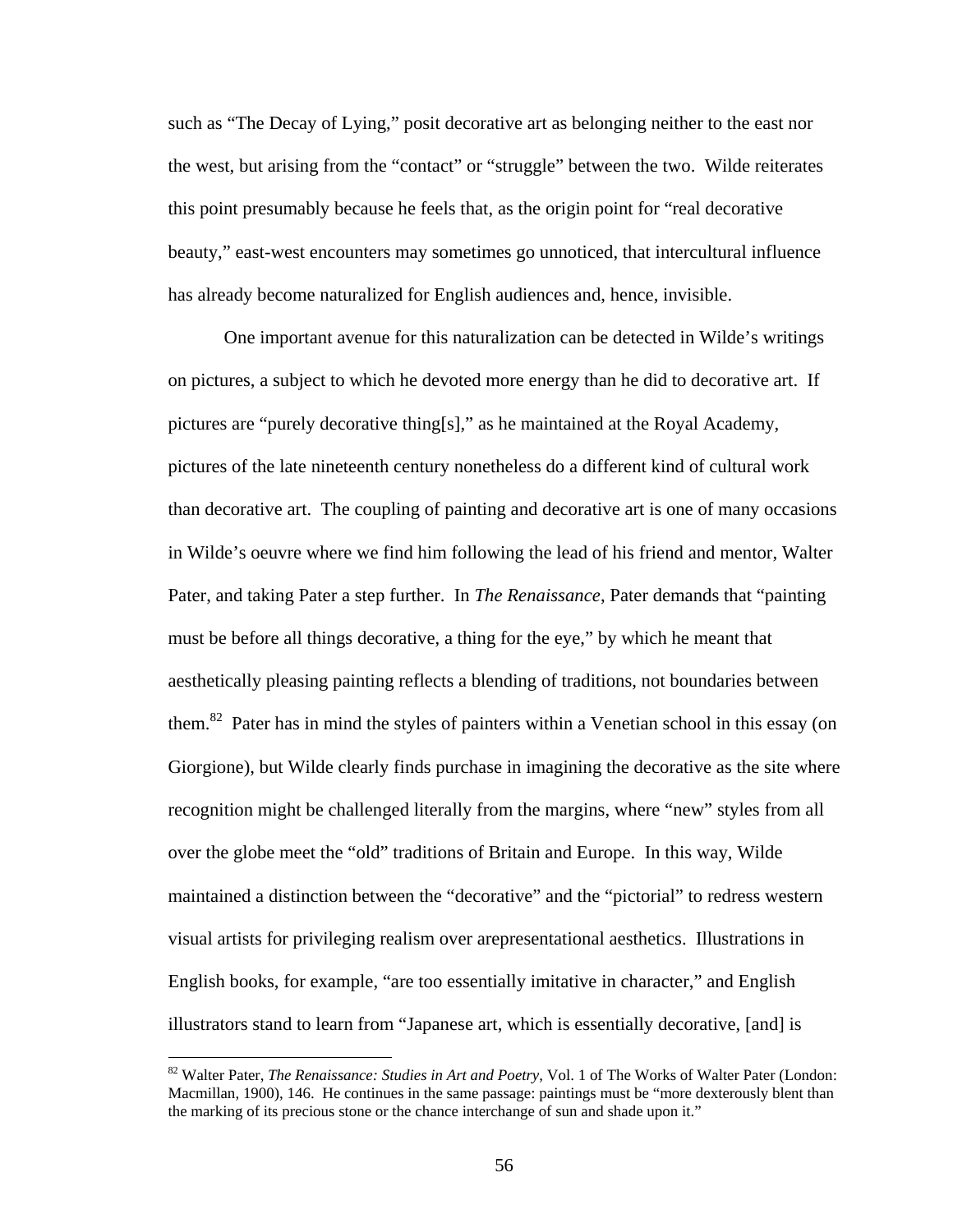pictorial also."83 As early as his American lecture tour of 1882-83, Wilde dichotomized eastern and western art as arepresentational and mimetic, respectively. In "The English Renaissance of Art," the lecture he most often delivered in America, Wilde declared

> this restless modern intellectual spirit of ours is not receptive enough of the sensuous element of art … And this indeed is the reason of the influence which Eastern art is having on us in Europe, and of the fascination of all Japanese work. While the Western world has been laying on art the intolerable burden of its own intellectual doubts and the spiritual tragedy of its own sorrows, the East has always kept true to art's primary pictorial conditions.<sup>84</sup>

Whereas "[d]ecorative art emphasizes its material," painting "annihilates it. Tapestry shows its threads as part of its beauty: a picture annihilates its canvas; it shows nothing of it" ("LAS" 321). This material erasure accompanies the suppression of the cultural conditions under which Wilde had been arguing paintings are produced. If the purpose of pictures is to generate aesthetic appreciation for their beauty, Wilde discouraged his Royal Academy listeners from inquiring into the cultural construction of these effects in order to underscore the effects themselves. "A picture has no meaning but its beauty, no message but its joy. That is the first truth about art that you must never lose sight of. A picture is a purely decorative thing" ("LAS" 321). In making this claim, Wilde positions himself to make another more significant, albeit more implicit, statement. If the term *decorative* connotes for Wilde transcultural struggle *and* contact, resistance *and* hybridity, Wilde claimed quite literally to see these tensions captured in contemporary painting.

Dorian Gray's picture reflects who its subject knows himself to be even as it also discloses to him unacknowledged, even unknown, dimensions of himself. This is

<sup>83</sup> Oscar Wilde, "Some Literary Notes," in *Reviews* 392. 84 Oscar Wilde, "The English Renaissance of Art," in *Miscellanies* 260-1.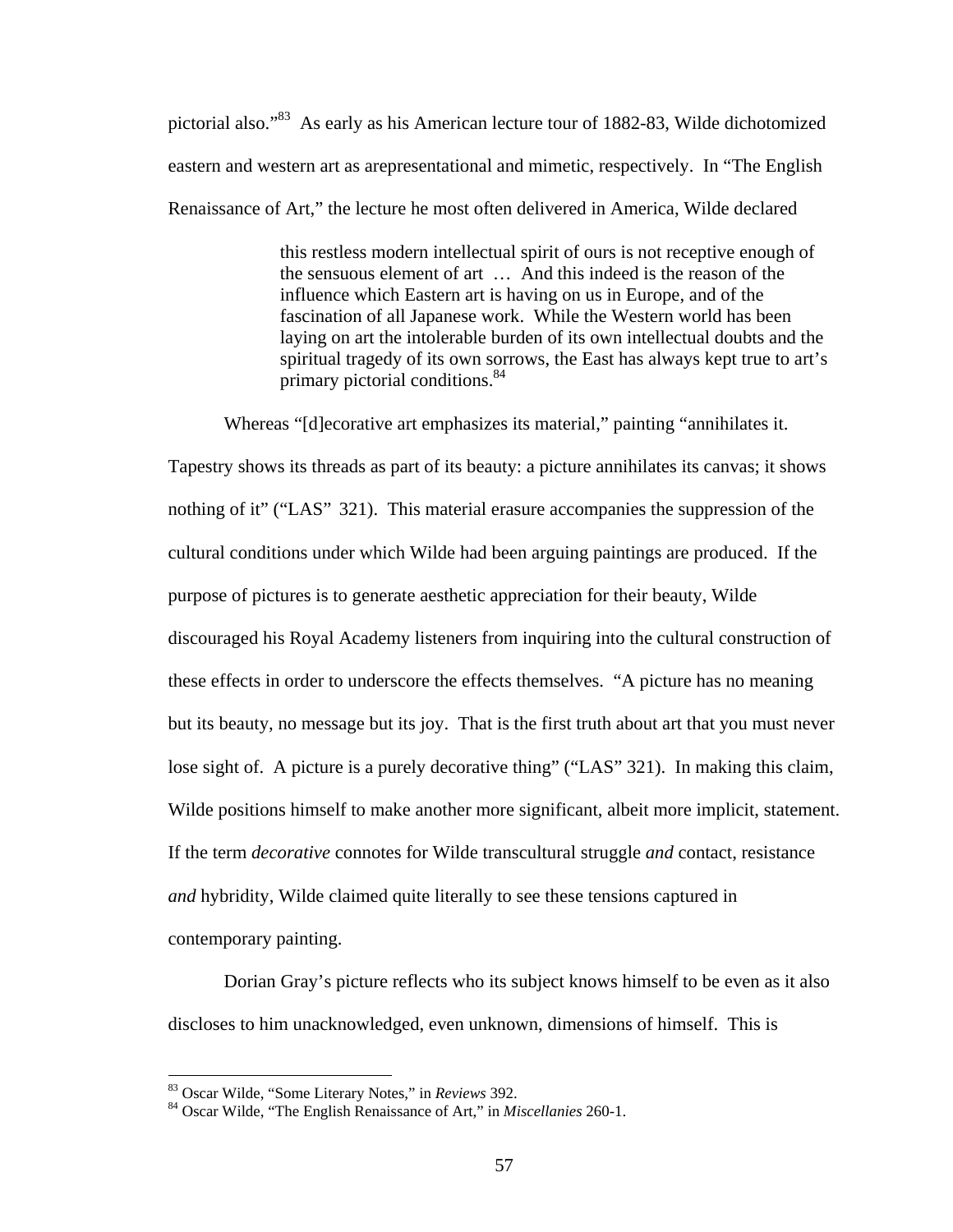especially true after Dorian Gray forsakes the stability of fixed identity for sensual and aesthetic experimentation in the dense, lengthy chapter chronicling chains of obsessions with things that "possess that element of strangeness that is so essential to romance" (*PDG* 109). Dorian Gray's intense devotion turns from Eastern perfumes to French jewelry to musical instruments from Tunisia, India, and South America, eventually sampling as many globally purloined objects and stories as his wealth will allow. Unmistakably, this is the point in the novel, for Wilde as much as for his critics, that Dorian Gray crosses over into the sphere of the degenerate. But this is degeneration not by Max Nordau's definition ("a morbid deviation from an original type"), but closer to another rough contemporary, the literary critic Holbrook Jackson, who declared degeneration a profound sense of ennui and enervation that grows "not out of senility . . . but out of surfeit," and more specifically out of the excesses that came with practices which "removed energy from the common life and set its eyes in the ends of the earth whether those ends were pictures, blue and white china, or colonies."<sup>85</sup> Looking back on the fin-de-siècle in the 1910s, Jackson captures an early sense in which national identity is altered by what happens at its fringes, that cultural production happens, as Homi Bhabha argues, at the edges or between boundaries rather than in institutionalized places or practices.<sup>86</sup> Though they appear arbitrary, Jackson's examples are incisive. By linking pictures with the colonies, he points to both as sources of power that emerge from the margins—whose affecting power accrues precisely because of its marginal status. Further, in white and blue china (the example that literally appears in-between pictures

<u>.</u>

<sup>85</sup> Max Nordau, *Degeneration*, translated from the second German edition (New York: Appleton, 1895), 16; italics suppressed; Holbrook Jackson, *The Eighteen-Nineties: A Review of Art and Ideas at the Close of the Nineteenth Century*, 1913 (London: Grant Richards, 1922), 65.<br><sup>86</sup> Homi Bhabha, *The Location of Culture*, 2<sup>nd</sup> ed. (New York and London: Routledge, 2005).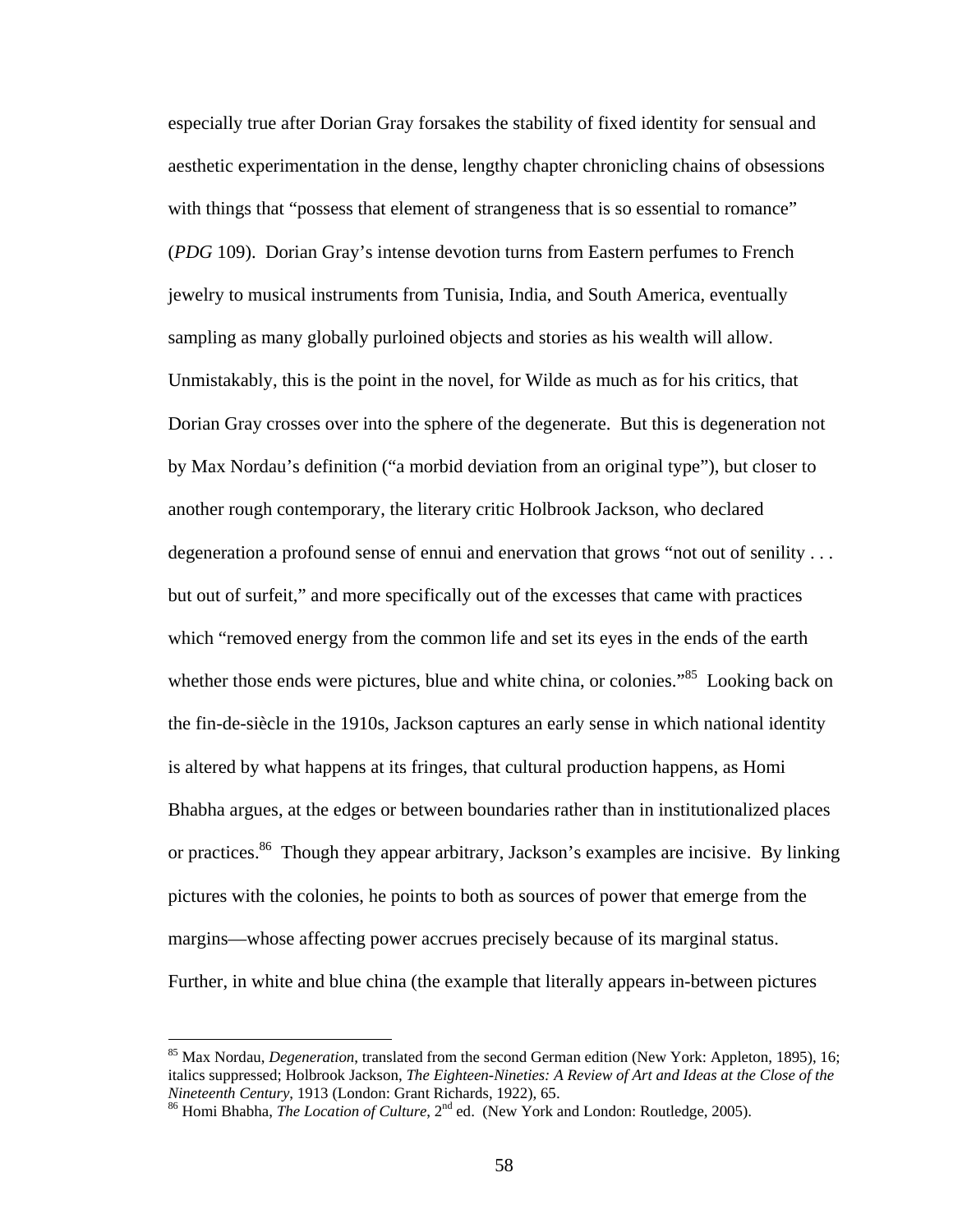and colonies), Jackson lights upon the capacity of aristocratic home décor to deliver exotic art and materials to domestic English interiors, interweaving the homely with what Bhabha calls the "unhomely," and wedding the tools for civilized dining with designs beautiful for their blending of eastern and western styles.<sup>87</sup>

Though Wilde is a notoriously capricious thinker, reading his comments on pictures and decorative art throughout the 1880s and 1890s reveals an uncharacteristically consistent set of ideas regarding beauty and pictures. It would not be an exaggeration to say, moreover, that this theory was a significant but subtle part of Wilde's contribution to the aesthetic and cultural criticism of his day. If the point is easily missed, it is because Wilde makes that point with a form of art that has never quite found a comfortable place in literary scholarship. "It is the paradox of aestheticism," goes one such dismissal, "that Ruskin and Morris wanted to revolutionize society and all the things in it and that finally they and their followers succeeded only in establishing a new decorative style. . . . Similarly, Wilde most often shuts out the world and plays with decorative arabesques."88 Yet to have muted the significance of decorative art for aestheticism, and Wilde in particular, is to have overlooked the force Wilde attributes to the presence of styles like arabesques in Europe, a powerful gravitational pull that demands reconsidering late Victorian England's fascination with transnational aesthetics in a world still widely imagined as partitioned by distinct national cultures.

<sup>87</sup> Bhabha, 14-5.

<sup>88</sup> René Wellek, *A History of Modern Criticism: 1750-1950, Volume 4: The Later Nineteenth Century* (New Haven: Yale University Press, 1965), 411. Wellek's discussion of Wilde here is also paradigmatic in its frustration with Wilde's "divergent views," and yet the very categories into which Wellek usefully groups these views—"panaestheticism, the autonomy of art, and a decorative formalism" (409)—have, I want to suggest, more in common than they initially seem.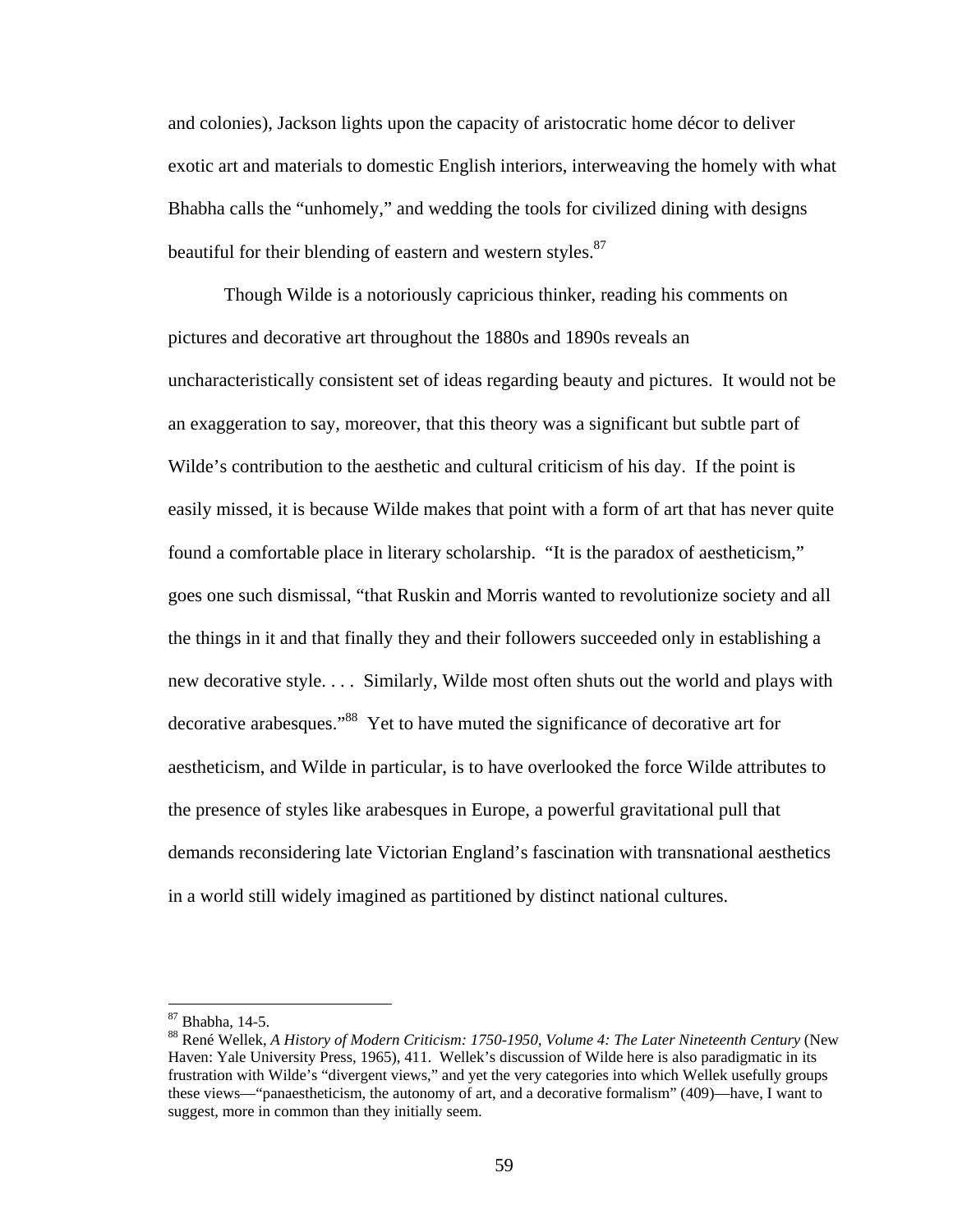In this decade Wilde persistently repeats not an analogy that likens pictures to decorative art but a homology that insists they are one in the same. It is an odd way of speaking of both pictures and decorative art, to be sure, but one which becomes more clear if we read *The Picture of Dorian Gray* as that homology's terminal point. The suggestion I read Wilde to make is that pictures have begun to take on identities of their own. That is, they have come to work in a way that is easier to see in decorative art than in pictures themselves. Wilde's descriptions of the decorative always put it on the move, communicating between the margin and the center on the page and shifting between east and west in its origins.

#### *Dorian Gray***'s Decorative Effects**

Decorative art also has an important place in the compulsive search for the new, Wilde's contribution to the aesthetic changes that would later be called modernism and which bears the distinctive markers of desires exercised in the marketplace.<sup>89</sup> A crucial part of Wilde's aim in promoting aestheticism was to define and personify "beauty" according to aristocratic standards of exclusivity and expense, and because so many of the products that were exclusive and expensive in fin-de-siècle London were imported products, particularly from the Arab world and East Asia, this also meant objectifying nonwestern cultures and people. What western eyes see in such locations, explains Jeff Nunokawa in *Tame Passions of Wilde*, is "a longing for an exoticism removed from the realm of the real."<sup>90</sup> The styles metonymically associated with countries like China and

<sup>89</sup> On Wilde's aestheticism and its uneasy ties to consumerism, see Regina Gagnier, *Idylls of the Marketplace* (Stanford: Stanford University Press, 1986); and Jonathan Freedman, *Professions of Taste: Henry James, British Aestheticism, and Commodity Culture* (Stanford: Stanford University Press, 1990). 90 Jeff Nunokawa, *Tame Passions of Wilde: Styles of Manageable Desire* (Oxford and Princeton: Princeton University Press, 2003), 48.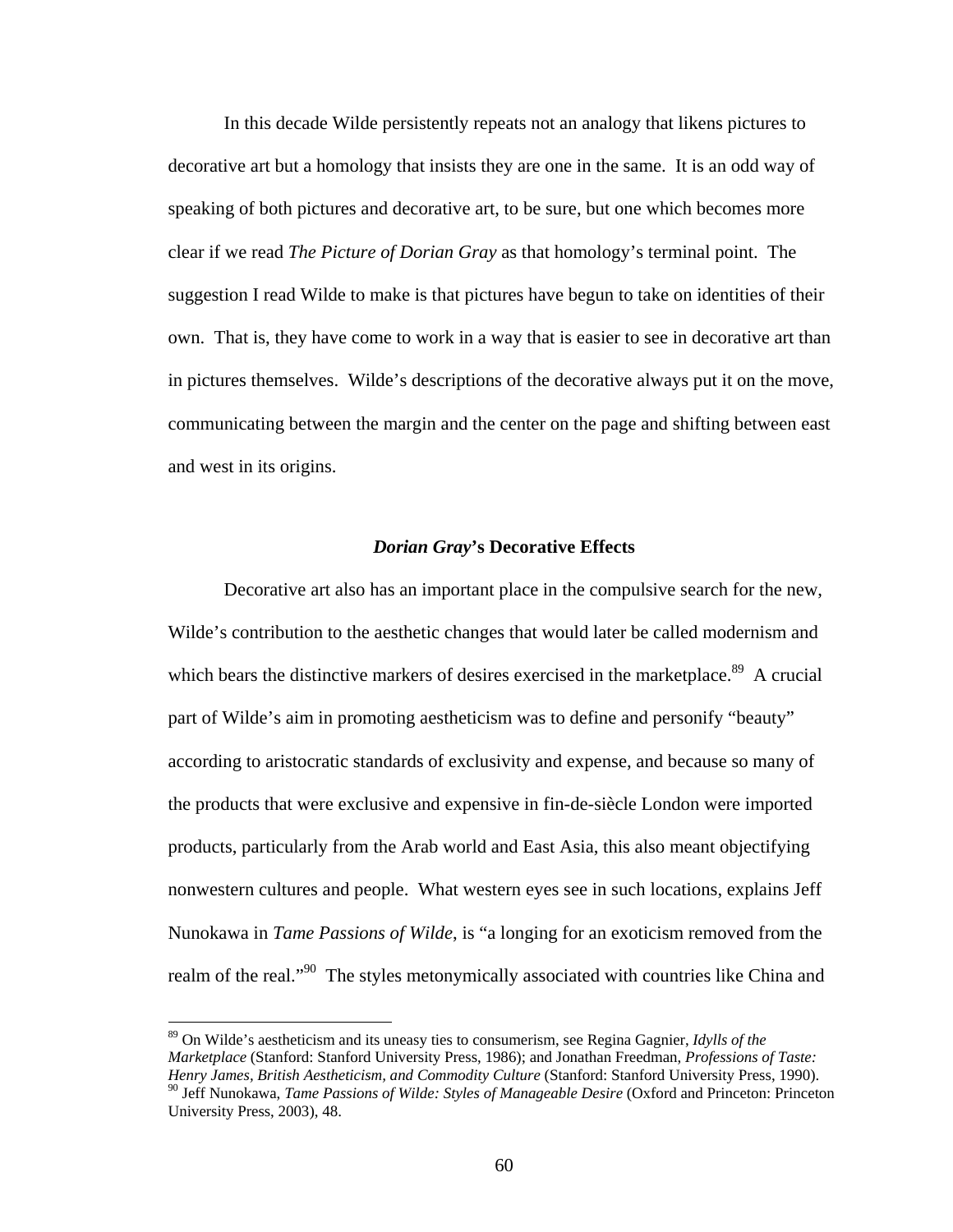Japan, *chinoiserie* and *japonisme*, were prized for packing images with seemingly endless ornate details. The many works flowing out into Europe from Japan in particular from the mid-nineteenth century onward could supply the yearning to which Nunokawa refers, but it could never slake it. On the contrary, the extravagant style of that country came to mirror the excess of commodities Japanese art brought to Europe, and "to the West in the middle of the nineteenth century, Japan had become a storehouse for English, American, and French artists and collectors."<sup>91</sup>

By the 1890s, enough of that storehouse had been relocated to European cities for Vivian, Wilde's mouthpiece in "The Decay of Lying," to claim "the Japanese people, as they are presented to us in art . . . are the deliberate self-conscious creation of certain individual artists" ("DL" 315). Once that style has been transported to other spaces, he continues, it imbues its new surroundings and those who inhabit them with its former location.

> And so, if you desire to see a Japanese effect, you will not behave like a tourist and go to Tokio. On the contrary, you will stay at home, and steep yourself in the work of certain Japanese artists, and then, when you have absorbed the spirit of their style, and caught their imaginative manner of vision, you will go some afternoon and sit in the Park or stroll down Piccadilly, and if you cannot see an absolutely Japanese effect there, you will not see it anywhere. ("DL" 315-6)

What becomes clear in this moment is that the most cherished experience art can offer the aesthete, an exchange of the tedium of the everyday with an indulgence in the beautiful, can also be the displacement of national and cultural identity. Moreover, that displacement occurs as those with means assert their ruling-class identities by acquiring private collections of Japanese art and décor. When the aesthete's home becomes a collections house for Asian styles, London eclipses Tokyo as the preeminent site for "an

<sup>91</sup> Nunokawa, *Tame*, 48.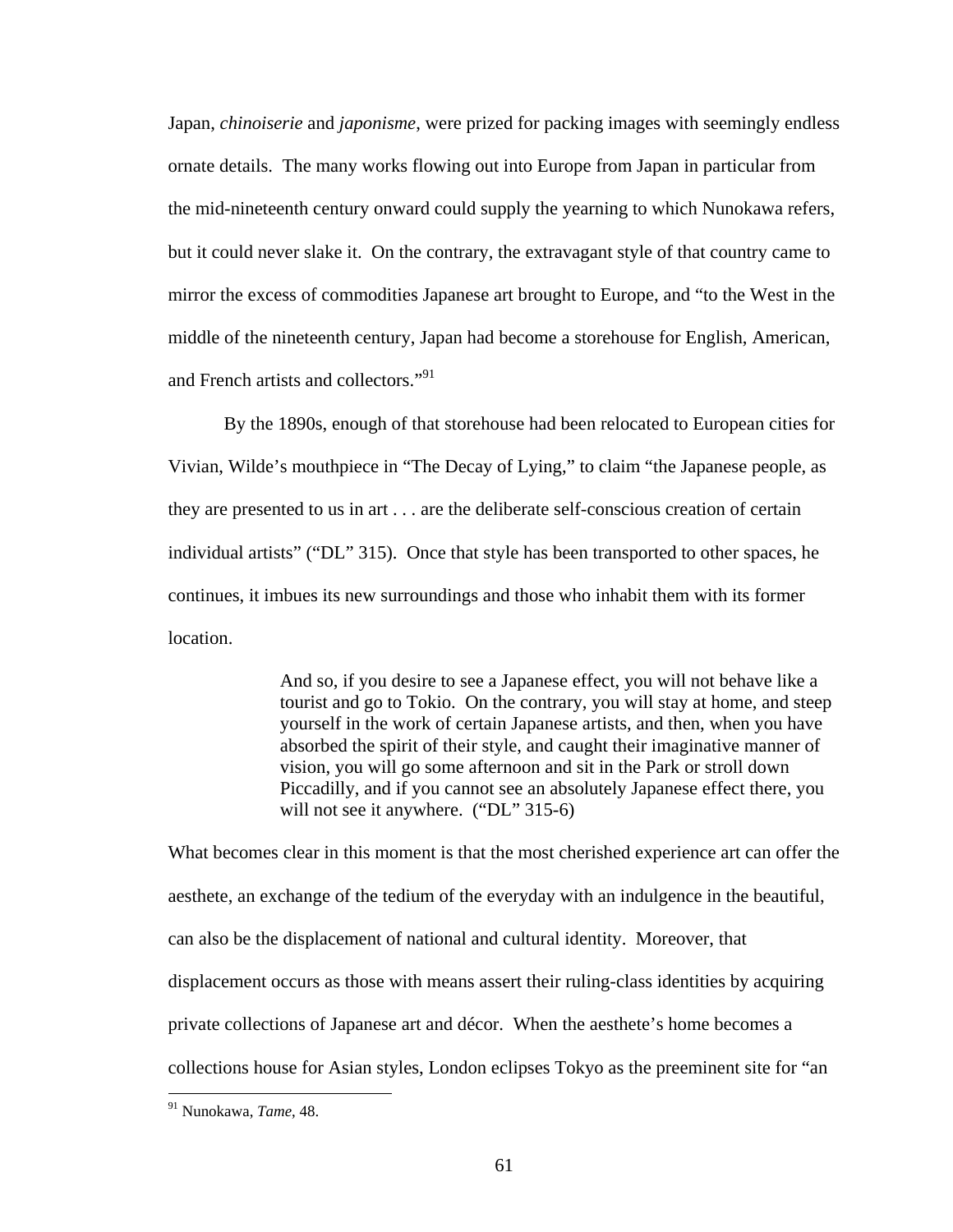absolutely Japanese effect" precisely because that effect is the product of "picture[s] by Hokusai, or Hokkei, or any of the great native painters" on display in Europe's museums ("DL" 315). For those who can afford it, the vapid mimesis that Wilde (unfairly) associates with Victorian realism ought to be replaced by the beauty of a foreign style that is best "absorbed" "at home."

Wilde provides a thicker description of this theory in the opening lines of *The Picture of Dorian Gray*. As Lord Henry Wotton idles in Basil's studio, he sits in a room decorated with the accouterments of imperial and global commerce: a Japanese table, Persian saddlebags, Egyptian cigarettes. Birds fly across the English garden just outside, casting their shadows on the Indian silk curtains that hang over the studio's window. The swift movement of their shadows produces "a kind of momentary Japanese effect" for Lord Henry. If these flitting shadows bring to mind the paintings Vivian described, it is because, for Lord Henry, they "seek to convey the sense of swiftness and motion" despite being images rendered in a "necessarily immobile" medium (*PDG* 5). The essence of the "Japanese effect" is the pleasure created by the illusion of movement, and enhanced by the awareness of modern mobility and transportability: of being able to bring curtains from India or cigarettes from Egypt, and of being able to sit comfortably in a London abode pretending to be in a Japanese painting.

The Japanese painting Lord Henry imagines to be at the outer edge of the studio does more than prefigure the novel's eponymous shifting, fantastical picture. Standing on an easel "in the centre of the room" (*PDG* 6), the prominently displayed portrait of Dorian Gray appears as much the product of global commercial networks and imperial reach as the furniture that surrounds it and the cigarette smoke that envelope it. The dear

62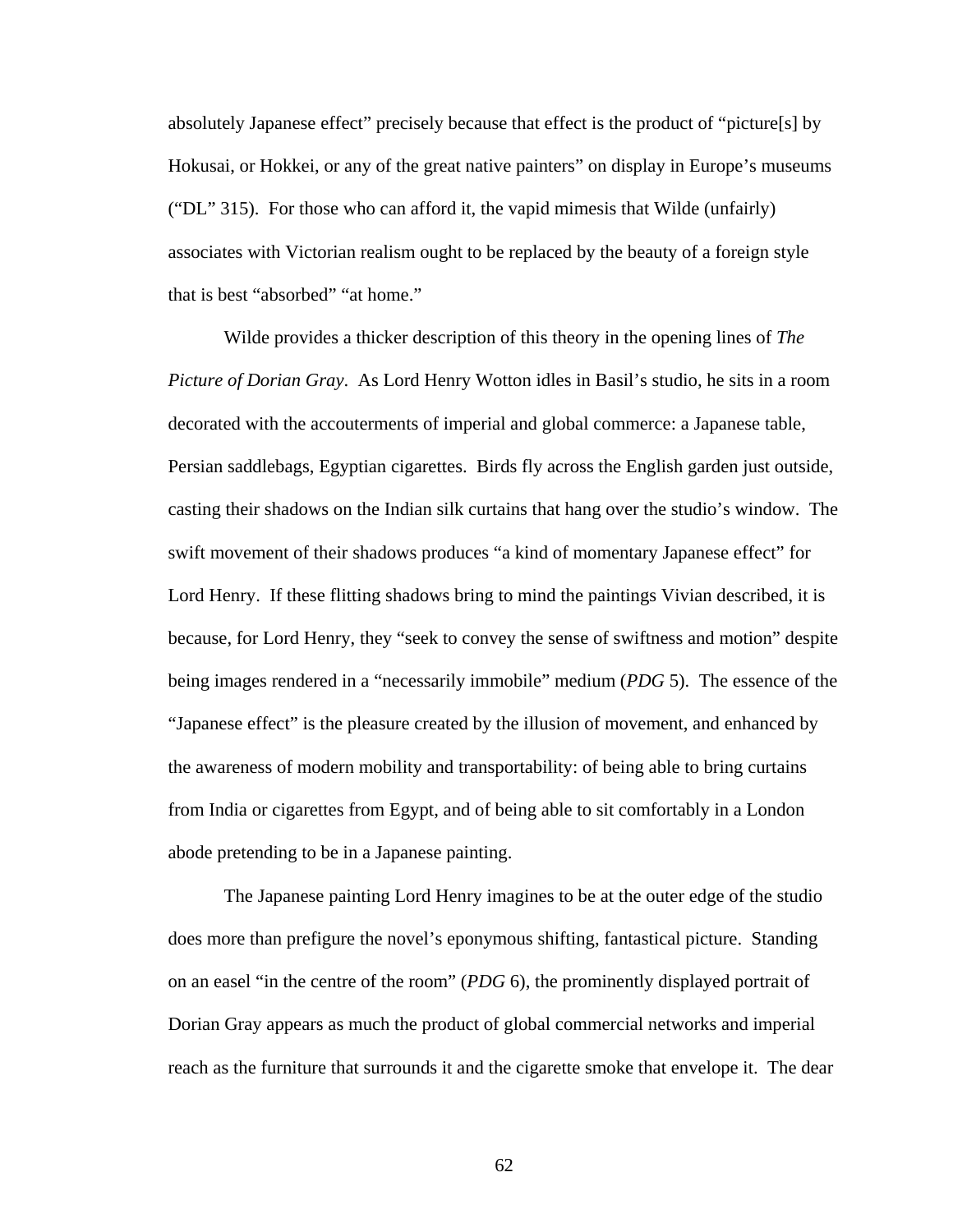décor immediately indicates that we are not in the home of a starving artist but in the privileged room of an artist of the leisure class who, quite literally, can afford to be a painter.

Clearly the foreign furniture and materials assembled in the opening tableau of *The Picture of Dorian Gray* are meant to appear elegant, beautiful, and worthy of the worship of pleasure Lord Henry will soon espouse and Dorian Gray will consume. They are meant, that is, as a counter to the long lists of realist and moral attributes for which Wilde so often arraigns English art and literature. One such list, in "The Decay of Lying," is provided as evidence for the existence of "the 'genre ennuyeux,' the one form of literature that the English people seem to thoroughly enjoy" ("DL" 295-6). In suggesting an alternative catalogue of things worthy of enjoyment that are not indigenous to England but indicative of British contact with the larger world, Wilde loosens a lynchpin of traditional cultural identification. This accords with Slavoj Žižek's explanation of how enjoyment is culturally constructed and understood. Communities beyond one's own, Žižek claims, are typically imagined as having a dysfunctional relationship with enjoyment: they are too ascetic, too indulgent, or simply don't learn to enjoy things the way we do. Thus nationalism and ethnic exceptionalism spark from the resentment that emerges when ethnic communities imagine that an "other" community is denying it the pleasures of its particular shared way of life. The concept of an ethnically uniform "nation *exists* only as long as its specific *enjoyment* continues to be materialized in a set of social practices and transmitted through national myths that structure these practices."92 Moving the center of that enjoyment away from "curates, lawn-parties,

<sup>92</sup> Slavoj Žižek, "Enjoy Your Nation as Yourself!" *Tarrying with the Negative: Kant, Hegel, and the Critique of Ideology* (London and Durham: Duke University Press 1993), 202; italics in original.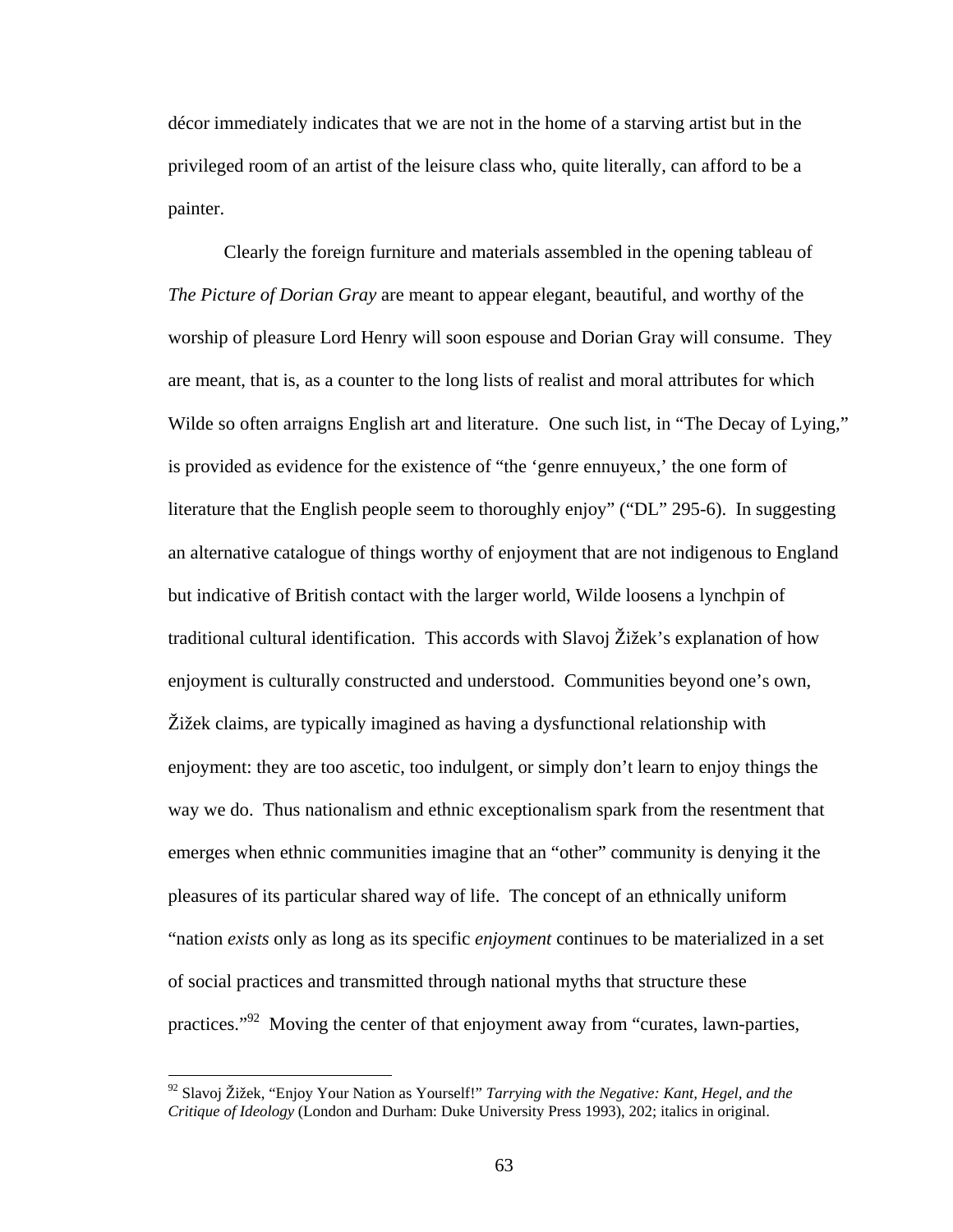domesticity, and other wearisome things" ("DL" 295) and to décor imported from India, Persia, Egypt, or Japan to London's parlors, the first lines of *The Picture of Dorian Gray* set the novel in the center of vast commercial circuits. It is a difference, in other words, of removing the emphasis from what is distinctive about England and Englishness and placing it instead on the fact that London's most wealthy obtain their symbols of status from elsewhere. Rather than being that which local national identity can define itself, enjoyment arrives from across the Channel, if not from across the world. Though a far cry from the mythologies of particularly English enjoyment (sojourns to the country house, for example), in an important respect, *The Picture of Dorian Gray* records an aspect of everyday aristocratic life that, by 1890, had been with Englanders for generations—the supplying of domestic interiors with imported goods—and renders those items as distinctly out of place as they are fashionably emplaced in several aristocratic London residences.

As a repository of respectable expensive global commodities, Basil's studio finds its counterpart in the East End opium dens Dorian Gray will later frequent. In addition to being near the docks that the British Merchant Company's commercial networks find their origins and their terminals, these seedy locales where Dorian Gray spends much of his time are also frequented by the lower-class, prostitutes, and "half-caste<sup>[s]"</sup> who smile a "crooked smile, like a Malay crease" (*PDG* 157). Though it is here that Dorian Gray furtively seeks refuge from his sins and the esteemed clubs where Basil feared his reputation was in jeopardy, it is also here where Dorian Gray is recognized by a Malaysian prostitute who tells James Vane (now a sailor in the British Merchant Company) that Dorian Gray is, in fact, the same man responsible for Sybil Vane's suicide

64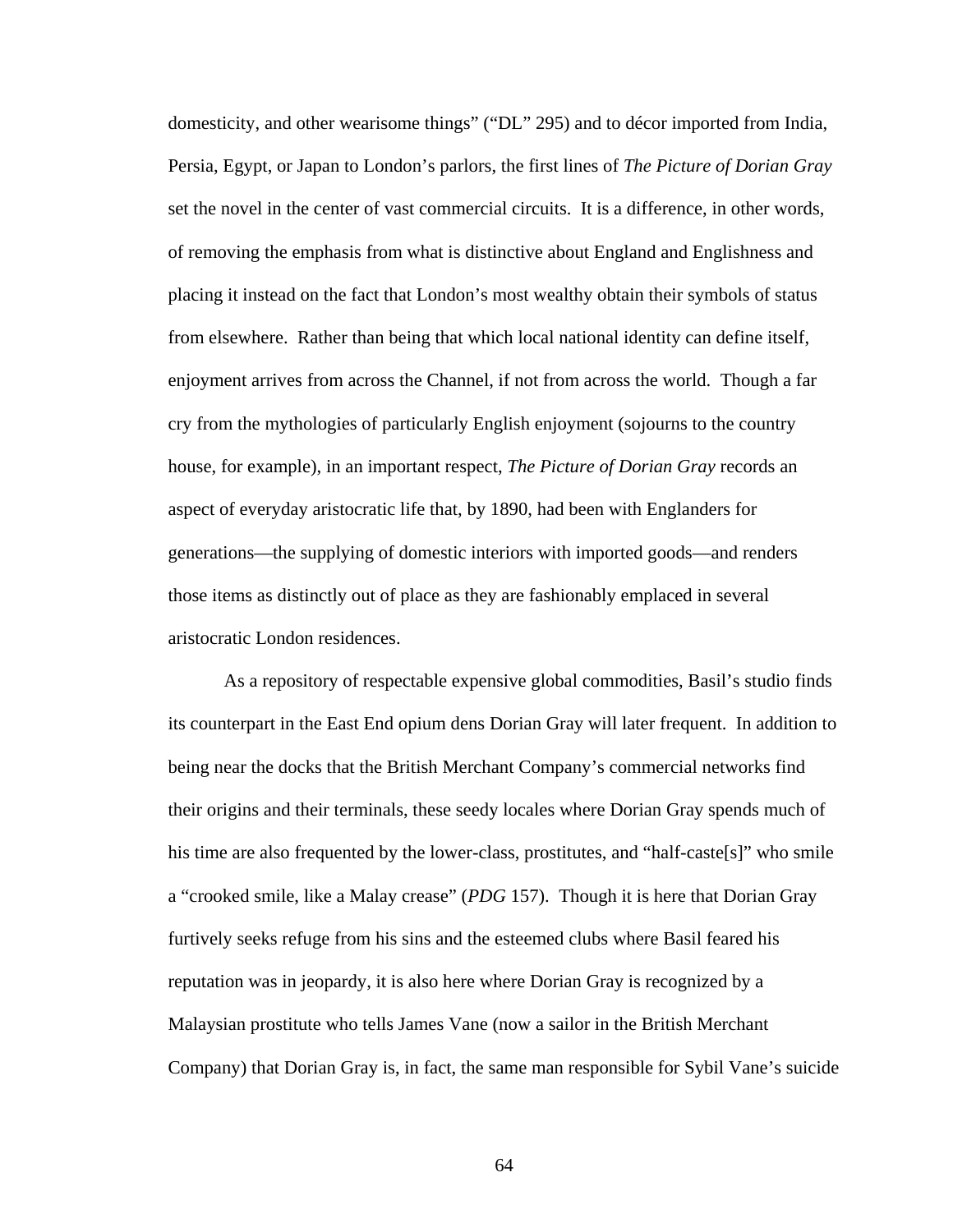some years ago (*PDG* 159-60). It is tempting to read this moment as an uncomfortable moment of recognition for Dorian Gray, and perhaps Wilde as well, about the limits of performed English aristocratic identity. For Curtis Marez, it is in the opium dens that Dorian Gray comes in contact with "the 'colonial' identity Wilde had tried to erase: if the toothsome Malay sailors are Wilde's others, they also constitute so many self-portraits."<sup>93</sup> Yet I want to argue that at the heart of *The Picture of Dorian Gray* is not an attempt to repress or "erase" colonial identity, nor any other form of identity. Rather, Wilde's novel repeatedly asserts that the most aesthetically pleasing products of fin-de-siècle England beauty itself as Wilde and his contemporaries understood it—bear styles that emerge from transcultural contact and appear in products that can only be purchased at high, exclusive cost. Just as surely as the narcotic, self-abnegating pleasure Dorian Gray craves in the East End is the logical endpoint of the "New Hedonism" Lord Henry propounds, that decadent philosophy is itself the terminus of the long leisured tradition of the aristocratic sampling of the wealth of "new" products from around the globe that make their way to London.

If the histories of modern European metropoles are histories of imperial accumulation, *The Picture of Dorian Gray* is among London's most self-referentially "modern" works because it is a novel of accumulation *par excellance*. Much of the novel concerns itself with the consequences of Dorian Gray's accumulation of sin, objects, and aesthetic and sensual experiences while making parallel glances at Britain's accumulation of colonial history and commercial global transactions. The novel is also deeply invested in questions of how visual culture provides the basis for understanding one's culture by

<sup>&</sup>lt;sup>93</sup> Curtis Marez, "The Other Addict: Reflections on Colonialism and Oscar Wilde's Opium Smoke Screen," *ELH* 64.1 (1997), 282.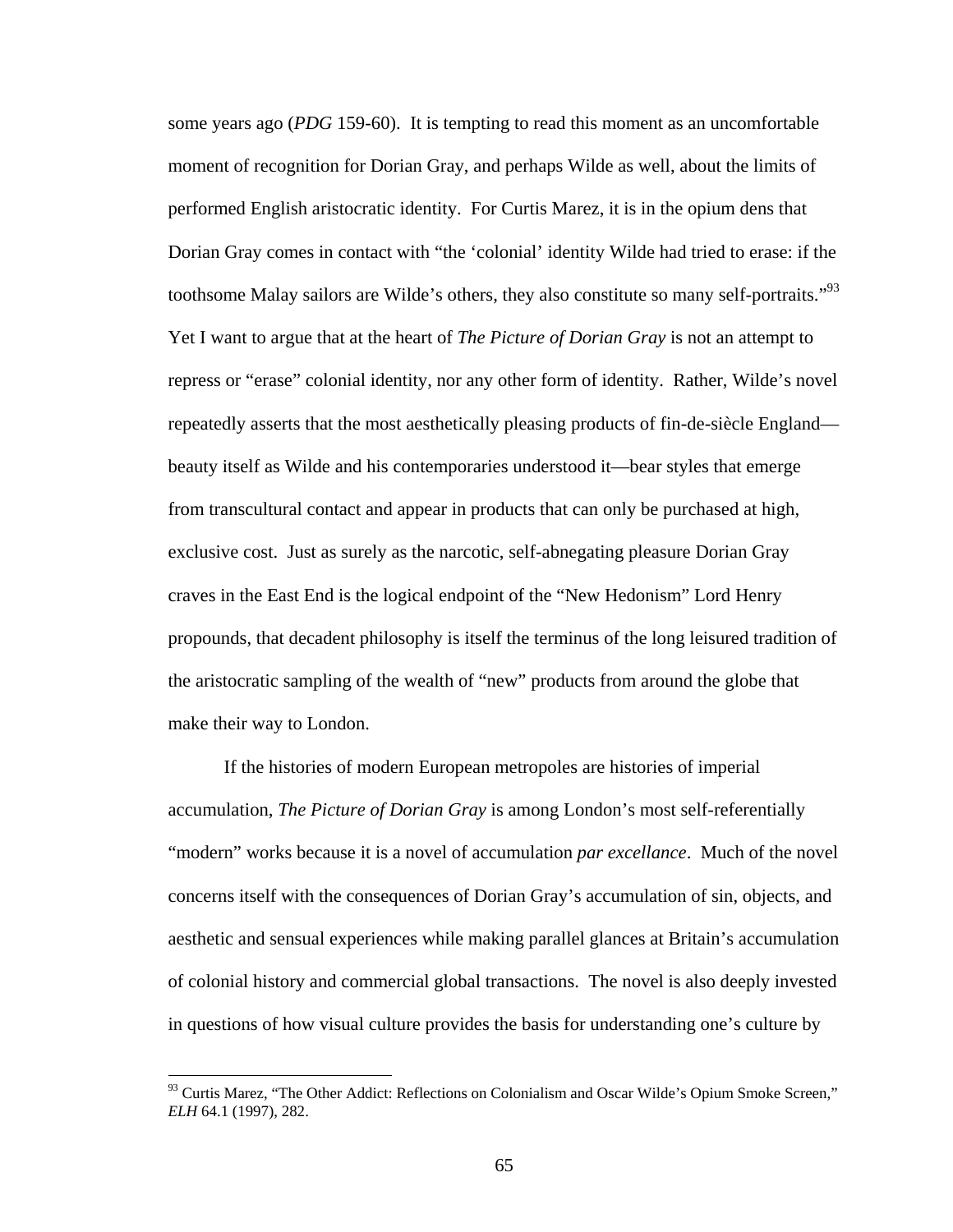reinserting images of the past into the present. Not only can accumulation never be reversed or cast aside in the novel; it constantly reappears in a changing picture. And, perhaps most disconcerting for late Victorian visual epistemologies, it suggests that if the deleterious effects of such accumulations can be seen but not visually decoded. Just as sin does not write itself across a face, as Basil believes, the objects possessed by England's most elite inhabitants are in plain sight but hide the costs, financial and otherwise, of putting them on display.

It is in this sense that the world Dorian Gray inhabits is most aptly figured as a picture and purely decorative thing. Surrounding himself with aesthetic *objets* culled from every continent, Dorian Gray's home becomes a collections house that gives form and shape to Pater's eclectic ideal. These beautiful and absorbing possessions are meant to exert powerful influences over him, not because of magical or even moral qualities, but because of their very status as beautiful and absorbing. Dorian Gray's purpose in assembling this grand collection is to create an environment not steeped in aesthetic beauty but constructed from it: a gloriously aestheticist space that may exert a benevolent influence on Dorian Gray. $94$  But what Dorian Gray comes to discover is that beauty, too, has a history, and that his most treasured things, crafted by European artisans or Afghan tribesmen and collected by British tradesmen, possess other stories that neither Dorian Gray's home nor Dorian himself can contain—stories which, moreover, tarnish his purchases and lead him to acquire still more things. It is no accident that the chapter detailing the years Dorian Gray spends accumulating his collection falls halfway through the novel and midway through Dorian Gray's life's journey, a crucial point at which his

 $94$  On Wilde and the tradition of regarding aesthetic spaces as exerting a palpable influence, see Douglas Mao, *Fateful Beauty: Aesthetic Environments, Juvenile Development, and Literature 1860-1960* (Princeton and Oxford: Princeton University Press, 2008).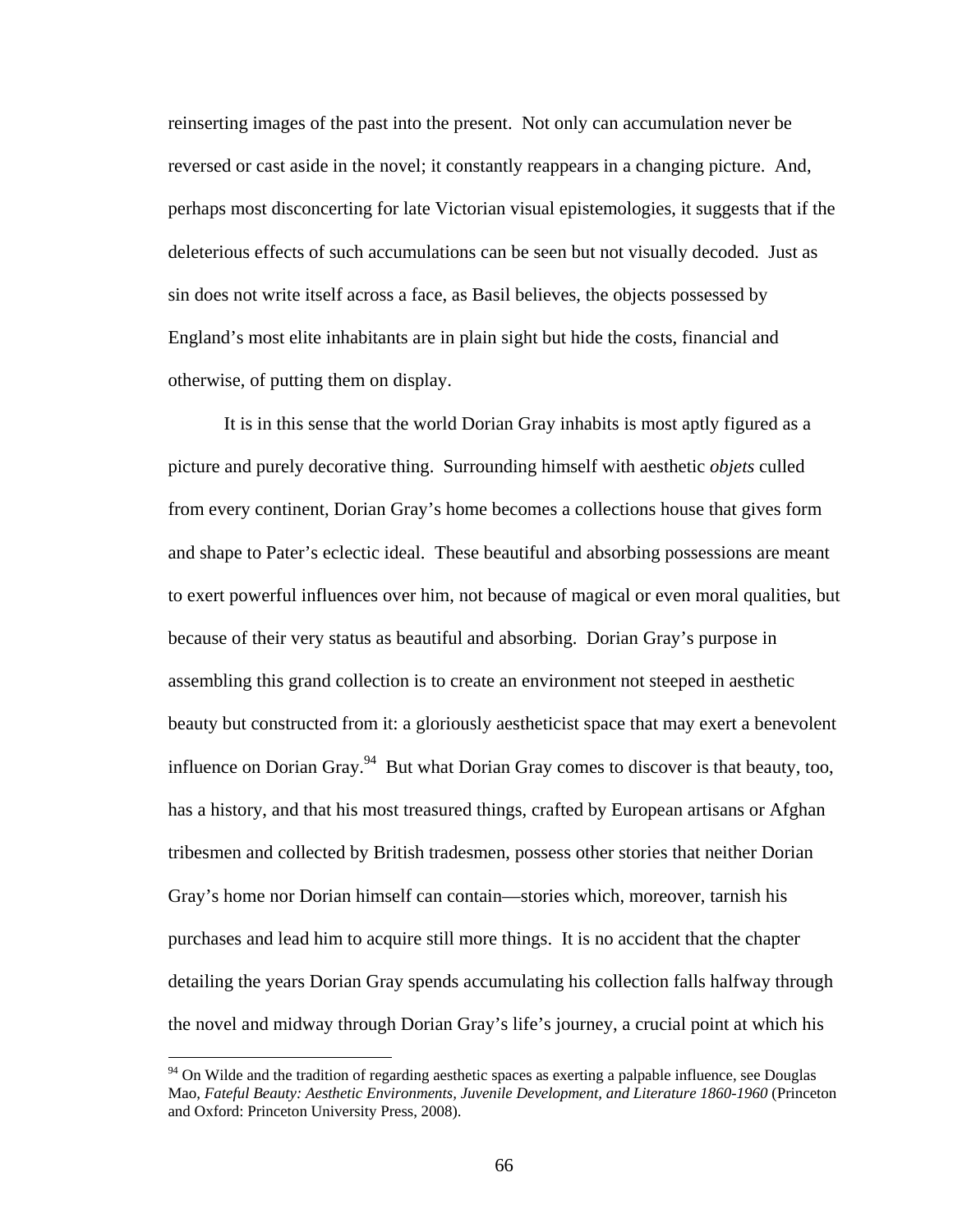feelings toward the changes in his portrait turn from the masochism of "monstrous and terrible delight" to a mix of anxiety and weariness.<sup>95</sup> At last it becomes clear that constructing a domestic interior out of pure aesthetic pleasure turns out to be a gargantuan effort at substituting his home for the lack of pleasure he comes to associate with that irretrievably doomed portrait. Expending his fortune to create a home that resembles a beautiful picture, Dorian Gray hopes to press Basil's shifting portrait of him further into the margins of his life and his home (he has recently relocated it to the attic from his bedroom). Yet the picture's changes nonetheless continue to close in on Dorian Gray.

The allegory is not difficult to spot. Dorian Gray comes to realize that he has been defined by his possessions at the very moment when his English aristocratic contemporaries are also adorning their homes with spoils from all over the British world. But if there is a sense in which Dorian Gray is a synecdoche for a larger cultural trend, there is also something more that is at work in Wilde's novel. *The Picture of Dorian Gray* caps a nearly decade-long argument Wilde had been mounting that contends that the things Englanders recognize as beautiful is precisely that because they also contain foreign elements. This beauty is not necessarily evidence of "struggle" or even imperial domination; transcultural contact alone suffices. It is an aesthetic rendering of a history repressed, of England's displaced history in the colonies and elsewhere returning once more to its shores and altered by its wandering. This experience of this aesthetic

<sup>95</sup> In a reading of *The Picture of Dorian Gray* alongside *Venus in Furs* (1870), the novel by masochism's namesake, Leopold Sacher-Mascoh, Rita Felski argues that alternative styles of masculinity that appear effeminate or masochistic are not necessarily subversive to a dominant gender politics (*The Gender of Modernity* [Cambridge, MA: Harvard University Press, 1995], 91-114). Similarly, I have been suggesting that Dorian Gray's weariness and decline are more complex than is allowed by readings of Dorian Gray and/or Wilde as either complicit in or subverting late Victorian cultural politics. As Wilde subtly pointed out in calling his novel "an essay on decorative art," much of the offense readers took at *The Picture of Dorian Gray* may owe to its celebration of late Victorian material culture.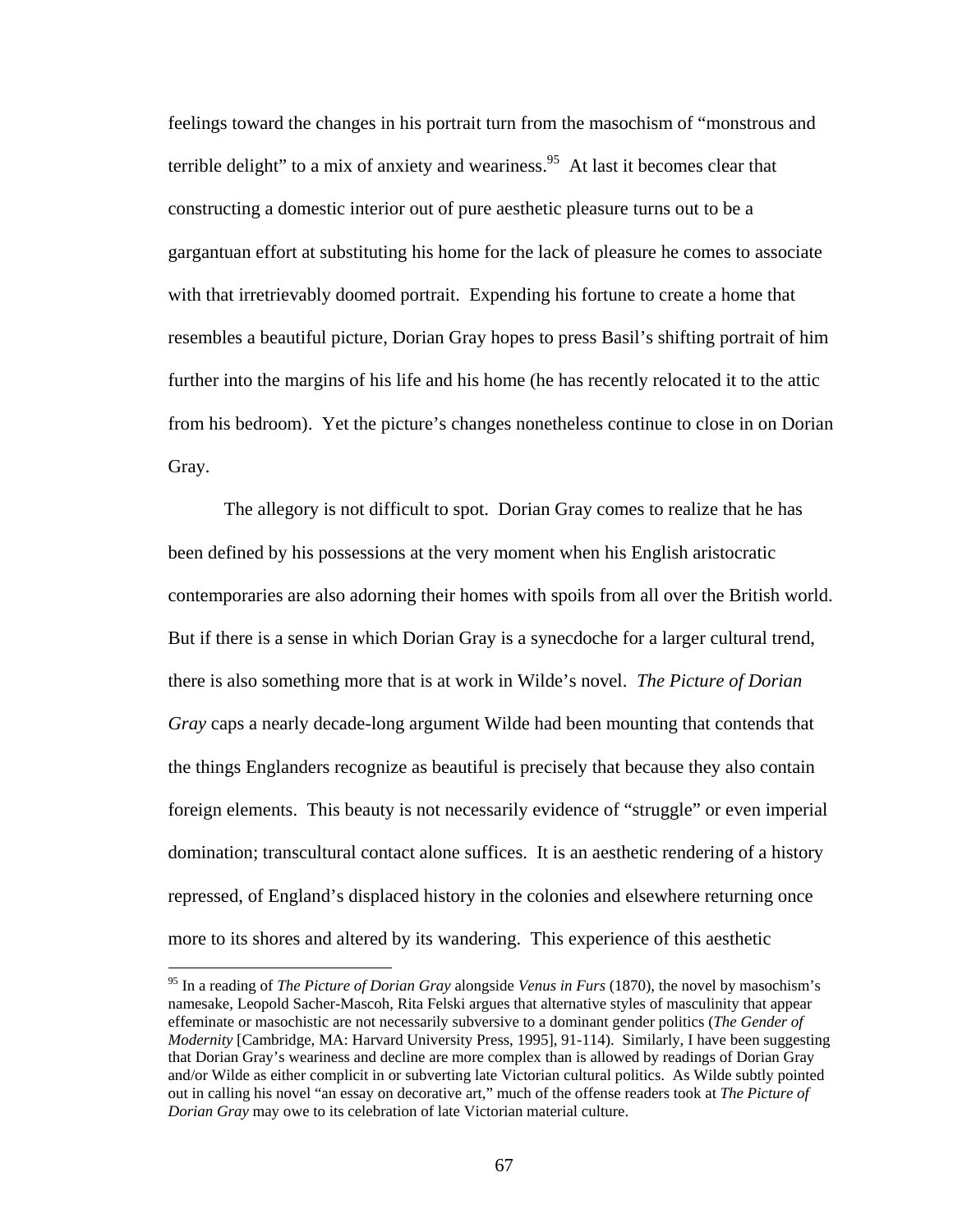encounter might have been figured in a number of ways, but for Wilde its best emblem is in pictures, things that also circulate and in so doing acquire their own meanings that are appended to the identities they purport to display.

To return, then, to Basil's reunion with the picture of Dorian Gray he had painted so long ago, the signs of recognition are as likely to arrive with "horror," "disgust," and "marvellous beauty" all at once (*PDG* 130). Though Basil does not survive to disentangle these simultaneous responses, *The Picture of Dorian Gray* provides several moments at which other characters or readers may have similar feelings. As we have seen, the novel's opening scene, Dorian Gray's acquisition of imported goods, and his own face all provide moments in which the familiar has also pointed beyond itself, as did Wilde's dandyism and his explanation of pictures and the decorative to students at the Royal Academy. But above all is the eponymous figure of Wilde's only novel, the picture of Dorian Gray itself, and it is in the picture where the fixed and familiar should be most readily found and accessed, but which Dorian Gray and Basil Hallward find changed. The frustration that leads Dorian to destroy the picture, and himself, is a frustration we have also seen in Wilde's rearguard audiences and caricaturists: the frustration of wanting to fix an image but not being able to do so. And that is perhaps the grandest statement Wilde makes about recognition: once something is be established, demarcated, and familiarized, it must be reassessed with each encounter because, like Dorian Gray's picture, there is no guarantee that it does not change in the time between.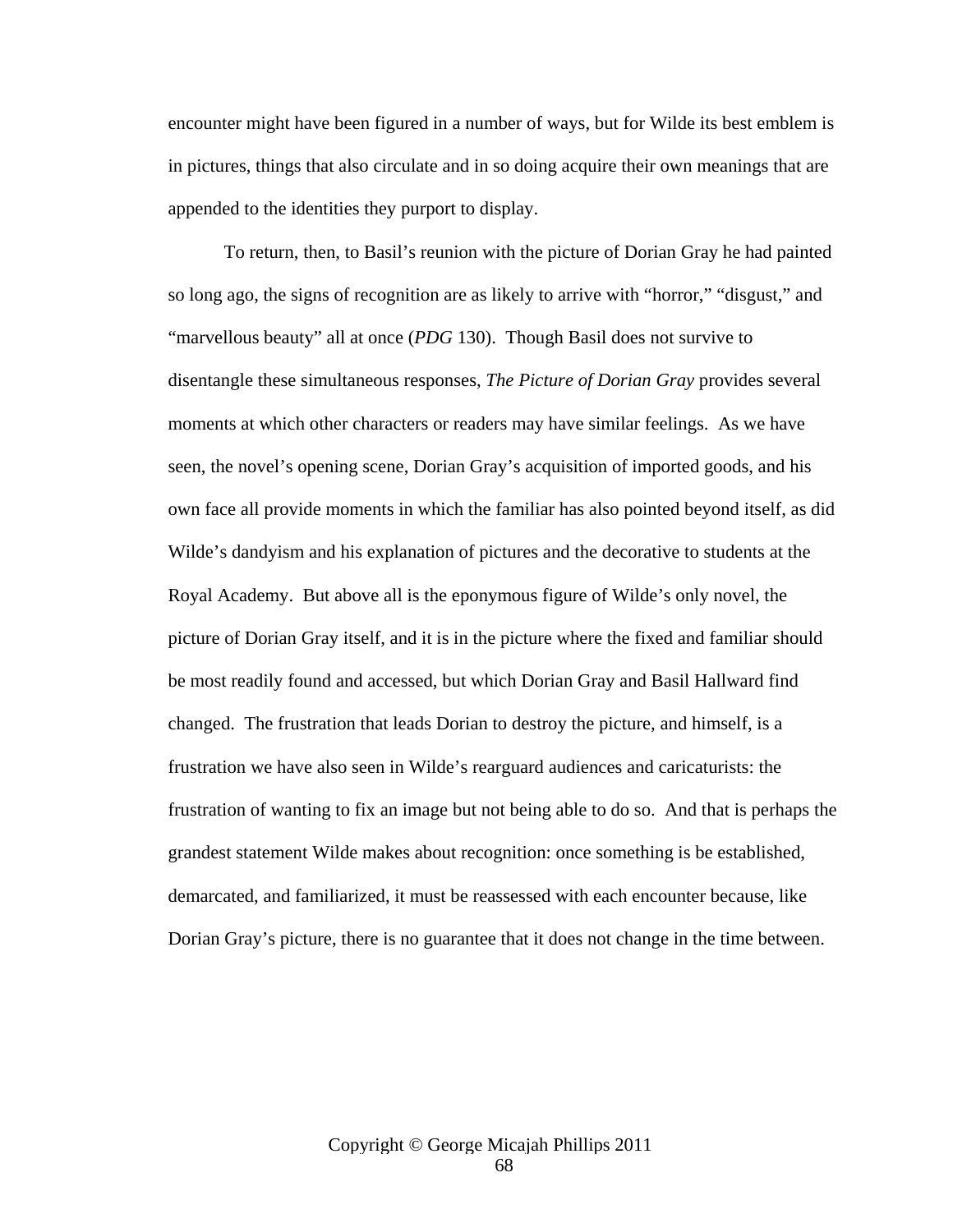# **Chapter 4 Characterizing Photography: Recognition, Type, and Authenticity in Henry James**

"[A]rt is nothing if not exemplary."

 $\overline{a}$ 

—Henry James, Preface to *The Golden Bowl*<sup>96</sup>

Among the eminently quotable statements found in James's Preface to *The Golden Bowl* (1909), this innocuous comment will not, I trust, be among the better known. It seems a disappointing, forgettable line, perhaps even a clichéd throwaway unworthy of the Master, particularly in this revered document—the last preface James wrote for Scribner's 1909 New York Edition and the only preface that houses his direct sentiments on both photography and the process of revision.

Yet it is a revealing statement. It comes at the end of a preface that has concerned itself all along with the status of art and the question of how to "view" its examples. Reflecting on revising his fiction for the New York Edition and writing new prefaces for it, James writes that he has found himself concerned with the question of negotiating the universal and the singular. "I have in other words constantly inclined to the idea of the particular attaching case *plus* some near individual view of it" (*GB* v-vi; James's italics). James imagines the view he takes as revisionist as akin to "an imagined observer's, a projected, charmed painter's or poet's" (*GB* vi). However, as he describes it, this view seems to belong to another imagined observer, the photographer. His prefaces "repeatedly" explain "my preference . . . for 'seeing my story'" through the eyes of "some more or less detached . . . though thoroughly interested and intelligent, witness or reporter," a figure James regards as "a convenient substitute or apologist for the creative

<sup>96</sup> Henry James, Preface to *The Golden Bowl*, in The New York Edition of Henry James, vol. 23 (New York: Scribner, 1909), xxv (hereafter cited in text as *GB*).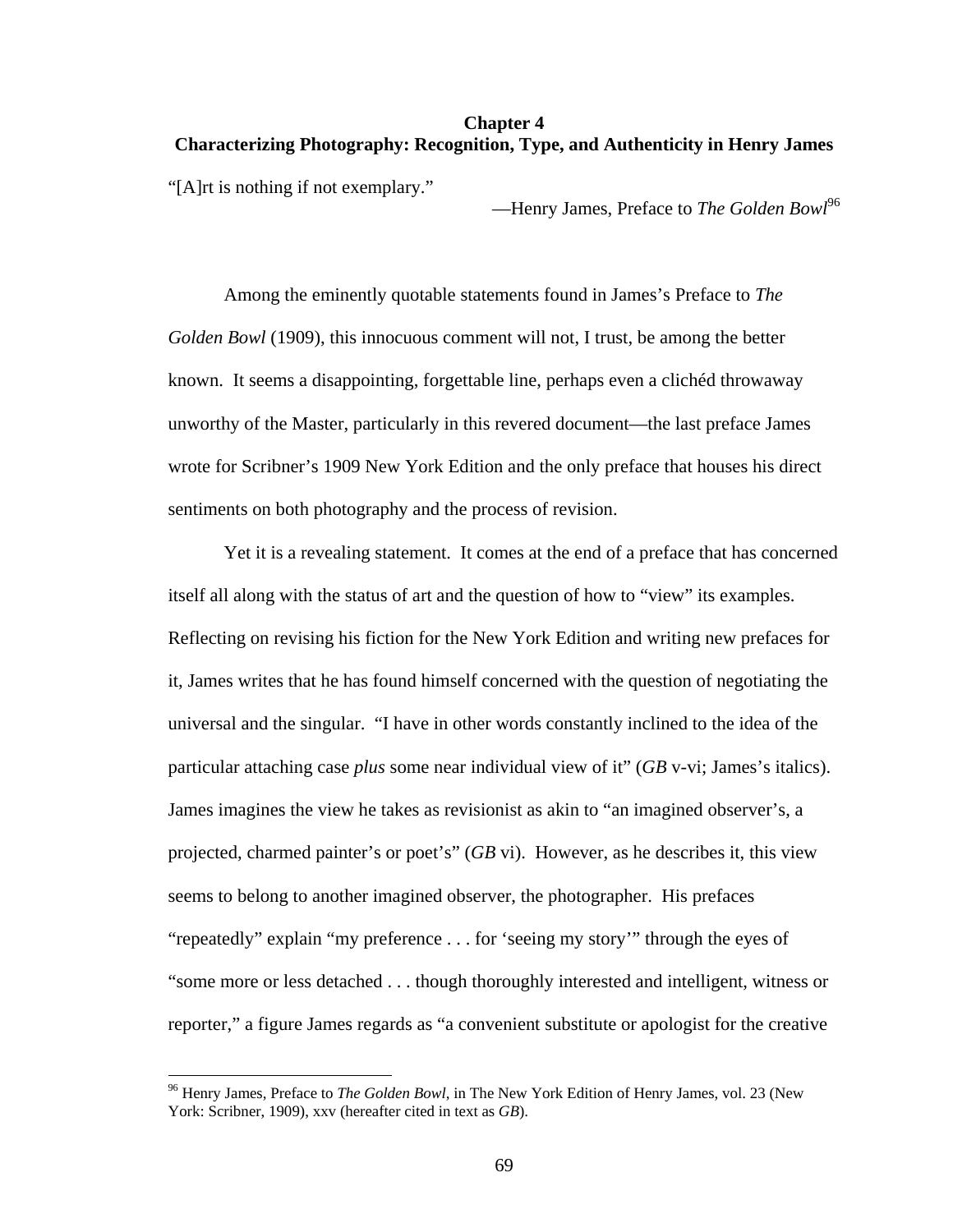power otherwise so veiled and disembodied" (*GB* v). The implicit similarity between revision and photographing betrayed by James's summary of his prefaces supplies further evidence for a claim critics have recently been making about James: that he writes from within a more complex relation to photography than he professes.<sup>97</sup> But it is also a relationship, I would add, that borrows from the language of photography precisely because it allows James to discuss his fiction as exploring the relationship between the general and the example, "the particular attaching case" and the "near individual view of it."

As part of the preparations James was making for the New York Edition of his work, he sent express instructions to Alvin Langdon Coburn (in 1906) as to how he wanted the photographs for the edition to be taken. James hoped that a Coburn frontispiece might be valuable in its own right *and* in relation to the text, "might, by a latent virtue in it, speak of its connection with something in the book, and yet at the same time speak enough for its odd or interesting self" (*GB* xi), and in bringing out an edition that could feature Coburn's photographs alongside James's tales, James brought his readers what he felt was a new means of appreciating how his characters negotiate the general and specific. In his letters to Coburn, James is clear that he wanted the

 $97$  James's reservations about photography are well known, and we need only recall that because "[t]he essence of any representational work is of course to bristle with images," he remained deeply skeptical of including pictures of any kind in literary works, for the implication is that they "[relieve] responsible prose of the duty of being, while placed before us, good enough, interesting enough, and, if the question be of picture, pictorial enough, above all *in itself*" (*GB* ix-x; James's italics). Ralph Bogardus claimed (in *Pictures and Texts: Henry James, A. L. Coburn, and New Ways of Seeing in Literary Culture* [Ann Arbor: UMI, 1984]) that James's bristling at photography came to an end when he visited an exhibit of Alvin Langdon Coburn's photographs in early 1906, though he maintained some reservations about the artistic merit of the mechanical medium nonetheless, the evidence for which can be found in James's rhetoric of competition and contest between photography and literature in the Preface to *The Golden Bowl*. More recently, critics have found James willingly affiliating himself with photography, despite this avowed distaste. See Ira B. Nadel, "Visual Culture: The Photo Frontispiece to the New York Edition," in *Henry James's New York Edition: The Construction of Authorship*, ed. David McWhirter (Stanford: Stanford University Press, 1995) 90-108; Stuart Burrows, "Stereotyping Henry James," *Henry James Review* 23.3 (2002): 255-64; and Wendy Graham, "Pictures for Texts," *Henry James Review* 24 (2003): 1-26.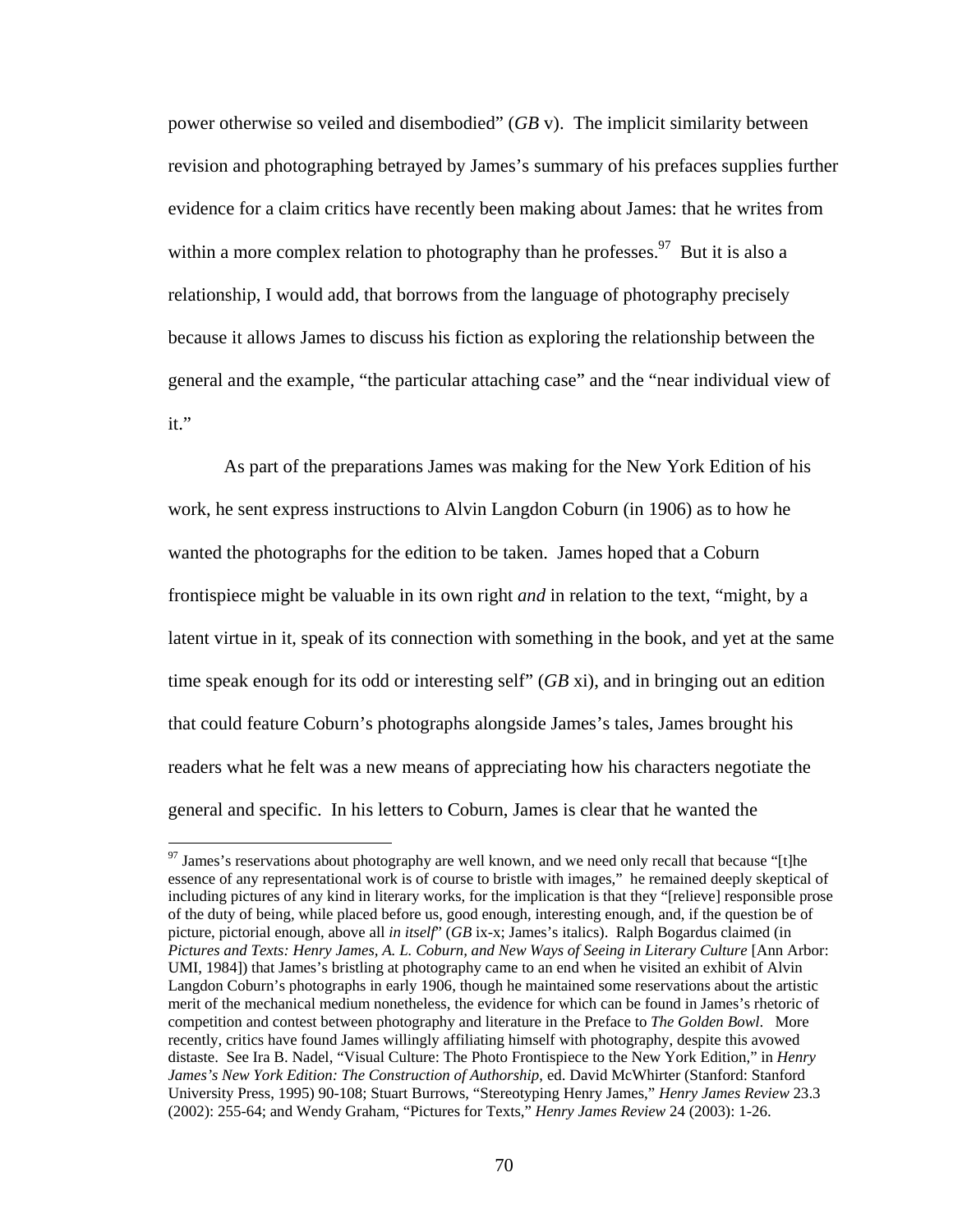photographs to serves as examples—"types," James calls them—that could augment his stories. Charging Coburn to search for "objects that won't be hackneyed and commonplace and panoramic," James instructs Coburn to look instead for "some view, rightly arrived at" and "sufficiently bedimmed and refined and glorified," and "especially *not* choosing the pompous and obvious things that one everywhere sees photos of": nothing "merely  $\dots$  familiar," please.<sup>98</sup> Though there are particular places he wishes Coburn to see, James is adamant that these locales will be suggestive as a group. Travel through these London streets and those Parisian *arrondissements*, he declares, and "once you get the Type into your head, you will easily recognise the specimens."<sup>99</sup> To complete the task, as James would later explain in *The Golden Bowl* Preface, James himself had traveled with Coburn ("my fellow searcher") to do the work James described as "not to 'create' but simply to recognise—recognise, that is, with the last fineness" (*GB* xii). If the author and his photographer did not always find "what we were looking for," James was nonetheless heartened by another discovery: "that the looking itself so often flooded with light the question of what a 'subject,' what 'character,' what a saving sense of things, is and isn't" (*GB* xi).

 Subjects, characters, and a sense of things: familiar terms that thrive on the interplay between definition and exception. James himself declines on this occasion to define what a subject or character is, withholding those definitions in favor of letting examples of them in his fiction stand on their own. In so doing, he sides with his contemporaries here, as when Wilde declares that art aspires not to delimit beauty but to present it, or, to take a later example and from the opposite direction, when the judge said

<sup>98</sup> *Henry James Letters*, ed. Leon Edel, 4 vols. (Cambridge, MA and London: Belknap, 1974-1984), IV: 417, 428; James's italics.

<sup>99</sup> *Letters*, IV: 417.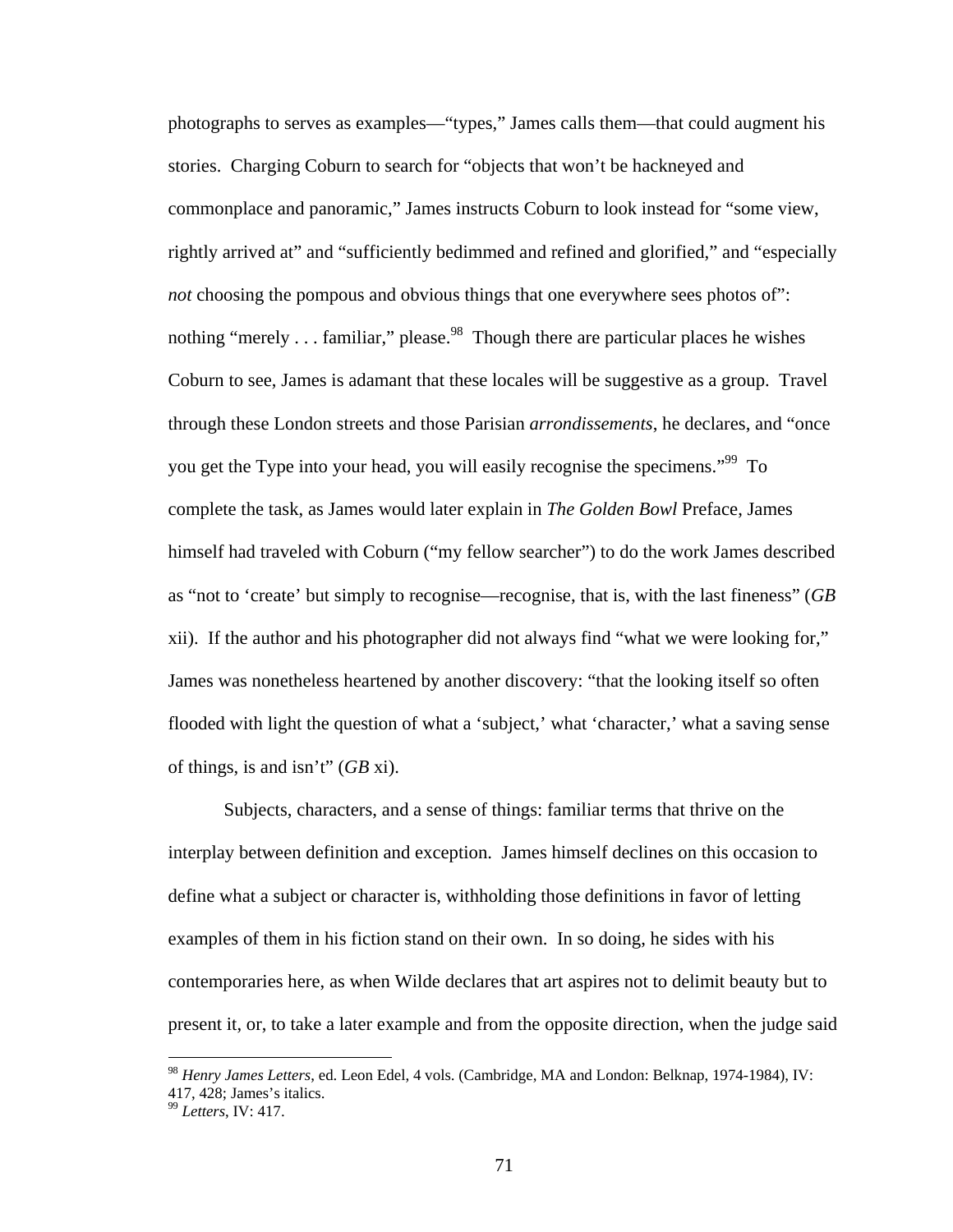he cannot define pornography but he knows it when he sees it.<sup>100</sup> And this is precisely the point. A sense of subjects, characters, and so much else in modernist aesthetics relies heavily on familiarity with examples, or, to use James's term once more, a familiarity with types.

To say it again: art is exemplary—or, to conflate James with another, so much depends on the example in art. In the context I have just limned, James's phrase might be read as asserting that art operates by the logic of the example that the late-nineteenthcentury profusion of photography helped install—a logic which relies on a paradox. When taken together, examples express similarities that can seem their reigning quality; when taken out of the chain, however, each example seems to radiate differences that defy its category. Viewers negotiate this paradox, as James so precisely puts it, by learning "to recognise with the last fineness" (*GB* xii). Further, if photography is the technology that allows James "not to 'create' but simply to recognise," this raises questions for how does such an education comes about? How does photography teach us to recognize character and type? Correspondingly, how are the ways in which we speak of character and type infused with the rhetoric of photographs? Though we are accustomed to thinking of the latter half of the twentieth century and the digital age as the society of the spectacle, James's preface attests that the question was just as relevant after the sudden swell of photographic images of the 1850s and 1860s. To be sure, recognition is, for James, a complex process whose first step is to see, and it is in seeing and being

<sup>&</sup>lt;sup>100</sup> "I shall not today attempt further to define the kinds of material I understand to be embraced within that shorthand description; and perhaps I could never succeed in intelligibly doing so. But I know it when I see it, and the motion picture involved in this case is not that" (Justice Potter Stewart, Concurring Opinion, Jacobellis v. Ohio, 378 U.S. 184 ([1964]).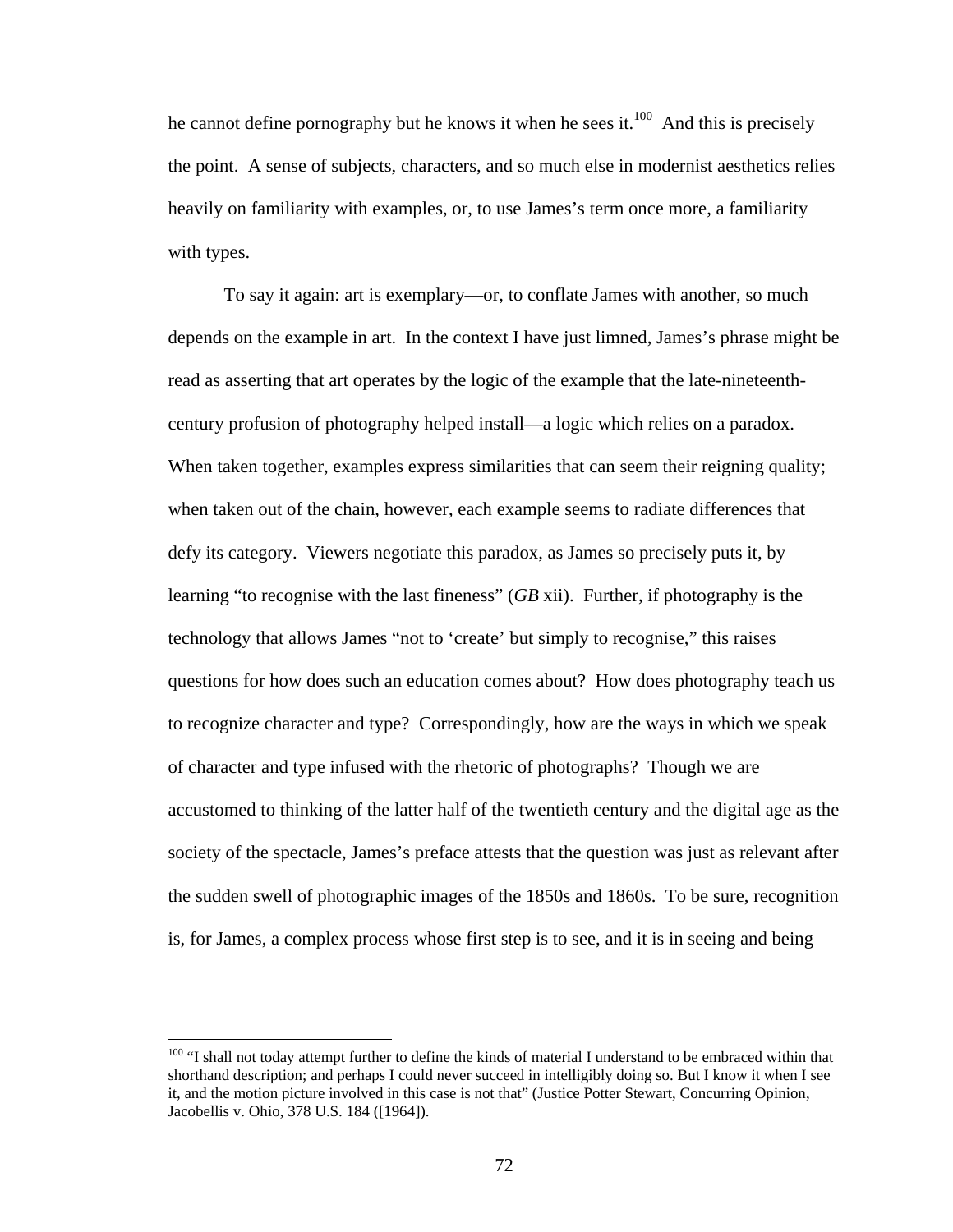seen that James's characters come to acquire both their subjectivity and their sense of things.

There are many Jamesian places we might go to in order to pursue these questions—much too many for the space I have here. "All of James's work, it could be shown," writes J. Hillis Miller, "turns on the undecidable question (which nevertheless urgently needs deciding) of whether the type or idea preexists its representation in picture or word, or is present in something the representation copies, or is generated by the representation."<sup>101</sup> Let us turn, then, to a short and familiar work that distills this question while also offering a better vocabulary than one grounded in representation. "The Real Thing" (1892), James's widely anthologized short story about an illustrator and his down-and-out models who seem to be types precisely because they are "the real thing," will do. The difficulty of writing about "The Real Thing" as well as the question of example in James's work is not just that the ground is well-worn, but that its many travelers have found these matters, to mix my metaphor, rather groundless for precisely the reasons Miller mentions. Which comes first: the type or that which exemplifies it? But to approach "The Real Thing" as a tale James embeds in the representational economy of photography, as I will be doing here, frees us from the undecidability of this question. Far from separating the image from the real, photography, as Nancy Armstrong explains, began cementing the notion that images are reality as early as the  $1850s$ .<sup>102</sup> Keeping that in mind allows this chapter to offer a case for adding the concept of recognition to our historicized accounts of the problems photography posed for character,

<sup>101</sup> J. Hillis Miller, "The 'Grafted' Image: James on Illustration," *Henry James's New York Edition*, ed. McWhirter, 141.

<sup>102</sup> Nancy Armstrong, *Fiction in the Age of Photography: The Legacy of British Realism* (Cambridge, MA and London: Harvard University Press, 1999), 3-4 (hereafter cited in text as *FAP*).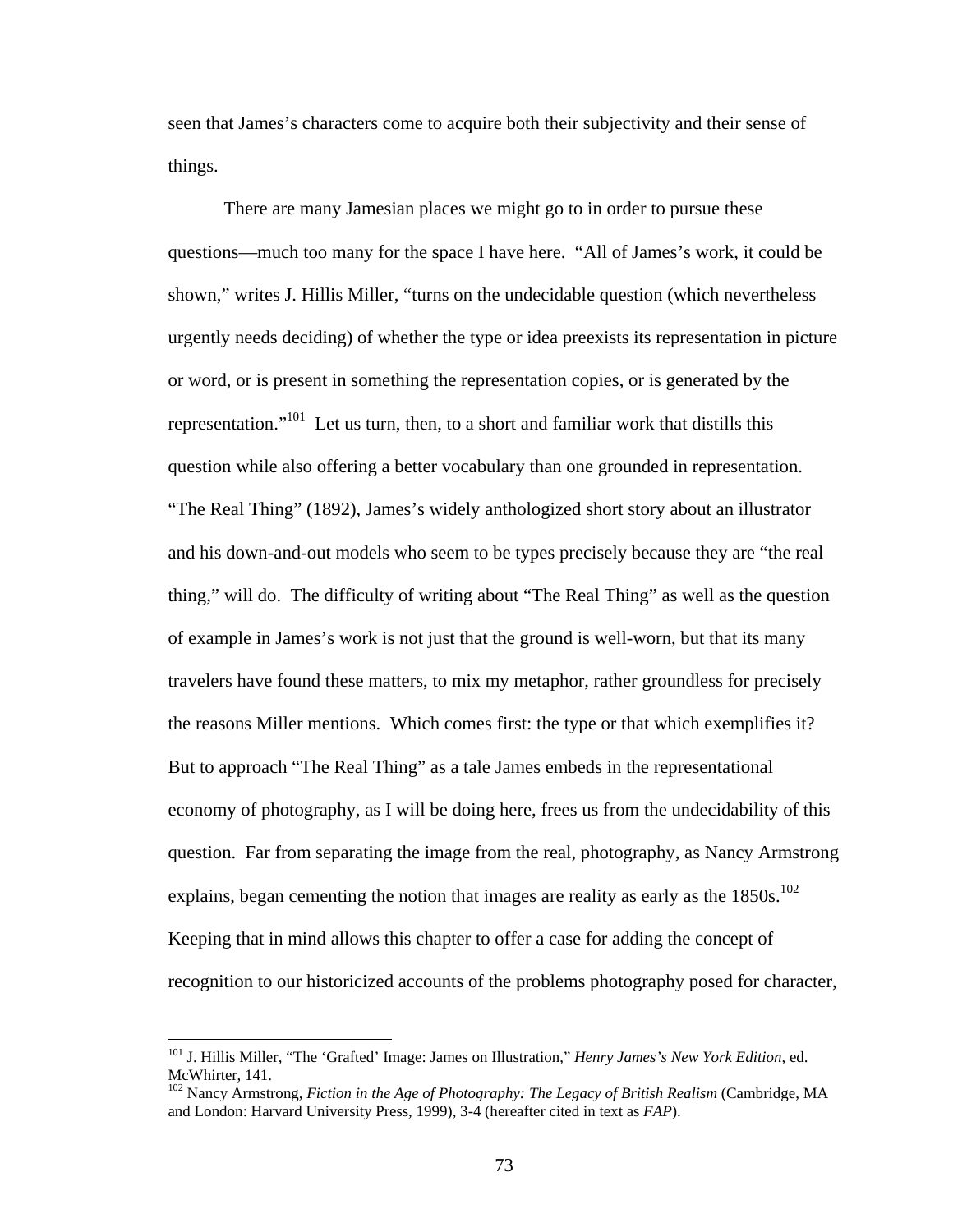type, and authenticity at the turn of the twentieth century. Doing so will, I believe, help navigate around the undecidability found in the representational vocabulary of authenticity that often asks us to side with reality or imitation, original or copy, authenticity or inauthenticity.

In making my case I am drawing from Susan Griffin's claim that "the interactive, creative process of Jamesian perception provides an alternative model for a literary historicism, one that recognizes James as both written by, *and* writing, history." If James tropes the recognition of historical moment and the process of history as perceptive, it is surely visual, for "his descriptions of visual interplay between self and environment, we can trace the making of these historical identities."<sup>103</sup> In another foundational study, "The Jamesian Lie," Leo Bersani remarked that the ability to use sight as a tool of critical judgment is what James's characters cherish most—though often to their detriment—and yet sight is what most allows James to usher forth their character, particularly where recognition is involved.<sup>104</sup> Many critics since have followed Griffin's and Bersani's lead in tracing how vision operates in James's texts, most recently by reading James's attention to visuality as a tool for encoding or decoding (depending on how it is used) national or ethnic identity.<sup>105</sup> But I want to return to the sense of recognizing identity has historically constructed that Griffin and Bersani suggest. In particular, I want to claim that photography is, for James, the medium that frames how identities are recognized. To

<sup>103</sup> Susan M. Griffin, *The Historical Eye: The Texture of the Visual in Late James* (Boston: Northeastern University Press, 1991), 5.

<sup>&</sup>lt;sup>104</sup> "'I see. I see.' Apparently nothing is more stimulating, more exhilarating for James's characters than that act of recognition which they constantly and somewhat breathlessly confirm," Bersani writes. See Leo Bersani, "The Jamesian Lie," in *A Future for Astyanax: Character and Desire in Literature* (Boston and Toronto: Little, Brown, 1976), 133.

<sup>105</sup> See Kendall Johnson, *Henry James and the Visual*. Similarly, Sara Blair points us to observational practices of ethnography as James's source for type (*Henry James and the Writing of Race and Nation* [Cambridge and New York: Cambridge University Press, 1996], 26).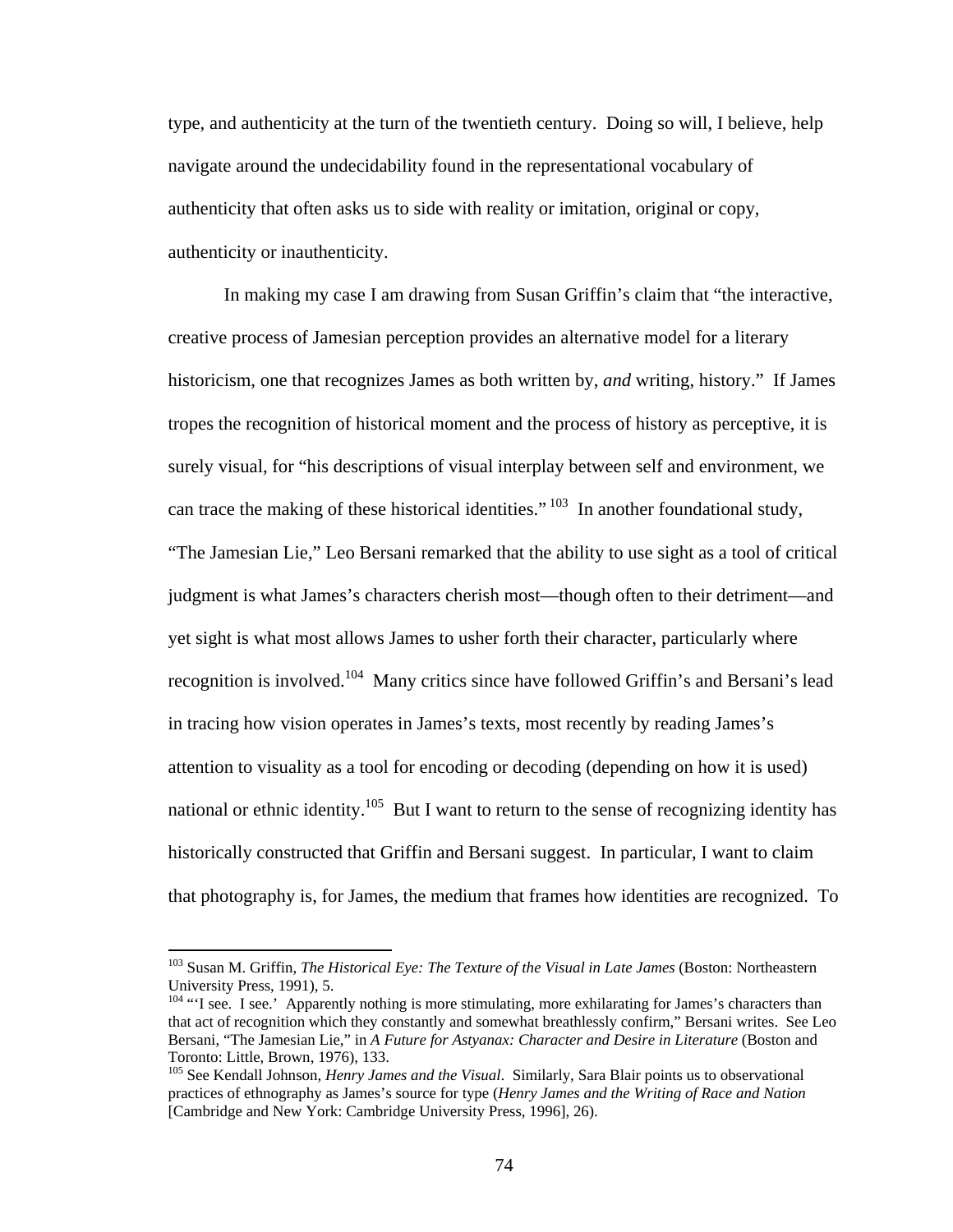say this is also to make a claim for the historical construction of recognition itself. Pursuing the procedures of recognition will allow this chapter to contribute to my project by moving toward a more refined notion of what we mean when we speak of types and authenticity in modernity and modern fiction alike.

### **The Jamesian Eye**

It is difficult to exaggerate James's attention to vision, or the attention readers have lent to James's descriptions of vision. Critics since James's contemporaries have understood sight as a burden James and his characters carry. The contributors to the "Henry James Number" of the *Little Review* (August 1918), which included T. S. Eliot, Ezra Pound, and A. R. Orage, repeatedly describe James's fiction as visual ("definitively visual," Eliot claimed) in a way that created difficulties for James or his characters. Ethel Coburn Mayne describes in that issue a photograph of the young James that appeared on the cover of *A Small Boy and Others* (1913; Fig. 3.1) as a figure for James's own visualpsychological investments:

> you catch already the apprehension, humorous and mournful, of all that he could 'see.' I never beheld, for my part, any creature who struck me as to his degree assailed by the perceptions. The grief, heavy-lidded eyes, upon my word were more alarmed than piercing. They *were* piercing, but it was as if he wished they weren't, for dear life's sake.<sup>106</sup>

If Mayne confirms James's "piercing" powers of sight as a burden he had to shoulder from an early age, she also writes of the photograph of the young James as the medium capable of conveying that sense. Thus when Mayne writes of "beh[o]ld[ing]" the boy

<sup>106 &</sup>quot;Henry James Number," special edition of the *Little Review* (August 1918), 3. The quotation from Eliot appears on p. 50.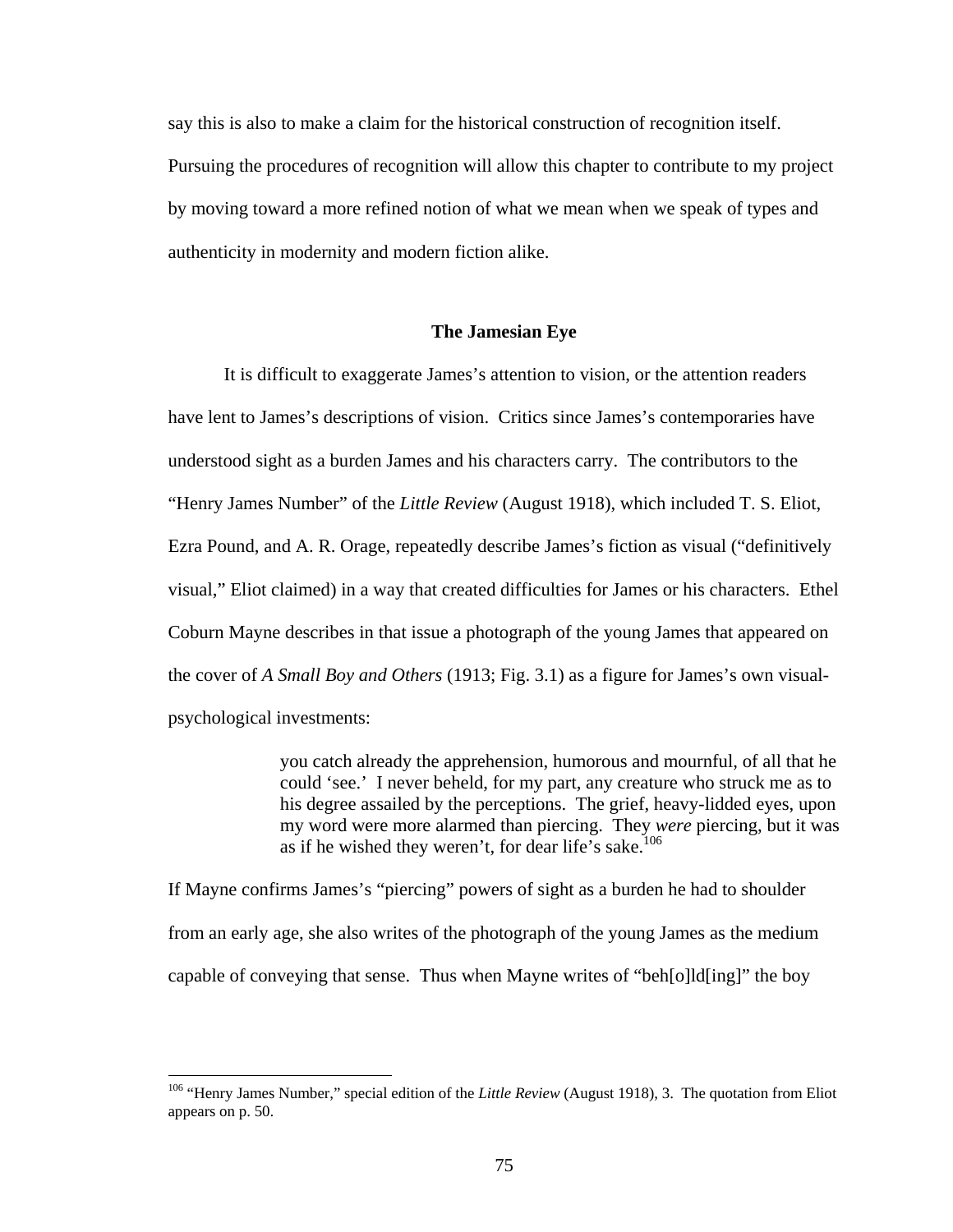

**Figure 3.1.** Frontispiece to Henry James's *A Small Boy and Others* (1913), daguerreotype of James with his father, Henry James, Sr., by Matthew Brady, 1854.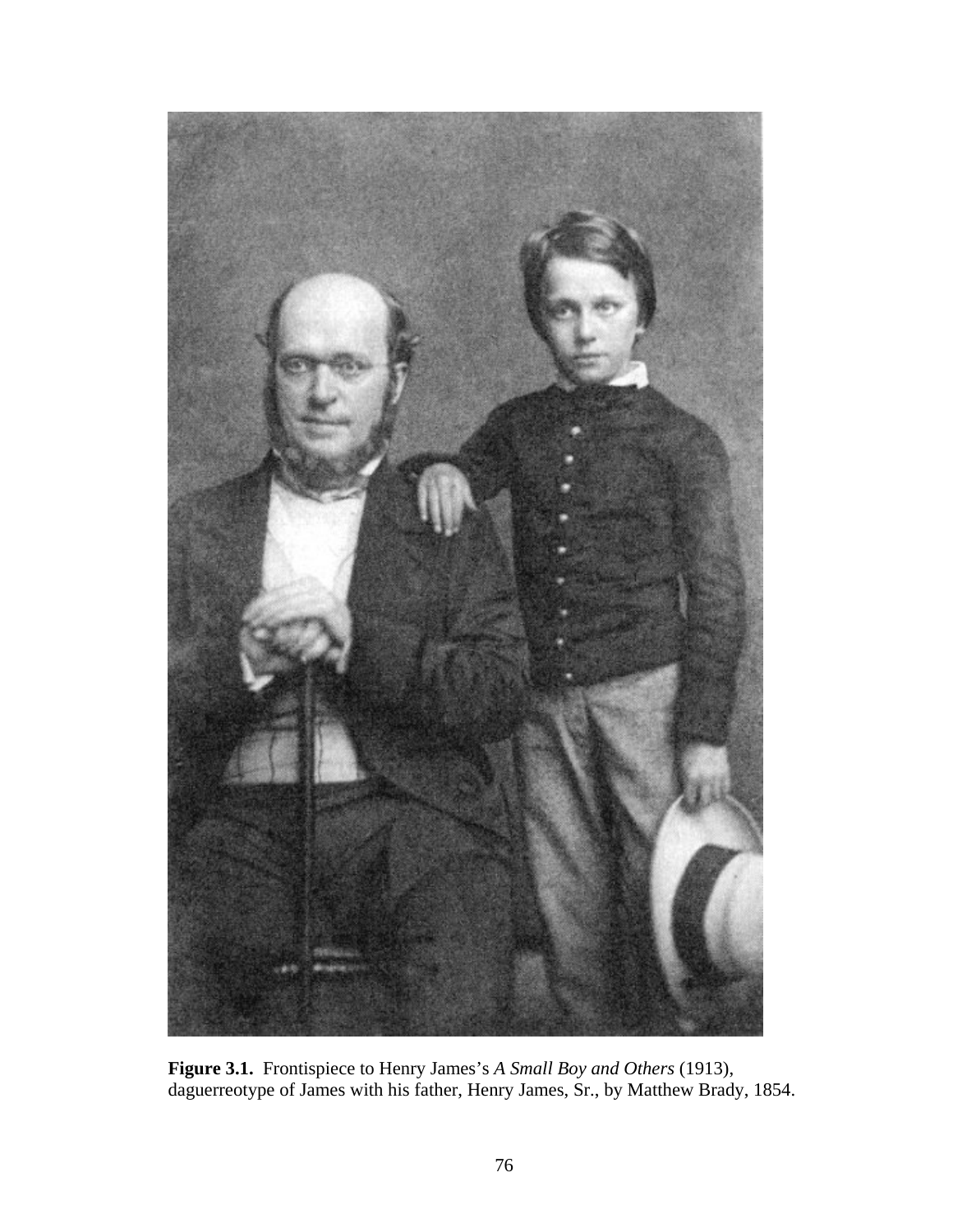"assailed by the perceptions" who would become the author, she both accedes to and defies James's conception of photography. She defies it by acknowledging photography to be a medium that can convey depth with surface, but she accedes to James's sense that photographs can offer new forms of recognition.

As James suggests in the Preface to *The Golden Bowl*, recognition is a critical process for negotiating singularities from general contexts, including character from type. While James and his characters often affirm the necessity of type, what will make "The Real Thing" invaluable to our discussion is that its narrator acknowledges the relationship between type and character to be a mutually constitutive one. This is unusual in James. Though the term "type" appears throughout his fiction and nonfiction alike, it is sometimes discussed but more often taken for granted. Absent throughout "The Special Type" (1900), for instance, is any discussion of what type is.<sup>107</sup> James yields more ground when writing of visual artists.<sup>108</sup> Painters in James's fiction are often "much" interested in types,"109 and the term is a regular feature of James's own art criticism of the 1880s and 1890s, where James praises artists who, like John Singer Sargent, could find "the types which strike us as made for portraiture (which is by no means the way of all). $11^{110}$  More disturbing is when James has national or ethnic stereotypes in mind, as when he concludes from Sargent's treatment of French models that the painter "has studied the physiognomy of this nation so attentively" that the features of French faces

<sup>107</sup> Henry James, "The Special Type," *Complete Stories 1898-1910*, ed. Denis Donoghue (New York: Library of America, 1996), 287-305.

<sup>&</sup>lt;sup>108</sup> There are exceptions. James gives readers every reason to believe that when the painter in James's tale "The Liar" (1888; in The New York Edition, XII: 311-88) "bring[s] everything out" in a portrait meant to show the "inner man" of the subterfuging Colonel Capadose (360), he does in fact successfully render his subject the type referred to in the story's title.

<sup>&</sup>lt;sup>109</sup> Henry James, "The Beldonald Holbein," 1901, in The New York Edition of Henry James, vol. XVIII, 384.

<sup>110</sup> Henry James, "John S. Sargent," 1887, *The Painter's Eye*, ed. John L. Sweeney (Cambridge, MA: Harvard University Press, 1956), 218.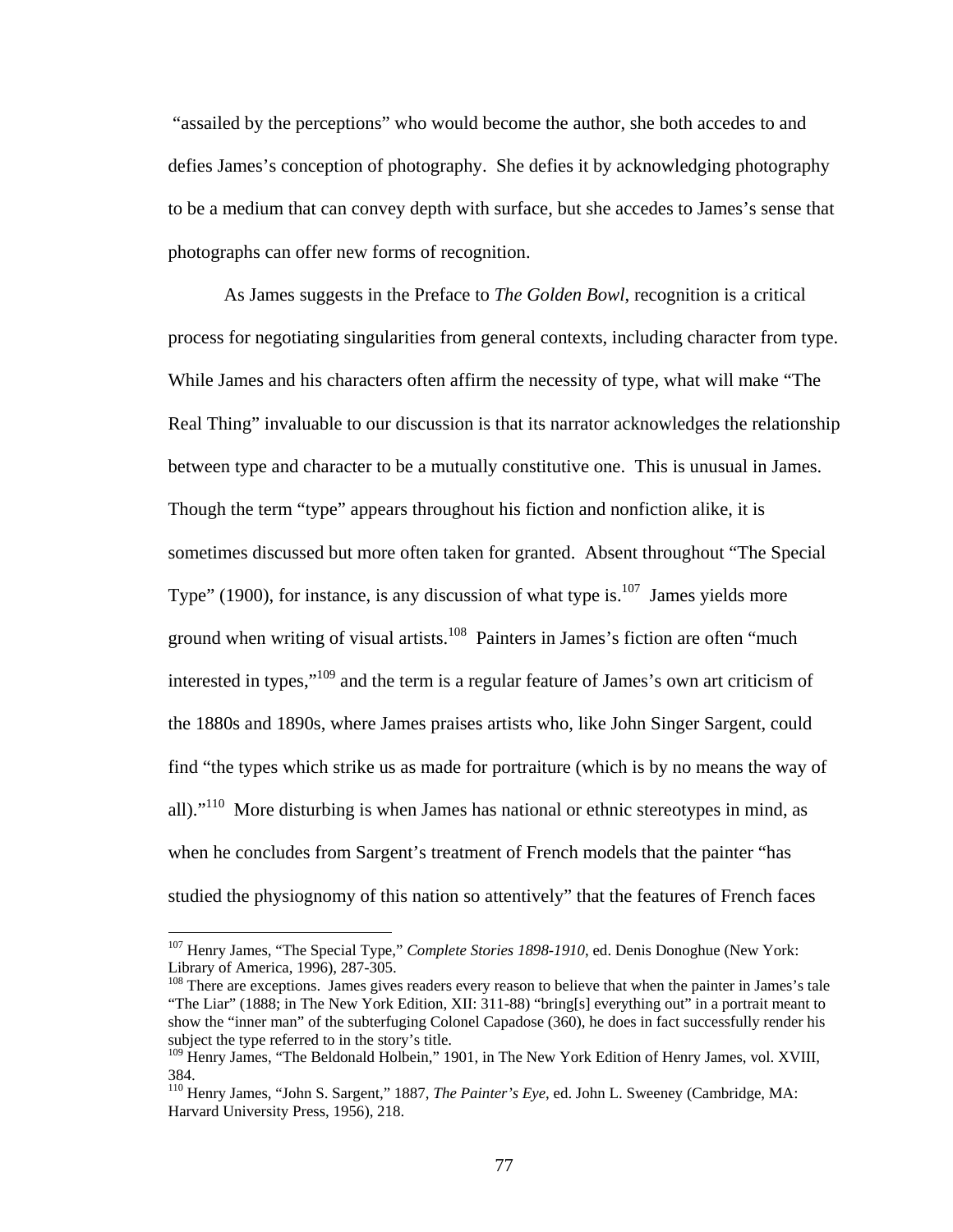cling to portraits "represent[ing] other types."111 James's complex relationship with stereotypes, which others have thoughtfully explored and demonstrated that James's compositions, particularly where issues of visual recognition are involved, appropriate the logic of racial, ethnic, and national stereotyping.<sup>112</sup> If such scholarship means we take for granted that James borrowed from the logic of stereotype, the question remains how he understood the depth and richness associated with character to emerge from flatness and inauthenticity of type, and—perhaps more pertinently—what kind of response such writing demands from readers today.

In an 1882 gallery review James exalted Sir Hubert von Herkomer's portrait of Archibald Forbes, subtitled *War Correspondent* (Fig. 3.2), as "one of those fine pictures which, besides representing an individual, represent a type—raise the individual to the significance of type. This is the roving Englishman, the man of energy and adventure, who has left his solid footprint in every corner of the globe, and has brought back from his furthest peregrinations a fund of good spirits and good stories."<sup>113</sup> The individual and the exemplar are not opposed to one another here. Rather, James upholds a relationship by which character and type bolster one another, and by extension he presents the process of figuring character as a dialectic with the type. If type is of higher "significance" over and above "the individual," it is because the category allows a picture of a singular individual to be immediately recognizable as a type ("the roving Englishman," in this case) and as somehow departing from the generic template.

 $111$  James, "Sargent," 225.

<sup>&</sup>lt;sup>112</sup> On James and stereotypes, see Blair, *Writing*; Burrows, "Stereotyping"; and Johnson, *Visual*.<br><sup>113</sup> Henry James, "London Pictures," *The Painter's Eye*, ed. John L. Sweeney (Cambridge, MA: Harvard

University Press, 1956), 214.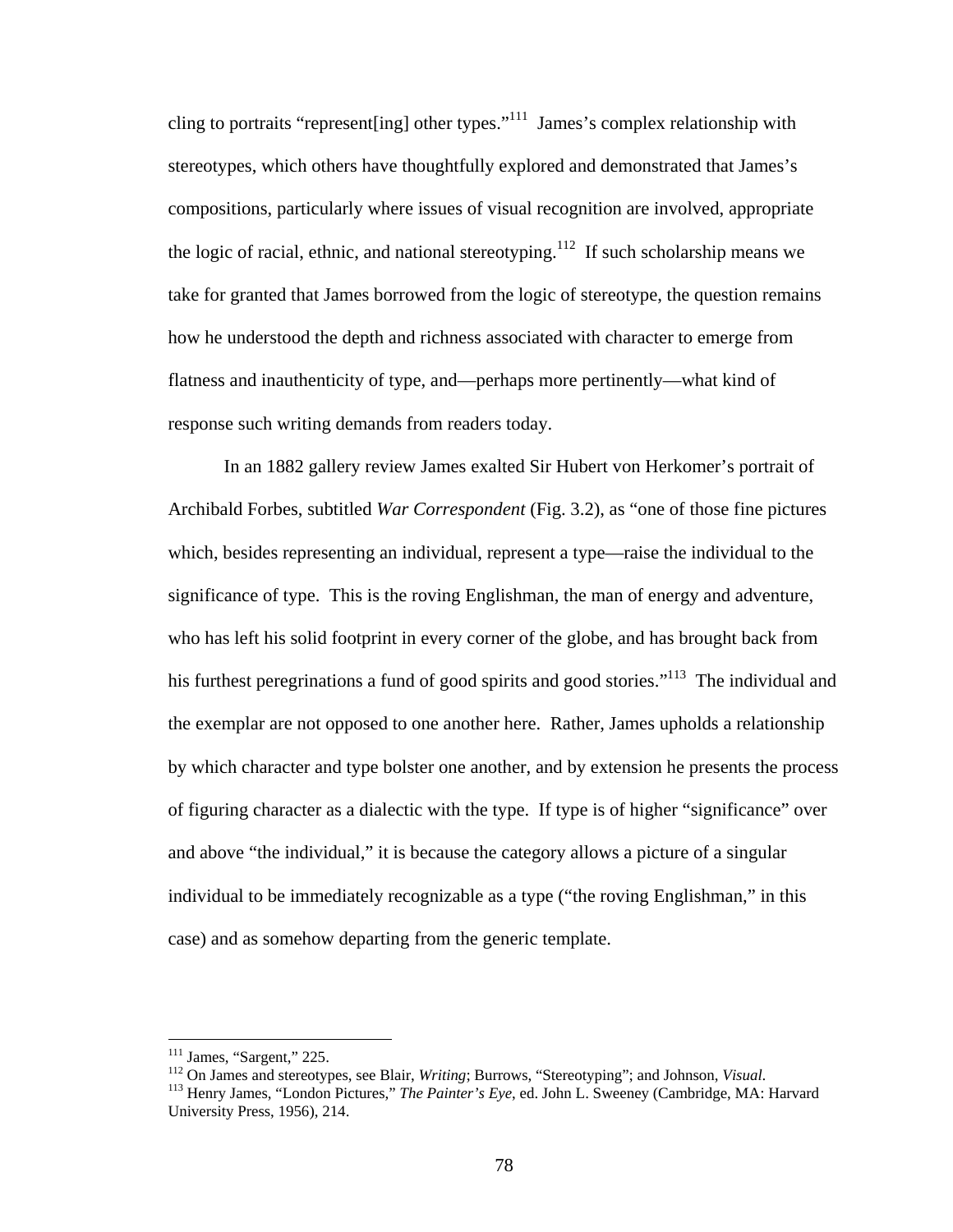

**Figure 3.2.** *Portrait of Archibald Forbes, War Correspondent* by Sir Hubert von Herkomer, 1881.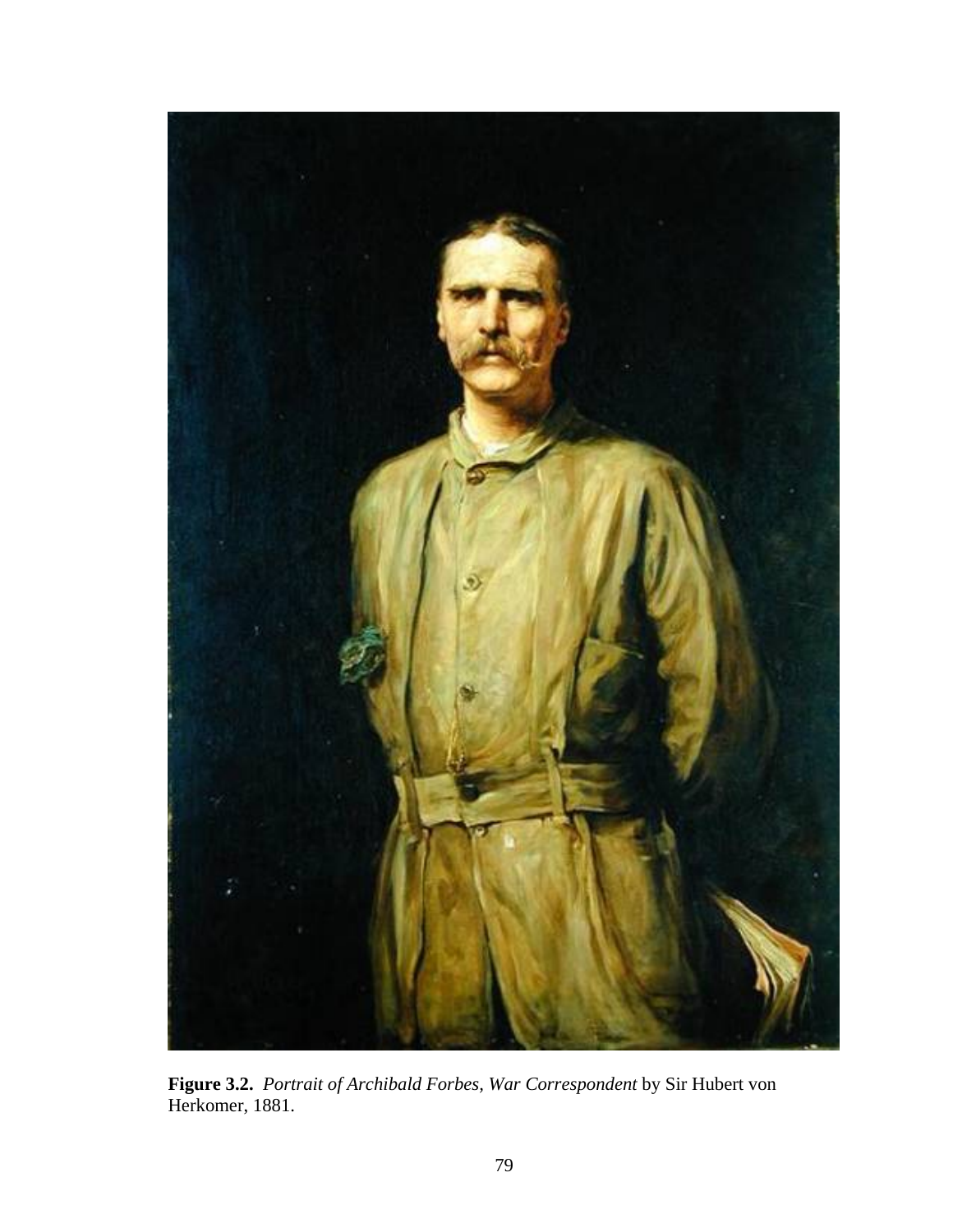Though he speaks of a painting here, the image to which James refers has no indicate of which "corner of the globe" its subject stands, leaving only the khakis and posture to suggest "war correspondent." The other signs to which James refers must be inferred from elsewhere. By the 1880s, in fact, it was not painters but photographers who were following "roving Englishm[e]n" on their "furthest peregrinations" to capture their images. A large segment of the popular photography of the period circulating in London—where, in 1882, James resides and writes this gallery review—dedicated itself either to pursuing English explorers in Africa, China, and the Indian subcontinent, or to following in their "footprint[s]."<sup>114</sup>

Further, just as James praises Herkomer's painting of the roving Englishman for its display in a London gallery, so, too, did many of the photographers who chronicled explorers and cultures abroad find work in helping chronicle London's more remote corners. As we saw in Chapter 1, a number of English photographers chronicled London, some of whom, like John Tompson, did so after making photographic expeditions all over the world. Tompson's *Illustrations of China and Its People* appeared in 1874, four years before his images of *Street Life in London*, pictures that individuals while also portraying a general sense of London's impoverished denizens. It seems quite likely that James had a similar photographic logic of type in mind when he affirms, in the Preface to *The Golden Bowl*, photography's "best consort" to be the "hunt for a series of

<sup>114</sup> On Victorian photography that traveled to the colonies and beyond, see Peter Osborne, *Traveling Light: Photography, Travel, and Visual Culture* (Manchester and New York: Manchester University Press, 2000); and James R. Ryan, *Picturing Empire: Photography and the Visualization of the British Empire* (Chicago and London: University of Chicago Press, 1997).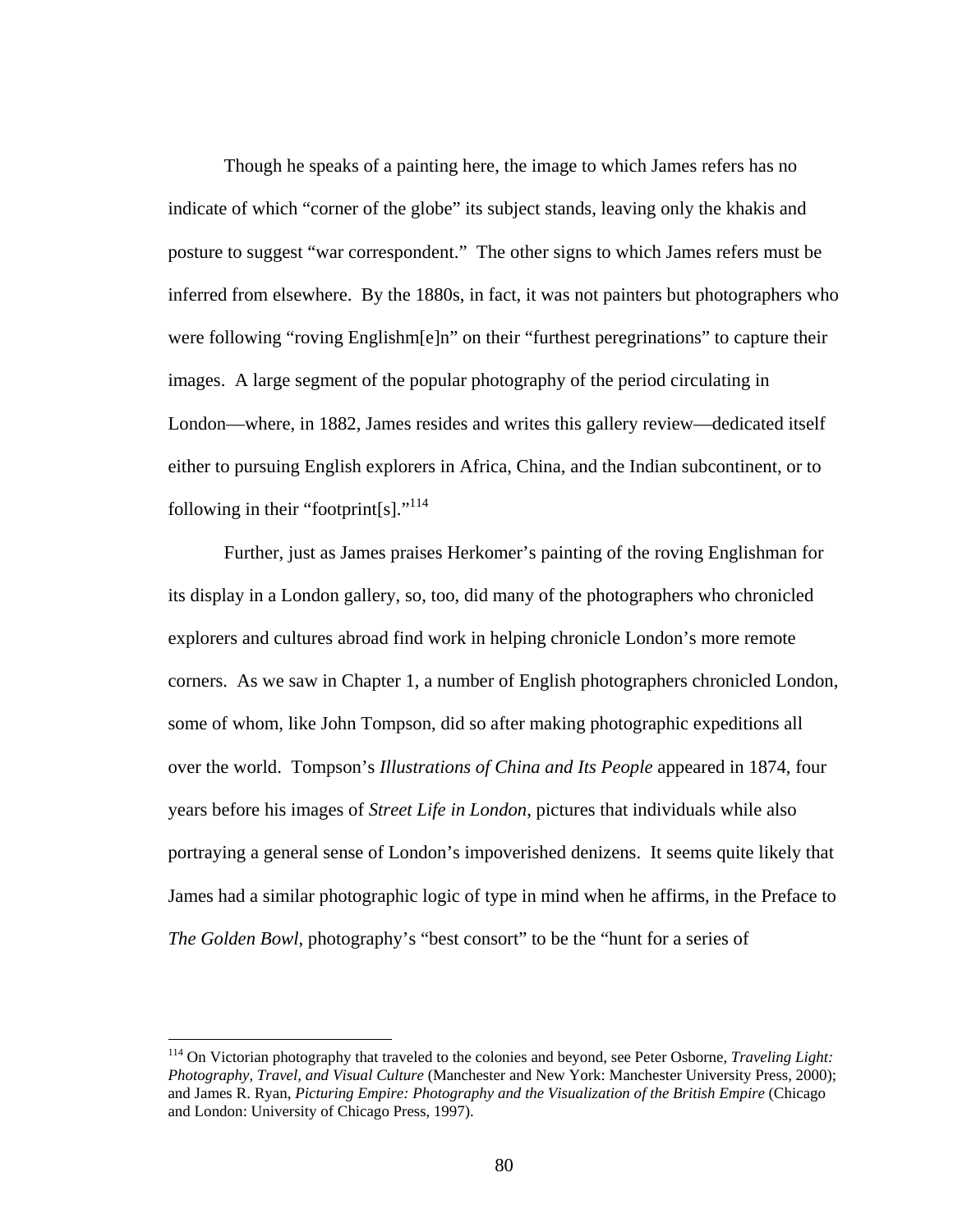reproducible subjects," such as the hunt on which he and Coburn went as they scoured "certain inanimate characteristics of London streets" for frontispieces (xi).

But what does it mean to be able to capture characteristics in a photograph? Does this procedure change when "the hunt" goes from being for "inanimate characteristics" to searching for people? These questions point us to the authenticity, that concept that "The Real Thing" manages at once to address and elude.

#### **Picturing the Monarchs**

As both a way of being and a way of explaining connections between people and the material culture that surrounds them, questions about the authenticity of the subject have been raised since the deep holds of capitalist economies placed on Anglo-European social life in the nineteenth century. Though authenticity does not always mean the same thing for everyone, a few broad contours hold for many. Classically, authenticity is opposed to imitation; it is a way of being that asserts the singularity of the individual, of expressing something unique and intrinsic to her alone. Authenticity in this sense is haunted by a Romantic notion of the self challenged by the market and machine forces of the modernist era.<sup>115</sup> It was during the decades surrounding the turn of the twentieth century, Orvell claims, that being authentic began to take on the valence of recovering something that had been lost in the connections between people and the things they bought or could buy. The impulse toward the authentic was a move away from "a culture of types, stylizations, of round generalities" and toward "the creation of more 'authentic'

<sup>115</sup> In *Sincerity and Authenticity* (Cambridge, MA: Harvard University Press, 1971) and *The Ethics of Authenticity* (Cambridge, MA: Harvard University Press, 1991), Lionel Trilling and Charles Taylor, respectively, frequently refer to Jean-Jacques Rousseau as a foundational figure for their conceptions of authenticity.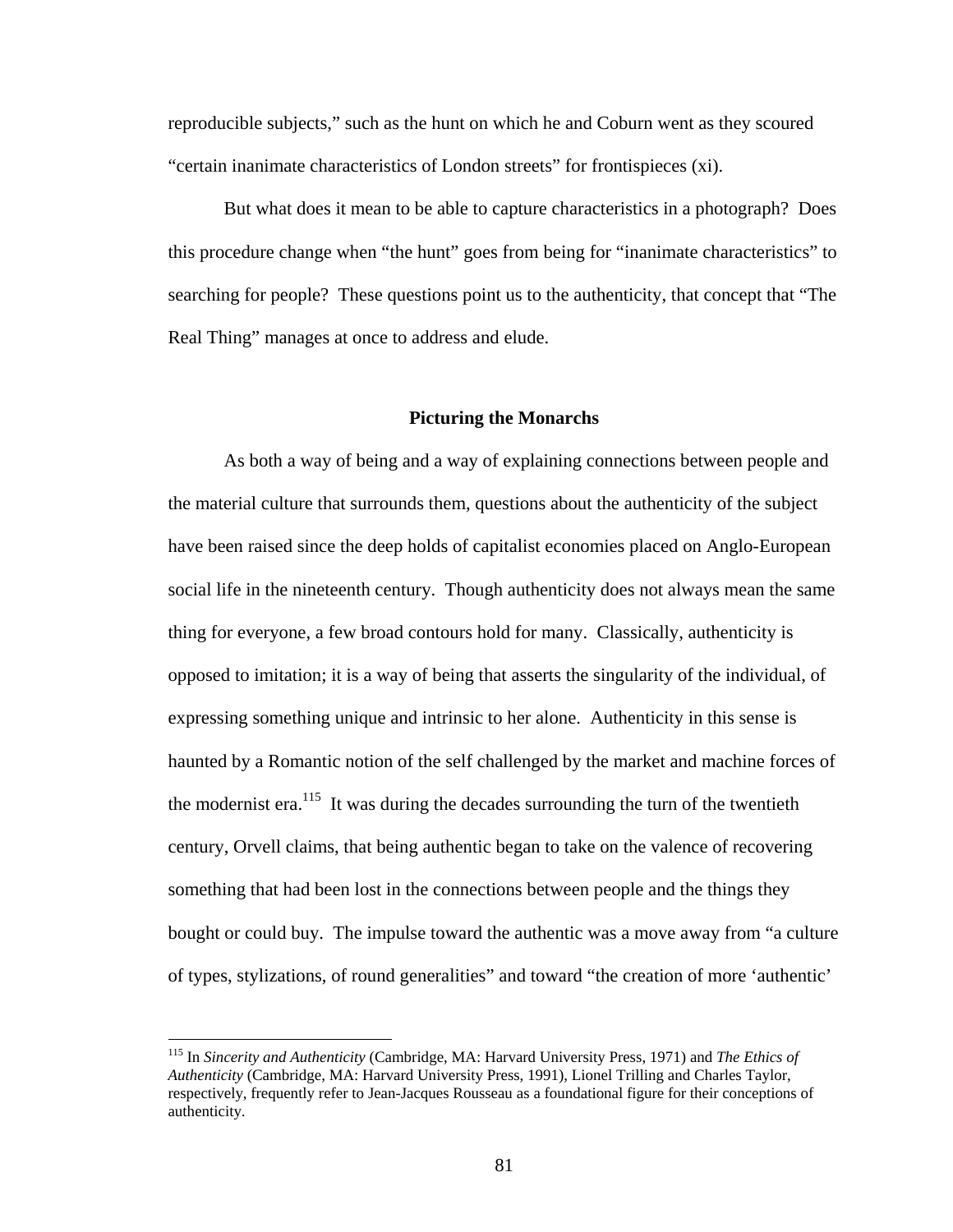works that were themselves real things."<sup>116</sup> There is an ethical dimension to authenticity as well, which Charles Taylor summarizes like this: "There is a certain way of being human that is *my* way. I am called upon to live my life in this way, and not in imitation of anyone else's. But this gives a new importance to being true to myself. If I am not, I miss the point of my life, I miss what being human is for *me*."<sup>117</sup> If the primary task of western subjects since antiquity has been to articulate itself for itself and everyone else, Lionel Trilling, Orvell and Taylor suggest that task takes on greater sharpness in the modern era as the vocabulary of authenticity emerges to distinguish someone who acts according to a will or desire that emerges from deep within from someone who flatly, uninterestingly, and perhaps disingenuously imitates others.

What makes "The Real Thing" particularly relevant to the topic of modernist authenticity is that James destabilizes this very premise. The trouble readers of "The Real Thing" face immediately is that the dichotomy between authenticity and imitation is not taken for granted: "real" refers in the story both to things that seem to be true expressions of the self *and* to imitations of others. To complicate matters further, the language of character and type in "The Real Thing" holds to the dichotomy while the story's logic does not. The narrator of "The Real Thing" seems at first to express a concern for type in a well-known passage.

> I wanted to characterize closely, and the thing in the world I most hated was the danger of being ridden by a type. I had quarreled with some of my friends about it—I had parted company with them for maintaining that one *had* to be, and that if the type was beautiful (witness Raphael and Leonardo), the servitude was only a gain. I was neither Leonardo or Raphael; I might only be a presumptuous searcher, but I held that everything was to be sacrificed sooner than character. When they averred

<sup>116</sup> Miles Orvell, *The Real Thing: Imitation and Authenticity in American Culture, 1880-1940* (Chapel Hill: University of North Carolina Press, 1989), xv.

<sup>117</sup> Taylor, *Ethics*, 28-9; Taylor's italics.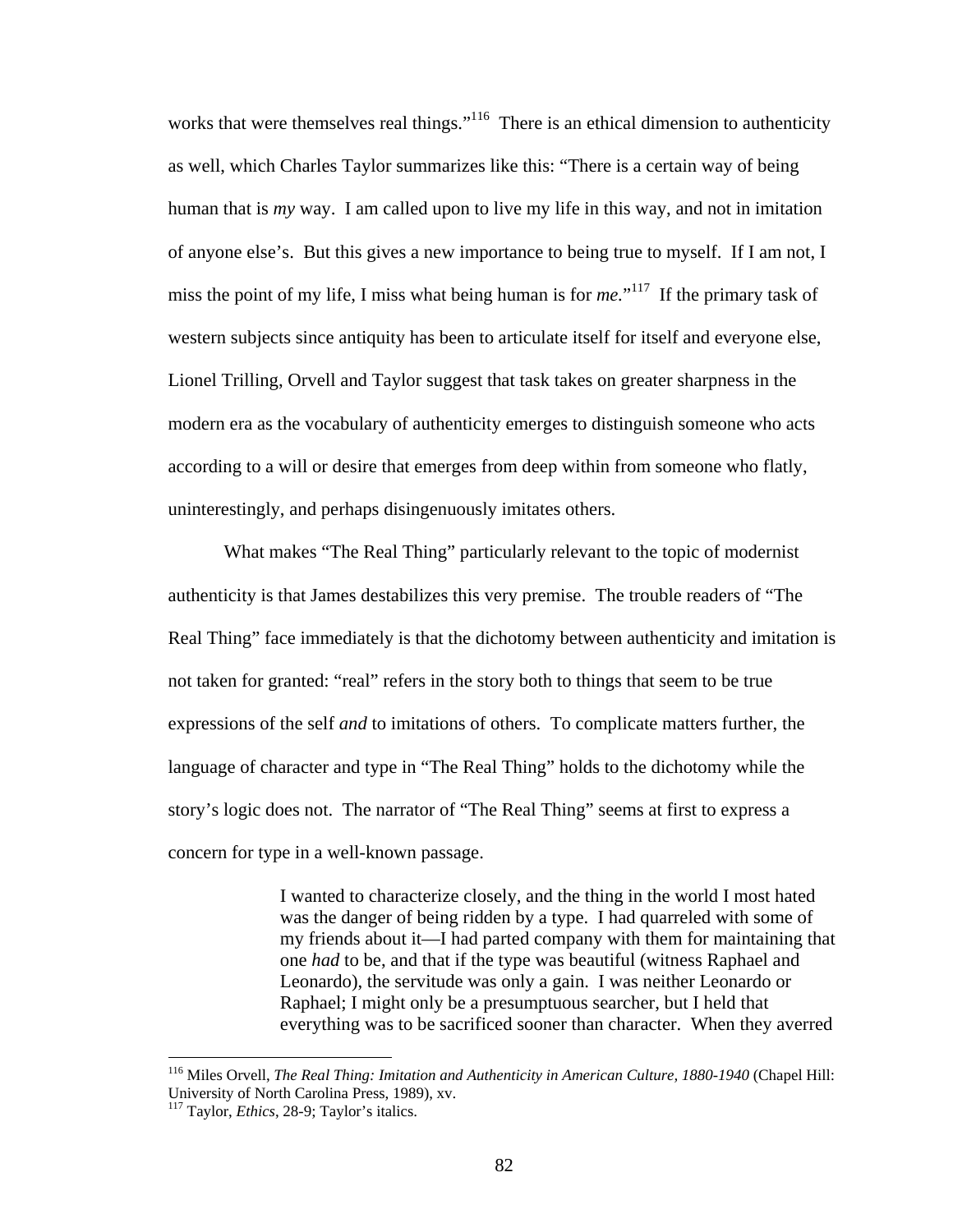that the haunting type in question could easily *be* character, I retorted, perhaps superficially: "Whose? It couldn't be everybody's—it might end in being nobody's."<sup>118</sup>

Here, this narrator seems to insist that type does harm, that it inflicts the violence of flattening or distorting character. Yet there is clearly something more at work as James's narrator utters these words amid a complaint about the futility of using the Monarchs as models for his illustrations. Mrs. Monarch, who seemed from the beginning to look "singularly like a bad illustration ("RT" 312), now appears "insurmountably stiff" with "no variety of expression," of no use to this artist who "adored variety and range" ("RT" 326, 327). "The case was worse with the Major—nothing I could do would keep *him* down" ("RT" 327). As Stuart Burrows points out, the artist reads the Monarchs' stiffness as embodying a stereotypical aristocratic Englishness, a mode of self-presentation that seems too flat and uninteresting to bother representing.<sup>119</sup> The long passage above that seems to suggest an antimony between character and type actually points to a dynamic relationship between them. Eager to present themselves as the aristocrats they can no longer claim to be, the Monarchs show no sign of possessing a character noticeably different from the type with which they want to associate themselves. The narrator's task is to illustrate a limited, deluxe edition of a revered English novel; to do this, he must "secur[e] the best types," not the types the Monarchs present themselves as ("RT" 319).

The narrator also associates the Monarchs' inflexible appearance with something else. "I could see she had been photographed often, but somehow the very habit that made her good for that purpose unfitted her for mine. . . . [D]o what I would with it my drawing looked like a photograph or a copy of a photograph" ("RT" 326). Most readings

<sup>118</sup> Henry James, "The Real Thing," in *The New York Edition of Henry James*, vol. 18 (New York: Scribner, 1909), 327 (hereafter cited in text as "RT").

<sup>&</sup>lt;sup>119</sup> Burrows, "Stereotyping," 260.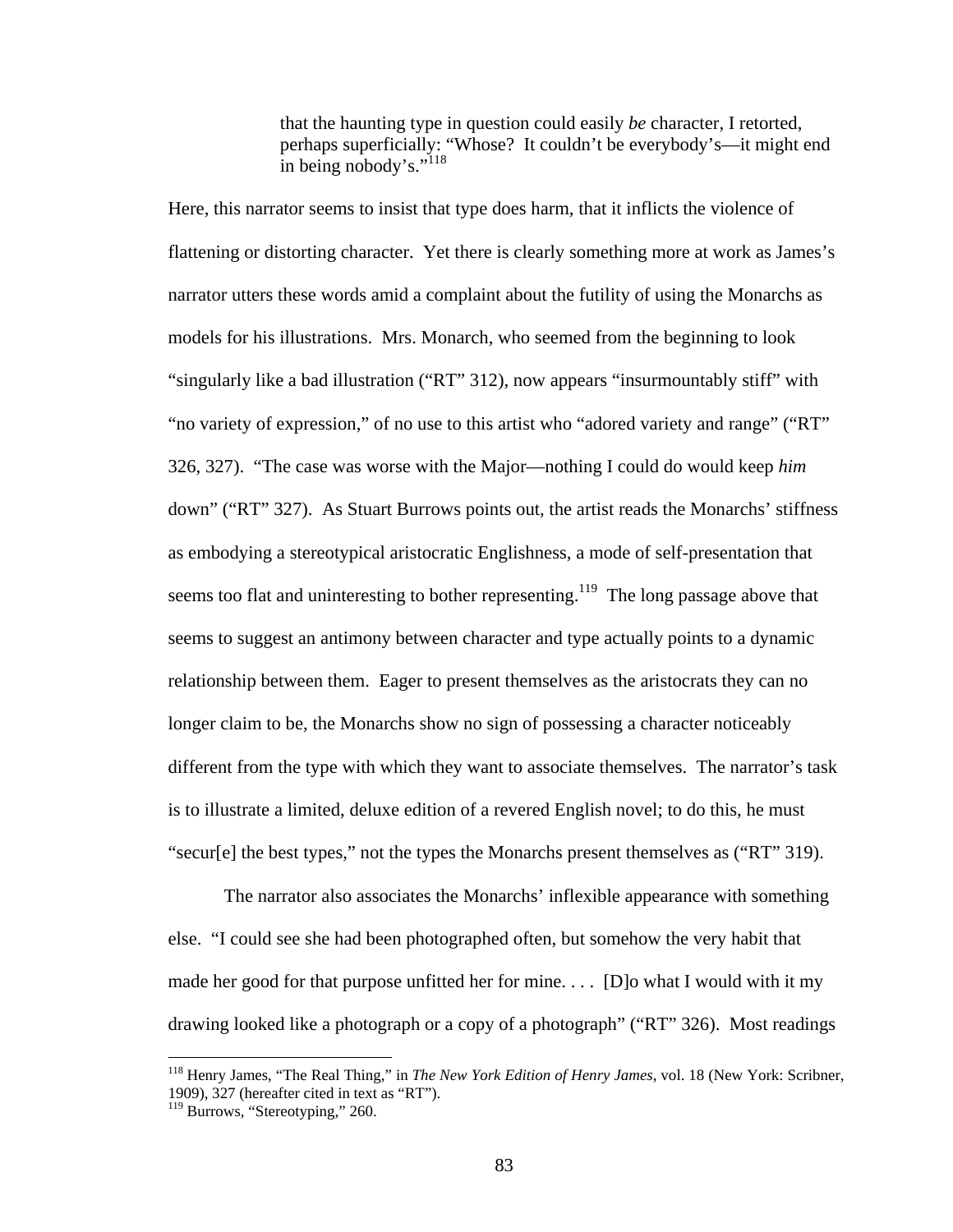of "The Real Thing" frame the narrator's conflict in terms of representation. Revising a reading popularized by F. O. Matthiessen, Susan Bazargan argues that James's tale is not about an opposition between professional and amateur but about how "ideology [is] realized in the practice of representation itself."<sup>120</sup> The presence of photography in "The Real Thing" supplies further evidence for the Monarchs status as subjects caught in a system of identity formation over which they have no control because their status as photographed subjects renders them as "inauthentic" as photography itself.<sup>121</sup> In approaching this story from another angle, I want to begin by retracing a potential problem for authenticity that photography poses in "The Real Thing," but this will turn out not to be a problem of representation but one of recognition. If it is the case, as Thomas Otten argues, "that painting *makes* its viewers, that viewing painting is a physically intimate, almost immediate process that shapes and forms and frames the body of the viewing subject," $122$  I want to suggest that other mediated images, including photographs, are no less capable of participating in the process of creating subjectivity.

If the problem of authenticity is present in scores of James's tales, not least of which in "The Real Thing," as many have suggested or implied, authenticity in these tales is often pursued by a nuanced notion of recognition. In "The Real Thing" is a story told by a narrator whose professional aspirations turn on his ability to recognize others. James's narrator is an illustrator whose "'illustrations' were my pot-boilers," a means of

 $\overline{a}$ 

<sup>121</sup> Julie Grossman, "'It's the Real Thing': Henry James, Photography, and *The Golden Bowl*," *Henry James Review* 15 (1994): 309-328. For George Monteiro, the Monarchs are James's attempt to do precisely what others have found photography to do, "to define a social type of his time: the down-at-theheels British 'gentlefolk' without the skill it takes to *earn* a living." See Monteiro, "Realization in Henry James' 'The Real Thing,'" *American Literary Realism* 36.1 (2003), 41-2; original emphasis.<br><sup>122</sup> Thomas J. Otten, "Slashing Henry James (On Painting and Political Economy, Circa 1900)," *The Yale* 

<sup>120</sup> Susan Bazargan, "Representation and Ideology in 'The Real Thing,'" *Henry James Review* 12.2 (1991), 134.

*Journal of Criticism* 13.2 (2000), 295; original emphasis.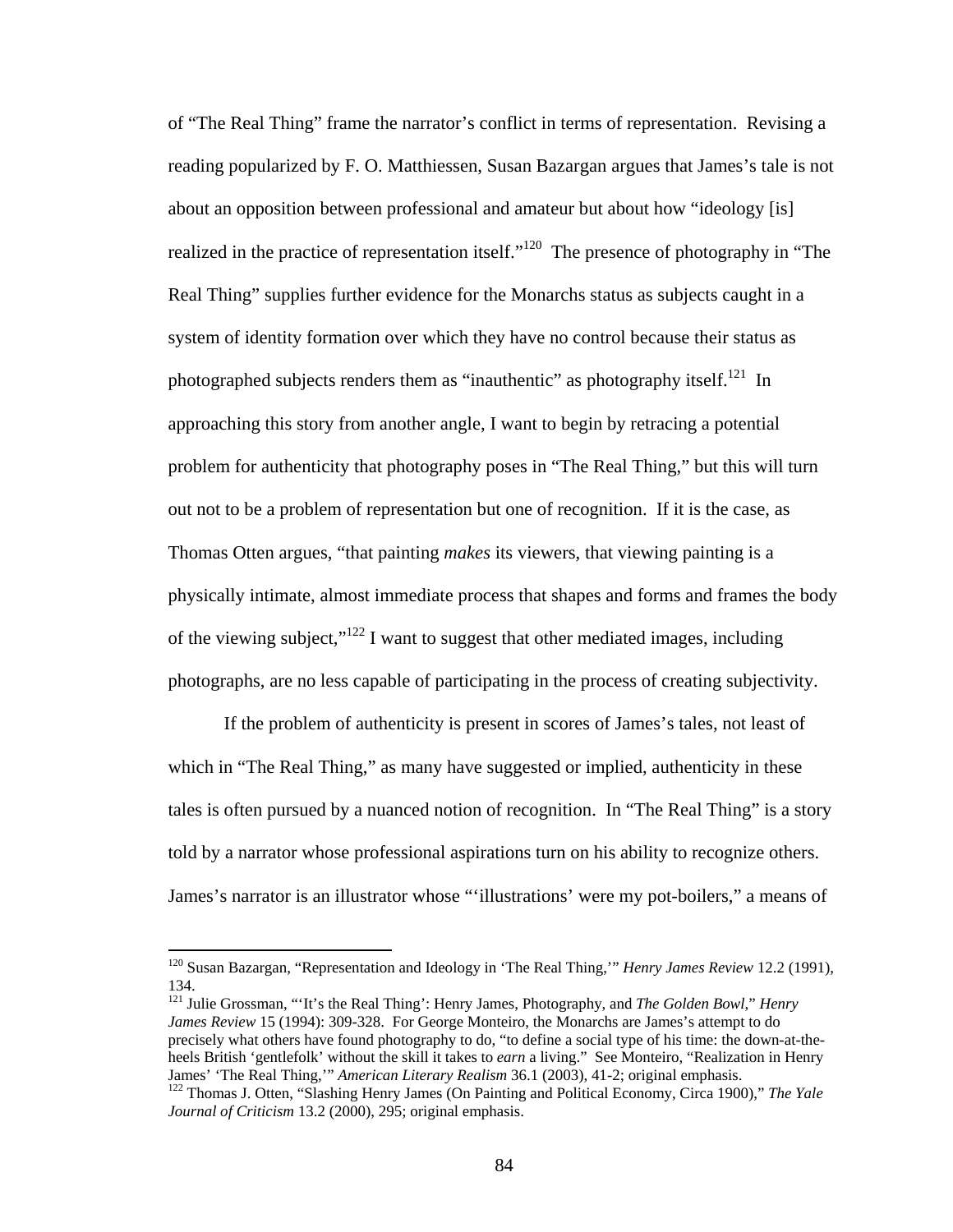income until he can earn enough as a portrait artist to pursue that career full-time ("RT" 310). Indeed, the narrator fancies himself quite adept at recognizing even the most subtle gestures. When the Italian model-to-be Oronte arrives at his studio, the narrator hears "a knock which I immediately recognised as the subdued appeal of a model out of work" ("RT" 331). Yet what propels the narrative of the "The Real Thing" is the artist's inability to recognize the other principal characters of the story. The Monarchs are an aristocratic couple whose fortune has dwindled in recent months, so much so that they, too, have turned up at the artist's door hoping to be hired as models. The famous opening lines of "The Real Thing" constitute a scene that prefigures the story's recurrent themes of misrecognition.<sup>123</sup>

> When the porter's wife, who used to answer the house-bell, announced 'A gentleman and a lady, sir,' I had, as I often had in those days—the wish being father to the thought—an immediate vision of sitters. And sitters my visitors in this case proved to be; but not in the sense I should have preferred. There was nothing at first however to indicate that they mightn't have come for a portrait. ("RT" 307)

When the embarrassed couple reveal their intention to be hired as models for illustration, the narrator registers his disappointment of not being able to portray them, "for in the pictorial sense I had immediately *seen* them. I had seized their type—I had already settled what I would do with it. Something that wouldn't absolutely have please them, I afterwards reflected" ("RT" 310). The narrator's friend, a fellow artist, also fails to size up the Monarchs when he sees them as bourgeois, or perhaps *nouveau riche*: "they were a compendium of everything he most objected to in the social system of his country. Such people as that, all convention and patent leather, with ejaculations that stopped conversation, had no business in the studio" ("RT" 340). "I don't know," the friend

 $123$  The narrator's inability to recognize the Monarchs recurs, for example, each time they appear at his door, each time "they always reminded me of" "country-callers" (341).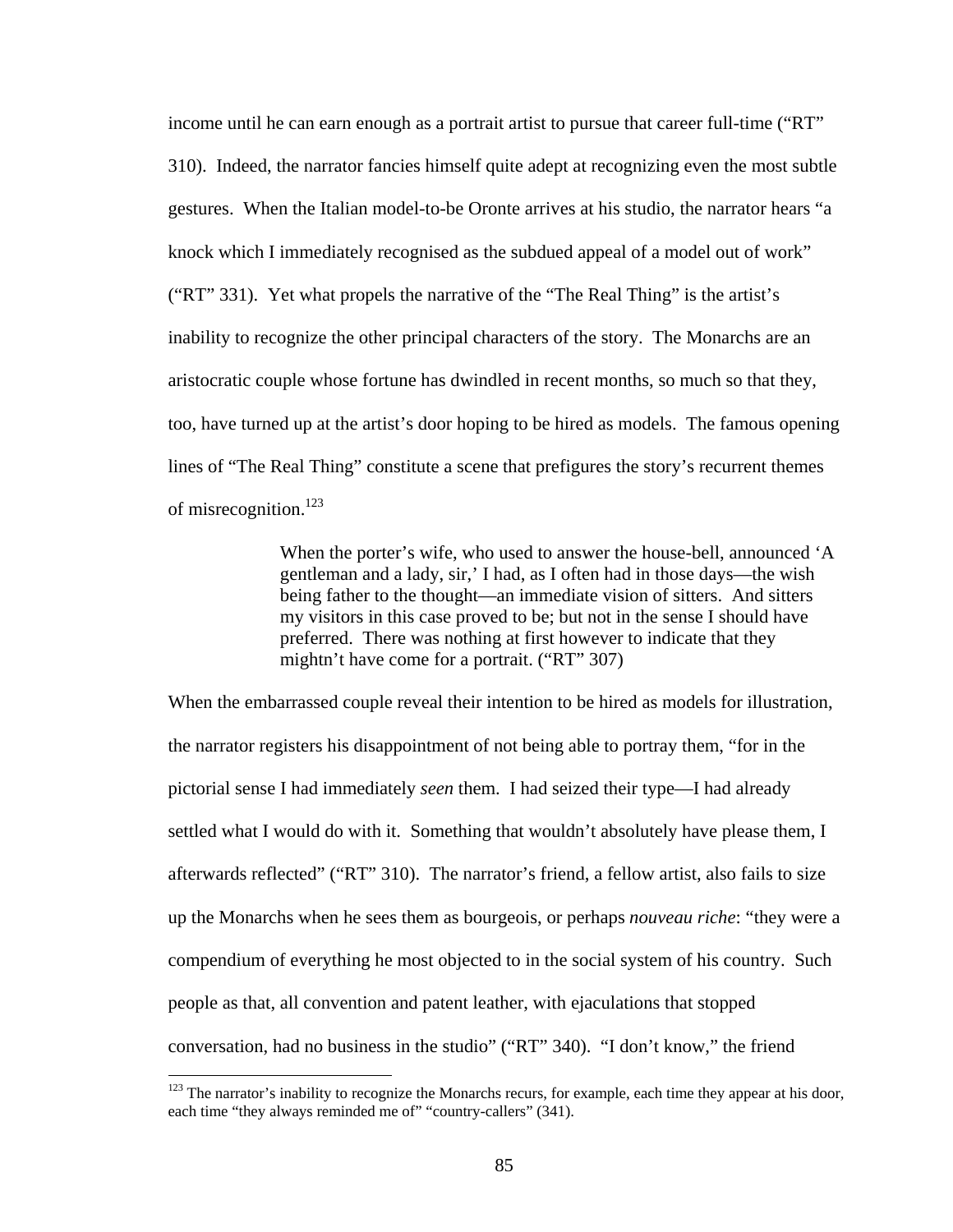bristles; "I don't like your types" ("RT" 338). The failure of recognizing the Monarchs owes to the narrator's friend seeking to recognize the Monarchs by the social type they present rather than the rather atypical one they occupy: "atypical" not because theirs was an uncommon situation, but because it was a type that had no name (who speaks of the *nouveau pauvre*?). That he wants to, or at any rate believes he can, identify them with their social standing suggests a way of seeing well outmoded by the end of the nineteenth century.

 Yet the consumerism that lies beneath the narrator's friend's judgment is on point. As the narrator continues his tale, it becomes clear that an uncanny desire animates this pair, and much of James's short story is spent describing how familiar and yet unfamiliar this desire is. At first, he tries to put his finger on it by imagining how the Monarchs must have lived before they had lost their capital. "I could see the sunny drawing-rooms, sprinkled with periodicals she didn't read . . . I could see the wet shrubberies in which she had walked . . . I could see the rich covers the Major had helped shoot and the wonderful garments in which, late at night, he repaired to the smoking-room to talk about them," and so forth ("RT" 316). The narrator envisions the smallest but most telling details about them: how they tipped, how fastidiously they dressed, "how even in a dull house they could have been counted on for the joy of life" ("RT" 317). "It was odd how quickly I was sure of everything that concerned them," the narrator reports before plunging into the two lengthy paragraphs of these perfectly plausible-sounding speculations about the Monarchs' private lives in better times ("RT" 316). "But somehow," he continues, "with all their perfections I didn't easily believe in them." ("RT" 317).

86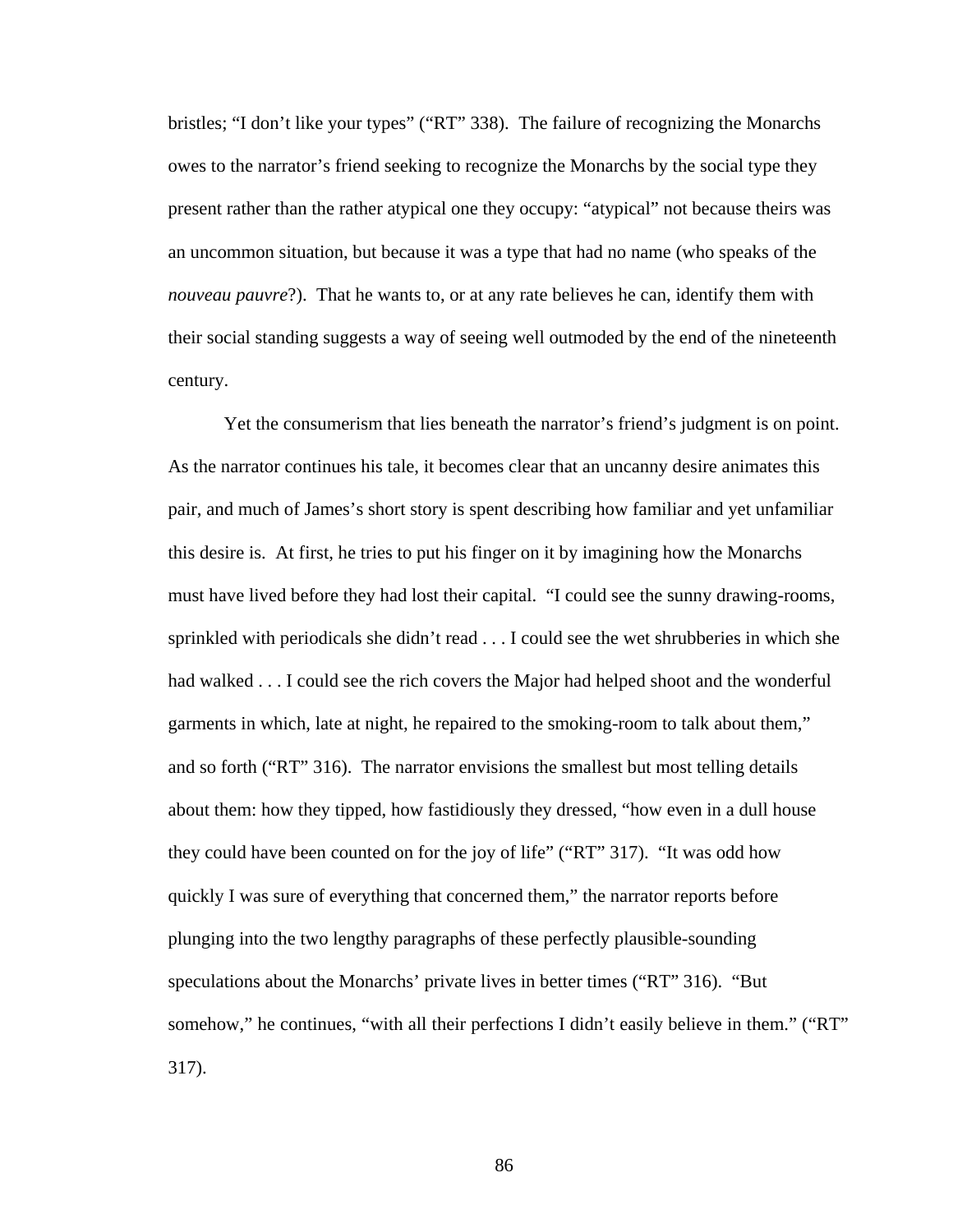The myriad details about the Monarchs that the narrator is able to spin seem to source from their from their appearances, conversations, and small gestures. "It was in their faces, the blankness, the deep intellectual repose of the twenty years of countryhouse visiting that had given them pleasant intonations" ("RT" 316). But these things cannot be read in their faces, of course, and in the end the narrator knows he is only connecting plausible details of *an* aristocratic life with *these* former aristocrats, using their preferences and tastes to "divine" what their favorite possessions were, how and where they were kept in the Monarchs' estate. The story he imagines seems "sure," but this is a story created by an artist. The Monarchs themselves have not told it and do not know how to, at least not in the way a professional would. The tragedy of the story is in their clumsy grasping at explaining themselves. Each time they speak they can't help but evoke the desperation of their new and unfitting financial straits rather than the depth of their humanity, which the narrator does with the quick and apparently effortless ease of the studied artist.

I want to suggest that the narrator invents this background as part of his much professed "preference for the represented subject over the real one," a preference that can be traced the fact that he wants to uphold the crafts of representation (storytelling, painting) over the instrumental, unapprenticed acts of representation (stereotype, photography) ("RT" 317). This is the straightforward view of representation and authenticity so often repeated in James studies. It is the preference for "things that appeared; then one was sure. Whether they *were* or not was a subordinate and almost always profitless question" ("RT" 317-8).

87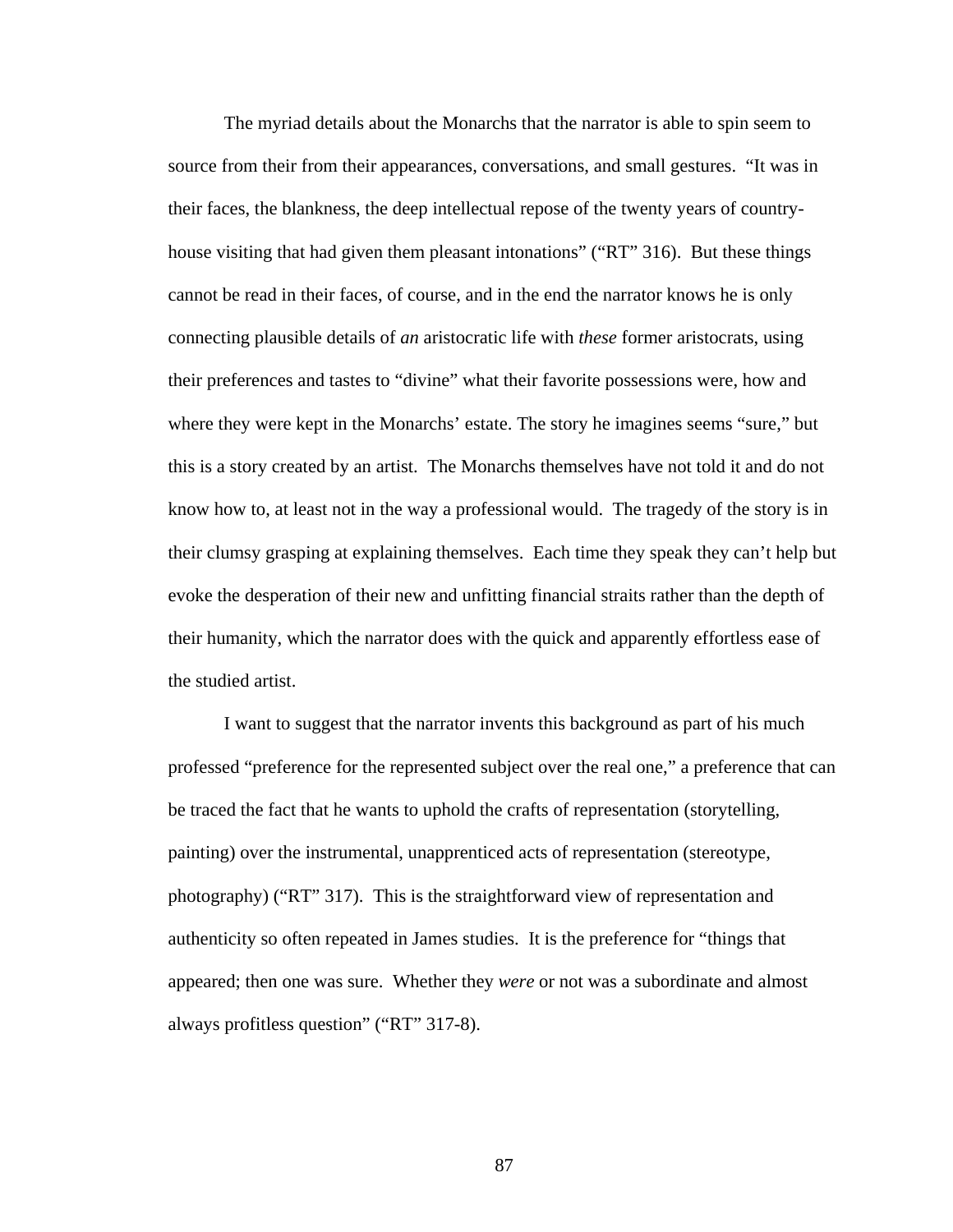This interpretation follows the narrator in not paying nearly enough attention to the Monarchs, for whom profit is hard to come by and whose knock upon the artist's door has much greater purpose than he realizes. Caught up in the mix-up of thinking that they are portrait sitters when in fact they are not, the artist never puts together the story with which he provides his readers piecemeal. The Monarchs came to this illustrator at this time because they were recommended by his friend, a landscape painter who "had told them of the projected *édition de luxe* . . . planned by a publisher of taste" that the narrator has recently been commissioned to complete. "Major and Mrs. Monarch confessed to me they had hoped I might be able to work *them* into my branch of the enterprise" ("RT" 318). As we have seen, using the Monarchs as models proves a spectacular failure, but the equally significant point is that while the narrator complains of that they seem too much like photographs to be illustrated, the Monarchs spend the rest of the story trying not just to be working models but to be illustrated in this deluxe edition. Major Monarch's final complaint, the one that sets the narrator over the edge ("I can't be ruined for *you!*") is using the Italian Oronte to illustrate "an English gentleman" ("RT" 342) for an edition whose illustrations were intended to be an "homage of English art to one of the most independent representatives of English letters" ("RT" 318).

An important clue to this reading emerges as the Monarchs explain an important part of their past, and as the narrator explains the demands illustration exacts on its models.

> "Of course I should want a certain amount of expression," I rejoined. "Of *course!*"—and I had never heard such unanimity. "And then I suppose you know that you'll get awfully tired." "Oh we *never* get tired!" they eagerly cried. "Have you had any kind of practice?"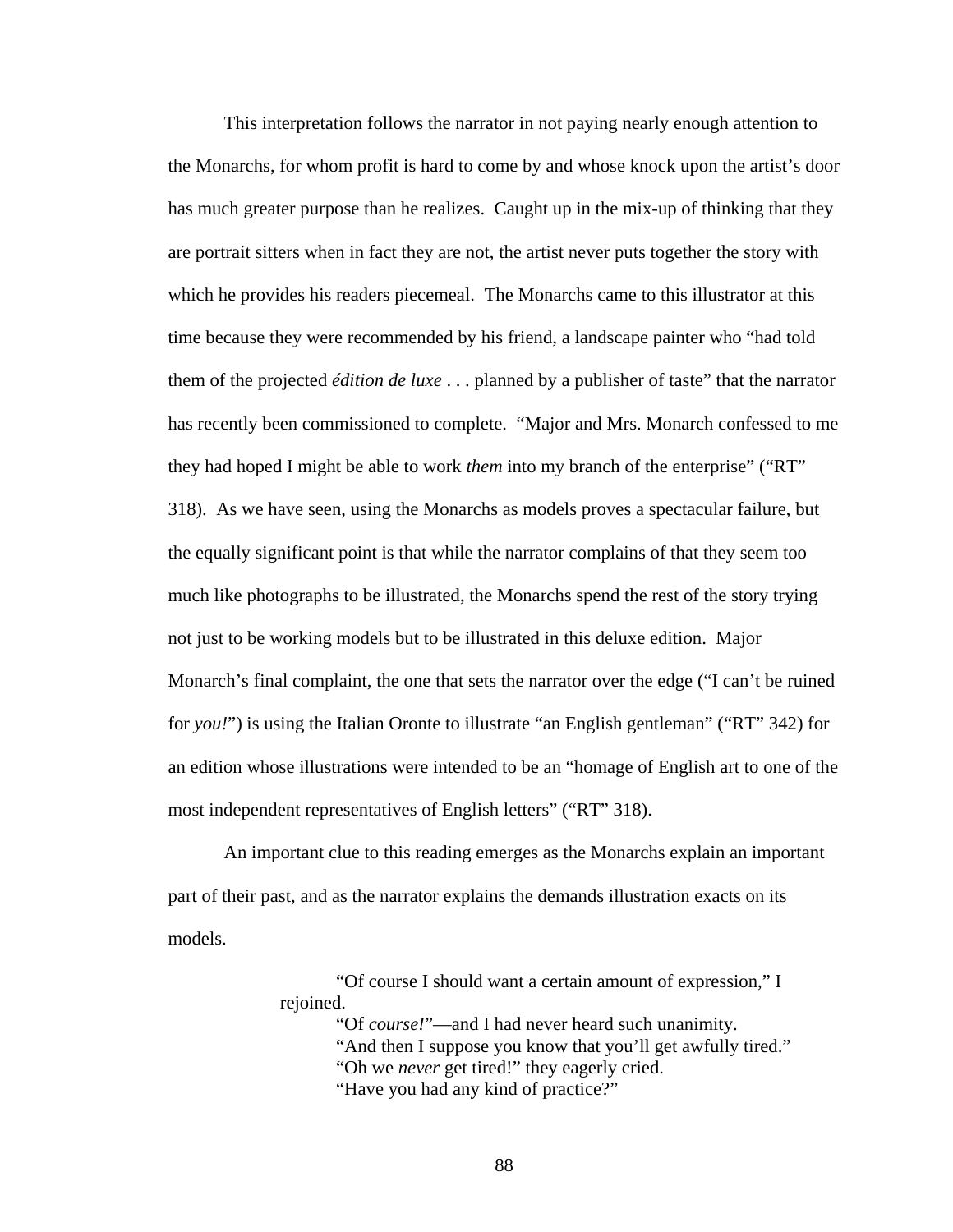They hesitated—they looked at each other. "We've been photographed—*immensely*," said Mrs. Monarch.

"She means the fellows have asked us themselves," added the Major.

"I see—because you're so good-looking."

"I don't know what they thought, but they were always after us."

"We always got our photographs for nothing," smiled Mrs.

Monarch.

"We might have brought some, my dear," her husband remarked.

"I'm not sure we have any left. We've given quantities away," she explained to me.

"With our autographs and that sort of thing," said the Major.

"Are they to be got in the shops?" I enquired as harmless as peasantry.

"Oh yes, *hers*—they used to be."

"Not now," said Mrs. Monarch with her eyes on the floor. ("RT" 314-5; James's italics)

This passage is significant in part because, just as James spoke of his creative process as beginning with a *donnée*, this narrator's story-within-James's-story owes its germ to this moment. Thus begins the narrator's speculation about the pair: "I could fancy the 'sort of thing' they put on the presentation copies of their photographs, and I was sure they wrote a beautiful hand" ("RT" 316). But there is something of still greater importance. What should not go overlooked here is the fact that the Monarchs have been associated not just with photography in general but with photographs of themselves that bear their signatures, images that now summon the loss of capital and social standing. But a deeper dimension to this loss that appears when we read the Monarchs' history with photography as a narrative of entropy. The energy that begins this passage ("Oh we *never* get tired!") and which at first is channeled through the demand of their images in the new medium ("they were always after us") quickly abates, concluding with the melancholy of rejection ("they used to be;" "Not now"). To the Monarchs these pictures, at once photographs and autographs, can still seem tidy, autonomous and autoreflexive emblems of themselves.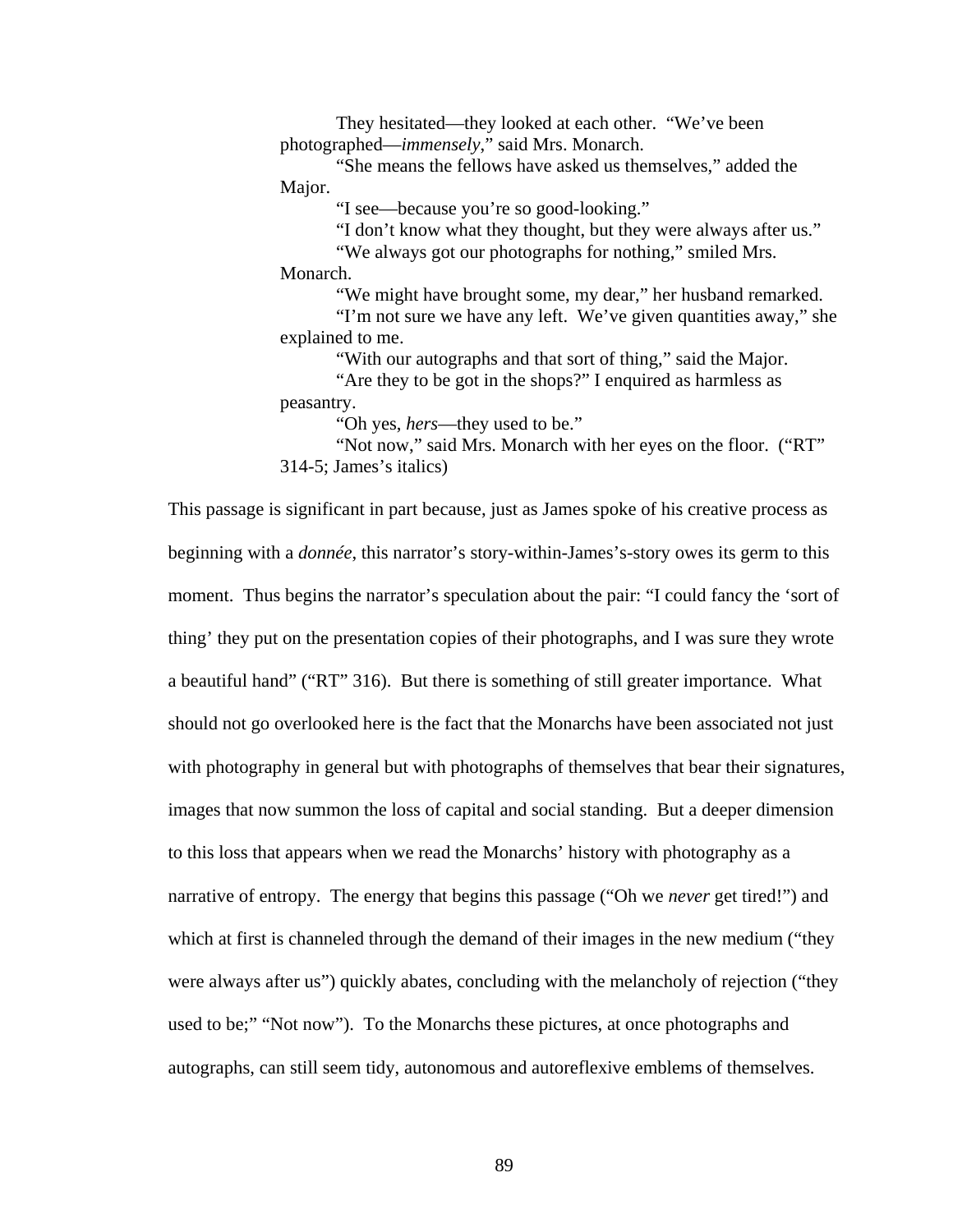The collapse of self-image with photographic image is enlivening because the photographs seem to give form to the intrinsic value of their identity—that is, until they must at last recall that their photographs carry market, not intrinsic, value.

The narrator misreads the lesson the Monarchs take from this, and, although it is a lesson drawn directly from modernism's aestheticist roots, it is a lesson many readers of "The Real Thing" also misrecognize. Because the Monarchs associate themselves with mass culture's favorite reproducible technology, the narrator confidently sees them as right for advertisements. But if the Monarchs have little desire to be in advertisements, it is only partly to do with their embarrassing social standing. What the Monarchs want is to ratify their personal identities by duplicate the image of their bodies in expensive objects. Further, they desire to be rendered not just any object but new, unsullied commodities—something like their own things, for one of the hallmarks of the Monarchs (this statement literally refers to their calling cards) is, even in poverty, "their appurtenances were all of the freshest" ("RT" 311). This is a desire that the Monarchs have great trouble articulating, and which even now we would not begin to capture with understandings of authenticity as opposed to imitation. From one side, it is easy to imagine someone identifying with an object, and our current critical vocabulary has ways of working through relationships between people and the things they cherish whether that relationship emerges from repression, powerful memories, or a sense of playfulness. Yet the Monarchs do not identify with things they themselves enjoy, or with things that evoke personal memories, or with talismans that carry special power, or fetishes that give shape to their desires. Nor could their desire be called commodity fetishism, for they do not

90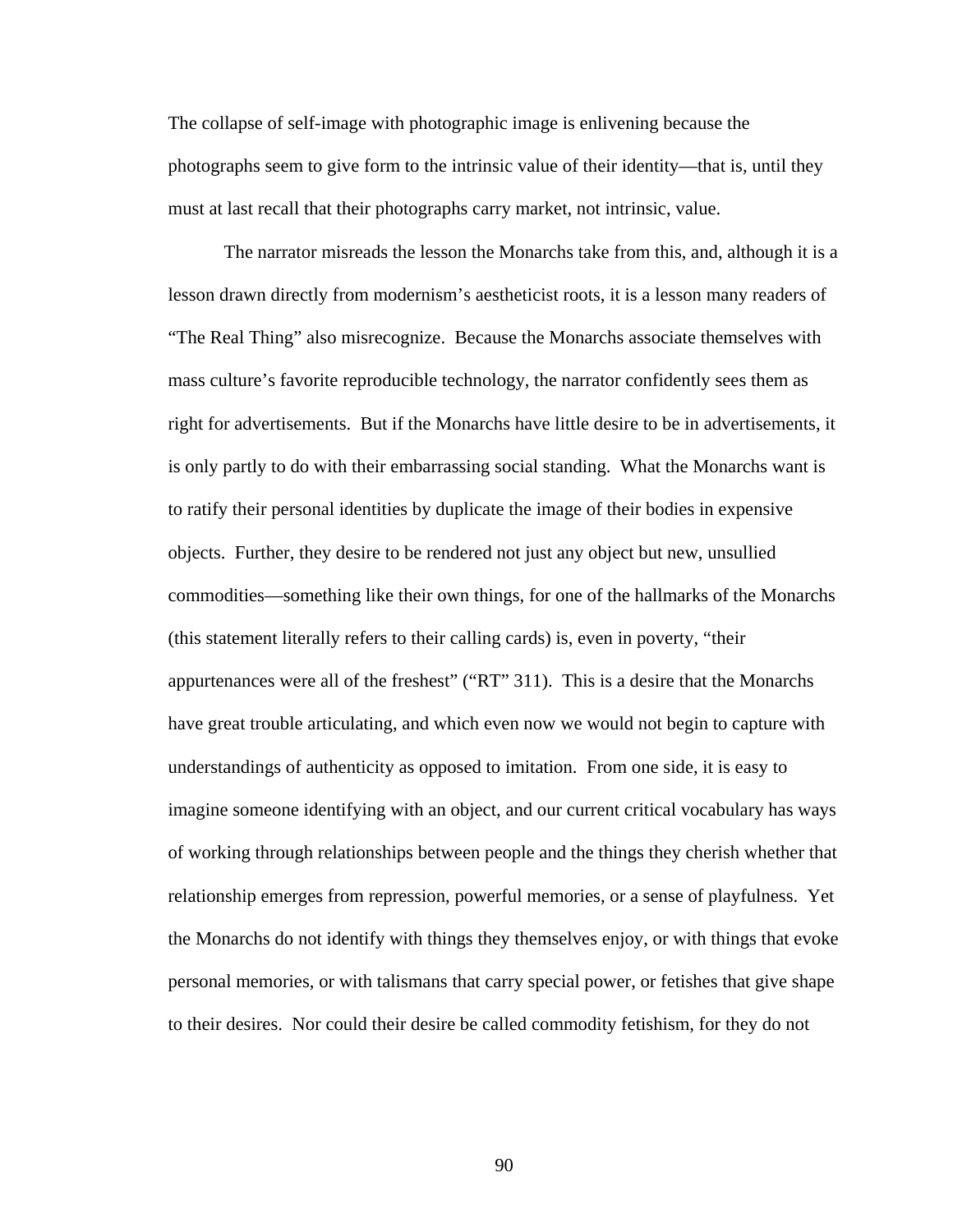pine for new things. What the Monarchs want more than anything is *to be* new, expensive images that help compose a cherished cultural narrative that is not their own.

The Monarchs' desire to become mediated images is the desire to reverse the exhausting metonymical game of keeping up the freshest things for the best appearances that makes them easily mistakable for the bourgeoisie, the wealthy, or as celebrities. No longer able to seize the means for keeping up with expensive, limited things which will, in the end, be parted from them anyway, the Monarchs now want to become cherished commodities of the market—things that can circulate from one place to another, granting the appearance of wealth and dignity the all those hands that will come to possess and exchange them.

Caught at that liminal moment of the fin-de-siècle, the Monarchs seem to embody the desires of both Victorian and modernist fiction. Their desire to be the illustrations of the deluxe, limited edition of a highbrow novel seems to wed the dual desire to take possession of and be possessed by commodities that Jeff Nunokawa diagnoses in high Victorian fiction, and perhaps prefigures the modernist yield one's subjectivity by becoming an object or a machine.<sup>124</sup> But what separates the Monarchs—and perhaps a handful of other of James's characters—from this pack is that they do not seek to become the artifice for artifice's sake. At bottom, they want the validation conferred by a cultural narrative bigger than themselves. In other terms, they want to be recognized in several senses of that word—acknowledged, validated—as legitimate subjects. David Shumway comes closest to articulating this sense of authenticity when he writes of certain kinds of celebrity as giving birth to a "conception of authenticity [which] entails not the embrace

<sup>124</sup> Jeff Nunokawa finds this notion of possession at work in Dickens's *Dombey and Son* in *The Afterlife of Property: Domestic Security and the Victorian Novel* (Princeton: Princeton University Press, 1994), chap. 2*.*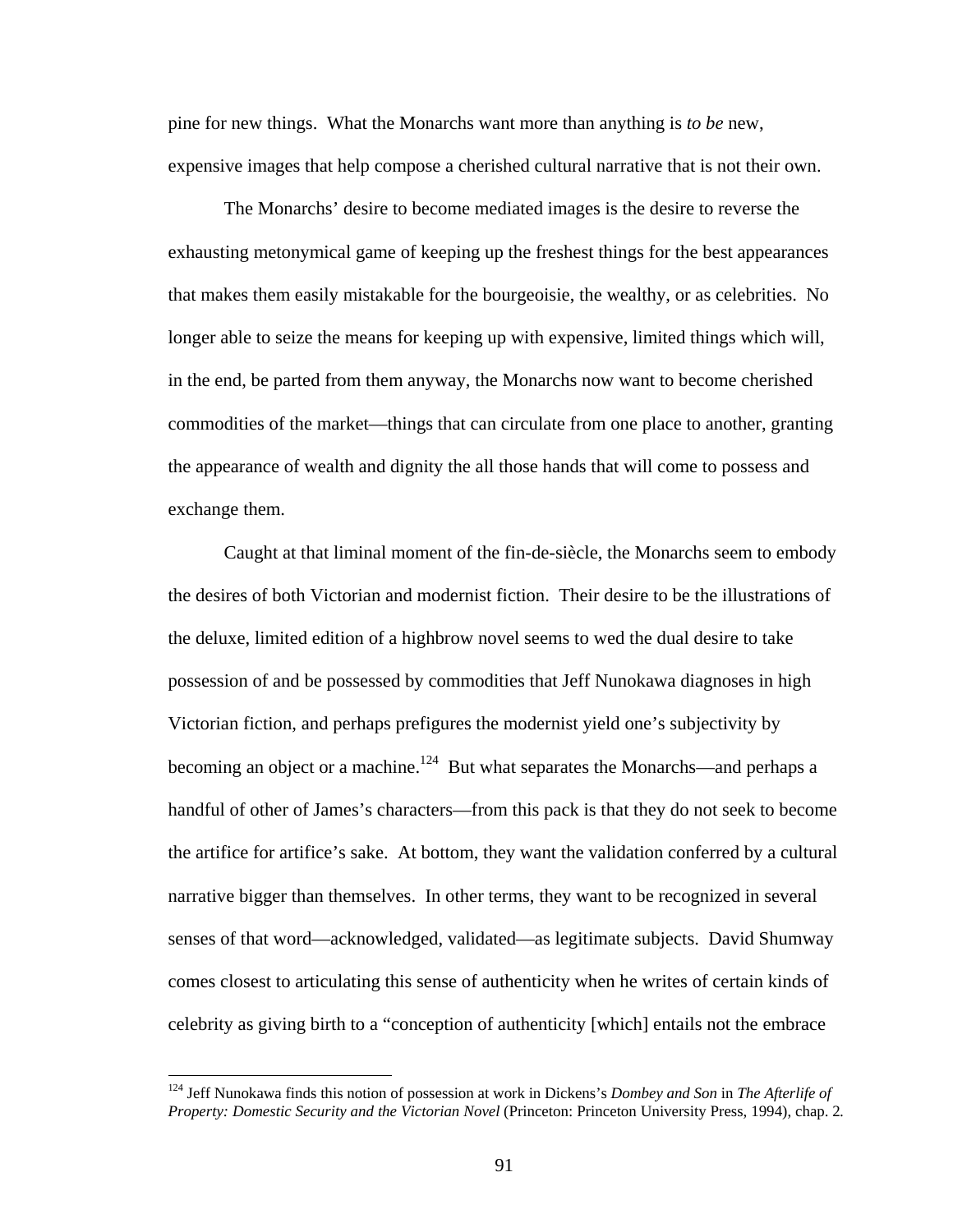of surfaces but the location of depth in culture rather than in personality."<sup>125</sup> But then this, too, may erroneously direct us to another of the narrator's misnomers for the Monarchs, who seem to have an air of "celebrity" about them, but too much of that air, "look[ing] too distinguished to be a 'personality'" ("RT" 307).

Lacking an adequate critical vocabulary for authenticity that captures the complexities of "The Real Thing," we return once again to James's own comments on photography and the Preface to *The Golden Bowl*. The Monarchs' desire, we might say, seems akin to James's descriptions of the photographs meant to accompany his works something that does not traffic in imitation but which is more aptly described as "discreetly disavowing emulation," just as Coburn's photographs were "optical symbols or echoes" of James's work, "expressions of no particular thing in the text, but only of the type or idea of this or that thing" (*GB* xi), and yet the thing itself. To recognize such a type is, at last, not a fixture but a point of departure, a beginning to invention, imagination, and meaning-making.

## **Typicality after Photography**

"The Real Thing" thus draws a distinction between illustration and photography that has less to do with their representational differences than with what kinds of consumers to which cheap photographs and expensive illustrated novels were marketed. It is a distinction that brings to mind how moderns thought of property as a signifier of class. While it would not be fair to speak of modernism and marxism as possessing the same motives or aims, there is no doubt that marxism is a species of modernist discourse

<sup>125</sup> David R. Shumway, "Authenticity: Modernity, Stardom, and Rock & Roll." *Modernism/Modernity* 14:3 (2007): 528.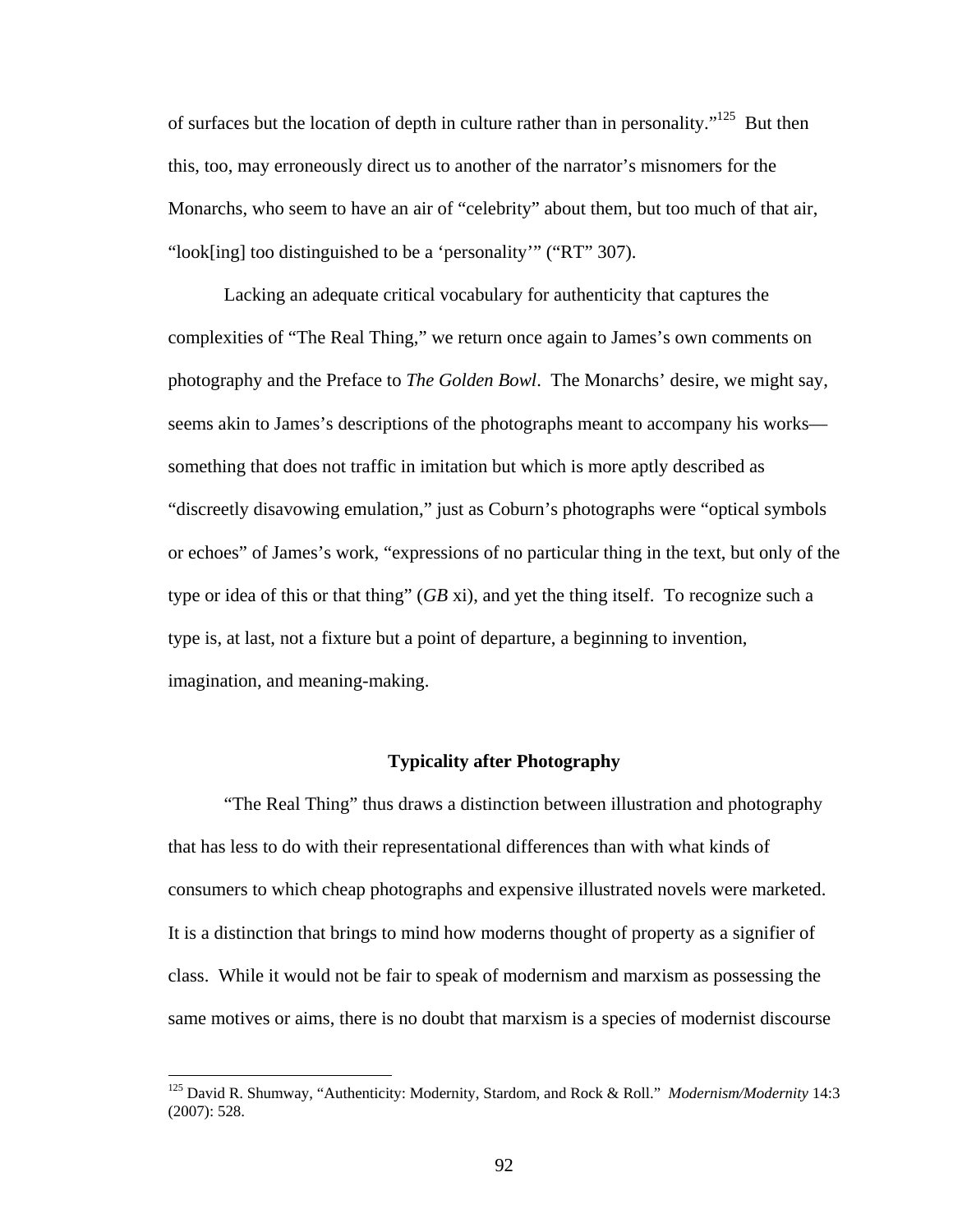and that some strains of modernism are devoted to sounding the depths of the ethic of consumption and consumerism that had already been firmly in place in Europe and America for generations by the late nineteenth century. For Jonathan Freedman, the defining feature of Jamesian modernism is James's appropriation of aestheticism without ever claiming to participate in that movement. Freedman finds James just as devoted as his aestheticist contemporaries to

> at once registering, shaping, and critiquing a society whose cultural institutions are increasingly devoted to inciting, celebrating, and inducing the act of consumption—first finding that its critical impulses are wholly subsumed within its celebratory function, then discovering a way to reassert them from within the confines of the historical moment.<sup>126</sup>

"The Real Thing" contributes to James's anatomizing of a consumer ethos by exploring how mediated images offer themselves as possessions. As the Monarchs know, illustrations and photographs alike can be possessed by any who purchases them, but they also lay implicit claim to being able to possess the identities they represent.<sup>127</sup> If one can possess and yet be possessed by a picture, as the Monarchs claim to be, this dual notion of possession complicates questions about the authenticity of images—how faithful they are to the people and things they purport to represent—as well as about the authenticity of identity—whether or not one is true to oneself.

 This rhetoric of possession and property would suggest that a marxist line of inquiry seems warranted here, but Nancy Armstrong offers another way of thinking through these matters in *Fiction in the Age of Photography.* For Armstrong, it is deeply

126 Jonathan Freedman, *Professions of Taste: Henry James, British Aestheticism, and Commodity Culture* (Stanford: Stanford University Press, 1990), 58. Many studies implicitly place marxism within modernism's umbrella, but Freedman makes a sinuous argument that reads theorists such as Max Weber and Theodor Adorno as responding to contradictions that aestheticism and modernism were the first to take up. For another comparison in this vein, see Michael North, "Eliot, Lukács, and the Politics of Modernism," in *T. S. Eliot: The Modernist in History*, ed. Ronald Bush (Cambridge and New York: Cambridge University Press, 1991), 169-90.

<sup>127</sup> Nunokawa, *Afterlife*.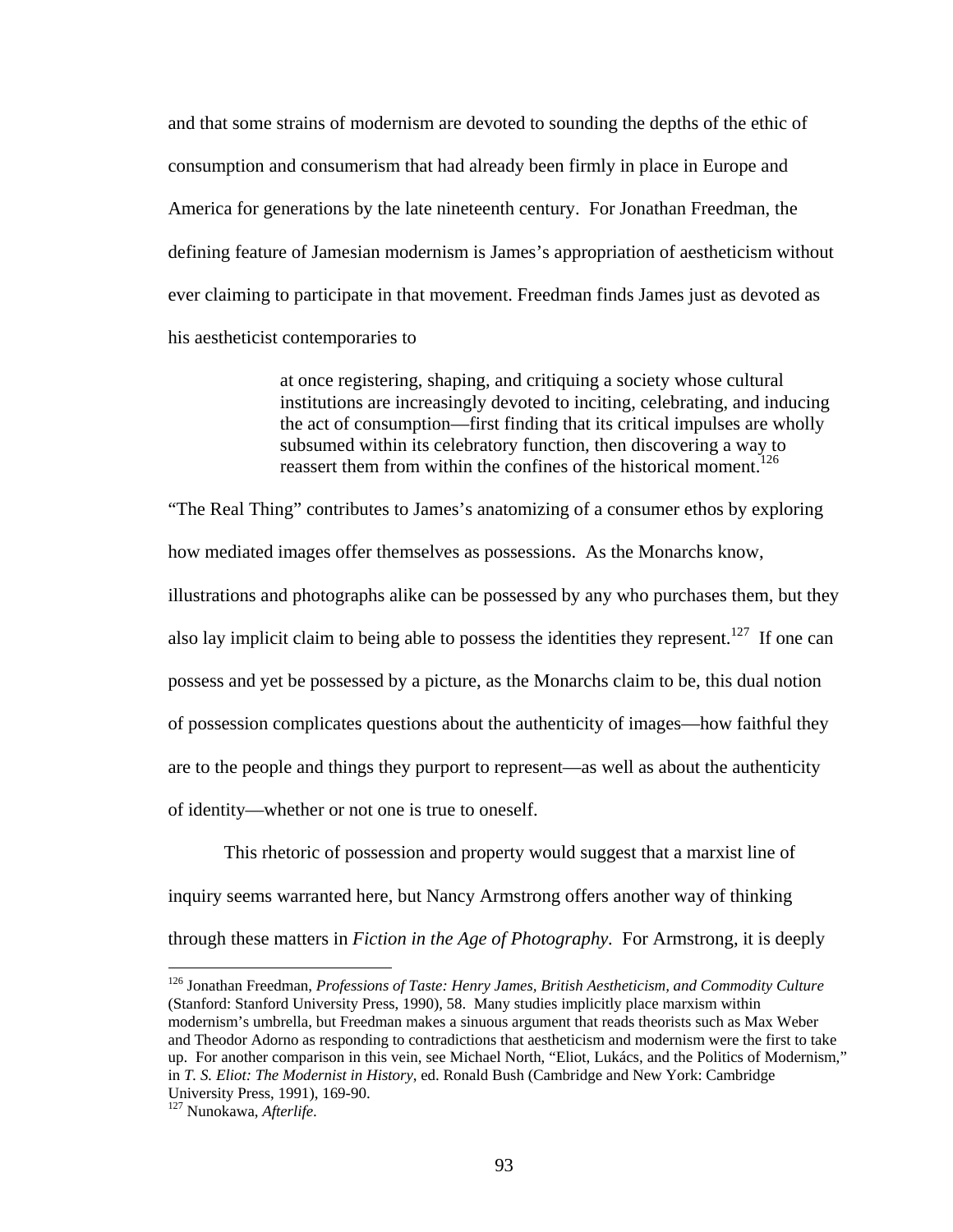important to avoid recourse in a marxist interpretation of images when we talk about how realist representational economies after photography work. She lends focus to the general critique others have leveled at marxism's precapitalist nostalgia (its yearning for relationships between the social and material worlds that are not mediated by capital) by showing that nostalgia to have given rise to an "iconophobia" after capitalism (*FAP* 28). In Marx, Lukács, and Baudrillard, she uncovers "indications that real things and authentic feelings have, for some time now, been receding behind a successive veil of images" (*FAP* 29). This iconophobia can be traced to Marx himself but gained its greatest currency in literary studies with Georg Lukács, who dated the year of realism's decline 1848. The year Louis Napoleon came to power and almost immediately betrayed the working classes that had helped install him also witnessed what Lukács felt was a second betrayal on the part of the novel. A rash of unwelcome visual rhetoric in realism made the novel irresponsible to what Lukács felt was its mission of exploring communal bonds and social practices in which money and commodities played limited roles. As Armstrong explains, "Lukács blames this failure on a sudden infusion of 'ornamental detail,' 'immobile background,' 'pictorialism,' 'picturesque atmosphere,' and 'photographic authenticity' which fiction slipped in between readers and the social world around them"  $(FAP 5)$ .<sup>128</sup>

The chief aim of *Fiction in the Age of Photography*—the notion of which Armstrong so fervently and, I would say, rightfully seeks to disabuse us—is not just a

1

128 Armstrong quotes from "The Crisis of Bourgeois Realism," in *The Historical Novel*, trans. Hannah and Stanley Mitchell (Lincoln: University of Nebraska Press, 1983) 171-250.

With that latter phrase of Lukács's, "photographic authenticity," Armstrong comes to place marxism too close to modernism. Though Lukács was one of modernism's most acerbic opponents, his outright rejection of realist imagery comes to seem a great deal like the impulse "to embrace a post-photographic notion of authenticity that modernism conjured up retrospectively," and the marxist iconophobia Armstrong diagnoses at the beginning of her study finds its corollary in what she calls "the logic of modernism": "that images per se are bad" (*FAP* 276, 275).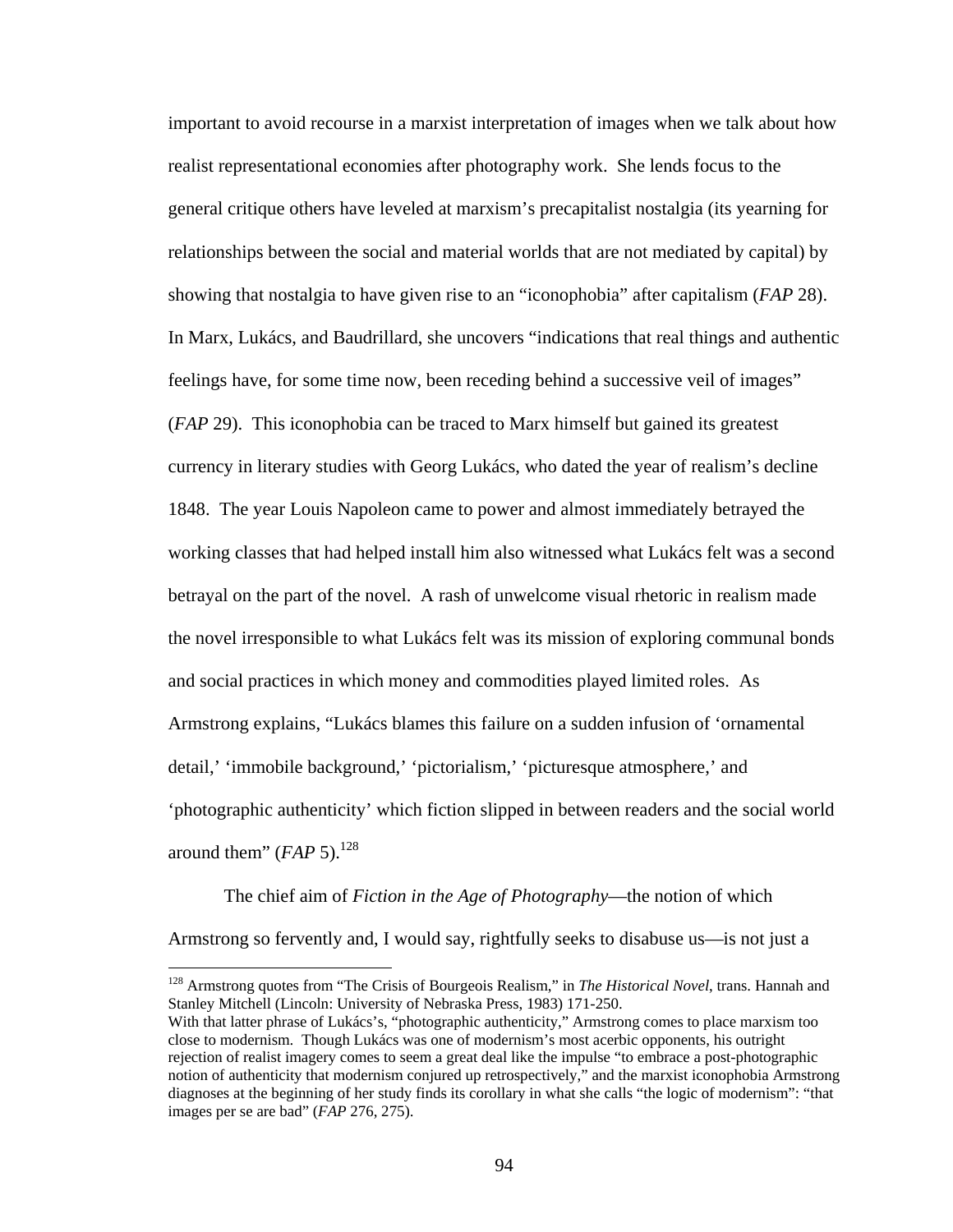specifically marxist iconophobia, but a notion that underpins spectacle since Marx: that spectacles must, almost by nature, be presentations of capital. A good many spectacles do, of course, display glitzy commodities or demonstrate wealth or testify to the grand possibilities of money and all that it can buy. But even so, that will not be all that such spectacles display. They will also continue to instruct us in the ways in which we might understand our visible—which is to say, corporeal—selves, "[t]he body on which we stake our sense of futurity, individuation, rights, and community" (*FAP* 276). It is the essence of photography, whether in popular photography or the notoriously essentialist composite photographs of degeneration theorists, to suggest that its viewers conflate the image of the body with identity. In so doing, photography would also assert itself as a system for interpreting and classifying bodies into types.<sup>129</sup> It was this very system of reducing images of people to types that helped photography lay claim to unrivaled accuracy and, for Armstrong, not to purport to lead us away from the real but to "[*tell*] *us what is real*" (*FAP* 3; Armstrong's italics).<sup>130</sup>

With this conclusion in mind, I want to return to a claim Armstrong makes on her way to arriving at these statements. Though she clearly has the above critique in mind when she writes that marxism might at least offer "valuable insight into the whole notion of 'authenticity' that came to stand for the world as it was before these images usurped the place of objects in mediating human relationships," I want to pursue another insight that her critique allows (*FAP* 29). If marxism is the discourse that arose to analyze the social construction of authenticity under capitalism, and if marxism renders that

 $129$  Armstrong delineates the different ways in which popular photography and the photography of social scientists achieved these aims in her introduction.

<sup>&</sup>lt;sup>130</sup> "Our remarkable ability as modern individuals to move in the world and carry the categories we inhabit with us hinges, I believe, on our ability to understand almost anyone and anything in terms of just those categories" (*FAP* 3-4).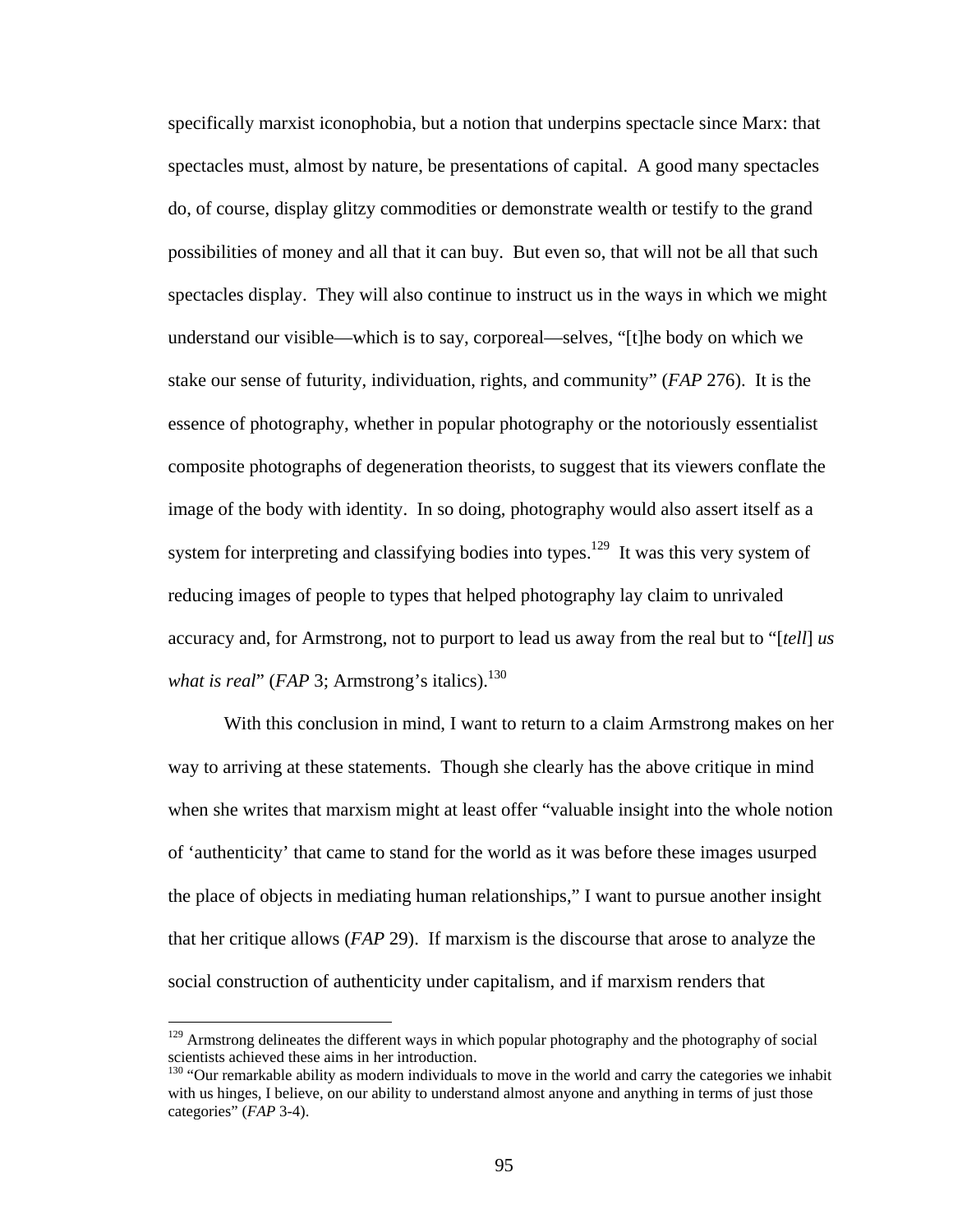authenticity a surrogate for more properly authentic but now irretrievable relationships, then it is worth asking whether marxism is always iconophobic and, if not, what else it can tell us about how images possess identity.

 While a full investigation of this question would stray too far from the aim of this chapter, a good starting place is Fredric Jameson's classic gloss of Lukács's account of literary realism's typed characters.<sup>131</sup> Jameson notes that Lukács takes up the issue of the type (in *Theory of the Novel*, 66-9) as an enabling figure in realist literature precisely in order to explain how representational forms work. Though we have seen Armstrong observe Lukács speaking of realism as exchanging thick descriptions of non-capitalist relationships with "photographic authenticity," Jameson wants to be clear that "for Lukács the typical is never a matter of photographic accuracy."<sup>132</sup> If types in literature as Lukács describes them cannot be likened to photographs, Jameson declares, then we come to understand types not as ossified, abiding stickmen but as representatives of social positions that change over time. Thus, types, and "the notion of the *typical*" itself, are the places in which literary realism most readily historicizes itself by drawing attention to that change: "realism itself comes to be distinguished by its movement, its storytelling and dramatization of its content; comes, following the title of one of Lukács's finest essays, to be characterized by narration rather than description" (*MF* 196). Even if realist authors of the nineteenth century learned a great deal from photography about types, as Armstrong insists, Jameson contends that analogizing types in literature to

<sup>131</sup> Another starting place, better known but which I cannot take up here because it would lead us too far afield, can be found in W. J. T. Mitchell's analysis of the visual rhetoric Marx uses to distinguish commodity fetishism from other human-object relationships. See in the final chapter of Mitchell's *Iconology: Image, Text, Ideology* (Chicago: University of Chicago Press, 1986).<br><sup>132</sup> Fredric Jameson, *Marxism and Form: Twentieth-Century Dialectical Theories of Literature* (Princeton:

Princeton University Press, 1971), 194 (hereafter cited in text as *MF*).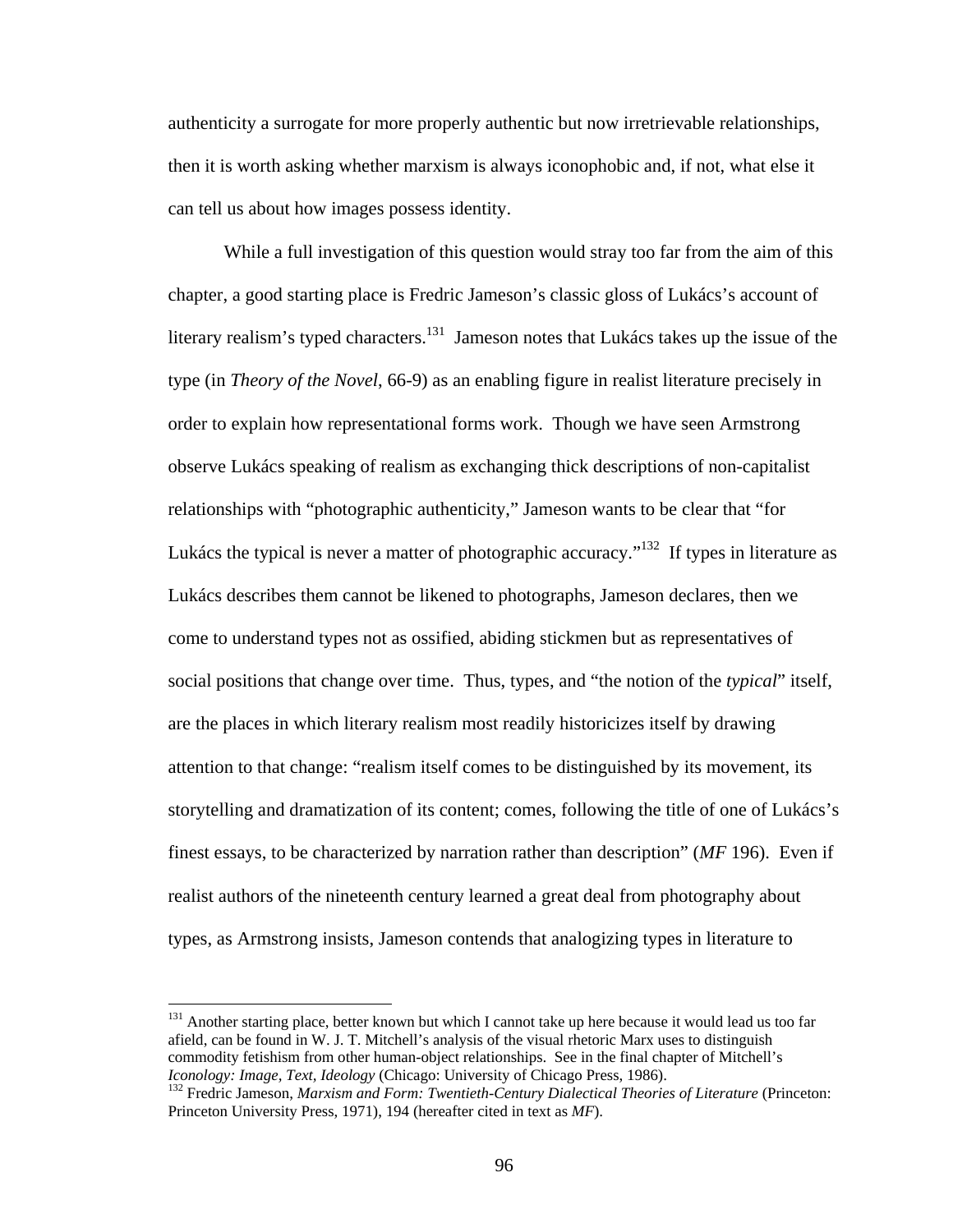photography is inaccurate because it implies stasis, immobility—frames of arrested time. By contrast, types in literature offer "rather an analogy between the entire plot, as a conflict of forces, and the total moment of history itself considered as a process" (*MF*  195). Martha Banta makes a similar claim when she writes, "the attention paid to 'type' by artists, literary and art critics, psychologists, and philosophers of the late nineteenth century is one of the more helpful ways we today have of threading the path between the *isms* of art's genres and life's modes of conduct."<sup>133</sup>

 The problem of locating authenticity in the age of photography that I read Armstrong and Jameson to be working through in their discussions of Lukács is the same problem with which we have seen the narrator wrestle in "The Real Thing," and much the same problem we have seen J. Hillis Miller attribute to James's *oeuvre*. Does the authentic emerge from remaining true to realist representation, or is its proper source outside of representation altogether? James's late views on photography direct us to a more useful vocabulary that suspends that question, allowing us to embrace both possibilities and, as Freedman would argue, allowing James the aestheticist pose of embracing the possibility that authenticity is born not of one or the other but the irreconcilability of the contradiction. In part, James's suggestion that we attend to the general and particular might seem to follow the maturation of aestheticist criticism into deconstruction that Freedman traces. Indeed, deconstructive procedures that critics of virtually every stripe continue to find valuable are its means for ferreting out singularity, of identifying the particulars of difference, of taking note of how the individual departs from the category or categories ascribed to it. If there is such thing as a deconstructive

<sup>133</sup> Martha Banta, "Artists, Models, Real Things, and Recognizable Types," *Studies in the Literary Imagination* 16.2 (1983), 33.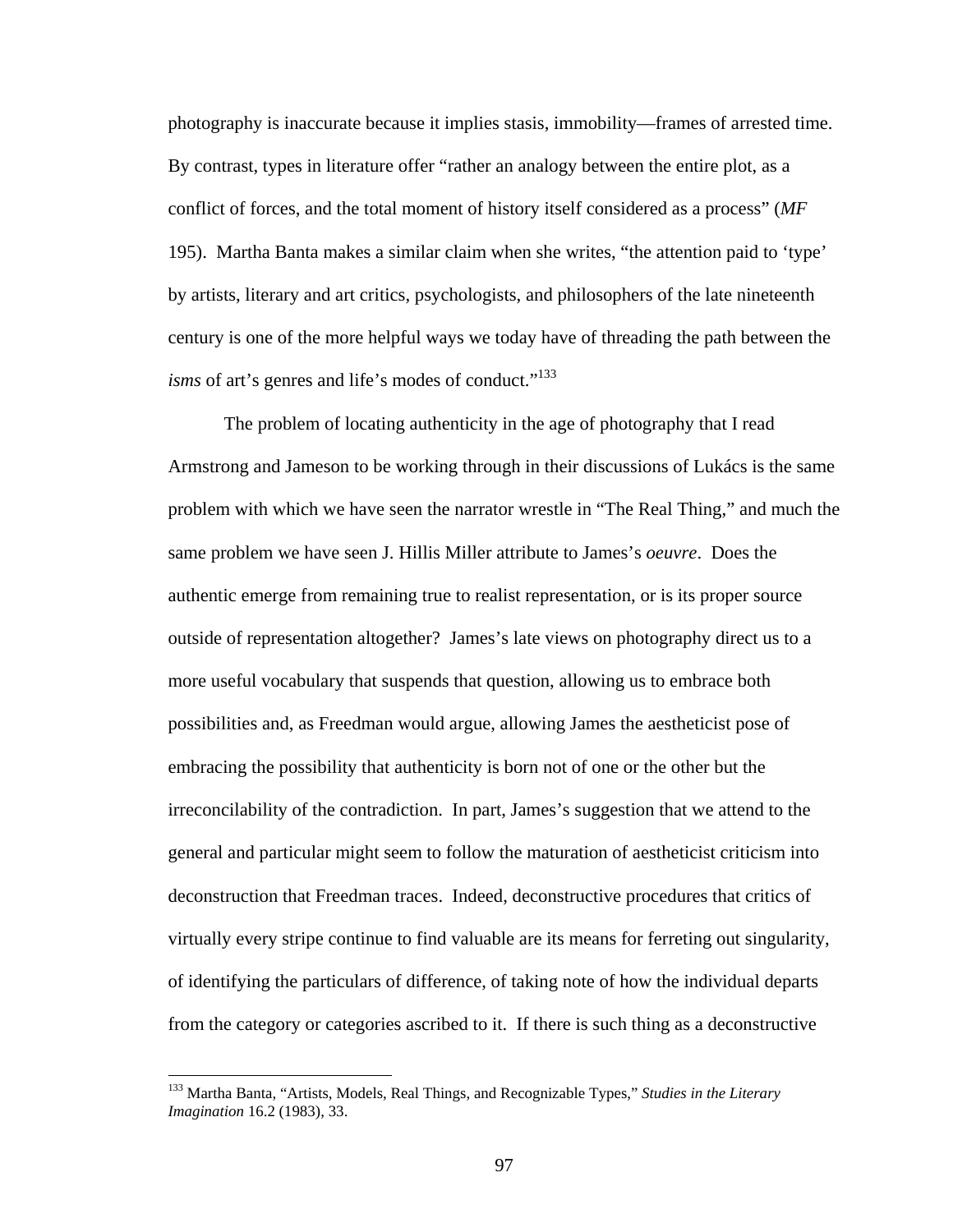ethic, it would be what Jeffrey Nealon calls the imperative that compels us to reread even the most mundane example for differences unacknowledged so far. "Such an iterative siting (or, perhaps, a *citing*) calls for a radical rereading of the example, an attempt to open up a reinscribed future of response rather than merely settling for or on a representative past."<sup>134</sup>

Not to layer too many puns, but, for James, the issue of rereading is inseparable from *sighting*, too. James's discussion of photography in the Preface to *The Golden Bowl* is interwoven with his remarks on revision and rereading, twin acts that James regards as "a *living* affair" (*GB* xix; James's italics). The entire purpose of rereading, James continues, lies in "seeing the buried, latent life of a past composition vibrate, at renewal of touch . . . and break through its settled and 'sunk' surface" (*GB* xx).<sup>135</sup> The suggestion is that those things which keep to the surface only, like a photograph, are not worthy of the deep attention art receives. There is, he asserts, no life in surfaces alone, nor in surfaces which, like painting, do not call upon viewers to imagine a depth of story or character.

 The unfavorable comparison here serves to suggest something implicit in the discussions of type I have outlined in this section. The quality we most readily attribute to types seems to be their banality, and yet the Monarchs' defining quality for much of

<sup>&</sup>lt;sup>134</sup> Jeffrey T. Nealon, *Alterity Politics: Ethics and Performative Subjectivity* (Durham and London: Duke University Press, 1998), 117.

 $135$  As he continues in this vein, James goes on to "the vast example of Balzac," whose fiction "intensiffies] for me the interest of this general question of the reviving and reacting vision," and thereby discusses rereading and revision in terms of negotiating the general and the particular, an act that requires acknowledging what one has already seen and known as well as what one learns from the latest encounter with the text (*GB* xx-xxi). Here, too, James borrows from the rhetoric of photography: just as "any representational work" should "bristle with images" (*GB* ix), James finds the unrevised text "bristling with a sense of over-prolonged exposure" (*GB* xxi).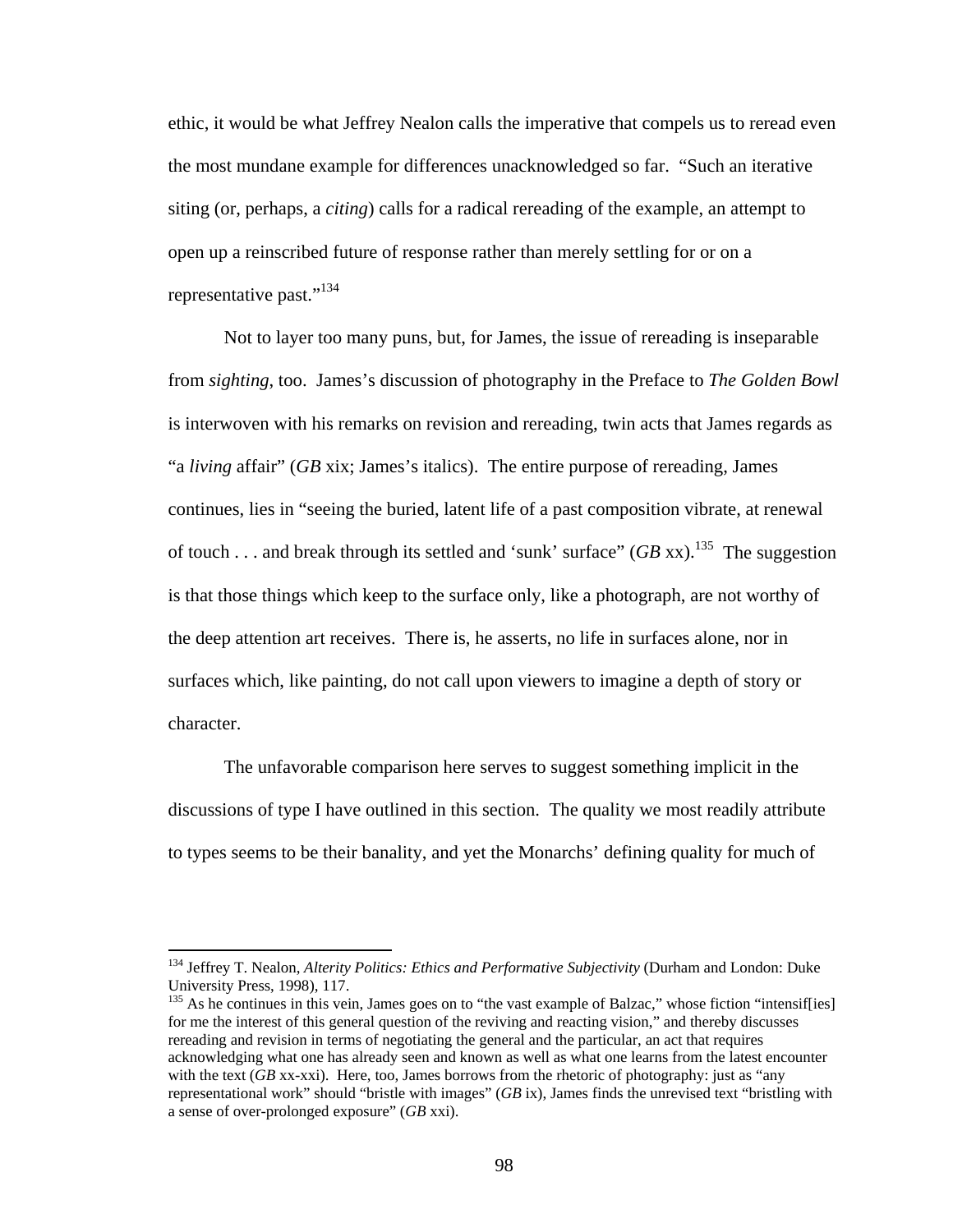"The Real Thing" is their persistent boringness.<sup>136</sup> Indeed, that is the quality that this narrator most easily attributes to the Monarchs: their sameness, their ungeneralizability, makes them seem walled off from the rest of humanity, pocketed in an enclosure all their own that makes him represent them as simply themselves, unlike anyone else he knows. Trying to create illustrations with these models proves tedious work. "When I drew the Monarchs, I couldn't anyhow get away from them—get into the character I wanted to represent;" "There were people presumably" like the Monarchs, but "I found myself trying to invent types that approached [their] own;" ("RT" 334, 335, 327). After trying in vain to work with them, the narrator at last admits, "They bored me a good deal" ("RT" 339).

But out of this emerges something of a revelation: "the very fact that they bored me admonished me not to sacrifice them—if there was anything to be done with them simply to irritation" ("RT" 339). In other words, "The Real Thing" suggests that the narrator's not seeing the Monarchs' humanity becomes a reminder to him that they are, in fact, human. This seems deeply inauthentic. The authentic might be a lot of things, but it is not hackneyed—for how could authenticity refer to anything unoriginal? (Recall Taylor: "Being true to myself means being true to my own originality, and that is something only I can articulate and discover"). Yet, the status of the authentic in "The Real Thing" demands at every turn a vocabulary for addressing the very possibility that authenticity may be rooted not just the everyday or quotidian, but in the banal. The narrator gropes for it, cannot find it, but insists that such things do exist. If James hoped to write a story that authentically represented the situation Du Maurier relayed to him,

<sup>&</sup>lt;sup>136</sup> The exception would be at the end of the story, when the Monarchs have let down their guard in desperation. Having ceased to pretend to appear like aristocrats (offering to wash the narrator's dishes in lieu of sitting as models), they finally inspire his full pity.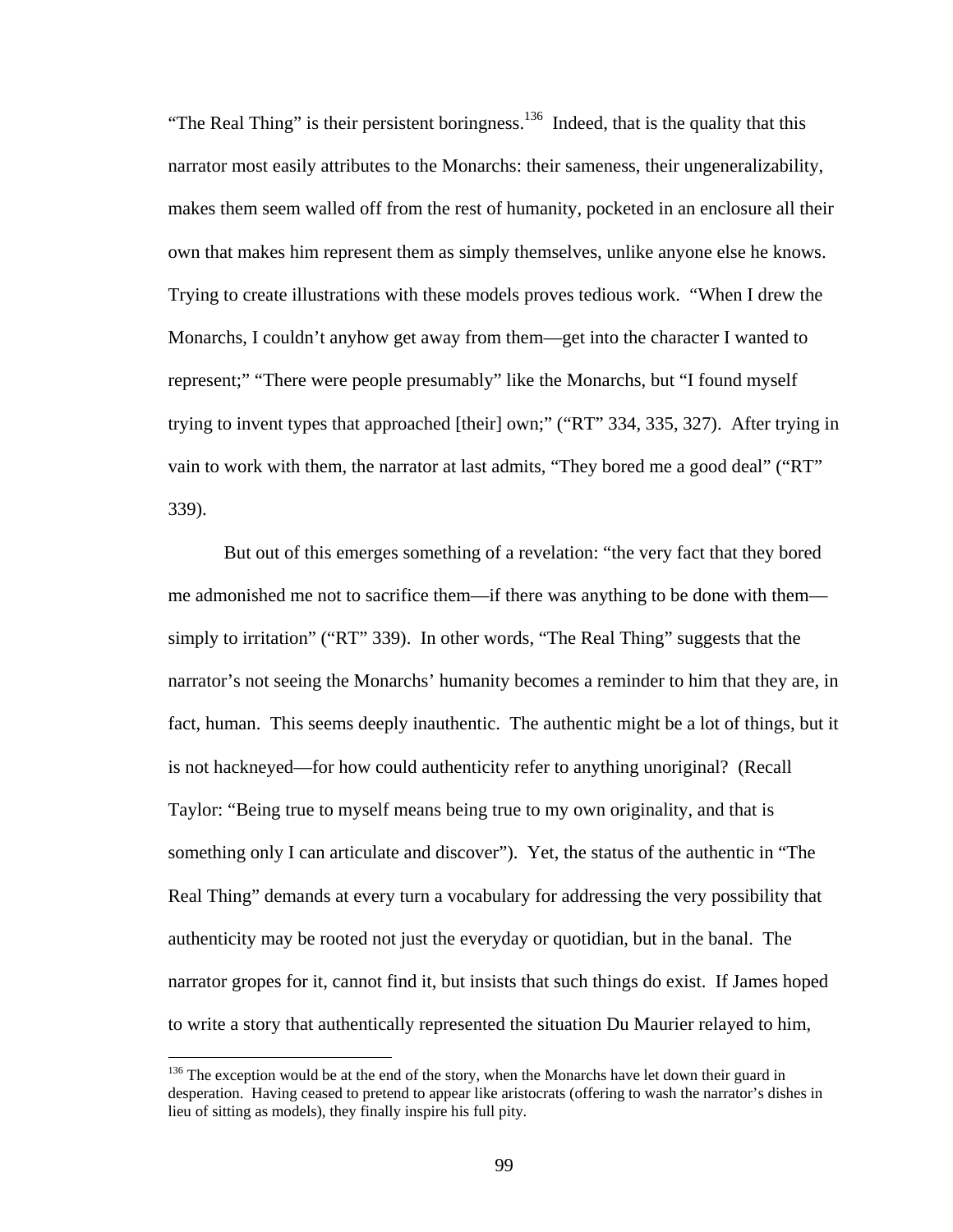then he was hoping to be authentic to one of "oddity and typicalness," which might be better understood as the authenticity of the oddity *of* typicality.137

 $\overline{a}$ <sup>137</sup> *The Complete Notebooks of Henry James*, ed. Leon Edel and Lyall H. Powers (Oxford and New York: Oxford University Press, 1987), 55.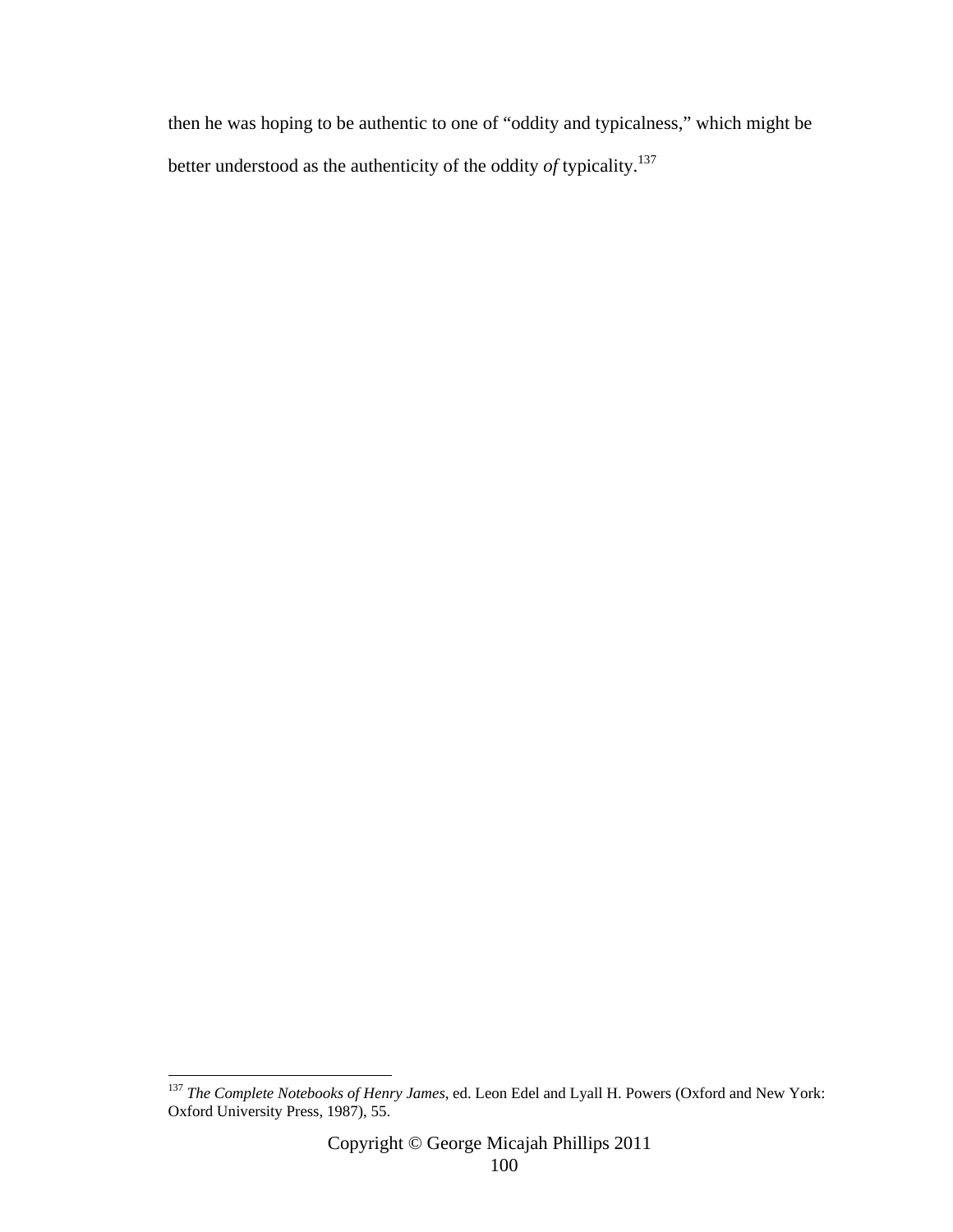## **Chapter 5 Structures of Irony: Curiosity and Fetishism in Conrad, Forster, and London's Colonial Exhibitions**

"London, that wonder city, the growth of which bears no sign of intelligent design, but many traces of freakishly sombre phantasy[.]"

—Joseph Conrad

"You can make India in England apparently, just as you can make England in India." —Cyril Fielding in *A Passage to India*<sup>138</sup>

"The general tone of novels is so literal," declared E. M. Forster in the Clark Lectures later collected in *Aspects of the Novel*, "that when the fantastic is introduced it produces a special effect; some readers are thrilled, others choked off; . . . [it is] like a sideshow in an exhibition where you have to pay sixpence as well as the original fee. Some readers pay with delight, [for] it is only for the sideshows that they entered."<sup>139</sup> (160). In this lecture, called "Fantasy," Forster explains that readers come to know experimental fiction like *Ulysses* (1922) and *Mrs. Dalloway* (1925) by extending their "[c]uriosity for the story" to its narrative frameworks (*AN* 158). Forster's lightly-treated analogy (where experimental fiction is the sideshow within the grand exhibition that is the history of the novel) makes these lines difficult to read without imagining the arched eyebrow that Forster must have shown to lecture attendees at Cambridge in this moment.

If regard for curiosity is critical for the appreciating new and inventive literature, as Forster suggests in this lecture, he raises questions about how curiosity operates when it is housed within the kind of self-conscious, ironic frame in which Forster presents it

<sup>138</sup> Joseph Conrad, "Poland Revisited," 1915, *Notes on Life and Literature* (New York: Doubleday, 1922), 152; E. M. Forster, *A Passage to India*, 1924 (New York: Harcourt, 1984), 78 (hereafter cited in text as *PI*). 139 E. M. Forster, *Aspects of the Novel*, 1927 (New York: Harcourt, 1954), 160 (hereafter cited in text as *AN*).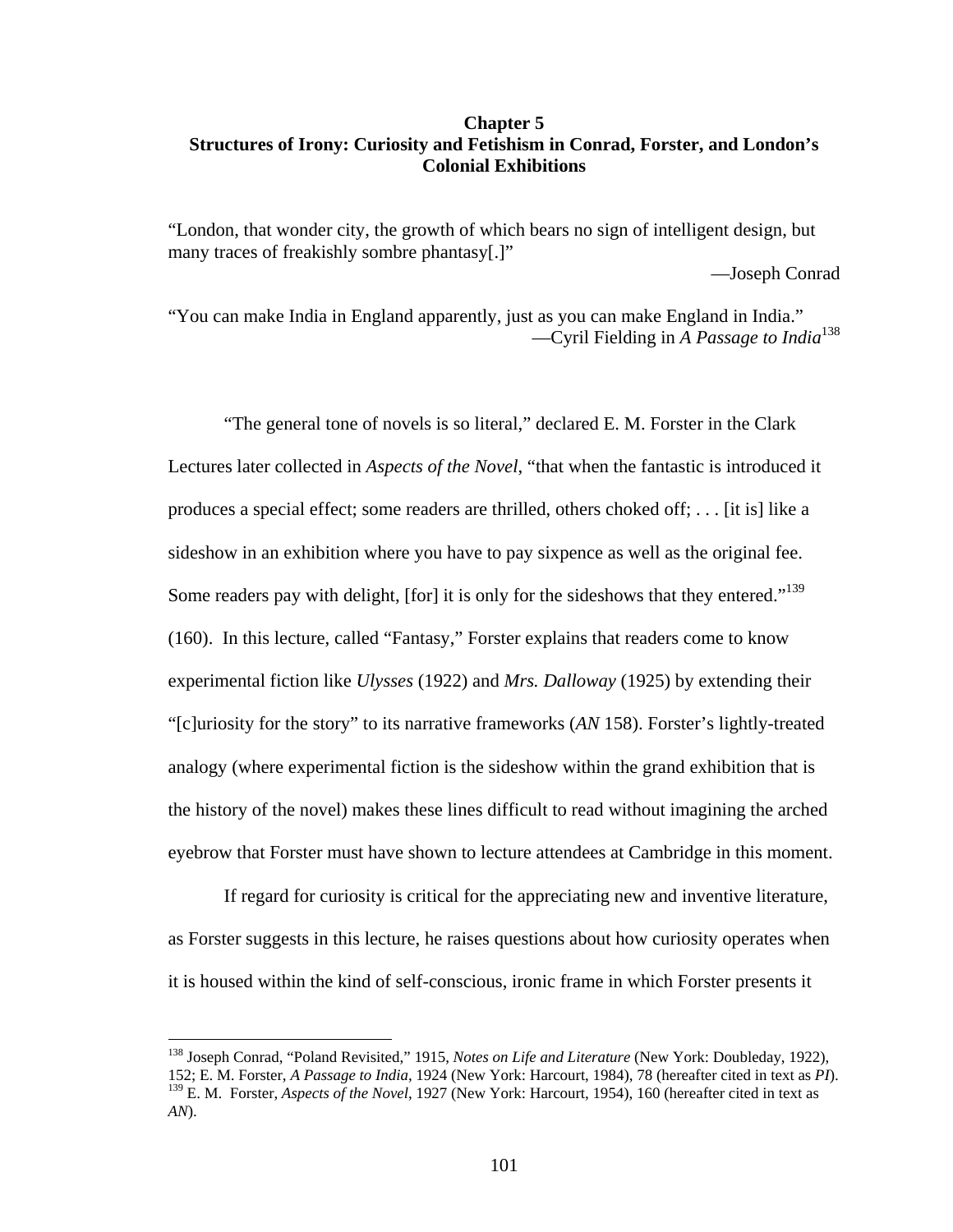here—a question that has perhaps become only more acute over time as irony has become enshrined as one modernism's favorite modes. That question becomes even more complex in the context of exhibition. By 1927, when Forster delivers this lecture, *exhibition* would almost certainly have meant a particular kind of exhibition. Grand public fairs and shows that unmistakably highlight empire had become a staple in London's Olympia, Earls Court, and Shepherds Bush in recent decades.<sup>140</sup> As Harold Hartley, one of the directors and designers of exhibitions in London during this period, described it, the goal of these exhibitions was to present visitors with imperial ideology that appealed to fantasies of looking upon colonial domination.

> Our aim was always to provide for our visitors a great variety of attractive amusements, in addition to those termed side-shows, for which extra payment had to be made. The Indian city [created for the Empire and India Exhibition (1895)] contained all the ingredients that go to make up a realistic picture of Asiatic life; its many shops with Indian and Cingalese craftsmen actively at work at their various callings; the elephants and camels carrying people about, and the tiny zebu drawing his load of happy children—all made it an instructive object-lesson.<sup>141</sup>

If curiosity for innovative writing could be analogized to paying extra beyond the charge of story and plot, it is important to note that Forster, no stranger to the issue of colonialism, raises the very specter of what makes curiosity potentially harmful. As Hartley explains it, entrance into a colonial exhibition's sideshows preyed on the

<sup>&</sup>lt;sup>140</sup> Annie Coombes and Peter Hoffenberg offer sweeping surveys of London's colonial exhibitions, which were in their prime between 1886-1925, the period considered here (though, as we shall see, the presence of the British Empire at exhibitions goes back at least as far as the Great Exhibition of 1851). John MacKenzie, a pioneer in the arena of empire and Victorian and Edwardian popular culture, has also recently authored a brief essay on that topic that discusses colonial exhibitions. See Annie E. Coombes, *Reinventing Africa: Museums, Material Culture, and Popular Imagination in Late Victorian and Edwardian Culture* (New Haven: Yale University Press, 1994); Peter H. Hoffenberg, *An Empire on Display: English, Indian and Australian Exhibitions from the Crystal Palace to the Great War* (Berkeley and Los Angeles: University of California Press, 2001); and John M. MacKenzie, "The Popular Culture of Empire in Britain," in *The Oxford History of the British Empire*, 5 vols., ed. Wm. Roger Louis (Oxford and New York: Oxford University Press, 1999): 4: 212-31.

<sup>&</sup>lt;sup>141</sup> Harold Hartley, *Eighty-Eight Not Out: A Record of Happy Memories* (London: Frederick Muller, 1939), 87.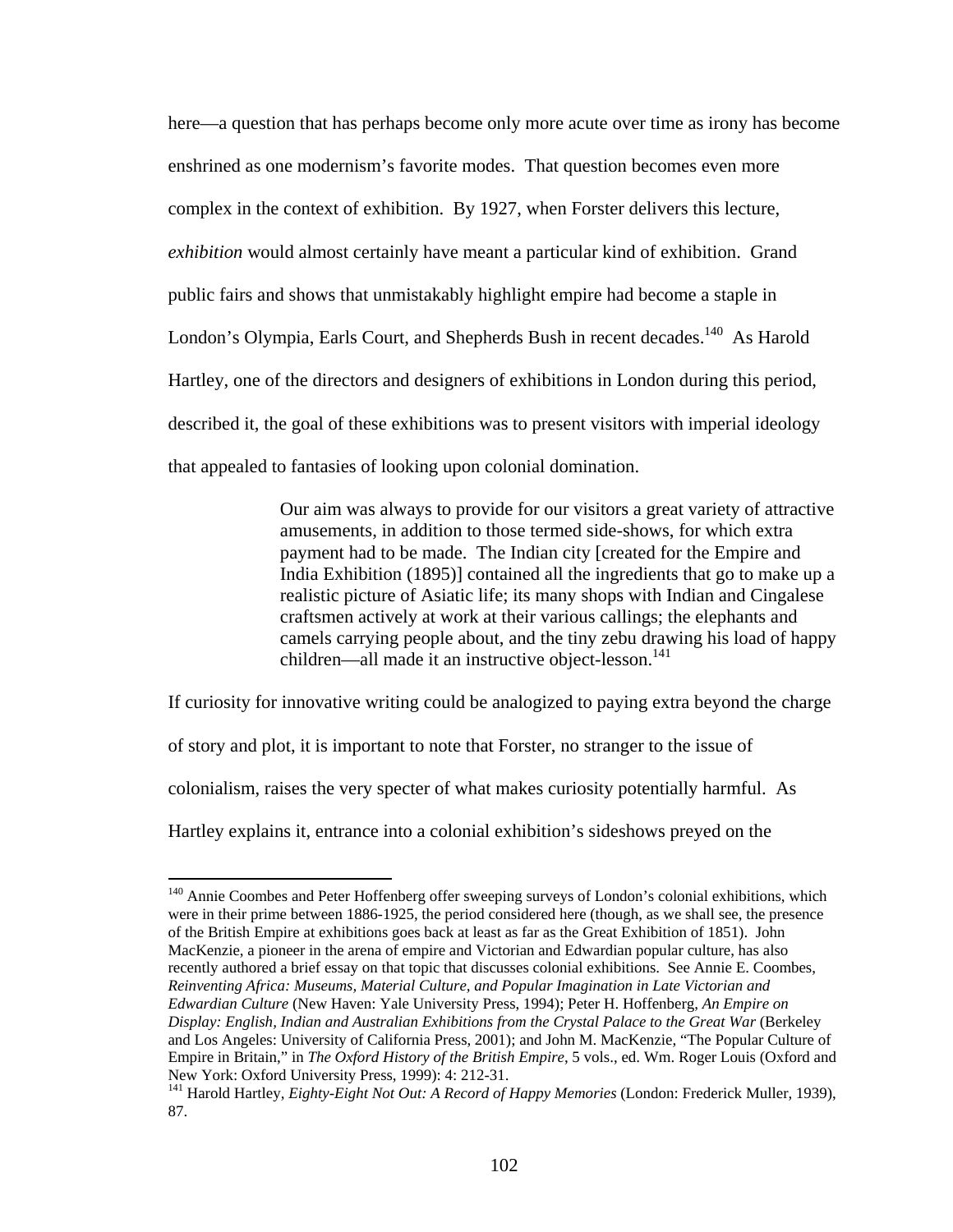curiosity of visitors who want to see their own sense of cultural superiority rendered back to them in "an instructive object-lesson." Taken together, Forster's and Hartley's comments reveal a great deal of traffic shuttling between points that we typically imagine as having distinct boundaries—including narrative and exhibition, London and the colonies, and, above all, irony and curiosity—for it is only by gazing upon "the Indian city" temporarily erected within London that one could understand that city to be "a realistic picture of Asiatic life." Following the rhythms and patterns that briefly join such entities in the early twentieth century clearly means being attentive to how the aesthetics of modernity could inspire both curiosity and irony at the same time while also, it sometimes seems, preventing either from overcoming the tightly-closed grasp of imperial ideology.

In this chapter I want to respond to Forster's injunction to take curiosity seriously by pursuing narratives that thematize curiosity itself, and which, moreover, do so with regard to the "fantastic" space of colonial exhibitions. This pursuit helps provide deeper insight into how modernist fiction responds to Britain's metropolis as contact zone. I ask what can be learned from the detachment two of modernism's best-known ironists, Joseph Conrad and E. M. Forster, cultivate in their responses to early-twentieth-century London. Specifically, I wish to ask: What happens when we read Joseph Conrad's novel *The Secret Agent* (1907), Forster's exhibition review, "The Birth of an Empire," and his novel, *A Passage to India* (both 1924), as ironic responses to London as they knew it? And what further responses might those texts call for now?

Setting, then, will figure prominently here, but equally significant will be visual metaphors of space and structure that abet irony's role in these texts. I will argue that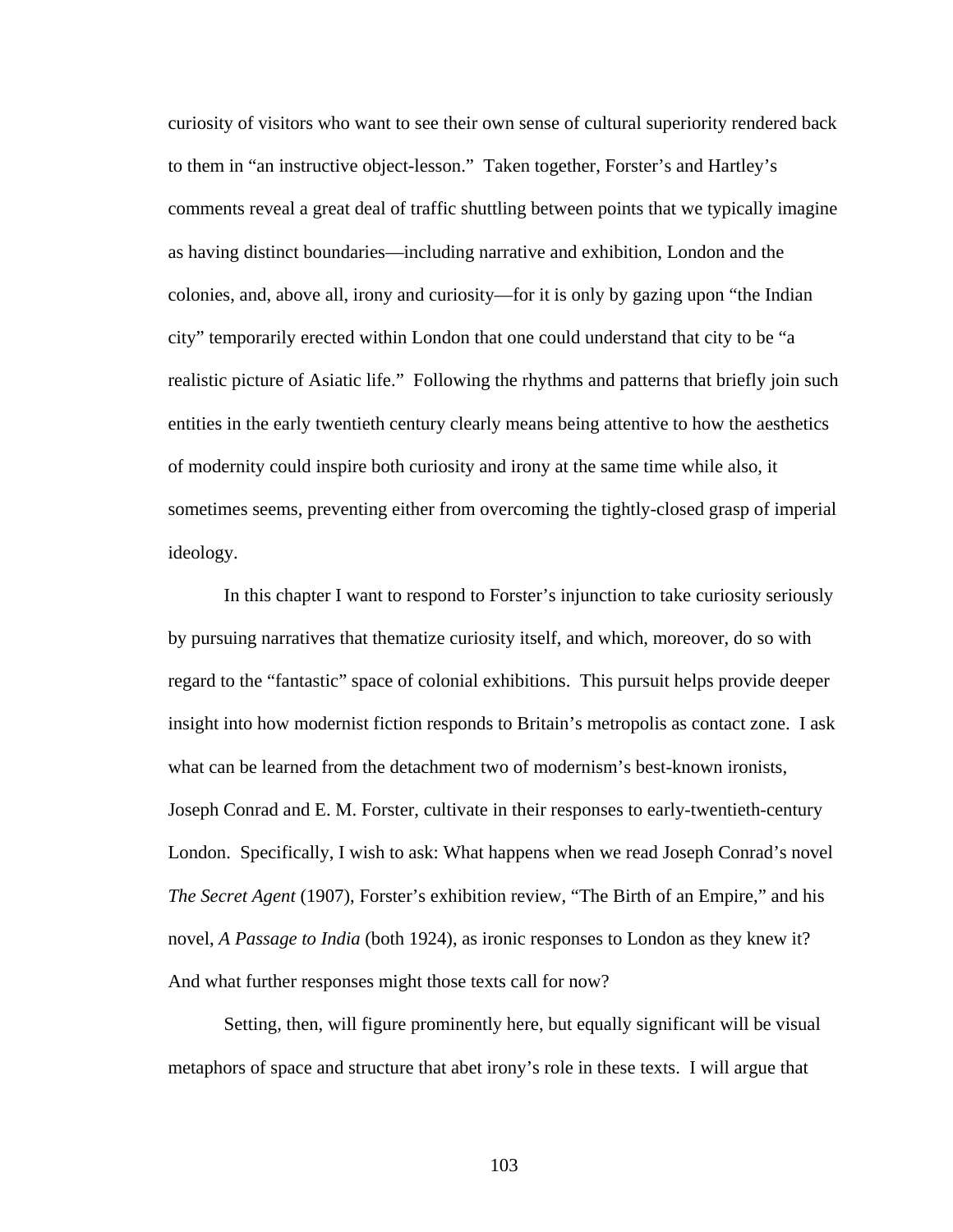Conrad's attention to what he calls London's endless vistas—the windows, doors, and apertures that could mark points of passage but in Conrad tend instead to be sealed thresholds between spaces—enables a presentation of London as an imperial capital so needful of its colonial entanglements for its own identity as to warrant the powerful ironic distancing found in *The Secret Agent*. Often recognized as a high achievement of modernist irony, *The Secret Agent* in fact goes a step further, inviting its readers to trace the limits of irony as a responsive (and responsible) style. Tracing those limits as closely tied to Conrad's confrontation with London's endless vistas will put us in a better position to understand how Forster deploys irony while asserting that metaphors of circulation within and between intimate spaces, resulting in a strategy of ironic detachment from metropolitan imperial culture that seeks productive forms of reattachment. Conrad's impenetrable vistas and Forster's hospitable locations—the "structures of irony" of this chapter's title—prove to be spaces designed for ironic presentation that also disclose the role of curiosity as irony's dialectic shadow. In *The Secret Agent*, curiosity is the element whose conspicuous absence burdens irony with the obligation to respond alone to the late imperial culture Conrad characterizes as governed by fetishism. By contrast, curiosity appears in Forster's review not as irony's naïve opposite but as that which learns from the distance irony produces, and as the occasion for testing tentative styles of reattachment to the metropole.<sup>142</sup>

 $142$  As a category of inquiry, curiosity has been pursued quite a bit in relation to Renaissance literature and culture (see, for example, see Justin Stagl, *A History of Curiosity: The Theory of Travel 1550-1800* [Amsterdam: Harwood Academic Publishers, 1995]; and Barbara Benedict, *Curiosity: A Cultural History of Early Modern Inquiry* [Chicago: University of Chicago Press, 2002]), but largely ignored in relation to modernity. A fantastic exception is Ross Posnock's study of the James brothers in *The Trial of Curiosity* (Oxford and New York: Oxford University Press, 1991).

Part of my aim here is to pursue an alternative knowledge of curiosity's role in response by considering it within the paradigm of modernist irony where, I argue, it appears as a "reparative" device in Eve Sedgwick's sense of that term, a tactic that can "surrender the knowing, anxious, paranoid" position for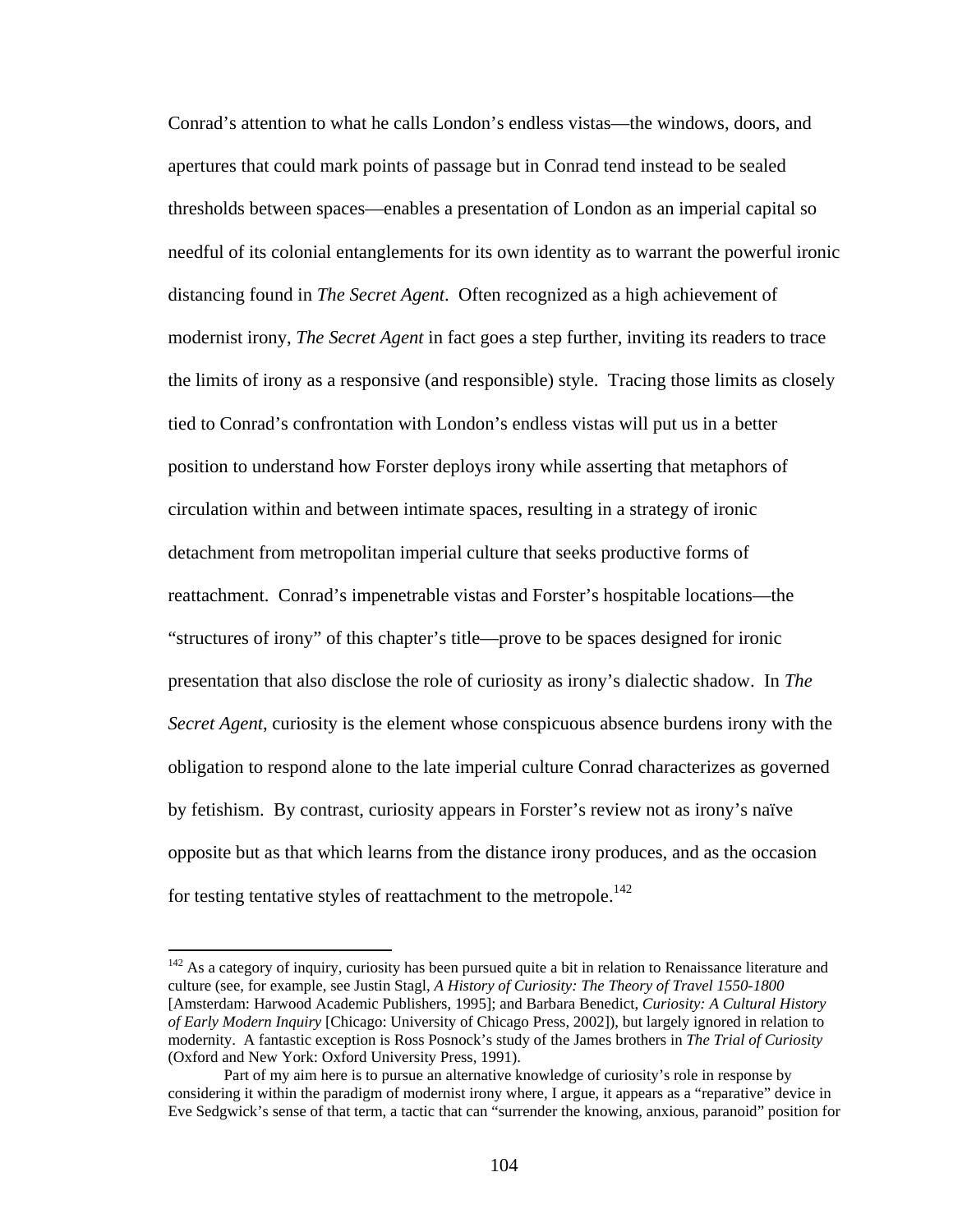## **Modernist Irony and Colonial Exhibitions**

Of the many expressions of London's global reach in the early twentieth century, Forster responds expressly to the "high imperial vision" of colonial exhibitions.<sup>143</sup> *The Secret Agent*, too, demands to be approached in this vein, setting itself against the fascination with pseudo-scientific narratives that colonial exhibitions helped popularize.144 Recent work in modernist studies also invites us to be attentive to colonial exhibitions in order to understand London's modernism as emerging from a city that was the British Empire's cultural and economic center *and* one of its contested locations.<sup>145</sup> One could productively read literary modernism, as Scott Cohen does, as responding to the spatial and geographical conditions of colonial exhibitions. But this approach may overlook the significance of visuality in the development of metropolitan modernism.<sup>146</sup> Taking a different tack, Andrew Thacker describes the displays, exhibits, and the gazes they inspire as rendering colonial exhibitions "visual contact zone[s]."<sup>147</sup> The close attention Forster and Conrad turn toward the processes of sight and the conditions of space calls for just such a model that regards visual experiences at exhibitions as

one that finds it "necessary to experience surprise." See Sedgwick, *Touching Feeling: Pedagogy, Affect, Performativity* (Durham: Duke University Press, 2003), 146.<br><sup>143</sup> E. M. Forster, "The Birth of an Empire," 1924, *Abinger Harvest* (New York: Harcourt, 1964), 44

<sup>(</sup>hereafter cited in text as "B").

<sup>&</sup>lt;sup>144</sup> See Joseph McLaughlin, *Writing the Urban Jungle: Reading Empire in London from Doyle to Eliot*, (Charlottesville: University Press of Virginia, 2000). McLaughlin's excellent reading of *The Secret Agent* regards it as most properly belonging to a metropolitan scene in which colonial exhibitions figure prominently (see especially 154-5). So, too, do I want to restore *The Secret Agent* to just such a context in order to measure its response to a city that sometimes seemed "a frontier space . . . an urban heart of darkness" (20, 23).

<sup>145</sup> In addition to those cited below, see Kurt Koenigsberger, *The Novel and the Menagerie: Totality, Englishness, and Empire* (Columbus: Ohio State University Press, 2007), 149-81; and Mark Wollaeger, *Modernism, Media, and Propaganda: British Narrative from 1900-1945* (Oxford and Princeton: Princeton University Press, 2006), 71-119.

<sup>&</sup>lt;sup>146</sup> Scott Cohen, "The Empire from the Street: Virginia Woolf, Wembley, and Imperial Monuments," *Modern Fiction Studies* 50.1 (2004): 85-109.<br><sup>147</sup> Andrew Thacker, "'Mad after Foreign Notions': Ezra Pound, Imagism, and the Geography of the Orient,"

in *Geographies of Modernism: Literatures, Cultures, Spaces*, ed. Peter Brooker and Andrew Thacker (New York: Routledge, 2005), 33.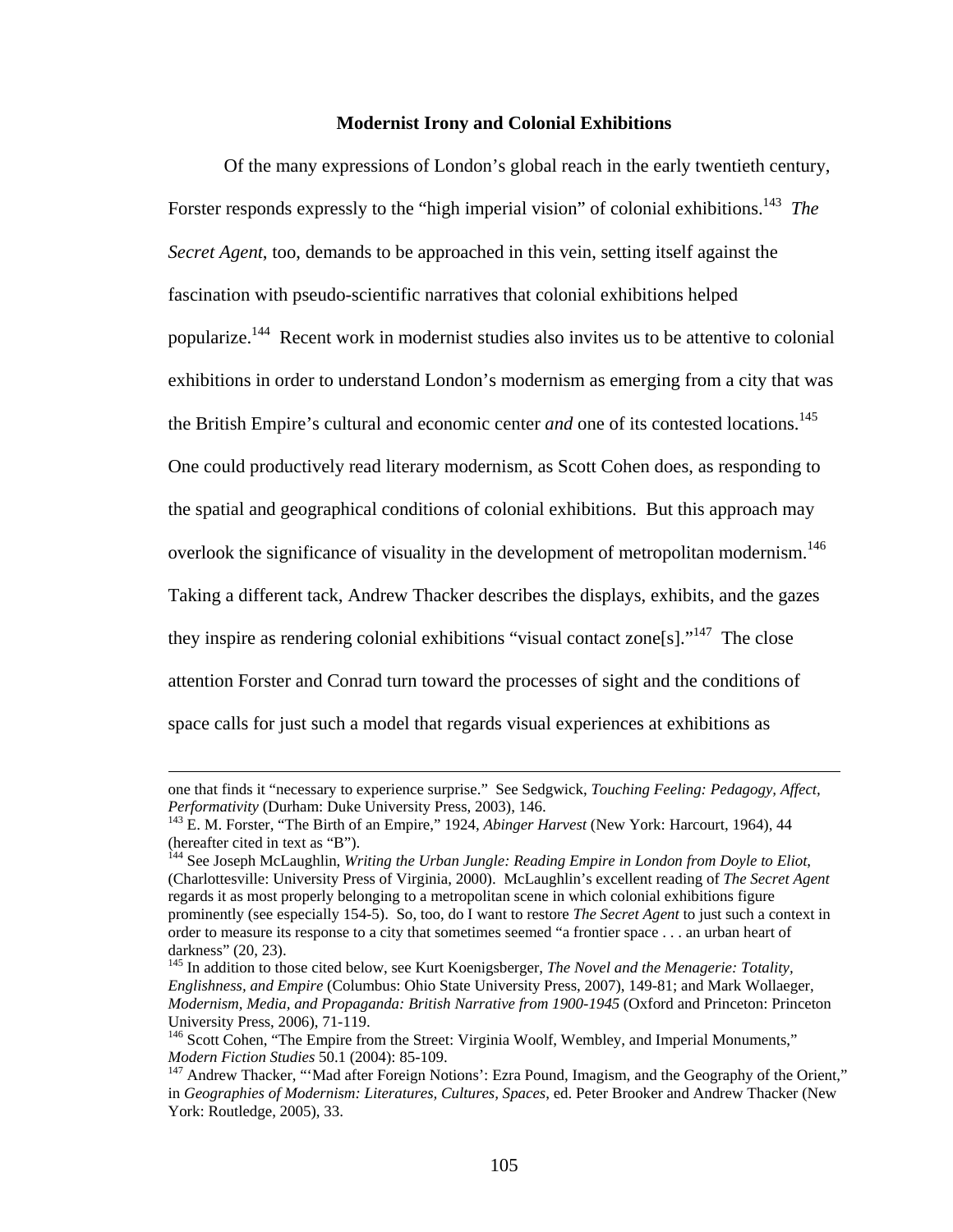mediating "the spatial and temporal copresence of subjects previously separated by geographic and historical disjunctures, and whose trajectories now intersect" that defines a contact zone.<sup>148</sup>

In the decades surrounding 1900, tens of thousands of Londoners annually invited such intersections by devoting immense segments of their capital to the colonial imaginary. Exhibition guidebooks make it clear that exhibitors sought to satisfy a widespread desire for publicly displaying systems for classifying and representing the vastly diverse peoples, territories, and commodities which appeared under the sign of empire. At a time "when the gospel of Imperialism is being so widely preached and when men's minds are naturally interested in records of national achievement and the statistics of national progress," reasons the author of an 1899 exhibition guide, the era enjoins "a colossal and comprehensive display of the growth and development of the British Empire."<sup>149</sup> Here the guide discloses a common feature of colonial exhibitions: their attempts to cater to, and drum up, curiosity for empire's stories, and to manage that curiosity with displays and guidebook narratives. Though Walter Benjamin famously declared that exhibitions succeeded in funneling visitors' curiosity to "places of pilgrimage to the commodity fetish," they did more than dupe the feeble-minded: colonial exhibitions also introduced their spectators to a quasi-scientific method for interpreting alterity that coincided with the pleasures of purchasing souvenirs (like

<sup>148</sup> Mary Louise Pratt, *Imperial Eyes: Writing and Transculturation* (London and New York: Routledge, 1992), 7. Thacker's modifier "visual" before "contact zone" may be redundant. Though the notion of the contact zone has been particularly useful to approaches that consider the geographical conditions and spaces that literature addresses, we do well to recall that vision was a significant component of Pratt's conception of contact zones. Her approach in *Imperial Eyes* leads to reconsiderations of "what in European culture counts as a purely passive experience—that of seeing" (204).

<sup>149</sup> *The "District Railway" Guide to the Greater Britain Exhibition* (London: Boot and Son, 1899), 10.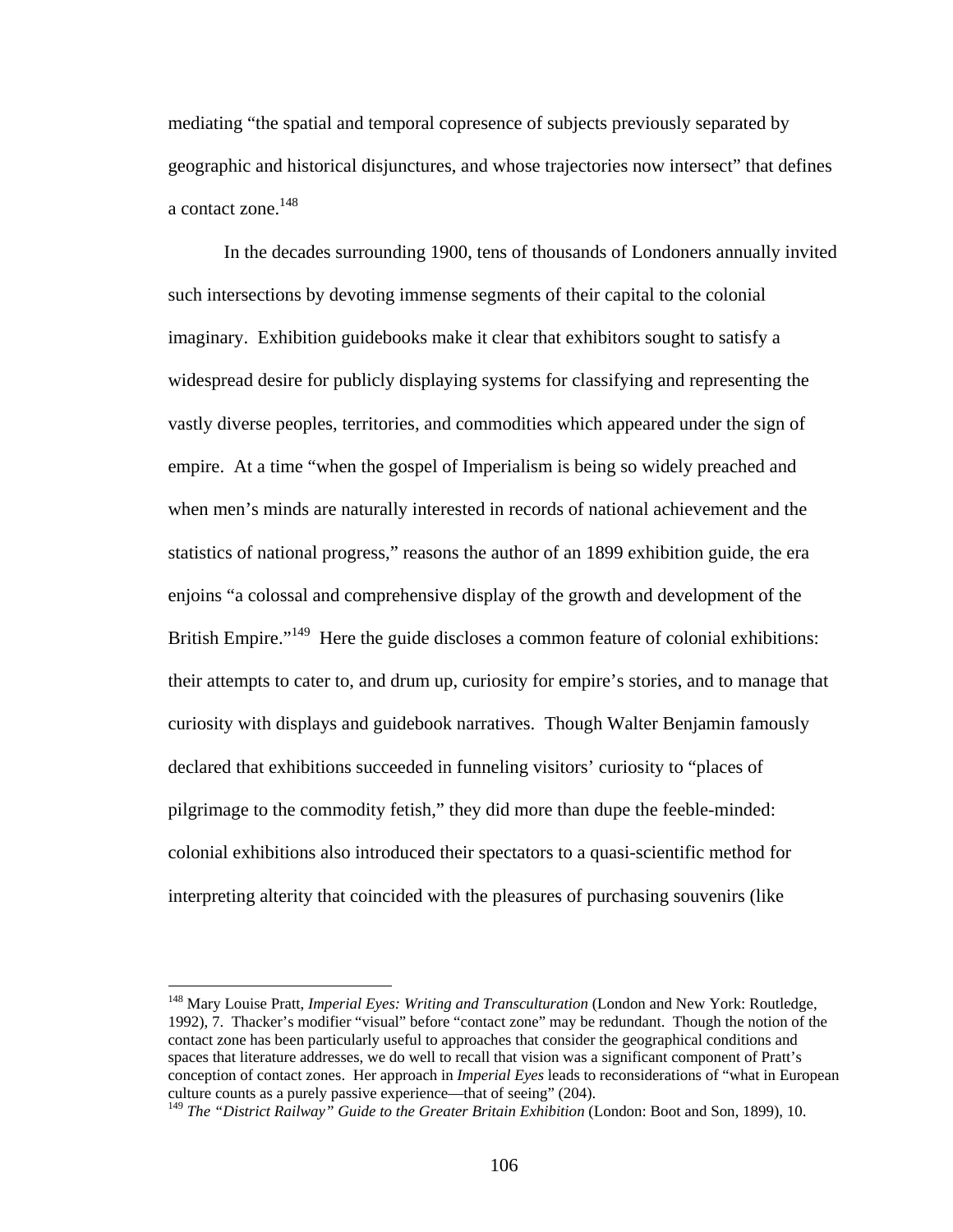official handbooks) at the event.<sup>150</sup> If we imagine exhibition visitors as subjects enmeshed in prefabricated conditions but also involved in the construction and reconstruction of those conditions, 151 we might say these visitors arrived to Earls Court and Olympia precisely in order to enter spaces where the colonial world could be visually consumed in tidy, orderly displays. These displays invited a detached scientific gaze that does not empathize with who or what one looks upon, but instead encourages exhibition visitors to imagine themselves as something like amateur social scientists touring in the colonies. This is the gaze of distance.

As a result, although commodity display and consumer culture figure prominently in London exhibition culture, it might be misleading to follow Benjamin in speaking of the gaze colonial exhibitions solicit in terms of commodity fetishism. That term proves too coarse a sieve for sorting out the complexities of exhibition culture. We may be better off with the more general understanding of fetishism that had wider currency among Victorians and Edwardians than either commodity fetishism or nascent theories of sexual fetishism.<sup>152</sup> As Peter Logan explains, throughout the second half of the nineteenth century and for at least the first decade of the twentieth, fetishism was as significant for its connotation as its denotation. It denoted the act of projecting agency onto an inanimate object while connoting savagery, primitivism, and all that was alleged to be part of cultures that practiced religious fetishism—that is, all that was counter to the idea of civilized, enlightened society. "During these years," writes Logan, "fetishism

<sup>150</sup> Walter Benjamin, *The Arcades Project*, trans. Howard Eiland and Kevin McLaughlin (London and Cambridge, MA: Harvard University Press, 1999), 7.

<sup>&</sup>lt;sup>151</sup> Anthony Giddens, who calls such subjects "knowledgeable agents," masterfully explains this rich sense of being in the world in *A Contemporary Critique of Historical Materialism*, 2<sup>nd</sup> ed. (Stanford: Stanford University Press, 1995), 54.

<sup>&</sup>lt;sup>152</sup> Though sexologists began theorizing fetishism in the nineteenth century, not until 1927 (two years after London's final colonial exhibition) did Sigmund Freud's theory of sexual fetishism appear.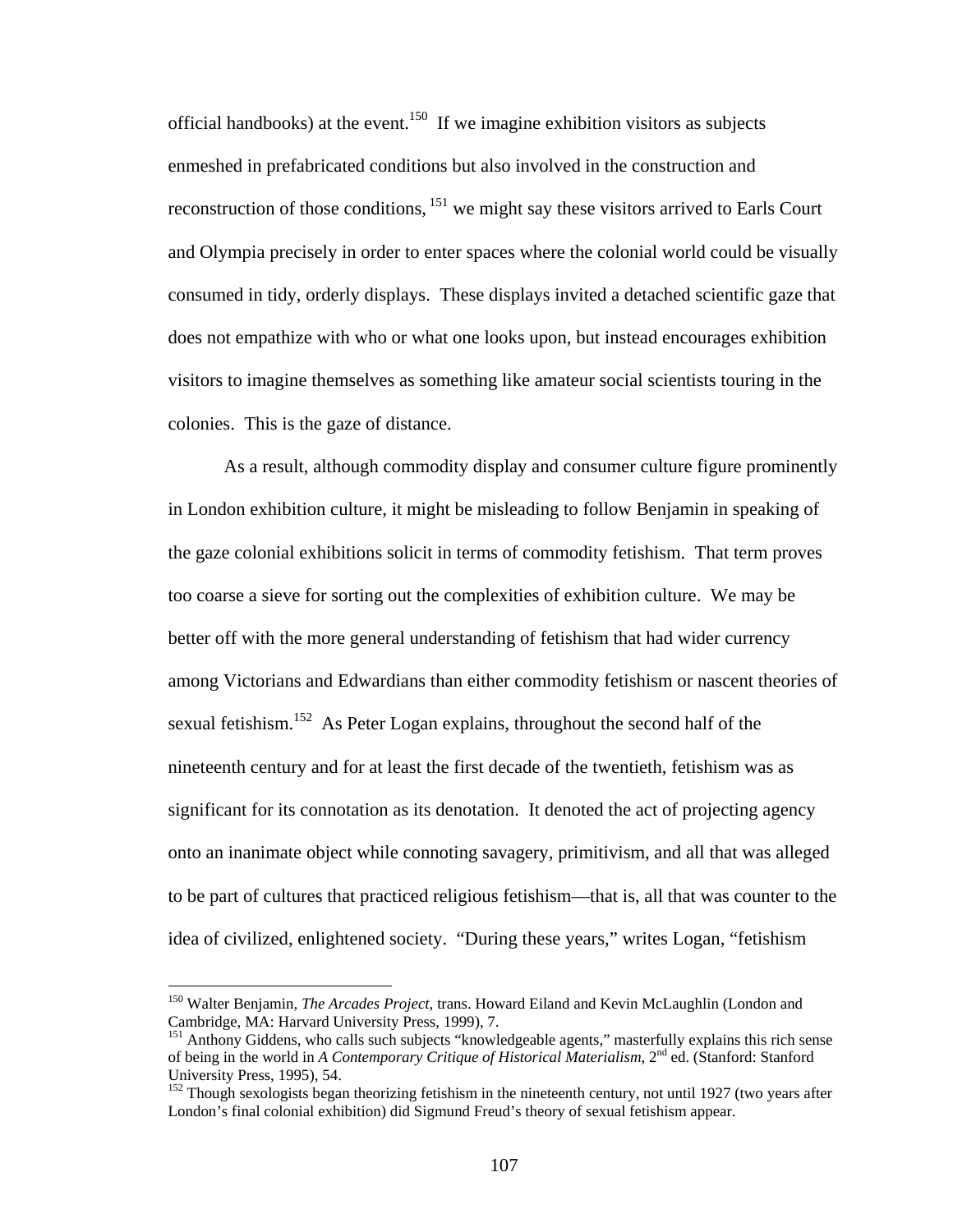defined ideas about culture through difference, not by describing what culture was but by defining what it was not."<sup>153</sup> These associations began attaching to fetishism in the midnineteenth century owing in no small part to the Great Exhibition held in London's Crystal Palace in 1851. Though exhibitions were not new to Victorians, the Great Exhibition offered an unprecedented display of cultural artifacts and peoples that intended to represent the entire world for the purpose of cultural comparison. Not incidentally, the terms of that comparison—demonstrations of scientific and technological achievement—were arranged so the British clearly surpassed all the rest. Visitors walked through passageways and corridors that followed a teleological narrative of cultural progress which "emphasized the place of Britain's culture in the overall range of advancement."154 This model of visual comparison was not only a supremely successful formula but powerfully influential for British exhibitions in the decades that followed. Nearly sixty years later, the Imperial International Exhibition held in London in 1909 measured itself against "the great exhibition of 1851, which was virtually the parent of these undertakings" by seeking cultural comparisons again in terms of scientific advancement. "In those mid-Victorian days, science, as it is understood to-day, was in its application of electricity to illumination was unknown," the official guidebook explains. This guidebook reproduces a familiar narrative found in Edwardian colonial exhibition culture. The brisk pace of "the milestones of progress" in Britain since 1851 explains the accumulation, arrangement, and array of that country's machinery, textiles, and domestic

<sup>153</sup> Peter Melville Logan, *Victorian Fetishism: Intellectuals and Primitives* (Albany: State University of New York Press, 2009), 4. As Logan goes on to note, the *Encyclopedia Britannica* defined fetishism in 1911 not in terms of economics or sexology, but as a practice that exists outside of culture. And though the term soon became controversial, fetishism in this sense continued to circulate in evolutionary anthropology and ethnography as late as 1925 (6).

<sup>154</sup> Logan, *Victorian Fetishism*, 5.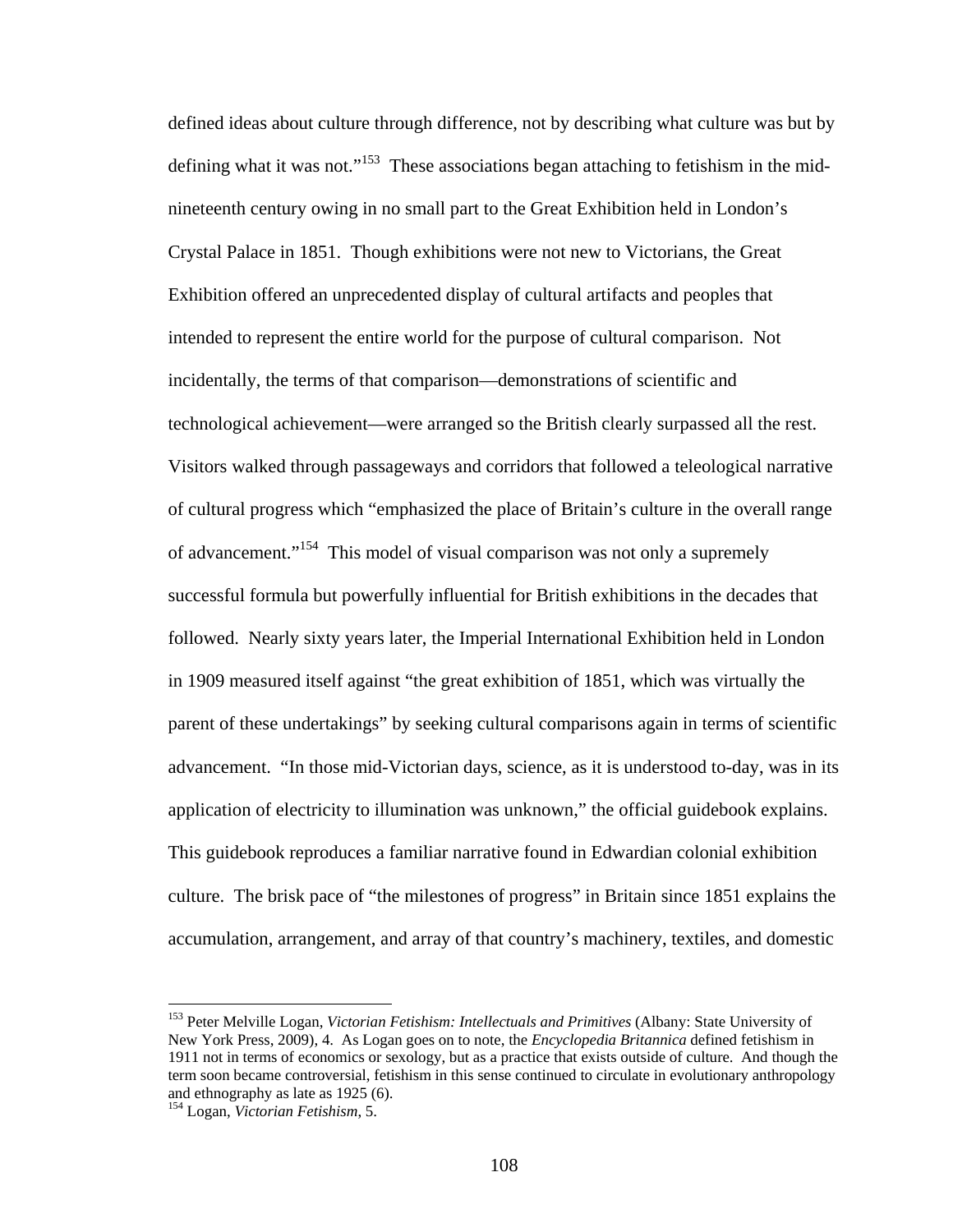products, all of which are placed among "the choicest products of the earth . . . for our inspection."<sup>155</sup>

This exhibition aesthetic, which lays claim to direct presentation as a means of cultivating knowledge about the observable world, finds its opposite in modernism's selfreflexivity, fragmentation, and ironic detachment. In tracking the changes in European social life and literary history over the course of empire's expansion and contraction, Edward Said has noted that disenchantment with empire reached critical mass just as irony was being granted unprecedented authority as a style of response toward European metropolitan culture. This is the irony endemic to modernism, "the irony of a form that draws attention to itself as substituting art and its creations for the once-possible synthesis of the world empires."<sup>156</sup> The purpose of submitting an aesthetic solution for political problems is, of course, to produce new knowledge about the nature of those problems, distancing and depersonalizing them so that they may be contemplated anew. In order to respond to London as a visual contact zone that colonial exhibitions helped produce, it made sense for modernism to build on the irony that had become central to nineteenth-century realism. If modernism's ironists were to reorder the world in new views from imagined spaces, they would need to seize upon a device "within which everything is seen as many-sided," as Georg Lukács found to be the recompense of irony: "within which things appear as isolated and yet connected, as full of value and yet totally

<sup>155</sup> *Imperial International Exhibition London 1909: Official Guide* (Derby and London: Bemrose & Sons, 1909), 2-3. The 1909 Imperial International Exhibition took the comparison a step further by recreating a village in the West African kingdom of Dahomey, an exhibit that imported African fetishists as well as fetishes (49-50). (A postcard depicting the Dahomey fetishists featured at the exhibition appears in Wollaeger, *Modernism*, 85.)<br><sup>156</sup> Edward W. Said, *Culture and Imperialism* (New York: Vintage, 1993), 189.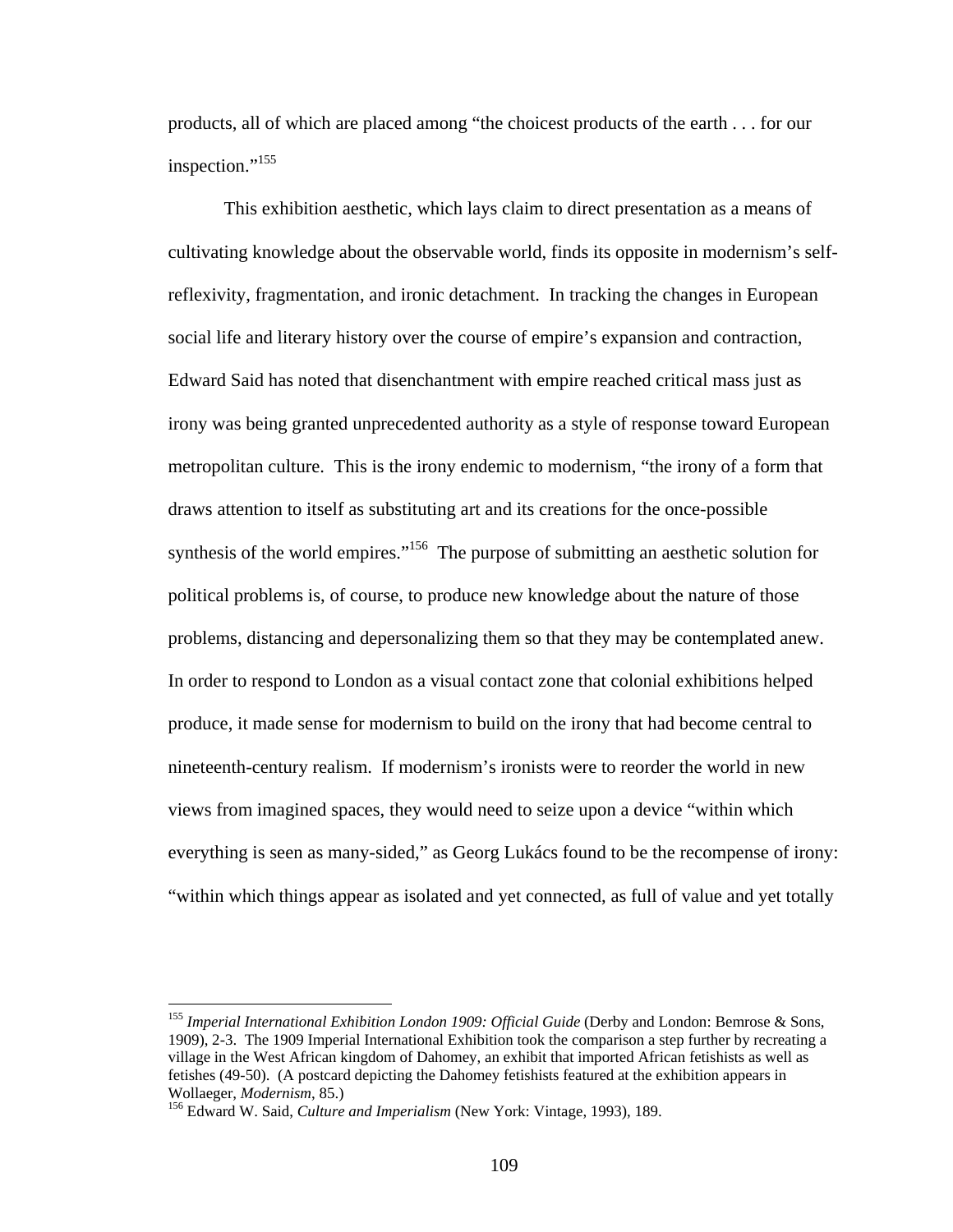devoid of it, as abstract fragments and as concrete autonomous life, as flowering and decaying, as the infliction of suffering and suffering itself."<sup>157</sup>

The shift from realist to modernist irony resulted partly from a change in how each generation approached perception, particularly sight. Fredric Jameson offers a helpful articulation of this transition in judging the turn of the twentieth century as a moment in which authors were revaluating how literary aesthetics is "dependent on the very ideology of the image and sense perception and the whole positivist pseudoscientific myth of the functioning mind of the senses."<sup>158</sup> Modernist texts present immediate sense information, particularly visual information, without paying tribute to explanatory theoretical frameworks, deepening a broader skepticism of metanarratives that will be amplified in the latter half of the century. But what Jameson also explains about modernism in *The Political Unconscious* is that its response to its culture sometimes emerges not from a place of irony, but out of wonder and curiosity as well. For a writer like Conrad, the reluctance to accept grand "positivist pseudo-scientific" theories of perception meant "a rejection of the conceptual in favor of the two great naturalistic psychic and narrative texts of daydreaming and hallucination. Where Conrad marks an 'advance,' if that is the right term to use about this historical process, is in *his own mesmerization by such images and such daydreaming.*" 159

Pursuing a finer history of this moment requires us to alter Jameson's terms slightly to understand what might be meant here by "mesmerization." To be mesmerized may mean to be deeply enthralled by a work of art, subject, or event: to give oneself over

<sup>&</sup>lt;sup>157</sup> George Lukács, *The Theory of the Novel*, trans. Anna Bostock (Cambridge, MA: MIT Press, 1971), 75.

<sup>&</sup>lt;sup>158</sup> Fredric Jameson, *The Political Unconscious: Narrative as Socially Symbolic Act* (London and Ithaca: Cornell University Press, 1981), 212.

<sup>159</sup> Jameson, *Political*, 212-3; my emphasis.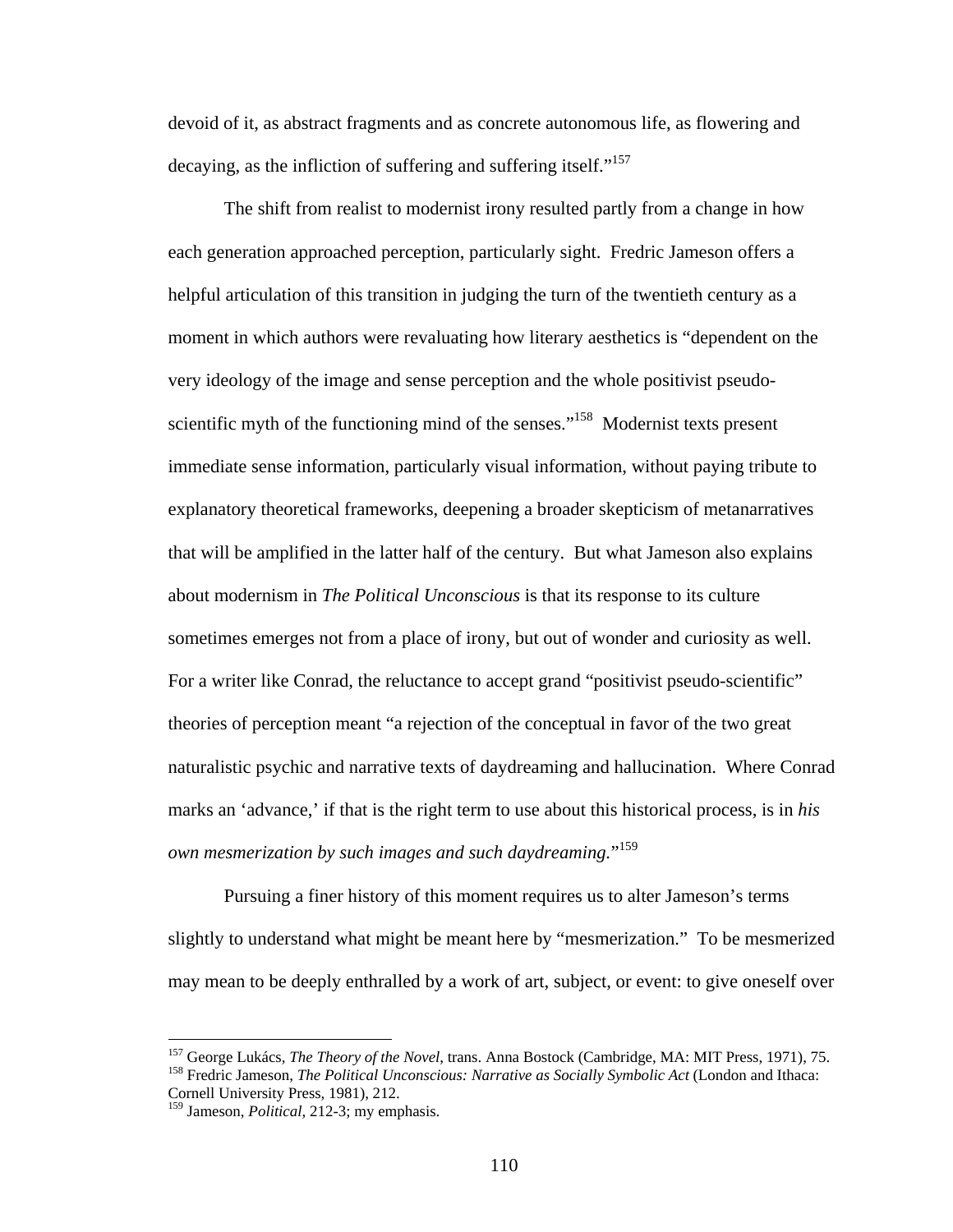to fascination for something absorbing or difficult. But it may also mean (as it did during the period in question) to be hypnotized, to be locked under conditions of perception dictated by another. Jameson's phrasing preserves both readings, allowing modernism to issue from deep, self-aware interest *about* the visual grammar of compelling spectacles as well as from writing *from within* their grip. But let us divide these experiences into two different terms: "curiosity"—meaning an approach that self-consciously seeks attachment with something or someone else—and "fetishism"—meaning an approach that seeks such attachments unselfconsciously, indeed unknowingly.

Exploring modernism as emerging from the fetishism and curiosity I take as residing within a mesmerization of images allows for a fuller understanding of how Conrad's treatment of reveries in London and Forster's daydream at a colonial exhibition each sound the limits of irony as a counterstrategy against a culture saturated with spectacles of progress in the form of imperial dominance and scientific advancement. Irony begins a responsible stance toward the late imperial metropole by seeking to draw knowledge out of metropolitan spectacles through procedures of distance and disidentification. Yet irony must also sometimes remain a partial alternative that cannot reengage with the flawed object of its critique. For Forster and Conrad alike, the wound inflicted by a knowing irony on London's spectacles is partial without the accompaniment of a device that allows for the unexpected reattachments that tend to develop in irony's wake. Curiosity may serve as irony's accessory in this very way, making possible a much broader and richer response to a culture of fetishized spectacles than either irony or curiosity could alone. Taking irony and curiosity into consideration in this way will help guide a response mindful of the perils of recognition. Rather than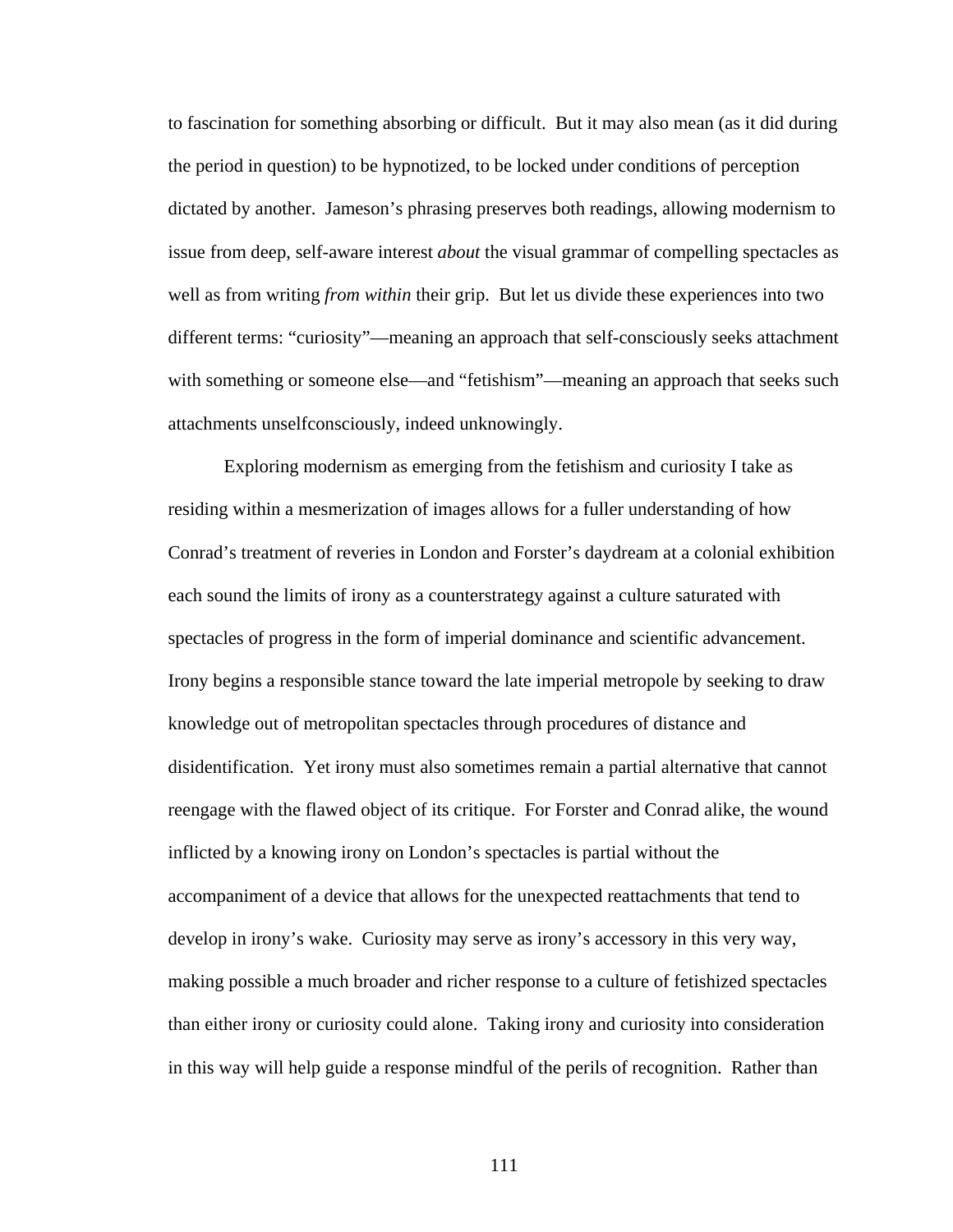being beholden to simply rebuking the exhibitions for "exoticizing difference," we can be attentive to what is at work "when histories and cultures overlap" in a single, contested space. $160$ 

## **The View from Conrad's Windows**

On the first page of *The Secret Agent* Adolf Verloc leaves his home, which is also the Soho pornography shop he runs with his wife, Winnie, and brother-in-law, Stevie: "Mr. Verloc, going out in the morning, left his shop nominally in charge of his brotherin-law."<sup>161</sup> But this turns out to be something of a false start. Not until the beginning of the second chapter, when we begin to follow Verloc on his journey away from home and to an unspecified eastern European embassy—"Such was the house, the household, and the business Mr. Verloc left behind him on his way westward at the hour of half past ten in the morning" (*SA* 10)—does the novel begin in earnest. This double opening allows Conrad to provide necessary background for Verloc's story right away, and perhaps serves as an elementary instance of what Ian Watt called Conrad's delayed decoding,<sup>162</sup> but more importantly this return to the beginning initiates a pattern of repetition and obsession that will become familiar over the course of the novel. It will be invoked each time Verloc and Stevie leave and return from their walks through Greenwich Park to their Brett Street home; in the visits made by Chief Inspector Heat and the assistant commissioner of police to the Verlocs' shop after the bomb attack; and repeated once more when Winnie returns with Comrade Ossipon to the Verlocs' home after she has

<u>.</u>

<sup>&</sup>lt;sup>160</sup> Rita Felski, *Uses of Literature* (Malden, MA: Blackwell, 2008), 40.<br><sup>161</sup> Joseph Conrad, *The Secret Agent: A Simple Tale*, 1907 (New York: Modern Library, 2004), 3 (hereafter cited in text as *SA*). 162 Ian Watt, *Conrad in the Nineteenth Century* (Berkeley: University of California Press, 1981), 175.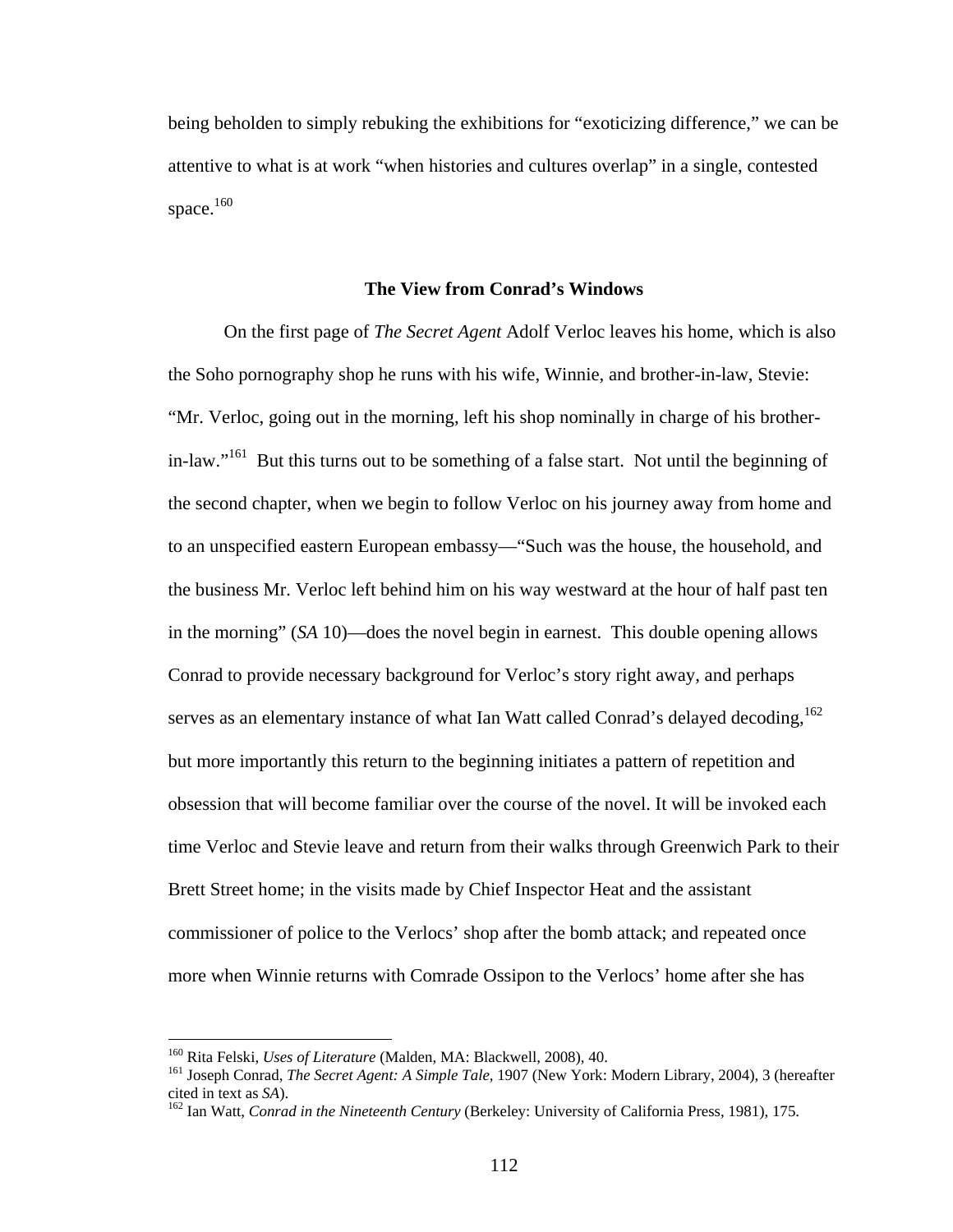murdered her husband. Moreover, as the murder of Adolf Verloc reveals, such obsessive returnings focus not only on locations but on visual information as well. Only when Winnie "thought in images" was she also "governed too much by a fixed idea" that led her to murder her husband (*SA* 204, 215).

Just such patterns of repetition and obsession concern Vladimir, the embassy official who has summoned Verloc away from his home and shop on the morning the novel begins. Vladimir has called upon the failed agent provocateur so that he may provide Verloc with a scheme that could believably be pinned on zealous antigovernment insurgents. "You anarchists," Vladimir bristles, "should make it clear that you are perfectly determined to make a clean sweep of the whole social creation. But how to get that appallingly absurd notion into the heads of the middle classes so that there should be no mistake? That is the question" (*SA* 27). To that question, Vladimir offers a reasoned reply: the target must be unthinkable, not heads of state, houses of worship, theaters, public squares—for all of these have been rendered cliché by "ready-made phrases [used] to explain such manifestations away"—but instead "something outside the ordinary passions of humanity" (*SA* 27). This reasoned argument, it turns out, targets reason itself. "What is the fetish of the hour that all the bourgeoisie recognize—eh Mr. Verloc? . . . The sacrosanct fetish of today is science. Why don't you get some of your friends to go for that wooden-faced panjandrum—eh" (*SA* 25, 26)?

That Conrad's anarchists and counterrevolutionary plotters should respond to London in the language of fetishism is not particularly surprising, nor it is surprising that *The Secret Agent* should itself conduct its response under the maneuvers of irony that reveal anarchist plots against London's fetishes to be "hopelessly futile," as Conrad was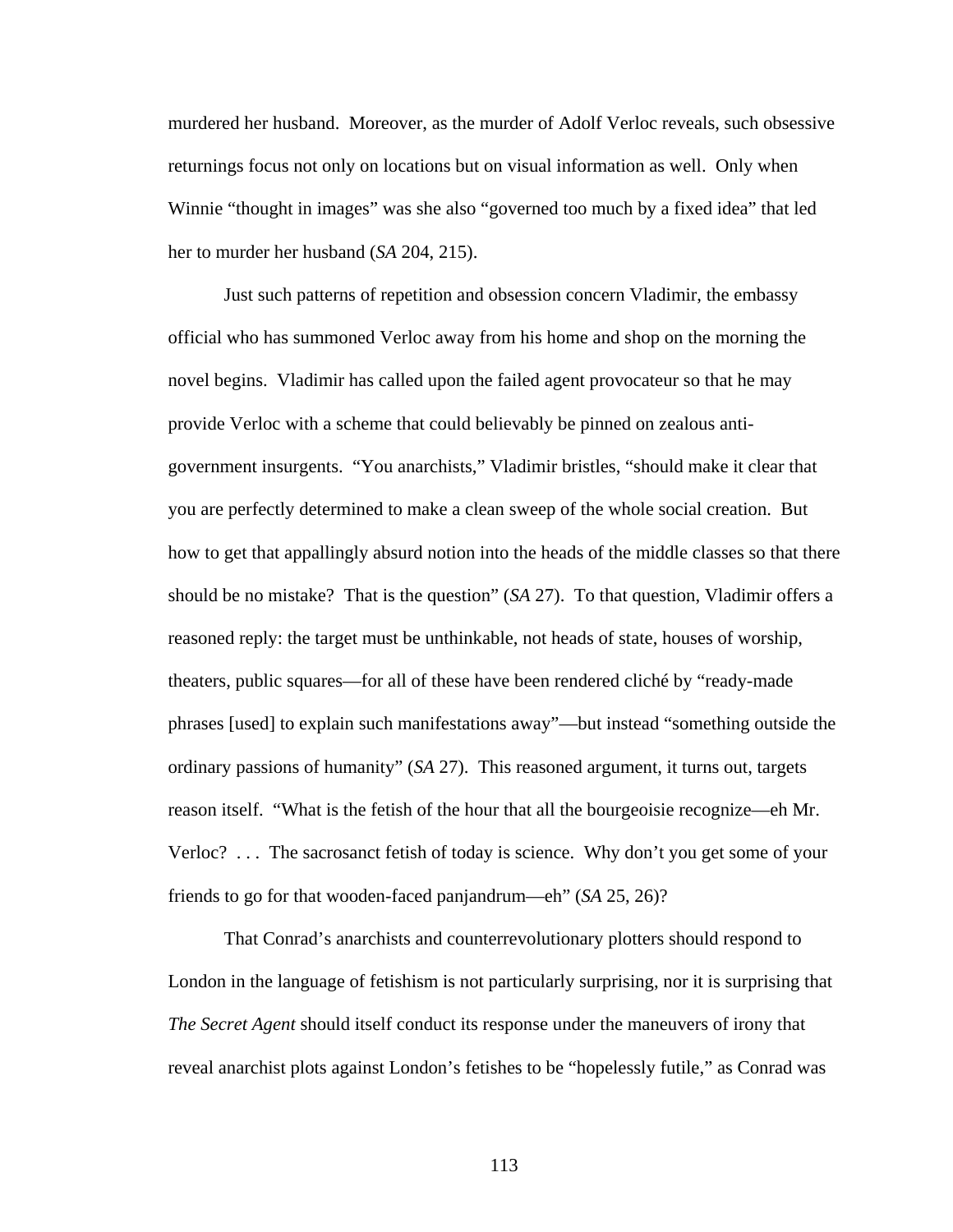fond of calling them (*SA* 43; cf. xxxv). More noteworthy is that Conrad's ironic narrative procedures should so closely approximate the obsession, repetition, and visual fascination Vladimir attributes to London's bourgeoisie. If readers of *The Secret Agent* have not taken note of this before, perhaps this is because the novel's "thick fog of irony," as Irving Howe had it,  $163$  is so thick that it impedes readings of the culture to which the novel addresses itself, leaving irony to be treated as a theme in its own right rather than as a mode of response—despite the fact that even the novel's author insisted that *The Secret Agent* can be "traced to a period of mental and emotional reaction" to "feel[ing] . . . lost in a world of other, of inferior, values" (*SA* xxxiii, xxxv). As "a perfect illustration of the ironic theme,"164 *The Secret Agent* throws one of irony's tendencies into high relief: namely, that when its distancing operations work most efficiently, irony can seem an aesthetic of self-enclosure. But we do well to press on this aesthetic. As Amanda Anderson reminds, "detachment, whatever form it takes or predominantly allies itself with, is always situated—it is always detached from a particular mode of experience, a social situation, or a form of identity."165 The trouble *The Secret Agent* gives readers who wish to regard it as a response to its particular situation is twofold. First, how does this novel suggest the concept of fetishism is circulating in turn-of-the-century London? Second, what can the novel's detachment and relentless repositioning from the Londoners who populate Conrad's narrative tell us about irony as a mode of response?

Directed not only at the broad category of "science" but specifically at the Greenwich Observatory, the language of fetishism in *The Secret Agent* posits fetishism as

<sup>&</sup>lt;sup>163</sup> Irving Howe, *Politics and the Novel* (New York: Horizon, 1957), 96.

<sup>&</sup>lt;sup>164</sup> Robert D. Spector, "Irony as Theme: Conrad's *The Secret Agent*," in *Conrad*: The Secret Agent: *A Casebook*, ed. Ian Watt (London: Macmillan, 1973), 166.

<sup>&</sup>lt;sup>165</sup> Amanda Anderson, *The Powers of Distance: Cosmopolitanism and the Cultivation of Detachment* (Oxford and Princeton: Princeton University Press, 2001), 175.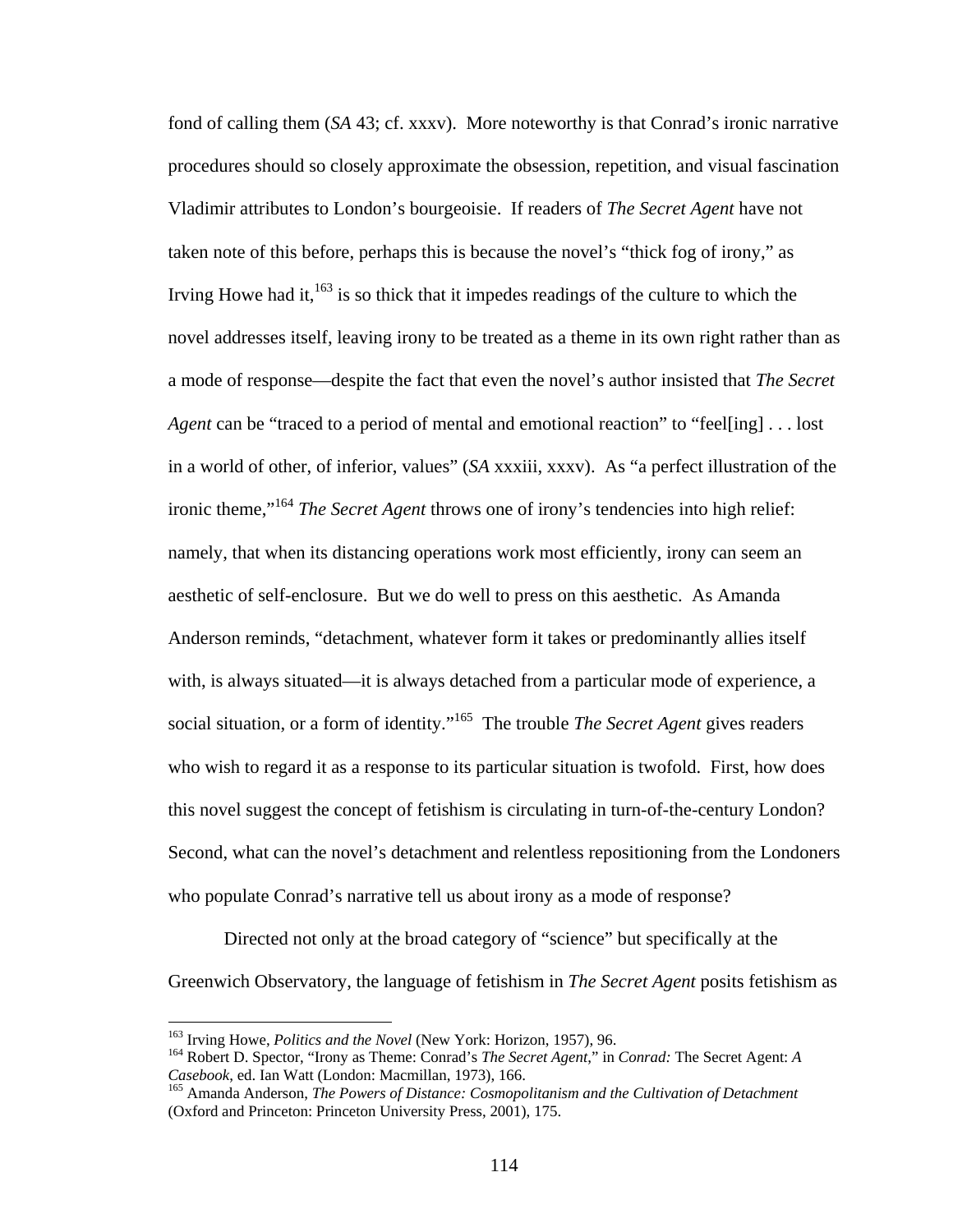the fixations with and attachments to technologies of colonial domination (the observational knowledge that in different ways undergirds cartography, topography, and institutionalized racism) as well as the disavowed knowledge of how investments in the colonies produce domestic wealth. ("Any imbecile that has got an income believes in [science]. He does not know why, but he believes it matters somehow," Vladimir declares [*SA* 27].) In Conrad's African fiction, fetishism proves to be European modernity's colonial unconscious. Reading *Heart of Darkness* (1899), Simon Gikandi argues that fetishism goes unnamed throughout that text precisely because of its powerful hold over Marlow. Unable to decouple his European subjectivity from his African locality, Marlow fails in the fundamental narrative act of arranging events sequentially— "the enabling condition of epistemology and consciousness in the Western tradition" and ultimately "temporality in *Heart of Darkness* is haunted by fetishism, which the narrative compels to function as the radical opposite of knowledge and consciousness."<sup>166</sup> Written within a decade of *Heart of Darkness*, *The Secret Agent* is heir to the same conflicts of colonial contact but is also far more aware of its fetishistic design, making its center not an ungovernable, unknowable alterity but the West's fetishization of science itself. "Science" here denotes little more than the thinnest veil of scientific evidence conveniently laid over a predetermined politics, much like the Lombrosoism embraced by Comrade Ossipon, or science as it was displayed at the colonial exhibitions. If the Greenwich Observatory emerges in this text as London's fetish for "learning" and "science," as Vladimir says (*SA* 28), its fetishists would doubtless have patronized the annual extravaganzas that offered "a spectacle constituted as simultaneously scientific

<sup>166</sup> Simon Gikandi, *Maps of Englishness: Writing Identity in the Culture of Colonialism*. New York: Columbia University Press, 1996), 176.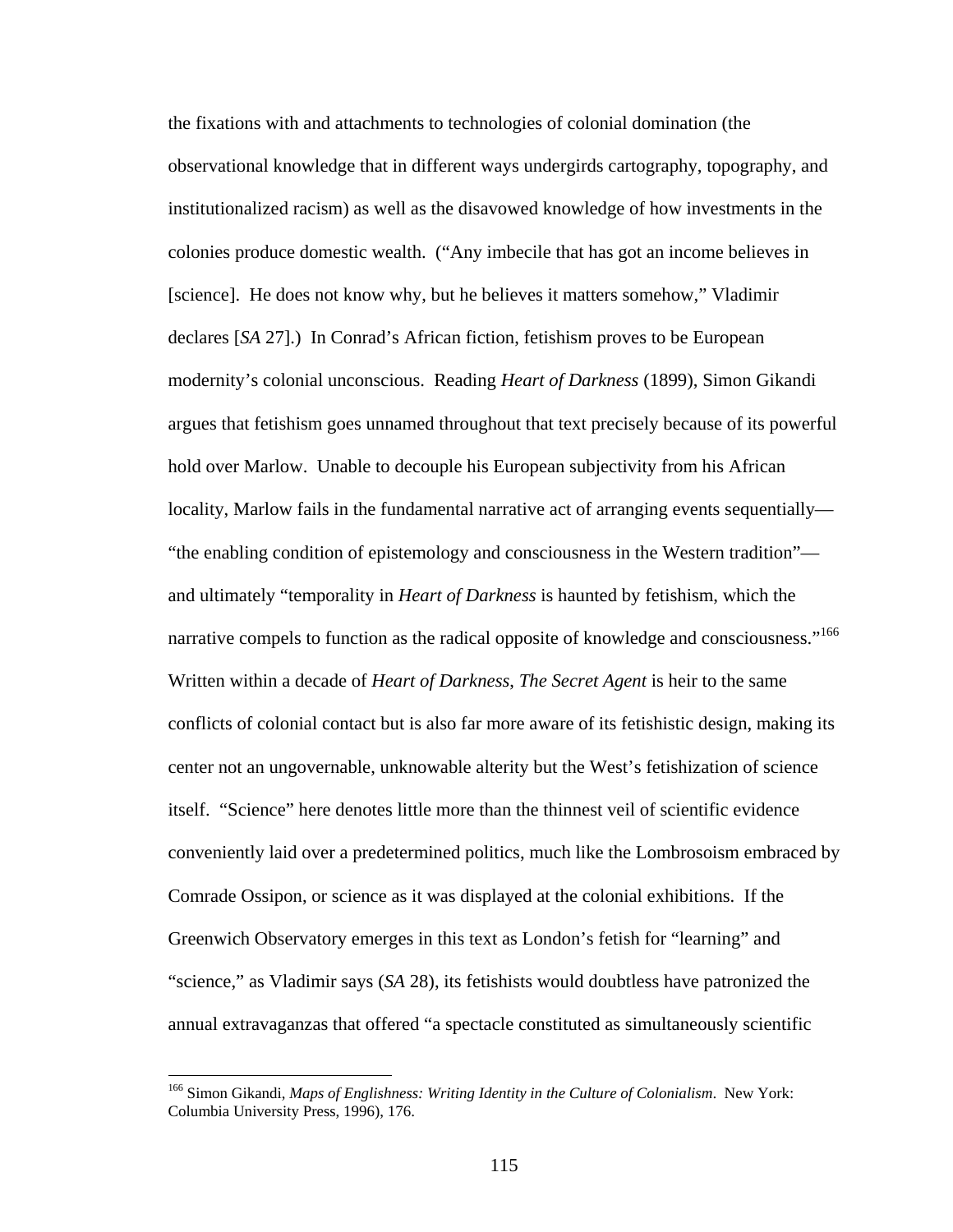exegesis and as mass entertainment" held in west London between 1886-1925, <sup>167</sup> a time encompassing the novel's 1894 setting and the 1906-7 period during which Conrad composed and published *The Secret Agent*. It is precisely London's exhibition culture, and the fetishistic modes of seeing it encourages, that provide the most productive basis for understanding *The Secret Agent*'s ironic posturing.

Against these annual events, which Paul Greenhalgh calls ephemeral vistas, are the vistas Conrad embeds in *The Secret Agent*. 168 During the scene in which Vladimir unfurls his plot to destroy the Greenwich Observatory, Verloc elects to demonstrate his authority by opening a window and calling out to a distant policeman on the street. But what is meant to be a show of Verloc's "usefulness" (*SA* 20) Vladimir dismisses by explaining that his embassy requires Verloc's action, not his voice. In the context of the novel, the significance of this dismissal lies less in this distinction between action and words than in the kind of action Verloc's words have failed to perform. Verloc succeeds in startling the constable down the street, but his own situation does not change; he remains inside the embassy awaiting Vladimir's instructions. Such moments recur throughout *The Secret Agent*—so often, in fact, that it would not be difficult to find among the novel's obsessive patterns similar scenes in which characters approach openings that promise emancipation only to discover themselves circumscribed once more. This reading would begin with the novel's first vista, the Verlocs' shop window, which does not entice with glitzy identity-enhancing products but offers only dimly lit, "nondescript packages," "closed yellow paper envelopes" (*SA* 3), and other "nondescript things" (*SA* 124), a window that lights onto "the comfort of obscurity, not the seduction

<sup>&</sup>lt;sup>167</sup> Coombes, *Reinventing*, 63.<br><sup>168</sup> Paul Greenhalgh, *Ephemeral Vistas: The* Expositions Universelles, *Great Exhibitions, and World's Fairs, 1851-1939* (Manchester: Manchester University Press, 1988).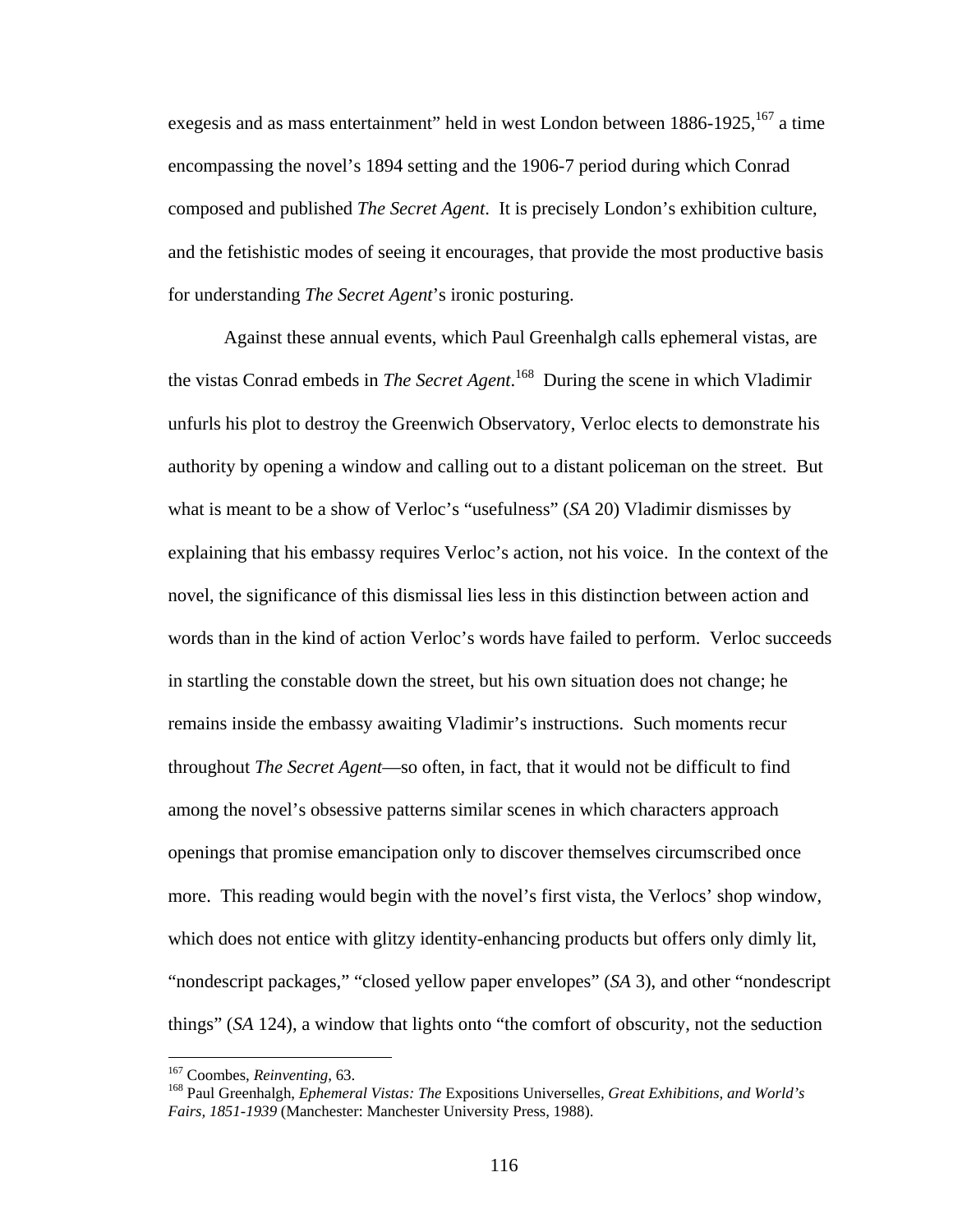of display," as Rishona Zimring reads it.<sup>169</sup> The pattern proceeds to Verloc's interview at the embassy and his return home to Soho, where other "windows shone with a dark opaque luster" (*SA* 12). That night Verloc will watch the reflection in his bedroom window transform into a terrifying vision of Vladimir's face, "a pink seal impressed on the fatal darkness" outside (*SA* 47). Standing before the same window after she learns of Stevie's death, Winnie will discover her "freedom" exists in name only (*SA* 208). At last we would arrive at the final vista to appear in the novel: the open space atop the crosschannel steamer from which Winnie, full of "furious anguish," throws herself (*SA* 251).

Repeated encounters with portals that promise access only to present obstruction instead seem as much a part of Conrad's sense of the city in which he wrote as they are features of his novel. When Conrad returned to *The Secret Agent* to write his author's note in 1920, he explained the process of writing the novel as at once ignited by his fascination with London and inhibited by the responsibility of writing such a vast space. "Irresistibly, the town became the background for the ensuing period of deep and tentative meditations. Endless vistas opened before me in various directions. It would take years to find the right way! It seemed to take years! . . ." (*SA* xxxvii; Conrad's ellipsis). To be sure, generations of scholarship have found Conrad's retrospective reconstruction of writing *The Secret Agent* to be imperfect, but, as Geoffrey Galt Harpham argues, the author's note reveals Conrad's sense of the act of composition, an act he situates throughout this text as closely associated with the dynamism of London itself.<sup>170</sup> If we can read "endless vistas" as Conrad's metaphor for "infinite possibilities," then the problem of writing the swelling and heterogeneous metropole seems quite

<sup>&</sup>lt;sup>169</sup> Rishona Zimring, "Conrad's Pornography Shop," *MFS: Modern Fiction Studies* 43.2 (1997), 334. <sup>170</sup> Geoffrey Galt Harpham, "Abroad Only By a Fiction: Creation, Irony, and Necessity in Conrad's *The Secret Agent*," *Representations* 37 (1992): 79-103.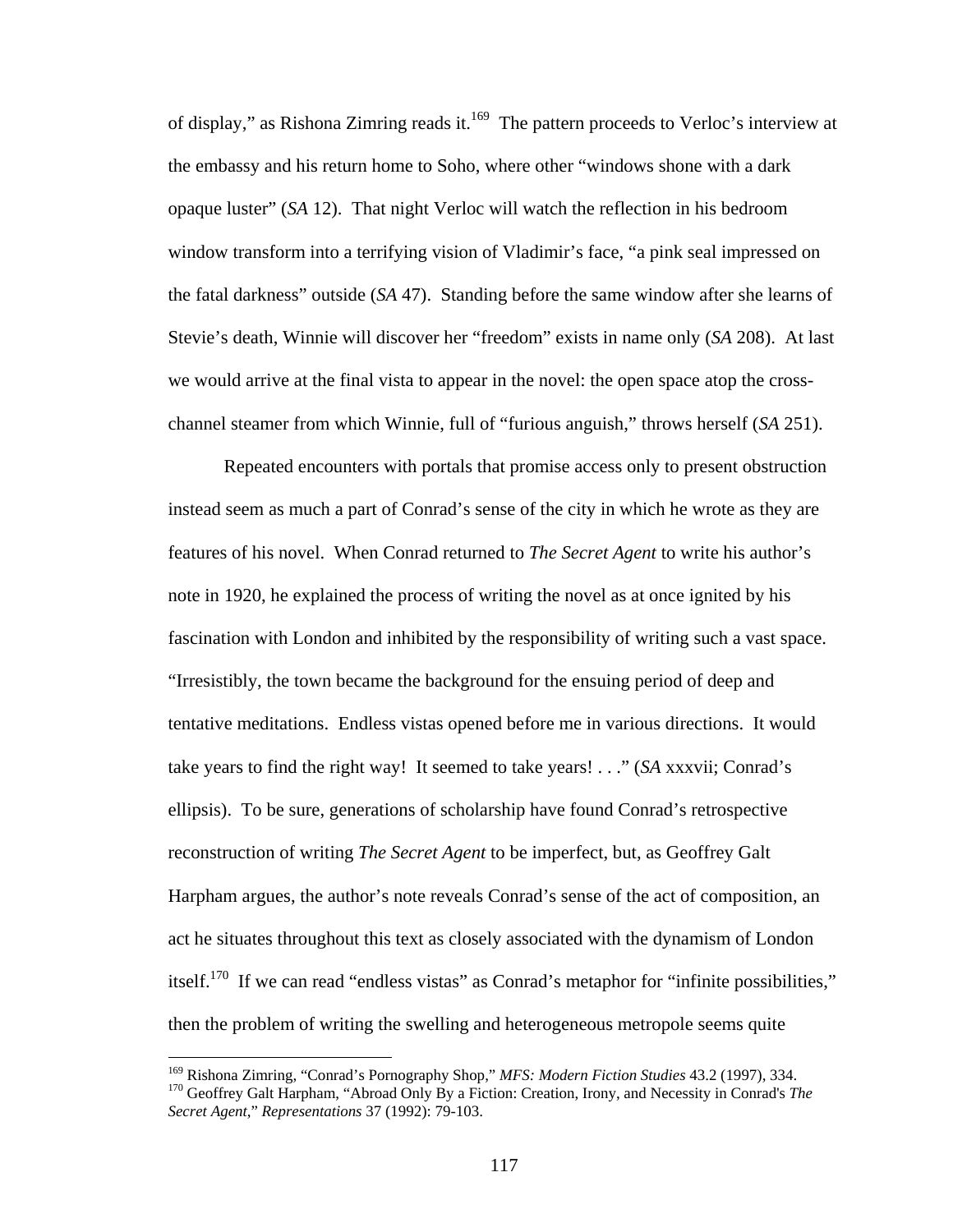similar to the problem exhibition visitors reported whenever they sought to record all that they saw there. "Who can describe that astounding spectacle?" asked one visitor to the Crystal Palace in 1851. "Lost in a sense of what it is, who can think what it is like?"<sup>171</sup> In the context of Conrad's author's note, these questions raise others. What are the consequences of setting a novel amid London's appetite for overwhelming spectacles that the Great Exhibition inaugurates? How do we read Conrad's report that the very feature that inspires his curiosity about London—the city's seemingly ceaseless variety of singularities—is also what makes it a daunting setting for works of fiction? And, finally, what are the consequences of figuring London's heterogeneity as "endless vistas" in a novel whose vistas unflaggingly curb, confine, and close down?

These questions presume that exhibitions disclose a great deal about the cities they host, a premise that can be traced at least as far back as Conrad's German contemporary, Georg Simmel. Simmel understood exhibitions as the constructions of a collective sense of how a metropole wished to imagine its place within a global scheme. As he put it in 1896, one of an exhibition's purposes lie in demonstrating that "a city can represent itself as a copy and a sample of the manufacturing forces of world culture." "Nowhere else," Simmel continues, "is such a richness of different impressions brought together so that overall there seems to be an outward unity, whereas underneath a vigorous interaction produces mutual contrasts, intensification, and lack of relatedness."172 More recently, Timothy Mitchell's penetrating analysis of exhibition culture has explained that exhibitions impose a sense of unity over culturally disparate materials in much the same way that cities fashion their sense of identity. "Exhibitions

<sup>&</sup>lt;sup>171</sup> Quoted in Hoffenberg, *Empire*, xx.<br><sup>172</sup> Georg Simmel, "The Berlin Trade Exhibition," 1896, in *Simmel on Culture*, ed. David Frisby and Mike Featherstone, trans. Sam Whimster (Thousand Oaks: Sage, 1997), 256.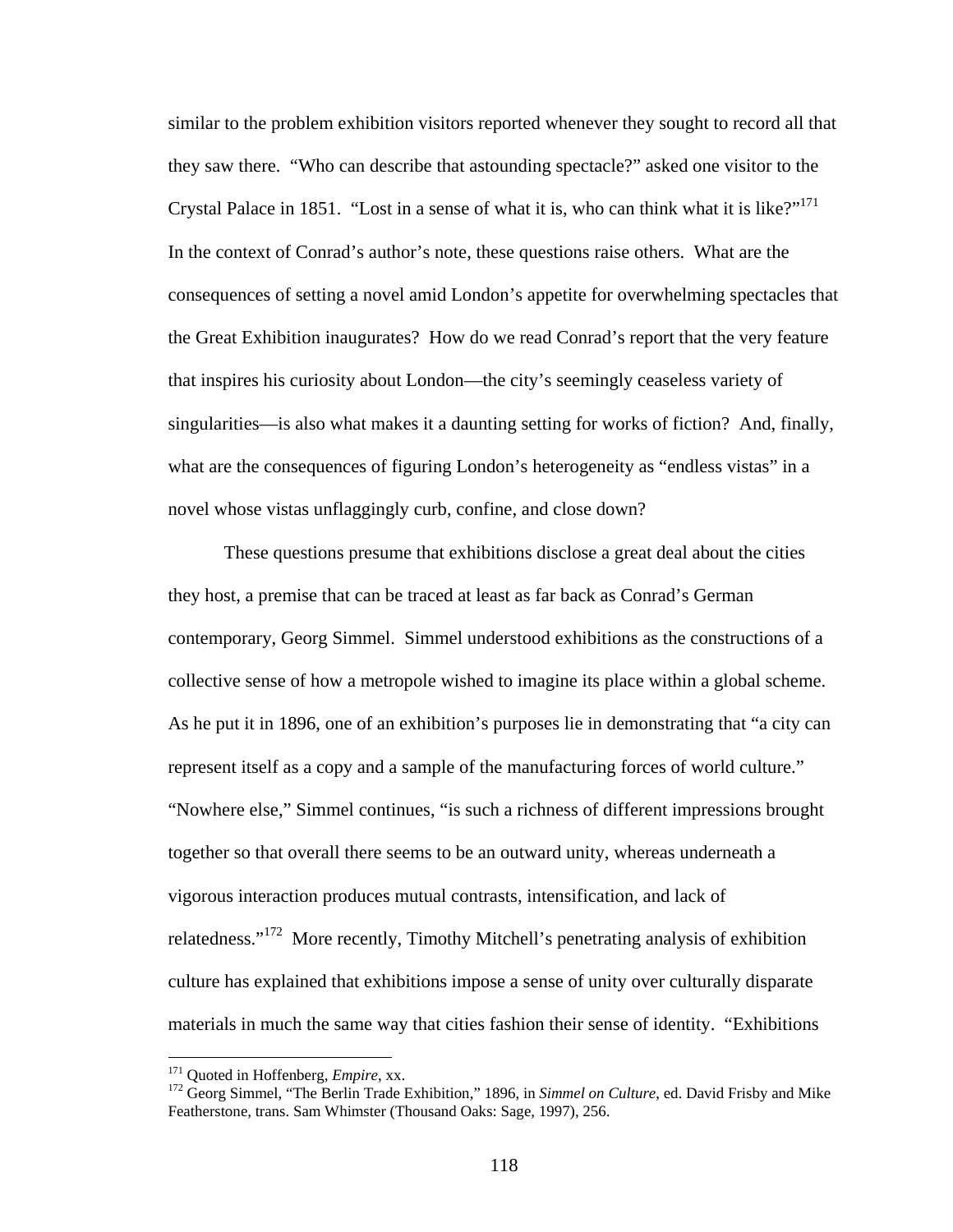were coming to resemble the commercial machinery of the rest of the city. This machinery, in turn, was rapidly changing in places such as London and Paris, to imitate the architecture and technique of exhibition."<sup>173</sup> If, as Mitchell suggests, exhibitiongoing was becoming more like city-strolling as the nineteenth century drew to its close, it isn't surprising that both activities were represented according to the same logic. The exhibitions' maps, placards, guidebooks, and the narratives cued by scientific displays suggest that the city outside may be organized along the same lines, creating what Mitchell calls "the world organized and grasped as though it were an exhibition" ("OEO" 296). According to this argument, the infrastructure of exhibitions forms a system of accessibility that can be more widely applied: the diverse spaces of London can themselves be imagined, mapped, and experienced as if they were part of a carefully planned and ordered exhibition. But what seems at first to offer a universally applicable system of signs for comprehending globalizing modernity soon seems far more stifling because the system of signs must be maintained even where maps, placards, guidebooks, and scientific narratives are unavailable. Just as the sprawling exhibitions themselves made it difficult for exhibition-goers to find their way out, the reality effect produced by the exhibition genre also encloses. The city and exhibition alike appear "organized as a system of commodities, values, meanings, and representations, forming signs that reflect one another in a labyrinth without exits" ("OEO" 300). The taxonomized presentation of heterogeneous global contents that had made the exhibitions commercially successful in the first place also exposed them to the same girded, autoreferential limits of any representational system of signs.

<sup>173</sup> Timothy Mitchell, "Orientalism and the Exhibitionary Order," in *Colonialism and Culture*, ed. Nicholas B. Dirks (Ann Arbor: University of Michigan Press, 1992), 299 (hereafter cited in text as "OEO").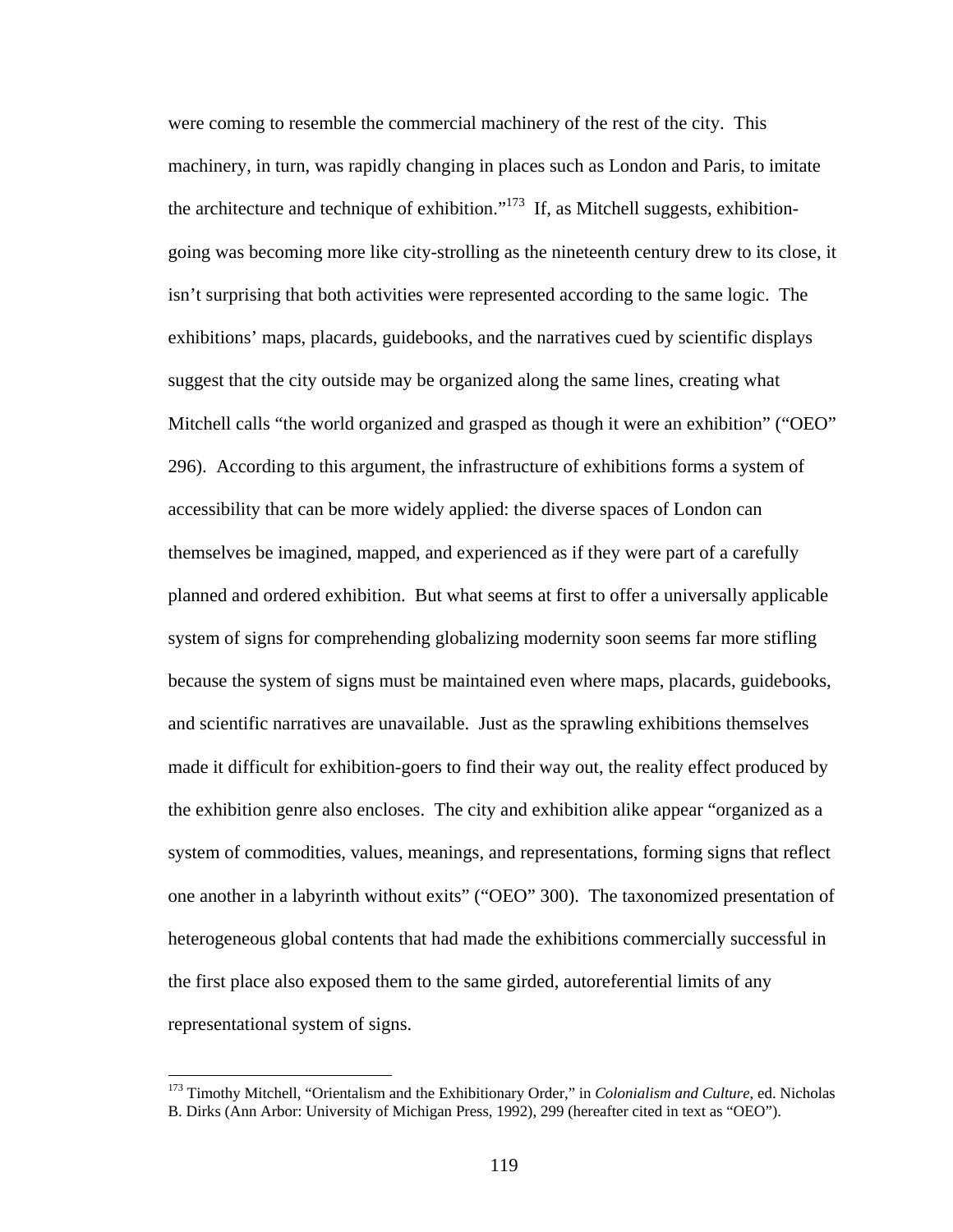*The Secret Agent* conducts its critique of London along these lines, detaching itself from an urban reality effect to reveal that that aesthetic is dominated by popular constructions of science and spectacles of imperial metropolitan culture. Put another way, what secures characters' access to the real are also, by necessity, the agents of fetishism. In winding the circle of metropolitan imperial culture as tightly as it can, *The Secret Agent* discloses an essential fact about discourses of fetishism. When modern western thinkers interpellate fetishism as such, they do so partly in order to distance themselves from fetishistic thinking, seeing, and material relations—and yet acts of fetishism remain acts that modern rationality represses but can never entirely banish. When Vladimir locates London's sacrosanct fetish in the Greenwich Observatory, he reveals not just that this building and the scientific practices for which the institution stands have been fetishized—the same scientific practices exhibitors deploy to assert western cultural dominance over animist cultures—but that the tendency to fetishize representational systems may govern more forms of modern seeing and thinking than we sometimes realize. Indeed, as *The Secret Agent* confirms many times over, Edwardian London became a city of vistas that *promised* scientific and cultural advancement but which more readily revealed *a deep obsession with* displays and narratives that promised scientific and cultural advancement.

In such a frame where representation itself cannot be trusted but must be relied upon nonetheless, Conrad's novel pursues a self-conscious technique of distancing from cultural values that means to call into question the self-aggrandizing distancing from "primitive" cultures that characterizes the fetishism of science found in the exhibitions. To engage any further with this culture, Conrad suggests, would be irresponsible. Rather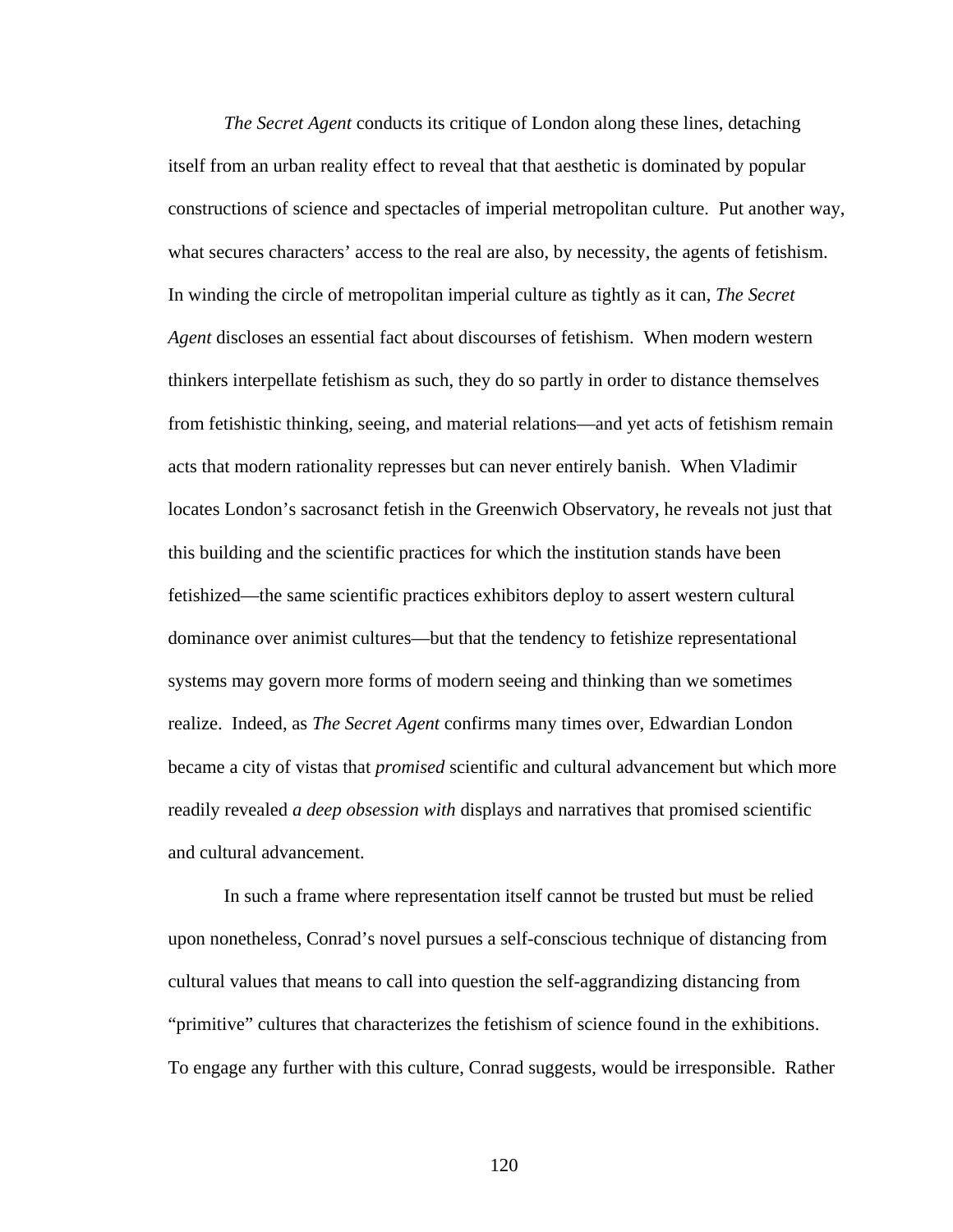than affirming any value or value system found in this London, what *The Secret Agent* instead most cherishes are the countervaluations—distance, detachment, and the disengagement that calls all else into question—of irony itself.

But, one wants to ask, aren't there always possibilities for renewed engagement, even in a narrative space as constricted as *The Secret Agent*? There are, in fact, a handful of moments in which Conrad's characters find themselves under the spell not of fetishism but of curiosity. The best case to take up would to be the unnamed "lady patroness of Michaelis" (*SA* 86), the one character in *The Secret Agent* expressly described as "curious at heart" (*SA* 87). The assistant commissioner recalls this patron fondly, having been a frequent guest of the drawing room she has lately been providing for Michaelis (a benign and recently paroled anarchist, also called "the ticket-of-leave apostle") to write his autobiography. As a "temple of an old woman's not ignoble curiosity," the patron's drawing room has been fashioned into something resembling an exhibition space where, at a given gathering, one could observe and mingle with the "notabilities or even the simple notorieties of the day" (*SA* 87). And an exhibition space it has become, for on the day the assistant commissioner recalls, he stood in her drawing room among "groups of people" and "beheld the ticket-of-leave apostle filling a privileged armchair," at work on his autobiography "in semi-privacy within the faded blue silk and gilt frame screen . . . in the light of six tall windows" (*SA* 87, 89, 87).

Why an aristocratic socialite should turn her curiosity, and her patronage, toward an anarchist who prophesies the end of wealth, the narrator reports, owes to the "lofty simplicity" of her class, the very quality which makes her curiosity possible (*SA* 87). The patron's, then, is an empty curiosity, a means of preserving her reputation as a worldly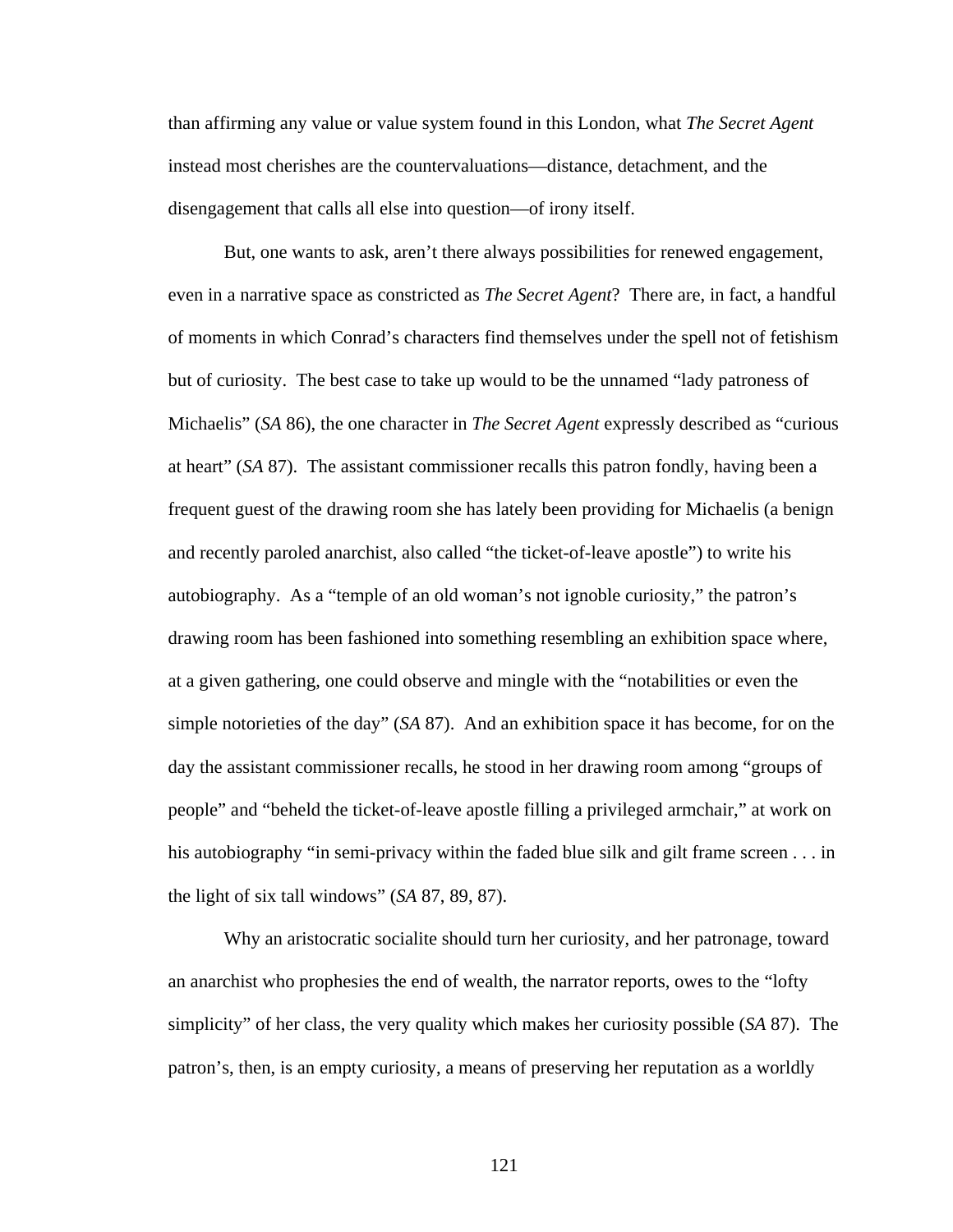personality whose other use for her drawing room is to pontificate on the scandal *du jour* (such as the circumstances of Michaelis's imprisonment) before "banal society smiles" (*SA* 91). While one is tempted to assign more significance to the curiosity of the novel's detectives, the patron's disingenuous curiosity actually reappears in the register of police detection.<sup>174</sup> Like Chief Inspector Heat, whose interest in surveying London's underworld is largely only a safeguard for his proud professional reputation, and like the assistant commissioner, for whom metropolitan detective work is most interesting when it reminds him of "tracking and breaking up certain nefarious secret societies" in the unnamed colony where his career began (*SA* 82), Michaelis's patron cares less about his politics than the controversy his presence in her drawing room is sure to stir. In short, curiosity surfaces in *The Secret Agent* only to be co-opted by the rewards of a fetishizing gaze prompted by exhibition display. Rather than providing a point of departure for inquiries that may fracture disciplining social practices, curiosity merges with fetishism under the genre of exhibition display that has been carefully arranged in the patron's drawing room.

Vladimir's instruction to marshal an attack "against learning—science" (*SA* 28) turns out to express a close association between the apparent acquisition of knowledge and the actual reaffirmation of staid positions and perceptions. The absence of genuine curiosity in this narrative reflects the sense that London has been closed off, a massive labyrinth without exits that completes the reciprocal relation we have seen Timothy

<sup>174</sup> In *Cosmopolitan Style: Modernism beyond the Nation* (New York: Columbia University Press, 2006), Rebecca Walkowitz writes that *The Secret Agent* "presents 'curiosity' as a crucial attribute of both spies and of detectives" (49). But while this emancipatory sense of curiosity—which, for Walkowitz, culminates when detectives and others recognize "belonging as a social process" (37)—aids Walkowitz in an important reading of modernist culture, this use of the term *curiosity* differs widely from what the novel's use of the same word.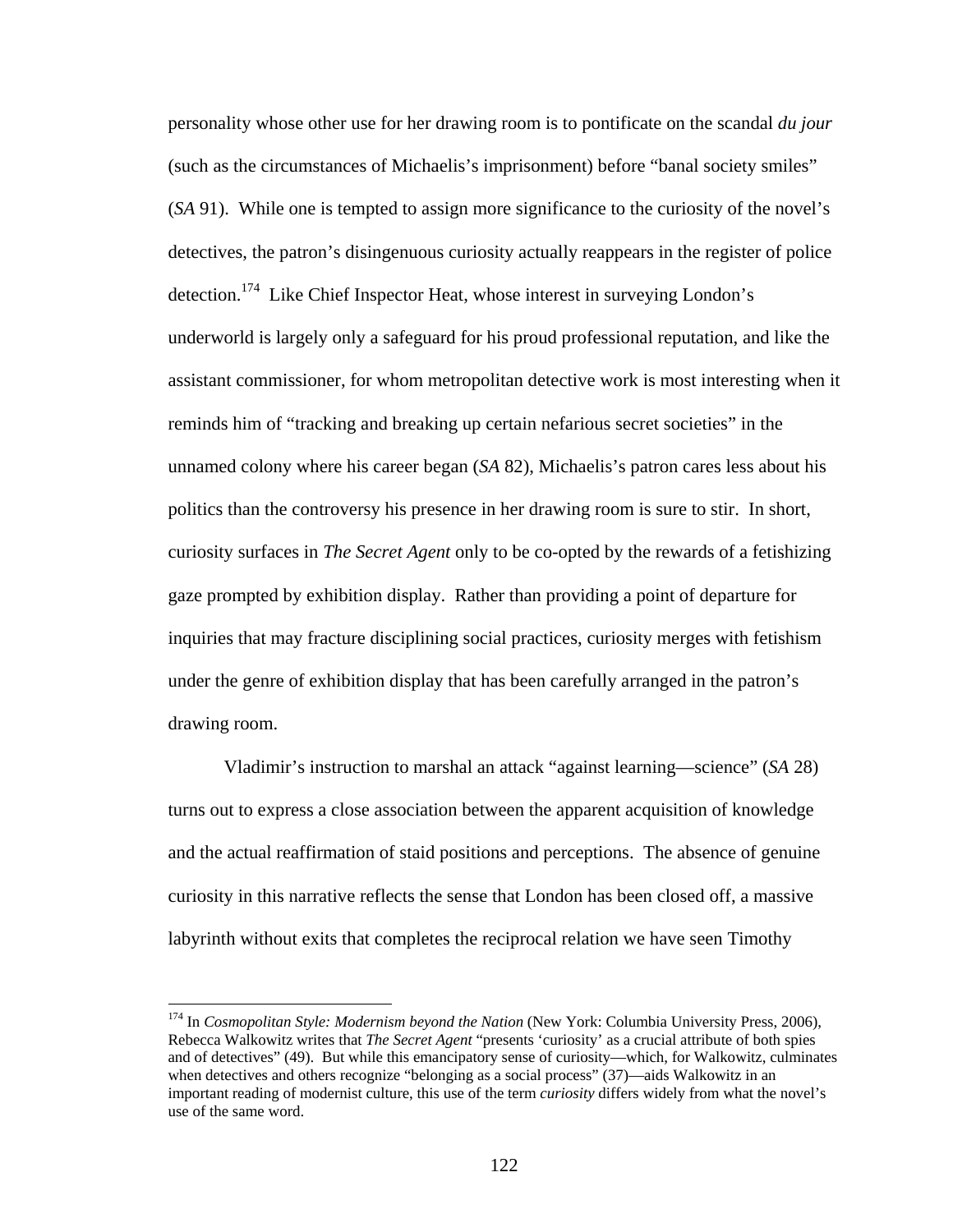Mitchell identify between cities and exhibitions. Where Karl Marx was able to formulate a theory of commodity fetishism by examining London's capitalist production from numerous perspectives—moving quickly "from one 'window' to another in the first chapter of *Capital*," as David Harvey so aptly describes it—Conrad encountered just such a continuous chain of vistas in London only to feel the delirious sense that none open after all, and that the only way to access London was through ironic, multiperspectival presentation.<sup>175</sup> Though he avers he was finally able to write the novel after he could imagine the city "reduced to manageable proportions" (*SA* xxxvii), it seems more apposite to say that Conrad simply displaced the problem of London's endless vistas into the narrative itself, and with it the problem of the indeterminacies of curiosity for which those endless vistas stood. Generations of critique bear this out. Irving Howe, the first to offer a powerful and nuanced reading of the irony in *The Secret Agent*, felt that the novel "forces one to conclude" that "irony has turned in upon itself" (*SA* 96), and for all the revaluations Howe's reading has received, professional readers in the half century since have only sharpened the sense of claustrophobia he attributes to Conrad's irony. For Mark Conroy, *The Secret Agent* shades forth a London social order designed according to a panoptic scheme. For Joseph McLaughlin, Conrad's characters find their way into seductive metropolitan spaces only to discover that they cannot escape, for "Conrad offers no sense of an outside to this commodity culture." And to read Conrad's "harsh ironies at the characters' expense" is, for Mark Wollaeger, to encounter characters "imprisoned" within a monologic dark comedy.<sup>176</sup>

<u>.</u>

<sup>&</sup>lt;sup>175</sup> David Harvey, *The Limits to Capital* (Oxford: Blackwell; Chicago: University of Chicago Press, 1982), 16.

<sup>176</sup> See Mark Conroy, "The Structure of Suspicion in *The Secret Agent*: The Panoptical City," in *Modernism and Authority: Strategies of Legitimation in Flaubert and Conrad* (Baltimore: Johns Hopkins University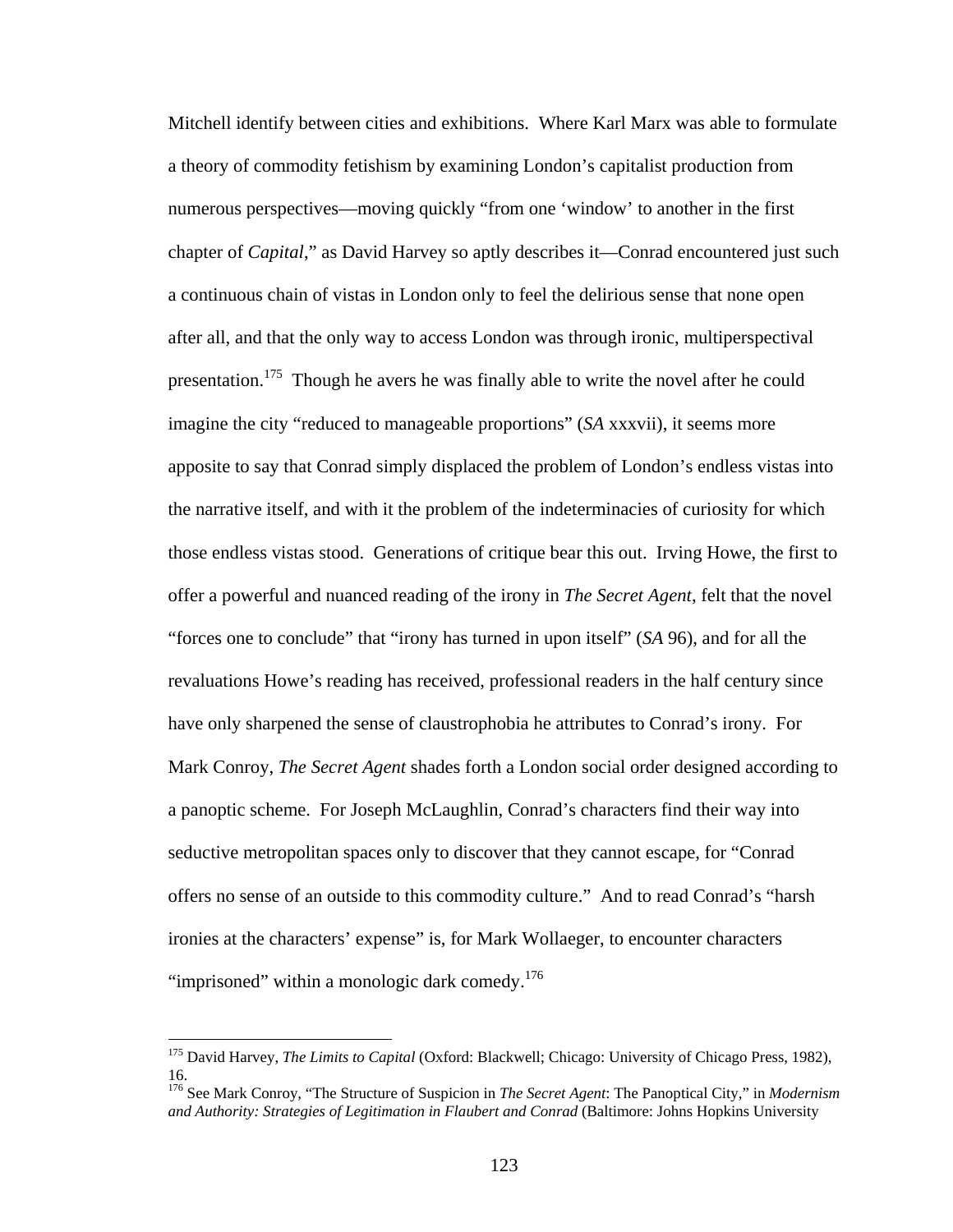Yet the yearning for an outside that so often comes with reading *The Secret Agent* is not the novel's limit point, and what sounds at first like a bleak Frankfurt-School-style assessment *avant la lettre* turns out to be something more. As we have already begun to see, this narrative incites readers to feel curiosity's absence acutely, for it is by reading a London where curiosity seems entirely evacuated that we may come to appreciate its value. That value lies nested within the novel's irony and can only be extracted by readings like those I've just mentioned which point bidirectionally: toward the limits of irony as a responsible way of seeing the fetishes that adorn Conrad's London, and toward the productive powers of curiosity. Rebecca Walkowitz articulates perhaps the most enduring lesson that *The Secret Agent*'s immuring irony can yield: "that interpretation is limited by the meanings that characters and readers are able to recognize."177 If what one recognizes is detachment itself, it becomes deeply important to read this detachment as a limited response. Not doing so is tantamount to Chief Inspector Heat's mistaking Winnie's ignorance of the observatory bombing for her "detachment" from his questions, a detachment which "whetted his curiosity" for what he erroneously imagines she is withholding (*SA* 167). That these characters fail to rise to the possibilities inherent within curiosity only serves to place the burden more heavily on readers, as the novel's most careful readers are likely to discover.

That burden can be characterized in this way. Conrad not only affirms in the author's note that "perverse unreason has its own logical processes" (*SA* xxxv); the narrative of widespread fetishism that follows also reveals that unreason exercises its secret agency over a world from which one cannot retreat. Instead, one must find tactics

Press, 1985), 141-55; McLaughlin, *Writing the Urban Jungle*, 163; and Mark Wollaeger, *Joseph Conrad and the Fictions of Skepticism* (Stanford: Stanford University Press, 1990), 145, 163. 177 Walkowitz, *Cosmopolitan*, 49.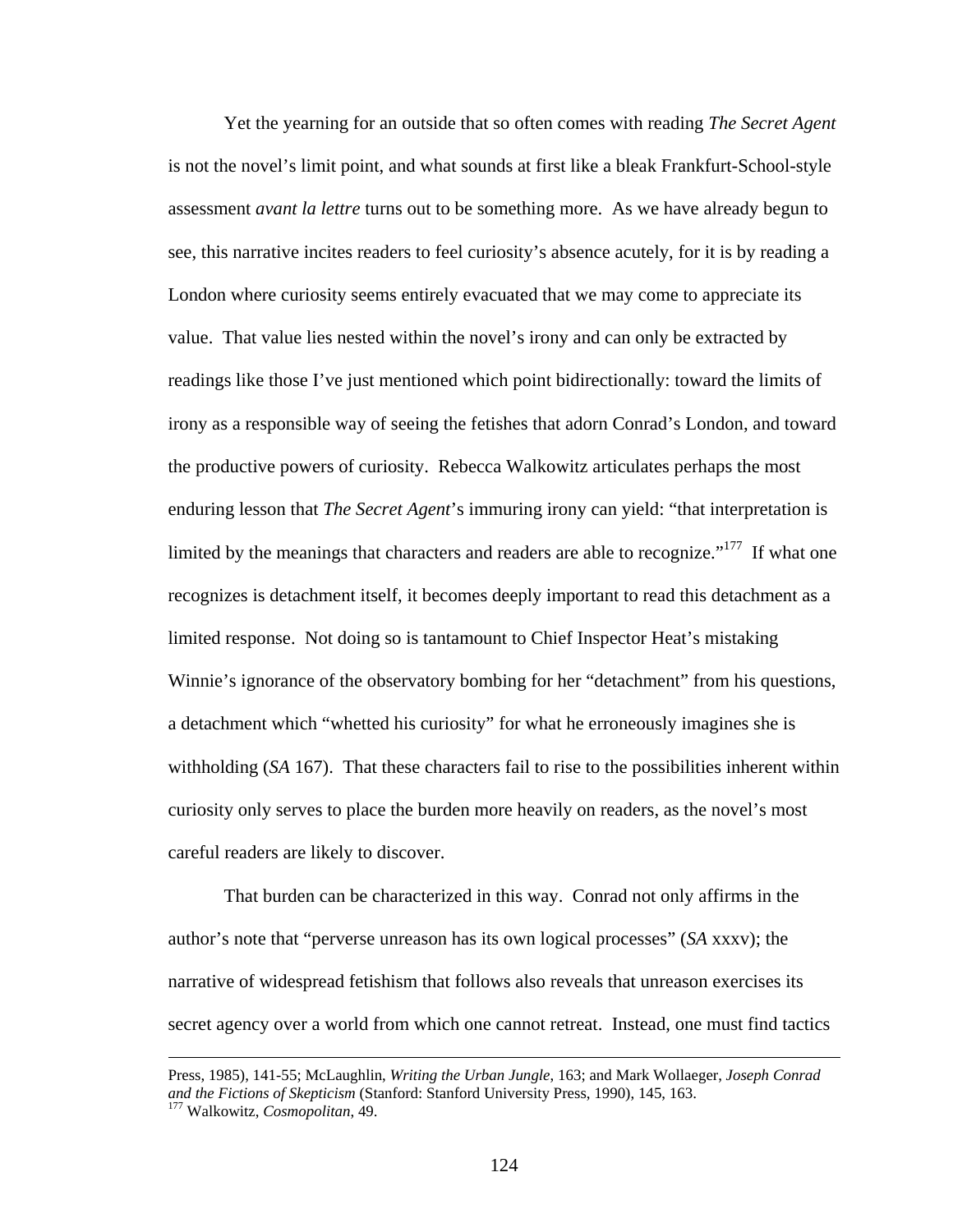for working from within that world—"tactics" precisely in Michel de Certeau's sense as a provisional method for resisting dominant ideologies by making do with whatever is at hand.<sup>178</sup> Irony is one such tactic, but curiosity emerges here as another, a shadow partner to irony itself. As Conrad's narrator declares, "[c]uriosity" is "one of the forms of selfrevelation" (*SA* 194), a responsive mode whose revelations about oneself and one's culture can supplement irony's lessons. If irony calls for one to remove oneself from a situation or circumstance, curiosity can offer a return to that situation with the insights acquired from ironic distance.

Conrad's response to London in the heyday of colonial exhibition culture would certainly have qualified as the modernist response Said explained as structured "not oppositionally but ironically, and with a desperate attempt at a new inclusiveness."179 That is, Conrad's is a resisting response, but not a chiding one. Enunciations that wish simply to close down the reprehensible not only repeat the violence of the past by revisiting and reiterating it; in passing once more by the ghastly only to condemn it, they offer little to illuminate why these corridors were ever traveled in the first place, let alone how one might find different ways of passing through them now. As the visual culture theorist Annie Coombes urges, "it is only by coming to terms with the heterogeneity of responses" to representations of colonial subjects and cultures proffered by exhibitions "that we can fully comprehend the insidious appeal of colonial ideology, even amongst those philanthropic and humanitarian liberals who were its most ardent critics."180 *The Secret Agent*, I have been suggesting, calls for just such a reading, which turns away from

<u>.</u>

<sup>178</sup> Michel de Certeau, *The Practice of Everyday Life*, trans. Steven Rendall (Berkeley and Los Angeles: University of California Press, 1984), xix, and 29-42.<br><sup>179</sup> Said, *Culture*, 189.

<sup>&</sup>lt;sup>180</sup> Coombes, *Reinventing*, 2.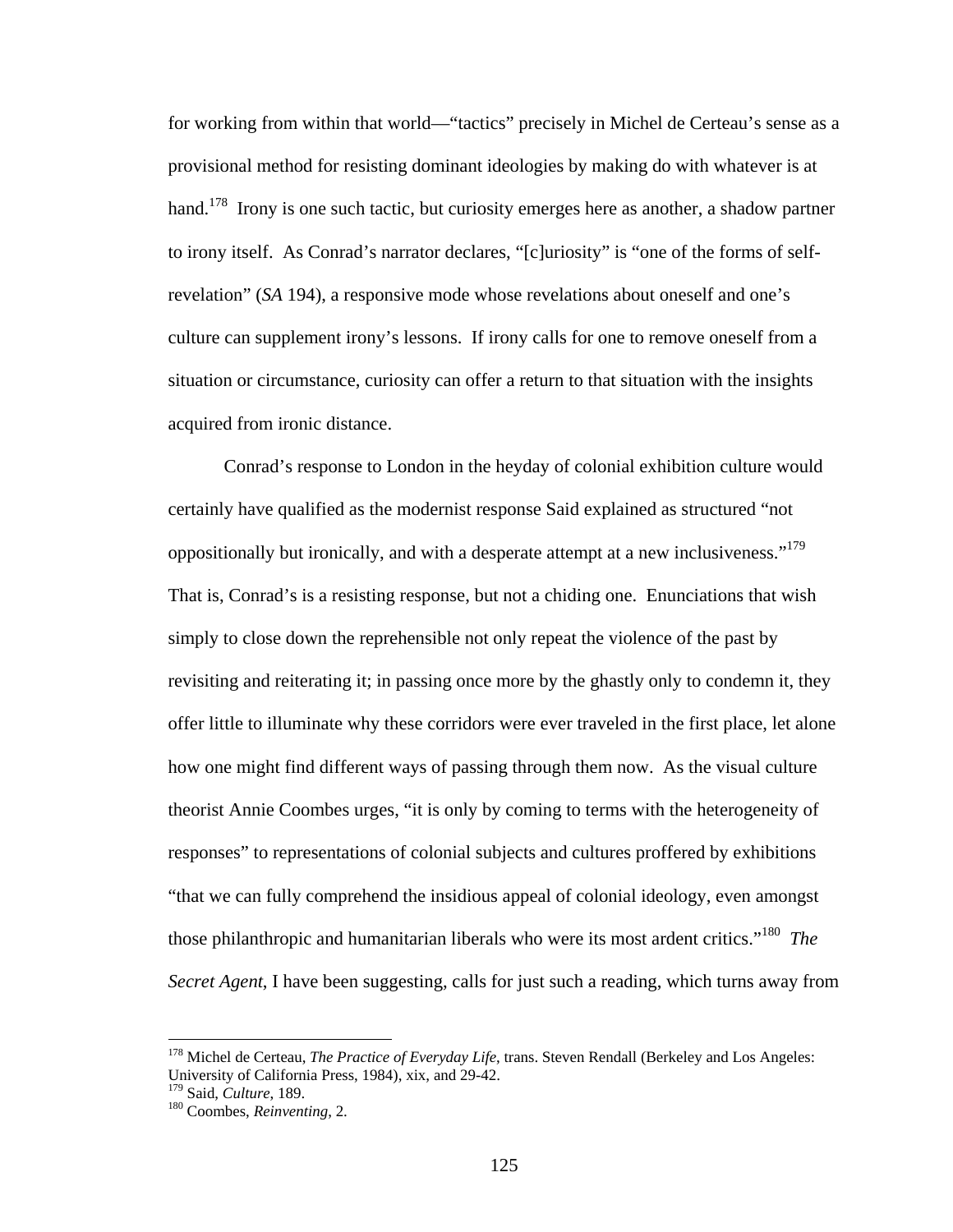London's exhibition culture but not without leaving enough of its faint contours for others to trace within the novel's ironic frames. If this is the bid for the rearticulated inclusiveness that Said says marks modernist irony, one of its inclusive gestures is to stage an absent curiosity that implies that there may yet be windows in London that do more than look inward. To be sure, curiosity's ambivalence is not necessarily immune to imperial ideology's advances; a response born out of curiosity might easily become a fetishistic gaze at exhibition spectacles, and Conrad leaves open the question of how curiosity might be enlisted as a tactic for transforming late imperial metropolitan culture. It is in search of a more fully articulated explanation that we now turn to Forster.

## **The Magic of the Real**

During the summers of 1924-5, exhibitors held at Wembley what turned out to be London's last grand spectacle of imperial dominance, an exhibition which, perhaps unsurprisingly, has gone down in history as inadvertently emblematizing conflicted domestic public opinion on empire at its height.<sup>181</sup> On the one hand, the British Empire Exhibition was a desperate bid to revitalize an imagined community of Britain and its colonies, a fact not lost on journalists and satirists of the day. On the other, it was enormously popular, and its success largely rested on perfecting the art of staking a colonial exhibition's identity on its spectacles of cultural and technological superiority. The Wembley exhibition was particularly adept at fusing commodity display and technological prowess, a fusion best illustrated when thousands gathered to see George V

<sup>&</sup>lt;sup>181</sup> The 1924-5 British Empire Exhibition at Wembley was the last colonial exhibition held in London, though colonial exhibitions continued to appear elsewhere, notably in Paris (1931), Johannesburg (1936), and Glasgow (1938). In addition to other materials cited below, my account of the Wembley exhibition draws from MacKenzie, "Popular," and A. N. Wilson, *After the Victorians: The Decline of Britain in the World* (New York: Picador, 2005).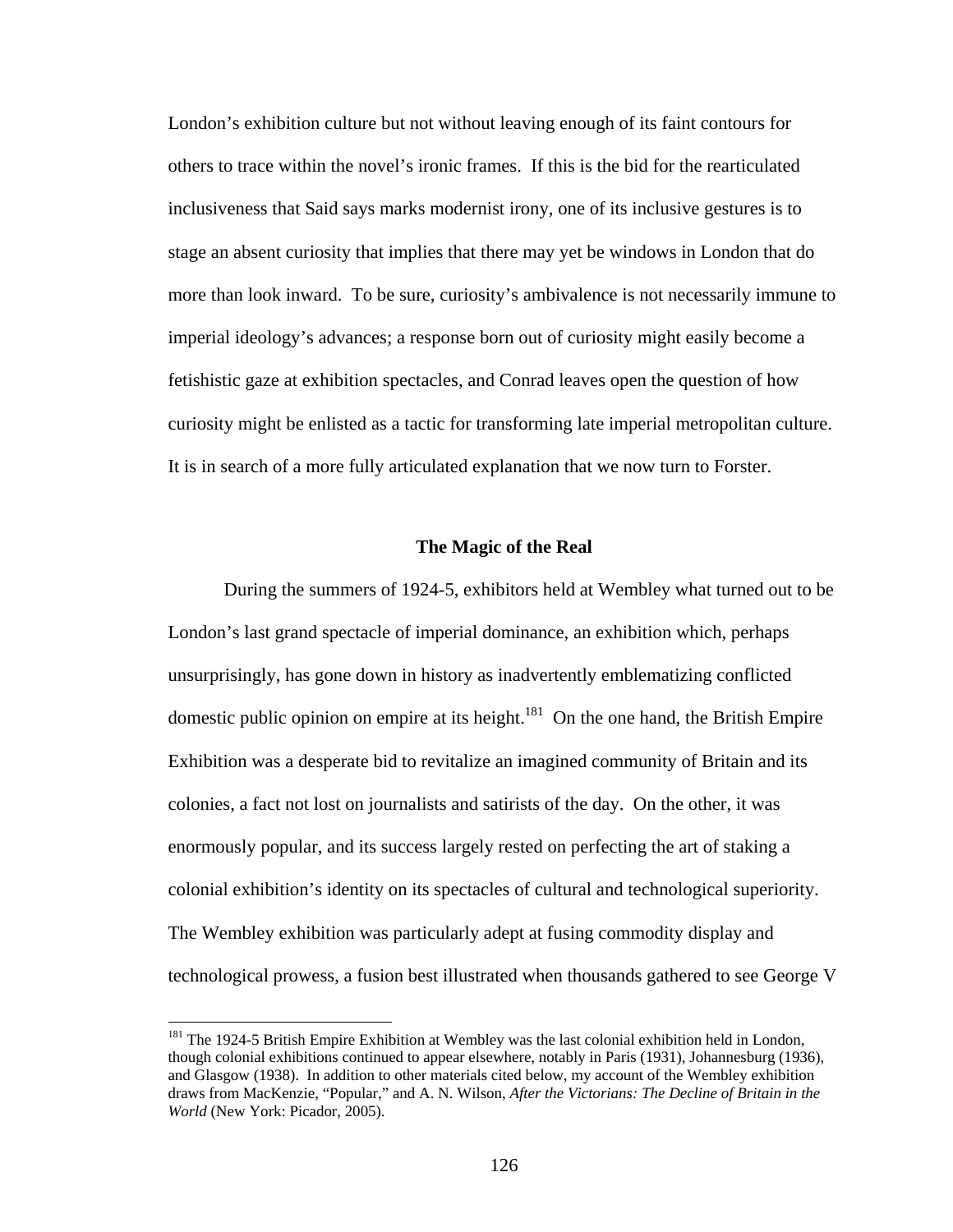open the exhibition by pressing a golden globe that acted as the simultaneous symbol of the global flow of British capital and the mechanism for telegraphing British colonies around the world the king's official announcement that the exhibition had begun. But the event's greatest technological feat was to construct in a short period a number of buildings and pavilions modeled after those found in the colonies. Wembley's twentyseven million visitors—four times as many as the Great Exhibition of 1851—could walk through a fantasyland made to suggest the sweep of British colonial acquisitions, from South African coalmines to East Asian pagodas. For one of these visitors, the Prince of Wales (who also helped design the event), such structures rendered the British Empire Exhibition London's greatest vista in Conrad's sense of the term: it was, as Prince Edward succinctly put it, "the Empire's shop window."<sup>182</sup>

A visitor with a different view was E. M. Forster. As the correspondent for *The Nation and Anthenaeum*, Forster arrived on 15 April 1924. As befits the author of novels of great muddles, he proceeded through "the wrong entrance, or at all events not the right one, which I could not find, and I feared to be turned back by the authorities, but they seemed a bit lost too" ("B" 43). The confusion may be excused, however, for the king's grand opening to the public would not take place for another week, and much of what Forster relays in "The Birth of an Empire" are the final preparations in advance of that opening. Even still, it is tempting to read Forster's review today—"full of fine irritation," as Lionel Trilling noted—as auguring Wembley's dubious successes.183 Playing down the engrossing features of the exhibition, Forster instead affirms experiences of standing in a barrage of hollow spectacles and empty entertainments: "beauty always does have a

<sup>182</sup> Quoted in Piers Brendon, *The Decline and Fall of the British Empire, 1781-1997* (New York: Knopf, 2008), 338.

<sup>183</sup> Lionel Trilling, *E. M. Forster* (New York: New Directions, 1965), 142.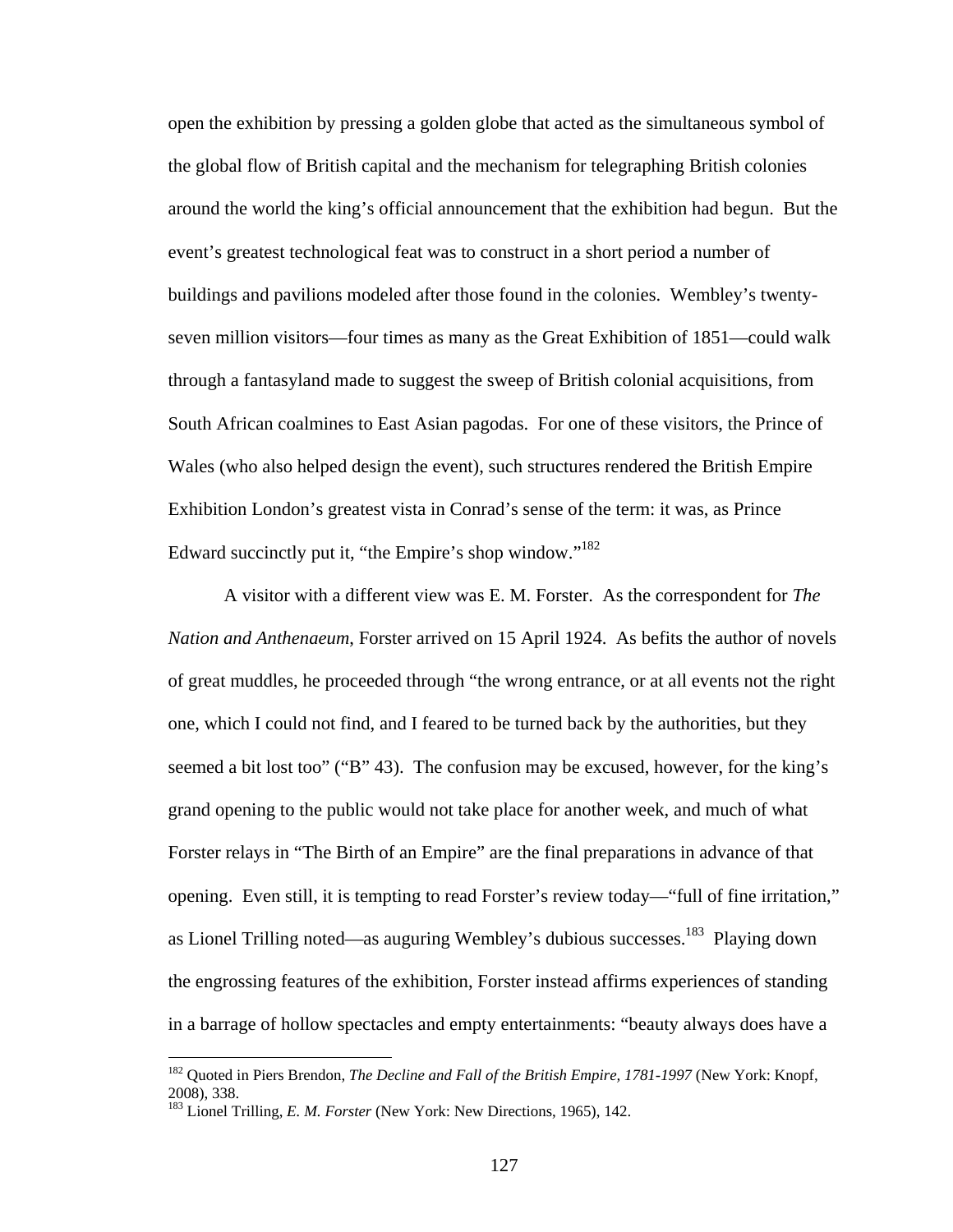rough time at these shows—even rougher than in the actual world" ("B" 47). Where official guidebooks promise interesting spectacles and grand amusements, Forster's eye falls on the artificial, undemanding, and underwhelming. After passing through one of the exhibition's large collections buildings (and finding it unimpressive), he at last reaches his destination at the section devoted to British India where he cannot resist a backhanded compliment of the section's realism. "Indians smiled charmingly, and gave incorrect information. It was all delightful; indeed, nothing was wanting except a few more exhibits" ("B" 46).

Yet amid this very scene something unlikely happens. Strolling past a series of Indian exhibits, Forster finds himself caught off-guard by a miniature of a famous site in Lahore, the Wazir Khan Mosque, a structure Forster likely saw for himself in  $1912$ <sup>184</sup> As he writes in his review, the small object "was so lovely and stood so incidentally and accidentally upon a table, that it had all the magic of a real building, met by chance among squalid or pretentious streets" ("B" 46). Though he might have commented on the craftsmanship or verisimilitude of the miniature, he writes instead that the artifact seized his attention because of its accidental, careless placement—a quality Forster knew would not survive the exhibition's opening, and perhaps not the hour. "When I see it next," he laments, "it will probably be glassed, docketed, and have lost its preternatural charm" ("B" 46). But it is clear that what excites Forster has as much to do with the object's "lovel[iness]"—its unaffected, arresting beauty—as with its "magic"—its uncanny ability to mimic the excitement of a discovery outside an exhibition because of

<u>.</u>

<sup>&</sup>lt;sup>184</sup> Forster visited Lahore in November 1912, and though he never mentions the Wazir Khan in his letters or in the travel journals collected in *The Hill of Devi* (New York: Harcourt, 1953), he would have likely have seen it when friends living in Lahore took him site-seeing. P. N. Furbank, *E. M. Forster: A Life* (New York: Harcourt, 1977), 1:228-33.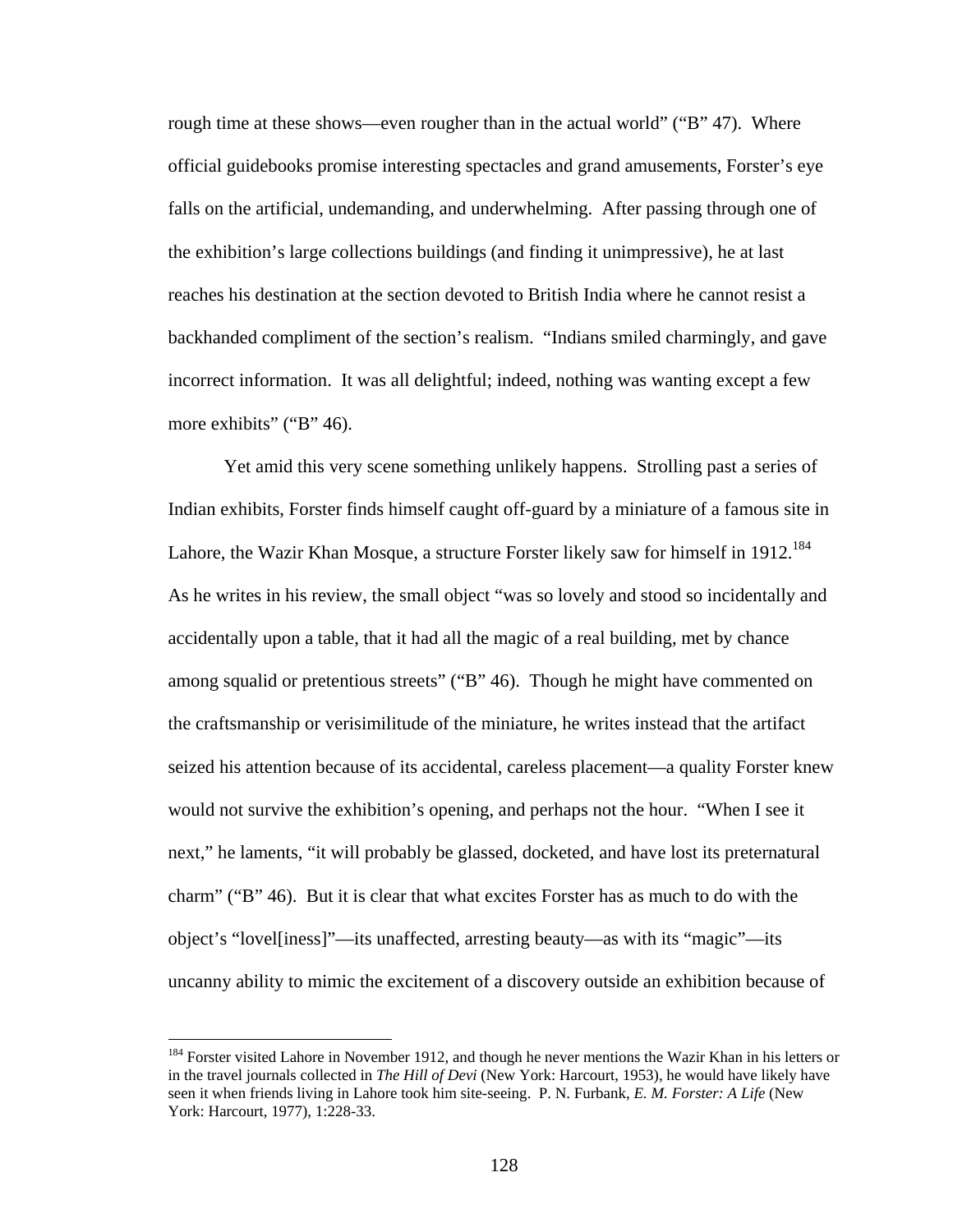its artless display. For the moment the solicitous staging that characterizes the genre of exhibition display is yet to come. The miniature mosque has been set aside where it awaits its careful placement within the armature of display whose very absence permits Forster his imaginative encounter with the model's referent. The impact of this absence for Forster becomes more clear when compared to the collections building he has just mentioned passing through on his way to the British Indian exhibits. Though the immense concrete structure has been designed to impress visitors with its magnitude and swelling collection of artifacts, for Forster it was "so large that it failed in the normal immunities of an interior" ("B" 44). It is as though the vastness of the space and the depth of the collections that had been calculated to make the structure appear imposing have instead rendered the space contrived and unreal.

On the one hand, we can read Forster as turning the affective force of his imaginative sojourn against the exhibition that sponsors it. This misplaced miniature stands out because the rest of the exhibition's artifice draws unwelcome attention to itself. The immense exercise of pulling the Wembley exhibition together, Forster suggests, is but little compared to the extraordinary cultural labor demanded of turning representations of empire's grisly entanglements into amusements and rationalizations. All this work cannot help but make the very opposite point that the exhibition's planners sought to advance: rather than being dazzled by the representational power of the exhibition, Forster responds to the magic of a small, cast-aside object. But on the other hand, the exhibition proves more effective, and affecting, than Forster gives it credit. Though he crosses the thresholds of the collections building as a journalist, he becomes a visitor to an imaginary Lahore during his encounter with the small mosque. For all the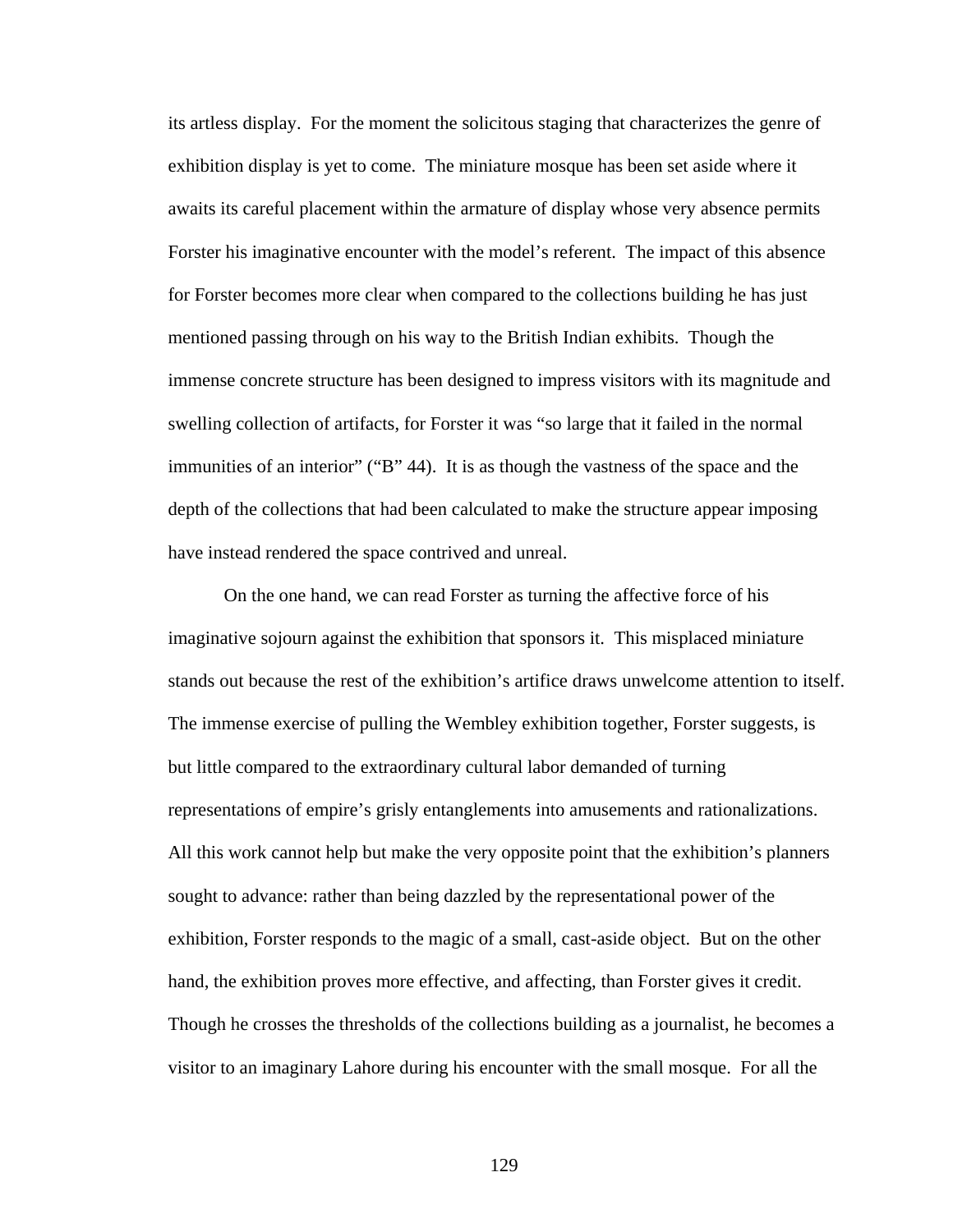underplayed liberalism of Forster's article, the exhibition has had its intended effect, albeit in a limited sense, when he imagines himself a tourist in a colonial city. This raises questions about what kind of curiosity Forster's narrative confesses. If this magic arises from the unexpected sense of the real, as Forster suggests, one wonders if this "real" is meaningfully different from the claim made in the exhibition's official guidebook that the miniatures of northwest India intend to demonstrate that "the interest in realms lying over the borders of civilization is very real."<sup>185</sup>

In writing of the small mosque, Forster perhaps unwittingly echoes one of the principle characters in the novel he had completed earlier the same year. We need only turn briefly to *A Passage to India* (1924) to recall why Adela Quested repeatedly pleas at the beginning of the novel, "I want to see the real India" (*PI* 22, 25), and to note the implications of such a plea for Forster's Wembley exhibition review. As a number of the novel's readers have noticed, casting Adela as an English tourist in India restages Forster's own travels there in 1912-3 and 1921-2, a repetition that invites us to note the resemblances and disparities between the author and his character.<sup>186</sup> Like Forster. Adela arrives in India with more than idle interest, for as the fiancée of a colonial official she is aware that she is likely to remain there for some time; she is, in her own words, not "just a globe-trotter" (*PI* 27). But Adela's earnest interest manifests itself as the naïve will to understand a culture by gazing upon an archive of alterity that includes Indian people, artifacts, and locations, a naivety that will eventually, and tragically, lead her to the local tourist destination of the Marabar Caves. Leading up to that visit, Forster captures

<sup>185</sup> *The British Empire Exhibition 1924: Official Guide*, ed. G. C. Lawrence (London: Fleetway Press, 1924), 63.

<sup>186</sup> See, for example, Ian Baucom's discussion of *A Passage to India* alongside Forster's Indian travels in *Out of Place* (Oxford and Princeton: Princeton University Press, 1999), 101-34.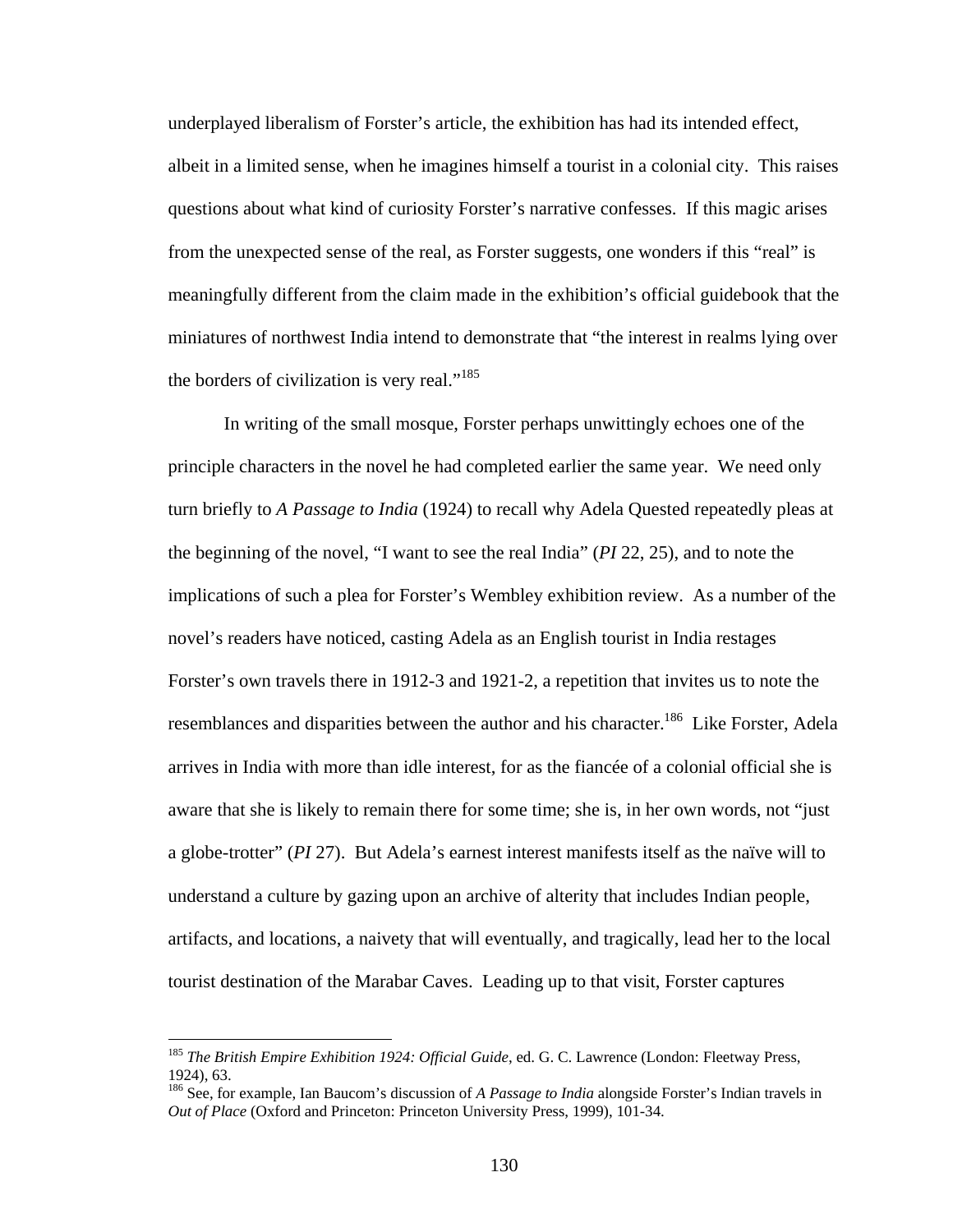Adela's credulity in her willingness to mistake Dr. Aziz, literally the first Indian she meets, as the embodiment of the colony itself. "In her ignorance, she regarded him as 'India,' and never surmised that his outlook was limited and his method inaccurate, and that no one is India" (*PI* 76). Such ignorance is hardly idiosyncratic, and Forster's novel carefully traces just how difficult it can be even for the well-intended to break from the long history of institutionalized of racism, purported cultural superiority, and imperial ideology that supplies colonial rule its authority. It is in her eagerness "to see the real India"—that is, in her belief that its essence could be visually consumed if only she could shove aside the obscuring infrastructure of British colonial rule—that Adela elides Aziz with what Forster's narrator dubs the reduced, homogenized "India" that lives only between quotation marks. Put another way, we might say Adela mistakes India for Aziz's exhibition of Indianness.

In performing a kind of Indian subjecthood, Aziz is also, for the moment, willing to oblige his English visitors with what they want, and in seeking to supply the view Adela hopes to find, he invites her to visit his home. This invitation, which Aziz extends at a significant early scene in *A Passage to India*, is more polite than earnest, and one he immediately regrets. No sooner is his invitation spoken than Aziz and Adela are led into Fielding's eighteenth-century garden house, a home that makes Aziz recall his own as "a detestable shanty near a low bazaar" (*PI* 73). In lieu of rescinding the invitation to his bungalow, Aziz begins to praise Fielding's garden house as one Chandrapore's most impressive private interiors. But a tourist as inquisitive and persistent as Adela will not settle for an Anglo-Indian abode, whether or not Aziz assures her that when one is in Fielding's home "you are in India; I am not joking" (*PI* 74). When she promises once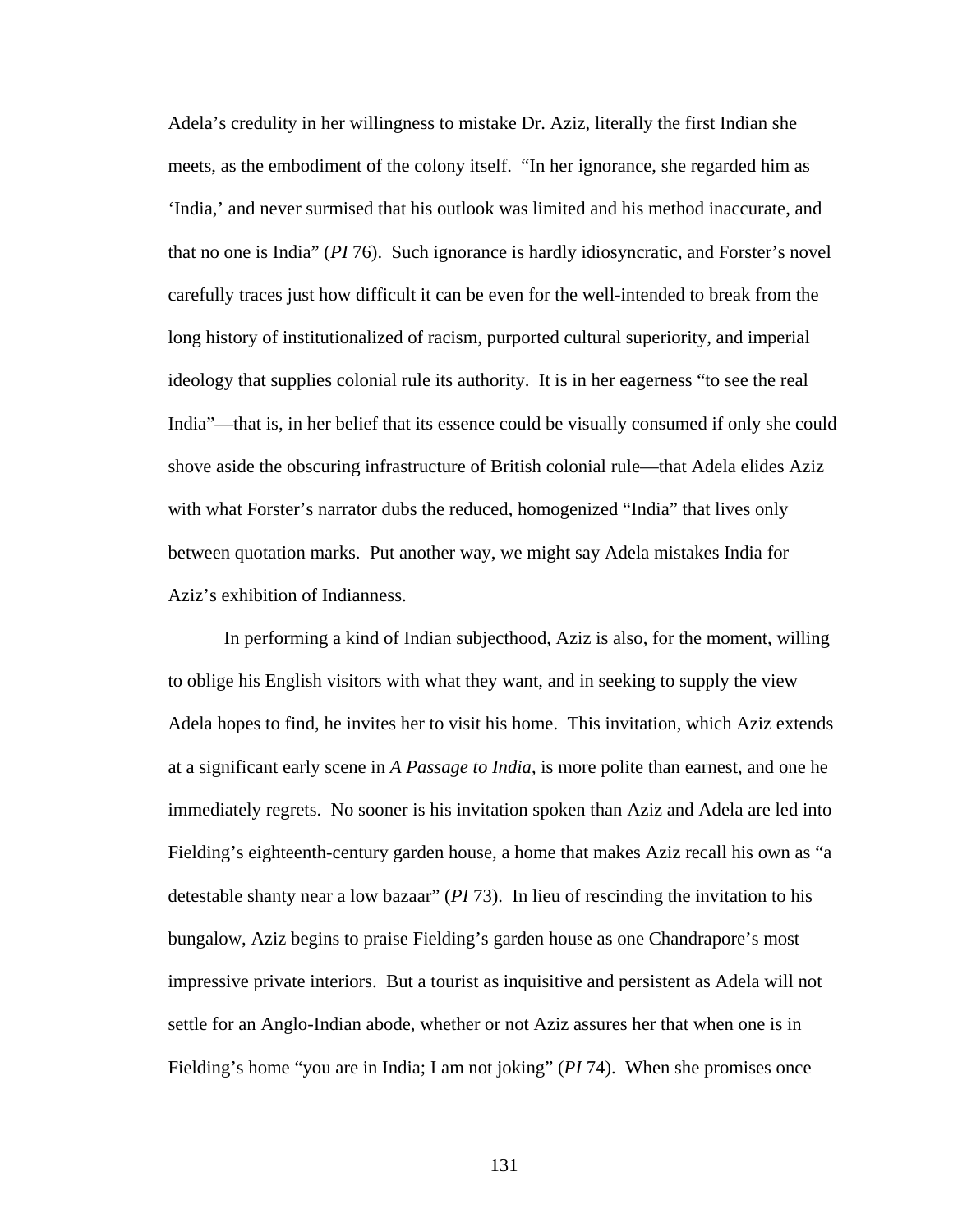more to visit his home, Aziz makes his final bid. "He thought again of his bungalow with horror. . . . What was he to do? 'Yes, all that is settled,' he cried. 'I invite you all to see me in the Marabar Caves'" (*PI* 79).

In the space of a few pages, Forster's novel announces a strategy it will adopt throughout for negotiating its sense of the real by shuttling between three sites offered to fulfill Adela's quest. By moving from Aziz's "shanty" to Fielding's splendid garden home and arriving, finally, at the caves that must substitute for both homes as a location for a tourist's inspection of "the real India," Forster plots a course through Chandrapore that moves from the common to the stately and ultimately to what is outside the city and only partly comprehensible. Adela's curiosity might have been disappointed by Aziz's home (had she visited it) just as it was piqued by Fielding's, but it certainly finds its limits in her horrifying encounter in the caves. Rather than marking any single location as a synecdoche for the real, the text assigns significance to mobility between and through these locations, a point Forster underscores both by making these the locations to which his narrative will frequently return and by dividing the novel into three distinct parts: "Mosque," "Caves," and "Temple." In this way, *A Passage to India* does more than suggest that meaningful experience sometimes stands in excess to an accessible, readable, and viewable reality; the novel also traces a cautionary tale for liberal humanist curiosity.<sup>187</sup> Forster acknowledges Adela's curiosity as rooted in genuine interest in, and concern for, India's colonial subjects and yet simultaneously reveals her curiosity to be doomed by the form it takes: the detached tourist's gaze that cannot begin to capture the

<u>.</u>

 $187$  Curiosity comprises one quarter of Forster's conception of humanism, whose three other characteristics—"a free mind, belief in good taste, and belief in the human race"—Forster also invests in Adela (quoted in W. J. H. Sprott, "Forster as a Humanist," *Aspects of E. M. Forster: Essays and Recollections for His Ninetieth Birthday*, ed Oliver Stallybrass [New York: Harcourt, 1969], 75).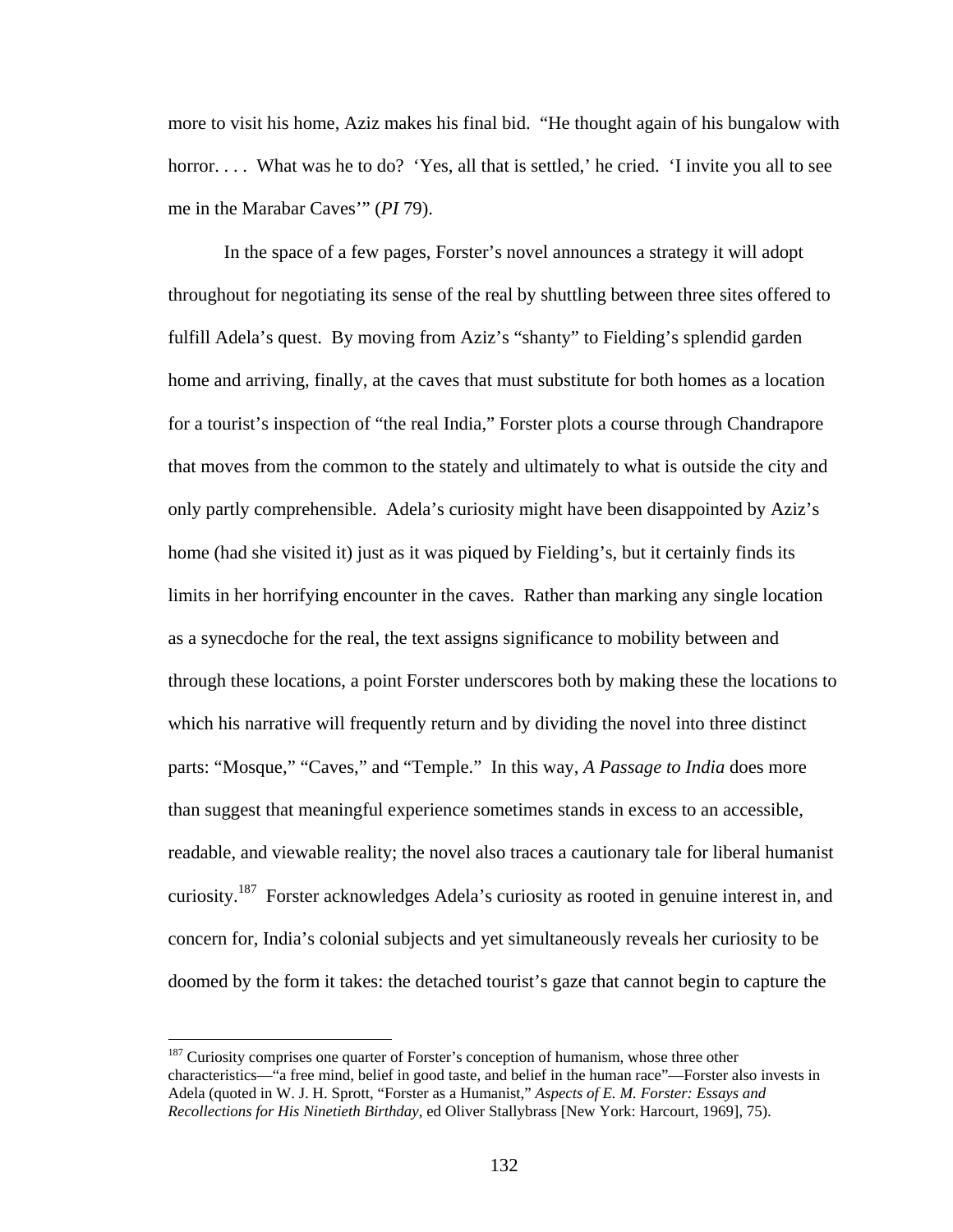complexities of a contested and plural India that the novel presents as a journey through distinct Indian locations.

As we have begun to notice, Forster rehearses a similar three-part tour in his review of the Wembley exhibition, reporting by turns in "The Birth of an Empire" from the exhibition's London address, the ersatz India temporarily installed there, and the India of Forster's memory. In this text, however, Forster cannot duplicate in London the passage between discreet boundaries that the novel plots through India. On the contrary, his walk through the exhibition becomes most interesting for him precisely when all three locations are intertwined, when he stands in a fabricated colony in the middle of London pretending to be in India as he recalls it. However, Forster follows his comments on the miniature mosque with a conclusion that seeks to disentangle these spaces once more by redrawing the boundaries between exhibition and reality. "Well, it is a show to suit all tastes. Millions will spend money there, hundreds will make money, and a few highbrows will make fun. I belong to the latter class. Rule me out; go, think your own thoughts, don't forget your spats, and don't expect an Empire to be born too punctually" ("B" 47). Despite his lighthearted tone, Forster's language discloses an eagerness to stride out of the exhibition's gates and secure his return to a London largely untouched by exhibitors. Inhering in these statements is the muted awareness of the networks connecting the exhibition and London that are more penetrating than Forster willfully acknowledges here, for his ironic posture intensely seeks to dismantle the fact that there exists little difference between the kind of seeing demanded within the exhibition and the gaze called upon by spectacles elsewhere in London. Not only is the Wembley exhibition simply the latest in several decades of exhibitions to exalt colonial power and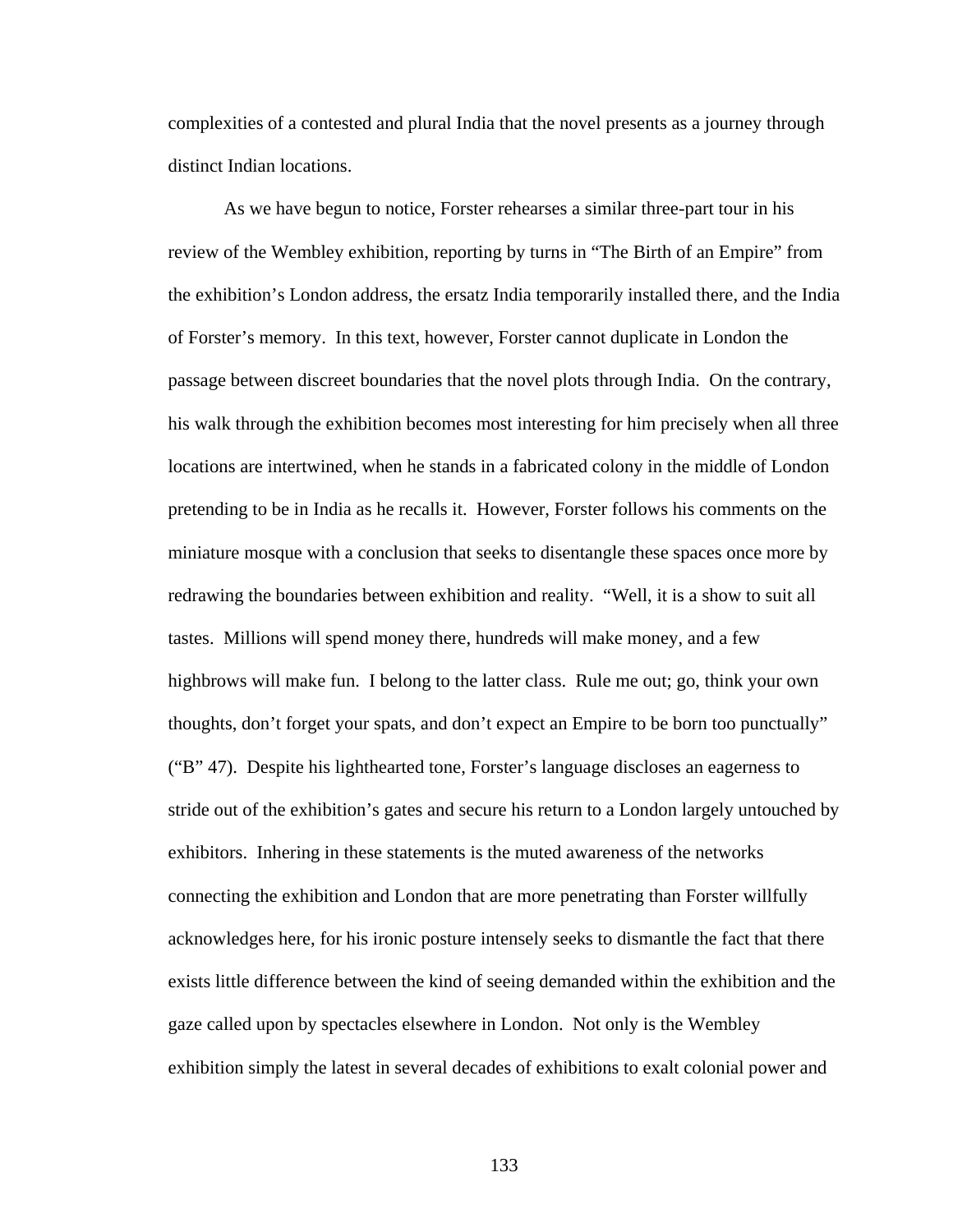technology; not only does it take place in London in order to intensify that city's status as empire's center; and not only are London's hugely successful colonial exhibitions buoyed by widespread interest to inspect the evidence of British imperialism. In addition to all of this, the attraction to spectacles of scientific authority and cultural alterity that London already fosters forms the basis for the genre of display at colonial exhibitions. The exhibitions simply refine that form of seeing, elevating what is ordinary and normalized elsewhere. Harold Hartley and other exhibitors may strain to present unified and diverting visions of empire, but Forster's own straining to represent "these shows" as apart from "the actual world" ("B" 47) cannot help but uncloak London's presence within the exhibition itself. But even without Forster's acknowledgement, *A Passage to India* has offered a template for reading the exchange of such spaces and the views Forster records there as beginning in detachment only to conclude in a gesture of curiosity.

What we learn from Forster's trip to Wembley, and his imaginative sojourn to Lahore, is that although the self-conscious aims of curiosity may not easily be divested from the unconscious gestures of fetishism, their codependence proves instructive. Forster's curiosity emerges from the knowledge acquired by his ironic stance against the exhibition. By treating the miniature mosque not *as if it were magical* but simply *as magical*, he writes of the small model as doing the work of a fetish, containing the affective power of that for which it stands as substitute and which is glaringly absent from the exhibition itself—the vibrant and irreducible spaces, buildings, and cultures of colonial India. It is only in ironizing the exhibition that Forster permits himself to experience (and later, to disclose) curiosity for one its artifacts.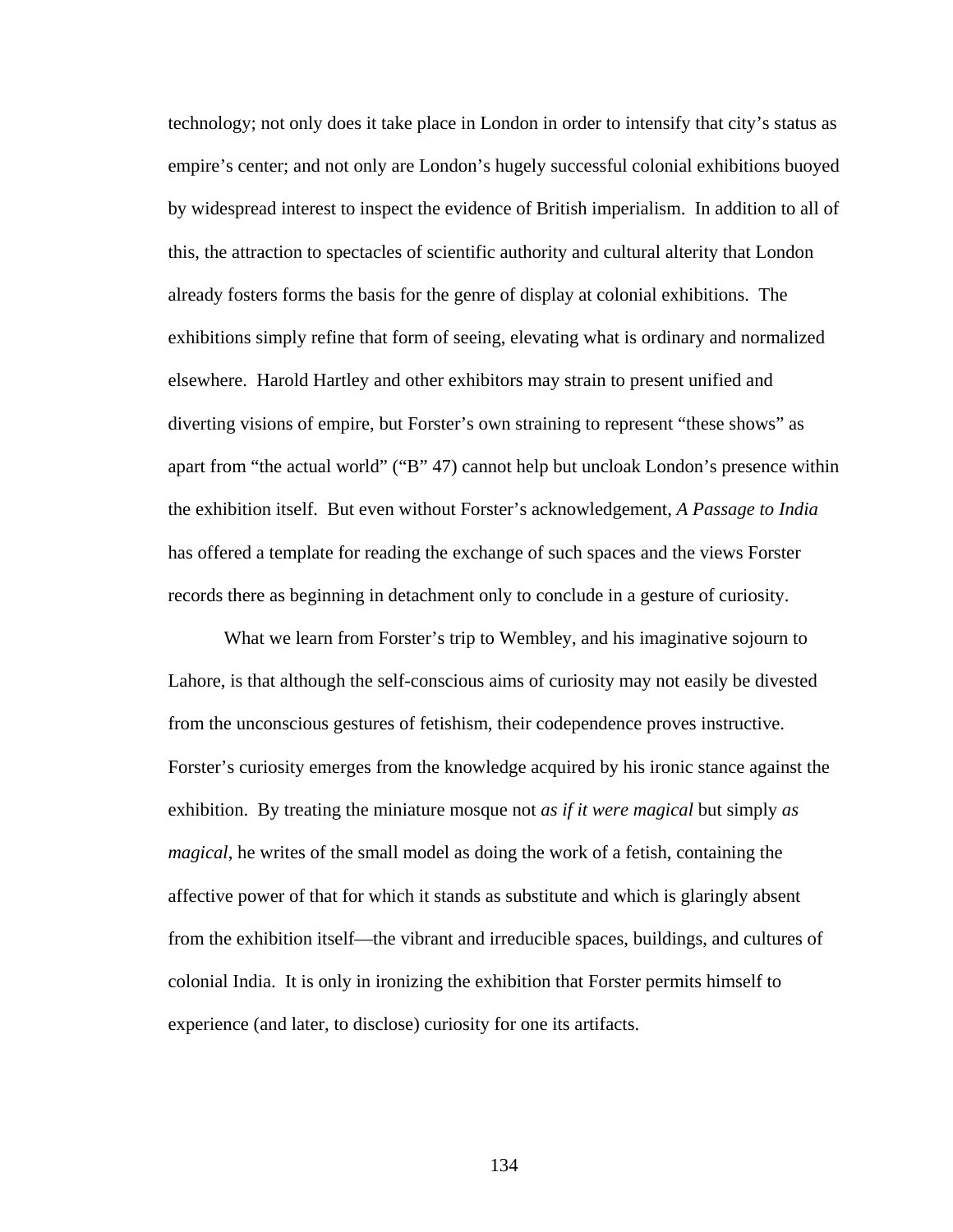If irony in Forster's hands is the device of distance *and* return, detachment *and* reattachment, abandonment *and* resituation, it is because his texts reserve space for curiosity in irony's company. Or, to be more precise, more than one space: for it is in the plural locations of *A Passage to India* and "The Birth of an Empire" that Forster's irony permits and, indeed, encourages the tentative gestures of curiosity, gestures inspired by the urgency of adapting to all that is uncertain and unanticipated in acts of arrival, passage, and departure. That is, it is not simply an act of recognizing the familiar standards of British high culture imposed on exhibition culture (an affirmation of personal taste), nor a moment of recognizing what is laudably different between London and Lahore (a celebration of multiculturalism).<sup>188</sup> Though both of these acts of recognition are at work here, Forster's description of the miniature mosque more forcefully suggests that he is not content with either, and that he seeks something more. This bid for curiosity reaches less for what is to be seen at the exhibition than for what is *not* on display there. Simply put, it is a request to know more: more about the Wazir Khan, Islam, Lahore—more about the versions of British India which lie beyond relations with London or empire. And it is also a request to know more about London at the zenith of empire, this rich and strange place where Lahore can appear in England just as England has fashioned itself in Lahore. Irony is Forster's means for demarcating the exhibition from the surrounding city, and curiosity the name for the endeavor to see beyond both locations and their boundaries toward the space where each may yet have something more to show, to narrate, and to offer.

<sup>&</sup>lt;sup>188</sup> For a discussion of recognition in this sense, see Charles Taylor, "The Politics of Recognition," in *Multiculturalism: Examining the Politics of Recognition*, ed. Amy Gutmann (Oxford and Princeton: Princeton University Press, 1994), 25-73.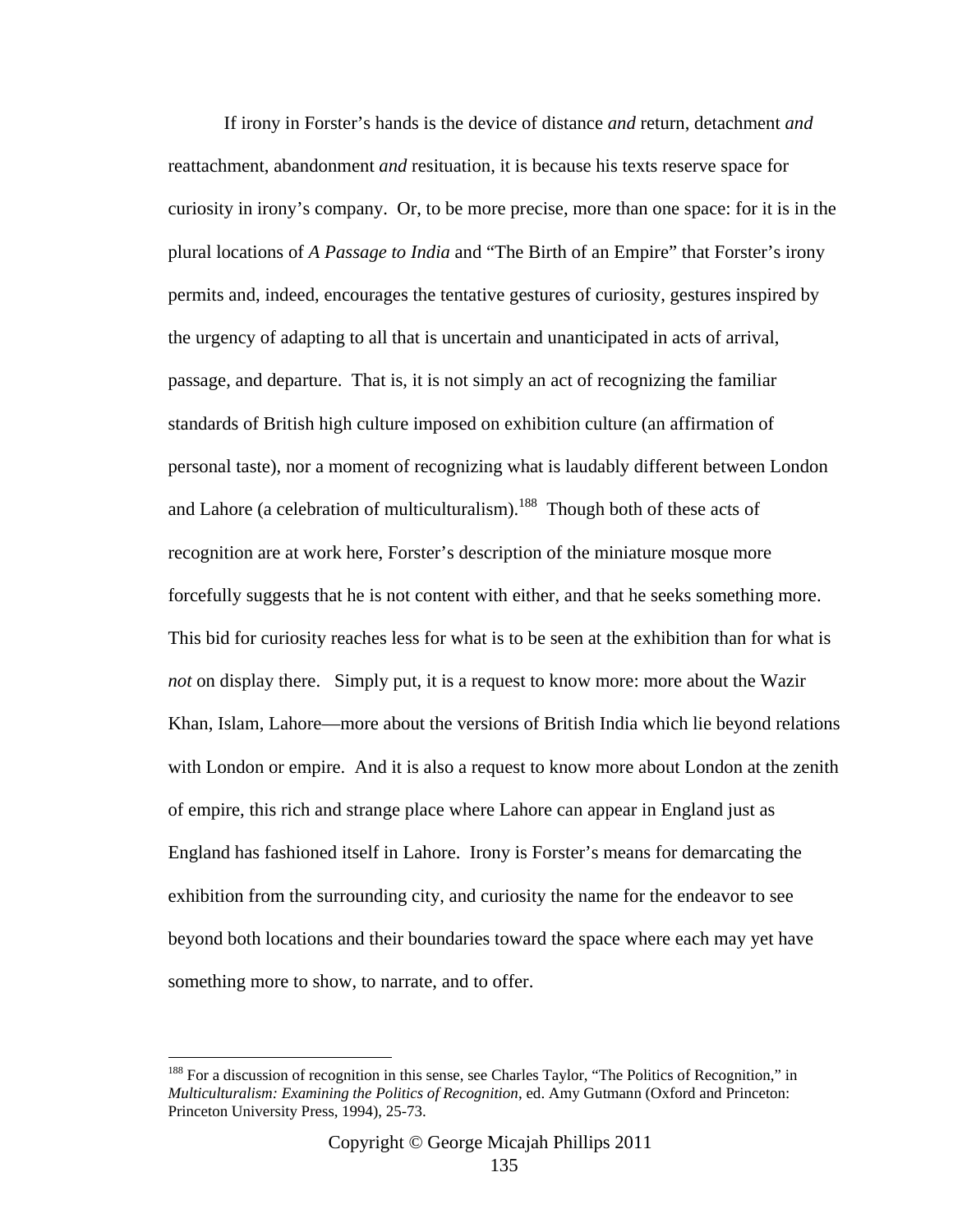## **Chapter 6 "Savages Watching the Pictures": Impersonal Intimacy and the Cinema in Virginia Woolf and T. S. Eliot**

"All you read a novel for is to see what sort of person the writer is," complains the aspiring novelist Terence Hewet to Rachel Vinrace at the edge of a scenic South American view in Virginia Woolf's *The Voyage Out* (1915).

> As for the novel itself, the whole conception, the way one's seen the thing, felt about it, made it stand in relation to other things, not one in a million cares for that. . . . But there's an extraordinary satisfaction in writing, even in the attempt to write. What you said just now is true: one doesn't want to be things; one wants merely to be allowed to see them.<sup>189</sup>

Terence seeks to bridge with these statements an impasse between his view of art, which privileges literature, with Rachel's, which prefers music's ability to go "straight for things. It says all there is to say at once" (*VO* 195). At issue is which art form possesses clear and direct access to experience. Terence implies in this exchange, as Woolf herself would also imply in other writings, that such seemingly unmediated access to experience can only be imagined in the terms of visibility. As she would explain later, near the conclusion of *A Room of One's Own* (1929), the experiences of daily life are "very erratic, very undependable," but a reader who encounters masterfully composed texts "sees more intensely afterwards; the world seems bared of its covering and given an intenser life."<sup>190</sup> These lines help Woolf explain in *Room* that this piercing of the veil follows from the freedom to construct textual subjectivities that had not existed before, but the reason why such rhetoric should be suggestive of unmediated experience comes not from Woolf's lectures but from Terence's conversation with Rachel. If writing and reading are imaginative experiments with alternative forms of experience ("one doesn't want to be

<sup>189</sup> Virginia Woolf, *The Voyage Out* (New York: Penguin, 1992), 204 (hereafter cited in text as *VO*).

<sup>190</sup> Virginia Woolf, *A Room of One's Own* (New York: Harcourt, 1981), 110.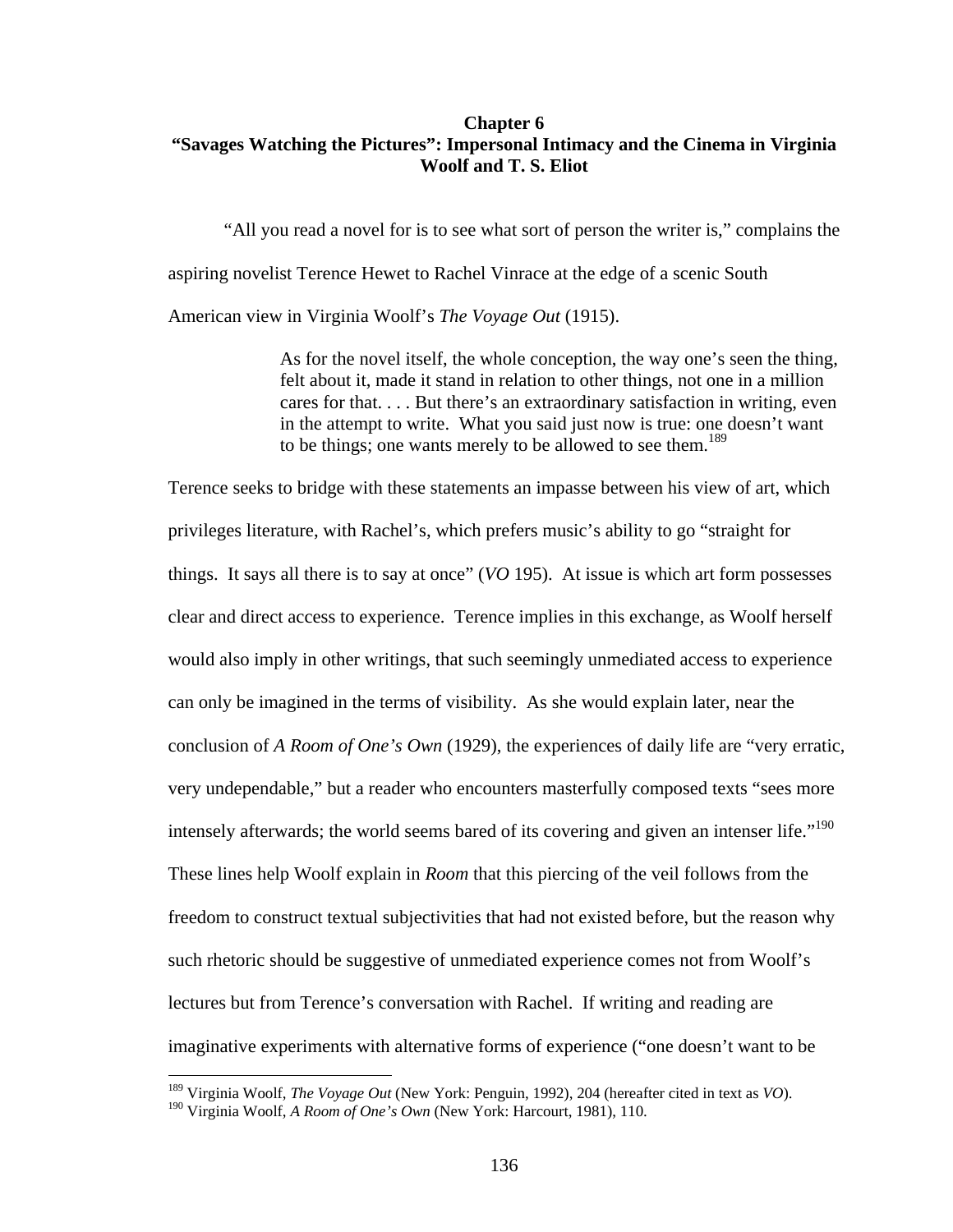things; one wants merely to be allowed to see them"), it is because the terms of knowledge and contact share so much with the terms of sight. Because seeing something implies having been in its presence, when saying we have "seen" something means we have known it, Terence confirms, we allow vision to denote a metonymic sense of closeness. For her part, Rachel remains unconvinced—not because she does not believe that sight stands as a proxy for experiential knowledge, but because Terence's attempt at bridging the gap between them feels abstract and remote. "As he talked of writing he had suddenly become impersonal. He might never care for any one; all that desire to know her and get at her, which she had felt pressing on her almost painfully, had completely vanished" (*VO* 204). His accusations place Rachel in a camp of readers with the wrong kind of vision—"you read a novel . . . to see what sort of person the writer is" when you ought to be trying better to understand "the way [the author's] seen the thing"—remarks which appear to put intimacy and intellectual inquiry at odds.

Though the tension between Terence and Rachel in this scene might mirror a contest between forms of art like literature and music, I have opened with this scene in order to focus instead on how it suggests vision mediates between impersonality and intimacy. Both characters seek in this scene a closeness with the other, but as one feels s/he approaches it, the other feels more removed. This is in no small way related to the novel's bildungsroman tendencies that seek to trace Rachel's subjecthood and the strictures enforced by the "men of 1914," for whom Terence, St. John Hirst, and others stand as emblems.<sup>191</sup> The objectivity T. E. Hulme, Ezra Pound, and, most notoriously, T. S. Eliot prescribed in essays on literature demanded that subjectivity be banished and

<sup>191</sup> Ann Ardis makes this case in the opening pages of *Modernism and Cultural Conflict* (Cambridge and New York: Cambridge University Press, 2002) and traces such tensions throughout her study.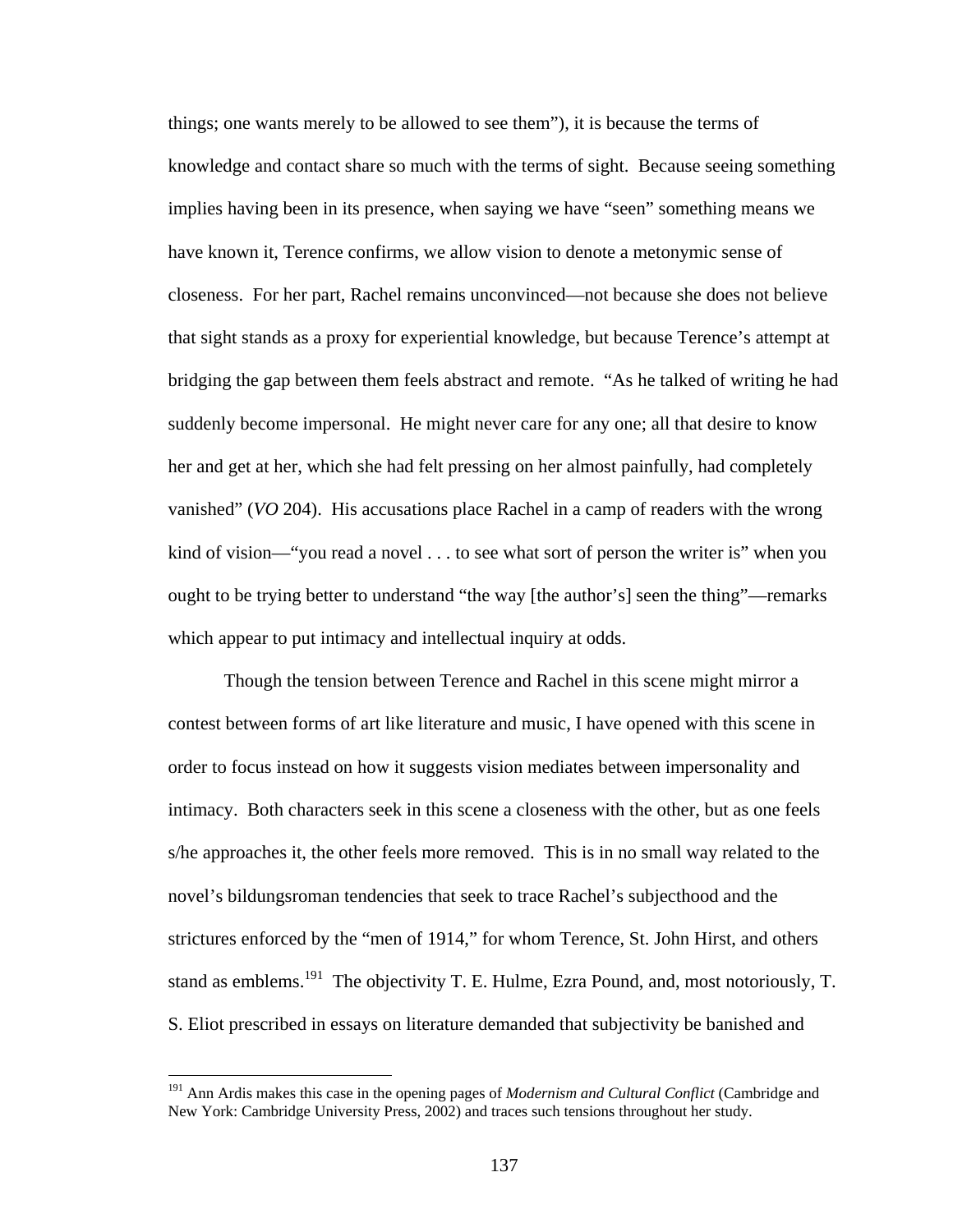emotions depersonalized. Only in so doing, so the argument went, could readers find a stable access point from which to critique literature and assign literary value, consolidating and esteeming cultural interests over smaller, idiosyncractic concerns. Rachel's disappointment at such language exposes impersonality's most noticeable flaw: namely, that it must be constructed by individual personalities whose political aims are masked by aesthetic decrees for how to read a novel or look at a picture. For Rachel and others like her, intimacy is a far more attractive approach, for only in holding things closely, rather than at arm's length that value can emerge. Only then, as Woolf suggests, may we come in contact with life's most meaningful intensities.

Yet while they are opposed as to how to go about it, both Terence and Rachel seek the same thing. Both want to be able to bridge gaps, to come together, to pass through seemingly impossible barriers. They hope to kindle their intimacy by talking about the possibilities of literature (for Terence) and music (for Rachel) because both believe that if a medium can access direct experience, it will bring together people who might otherwise misunderstand one another. However, when they feel closest to one another, at the edge of being able to express direct experience, Terence and Rachel think not of language or melody, but sight.

Thus the tension between the pair in this scene also distills a broader cultural desire that appears throughout *The Voyage Out* and which Woolf's narrator has limned at the beginning of the chapter from which this scene is taken. When the walking path Terence and Rachel follow during their conversation reaches its end at the edge of a cliff, they look back on the terrain they have covered, a "vast expanse of land" which seems like "no view, however extended, in England," but remains powerfully resonant of the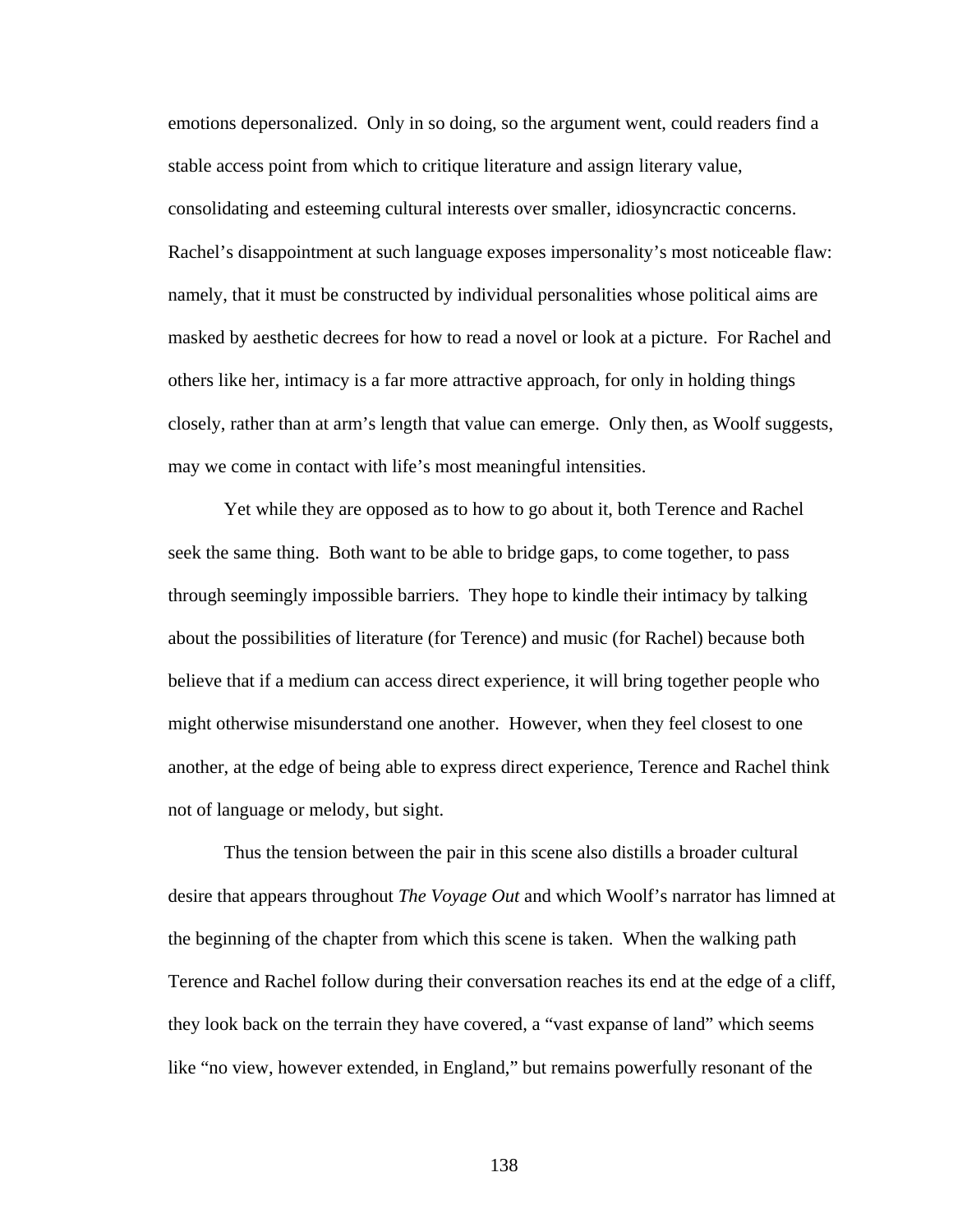familiar red territories on maps "where famous cities were founded, and the races of men changed from dark savages to white civilized men, and back to dark savages again." This view feels "uncomfortably impersonal" to the pair and causes them to turn their heads in the other direction. In the Atlantic they find another vast expanse, but this one, they can imagine, "eventually narrowed itself, clouded its pure tint with grey, and swirled through narrow channels and dashed in a shiver of broken waters against massive granite rocks. It was this sea that flowed up to the mouth of the Thames; and the Thames washed the roots of the city of London" (*VO* 194).

The acts of looking in this complex scene would have been familiar to London cinema-goers of the 1910s. The South American panorama that begins the passage dissolves, giving way to a host of other views: shots that cut abruptly from one location to the next, close-ups of details, and images presented simultaneously as if side-by-side ("here the view was one of infinite sun-dried earth . . . widening and spreading away and away like the immense floor of the sea"). Images of a land that is emphatically not England communicate the traces of British imperial expansion nonetheless. The sea that crashes against cliffs in Santa Marina (the novel's fictional British colony) must also, finally, lap against the banks of the Thames. Above all, this chapter in *The Voyage Out* appropriates the quintessential cinematic technique of montage in creating meaning by juxtaposing images, in particular images of the immediate and the distant. Santa Marina and London appear almost alongside one another in ways that seem discomfiting to Terence and Rachel. What makes this scene "uncomfortably impersonal" is not that it feels abstract or unrelated to these characters, but that, on the contrary, it feels sharply close. Like Terence's "impersonal" ideas of novels and their readers that uncannily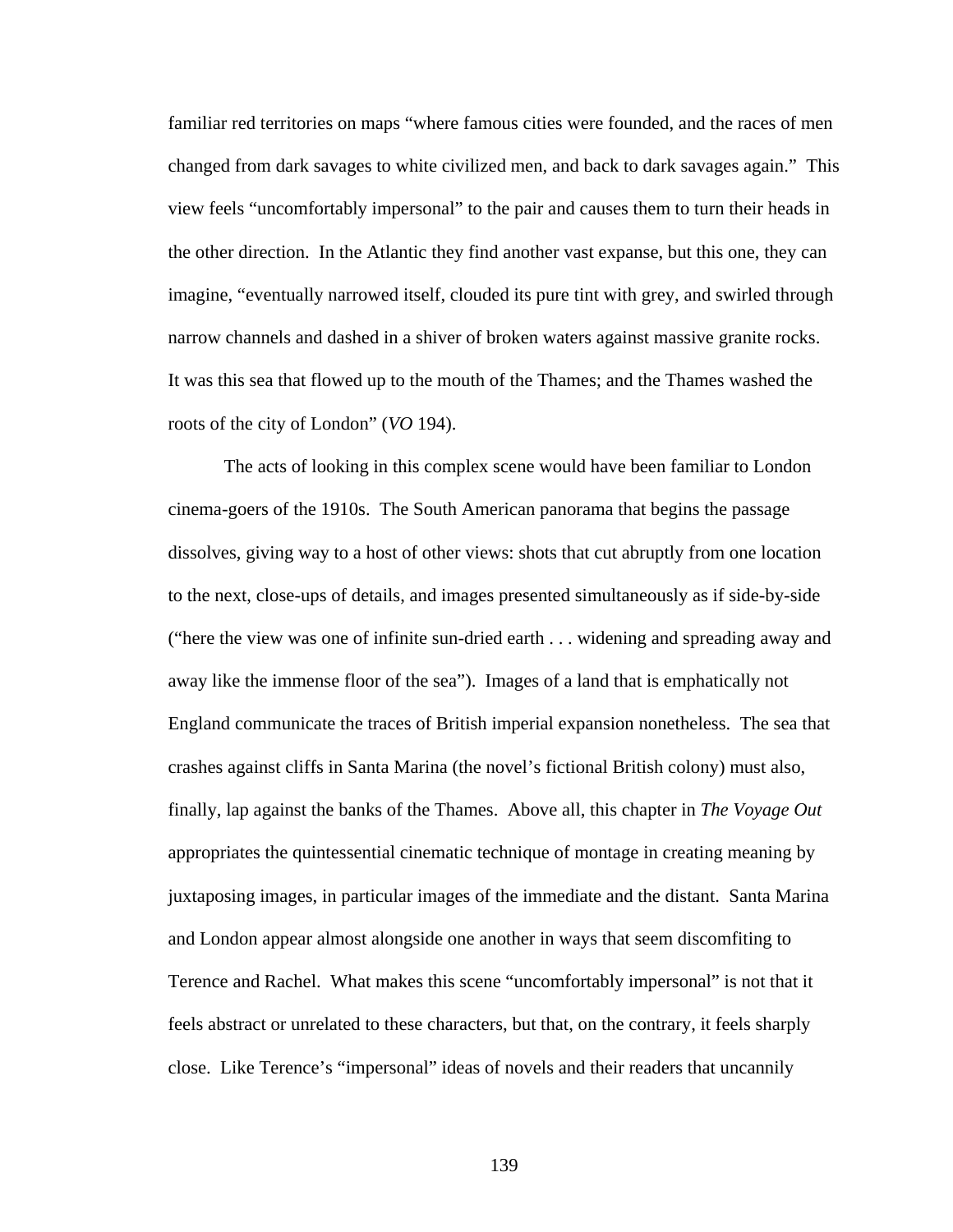supplements his longing to be close to her "which she had felt pressing on her almost painfully," the colonial history of Santa Marina is not a history Woolf's characters have had a hand in making, but it is their own history nonetheless, and is a history that renders them empire's beneficiaries as well as its culprits. Woolf's appropriation of film techniques at this point in the novel is one of her earliest modernist flourishes, but it is also more that. It is an attempt to make readers aware of their "positionality" in a globalizing world, a way of asking audiences to come to terms with their relation to the things they encounter by imagining what we have already seen Terence call the "relation [of the novel] to other things." As Rey Chow observes, because so many of film's techniques suggest movement, even film's earliest audiences felt transported when watching film. As a result, audiences were constantly revaluating their conceptions of what they saw and from what vantage they saw it. "[T]he modes of identity construction offered by film were modes of relativity and relations rather than essences or fixities." In other words, "from the very earliest moments" of film, audiences have faced a medium in which everything moves, shifts, and changes, and a basic fact that encourages audiences to consider identities as forged by such movement.<sup>192</sup>

<sup>192</sup> Rey Chow, "Film and Cultural Identity," *The Rey Chow Reader* (New York: Columbia University Press, 2010), 86. The issue of "positioning"—of what might be understood as a perspective and an awareness of where a perspective emerges—is a frequent topic in theories of film and cultural identity. For the Vietnamese filmmaker and theorist Trinh. T. Minh-ha, western films too frequently offer images of otherness dependent upon stasis and essentialism ("Outside In Inside Out," *Film Theory: Critical Concepts in Media and Cultural Studies*, ed. Philip Simpson, Andre Utterson, and K. J. Shepherdson, 4 vols. [London and New York: Routledge, 2004], 3:375-85). In his essay on Caribbean cinema and cultural identity, Stuart Hall fears that when film represents cultural identity as an established product, it occludes the fact that "cultural identity is not a fixed essence at all . . . but a *positioning*. Hence there is always a politics of the position, which has no absolute guarantee in an unproblematic, transcendental 'law of history'" ("Cultural Identity and Cinematic Representation," *Film Theory*, Simpson et al, 3:389; italics in original). I want to follow Chow in suggesting here that such positioning was not always fixed at certain moments in film's history, and that the teens and twenties were one such moment, and, further, that the desire to absorb images projected onscreen into one's identity inspired the sensibility of impersonal intimacy under investigation here.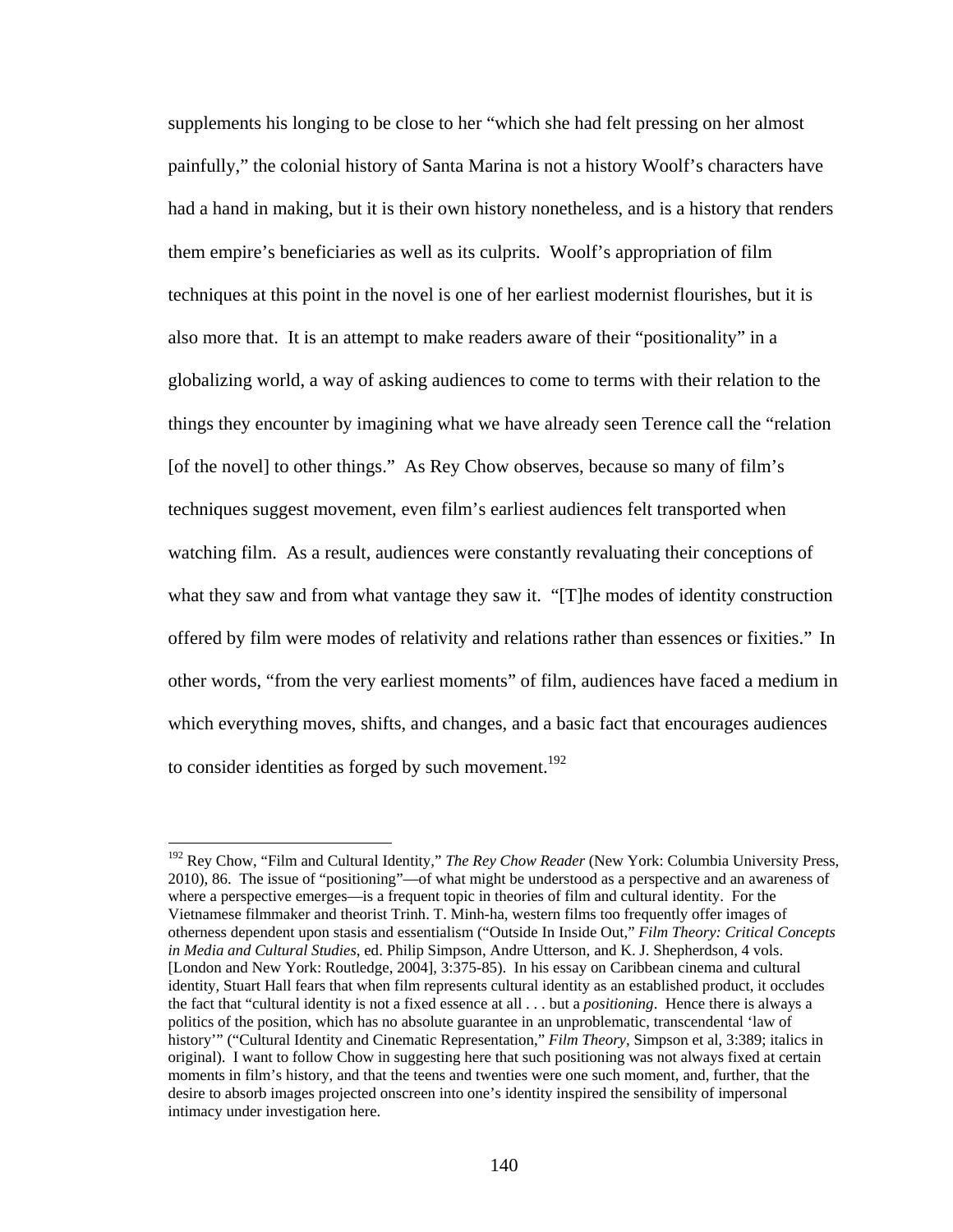If sensations of movement, transport, and travel are built into film's techniques, so, too, are the activities of reflecting on how one sees from changing and unpredictable vantage points.<sup>193</sup> The sense of multiple perspectives seems to trump subjective viewpoints. By aggregating limited views into a single aesthetic presentation, a sense of reality emerges. But at the same time that an objective, impersonal knowledge of the world was projected onscreen, film also connoted closeness between its images and its viewers. This not only brought the larger world into cinema houses, but brought to light the paradox at the center of film techniques: that the impersonal presentation of multiple shots and a variety of techniques filmmakers were developing in the teens promised audiences a privileged sense of intimacy with what they saw. In fact, the more impersonal the presentation—the more images seemed simply recorded by a machine and not guided by a director—the more intimate the glimpse seemed.

In this final chapter, my chief argument will be that impersonality and intimacy are modernism's twin strategies for coping with modernity's fragmentation and divisions and, as such, have more in common than is often realized. I will make that case by considering how modernist literature bears close relation to film. Both art forms have suggested to some critics a distancing between content and audience, and, for others, closeness between content and audience. The extremes between these views are most evident in film studies. Film has been criticized as suggesting the powerful distance of mechanical reproduction that separates the camera from the audience, as when Stanley Cavell contended that one of film's constitutive and most affectively charged features is

 $193$  Cf. Chow, who continues the quotation above to say "[f]ilm techniques such as montage, close-ups, panoramic shots, long shots, jump cuts, slow motion, flashback, and so forth . . . result in processes of introjection, projection, or rejection that take place between the images and the narratives shown on the screen," and in the process, alter "audiences' sense of self, place, history, and pleasure" ("Film" 86).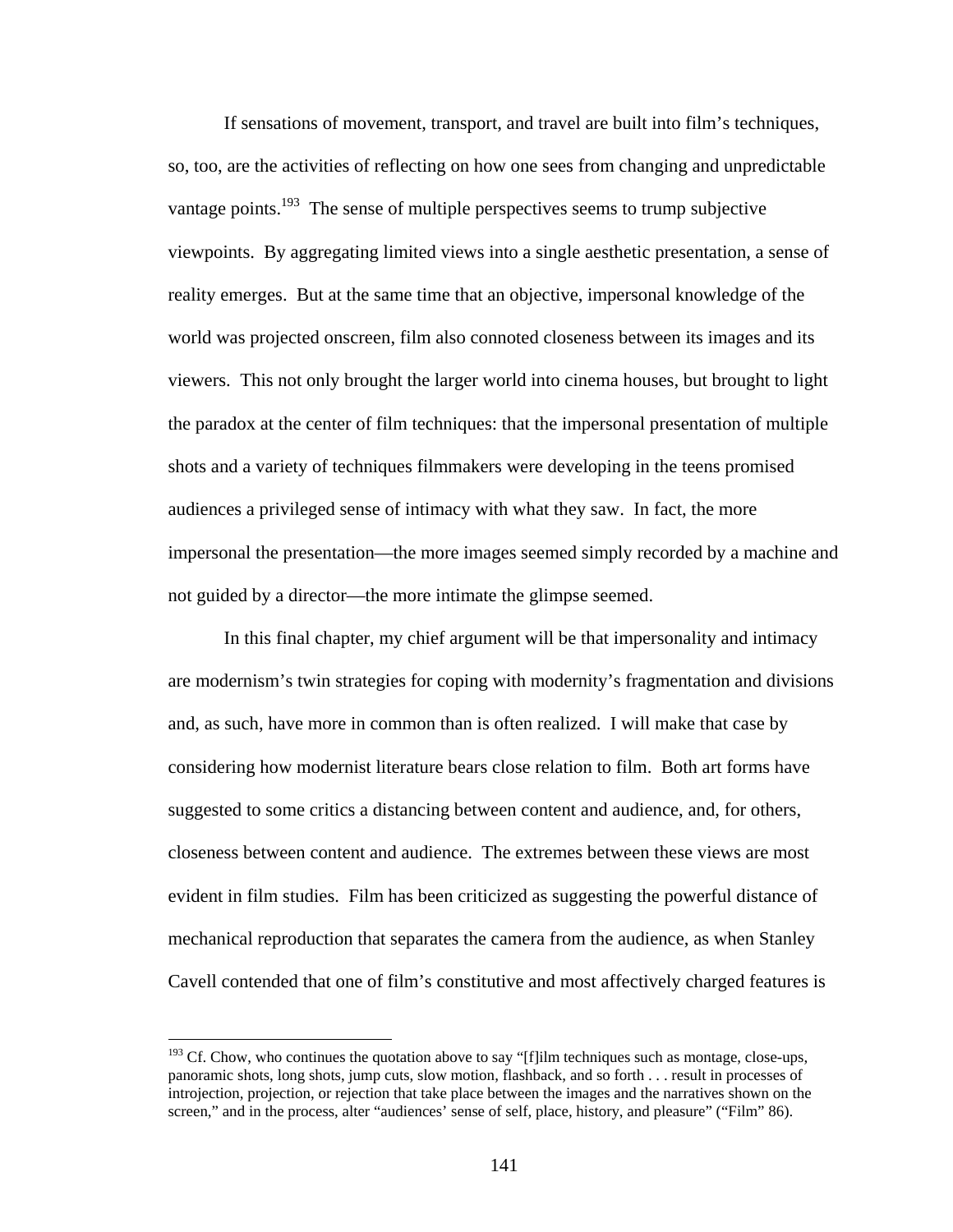that "movies allow the audience to be mechanically absent."194 As we turn from the enormity of outdoor exhibition grounds to the relatively small and intimate spaces of the cinema, we find a renewed, if unexpected, affinity between metropolitan and colonial bonds. Though imperial propagandists made use of both exhibitions and cinema, I am more concerned here with a feature of early film that bears subtler relation to the colonial imaginary: the powerful connection audiences felt to mechanically produced images.<sup>195</sup> It is no accident, I will suggest, that the early years of film only slightly predate the moment at which the modernist posture of impersonality reaches its apex, nor that "impersonality" almost always brings its dialect opposite, intimacy, along with it. My hope is that this chapter opens an investigation into how modernist literature and theories of readership were inflected by an understanding of film and film audiences, particularly metropolitan audiences.

## **Early Film and the Colonial Unconscious**

In modernist writings on film by contemporaries as heterogeneous as Vachel Lindsay, Dorothy Richardson, H. D., Gertrude Stein, and Siegfried Kracauer, the audiences watching cinema received more attention than films themselves.<sup>196</sup> As Laura

<sup>194</sup> Stanley Cavell, *The World Viewed: Reflections on the Ontology of Film* (New York: Viking, 1971), 25. This view has fallen out of favor more recently as feminist film scholars began borrowing from psychoanalysis the notion of suture to suggest the inextricable bind between audience and the films they watch. But see also Rey Chow's critique of the metaphor of suture, which argues that suture too readily suggests that film audiences falsely recognize themselves in what they see onscreen ("Film" 87).

<sup>&</sup>lt;sup>195</sup> For this reason, my discussion of Woolf in this chapter considers *The Voyage Out* and "The Cinema" rather than the better known novel, *To the Lighthouse* (1927). Whereas *To the Lighthouse* has been considered in light of the cinema and filmic techniques, *The Voyage Out* has not received such sustained treatment; critics of late have instead read *The Voyage Out* in terms of its colonial contexts. Part of the aim of this chapter is to consider *The Voyage Out* along these lines while also bringing it into discussions of Woolf and film in order to provide a richer sense of Woolf's literary development leading up to her essay on the cinema.

<sup>196</sup> See Vachel Lindsay, *The Art of the Moving Picture*, 1922 (New York, Modern Library, 2000); Siegfried Kracauer, "Cult of Distraction: On Berlin's Picture Palaces," *The Mass Ornament: Weimar Essays*, ed. and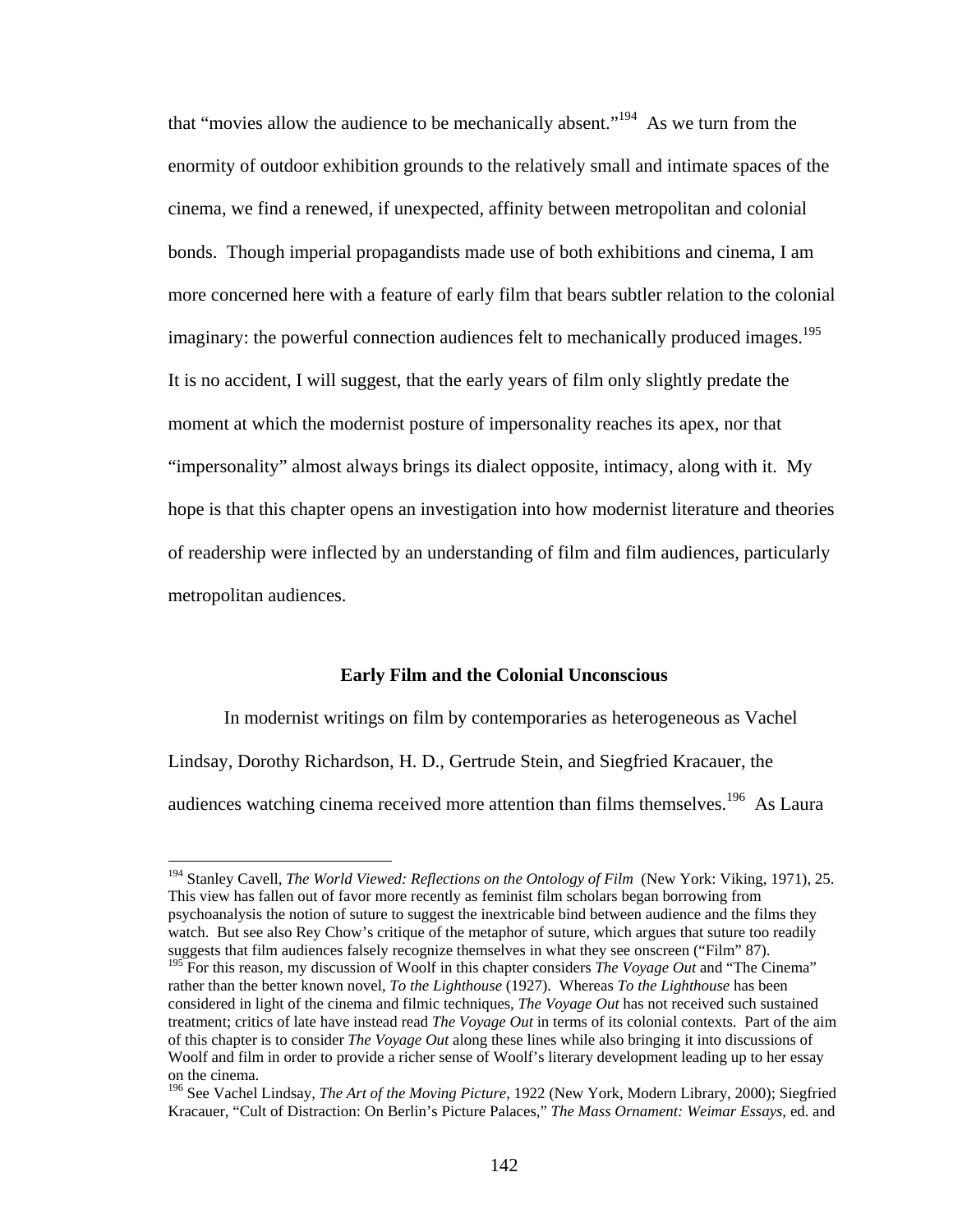Marcus explains in her study of modernist-era film, when particular films were discussed, early film critics almost always charged themselves with the task of explaining not simply the film but how to interpret the medium itself, "not so much *explaining* the visual as *redefining* the images according to an alternate set of rules" legislated by film.<sup>197</sup> Discussions of Robert Weine's *The Cabinet of Dr. Caligari* (1919) and Carl Theordor Dreyer's *Joan of Arc* (1928) yielded above all opportunities to generalize how film techniques taught audiences to interpret them. Thus, continues Marcus, "the writings of many early film critics and commentators revealed an acute awareness not only of the relationships between filmic motion and the modernity that they inhabited, but also of the need to articulate new understandings of vision and identity in a moving world."<sup>198</sup>

The paradox early film critics encountered was the need for explaining something for which no adequate vocabulary had yet been found. Film seemed to divulge visual information about the flows and rhythms of experience, but that information could not be fully accessed without a capable framework for discussing film itself. This may be difficult to imagine now because our vocabulary for early film now is practically synonymous with modernism itself. Unlike caricature, photography, and colonial exhibitions, film and modernism, we are often reminded, come of age at the same time. So many of the terms that have been taken to be modernism's buzzwords for generations now—fragmentation, dislocation, mechanization, speed, restlessness, anomie—are also the recurrent themes of early film. Yet, if we are guided by the way moderns sometimes

trans. Thomas Y. Levin (Cambridge and New York: Cambridge University Press, 1995), 323-30; and contributions by Richardson, H. D., and Stein to the film journal *Close Up* (in James Donald et al, eds., *Close Up, 1927-1933: Cinema and Modernism* [London: Cassell, 1998]).

<sup>&</sup>lt;sup>197</sup> Laura Marcus, *The Tenth Muse: Writing about Cinema in the Modernist Period* (Oxford and New York: Oxford University Press, 2007), 181.

<sup>198</sup> Marcus, *Tenth*, 5.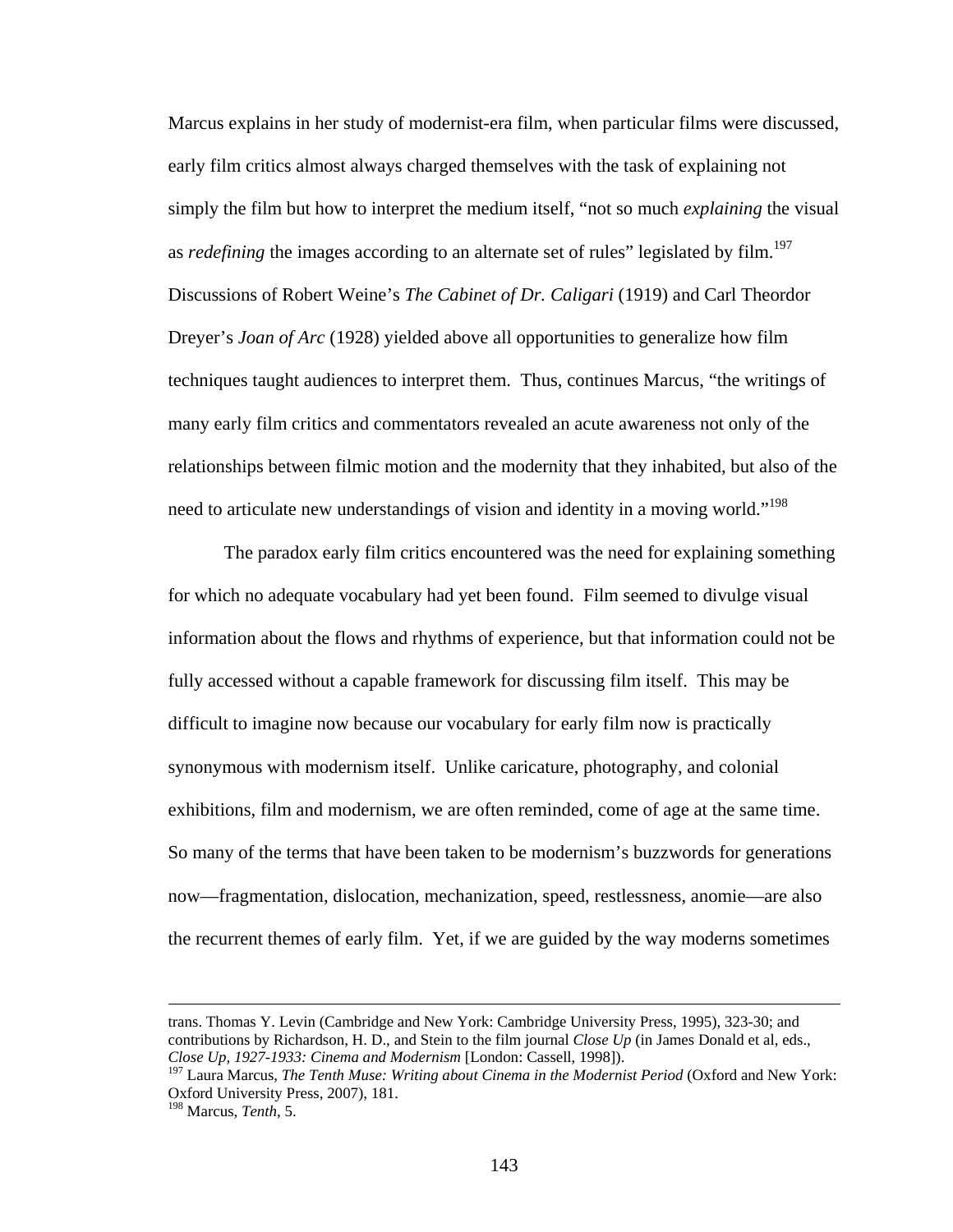wrote of film, perhaps film's modernism has no less to do with the longing to visualize the modern world's wide expanse that film sought to satisfy.

For many, film's most fundamental quality is its representation of movement, a quality which manifested itself as a twin fascination (shared alike by filmmakers, audiences, and early film critics) with time and space. A number of excellent studies explain the cinema's implications for modernist senses of time;<sup>199</sup> far less often treated is the question of film's relation to space and place, and in particular to how it helped negotiate a sense of identity in the metropole by appealing to imperial reach. Yet at the turn of the century, Britain's first filmmakers were already expanding the locations of film's stories to satiate the appetite for films about colonial stories whose afterlives could be felt in London. One early British filmmaker, James Williamson, found he could film his melodrama about the Boxer Uprising (1900), *Attack on a China Mission* (1900), without traveling to Asia at all. In fact, Williamson discovered he could make the film in England—quite literally in his own back yard.<sup>200</sup> But the dominant trend of the period was not melodrama but actualité films like those made by the British Mutoscope and Biograph Company's William Dickson, who was one of several who traveled five thousand miles to film British troops involved in the Anglo-Boer War (1899-1902) in South Africa (in sometimes contrived scenarios). Film and the spectacle of modern warfare, especially imperial warfare, seemed to go hand-in-hand. As Nicholas Daly

<sup>199</sup> For considerations of film and modernist conceptions of time, see Gilles Deleuze's foundational *Cinema 2: The Time-Image*, trans. Hugh Tomlinson and Robert Galeta (Minneapolis: University of Minnesota Press, 1989); and Mary Ann Doane's more recent and historically grounded *The Emergence of Cinematic Time: Modernity, Contingency, the Archive* (Cambridge and New York: Cambridge University Press, 2002).<br><sup>200</sup> James Chapman and Nicholas J. Cull, *Projecting Empire: Imperialism and Popular Cinema* (New York: Tauris, 2009), 1-2.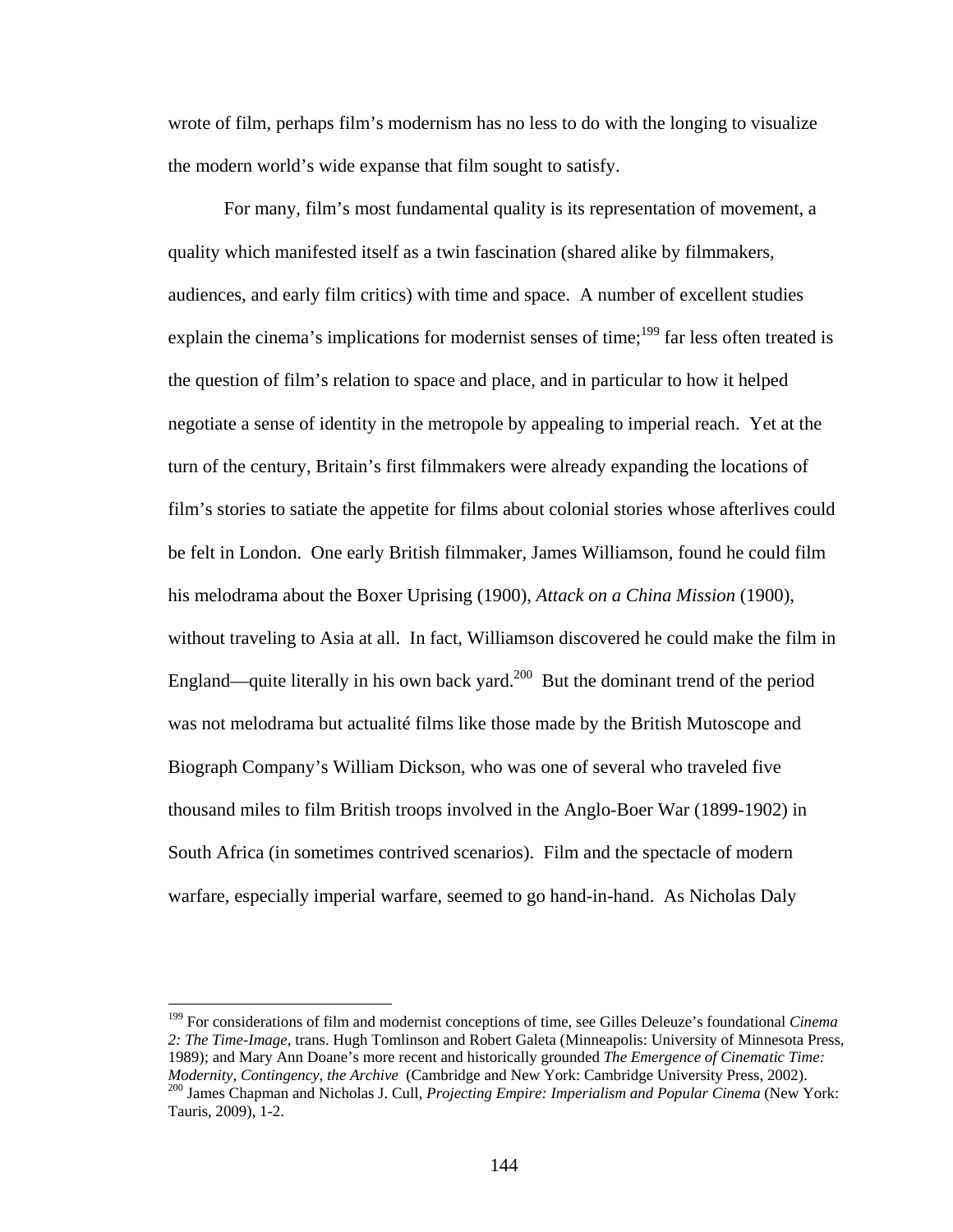writes, "whatever its importance for British imperial history, the [Anglo-Boer War] acted as a stimulus to the still very fragile emergent film industry."201

 In the epilogue to "The Work of Art in the Age of Its Technological Reproducibility" (1935), Walter Benjamin diagnoses the pleasure afforded in filming "imperialistic war" as the logical endpoint for a certain kind of modernist aesthetics. $202$ For audiences who had been trained since the fin-de-siècle that sublime aesthetic experience existed in the cult of beauty and ironic presentation, the aesthetic distance provided by technologically reproduced art offers "the consummation of '*l'art pour l'art'* .... [Humanity's] self-alienation has reached the point where it can experience its own annihilation as supreme aesthetic pleasure" ("WOA" 3:122).<sup>203</sup> Though Benjamin seeks to score a point for liberal politics in his anti-fascist epilogue, earlier in the Work of Art essay he, too, finds it difficult to separate the pleasures of film from the pleasures of the self-destruction that characterize a strain of colonial politics.

> Our bars and city streets, our offices and our furnished rooms, our railroad stations and our factories seemed to close relentlessly around us. Then came film and exploded this prison-world with the dynamite of the split second, so that now we can set off calmly on journeys of adventure among its far-flung debris. ("WOA" 3:117)

During the height of European imperial control and the early phases of globalization, even those things most associated with movement and the benefits of commercial and imperial networks seem inadequate to the task of satisfying curious eyes. That task

<sup>201</sup> Nicholas Daly, *Literature, Technology, and Modernity, 1860-2000* (Cambridge and New York: Cambridge University Press, 2004), 62. Daly also has an excellent reading of Rudyard Kipling's short story "Mrs. Bathurst" (1904), which is set in South Africa, as part of a Boer film aesthetic (56-75). <sup>202</sup> Walter Benjamin, "The Work of Art in the Age of Its Technological Reproducibility: Second Version," trans. Harry Zohn and Edmund Jephcott, in *Selected Writings of Walter Benjamin*, ed. Marcus Bullock et al (Cambridge, MA: Harvard University Press, 1996-2003), 3:121 (hereafter cited in text as "WOA"). <sup>203</sup> For Benjamin, these are the circumstances that make watching the depredations of the aura its own aesthetic compensation. "*Imperialistic war is an uprising on the part of technology, which demands repayment in 'human material' for the natural material society has denied it*. . . . in gas warfare it has found a new means of abolishing the aura" ("WOA" 3:121-2; Benjamin's italics).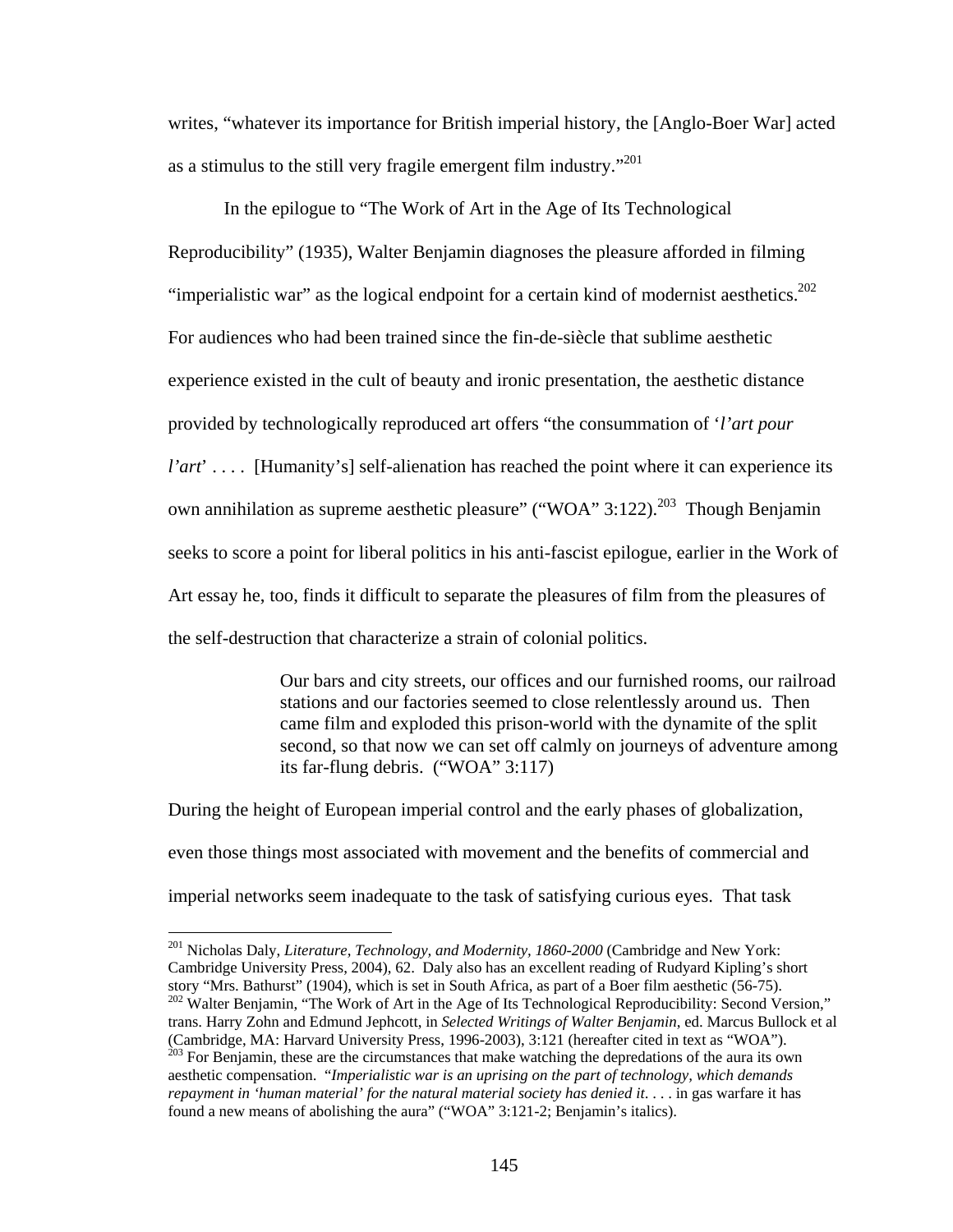would be left for film, which, Benjamin suggests, appears in the midst of Europe's metropolitan ruins (its "far-flung debris"), a wasteland of its own making. It is as though, for Benjamin, the new medium of film was not just part of this era, but could not possibly have preceded it. It is further as if the changes wrought by global commercial and imperial traffic have not only found their best representations in film, but that in producing these representations the cinema completes the implosion of Europe's decadent decline. Though one of Benjamin's famous claims about the cinema is that it offered a glimpse into the optical unconscious ("WOA" 3:117; meaning, the many small movements that are perceived but not entirely apprehended),  $204$  his essay persistently testifies to modernism's colonial unconscious, its awareness, without full acknowledgement, of the centrality of the colonial for Europe's self-definition.<sup>205</sup> Film not only changes movement (accessing "a vast and unsuspected field of action" ["WOA" 3:117]) by destroying prefilmic notions of time; it liberates the "prison-world" of the European city by facilitating travel to points beyond railway terminals.

 A decade earlier, a writer in London had considered film in much the same way as Benjamin would, but with a reversal of the metaphor. Woolf's essay "The Cinema" (1926) opens by considering film's impact on metropolitan audiences by associating that impact, like Benjamin, with what is geographically distant from the metropolis. But where Benjamin's avowed ambivalence toward film slips into the language of destruction,

<u>.</u>

<sup>&</sup>lt;sup>204</sup> Benjamin first mentions the optical unconscious in his "Little History of Photography," 1931, trans.<br>Edmund Jephcott and Kingsley Shorter, in *Selected Writings* 2:507-30

<sup>&</sup>lt;sup>205</sup> For explorations on the links between modernism's aesthetic aspirations and the colonial cultures from which it drew inspiration, and, as a result, tended to reinscribe all the more powerfully as outside modernity itself, see, for example, Adam Kuper, *The Invention of Primitive Society: Transformations of an Illusion* (London and New York: Routledge 1988), and Victor Li, *The Neo-Primitivist Turn: Critical Reflections on Alterity, Culture, and Modernity* (Toronto and Buffalo: University of Toronto Press, 2006).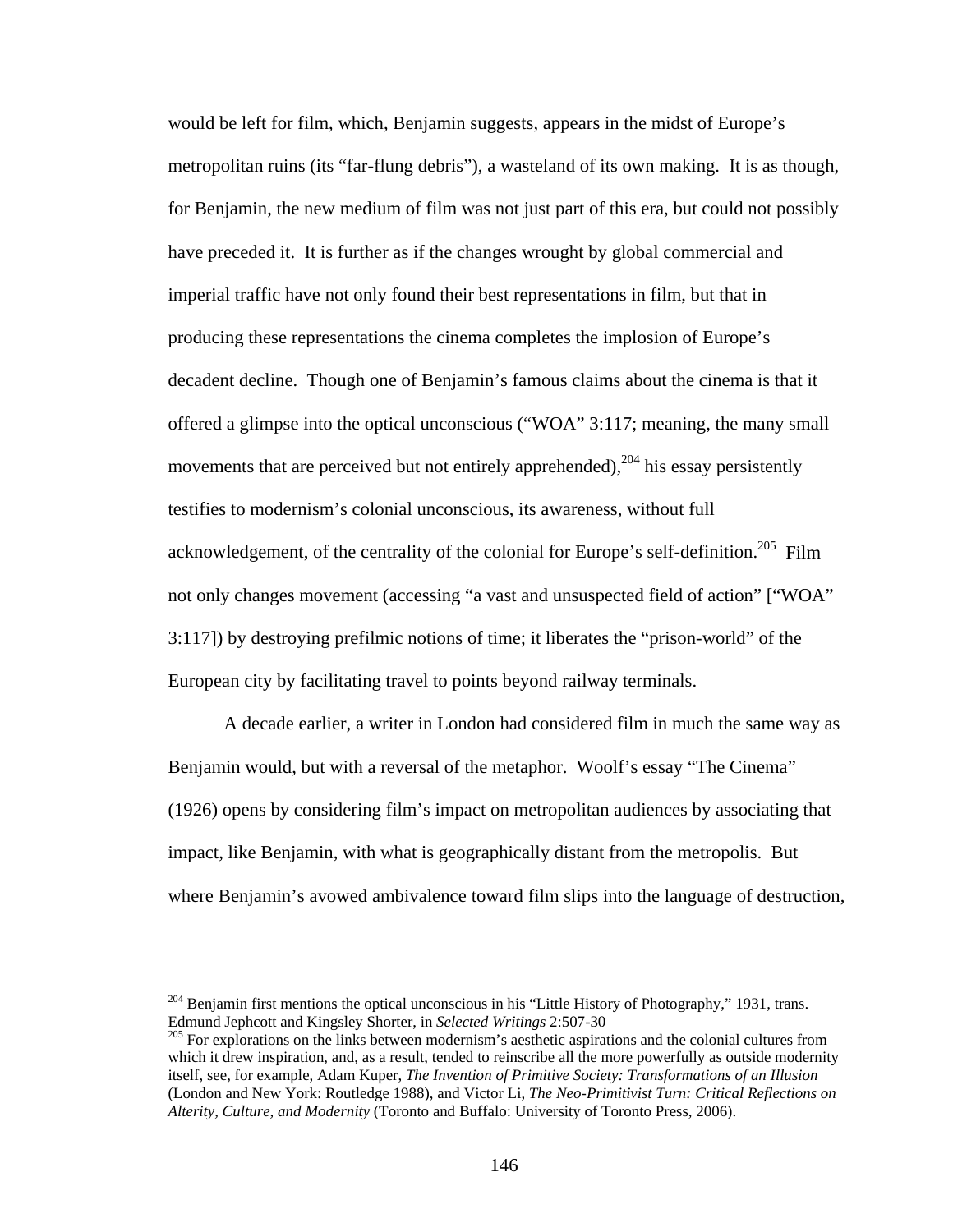Woolf regards film as one of the generative forces of the machine age—though, again, the language is telling. "People say that the savage no longer exists in us," she begins:

> But these philosophers have presumably forgotten about the movies. They have never seen the savages of the twentieth century watching the pictures. They have never sat themselves in front of the screen and thought how, for all the clothes on their backs and the carpets at their feet, no great distance separates them from those bright-eyed naked men who knocked two bars or iron together and heard in that clangour a foretaste of the music of Mozart.<sup>206</sup>

If the challenge film poses to the cultural critics ("philosophers") is the problem of covert proximity Woolf describes—where clothes and carpet hide the closeness between civilized and uncivilized, and between the cultivated sense of self and the unsophisticated minds of "bright-eyed naked men"—it makes sense that Woolf should want to turn from interpreting films themselves and focus on its audiences instead. The subterranean connection Woolf lights onto here remains hidden but not inaccessible, she suggests. The film onscreen is significant as a form that in some crucial sense remains obscure to viewers and, as a result, unmasks its audiences, even its most blasé viewers, as something not unlike colonial subjects.

As Woolf's essay continues, its comments about film always work in the same direction, explaining the techniques of film as a form that reveals something about its audiences. Film emerges for her as uniquely suited for reflection on modern metropolitan life, capturing the ephemera lost in ordinary perception. "Watching crowds, watching the chaos of the streets" in person means being inundated with more information than one can process. With film, "it seems sometimes as if movements and colours, shapes and sounds had come together and waited for someone to seize them and convert their energy

<sup>206</sup> Virginia Woolf, "The Cinema," *The Essays of Virginia Woolf*, 6 vols., ed. Andrew McNeillie (vols. 1-4) and Stuart Clark (vols. 5-6) (London: Hogarth, 1986-2010), 4:348 (hereafter cited in text as "C").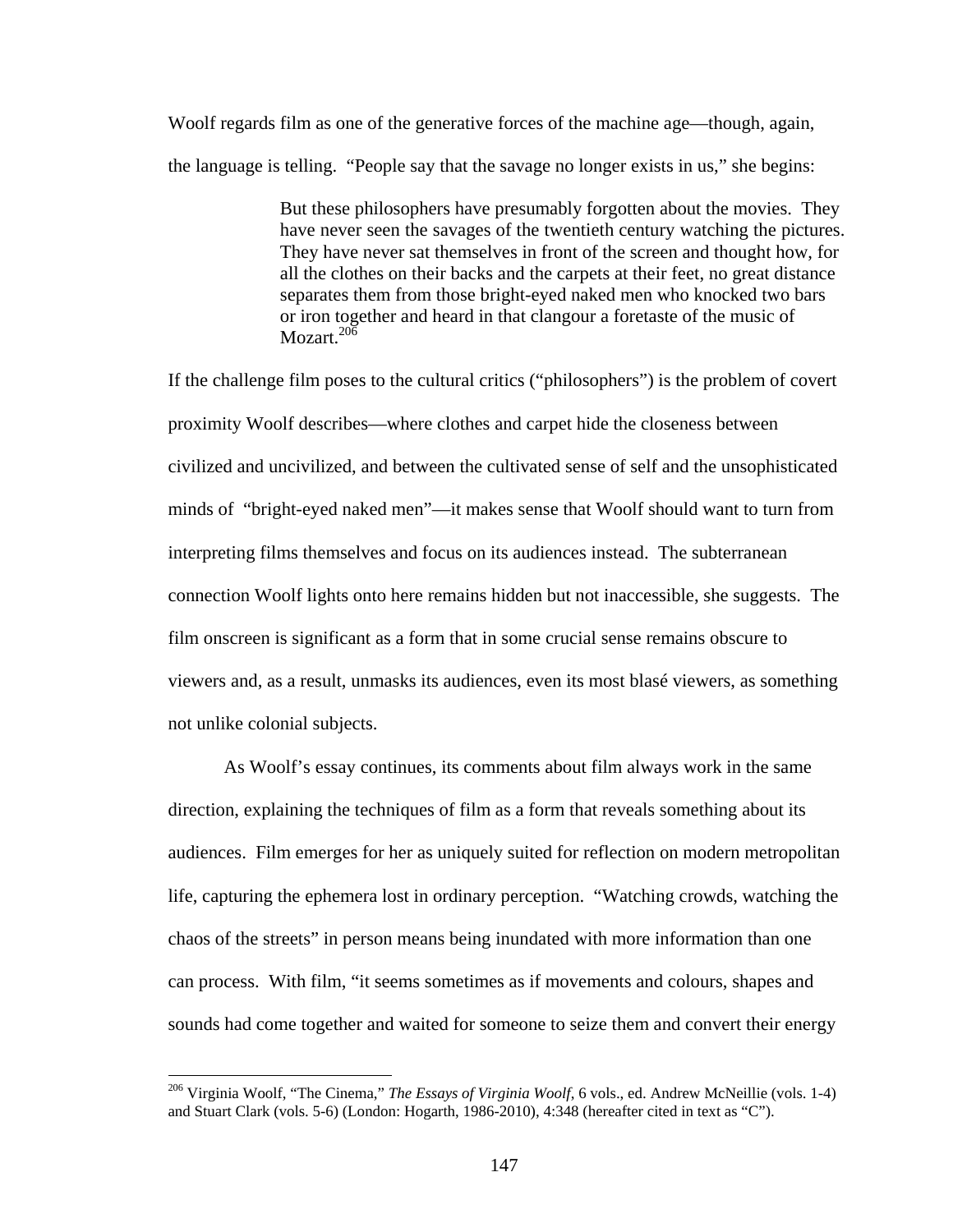into art; then, uncaught, they disperse and fly asunder again" ("C" 4:352). What film grants audiences, that is, is what we sense but do not see without the mediation of the camera's eye: or, in Benjamin's terms, film reveals the optical unconscious. But for Woolf this does not mean that film's greatest contribution to knowledge will be in the arena of psychological processes; nor does Woolf find film to be aestheticism in full bloom, as Benjamin does. Instead, the world rendered onscreen has for her "become not more beautiful, in the sense in which pictures are beautiful, but shall we call it (our vocabulary is miserably insufficient) more real, or real with a different reality from that which we perceive daily life" ("C" 4:349).<sup>207</sup>

Concerned as both Benjamin and Woolf are with film's aesthetic and social dimensions, the difference between their assessments is surely the difference of writing in Paris as a German-Jewish émigré fleeing from Nazism in the 1930s, and writing in London as the beneficiary of the world's largest empire in  $1920s$ <sup>208</sup> For Benjamin, film is the fruition of a politics of oppression for which decadent aesthetics had laid the groundwork; writing about film as a means of traveling abroad that destroys the metropole is a byproduct of that understanding. But for Woolf, film is not the culmination of the cult of beauty and irony but the arrival of a form that promotes widespread urban anthropology and ethnography. By making it possible to "see life as it is when we have no part in it," to "behold [images of the city] as they are when we are

 $207$  Where Woolf felt that language would catch up with filmic technology in 1926, unlocking film's most hopeful potential for self-reflection and aesthetic production, Benjamin was afraid that even before Woolf's essay was written humanity's most basic tendencies were toward war, and that technology would always be conscribed by conflict. The futurists' call for speed and destruction in the early teens, and the world war that soon followed, convinced Benjamin as much: "the destruction caused by war furnishes proof that society was not mature enough to make technology its organ, that technology was not sufficiently developed to master the elemental force of society" (Benjamin "WOA" 3:121).

<sup>&</sup>lt;sup>208</sup> Marcus takes up the issue of differing national traditions of film theory and their points of intersection in *The Tenth Muse*, chap. 5.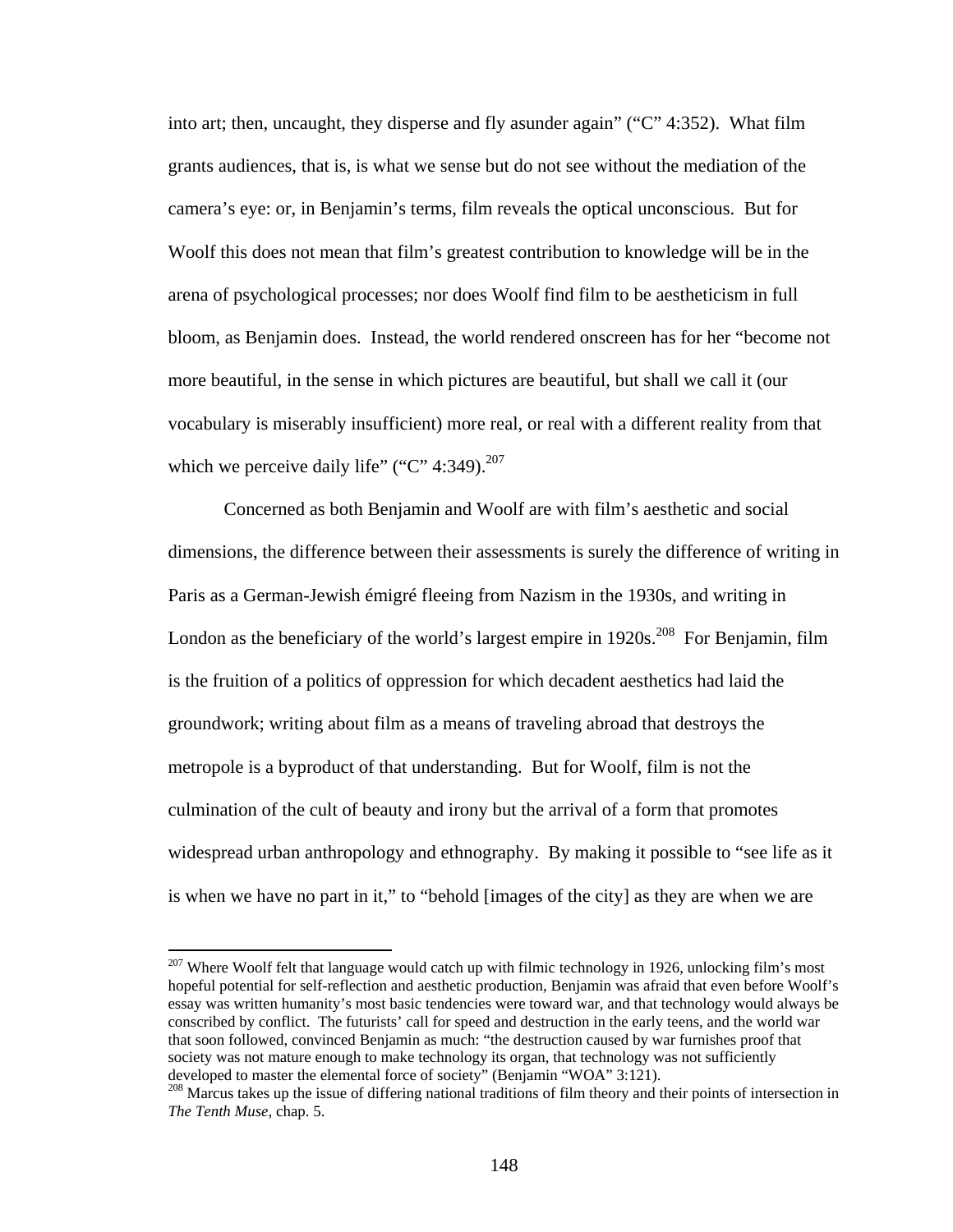not there" ("C" 4:349), the cinema becomes a place where Londoners gain access to their city's rhythms, architecture, and customs, elements that audiences may consider, perhaps for the first time, without thinking about their place in that urban milieu. Techniques like close ups, montage, and slowed time provide audiences with a critical, depersonalized context that exists nowhere elsewhere ("[a]s we gaze, we seem to be removed from the pettiness of actual existence, its cares, its conventions;" "C" 4:349). In this way, Woolf's image of film audiences as "the savages of the twentieth century watching the pictures" is not an image of the anxieties of decadence or "reverse colonization," but of the beginning of an engagement with a new medium of expression that, unlike the scene Woolf describes, can be observed, documented, and studied from its beginning—by film spectators themselves.

Both Woolf's essay and Benjamin's share a tendency to operate on a hinge that, swung one way, makes audiences the spectators of film and, swung the other, makes them students of their own cultures. And this is the final lesson that comes in comparing two of modernism's best-known essays on film, for while Woolf and Benjamin would seem to be at odds on number of issues, both find common ground in deploying the rhetoric of cultural difference as a means for explaining how film affects its audiences. To think about one's culture as an anthropologist almost always means appropriating the techniques and terms of ethnography.<sup>209</sup> When Woolf and Benjamin write of film in these terms, they remind us that to understand modernist self-consciousness, including how one's art might be received, requires a concomitant understanding of modernist

<sup>209</sup> Both Marc Manganaro's *Culture, 1922: The Emergence of a Concept* (Oxford and Princeton: Princeton University Press, 2002) and Jed Esty's *A Shrinking Island: Modernism and National Culture in England* (Oxford and Princeton: Princeton University Press, 2004) carefully plot modernism's "anthropological turn" and modern writers' interest in ethnography.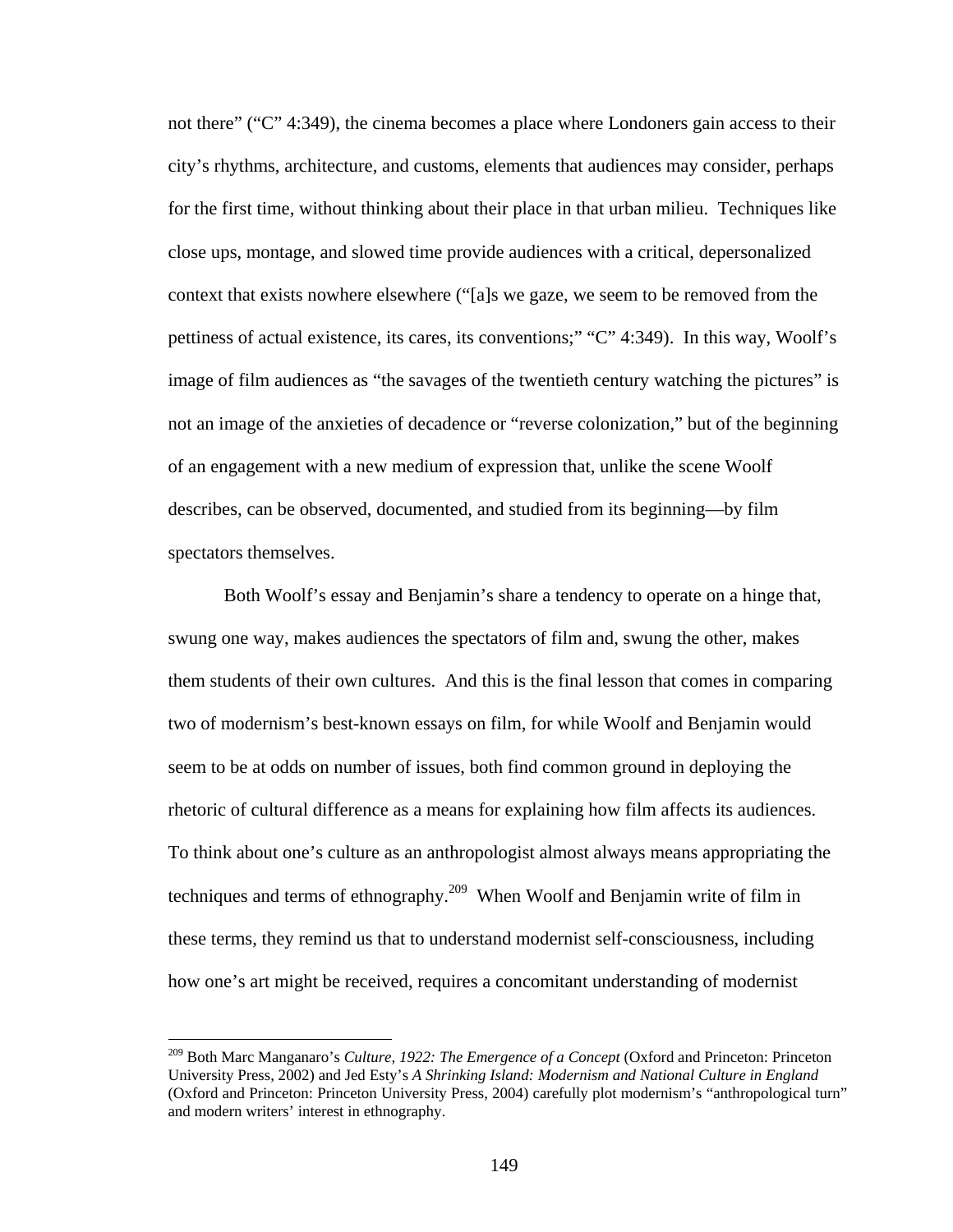conceptions of cultural alterity. As Simon Gikandi and Marianna Torgovnick have shown, definitions of modernity and anti-modernity (including primitivism, fetishism, and tribalism) are not binaries but mutually constitutive constructions.<sup>210</sup> Indeed, as we saw in the previous chapter on colonial exhibitions, such antimodern notions coexist within modernity itself as the muted awareness of the colonial and as the defining "other" of metropolitan culture.

Contemporary film critics caution against presupposing modernism's favorite self-fashioned narratives of clean breaks and making it new when considering the development of the new medium.<sup>211</sup> Because Benjamin and Woolf do point to a genuinely new feature to appear in modernist culture, the film audience, we must proceed carefully so as not to reinscribe these myths in the course of studying what film audiences meant for modernist writers. Like all audiences, a film audience is a loose, temporary collective with differing tastes, backgrounds, and social positions who are at other times also members of other audiences (visitors to museum, patrons of music halls, and readers of poetry, for instance). Rightly or wrongly, early film audiences tended to regard film as singularly new, $^{212}$  and early commenters on cinema preserve that regard in choosing to write about audiences—sometimes more often than films themselves. Part of this newness results from repeated utopian claims for film as a "visual language" that could span diverse locations and cultures to augur a "new humanity" whose "language will be

<sup>210</sup> Marianna Torgovnick, *Gone Primitive: Savage Intellects, Modern Lives* (Chicago: University of Chicago Press, 1990); and Simon Gikandi, "Picasso, Africa, and the Schemata of Difference,"

<sup>&</sup>lt;sup>211</sup> See, for example, Laura Marcus, "Film," in *A Companion to Modernist Literature and Culture*, ed. David Bradshaw and Kevin J. H. Dettmar (Malden, MA: Blackwell, 2004), 250-7.

<sup>&</sup>lt;sup>212</sup> The most familiar iteration of film's newness belongs to Rudolf Armheim's claim (in 1931): "For the first time in history a new art form is developing and we can say that we were there" (*Film Essays and Criticism*, trans. Brenda Benthien [Madison: University of Wisconsin Press, 1997], 13).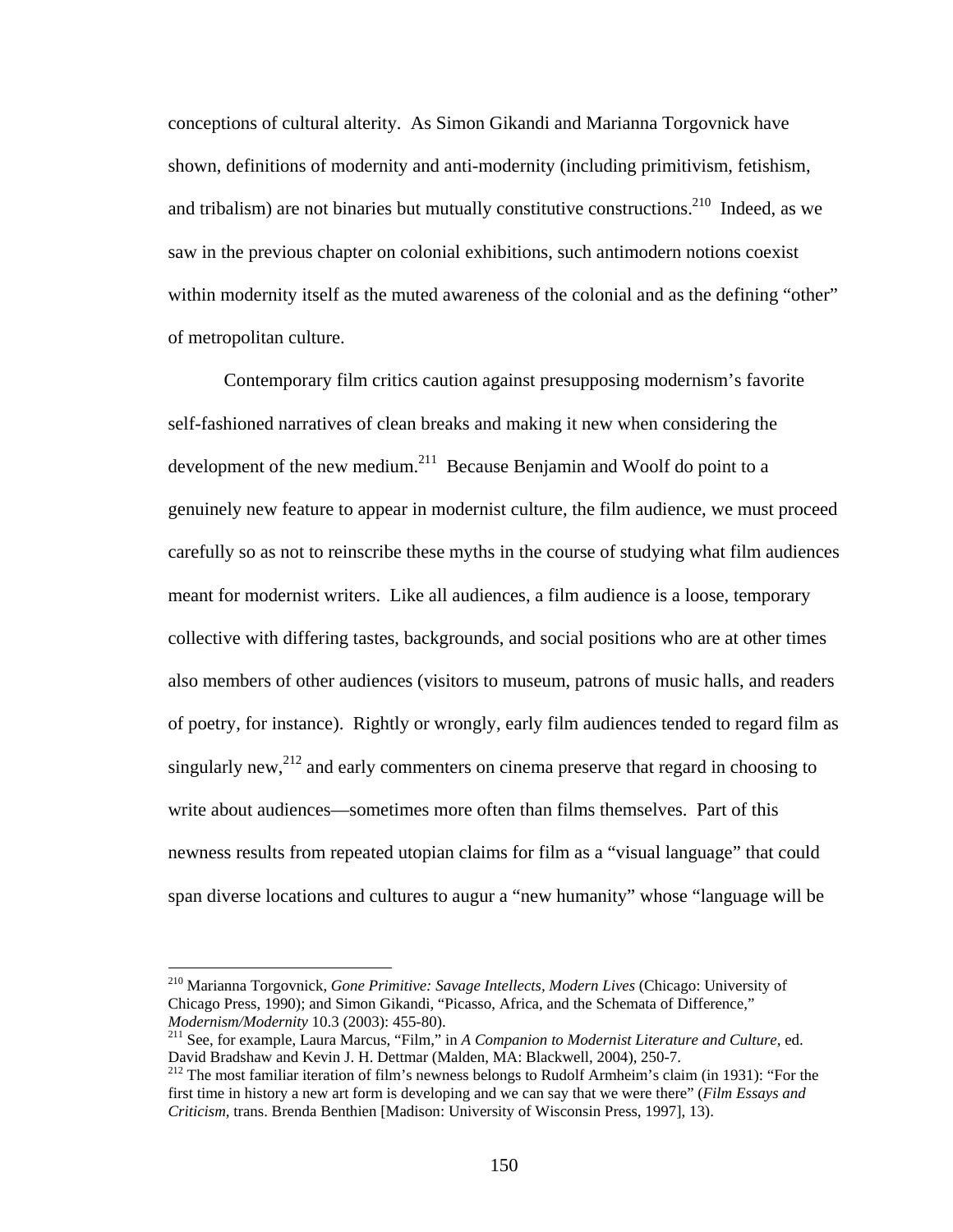cinema," as the poet Blaise Cendrars declared in  $1917$ .<sup>213</sup> Prufrock pines for just such communicability in the face of the impossibility "to say just what I mean! / But as if a magic lantern threw the nerves in patterns on a screen."<sup>214</sup>

As Prufrock's anxious tones suggest, audiences seldom forgot that such human fantasies were the phantasmagoric work of machines, and that fact tended to obscure the role of the filmmaker. Even a film as self-conscious about the human element in filmmaking as Dziga Vertov's *Man with the Movie Camera* (1929) announced itself in its opening credits as an "experimental work [that] aims at creating a truly international[,] absolute language of cinema."<sup>215</sup> The terms of that language are unmistakable. The narrative of *Man with the Movie Camera*, in which a camera follows a cameraman shooting a film about a city, is framed by the narrative of an automaton: the relentlessly mimetic camera. For the moment, the yearning to be outside of culture seems not only possible but actually unfolding before audiences. With few exceptions, audiences willingly suspended better judgment. Machines, it seemed, made films.

One reason moderns longed for the camera to provide a universal visual language may have been that such a language could have provided impartial, impersonal access to cultural differences. Spectacles delivered by cameras, so it was hoped, might fuse the gap between signifier and signified by bringing together that which verbal metaphors and analogies could only intimate by comparison. At the same time the language that modernists grafted onto film was inescapably a language which carried with it the

<sup>&</sup>lt;sup>213</sup> Quoted in Marcus, "Film," 250. For a broader discussion of imperial complications with the utopian project promises of modernist visual culture, see Michael North's *Reading 1922: A Return to the Scene of the Modern*, chap. 3. North also takes up the issue I take up below (mechanical reproduction as a utopian aim for representation without mediation) in *Camera Works: Photography and the Twentieth-Century* 

*Word*. 214 T. S. Eliot, *The Complete Poems and Plays, 1909-1950* (New York: Harcourt, 1967), 6. 215 Dziga Vertov, *Man with a Movie Camera* (VUFKU, 1929), 35 mm film, 68 minutes, streaming video, http://www.netflix.com.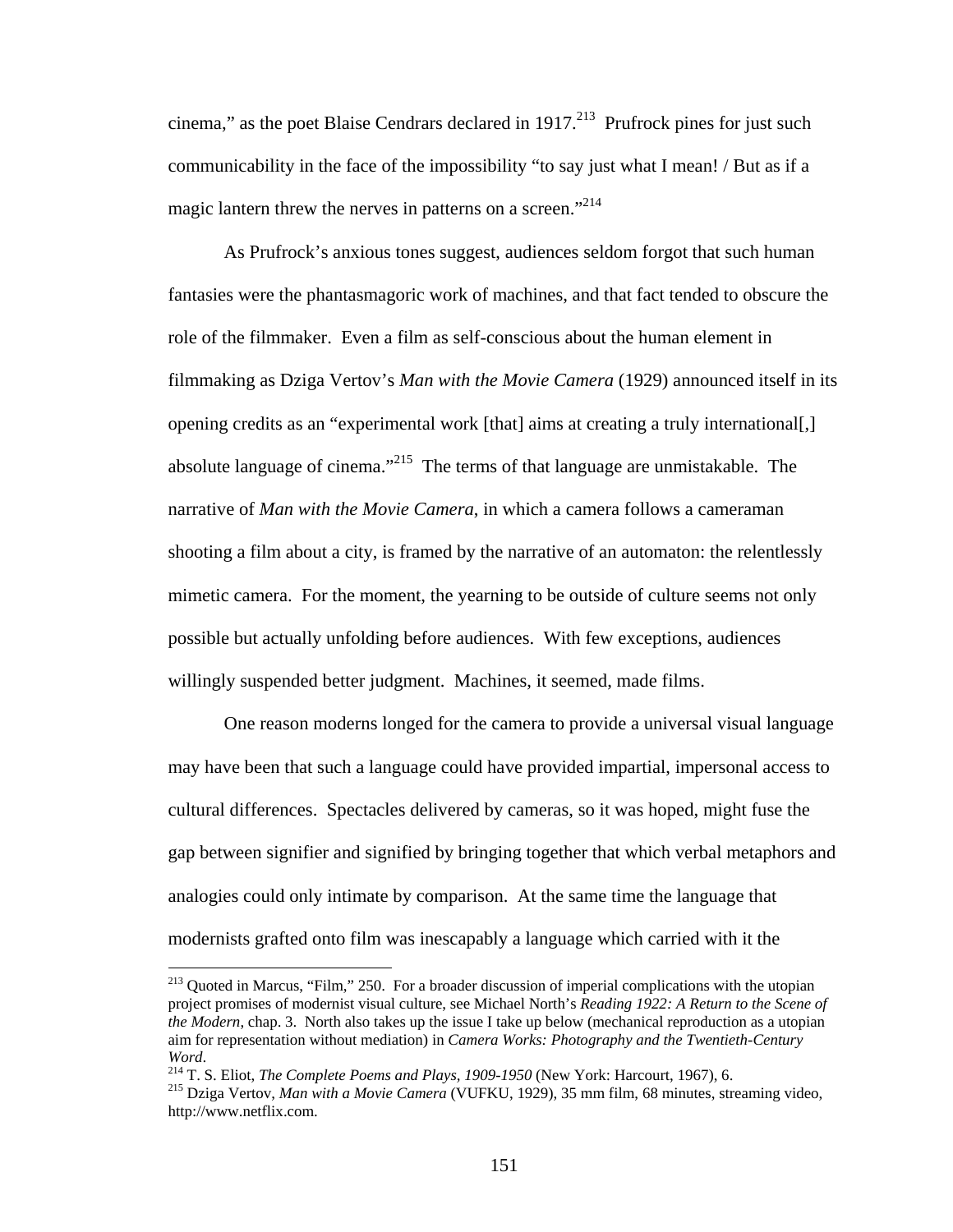hegemonic binary of observer/observed upon which anthropology and ethnography relied, and often continue to rely.<sup>216</sup> That such language should turn out to deconstruct itself is no new insight (deconstruction's foundational text is a reading of Claude Levi-Strauss, after all), but this particular displacement of a system of visual signs has something important teach us about filmic modernism's colonial unconscious, its recourse to the colonial to define metropolitan modernity.

During the teens and twenties, British modernism's close associations with nonwestern cultures was part of broader series of projects that yearned to understand Anglo-European cultures from the outside. If the language of cinema turned out to be circumscribed by the discourses of anthropology and ethnography, the language of interpreting culture from an outside, objective position was, at least for some practitioners of modernism, inflected by the techniques of film. The language of anthropology and ethnography, which relies on firm boundaries between object/subject and observer/observed, was built into film from its inception. At the same time, the procedure by which films communicate to audiences destabilizes the ease with which such rhetoric characterizes these relations. Film, Woolf and Benjamin explain, produces narrative continuity out of techniques of discontinuity. Montage, close-ups, slow motion, and other techniques reveal that the perception of continuity arrives as the aggregate of an infinitely divisible series of smaller, unconscious perceptions which, when considered individually, disrupt continuity with "the dynamite of the split second" ("WOA" 3:117). Because it strikes at the center of filmic story and audience response, the fluidity between continuity and discontinuity in turn disrupts the binaries of anthropological distance.

<sup>216</sup> Rey Chow demonstrates this shared reliance in the final chapter of *Primitive Passions* (New York: Columbia University Press, 1995), which attempts a consideration of film "the visualist epistemological bases of disciplines such as anthropology and ethnography" (195).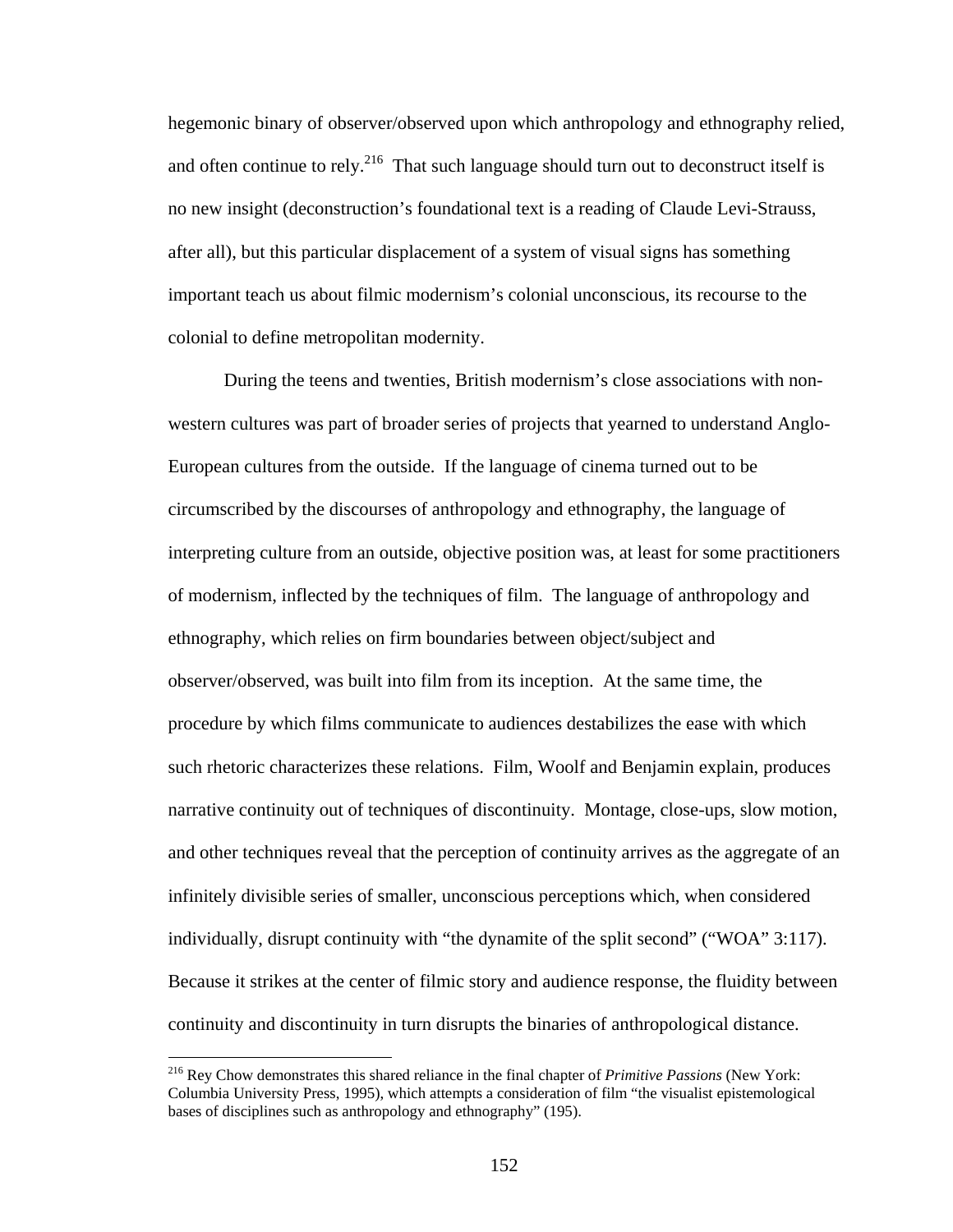Accounting for modern audience's positionality demands, then, a taking note of impersonal object/subject, observer/observed relations while also problematizing the psychoanalytic models which would suggest total identification with the impersonal, objective observer. Such a model emerges, I will now propose, when we consider the traffic between another apparent binary, modernist impersonality and intimacy.

## **Impersonal Intimacy**

 Impersonality is one of modernism's perennial themes, though just what impersonality meant for modernists has been a subject of considerable debate. That debate has found that impersonality appeared in various modernist contexts, revealing a broad desire to which different modernists felt attracted for different reasons. Without doubt, the figure most closely associated with modernist impersonality is T. S. Eliot, who, in a series of essays published in the teens and early twenties, established what came to be known as the doctrine of impersonality. The best known of these essays, "Tradition and the Individual Talent" (1919), argues that artistic expression is a matter of apprenticeship. "The progress of an artist is a continual self-sacrifice, a continual extinction of personality," Eliot declares, and without the broader frame of a tradition in which to consider a poet, audiences had no standard for evaluating what they read.<sup>217</sup> To safeguard from purely idiosyncratic criteria that measures only how well this poet speaks to that reader's thoughts, feelings, and experiences, Eliot recommended—by notoriously borrowing analogies from chemical processes—reading a poet as a link in a chain of succession. The tradition Eliot has in mind is sometimes pan-European, and sometimes

<sup>217</sup> T. S. Eliot, "Tradition and the Individual Talent," *Selected Prose of T. S. Eliot*, ed. Frank Kermode (New York: Harcourt, 1975), 40 (hereafter cited in text as "TT").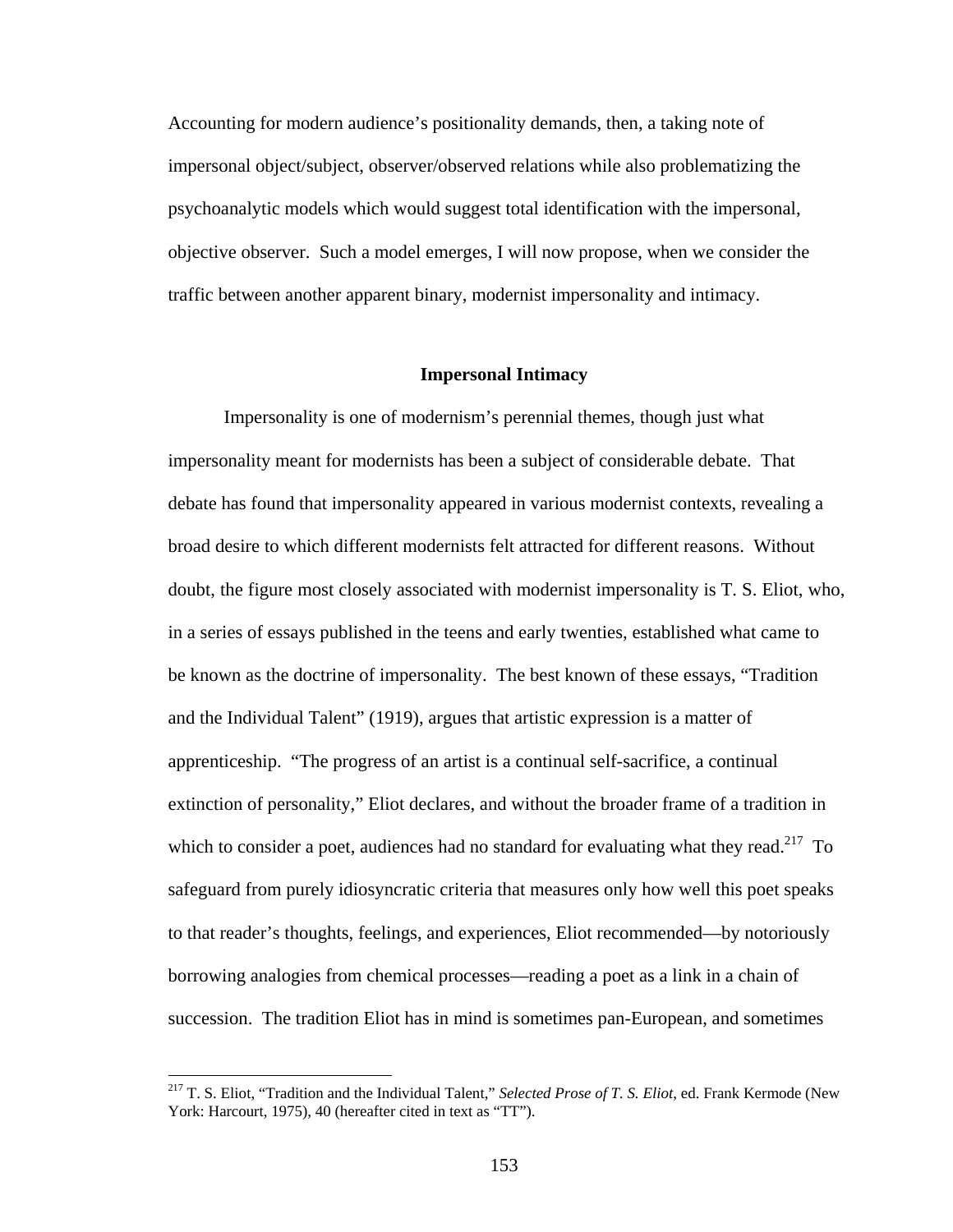national (it slips between the two: "[The poet] must be aware [of] the mind of Europe the mind of his own country—a mind which he learns in time to be much more important than his own private mind" ["TT" 39]). In either case, Eliot assembles throughout his doctrine of impersonality a chain that unmistakably connects the celebration of a poet to his national tradition and, by extension, his nation: "his appreciation is the appreciation of his relation to the dead poets and artists" who precede him ("TT" 38). As Maud Ellmann forcefully argued, the rhetoric of scientific objectivity and ahistorical, universal value provides cover for an Anglo-European, masculine politics that has made impersonality unpalatable for some time. $^{218}$ 

As cogent as some of Ellmann's connections are between Eliot's prose and poetry of this period may be, for many the experience of reading Eliot's early poetry has not been so clearly ideological. "For a poet who had such success, in his heyday, in importing the yardstick of impersonality into criticism," declares the South African novelist and literary critic J. M. Coetzee, "Eliot's poetry is astonishingly personal."<sup>219</sup> Indeed, a half-century before Coetzee made this remark, a number of postcolonial writers

<sup>218</sup> Maud Ellmann, *The Poetics of Impersonality: T. S. Eliot and Ezra Pound* (London and Cambridge, MA: Harvard University Press, 1987.

<sup>219</sup> J. M. Coetzee, "What is a Classic? A Lecture," *Stranger Shores: Literary Essays 1986-1999* (New York: Viking, 2001), 3. Other readers have expressed similar responses. Jewel Spears Brooker explains that Eliot associated Pound, Joyce, Conrad, and Yeats with attempts to curb personal feelings in order to create "art emotions"—latent affect for readers to access—as a way of negating the autonomous, Romantic poet that allows poetry to be successful (see "Writing the Self: Dialectic of Impersonality in T. S. Eliot," in *T. S. Eliot and the Concept of Tradition*, ed. Giovanni Cianci and Jason Harding [Cambridge and New York: Cambridge University Press, 2007], 41-57). For Charles Altieri, the speaker of Eliot's "Preludes" (1917) "has no personal characteristics. . . . Yet even this minimal first-person condition stages the possibility that all this description can lead to sympathy, and hence the image can evoke personal responsiveness" (*The Art of Twentieth-Century American Poetry* [Malden, MA: Blackwell, 2006], 57-8).

As I mean to make clear, it is important to note here the difference between these kinds of argument and Maud Ellmann's. Though Eliot's impersonality seems very likely to have latched onto scientific objectivity in order to conceal its author's reactionary politics, as Ellmann claims, it does not follow that Eliot's readers chose to respond to those politics.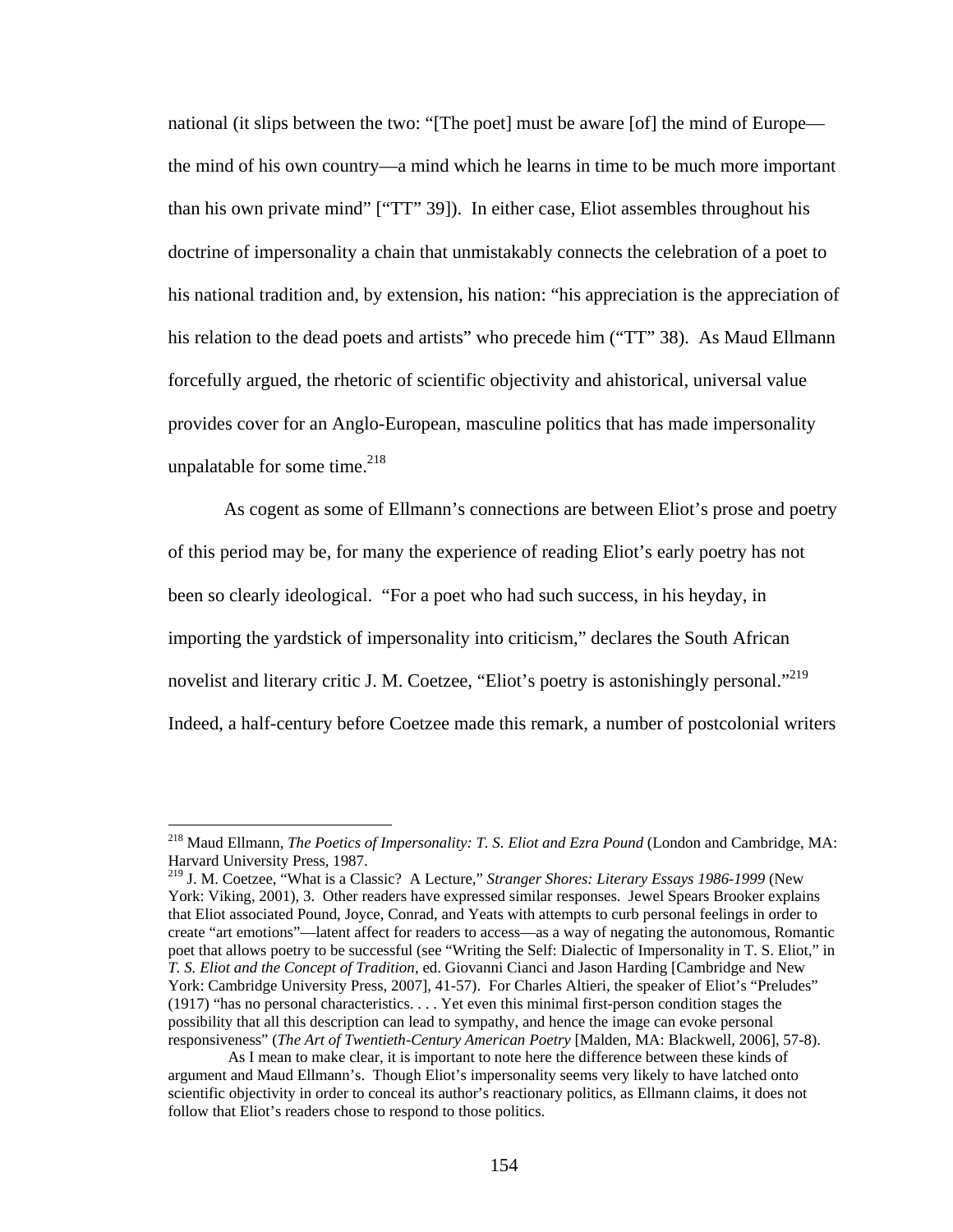were appreciating Eliot in ways that postwar English poets were not.<sup>220</sup> As Edward Kamau Brathwaite famously recalls, he and his fellow midcentury Caribbean poets felt a strong connection to recordings of Eliot's voice reading his poems: "the 'riddims' of St Louis (though we did not know the source then) were stark and clear for those of us who at the same time were listening to the dislocations of Bird, Dizzy and Klook." More specifically, this connection was most powerful when such a dialect voice spoke in evocative images: that is, when listening to "natural, 'riddimic' and image-laden tropes" spoken from the Anglo-American past to Brathwaite's West Indian present.<sup>221</sup> Brathwaite's account concerns "mainstream [Caribbean] poets who were moving from standard English" to dialects that reflect their own local traditions, like Brathwaite himself. His rhetoric here testifies to a powerful attraction images may have in writing as well as the unpredictable connections they sometimes help sponsor between audiences and authors with widely divergent personal *and* political views.<sup>222</sup>

In the context of modernist literature, film, and audience, these responses have much to offer as a reminder of the complex relationship between impersonality and intimacy. Indeed, the line separating the two was not always distinct for Eliot himself. In the same year that Eliot called for reading poets in "relation to the dead poets and

<sup>&</sup>lt;sup>220</sup> For the turn away from Eliot's poetics in midcentury England, see Clive Wilmer, "The Later Fortunes of Impersonality: 'Tradition and the Individual Talent' and Postwar Poetry," in Cianci and Harding, 58-72. 221 Edward Kamau Brathwaite, *Roots* (Ann Arbor: University of Michigan Press, 1993), 286 n34.

To be clear, the second quotation speaks of a favorable comparison Brathwaite makes between Eliot and the voice of a BBC cricket commentator's "natural, 'riddimic' and image-laden tropes in his revolutionary Hampshire burr" (286 n34).

<sup>&</sup>lt;sup>222</sup> See, for example, Brathwaite's express call for understanding Caribbean literature in terms of tradition and individual talent in *Roots* (37). Such high-culture affiliations between an established modernist garde and writers who immigrated from the Caribbean in postwar London are the subject of Peter J. Kalliney's "Metropolitan Modernism and Its West Indian Interlocutors: 1950s London and the Emergence of Postcolonial Literature," *PMLA* 122.1 (2007): 89-104. For readers schooled in feminism, gender studies, and queer theory, the masculine dimension of Eliot's politics appears no less stable upon closer inspection. See, for example, the essays collected in *Gender, Desire, and Sexuality in T. S. Eliot*, ed. Cassandra Laity and Nancy K. Gish (Cambridge and New York: Cambridge University Press, 2004).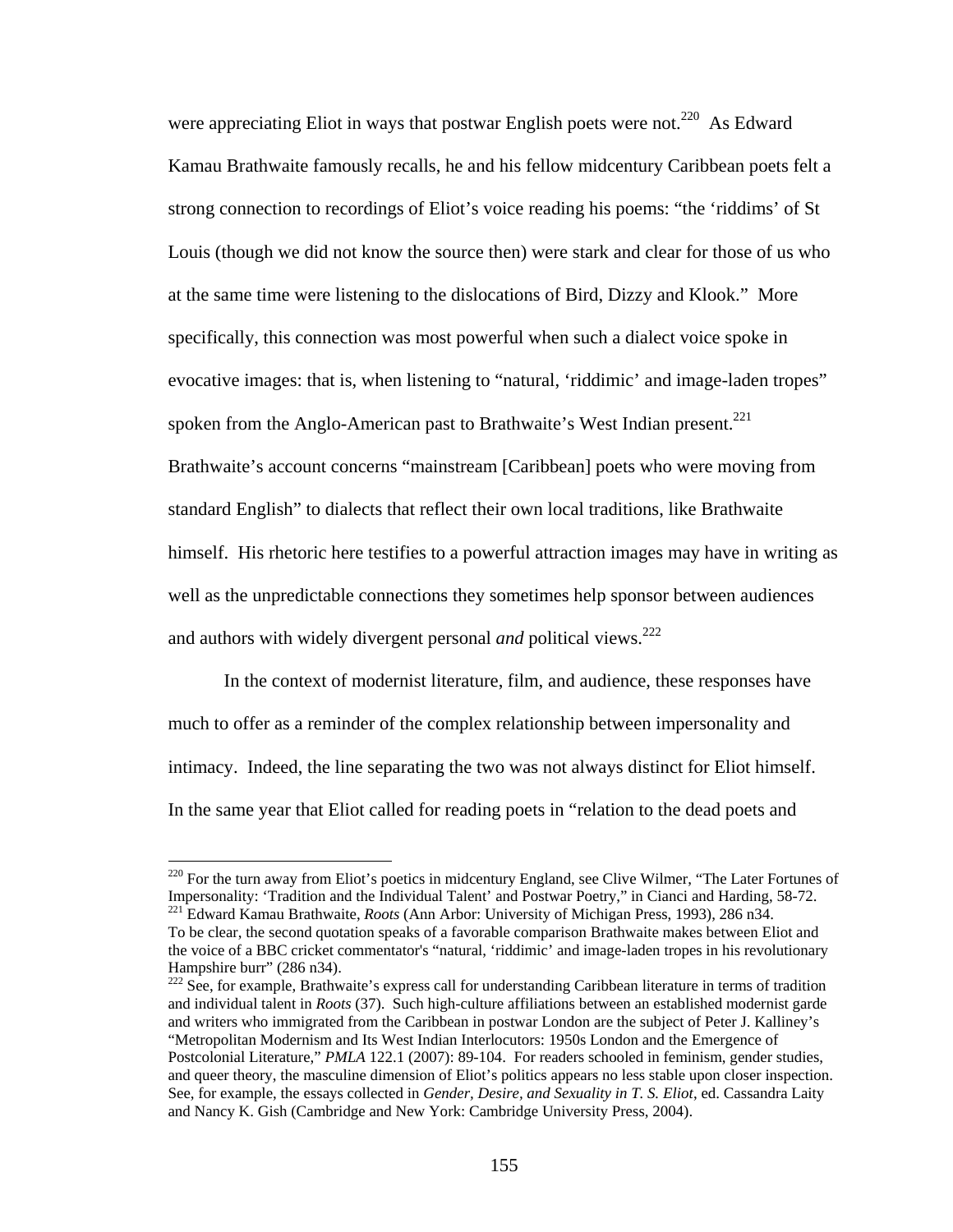artists" that precede them in "Tradition and the Individual Talent" ("TT" 38), he also explained, in "Reflections on Contemporary Poetry" (1919), that the bond between poet and tradition is "a feeling of profound kinship, or rather of a peculiar personal intimacy, with another, probably a dead author."  $^{223}$  As Eliot describes the relationship here, even apprenticing poets should not be understood as cathected to their predecessors ("[w]e do not imitate, we are changed; and our work is the work of the changed man; we have not borrowed, we have been quickened" ["RCP" 400]), but the relation is a profoundly close one based on "this secret knowledge, this intimacy, with the dead man. . . . [I]t is certainly a crisis" ("RCP" 399).

Though the influence of earlier writers "is certainly a crisis" for the poet, it is less Bloomian agon than a crisis of intimacy—a which term saturates "Reflections on Contemporary Poetry" (along with the similar language of "kinship," "friendship," "passion," and "love"). The crisis is not only to do with aesthetic maturity but with nothing short of the process of self-actualization: "imperative intimacy" legitimates the emergence of a self "from a bundle of second-hand sentiments into a person," yet the relationship on which this self depends for its definition, while "ineffaceable," "probably will pass" ("RCP" 399). Such is the crisis that comes with the assault on personality, which Eliot regarded as the price of admission for entering the social world, only to find that the social is, by definition, the composite of innumerable points of view that interrogate one another, a process that challenges one's existence, as he explains in his philosophy dissertation.<sup>224</sup> This crisis is concerned with the fact that, as the social

<sup>&</sup>lt;sup>223</sup> T. S. Eliot, "Reflections on Contemporary Poetry [IV]," *Inventions of the March Hare: Poems 1909-1917*, ed. Christopher Ricks (New York: Harcourt, 1996), 399 (hereafter cited in text as "RCP"). <sup>224</sup> T. S. Eliot, *Knowledge and Experience in the Philosophy of F. H. Bradley*, 1916 (New York: Columbia University Press, 1964), 148, as elsewhere.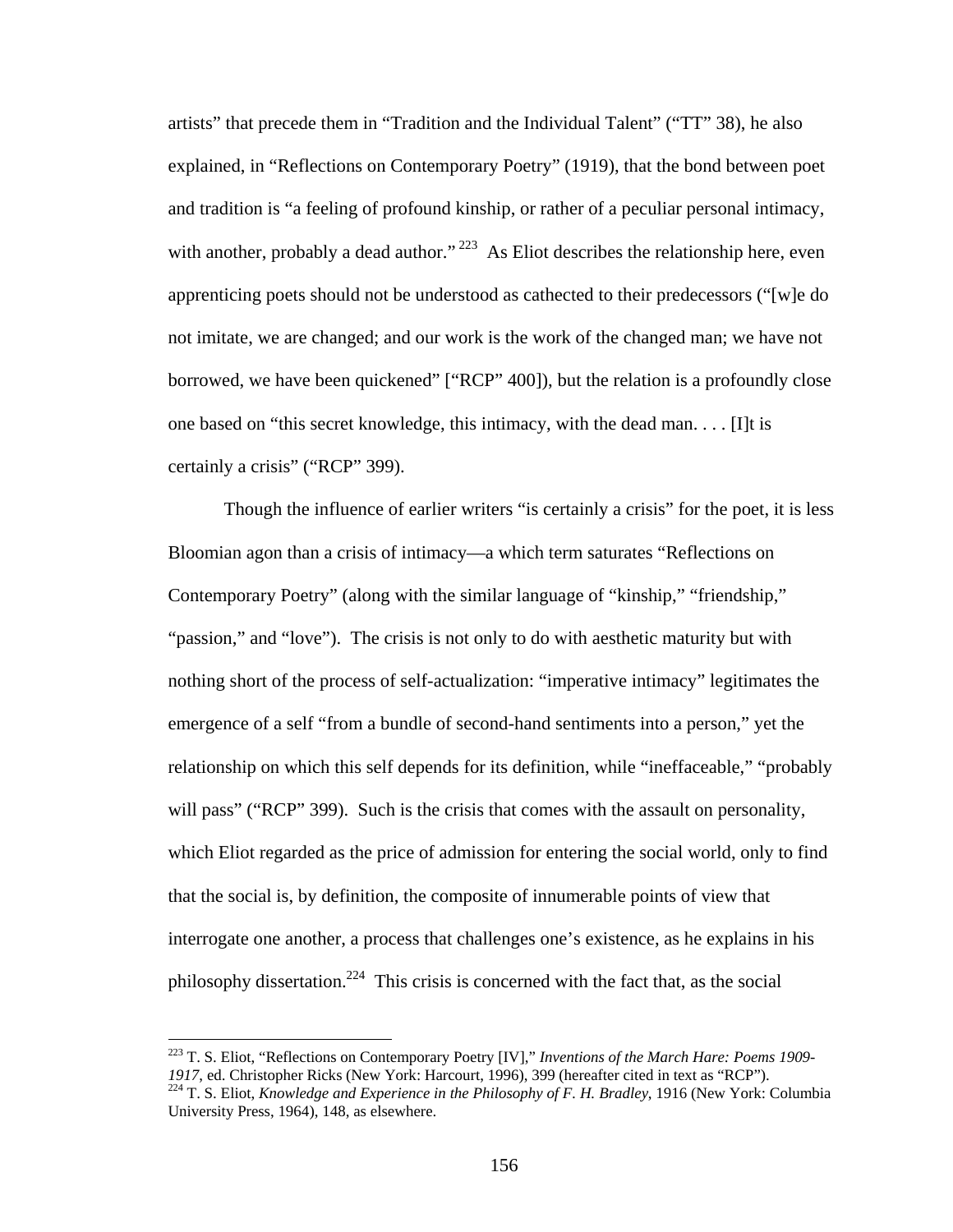theorist Niklas Luhmann would later observe, individuation is dependent upon the construction and maintenance practices that play on the perceived differences between a self and an other.<sup>225</sup> As Luhmann puts it, "no personal identity is distinct from social identity. $1226$  National cultures, particularly when they can be found to be homogenous and located in a fixed place, can quieten such crisis by leveling differences. As Eliot explained in a letter to a correspondent (in 1919), "[c]ulture, if it means anything decent, means something personal: one book or painter made one's own rather than a thousand read or looked at."<sup>227</sup> The cultivation of the personal happens within a national tradition of art.

 How are we to reconcile these sentiments of impersonality and intimacy? The chief problem with defining those terms in statements like these is their movement. At one moment, Eliot declares that a poet enters into a national tradition by surrendering his personality while, at another, culture itself is personal. At one moment a poet seeks to mimic dead poets, but at another the living and dead poets are like "great lovers" ("RCP" 400). Yet perhaps Eliot's writings do not point to the impossibility of stabilizing these key terms so much as they suggest that audiences' responses can fluctuate between them. Perhaps the reason that impersonality seems to have a fixed meaning for Eliot within singular works, like "Tradition and the Individual Talent," but seems interchangeable with intimacy when placing quotations from other works alongside it is because, taken together, these writings reveal Eliot to be a reader whose position changes depending on

 $225$  Niklas Luhmann, "The Individuality of the Individual: Historical Meanings and Contemporary Problems," *Reconstructing Individualism*, ed. Thomas C. Heller et al (Stanford: Stanford University Press, 1986), 322-5; cf. Eliot, *Knowledge*, 118-21.<br><sup>226</sup> Luhmann, 324.<br><sup>227</sup> *The Letters of T. S. Eliot, Volume I: 1898-1922*, ed. Valerie Eliot (New York: Harcourt, 1988), 318

<sup>(</sup>hereafter cited in text as *LOTSE*).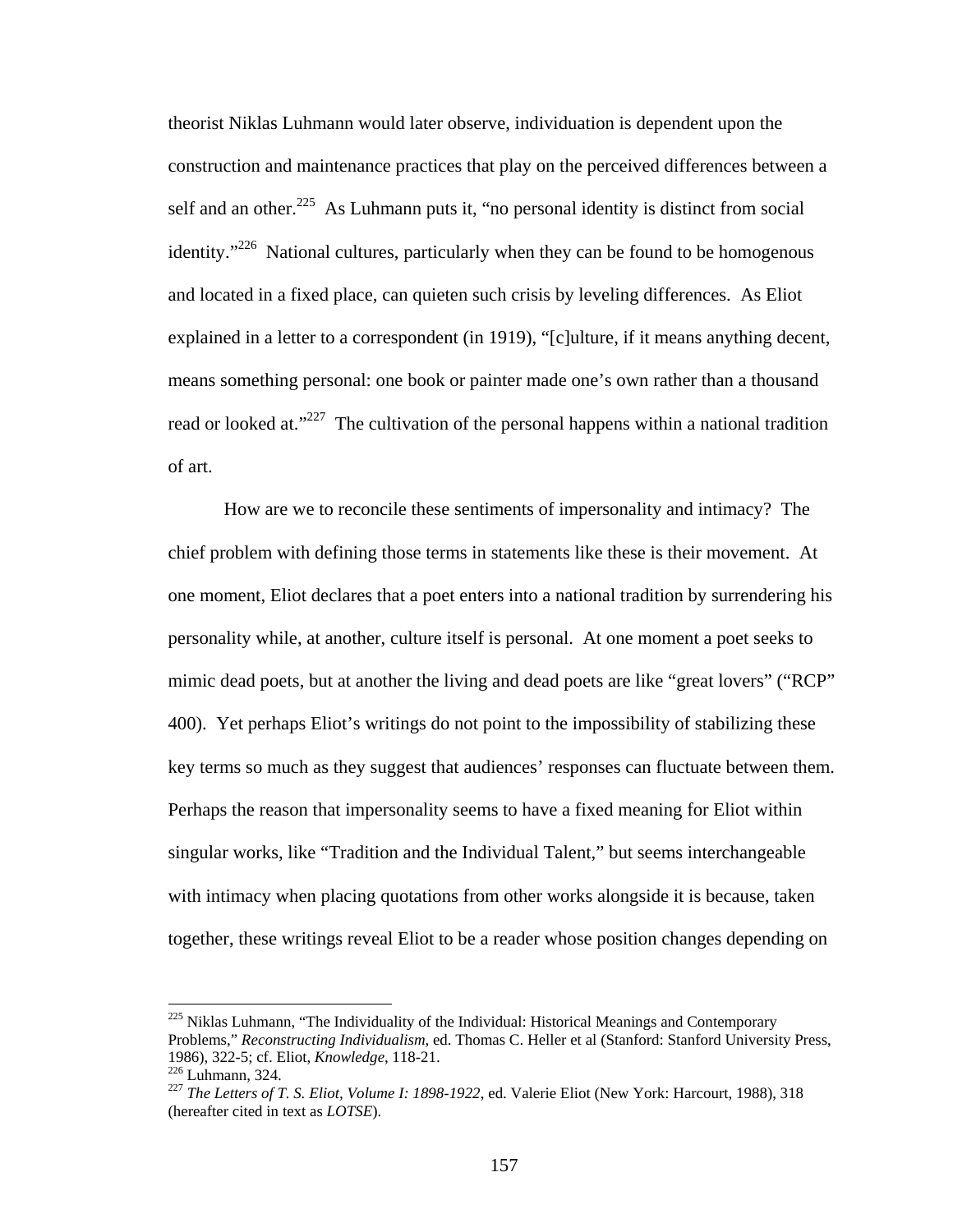how different texts affect his sensibilities. How, then, might we understand Eliot's elaborations of modernist impersonality and intimacy?

 Recently, Leo Bersani and Adam Phillips have considered a variety of contexts of intimacy from antiquity to the present and have found that it is often rooted in little more than each party's narrative of selfhood.<sup>228</sup> Memory, desire, and disposition for example, provide the basis for connection so that our closest and most cherished social bonds seek almost entirely to strengthen likenesses with others rather than exploring differences, not unlike the uniform national culture for which Eliot longs. This renders intimacy a form of narcissism that extends the self by finding reflections of one's identity in others who share the same or similar memories, desires, or dispositions. Rather than constituting a connection that overcomes the challenges of otherness, intimacy in this sense is merely the path of least resistance and greatest gratification of egos.

A productive alternative exists, however, in relationships based on what Bersani and Phillips call "impersonal intimacy," or the acceptance of the self and other as provisional, changeable positions. This is "an exchange in which, through a reciprocal attentiveness to the other's becoming what he potentially is, both partners move beyond what turns out to have been a provisional distinction between the lover and the beloved."<sup>229</sup> What makes impersonal intimacy "impersonal" is that, rather than furthering each party's preexisting sense of self, it seeks an unforeseen result in the encounter with another. What makes impersonal intimacy "intimate" is that, once differences emerge in this encounter, it searches for new knowledge about self, other, and

<sup>228</sup> Leo Bersani and Adam Phillips, *Intimacies* (Chicago: University Chicago Press, 2008). *Intimacies* is a book written in dialogue; the chapters alternate authorship and each author reflects on and responds to the ideas of the other. My summary of the notion of impersonal intimacy that emerges from this text draws largely from Bersani's conclusion, the book's final chapter.

<sup>&</sup>lt;sup>229</sup> Bersani and Phillips, 121.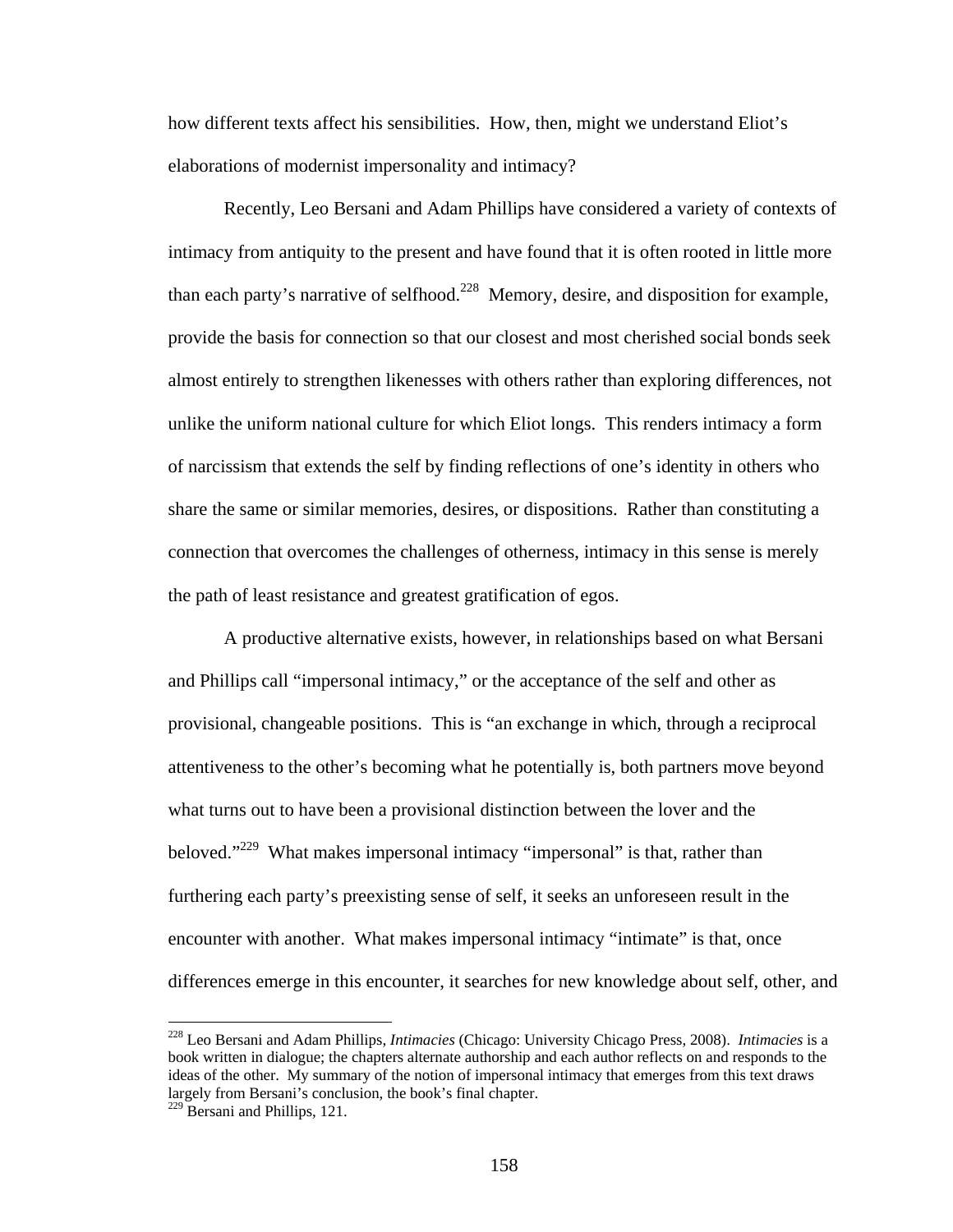categories of identity. If we were adhering strictly to etymology, we might simply call this relation "intimacy," for it is a relation that seeks new knowledge that comes with establishing and maintaining profound closeness with another and which can change the self rather than reflect it. This is impersonality that directs a posture of selfhood so that it can be responsive to the world in which it finds itself by making and breaking attachments depending on the needs of the other and the exigencies of a given situation. Thus, impersonal intimacy seeks to avoid the metaphor of suture, of an unremitting It is a way of changing identity by creating attachments, and constructing selfhood in a way that is fueled by the unknown rather than defined by a lack.

If we were reading Eliot as simply an impersonal poet, it may be with some surprise that we may recall the deep vulnerability in these lines from near the end of "What the Thunder Said," the final section of *The Waste Land* (1922): "My friend," consoles a voice,

> blood shaking my heart The awful daring of a moment's surrender Which an age of prudence can never retract By this, and this only, we have existed Which is not to be found in our obituaries Or in memories draped by the beneficent spider Or under seals broken by the lean solicitor In our empty rooms $^{230}$

Like so much of what is spoken in Eliot's long poem, we must read these lines without knowing to whom, exactly, we are listening. Even in the case of the poem's many traceable allusions, its cacophonic voices work both as a patchwork of literary history

<sup>230</sup> T. S. Eliot, *The Waste Land*, in *Complete Poems*, 49 (hereafter cited in text as as *WL*). It may be with greater surprise that we find that Ezra Pound, who excised much in the original drafts of *The Waste Land*  because they were too personal, did not recommend that Eliot delete the words "My friend" (*The Waste Land: A Facsimile and Transcript of the Original Drafts*, ed. Valerie Eliot [New York: Harcourt, 1971], 87).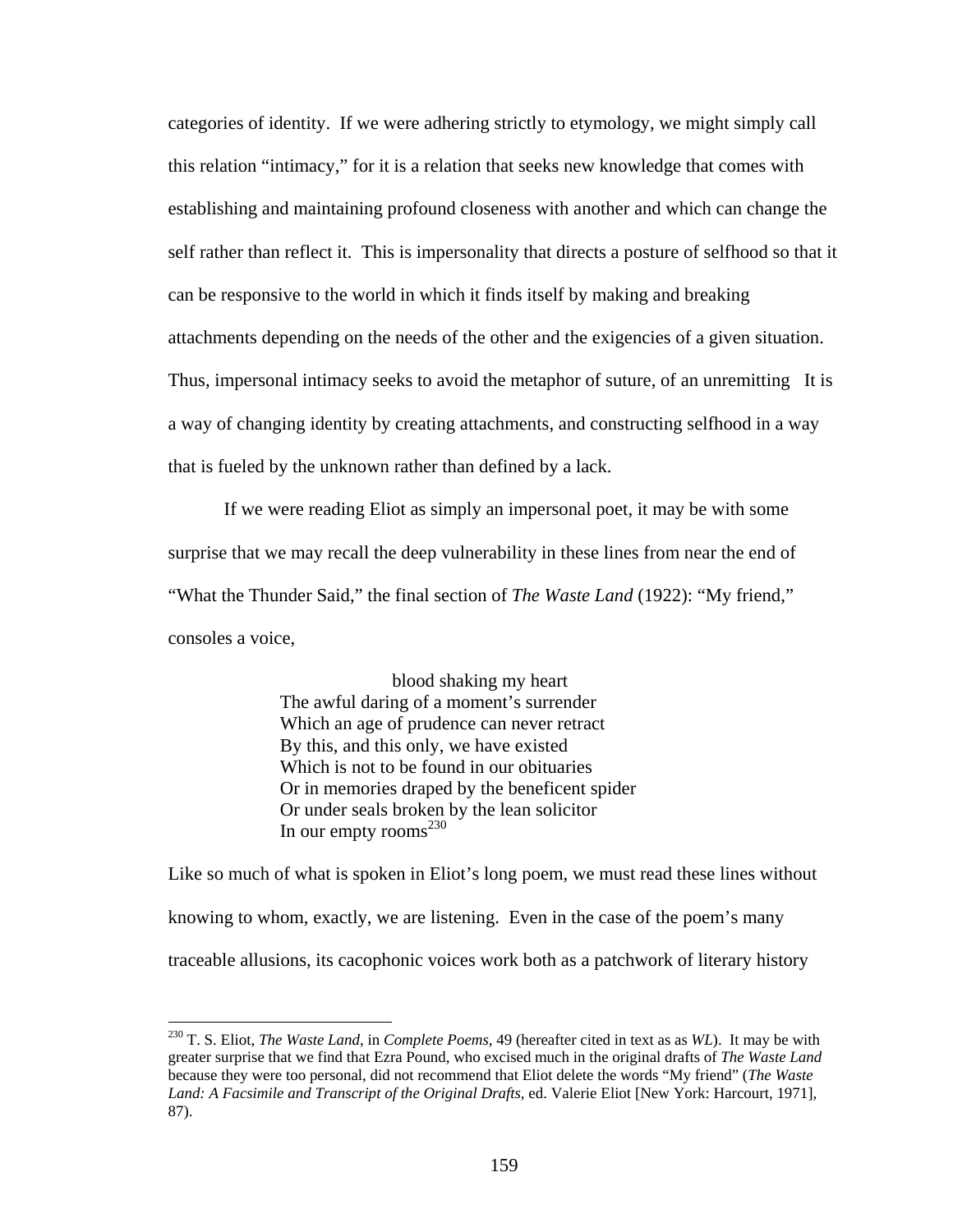that serves as the elegy for so many fitful fragments from that history that want nothing more than to be returned to their own times and left untouched by modern dissociated personalities.<sup>231</sup> Having passed through the halls of literary history, Eliot has allowed many disconcerting remarks to be directed at least partially at his readers, from baleful warnings ("Fear death by water" and perhaps "HURRY UP PLEASE IT'S TIME") to angry shouts ("You! hypocrite lecture! —mon semblable, —mon frère!"). By the time we reach the end of the poem, it is far from clear who this speaker is and why s/he turns and speaks to us—reaching across the divide of time and against the fearful anomic images of lean solicitors and the empty rooms we own even after death—to address readers in the language of friendship. $^{232}$ 

 The language of intimacy and friendship usually refers to immediate bonds but, as we have seen, Eliot invokes it when speaking about a poet's relationship with the past. To be sure, though, this concern with dead poets discloses a concern that sometimes expresses itself as full-blown urgency to address a future, and hence an unknown and unknowable, readership. The conclusion of *The Waste Land* is one such moment. This speaker's turn toward the reader invokes all three temporal dimensions, but only the future left implicit (past and present both get direct verbal treatment: "we have existed" and "blood shaking my heart"). The fact of the future is just as certain as that future's unknowability. These lines insist that identity is determined not by memories (neither my

 $^{231}$  I am invoking, of course, Eliot's famous claim that at some point "[i]n the seventeenth century a dissociation of sensibility set in, from which we have never recovered" in "The Metaphysical Poets" (Selected Prose 288).

<sup>&</sup>lt;sup>232</sup> I should acknowledge the skeptical reader's claim that the friend in this quotation may not be the reader. I take it to be an address to the reader for a number of reasons: (1) it comes near the end of "What the Thunder Said," *The Waste Land*'s most inquisitive section and the one that most often directs itself to the reader (soon after these lines the poem will ask "Shall I at least set my lands in order?"); (2) the allusion in the line immediately preceding this quotation ("DA / *Datta*: What have we given?") is to the Lord Creator in the *Brihadaranyaka Upanishad*, Prajapati, who speaks to humanity his command to give.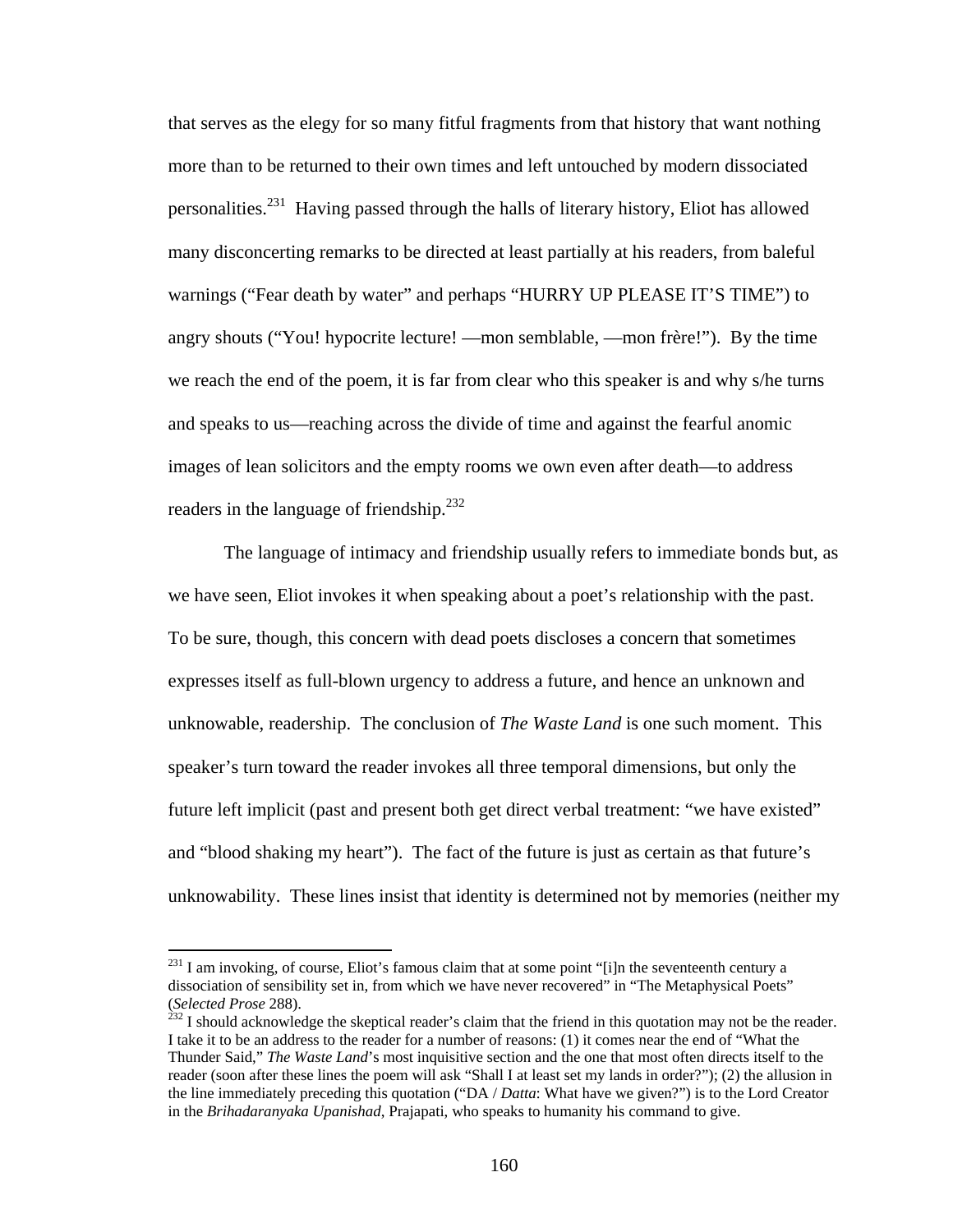own nor the memories others will have of me) but by the only thing one can do when faced with the uncertainty of the future: to consent to "the awful daring of a moment's surrender / Which an age of prudence can never retract." From a poet so concerned and so deeply thoughtful about the tradition that precedes him, this is a strange and unexpected admission.

Indeed, as a text asking to be read, *The Waste Land* extends a strange invitation to its readers for at least two reasons. The first is that it enacts the fragmentary dissociation of sensibility Eliot broached in "The Metaphysical Poets" (1921) at the same time that it nostalgically pines for the unified English culture that Eliot claimed saturated the seventeenth century. This is nostalgia in its strictest sense: a longing to return home, passing the St. Louis where Eliot never felt at home and returning to the ancestral home of the Elyots of Somerset in western English countryside and to enshrine his reclaimed place among them in *Four Quartets* (1935-42). Such a view of culture is also elaborated in Eliot's contributions to social thought, particularly in *The Idea of a Christian Society* (1939) and *Notes toward a Definition of Culture* (1948), the latter of which claims "it would appear to be for the better that the great majority of human beings should go on living in the place in which they were born."<sup>233</sup> Indeed, Jed Esty makes a powerfully

<sup>233</sup> T. S. Eliot, *Notes towards the Definition of Culture*, 1948, in *Christianity and Culture* (New York: Houghton, 1960), 125.

While Eliot rarely writes of the future, his commitment to tradition can be understood as an implicit concern for how future readers will regard him within that tradition. Eliot speaks only explicitly of the future in relatively late essays. "What is a Classic?" (1944) is haunted by a concern for reverence for the past. "If we cease to believe in the future, the past would cease to be fully *our* past: it would become the past of a dead civilization" (*Selected Prose* 126). This line of thinking reaches its culmination in a passage in *Notes towards the Definition of Culture* that uses the family as a trope for understanding how national cultures change over time:

when I speak of the family, I have in mind a bond which embraces a longer period of time. . . [namely,] a piety toward the dead, however obscure, and a solicitude for the unborn, however remote. Unless this reverence for past and future is cultivated in the home, it can never be more than a verbal convention in the community. Such an interest in the past is different from the vanities and pretensions of genealogy; such a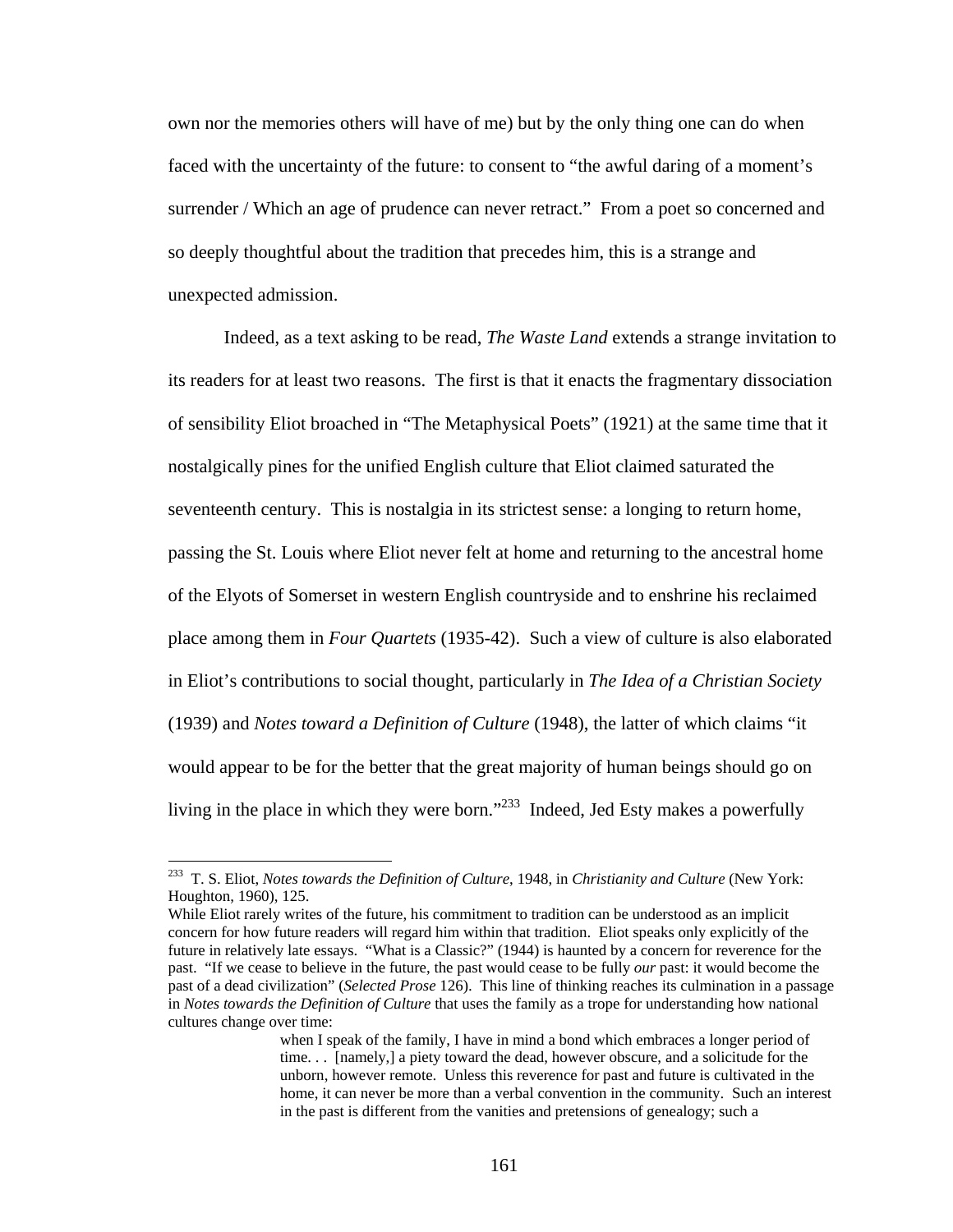persuasive claim in *A Shrinking Island* that this "antidiasporic" thread, the insistence upon an Englishness united by racial and local particularities, runs throughout the fabric of Eliot's poetic and critical writings alike and is the defining project of Eliot's career.<sup>234</sup> *The Waste Land* attests to the sense that to live in late imperial London was to be buffeted by confirmations of discordant metropolitan culture, to be continuously reminded of the loss of a unified English culture. In Esty's reading of Eliot's career, *The Waste Land*, "[a] classic example of metropolitan perception," seeks to reflect and compensate for "a fallen aesthetic for the imperial age," "mix[ing] urban vignettes with source materials from alien cultures in the service of its own self-authorizing aesthetic." Further, the "anthologizing and anthropologizing dimensions of the poem enable a formal synthesis based in large part on imperial knowledge—including, for example, the worldwide mythic correspondences of Frazer's *Golden Bough*"—in order to evince Eliot's "dissatisfaction with the broken culture and broken sensibilities that [*The Waste Land*] is constrained to feature."<sup>235</sup>

 Yet even as Eliot's poem does all the work Esty ascribes to it—marshaling cultural fragments as a way of exploring metropolitan anomie in the last decades of empire—there is another dimension of *The Waste Land*'s strange invitation to its readers that can be sensed by exploring how Eliot delivers metropolitan anomie in the language

responsibility for the future is different from that of the builder of social programmes.

<sup>(116-7) 234</sup> This is not to demonize Eliot but to restore him to his interwar political situation, for an important part of Esty's argument is to shift undue attention away from Eliot's politics and toward a broader view of the English landscape that widely nurtured such views:

Eliot's conservatism and especially his anti-Semitism have tended to obscure the fact that antidiasporic thinking ran across the political spectrum of the 1930s. Indeed, I take the emergence of a wider discourse of insularity on both the left and the right to indicate not just the political stripes of one or another segment of the educated classes but rather a broader structural shift associated with the contraction of empire and the collapse of interwar cosmopolitanism. (Esty, *Shrinking*, 109-10) 235 Esty, *Shrinking*, 115-6.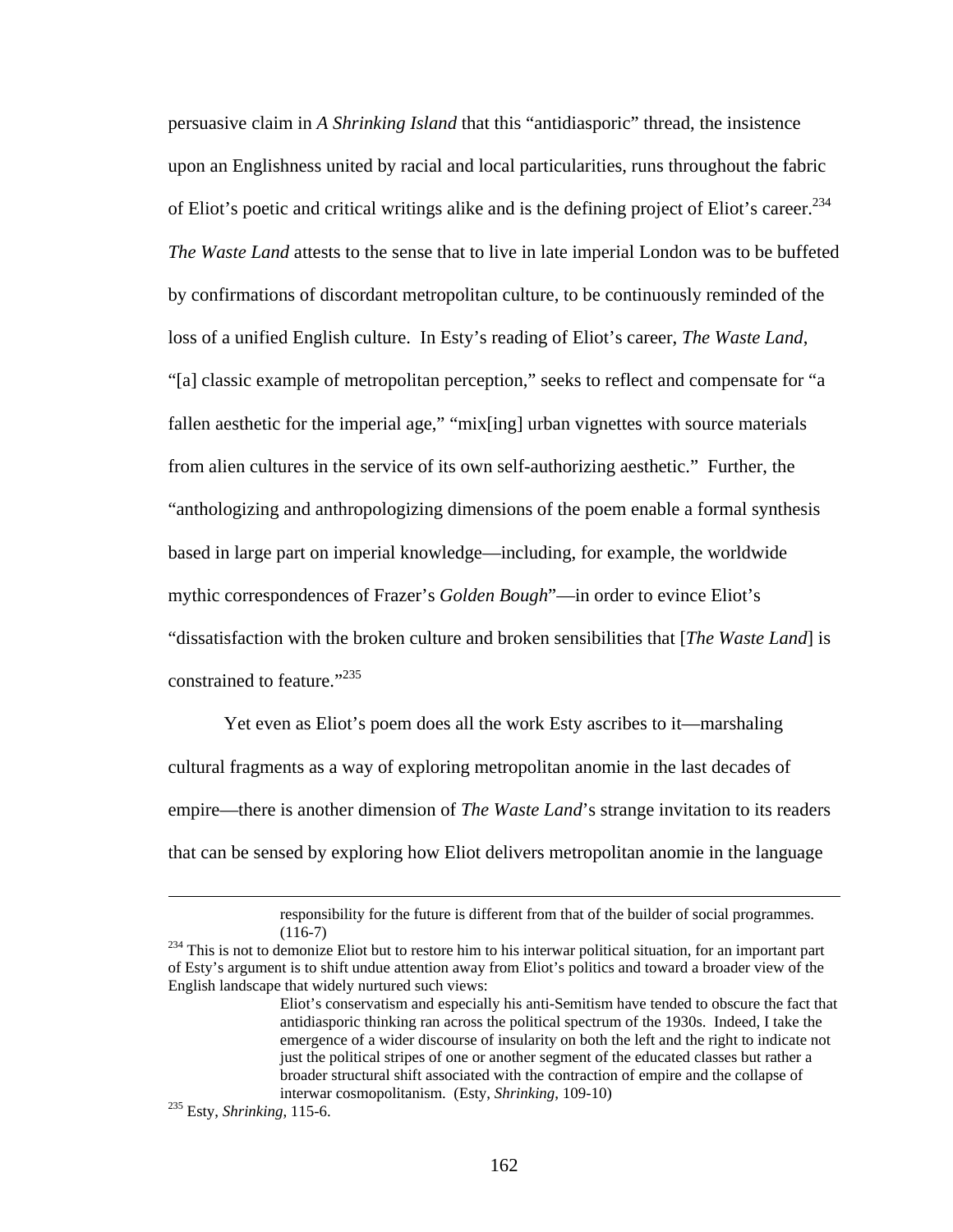of friendship. The questions I have raised about the speaker(s) of the lines above and how we might receive their words ought to be answered, I think, in terms of the ethics implied in the lines immediately preceding the above quotation: "DA / *Datta*: What have we given?" One strong candidate for this "we" are the plural authors and images that have been exhumed from the past to appear in the poem. In that case, their question could be one of defeat in an era of cultural decline (and when imperial projects appear increasingly fragile), meaning: "what part have we played in helping create this disjointed cultural landscape?" But it could also be an affirmative question that asks what they may offer readers of Eliot's time—readers who, as Eliot makes clear in "The Metaphysical Poets," could not have been anticipated by Dryden or Marvell (to say nothing of Petronius or Sappho).

What I want to suggest here is that while Esty's reading of Eliot as modernism's champion of conservative, antidiasporic poetics is accurate, Eliot's language further requires us to examine that reading against the terms and gestures of friendship and intimacy that appear in *The Waste Land*—and indeed throughout Eliot's so-called impersonal poems—which expresses a sense of impersonal intimacy as "'a process of becoming,' or, in other terms, [as] evolving affinities of being.<sup>3236</sup> The gestures of friendship and intimacy I have in mind rely almost exclusively on Eliot's use of images. By presenting images as the hallmarks of modernity's social breakdown, Eliot's personae seek to establish a connection with readers: they seem to say, "I, too, feel the alienation

<sup>236</sup> Bersani and Phillips, *Intimacies*, 124.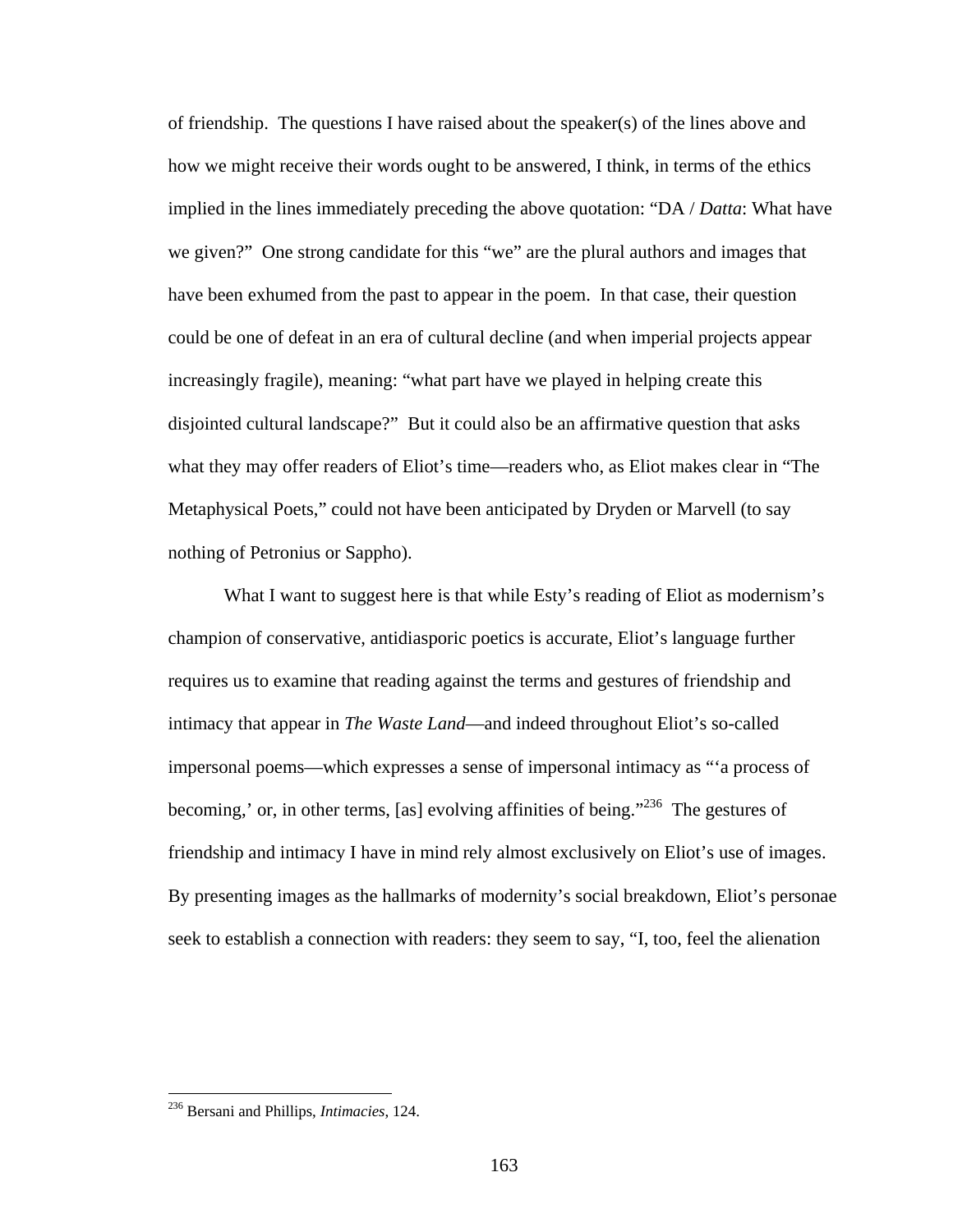of empty cups, sawdust restaurants and cheap hotels." This gesture is intended as much for Eliot's future readers as his contemporaries.<sup>237</sup>

## **Eliot, Automatism, and Silent Film**

It is significant that one of the forms Eliot's alleged distaste for film takes is a running joke that appears in letters to his cousin, Eleanor Hinkley during the winter 1914- 5—the year war broke out in Europe and the poet's year at Oxford. In these letters Eliot lampoons American westerns (already establishing itself as a genre) by wryly pretending to be planning one of his own, "my great ten-reel drama, EFFIE THE WAIF," which will pit hero Spike Cassidy against the sinister Seedy Sam on the desert plains of Medicine Hat, Wyoming (*LOTSE* 62). Eliot's parody underscores that national identity can be so attractive for some that it can be built from flimsy film types and cultural illiteracy. Every western needs "a red Indian or an East Indian," Eliot snickers, so his faux film will include "Traihi Sheik, the maharaja," who meets Effie's mother after she discovers that the Indians who kidnapped her infant daughter were not American but Kashmiri (*LOTSE* 71-2).

These are parodies of the kinds of plots and stock characters that could have been found in Edwardian stage melodramas, but Eliot's letters also demonstrate a keen awareness of the conventions of silent film by parodying intertitles and film's

<sup>&</sup>lt;sup>237</sup> In *The Politics of Friendship*, Jacques Derrida is also concerned with the political dimensions of "friends seeking mutual recognition without knowing each other" (42). Though Derrida has the peculiar dimension of intimacy shared between readers and authors that we also find haunting Eliot's writings on tradition and impersonality, Derrida finds that models for friendship writ broad might be traced back to Cicero's word for the friend: the "*exemplar*, which means portrait but also, as the *exemplum*, the duplicate, the reproduction, the copy as well as the original, the type, the model. The two meanings (the single original and the multipliable copy) cohabit here; they are—or seem to be—the same, and that is the whole story, the very condition of survival" (4). Like Bersani and Phillips, Derrida feels that such friendship is little more than a "narcissistic projection of the ideal image [of the self], of its own ideal image (*exemplar*)" onto another and needs reconsideration (3).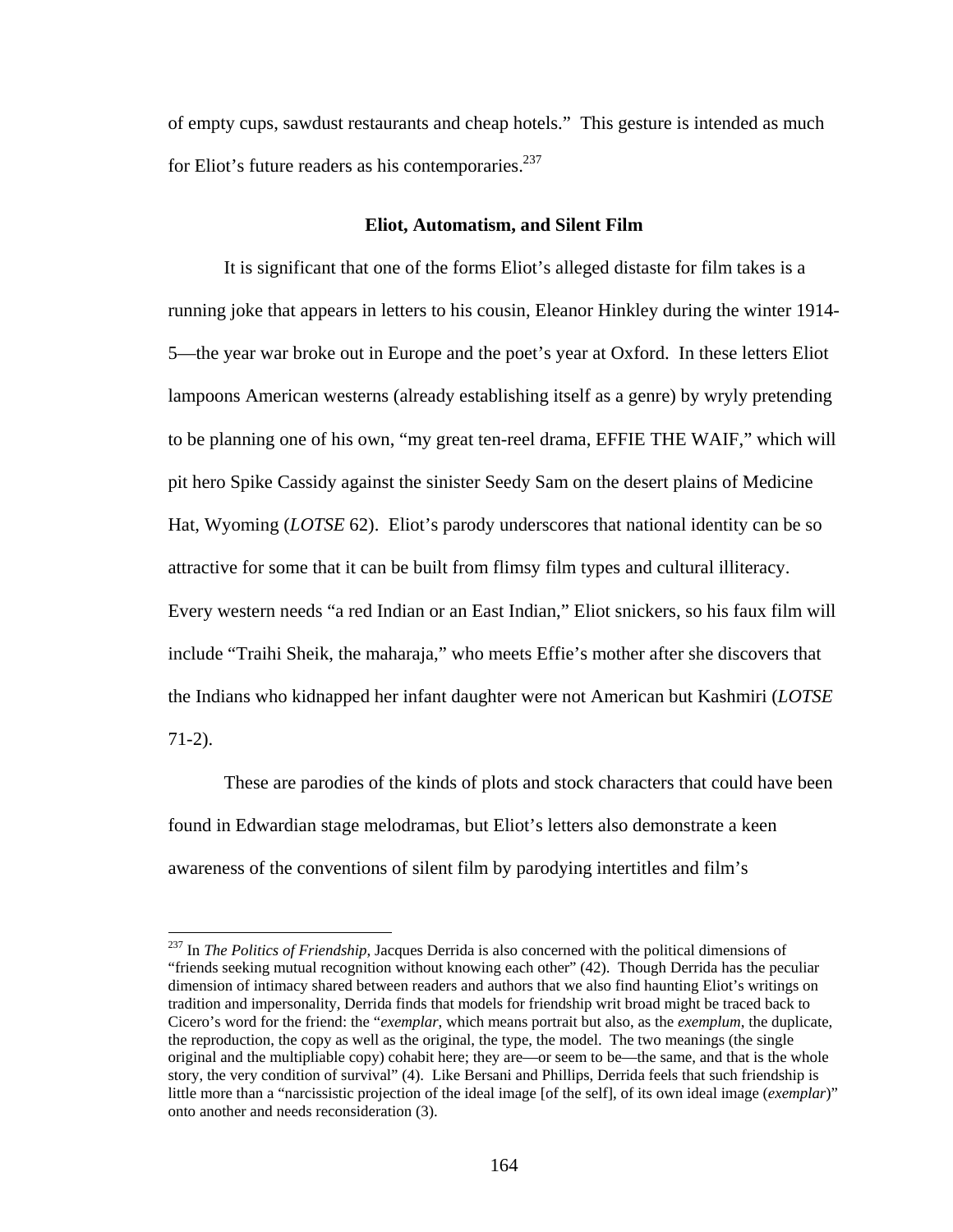arrangement of images. In one of the 1914-5 letters to Eleanor Hinkley, Eliot reports that as one character in *Effie the Waif* travels "westward up the Erie he turns and gazes at the Statue of Liberty disappearing on the horizon (not strictly accurate geography, but a fine scene)" (*LOTSE* 63). For David Trotter, this moment marks Eliot as a more canny viewer of film technique than even Eisenstein. If the Russian director staunchly insisted on montage as a technique for disjunction and dislocation, he would miss Eliot's joke, Trotter insists, because such a view is incompatible with the narrative continuity Eliot describes here.<sup>238</sup> But it seems accurate to say what makes the scene a "fine" one for Eliot is that this juxtaposition of images creates a narrative with precisely the kind of discontinuity of Eisensteinian montage, an almost-but-not-quite seamless fusion an iconic national image from the coast with the equally iconic image of a cowboy journeying into the American western interior, making a play for sentiment that one can imagine actually appearing in film. By making the shores of Liberty Island contiguous with the banks of the Erie Canal, Eliot's joke only slightly exaggerates the way in which a cinematic narrative of an American imagined community could be reaffirmed. In fact, film's chief advantage over language, as Woolf saw it, was its ability to harness "some of the residue of visual emotion" leftover from verbal narrative ("C" 4:351): "All those terrible dislocations which are inevitable" in literature "could be bridged by some device of scenery. We should have the continuity of human life kept before us by the repetition of some object" ("C" 4:352).

Without doubt, Eliot's parody of the genre of the western targets America as the Anglo-European world's cultural backwater. In one of the letters that continues the story of *Effie the Waif*, Eliot also tells his cousin he has recently been to a debate on "the

<u>.</u>

<sup>238</sup> David Trotter, "T. S. Eliot and Cinema," *Modernism/Modernity* 13.2 (2006), 249.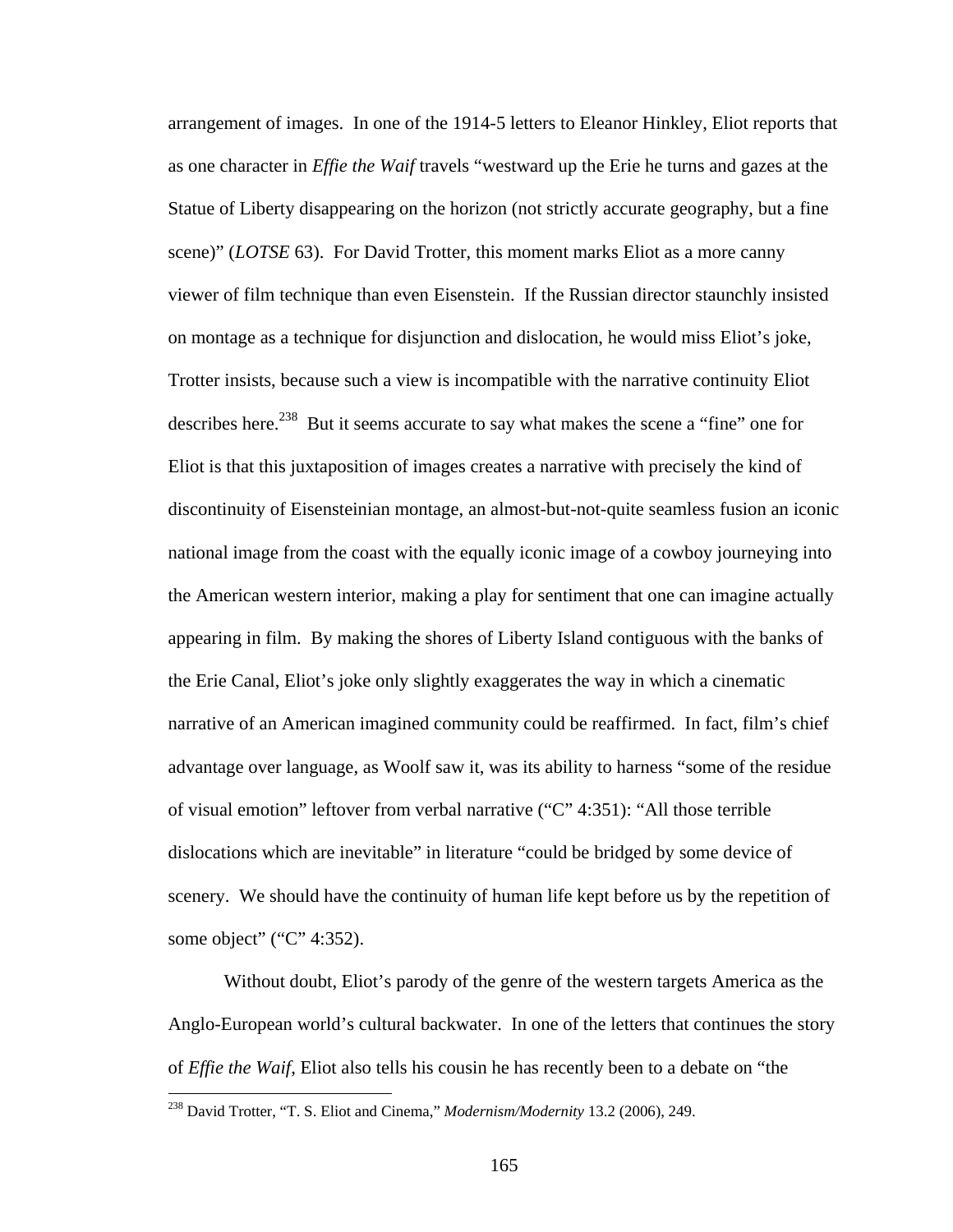threatened Americanisation of Oxford," where, he reports, "I pointed out to them frankly how much they owed to Amurrican culcher in the drayma (including the movies)" (*LOTSE* 70), drawing attention to the imbrication of film and national culture. If *Effie the Waif* lets us know that Eliot had a working knowledge of film's conventions as early as 1914, it reveals in particular an awareness of the conventions of the western. From this early point, Eliot associated film—especially its editing, angles, and ability to assemble scenes with fragments of locations—with a kind of modern mapping that develops the tensions of a national unity based on locality and ethnicity. As Eliot saw it, the humor of *Effie the Waif* is in using a white American indifference to the particularities of otherness ("a red Indian or an East Indian") to manufacture a unified sense of national identity. The irony is that the joke became a training ground for learning to deploy filmic fragmentation as a means of reporting and expressing the longing for national cultural continuity found in Eliot's poetry. Accordingly, Susan McCabe reads *Effie* as a jab at Eliot's home country that "provided an imaginary space where he could articulate anxieties over the shifting matrices of class, race, gender, and sexuality" in ways that prefigure *The Waste Land*, "the modern montage poem par excellence," into which "Eliot transcribes  $\dots$  his anxieties over racial and gender identity.<sup> $239$ </sup> These anxieties, I would suggest, were part of Eliot's complex relation to gender and racial politics alike in which Eliot straightforwardly embraces the masculinity, English, and western European (as opposed to Semitic) whiteness in his essays and lectures while coterminously expressing oblique but palpable affinities with femininity, ethnicity, and the nonwestern, usually

<sup>239</sup> Susan McCabe, *Cinematic Modernism: Modernist Poetry and Film* (Cambridge and New York: Cambridge University Press, 2005), 40.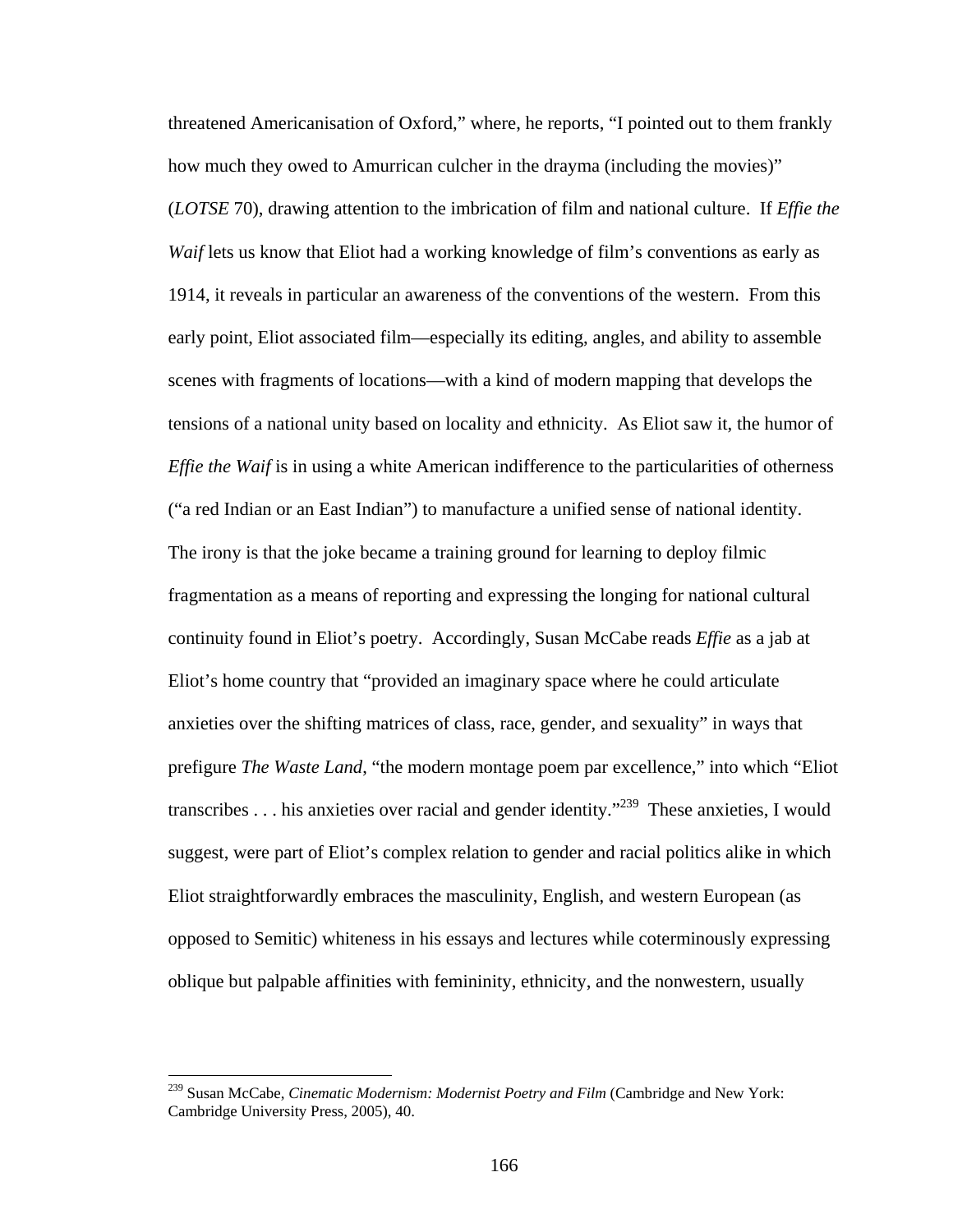Asian, world in his poems.<sup>240</sup> Those affinities Eliot maps in his poetry's appropriation of cinematic techniques, and with the figure of the automaton.

Automatism has been part of western visual experience for some time. In his early account of visual perception, René Descartes wrote of automata as instruments which may possess, or seem to possess, human qualities but which can be distinguished from the human because they do not think or emote; they simply imitate. $241$  The distinction was an important one because of the model of vision Descartes was advancing, which preferred to imagine the eye as disembodied and objective. This Cartesian eye became the default for conception for understanding sight during and after the Enlightenment. But imagining vision as though it were perceived by an impersonal eye, as though sight was a curiously evacuated of personal content, created a deep contradiction in a mode of perception that was increasingly being thought of as individual and subjective by the time of modernism. As Karen Jacobs explains, from Cartesian sight to modernist optics, "we can trace a trajectory of crisis in the belief in subjective transparency, *one increasingly cast in relational terms* in which the repressed embodiment of the observer becomes the displaced embodiment of the observed, finally returning, as it were, to reassert its material presence in uncertainly valued forms."<sup>242</sup> Film provided a means of negotiating this crisis by bringing together automatic images

<sup>&</sup>lt;sup>240</sup> There is, of course, chauvinism and anti-Semitism in the poems as well. But rather than drawing a bright line between Eliot's politics that neatly divides his critical and imaginative writings, I read Eliot's poetry as one of the places where we find coded experimentation with affinities for femininity and ethnicity that contrast some of his other discursive positions.

<sup>&</sup>lt;sup>241</sup> This appears in in Part V of *Discourse on Method* (1637), where Descartes explains that a machine resembling a human could be identified by its lack of meaningful speech and imitation. See Descartes, *Philosophical Essays and Correspondence*, ed. Roger Ariew (Indianapolis: Hackett, 2000), 72. Later, in *The Passions of the Soul* (1649), Descartes identifies an automaton simply as "a machine that moves by itself" (in *Philosophical Essays*, 299). 242 Karen Jacobs, *The Eye's Mind: Literary Modernism and Visual Culture* (London and Ithaca: Cornell

University Press, 2001), 13; my emphasis.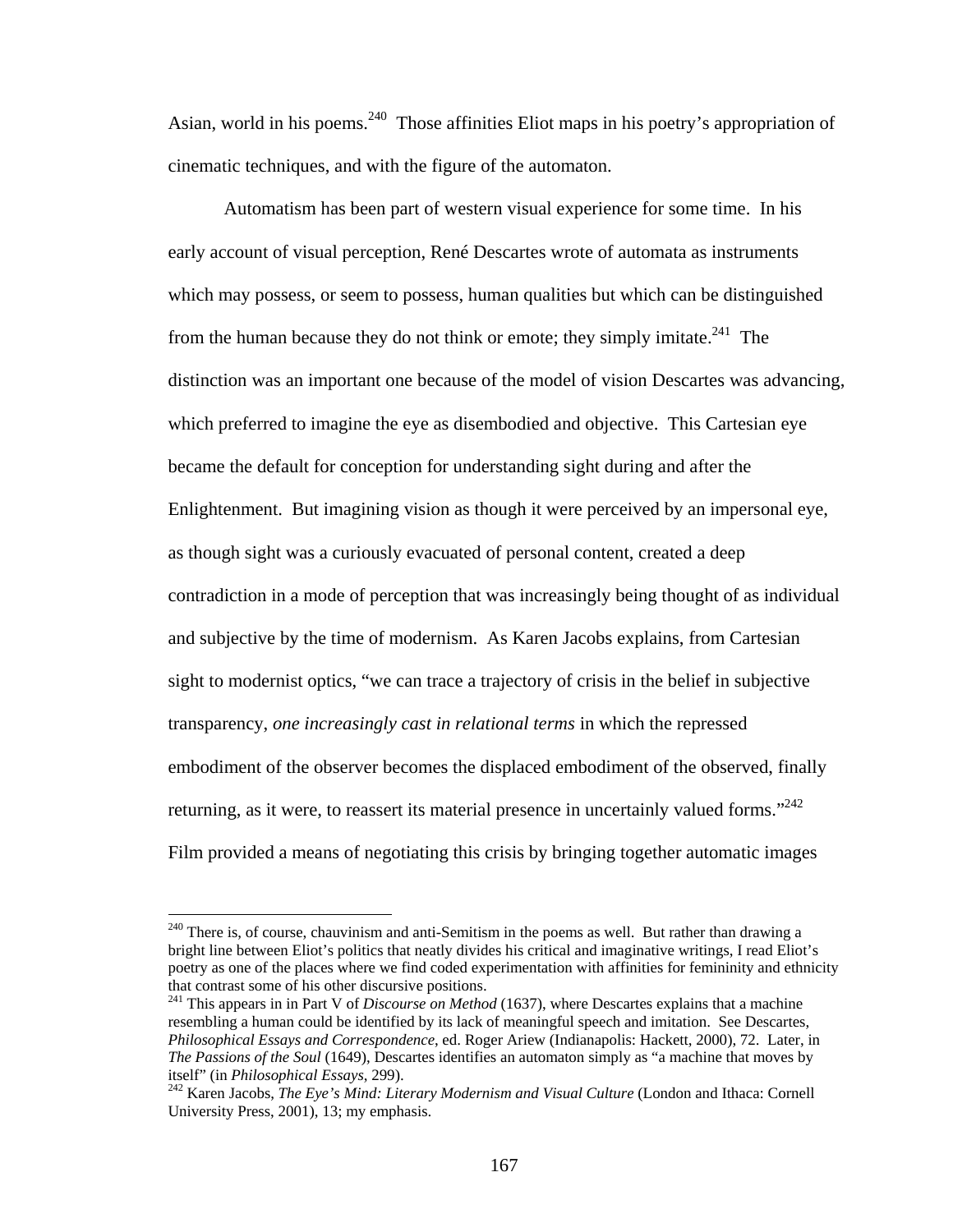that call to attention their audience's relational positions. For early writers on film, the new medium seemed something like an automaton: a representation of the human that in its most successful form makes us suspend our belief, if not forget, that we are encountering is not another subject. Modernist writers often wrote of film as the apotheosis of mechanical reproduction. This has been one of the legacies of modernist film writing, lasting as late as 1945 for André Bazin, who sensed the screen's presence as "the instrumentality of a nonliving agent."<sup>243</sup>

I want to be careful not to make too much of the comparison of film to automatism—there are certainly negative consequences to conflating the two—but I want to highlight this parallel for two reasons. The first is that writers of film in the modernist period often likened film to an automaton because of its strong mimetic capacity, and they responded to it as such. There the fusion of aesthetics and automatism is closest, and yet the result was not that these writers found film to be inhuman or unresponsive. On the contrary, they demonstrated that audiences often felt fused to it, a connection born not in spite of film's impersonal presentation but because of it. The second reason I wish to point up this association is because readers since antiquity have been suspicious of texts for precisely this reason.<sup>244</sup> A text, like a film, indifferently repeats the same gestures before each audience and at each viewing. Though different audiences and audience members will yield diverse interpretations, the autonomous work of art seems indifferent to them. But to regard art's aim, in text as in film, as "impersonal

<sup>243</sup> André Bazin, *What is Cinema?* ed. and trans. Hugh Gray, 2 vols., (Berkeley: University of California Press, 1967-71), 1:13. Cf. Cavell above. Trotter discusses similar comments by Bazin and Cavell on film's automatism (239, 241). Finally, automata appear throughout Laura Marcus's study of early film, *The Tenth Muse*, which collects comments by a range of other writers who equate film with automatism, including Jean Epstein, Alexander Bakshy, Arnold Hauser, and, more recently, Gilles Deleuze. 244 I am thinking, of course, of Plato's famous condemnation in the *Phaedrus* of all writing as a kind of

automaton whose record of knowledge is only a shadow of the real knowledge that may only be acquired in dialogue.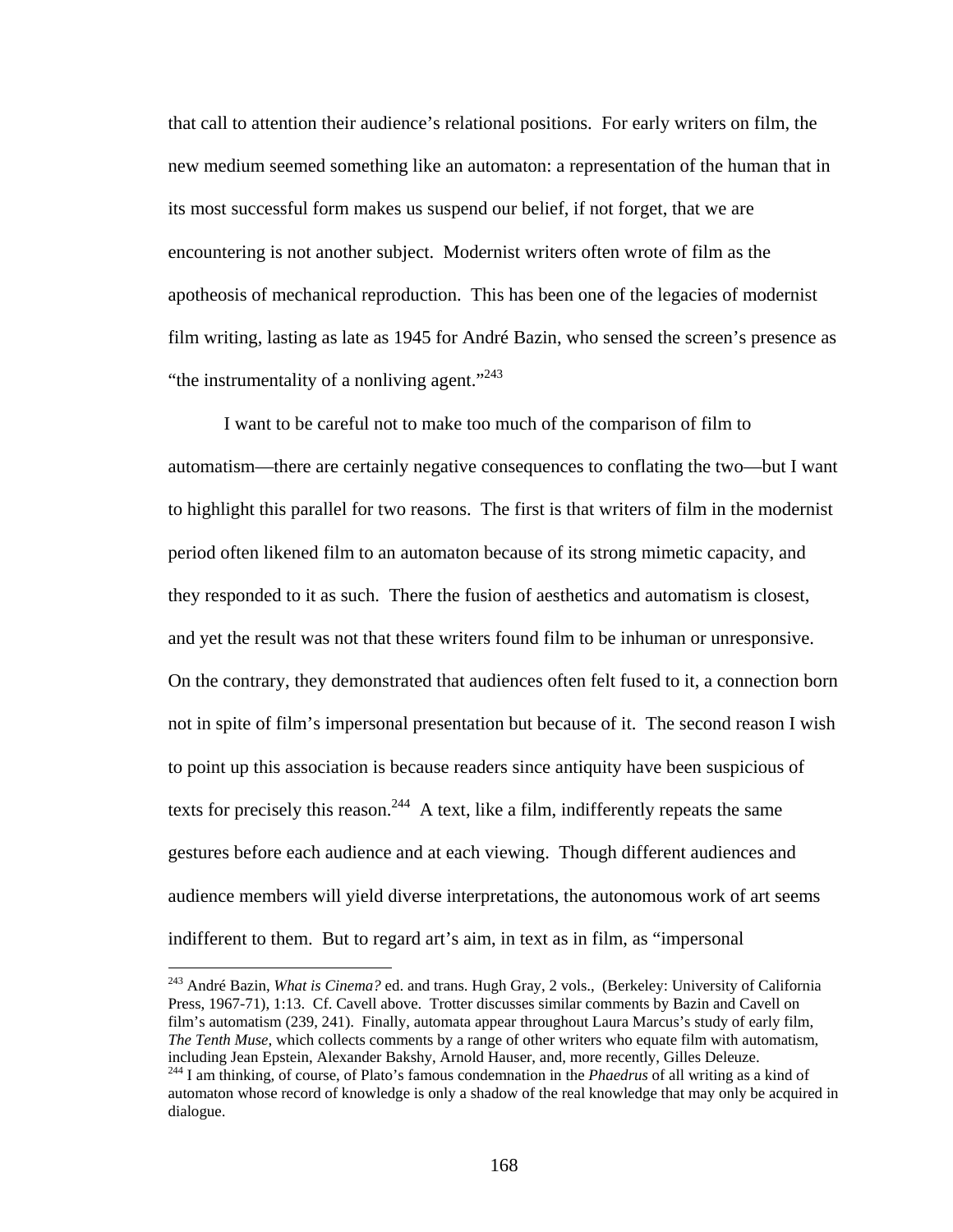intimacy"—the unforeseeable relation produced by the merging of two entities, such as art and audience—is to regard art even in its most automatic, mechanical instantiation as sensitive to, even calling out for, audience responses. In fact, this impersonal intimacy only becomes clear in the machine age. Trotter's brilliant central claim is that Eliot's poetry does not reject filmic automatism, but, on the contrary, anatomizes the desire to be both human and automaton. Eliot's poetry leading up to *The Waste Land* seeks to present "what it feels like to (want to) behave automatically."<sup>245</sup>

This is a point worth exploring more fully. Indeed, automata—lingering, waiting, muttering, and sputtering—pervade Eliot's early poetry, from his early apprenticeship poems up to *The Waste Land*. Many spring immediately to mind: the "women [who] come and go" in "The Love Song of J. Alfred Prufrock" (1917), the talking streetlamp in "Rhapsody on a Windy Night" (1917), the staring daffodil bulbs of "Whispers of Immortality" (1917), "the human engine" idling in *The Waste Land* are just a few.<sup>246</sup> Appearing at key moments in Eliot's poetry, automata counterbalance figures of restlessness, wandering, longing, trauma, and the waning masculinity and cultural authority that characterize Eliot's poetry of the teens and twenties. Eliot's abandoned early volume *Inventions of the March Hare* (1909-17) opens with "Convictions (Curtain Raiser)," a poem which introduces those that follow it as "marionettes" who think, feel, and speak on their own, and concludes with "The Engine," a "deliberate, and alert" machine powering a ship on a long, presumably transatlantic, voyage.<sup>247</sup> Automata in Eliot not only speak and move; they travel.

<sup>&</sup>lt;sup>245</sup> Trotter, "Eliot and Cinema," 241.

<sup>&</sup>lt;sup>246</sup> Eliot, *Complete Poems*, 4, 14, 32, and 43.<br><sup>247</sup> Eliot, *Inventions*, 11, 90.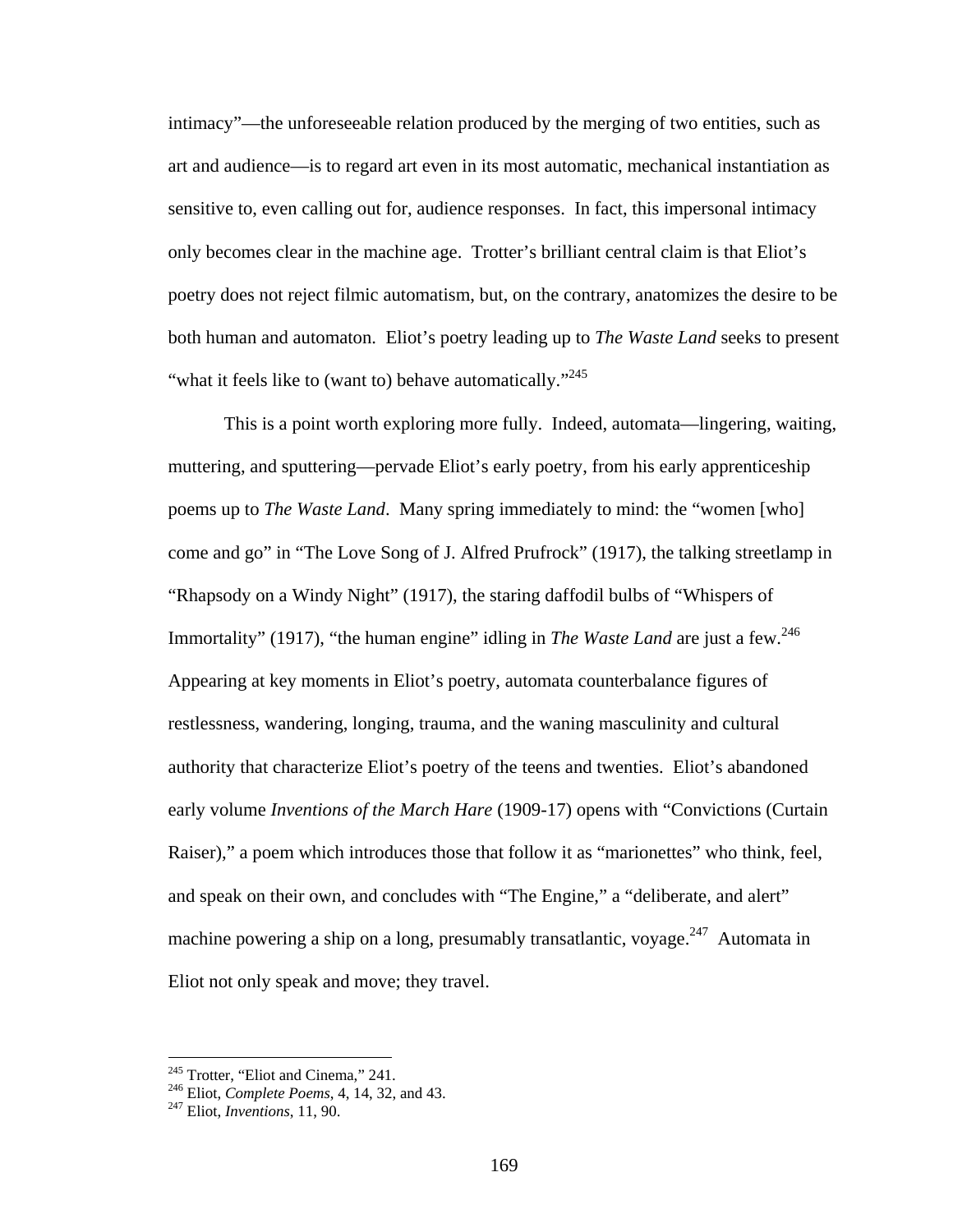One of the earliest examples of automata in Eliot's poetry appears in "On a Portrait" (1909), an apprenticeship sonnet Eliot composed and published in *The Harvard Advocate* while still an undergraduate. The portrait in question is Édouard Manet's *La femme au perroquet*, which Eliot encountered in a book while at Harvard.<sup>248</sup> Eliot writes as a viewer who regards the woman with a parrot as in an enviable position of autonomy that allows for her contemplation. What will make "On a Portrait" valuable to this discussion of film is its willingness to class both the woman and parrot in the painting as automata whose sight Eliot's speaker wishes he could access—figures not unlike movie cameras.

Because this short poem is not well known (it is not included among the

Harcourt's *Complete Poems* or Faber's *Collected Poems*), it is worth reprinting in full:

"On a Portrait"

 $\overline{a}$ 

Among a crowd of tenuous dreams, unknown To us of restless brain and weary feet, Forever hurrying, up and down the street, She stands at evening in the room alone.

Not like a tranquil goddess carved of stone But evanescent, as if one should meet A pensive lamia in some wood retreat, An immaterial fancy of one's own.

No meditations glad or ominous Disturb her lips, or move the slender hands; Her dark eyes keep their secrets hid from us, Beyond the circle of our thought she stands.

The parrot on his bar, a silent spy, Regards her with a patient curious eye.<sup>249</sup>

<sup>248</sup> Frances Dickey, "Parrot's Eye: A Portrait by Manet and Two by T. S. Eliot," *Twentieth-Century Literature* 52.2 (2006), 112.

<sup>249</sup> T. S. Eliot, "On a Portrait," *Poems Written in Early Youth*, ed. Valerie Eliot (New York: Farrar, Straus, and Giroux, 1967), 21.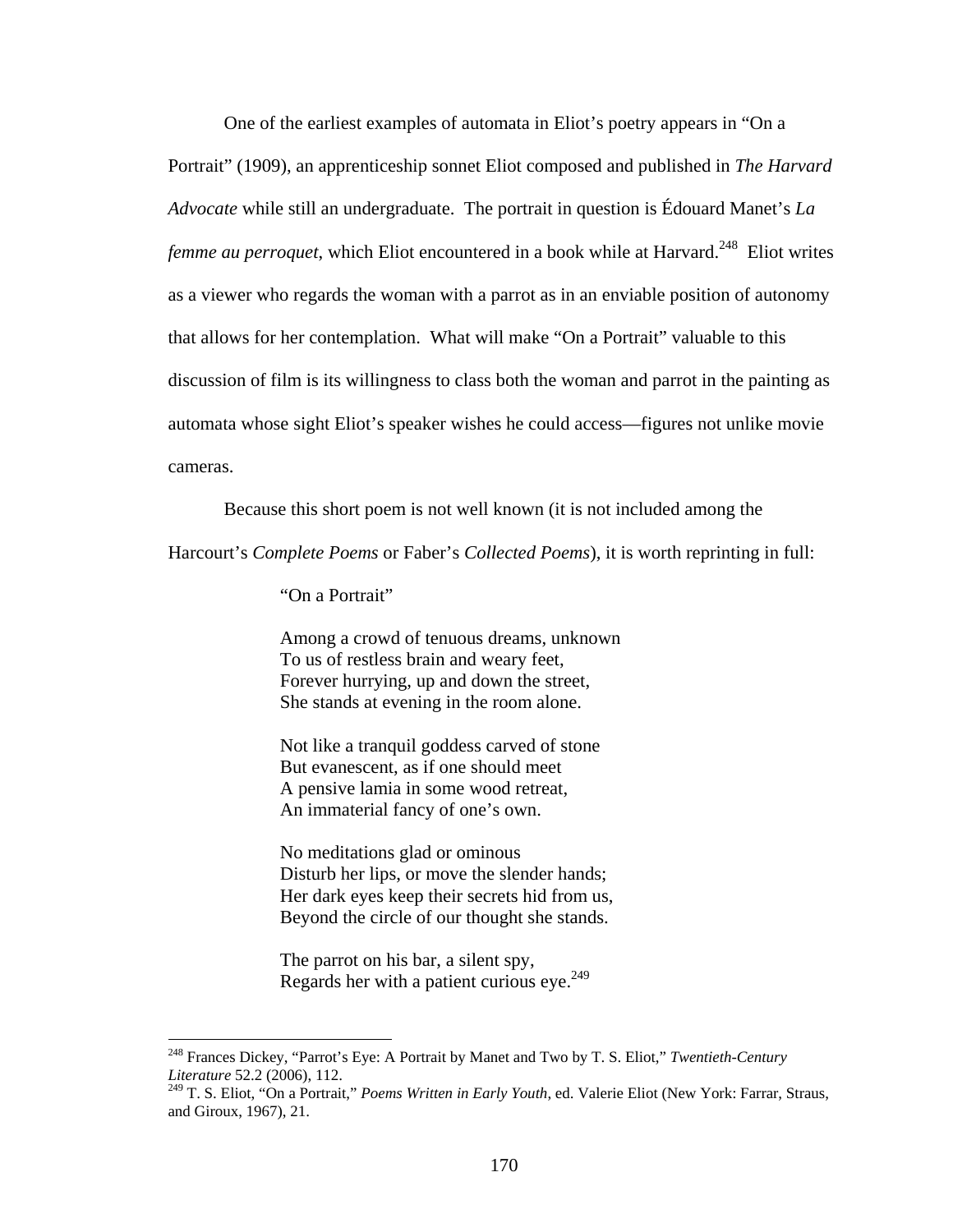Eliot's poem presents a speaker wrestling with the inaccessibility of the figure in the portrait and his desire to close the unbridgeable gap between them. This speaker seeks not to project a supposed subjectivity onto the figure in the portrait, but rather to adumbrate the contours of the known so as to express the nearness of knowing her as well as the impossibility of doing so. "On a Portrait" preserves a fascination in the danger of regarding the woman in the painting as a lamia, a figure Eliot no doubt borrows from precursors such as Keats, Baudelaire, and Swinburne. If Eliot inherits in these lines a Romantic, decadent, or symbolist feminine image of the kind which serves "as a powerful symbol of both the dangers and the promises of the modern age," he also adds an unexpected turn.<sup>250</sup> Why a "pensive lamia?" Why a grotesque, threatening halffemale, half-animal body in a nonthreatening posture?

The inscrutability of Manet's woman and her parrot that this speaker suffers has led Frances Dickey to read Eliot's poem as struggling to apprehend a figure who appears both a subject and an automaton—a struggle, as she points out, between surface and depth in which Manet's contemporaries also found themselves. But if the woman in the painting remains a mystery, as Dickey contends ("The question for viewers of *Woman with a Parrot*, then as now, is whether she has an inaccessible mind and interior, or nothing to access at all. Is she absorbed in her thoughts, or incapable of absorption?"), the figure of the parrot most suggests automatism for both Manet and Eliot:

> The automaton may be deceptive, but not because his exterior conceals a radically different interior. Rather, an automaton would have no interior at all in the Cartesian sense. Manet and Eliot represent this alternative by the figure of the parrot. Parrots can 'speak,' and sometimes they are credited with using language appropriately, yet we do not think they have minds like ours, if at all. Their behavior puts the lie to the idea that

<sup>250</sup> Rita Felski, *The Gender of Modernity* (London and Cambridge, MA: Harvard University Press, 1995), 4.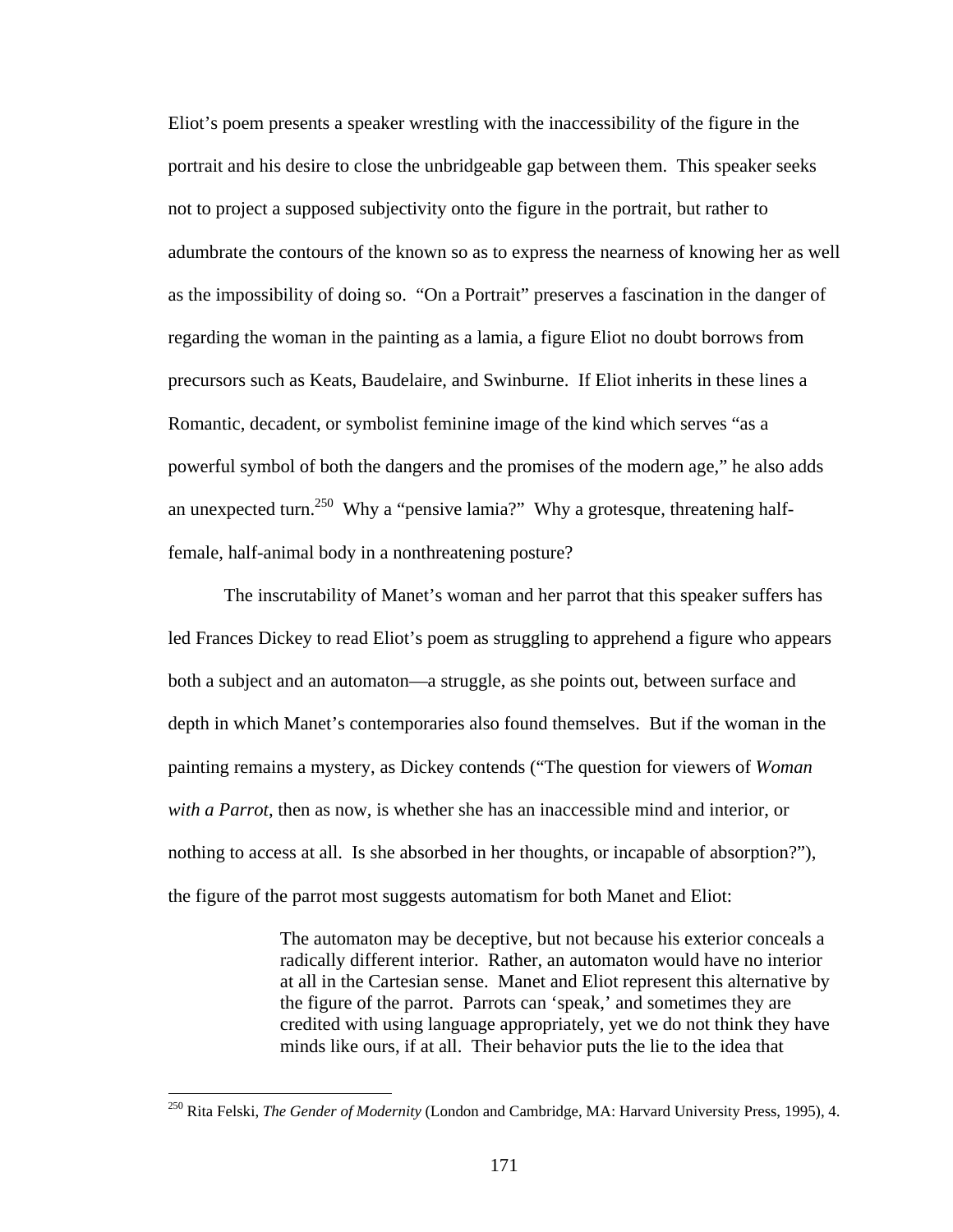language exteriorizes thought, brings the inside into contact with a social world. It is pure imitation without expression. $^{251}$ 

The deep attention Eliot records in "On a Portrait" is close to the experience of wonder as Stephen Greenblatt describes it in an essay on the display of art and artifacts in museums. This is the experience of arresting viewers before the display in an "act of attention [which] draws a circle around itself from which everything but the object is excluded, when intensity of regard blocks out all circumambient images, stills all murmuring voices."<sup>252</sup> The experience Eliot's speaker has before this portrait is clearly similar to what Greenblatt describes, but unique to the genre of portraiture. What concerns this speaker is that the portrait is compelling because its subject lies "[b]eyond the circle of our thought." The affective circle surrounding viewer and portrait, in other words, becomes more intense when the viewer stands alone within his circle of knowledge, left to refigure this woman as a "pensive lamia" of his own "immaterial fancy."

 Wonder is not part of the catalog of affective modes or intellectual postures we associate with early Eliot (modes like restlessness and yearning, as I've said, are more typical), but wonder in this poem indicates this speaker's desire to inhabit the world of this inscrutable figure, to know what it is like to be a pensive lamia. This is a peculiar form of wonder, one that comes at a moment of respite from modern life but which results in an epiphany about the conditions of Eliot's own speaker as a privileged but not puissant interpreter. Such epiphanies mark so many of Eliot's speakers as persons who stand in the privileged nexus of whiteness, masculinity, and cultural capital while fearing

<sup>&</sup>lt;sup>251</sup> Dickey, "Parrot's Eye," 119; the quotation in parentheses appears on p. 117.

<sup>&</sup>lt;sup>252</sup> Stephen Greenblatt, "Resonance and Wonder," *Exhibiting Cultures: The Poetics and Politics of Museum Display*, ed. Ivan Karp and Steven D. Lavine (Washington, D.C.: Smithsonian Institution Press, 1991), 49.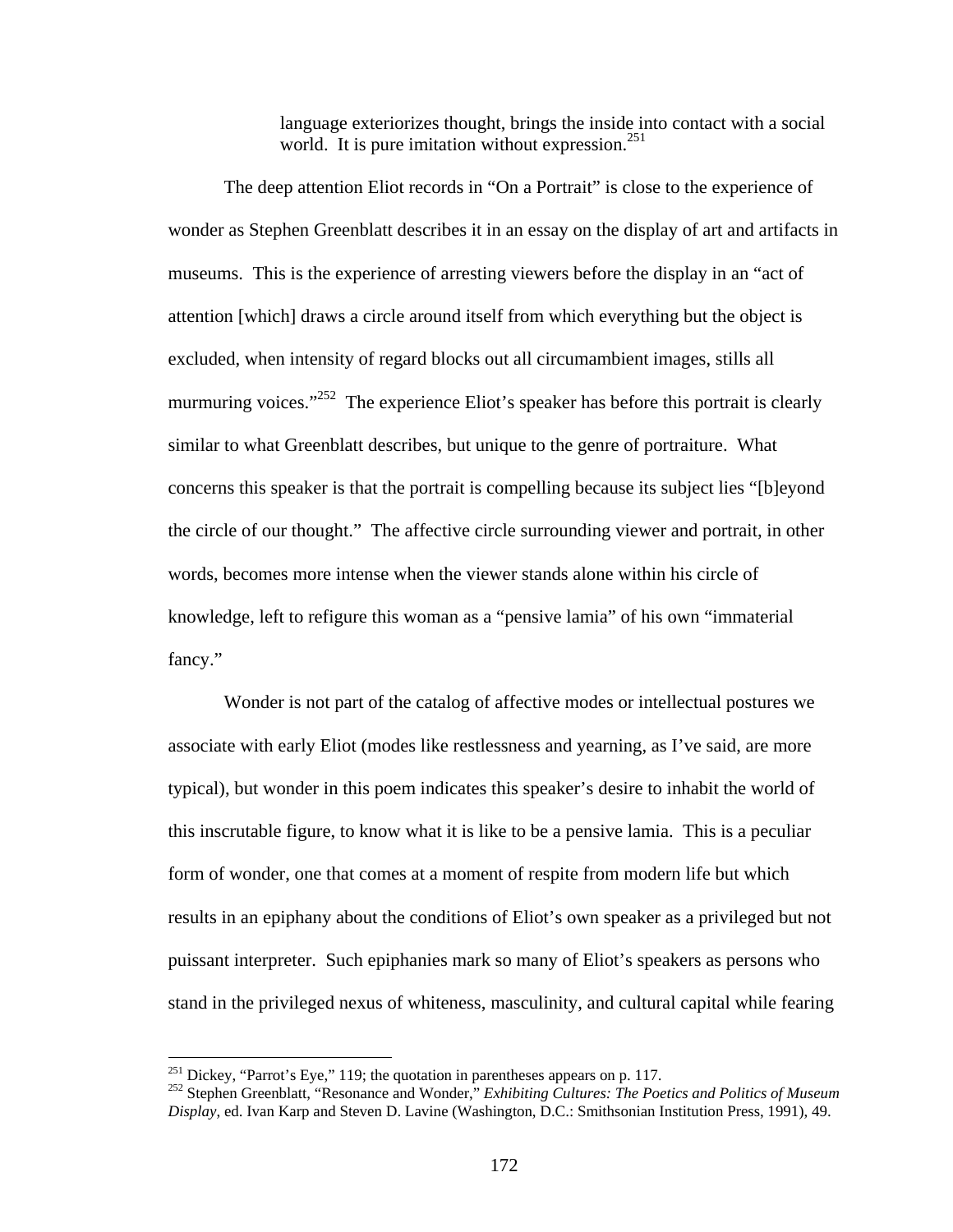that they possess no legitimate claims to such positions. This is wonder stirred by an encounter with something greater than the self but also inscrutable—rousing while also frustrating closeness and the objective knowledge that the impersonal automaton may otherwise deliver. Yet the compensation is unmistakably impersonal intimacy: while the poem seems only to reflect what Eliot's speaker knew before he saw the poem (namely, that the feminine and antimodern are enframed and closed off from masculine modernity), the boundary the poem draws between its speaker and its painting, "the circle of our thought," is what the speaker longs to break. In so doing, "On a Portrait" places its weight on what its speaker does not, and cannot, know. There is something to the genre of the portraiture, then, that promises communion by presenting the image of another and which becomes more affectively charged by withholding that possibility.

And here is perhaps where the category of gender becomes most useful in aiding our reading of this poem, for part of why this speaker has this reaction before this particular portrait is because he envies the figure of "a pensive lamia" and not what I take to be its contrast in the poem, "a tranquil goddess." The latter connotes quiescence (goddesses in classical art are beautiful but benign images elevated for viewing, sapped of their own power). A pensive lamia, however, thinks and exists apart from human life without seeking to intervene in it, and retains its own power in its threatening image. As with the parrot, then, Eliot's speaker is less interested in what this automaton has to say than with having direct access to what she sees, for she may possess an accessory visual knowledge unimaginable to this speaker and this poet. It may impart the knowledge of a visual language heralded in film later. It is that otherness that inspires Eliot's poem, that particular identification with the feminine that Eliot uses as a portal of discovery.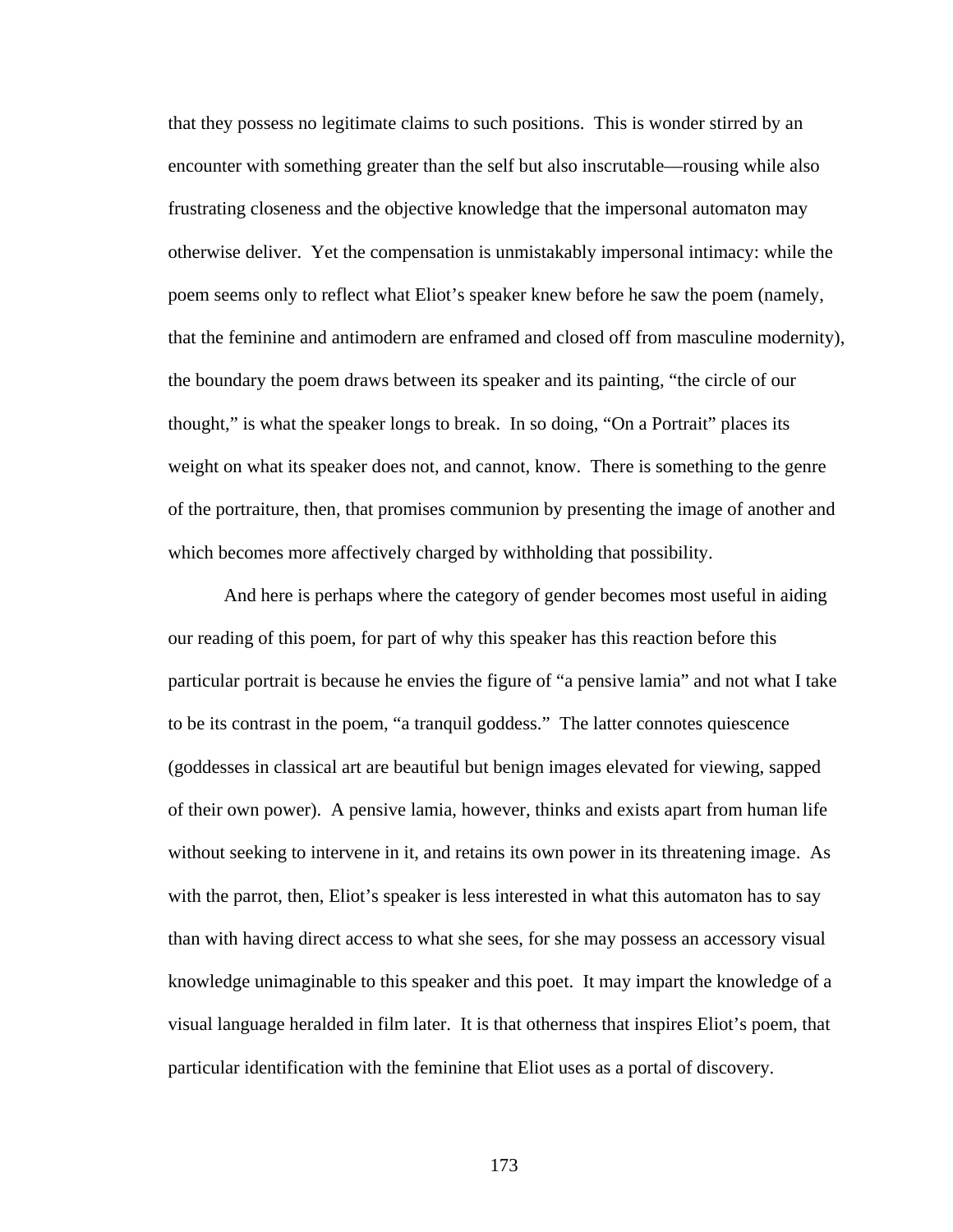Taken in light of the automata who will soon be moving and traveling in the poetry Eliot will write beginning in 1909, "On a Portrait" will teach us one more thing. The reproduction of the painting that Eliot encounters in a book outside of Boston becomes the occasion for imagining an encounter with the painting itself in a Parisian salon, where, in turn, the presence of the parrot evinces a circuit connecting Europe and the tropics. The real and imagined journeys that were required to capture the image of Eliot's speaker gazing at Manet's painting are not incidental. Such commercial and imperial traffic leading out of and back to Europe's cities supplied those metropoles with their cultural and financial capital, and, moreover, remained invisible until the age of mechanical reproduction could bring global images to local spaces. Eliot's speaker claims the advantages of a Parisian because of the picture Eliot saw at Harvard, but his speaker cannot know what the parrot's "patient curious eye" has seen in the course of its travels. The desire for that knowledge remains latent in "On a Portrait," but bears strong similarities to the movie camera, another automaton and "silent spy." Evidence of whether Eliot had seen films prior to 1914 is not extant in his published materials, but that is to some extent beside the point. "On a Portrait" is notable not because it conveys the impressions of film but because it reveals a desire in Eliot from an early point to possess the kind of visual knowledge films provide: images generated automatically that provide object access to different cultures and unimaginable differences.

The automatic images of film that Eliot's speaker longs for in 1909 did not complete that desire by allowing its audiences suture with it. Rather, film emphasized its audiences' positionality by encouraging identification with filmed images while reasserting the distance between the cinema house and the places and people projected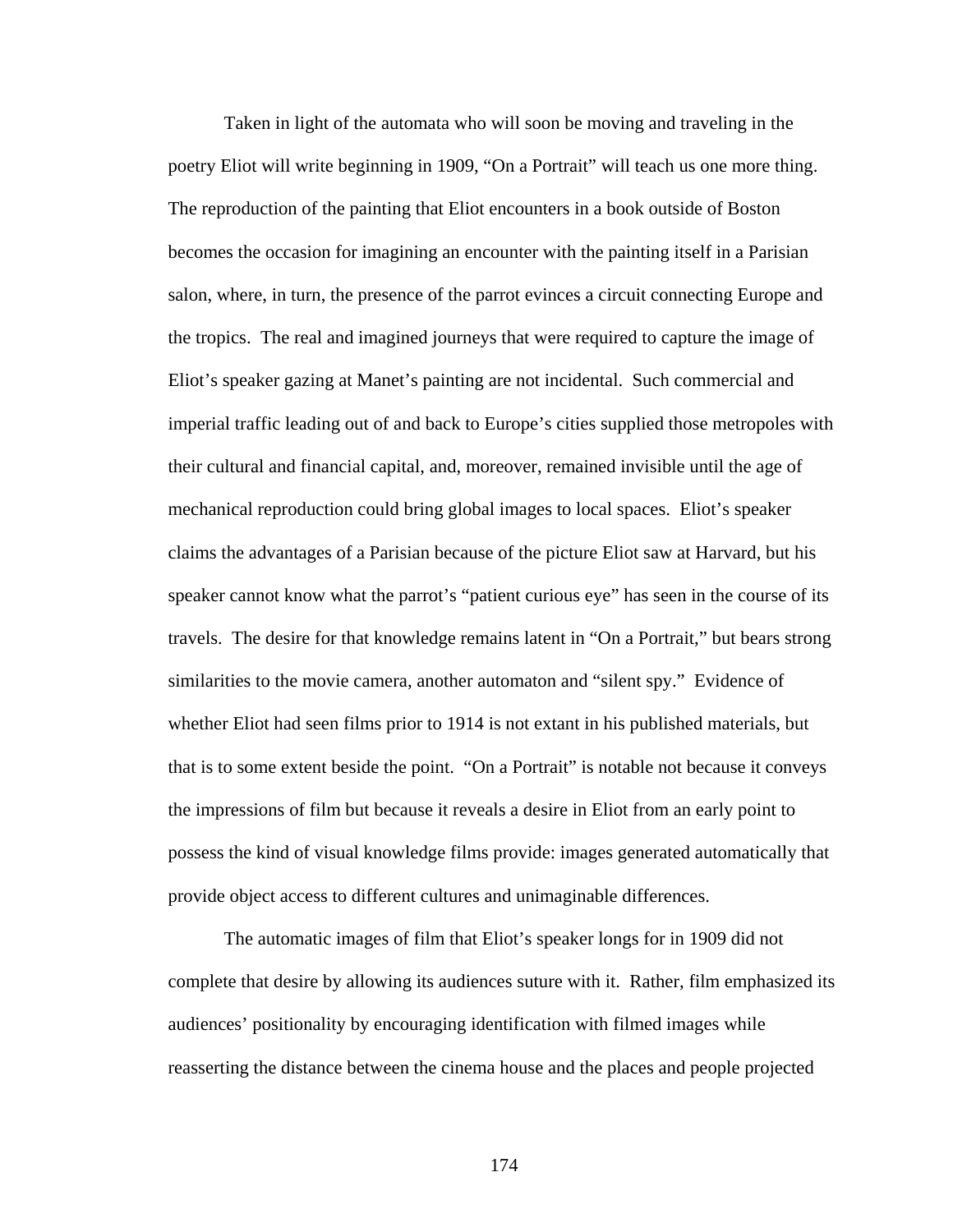onscreen. Benjamin characterizes the process in this way in a later version of the Work of Art essay: "the audience [takes] the position of a critic, without experiencing any personal contact with the actor. The audience's empathy with the actor is really an empathy with the camera. Consequently, the audience takes the position of the camera."<sup> $253$ </sup> If impersonality and intimacy are modernism's compensations for modernity's fragmented experiences, as I have been suggesting, and film provides both impersonality and intimacy, we might ask the question implied in what we have seen in Woolf's "The Cinema," Benjamin's Work of Art essay, and Eliot's writings of the teens and early twenties: how is the compensation of impersonal intimacy complicated by the specter of anthropological distance that appears in writings by Woolf, Benjamin, and Eliot? A response that can attend to the deep complexities in this question is beyond the scope of this chapter, but I want to suggest a path forward by way of conclusion here.

While few would disagree that early film's audiences often left cinemas with a different sense of themselves and the world around them as shaped by the medium they had just seen, we ought to recall that film, too, was altered. The Poundian mantra "make it new" might seem to suggest that film's newness leaves audiences astonished, bewildered, or amused rather than as critical spectators of what they see, and that is surely not always the case. Rather, the myth of film's inception as a scene of such astonishment (where audiences rushed to make way for the arrival of a filmed train) tells us more about the tenacity of modernist outlooks even within criticism that believes itself

<sup>&</sup>lt;sup>253</sup> Walter Benjamin, "The Work of Art in the Age of Its Technological Reproducibility: Third Version," 1936-9, trans. Harry Zohn and Edmund Jephcott, in *Selected Writings* 4:260. Though this is the last written version of the Work of Art essay, and the version translated as "The Work of Art in the Age of Mechanical Reproduction," Benjamin scholars have grown to prefer the second (1935) version because, unlike this version, it was published in Benjamin's life time.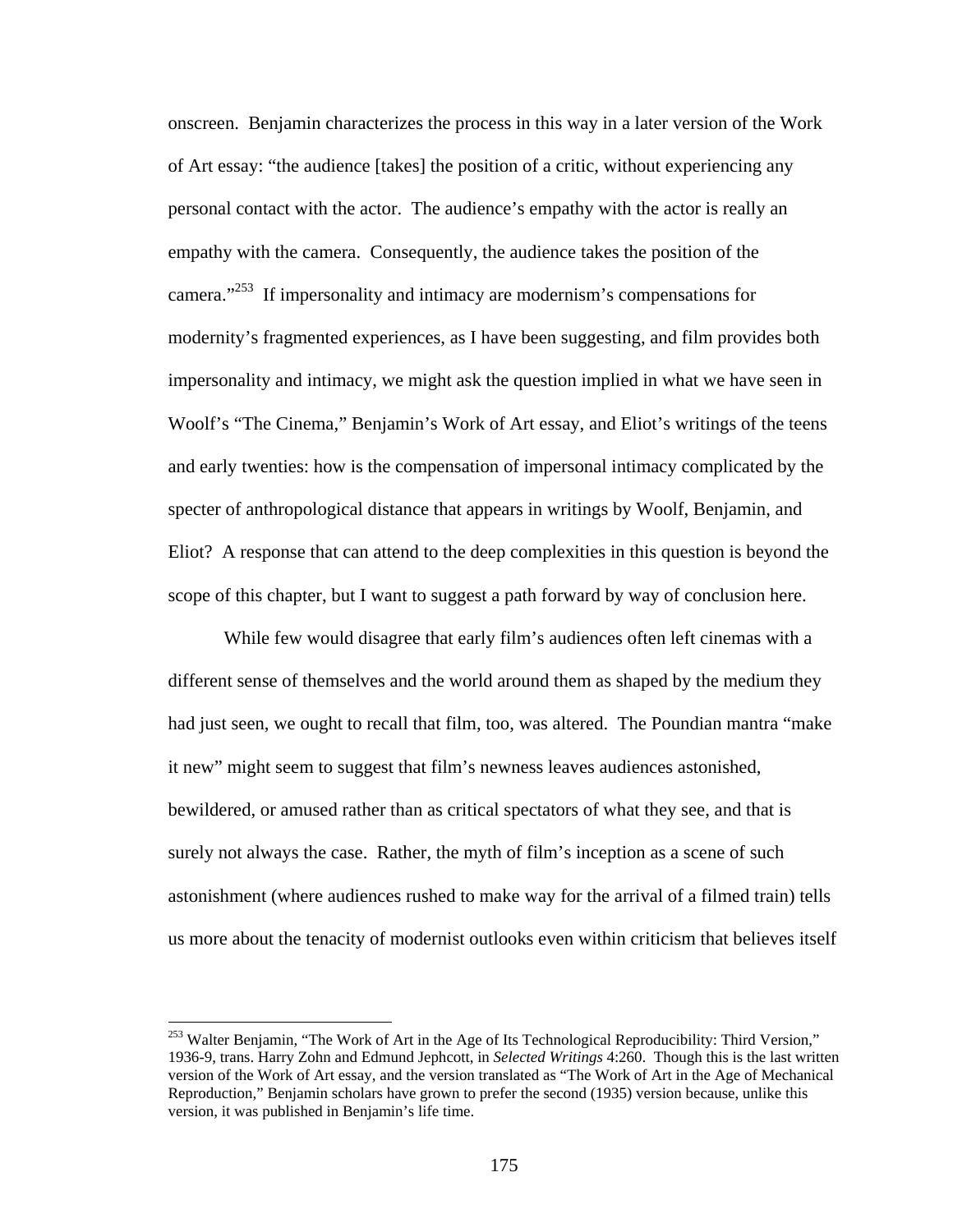to have shed its modern shrouds than it tells us about film's origins themselves.<sup>254</sup> The arrival of the train suggests another key element of the modernist mythos: speed. Though it makes sense to investigate the immediate impacts of art and media, we ought not forget the longer span that includes developments in genres, topoi, and techniques.

Woolf's own mythologizing of film's audiences as savages watching the pictures conflates the very different registers of place and time, imposing the temporal scope of modernity and premodernity over the geography of London and colony. That this map and this clock were also present in *A Voyage Out*, a decade and a half before Woolf's essay on the cinema, indicates a deeper commitment on her behalf, and found in other modernists as well, for defining modernism by inventing its own primitive origins. Nothing intrinsic about film meant that its audiences had to be explained as "savages watching the pictures," but in writing about it that way Woolf deploys the familiar modernist trope of rendering urban dwellers inadequate to the task of comprehending all that surrounds them. Distance and defamiliarization become not just aesthetic choices but requirements for learning to cope with a social sphere that seems replete with images but driven largely by invisible forces.

The longing for distance that Woolf fills by borrowing the rhetoric of ethnography is not unlike the longing we have seen elsewhere in this dissertation. The most malicious have been in caricatures of racial stereotypes and in colonial exhibition displays, but others have come in the form of Carlyle's heroic visuality, Conrad's irony, and Eliot's impersonality. Despite their differences, each of these impulses to define oneself or one's culture share a withering effect, allowing first-stage recognition its place but not

<sup>&</sup>lt;sup>254</sup> On this story as a myth, see Tom Gunning, "An Aesthetic of Astonishment: Early Film and the (In)credulous Spectator," *Film Theory*, ed. Simpson et al, 3:78-95.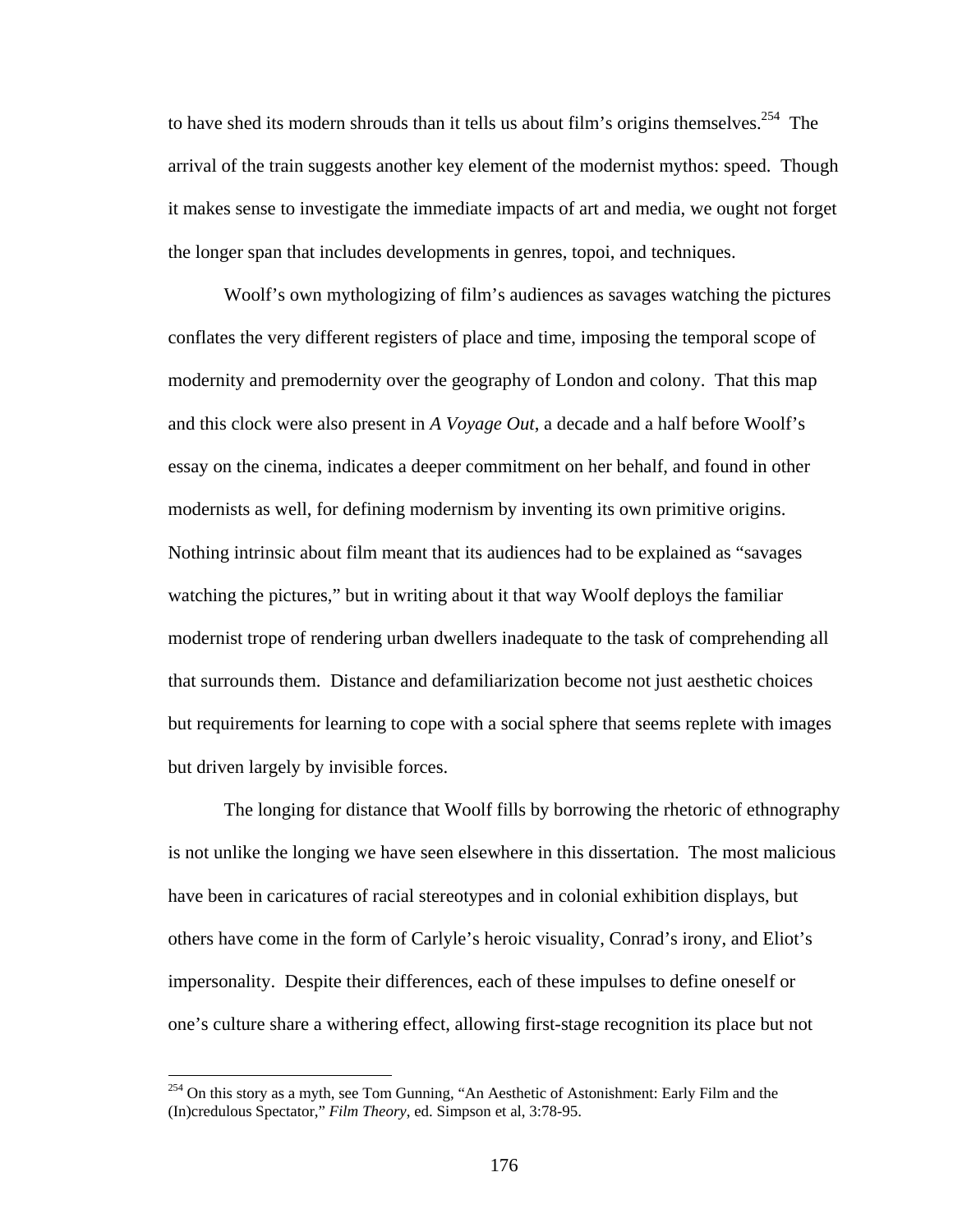providing space for further engagement with the unknown and unfamiliar. Though their practitioners do not wish to acknowledge it, these gestures point to something more that has been left for others to trace, and what we learn from reading such texts includes not just the ways in which London's inhabitants sought identification, but also guidance for our own ways of reading and seeing as well. As theory refines its approach to images, texts, and the relations between the two—developing more precise ways of understanding the social ramifications of recognition, the subtle ways images and texts call for responses that are not always modeled after one another, the ways that images and texts deploy, modify, and alter the flows of power in social life—we need to be particularly careful in how we characterize the emergence of modernist literature alongside visual media and technologies. Because critics throughout the twentieth century have supplied us with carefully crafted vocabularies for discussing concepts predicated on distance, such as irony, defamiliarization, and parallel structures, we need now to relax our grip a bit—though not entirely—on those concepts so that we might turn more fully toward developing a more precise set of terms for discussing categories such as reattachment, codevelopment, mutual influence, and affective reactions.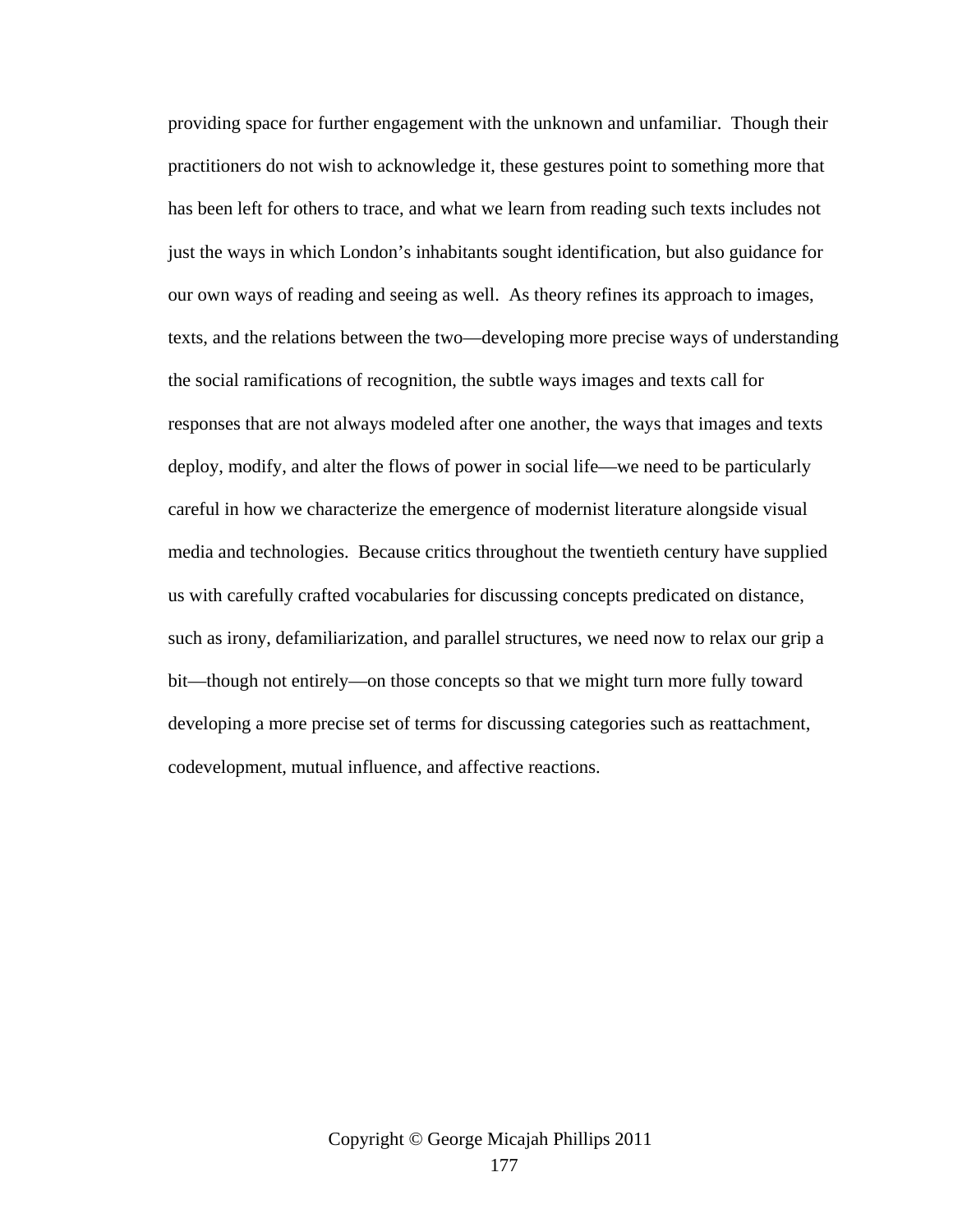## **Chapter 7 Conclusion**

In a chapter outlining the approach he takes in *What Do Pictures Want?*, W. J. T. Mitchell advocates for a way of viewing that can account for our affective and intellectual responses to pictures. To accomplish this, Mitchell recommends consciously regarding pictures partly as objects (inanimate, made things), and partly as subjects (enlivened by irrational but persistent projections of subjectivity made by viewers). As he cogently explains, the reason we ought to adopt such a critical program is because we already unconsciously look at pictures in this way.<sup>255</sup> In order to address pictures on these terms—and to "shift the question from what pictures *do* to what they *want*, from power to desire" (*WDPW* 34)—Mitchell advances what he calls the "subaltern model of the picture" (*WDPW* 33), a hermeneutic that grasps for a way to recognize in a silent surface the possibility of a voice. In the figure of the subaltern, Mitchell means to remind us that we sometimes see pictures "as complex individuals occupying multiple subject positions and identities" (*WDPW* 47). His point is not to personify pictures, "but to put our relation to the work into question, to make the *relationality* of image and beholder the field of investigation" (*WDPW* 49; Mitchell's italics). Ultimately, Mitchell aspires to make picture-gazing that which it cannot be, but which he believes ought to be reached for nonetheless: "an intersubjective encounter," a conversation with the subaltern (*WDPW* 39).

Mitchell's approach deserves much more sustained treatment than I will be able to give it here, but there are a few features that I wish to point out in order to offer some closing remarks to my preceding pages. Let me begin with my last quotation from

<sup>255</sup> W. J. T. Mitchell, *What Do Pictures Want?* (Chicago: U Chicago P, 2006), chap. 2; hereafter cited in text as *WDPW*).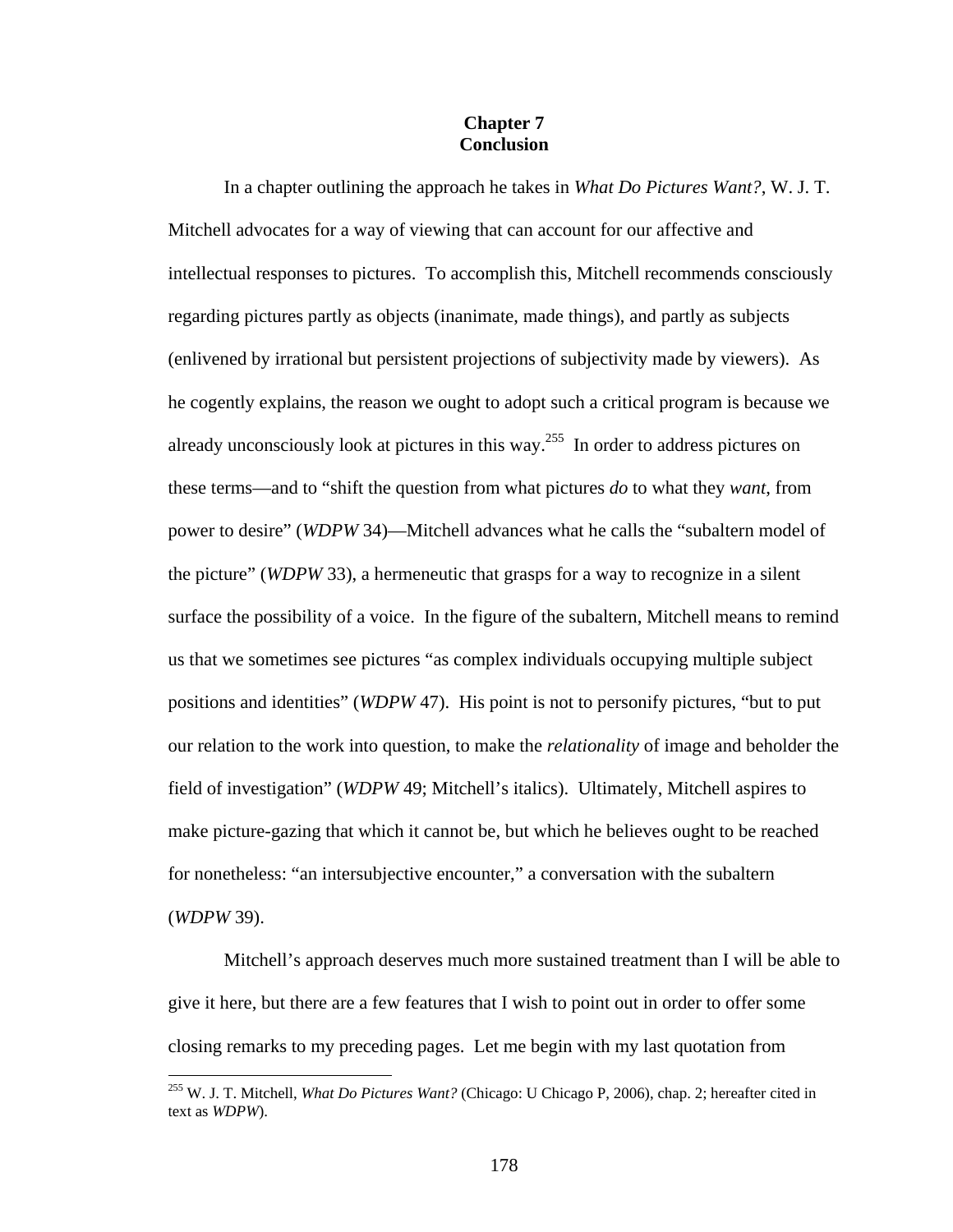Mitchell: regarding pictures as subalterns may offer "an intersubjective encounter." The question surrounding the subaltern is, of course, whether the subaltern can speak. In borrowing the term from Gayatri Spivak, Mitchell notes that when Spivak poses this question, her answer "is no, an answer that is echoed when images are treated as the silent or mute sign, incapable of speech, sound, and negation (in which case the answer to our question might be, pictures want a voice, a poetics of enunciation" (29 n2). Though we might take issue with Mitchell's answer to the question—that the subaltern *might* speak—the larger point is that he wants to avoid making the same mistake with pictures that have been made with subalterns in the past. Let them speak; see what they say; find out what they can teach.

To be sure, this approach at once sounds strange and yet makes sense. I raise it here because I want to suggest that there is much in common with Mitchell's subaltern model of the picture and the procedures of modern recognition I have been tracing here, which also holds out the hope of communication, of a meeting with another who is familiar but never quite the same. Like Mitchell, Wilde, James, Conrad, Forster, Woolf, and Eliot attend to rational and affective responses to images. And, like these modernists, Mitchell is interested in exploring identity, though for him it is the identity viewers project onto the image. The reason he selects the model he does owes everything to the fact that the figure of "the minority or subaltern that has been so central to the development of modern studies in gender, sexuality, and ethnicity" (*WDPW* 29). In this way, the subaltern is meant to add depth to these identity positions, and to allow them to be recognized in all of that term's complexity—to appreciate what is known and left unknown as well. Or, as Mitchell says elsewhere, to attend to "an inevitable topic of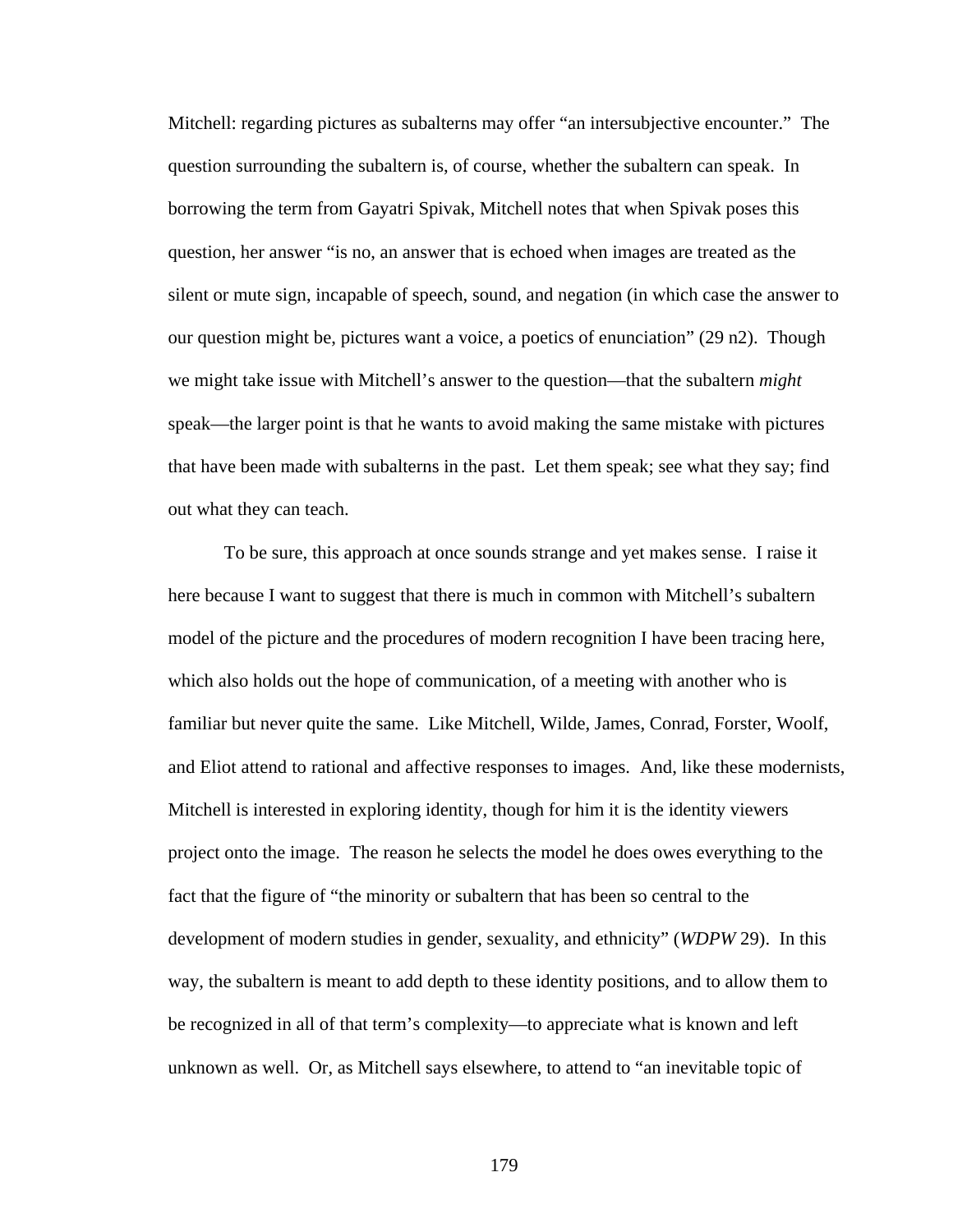visual culture": "the recognition of gender, race, sexual orientation, class, tribal or subcultural identity, etc*.*"—identity categories that have some sway over pictures and people alike.<sup>256</sup>

But argument I have been tracing here also suggests that for over a century mediated images have seemed to British subjects to possess uncanny ties to nonwestern peoples, occupied territories, and the connections linking these people and places with metropolitan westerners. The figure of the subaltern haunts Dorian Gray's décor, Conrad's London, and Woolf's cinema. And if images taken from within England's boundaries in James and Eliot that connote British identity resonate with global connections that are not properly subaltern, they certainly depart from customary senses of Britishness. I have been suggesting throughout this project that to understand the kinds of witness Wilde, James, Conrad, Forster, Woolf, and Eliot bear, and the connection between modern and (post)colonial vocabularies for seeing on which their texts report, it helps to give the name *recognition* to the conjoined nature of modernist visual modes, forms of seeing that include stereotype *and* invention; "authentic" types *and* character; fetishism *and* curiosity; impersonality *and* intimacy. Indeed, such is the nature of recognition: it is a process that happens continuously in daily life and in which art forms are particularly adept at coaxing out of us. Surprise is fundamental to recognition, for even when we encounter something familiar for what seems like the hundredth time, the singularity of the encounter itself may yet point toward something unfamiliar and worthy of our attention. And because moments of recognition are moments of bringing prior knowledge to bear on present circumstances, taking note of

<sup>256</sup> Margaret Dikovitskaya, "An Interview with W. J. T. Mitchell," in *Visual Culture: The Study of Culture after the Visual Turn*, (Cambridge, MA and London: MIT Press, 2005), 245.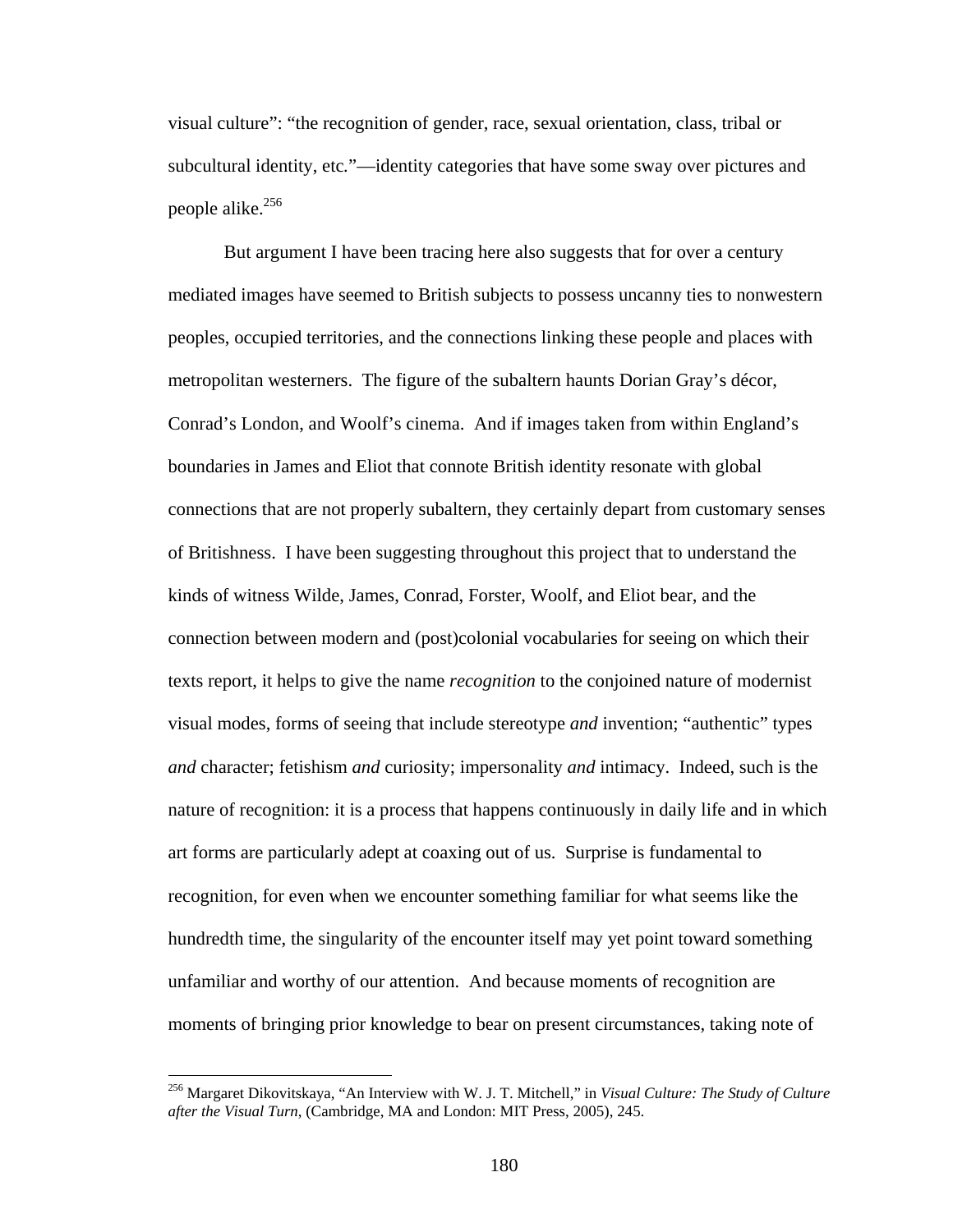recognition itself allows us to revisit those earlier beliefs. "Prior knowledge" is an ambivalent category to a generation that was, on the one hand, highly suspicious of its predecessors and, on the other, interested in constructing modern mythologies.

In the ironic, autoreflexive, and highly self-conscious aesthetics of modernism, recognition became a perennial theme as well as a problem to be systematically analyzed, particularly as a visual mode operating in the fashioning and refashioning of metropolitan identities. To read Oscar Wilde on the global accumulations of the British aristocracy, Henry James on the artist's dilemma of portraying types in a globalizing world, Joseph Conrad on the fetishization of science, E. M. Forster on curiosity at a colonial exhibition, Virginia Woolf on cinema as a myth of civilization's origins, and T. S. Eliot on European civilization as fragmented images—to read these is to encounter a series of literary aesthetics that urge us to reformulate our conceptions of how identities literally appeared to late-nineteenth- and early-twentieth-century Britons. This is not to say that modernism reflects a trend that can be spotted elsewhere—in, say, British art history or the records of colonial exhibitions. Rather, as I hope to have demonstrated, literary modernism captured the texture of everyday existences shaped by imperial expansion as well as new visual media and technologies in order to acquire a deep understanding of this phase of British modernity. One cannot grasp the changes of this period without also reading its literature.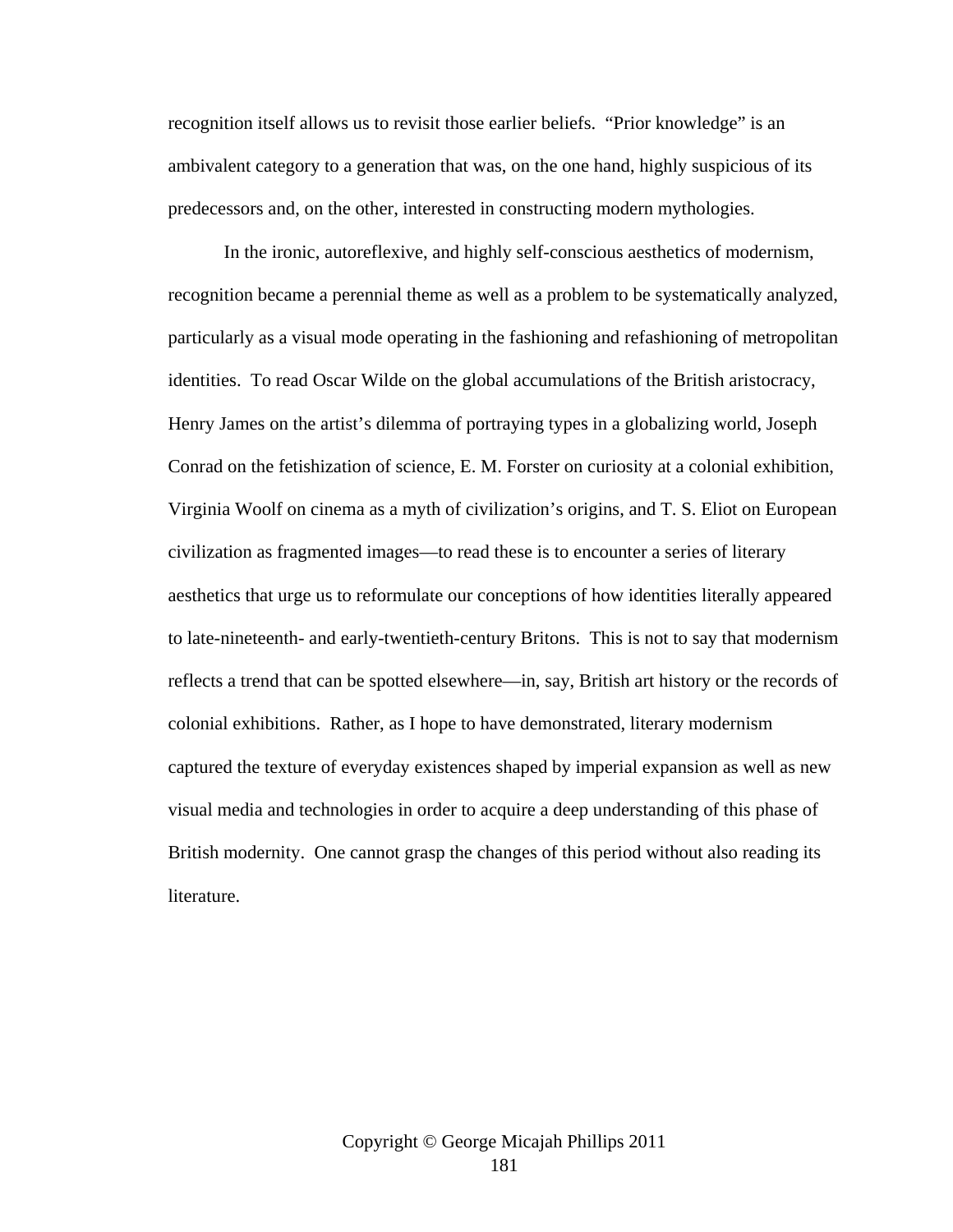## **REFERENCES**

## **Primary Sources**

- Arnheim, Rudolf. *Film Essays and Criticism*. Trans. Brenda Benthien. Madison: U Wisconsin P, 1997.
- Benjamin, Walter. *The Arcades Project.* Trans. Howard Eiland and Kevin McLaughlin. Cambridge, MA and London: Harvard UP, 1999.
- ---. "Little History of Photography." 1931. Trans. Edmund Jephcott and Kingsley Shorter. *Selected Writings* 2:507-30.
- ---. *Selected Writings of Walter Benjamin.* Ed. Marcus Bullock, Michael W. Jennings, Howard Eiland, and Gary Smith. 4 vols. Cambridge, MA: Harvard UP, 1996- 2003.
- ---. "The Work of Art in the Age of Its Technological Reproducibility: Second Version." 1935. Trans. Harry Zohn and Edmund Jephcott. *Selected Writings* 3:101-33.
- ---. "The Work of Art in the Age of Its Technological Reproducibility: Third Version." 1936-9. Trans. Harry Zohn and Edmund Jephcott. *Selected Writings* 4:251-83.
- *The British Empire Exhibition 1924: Official Guide*. Ed. G. C. Lawrence. London: Fleetway P, 1924.
- Carlyle, Thomas. *Sartor Resartus* and *Heroes and Hero-Worship*. Vol. 12 of The Works of Thomas Carlyle (Complete). New York: Collier, 1897.
- Conrad, Joseph. *Heart of Darkness: Authoritative Texts, Background and Contexts, Criticism.* Ed. Paul B. Armstrong. 4<sup>th</sup> ed. New York: Norton, 2006.
- ---. *Lord Jim*. 1901. New York: Penguin, 1986.
- ---. "Poland Revisited." 1915. *Notes on Life and Literature.* New York: Doubleday, 1922. 141-73.
- ---. Preface to *The Nigger of the 'Narcissus*.*'* 1897. *Heart of Darkness* 279-82.
- ---. *The Secret Agent: A Simple Tale*. 1907. New York: Modern Library, 2004.
- *The "District Railway" Guide to the Greater Britain Exhibition*. London: Boot and Son, 1899.
- Donald, James Anne Friedberg, and Laura Marcus, eds. *Close Up, 1927-1933: Cinema and Modernism*. London: Cassell, 1998.
- Eliot, T. S. *The Complete Poems and Plays, 1909-1950*. New York: Harcourt, 1967.
- ---. *Inventions of the March Hare: Poems 1909-1917*. Ed. Christopher Ricks. New York: Harcourt, 1996.
- ---. *Knowledge and Experience in the Philosophy of F. H. Bradley*. 1916. New York: Columbia UP, 1964.
- ---. *The Letters of T. S. Eliot, Volume I: 1898-1922*. Ed. Valerie Eliot. New York: Harcourt, 1988.
- ---. "The Metaphysical Poets." 1921. *Selected Prose* 59-67.
- ---. *Notes towards the Definition of Culture*. 1948. *Christianity and Culture*. New York: Houghton, 1960. 79-202.
- ---. "On a Portrait." 1909. *Poems Written in Early Youth*. Ed. Valerie Eliot. New York: Farrar, Straus, and Giroux, 1967. 21.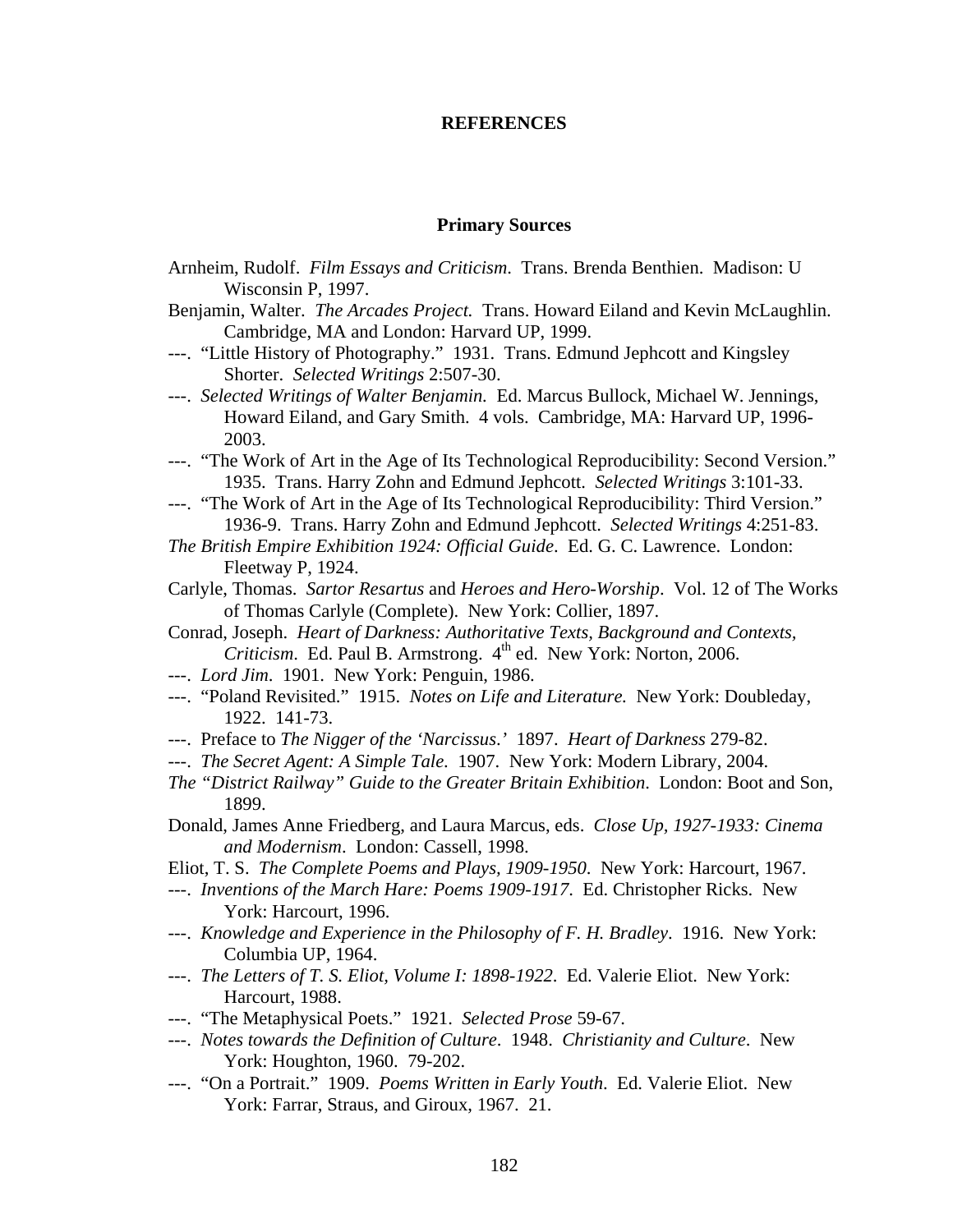- ---. "Reflections on Contemporary Poetry [IV]." 1919. *Inventions*
- ---. *Selected Prose of T. S. Eliot*. Ed. Frank Kermode. New York: Harcourt, 1975.
- ---. "Tradition and the Individual Talent." 1919. *Selected Prose* 37-44.
- ---. "Was There a Scottish Literature?" *Anthenaeum* (August 1, 1919): 680-1.
- ---. "What is a Classic?" 1944. *Selected Prose* 115-31.
- ---. *The Waste Land: A Facsimile and Transcript of the Original Drafts*. Ed. Valerie Eliot. New York: Harcourt, 1971.
- Ellison, Ralph. *Invisible Man*. New York: Vintage, 1981.
- Forster, E. M. *Aspects of the Novel*. 1927. New York: Harcourt, 1954.
- ---. "The Birth of an Empire." 1924. *Abinger Harvest*. New York: Harcourt, 1964. 43- 7.
- ---. *The Hill of Devi.* New York: Harcourt, 1953.
- ---. *A Passage to India*. 1924. New York: Harcourt, 1984.
- ---. *Selected Letters of E. M. Forster*. Ed. Mary Lago and P. N. Furbank. 2 vols. Cambridge, MA: Belknap, 1983-5.
- Hardy, Thomas. *A Laodicean*. 1881.New York: Penguin, 1997.
- Hartley, Harold. *Eighty-Eight Not Out: A Record of Happy Memories*. London: Frederick Muller, 1939.
- "Henry James Number." Special edition of the *Little Review* (August 1918).
- Hobson, John Atkinson. *Imperialism: A Study*. London: Nisbet, 1902.
- *Imperial International Exhibition London 1909: Official Guide*. Derby and London: Bemrose & Sons, 1909.
- Jackson, Holbrook. *The Eighteen-Nineties: A Review of Art and Ideas at the Close of the Nineteenth Century*. 1913. London: Grant Richards, 1922.
- Jacobellis v. Ohio. 378 U. S. 184. 1964.
- James, Henry. "The Art of Fiction." 1884. *The Art of Criticism: Henry James on the Theory and Practice of Fiction*. Ed. William R. Veeder and Susan M. Griffin. U Chicago P, 1986. 165-96.
- ---. "The Beldonald Holbein." The New York Edition, XVIII: 373-406.
- ---. *The Complete Notebooks of Henry James*. Ed. Leon Edel and Lyall H. Powers. New York: Oxford UP, 1987.
- ---. *Henry James Letters*. Ed. Leon Edel. 4 vols. Cambridge, MA: Belknap, 1974-1984.
- ---. "John S. Sargent." 1887. *The Painter's Eye*. Ed. John L. Sweeney. Cambridge, MA: Harvard UP, 1956. 216-28.
- ---. "The Liar." The New York Edition, XII: 311-88.
- ---. "London Pictures." 1882. *The Painter's Eye*. Ed. John L. Sweeney. Cambridge, MA: Harvard UP, 1956. 202-15.
- ---. The New York Edition of Henry James. 23 vols. New York: Scribner, 1909.
- ---. Preface to *The Golden Bowl*. The New York Edition, XXIII: v-xxv.
- ---. "The Real Thing [1909 Revision]." The New York Edition, XVIII: 305-46.
- ---. "The Real Thing." 1892. *Complete Stories 1892-1898*. Ed. David Bromwich and John Hollander. New York: Library of America, 1996. 32-57.
- ---. *A Small Boy and Others*. New York: Scribner's, 1913.
- ---. "The Special Type." 1900. *Complete Stories 1898-1910*. Ed. Denis Donoghue. New York: Library of America, 1996. 287-305.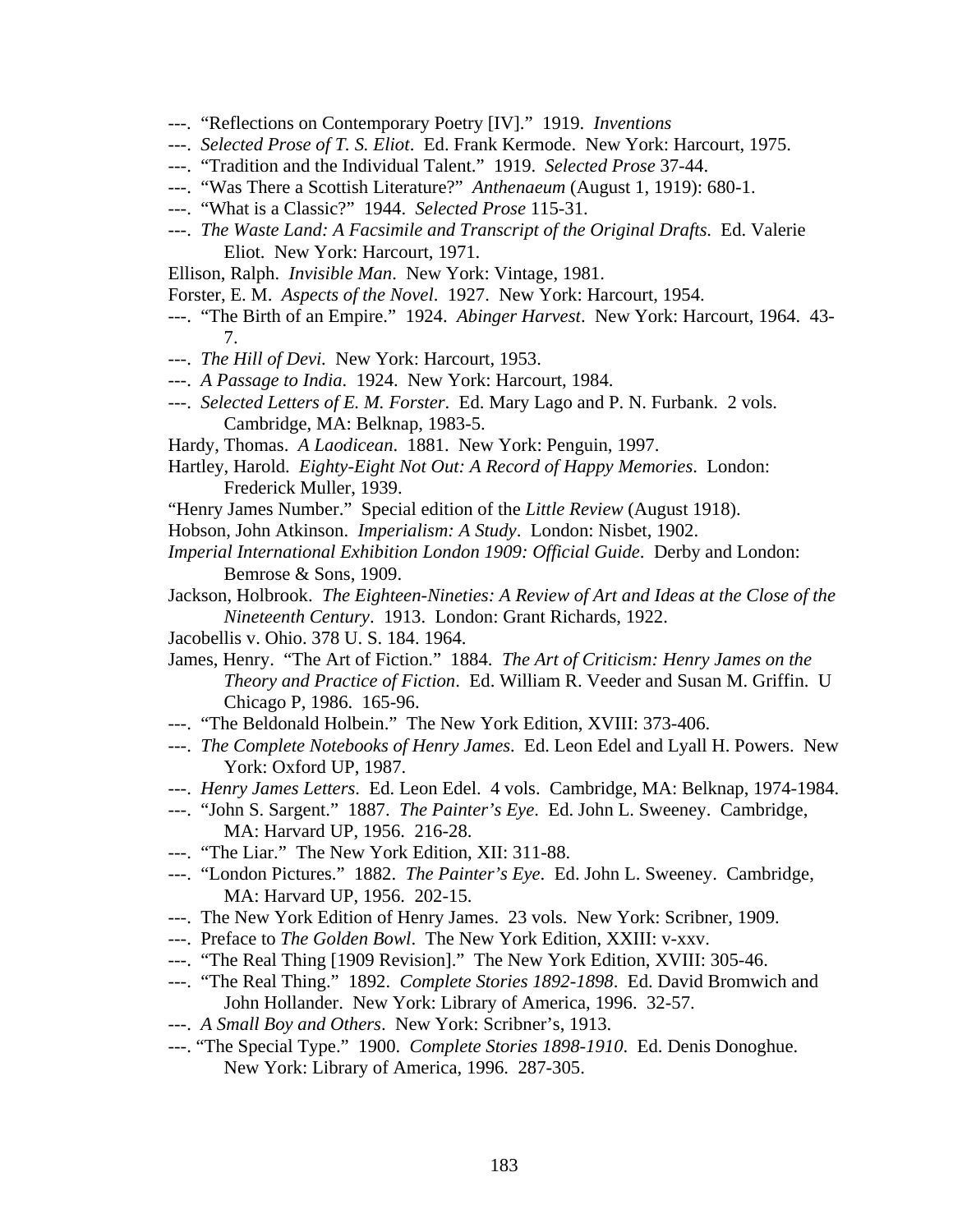- Joyce, James. *Ulysses*. Corrected Text. Ed. Hans Walter Gabler with Wolfhard Steppe and Claus Melchior. New York: Vintage, 1986.
- Keynes, John Maynard. *The Economic Consequences of the Peace*. New York: Harcourt, Brace, and Howe, 1920.
- Kracauer, Siegfried. "Cult of Distraction: On Berlin's Picture Palaces." *The Mass Ornament: Weimar Essays*. Ed. and trans. Thomas Y. Levin. New York: Cambridge UP, 1995. 323-30.
- Lindsay, Vachel. *The Art of the Moving Picture*. 1922. New York, Modern Library, 2000.
- Mayhew, Henry. *London Labour and the London Poor*. 1849-62. 4 vols. New York: Dover, 1968.
- Nordau, Max. *Degeneration*. Trans. from the second German edition. New York: Appleton, 1895.
- Pater, Walter. *The Renaissance: Studies in Art and Poetry*. The Works of Walter Pater, Vol. 1. London: Macmillan, 1900.
- Simmel, Georg. "The Berlin Trade Exhibition." 1896. *Simmel on Culture*. Ed. David Frisby and Mike Featherstone. Trans. Sam Whimster. Thousand Oaks: Sage, 1997. 255-8.
- Stevens, Wallace. "The Idea of Order at Key West." 1936. *Collected Poetry and Prose*. New York: Library of America, 1997. 105-6.
- ---. "The Noble Writer and the Sound of Words." 1942. *The Necessary Angel: Essays on Reality and the Imagination*. New York: Vintage, 1965. 1-36.
- Vertov, Dziga. *Man with the Movie Camera* (*Chelovek s Kinoapparatom*). VUFKU, 1929. Film. 68 minutes. Streamed online at http://www.netflix.com, 2011.
- Wilde, Oscar. "The Decay of Lying." 1889. *The Artist as Critic: Critical Writings of Oscar Wilde*. Ed. Richard Ellmann. New York: Random House, 1969. 290-319.
- ---. "The Decorative Arts." 1883. *Oscar Wilde in Canada: An Apostle for the Arts*. Ed. Kevin O'Brien. Toronto: Personal Library, 1982. 151-64.
- ---. "The English Renaissance of Art." 1882. *Miscellanies* 243-77.
- ---. "A Fascinating New Book." 1888. *Reviews* 326-41.
- ---. "The House Beautiful." 1883. *Oscar Wilde in Canada: An Apostle for the Arts*. Ed. Kevin O'Brien. Toronto: Personal Library, 1982. 165-81.
- ---. "Lecture to Art Students." 1882. *Miscellanies* 311-21.
- ---. "L'Envoi: *Rose Leaf and Apple Leaf*." 1882. *Miscellanies* 30-41.
- ---. *Miscellanies*. Complete Works of Oscar Wilde, Vol. 10. Ed. Robert Ross. London: Methuen, 1908.
- ---. *The Picture of Dorian Gray: Authoritative Texts, Backgrounds, Reviews and Reactions, Criticism*. Ed. Michael Patrick Gillespie. 2nd ed. New York: Norton, 2007.
- ---. *Reviews*. Complete Works of Oscar Wilde, Vol. 9. Ed. Robert Ross. London: Methuen, 1908.
- ---. "Some Literary Notes." 1889. *Reviews* 374-93.
- ---. "The Soul of Man under Socialism." 1891. *De Profundis and Other Writings*. Ed. Hesketh Pearson. New York: Penguin, 1954. 19-53.
- ---. "To the Editor of the *Daily Chronicle*." 30 June 1890. *The Picture of Dorian Gray*  324-5.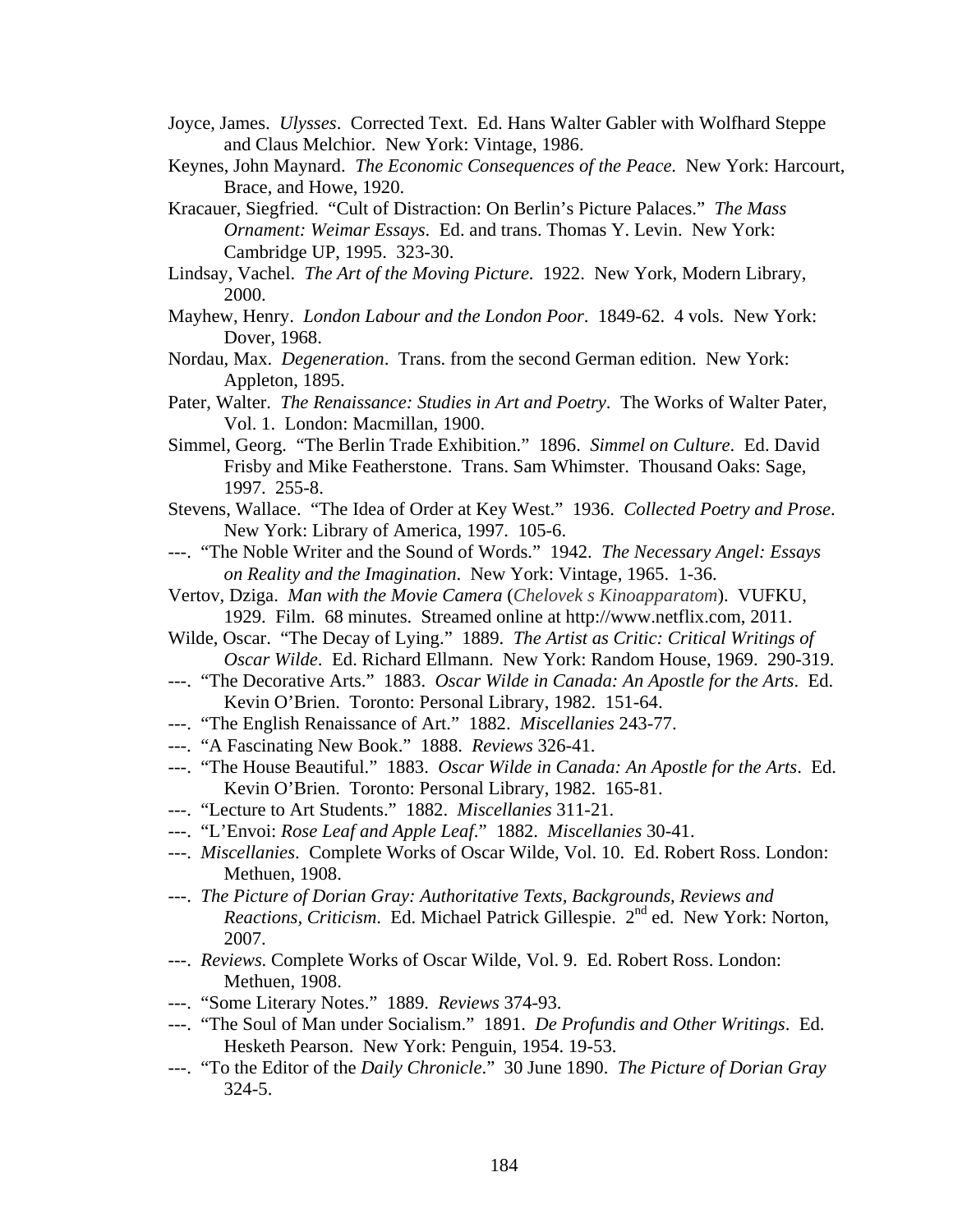Woolf, Virginia. "The Cinema." 1926. *The Essays of Virginia Woolf* 4: 348-54.

- ---. *The Essays of Virginia Woolf*. 6 vols. Ed. Andrew McNeillie (vols. 1-4) and Stuart Clark (vols. 5-6). London: Hogarth, 1986-2010.
- ---. "Street Haunting: A London Adventure." 1927. *The Essays of Virginia Woolf*, 4: 480-90.
- ---. *A Room of One's Own*. 1929. New York: Harcourt, 1981.
- ---. *The Voyage Out*. 1915. New York: Penguin, 1992.
- Wordsworth, William. *The Prelude: 1799, 1805, 1850*. Ed. Jonathan Wordsworth, M. H. Abrams, and Stephen Gill. New York: Norton, 1979.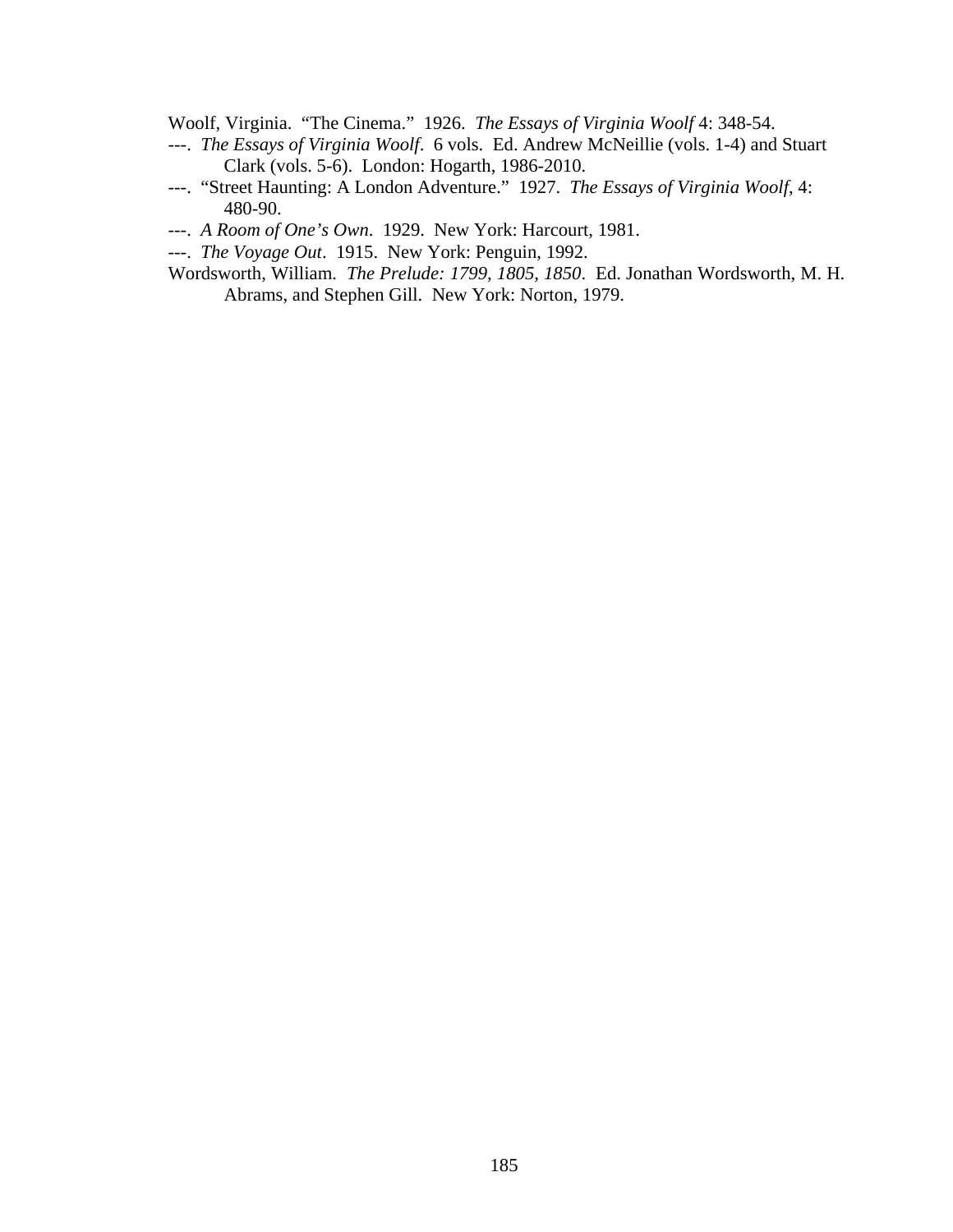## **Secondary Sources**

- Althusser, Louis. "Ideology and Ideological State Apparatuses." *Lenin and Philosophy*. Trans. Ben Brewster. New York: Monthly Review P, 1971. 127-86.
- Altick, Richard D. *The Shows of London*. Cambridge, MA: Belknap, 1978.
- Altieri, Charles. *The Art of Twentieth-Century American Poetry*. Malden, MA: Blackwell, 2006.
- Anderson, Amanda. *The Powers of Distance: Cosmopolitanism and the Cultivation of Detachment*. Princeton: Princeton UP, 2001.
- Anderson, Benedict. *Imagined Communities: Reflections on the Origins and Rise of Nationalism*. Rev. ed. New York: Verso, 2006.
- Appadurai, Arjun. *Modernity at Large: Cultural Dimensions of Globalization*. Minneapolis: U Minnesota P, 1996.
- Appiah, Kwame Anthony. "Identity, Authenticity, Survival: Multicultural Societies and Social Reproduction." *Multiculturalism: Examining the Politics of Recognition*. Ed. Amy Gutmann. Princeton: Princeton UP, 1994. 149-64.
- Ardis, Ann. *Modernism and Cultural Conflict*. New York: Cambridge UP, 2002.
- Armstrong, Nancy. *Fiction in the Age of Photography: The Legacy of British Realism*. Cambridge, MA: Harvard UP, 1999.
- Banta, Martha. "Artists, Models, Real Things, and Recognizable Types." *Studies in the Literary Imagination* 16.2 (1983): 7-34.
- Baucom, Ian. *Out of Place: Englishness, Empire, and the Locations of Identity*. Princeton: Princeton UP, 1999.
- Bazargan, Susan. "Representation and Ideology in 'The Real Thing.'" *Henry James Review* 12.2 (1991): 133-7.
- Bazin, André . *What is Cinema?* Ed. and trans. Hugh Gray. 2 vols. Berkeley: U California P, 1967-71.
- Benedict, Barbara. *Curiosity: A Cultural History of Early Modern Inquiry* (Chicago: U Chicago P, 2002.
- Bennett, Tony. *Pasts beyond Memory: Evolution, Museums, Colonialism*. New York: Routledge, 2004.
- Berger, John. *Ways of Seeing*. London: BBC; and New York: Penguin, 1973.
- Berman, Marshall. *All that is Solid Melts into Air: The Experience of Modernity*. New York: Penguin, 1988.
- Bersani, Leo. "The Jamesian Lie." *A Future for Astyanax: Character and Desire in Literature.* Boston: Little, Brown, 1976. 128-55.
- Bersani, Leo and Adam Phillips. *Intimacies*. Chicago: U Chicago P, 2008.
- Bhabha, Homi K. *The Location of Culture*. 2<sup>nd</sup> ed. New York: Routledge, 2005.
- Blair, Sara. *Henry James and the Writing of Race and Nation*. New York: Cambridge UP, 1996.
- Bogardus, Ralph. *Pictures and Texts: Henry James, A. L. Coburn, and New Ways of Seeing in Literary Culture*. Ann Arbor: UMI, 1984.
- Brathwaite, Edward Kamau. *Roots*. Ann Arbor: U Michigan P, 1993.
- Brendon, Piers. *The Decline and Fall of the British Empire, 1781-1997*. New York: Knopf, 2008.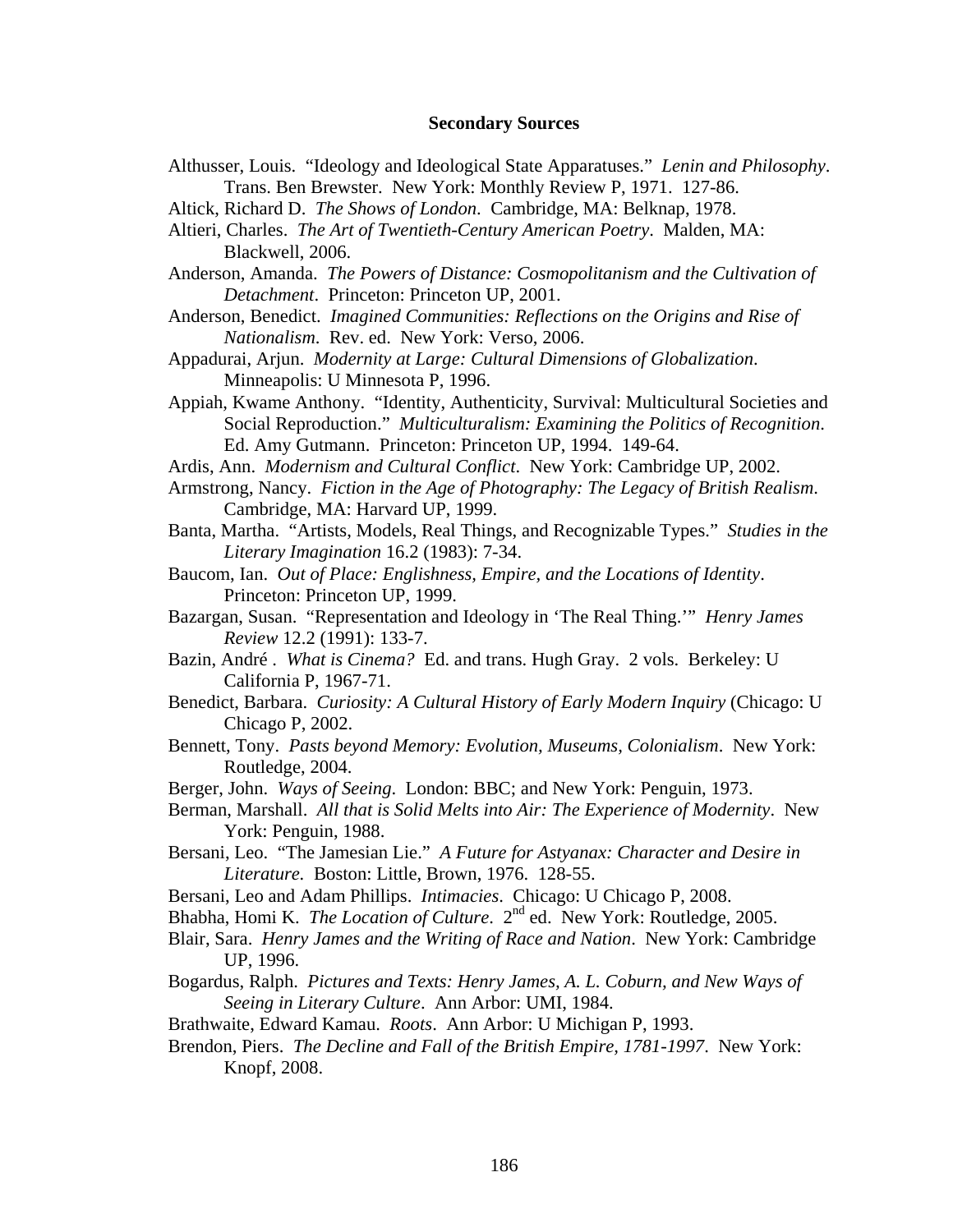- Brooker, Jewel Spears. "Writing the Self: Dialectic of Impersonality in T. S. Eliot." *T. S. Eliot and the Concept of Tradition*. Ed. Giovanni Cianci and Jason Harding. New York: Cambridge UP, 2007. 41-57.
- Brooker, Peter, Andrzej Gasiorek, Deborah Longworth and Andrew Thacker, eds. *The Oxford Handbook of Modernisms*. New York: Oxford UP, 2011.
- Burrows, Stuart. "Stereotyping Henry James," *The Henry James Review* 23.3 (2002): 255-64. *Literature Online*. Web. 24 May 2008.
- Butler, Judith. "Longing for Recognition." *Undoing Gender*. New York: Routledge, 2004. 131-51.

Cave, Terence. *Recognitions: A Study in Poetics*. New York: Clarendon P, 1988.

- Cavell, Stanley. *The World Viewed: Reflections on the Ontology of Film*. New York: Viking, 1971.
- Chapman, James, and Nicholas J. Cull. *Projecting Empire: Imperialism and Popular Cinema.* New York: Tauris, 2009.
- Charney, Leo. *Empty Moments: Cinema, Modernity, and Drift*. Durham: Duke UP, 1998.
- Chow, Rey. "Film and Cultural Identity." *The Rey Chow Reader*. New York: Columbia UP, 2010. 84-91.
- ---. *Primitive Passions*. New York: Columbia UP, 1995.
- Coetzee, J. M. "What is a Classic? A Lecture." *Stranger Shores: Literary Essays 1986- 1999.* New York: Viking, 2001. 1-16.
- Cohen, Ed. *Talk on the Wilde Side*. New York: Routledge, 1992.
- Cohen, Scott. "The Empire from the Street: Virginia Woolf, Wembley, and Imperial Monuments." *Modern Fiction Studies* 50.1 (2004): 85-109. *Project Muse*. Web. 22 February 2010.
- Conroy, Mark. *Modernism and Authority: Strategies of Legitimation in Flaubert and Conrad*. Baltimore: Johns Hopkins UP, 1985.
- Coombes, Annie E. *Reinventing Africa: Museums, Material Culture, and Popular Imagination in Late Victorian and Edwardian Culture*. New Haven: Yale UP, 1994.
- Crary, Jonathan. *Techniques of the Observer: On Vision and Modernity in the Nineteenth Century*. Cambridge, MA: MIT P, 1992.
- Daly, Nicholas. *Literature, Technology, and Modernity, 1860-2000*. New York: Cambridge UP, 2004.
- de Certeau, Michel. *The Practice of Everyday Life*. Trans. Steven Rendall. Berkeley: U California P, 1984.
- Deleuze, Gilles. *Cinema 2: The Time-Image*. Trans. Hugh Tomlinson and Robert Galeta. Minneapolis: U Minnesota P, 1989.
- Derrida, Jacques. *The Politics of Friendship*. Trans. George Collins. London and New York: Verso, 2005.
- Descartes, René. *Philosophical Essays and Correspondence*. Ed. Roger Ariew. Indianapolis: Hackett, 2000.
- Dickey, Frances. "Parrot's Eye: A Portrait by Manet and Two by T. S. Eliot." *Twentieth-Century Literature* 52.2 (2006): 111-44.
- Dikovitskaya, Margaret. *Visual Culture: The Study of Culture after the Visual Turn*. Cambridge, MA: MIT P, 2005.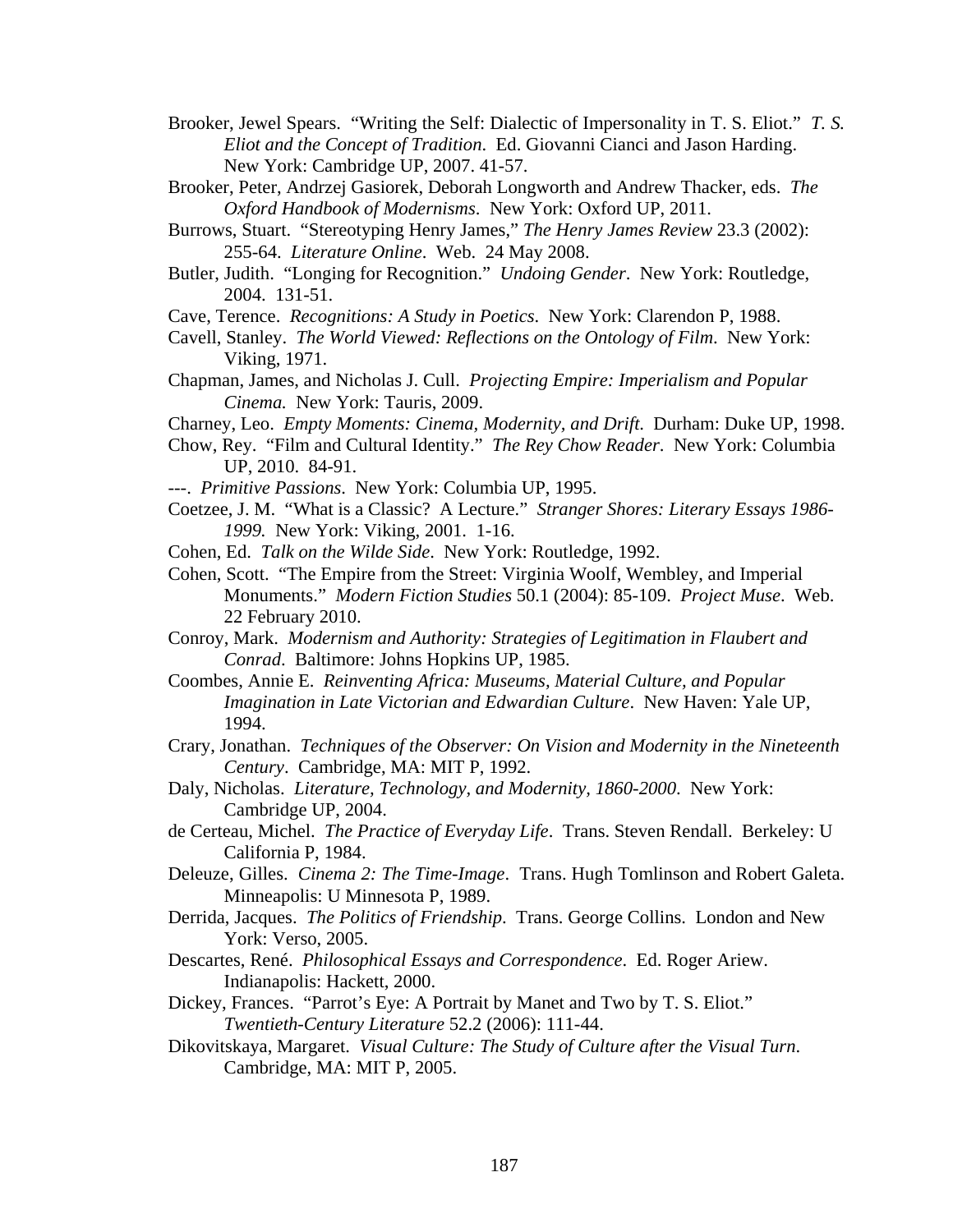- Doane, Mary Ann. *The Emergence of Cinematic Time: Modernity, Contingency, the Archive*. New York: Cambridge UP, 2002.
- Doyle, Laura and Laura Wienkel, eds. *Geomodernisms: Race, Modernism, Modernity*. Bloomington: Indiana UP, 2005.
- Duffy, Enda. *The Speed Handbook: Velocity, Pleasure, Modernism*. Durham: Duke UP, 2009.
- Ellmann, Maud. *The Poetics of Impersonality: T. S. Eliot and Ezra Pound*. Cambridge, MA: Harvard UP, 1987.
- Ellmann, Richard. *Oscar Wilde.* New York: Oxford UP, 1989.
- Emery, Mary Lou. *Modernism, the Visual, and Caribbean Literature*. New York: Cambridge UP, 2007.
- Esty, Jed. *A Shrinking Island: Modernism and National Culture in England*. Princeton: Princeton UP, 2004.
- Eysteinsson, Astradur. *The Concept of Modernism*. London: Cornell UP, 1990.
- Fanon, Frantz. *Black Skin, White Masks*. Trans. Richard Philcox. New York: Grove P, 2008.
- Felski, Rita. *The Gender of Modernity*. Cambridge, MA: Harvard UP, 1995.
- ---. *Uses of Literature*. Malden, MA: Blackwell, 2008.
- Flint, Kate. *The Victorians and the Visual Imagination*. New York: Cambridge UP, 2000.
- Freedman, Jonathan. *Professions of Taste: Henry James, British Aestheticism, and Commodity Culture.* Stanford: Stanford UP, 1990.
- Friedman, Susan Stanford. "Periodizing Modernism: Postcolonial Modernities and the Space/Time Borders of Modernist Studies." *Modernism/Modernity* 13.3 (2006): 425-43.
- ---. "Planetarity: Musing Modernist Studies." *Modernism/Modernity* 17.3 (2010): 471- 99.
- Furbank, P. N. *E. M. Forster: A Life*. New York: Harcourt, 1977.
- Gagnier, Regina. *Idylls of the Marketplace.* Stanford: Stanford UP, 1986.
- Giddens, Anthony. *A Contemporary Critique of Historical Materialism.* 2<sup>nd</sup> ed. Stanford: Stanford UP, 1995.
- Gikandi, Simon. *Maps of Englishness: Writing Identity in the Culture of Colonialism*. New York: Columbia UP, 1996.
- ---. "Picasso, Africa, and the Schemata of Difference." *Modernism/Modernity* 10.3 (2003): 455-80.
- Gilroy, Paul. *The Black Atlantic: Modernity and Double Consciousness*. Cambridge, MA: Harvard UP, 1993.
- Graham, Wendy. "Pictures for Texts." *Henry James Review* 24 (2003): 1-26. *Literature Online*. Web. 24 May 2008.
- Greenblatt, Stephen. "Resonance and Wonder." *Exhibiting Cultures: The Poetics and Politics of Museum Display*. Ed. Ivan Karp and Steven D. Lavine. Washington, D.C.: Smithsonian Institution P, 1991. 42-56.
- Greenhalgh, Paul. *Ephemeral Vistas: The* Expositions Universelles*, Great Exhibitions, and World's Fairs, 1851-1939*. Manchester: Manchester UP, 1988.
- Griffin, Susan M. *The Historical Eye: The Texture of the Visual in Late James*. Boston: Northeastern UP, 1991.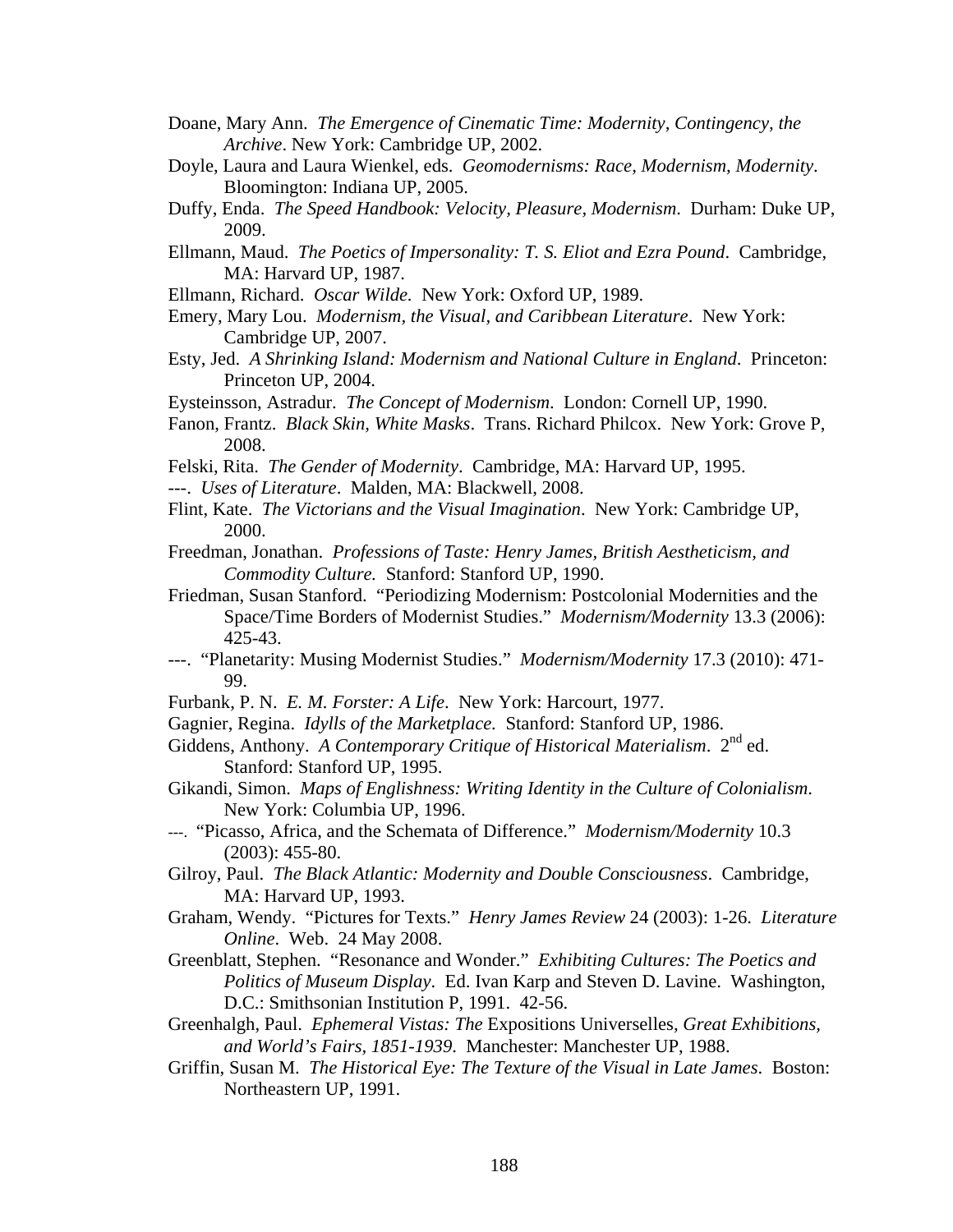- Grossman, Julie. "'It's the Real Thing': Henry James, Photography, and *The Golden Bowl*." *Henry James Review* 15 (1994): 309-328.
- Gunning, Tom. "An Aesthetic of Astonishment: Early Film and the (In)credulous Spectator." In Simpson et al, 3:78-95.
- Hall, Stuart. "Cultural Identity and Cinematic Representation." Simpson et al, 3:386-97.
- ---. "Cultural Identity and Diaspora." *Identity, Community, Culture, Difference*. Ed. Jonathan Rutherford. London: Lawrence and Wishart, 1990. 222-37.
- Hansen, Miriam B. "Room-for-Play: Benjamin's Gamble with Cinema." *October* 109 (2004): 3-45.
- Hardt, Michael, and Antonio Negri. *Empire*. Cambridge, MA: Harvard UP, 2000.
- Harpham, Geoffrey Galt. "Abroad Only By a Fiction: Creation, Irony, and Necessity in Conrad's *The Secret Agent*." *Representations* 37 (1992): 79-103. *JSTOR*. Web. 12 July 2010.
- Harvey, David. *The Limits to Capital.* Oxford: Blackwell; Chicago: U Chicago P, 1982.
- Hegel, G. W. F. *Phenomenology of Spirit*. Trans. A. V. Miller. Oxford, New York, Toronto, Melbourne: Oxford UP, 1977.
- Hight, Eleanor M. and Gary D. Sampson, eds. *Colonialist Photography: Imag(in)ing Race and Place*. New York: Routledge, 2002.
- Hobsbawm, Eric J. *The Age of Capital, 1848-1875*. New York: Scribner's, 1975.
- ---. *The Age of Empire: 1875-1914*. New York: Vintage, 1989.
- Hoffenberg, Peter H. *An Empire on Display: English, Indian and Australian Exhibitions from the Crystal Palace to the Great War*. Berkeley: U California P, 2001.
- Howe, Irving. *Politics and the Novel*. New York: Horizon, 1957.
- Humm, Maggie. *Modernist Women and Visual Cultures: Virginia Woolf, Vanessa Bell, Photography, and Cinema*. New Brunswick, NJ: Rutgers UP, 2003.
- Jacobs, Karen. *The Eye's Mind: Literary Modernism and Visual Culture*. Ithaca: Cornell UP, 2001.
- Jameson, Fredric. *Marxism and Form: Twentieth-Century Theories of Dialectical Literature*. Princeton: Princeton UP, 1971.
- ---. *The Political Unconscious: Narrative as Socially Symbolic Act*. Ithaca: Cornell UP, 1981.
- Jay, Martin. *Downcast Eyes: The Denigration of Vision in Twentieth-Century French Thought*. Berkeley: U California P, 1993.
- Johnson, Kendall. *Henry James and the Visual*. New York: Cambridge UP, 2007.
- Kalliney, Peter J. "Metropolitan Modernism and Its West Indian Interlocutors: 1950s London and the Emergence of Postcolonial Literature." *PMLA* 122.1 (2007), 89- 104.
- Kirby, Lynne. *Parallel Tracks: The Railroad and Silent Cinema*. Durham: Duke UP, 1997.
- Koenigsberger, Kurt. *The Novel and the Menagerie: Totality, Englishness, and Empire.*  Columbus: Ohio State UP, 2007.
- Kuper, Adam. *The Invention of Primitive Society: Transformations of an Illusion*. New York: Routledge, 1988.
- Laity, Cassandra and Nancy K. Gish, eds. *Gender, Desire, and Sexuality in T. S. Eliot*. Cambridge and New York: Cambridge UP, 2004.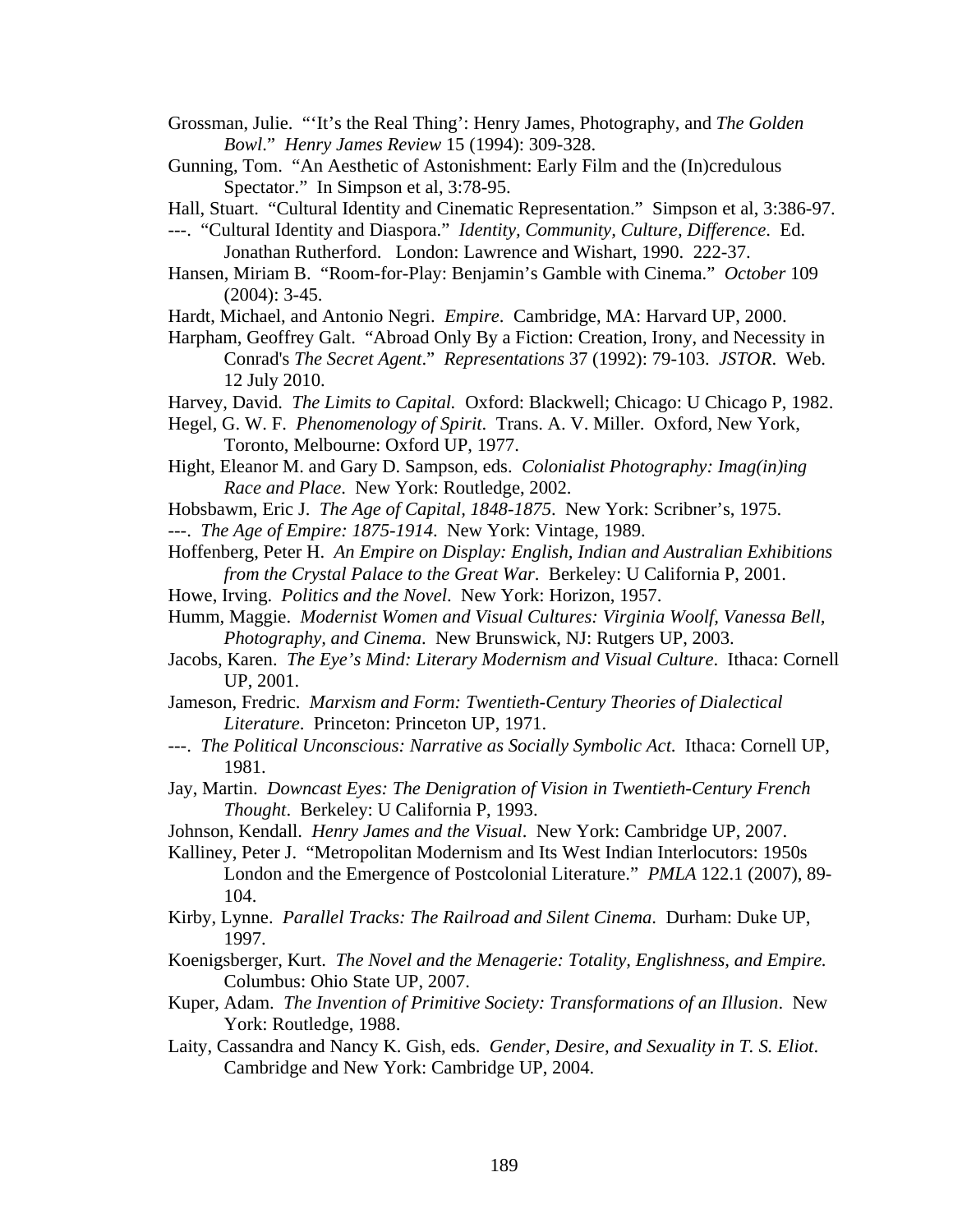- Levenson, Michael H. *A Genealogy of Modernism: A Study of English Literary Doctrine 1908-1922*. New York: Cambridge UP, 1984.
- Levin, Harry. "What Was Modernism?" *Refractions: Essays in Comparative Literature.*  New York and Oxford: Oxford UP, 1966. 271-95.
- Lewis, Pericles. *The Cambridge Introduction to Modernism*. New York: Cambridge UP, 2007.
- Li, Victor. *The Neo-Primitivist Turn: Critical Reflections on Alterity, Culture, and Modernity*. Toronto: U Toronto P, 2006.
- Logan, Peter Melville. *Victorian Fetishism: Intellectuals and Primitives.* Albany: State U New York P, 2009.
- Luhmann, Niklas. "The Individuality of the Individual: Historical Meanings and Contemporary Problems." *Reconstructing Individualism*. Ed. Thomas C. Heller, Morton Sosna, and David E. Wellbery. Stanford: Stanford UP, 1986. 313-25.
- Lukács, Georg. "The Crisis of Bourgeois Realism." *The Historical Novel*. Trans. Hannah and Stanley Mitchell. Lincoln: U Nebraska P, 1983. 171-250.
- ---. *The Theory of the Novel*. Trans. Anna Bostock. Cambridge, MA: MIT P, 1971.
- MacKenzie, John M. "The Popular Culture of Empire in Britain." *The Oxford History of the British Empire*. 5 vols. Ed. Wm. Roger Louis. New York: Oxford UP, 1999. 4: 212-31.
- Manganaro, Marc. *Culture, 1922: The Emergence of a Concept*. Princeton: Princeton UP, 2002.
- Mao, Douglas. *Fateful Beauty: Aesthetic Environments, Juvenile Development, and Literature 1860-1960*. Princeton: Princeton UP, 2008.
- Mao, Douglas, and Rebecca L. Walkowitz. "The New Modernist Studies." *PMLA* 123.3 (2008): 737-48.
- Marcus, Laura. "Film." *A Companion to Modernist Literature and Culture*. Ed. David Bradshaw and Kevin J. H. Dettmar. Malden, MA: Blackwell, 2004. 250-7.
- ---. *The Tenth Muse: Writing about Cinema in the Modernist Period*. New York: Oxford UP, 2007.
- Marez, Curtis. "The Other Addict: Reflections on Colonialism and Oscar Wilde's Opium Smoke Screen." *ELH* 64.1 (1997): 257-87. *Project Muse*. Web. 5 May 2010.
- Marsh, Joss. "Spectacle." *A Companion to Victorian Literature and Culture*. Ed. Herbert F. Tucker. Malden, MA: Blackwell, 1999. 276-88.
- Matz, Jesse. *Literary Impressionism and Modernist Aesthetics.* Cambridge and New York: Cambridge UP, 2001.
- Maxwell, Anne. *Colonial Photography and Exhibitions: Representations of the "Native" and the Making of European Identities*. New York: Leicester UP, 1999.
- McCabe, Susan. *Cinematic Modernism: Modernist Poetry and Film*. New York: Cambridge UP, 2005.
- McClintock, Anne. *Imperial Leather: Race, Gender, and Sexuality in the Colonial Contest.* London and New York: Routledge, 1995.
- McLaughlin, Joseph. *Writing the Urban Jungle: Reading Empire in London from Doyle to Eliot.* Charlottesville: UP Virginia, 2000.
- Memmi, Albert. *The Colonizer and the Colonized*. Trans. Howard Greenfeld. New York: Orion P, 1965.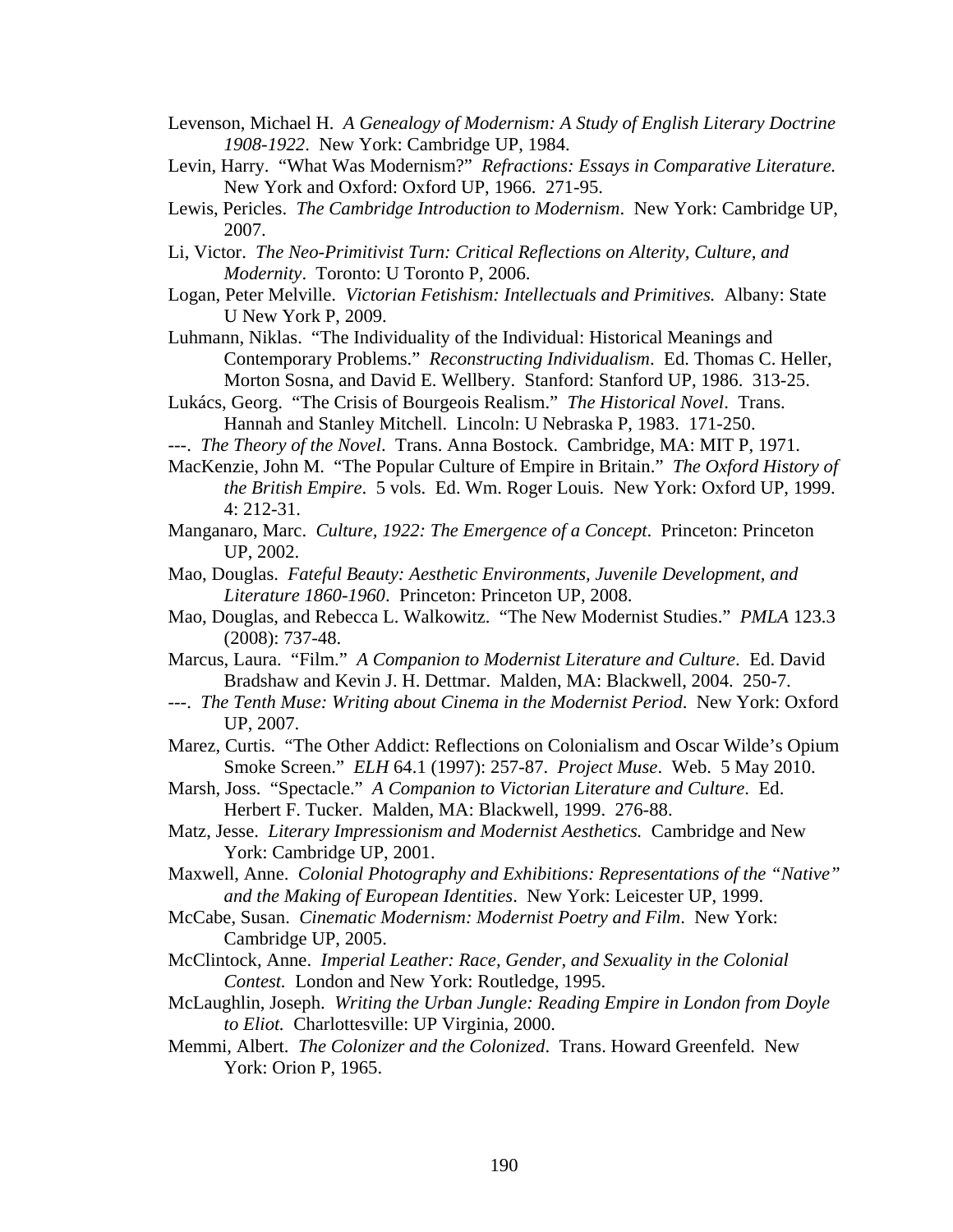- Menand, Louis. *Discovering Modernism: T. S. Eliot and His Context*. 2nd ed. New York: Oxford UP, 2007.
- Miller, J. Hillis. "The 'Grafted Image: James on Illustration." *Henry James's New York Edition: The Construction of Authorship*. Ed. David McWhirter. Stanford: Stanford UP, 1995. 138-41.
- Minh-ha, Trinh T. "Outside In Inside Out." Simpson et al, 3:375-85.
- Mirzoeff, Nicholas. "On Visuality." *Journal of Visual Culture* 5.1 (2006): 53-79. *SAGE Journals Online*. Web. 9 March 2009.
- Mitchell, Timothy. "Orientalism and the Exhibitionary Order." *Colonialism and Culture*. Ed. Nicholas B. Dirks. Ann Arbor: U Michigan P, 1992. 289-318.
- Mitchell, W. J. T. *Iconology: Image, Text, Ideology*. Chicago: U Chicago P, 1986.
- ---. "An Interview with W. J. T. Mitchell." Dikovitskaya 238-57.
- ---. *Picture Theory*. Chicago: U Chicago P, 1994.
- ---. *What Do Pictures Want?* Chicago: U Chicago P, 2005.
- Monteiro, George. "Realization in Henry James' 'The Real Thing.'" *American Literary Realism* 36.1 (2003): 40-50.
- Moretti, Franco. *Graphs, Maps, Trees: Abstract Models for a Literary Theory*. New York and London: Verso, 2005.
- Nadel, Ira B. "Visual Culture: The Photo Frontispiece to the New York Edition." *Henry James's New York Edition: The Construction of Authorship*. Ed. David McWhirter. Stanford: Stanford UP, 1995. 90-108.
- Nead, Lynda. *The Haunted Gallery: Painting, Photography, Film c.1900*. New Haven: Yale UP, 2007.
- Nealon, Jeffrey T. *Alterity Politics: Ethics and Performative Subjectivity*. Durham: Duke UP, 1998.
- Nicholls, Peter. *Modernisms: A Literary Guide*. Berkeley: U California P, 1995.
- North, Michael. *Camera Works: Photography and the Twentieth-Century Word*. New York: Oxford UP, 2005.
- ---. "Eliot, Lukács, and the Politics of Modernism." *T. S. Eliot: The Modernist in History*. Ed. Ronald Bush. New York: Cambridge UP, 1991. 169-90.
- ---. *Reading 1922: A Return to the Scene of the Modern*. New York: Oxford UP, 1999.
- Nunokawa, Jeff. *The Afterlife of Property: Domestic Security and the Victorian Novel* (Princeton: Princeton UP, 1994.
- ---. *Tame Passions of Wilde: Styles of Manageable Desire*. Oxford and Princeton: Princeton UP, 2003.
- Obstfeld, Maurice, and Alan M. Taylor. *Global Capital Markets: Integration, Crisis, and Growth*. New York: Cambridge UP, 2004.
- Orvell, Miles. *The Real Thing: Imitation and Authenticity in American Culture, 1880- 1940*. Chapel Hill and London: U North Carolina P, 1989.
- Otten, Thomas J. "Slashing Henry James (On Painting and Political Economy, Circa 1900)." *The Yale Journal of Criticism* 13.2 (2000): 293-320. *Project Muse*. Web. 7 March 2008.
- Osborne, Peter. *Traveling Light: Photography, Travel, and Visual Culture*. New York: Manchester UP, 2000.
- Posnock, Ross. *The Trial of Curiosity: Henry James, William James, and the Challenge of Modernity.* New York: Oxford UP, 1991.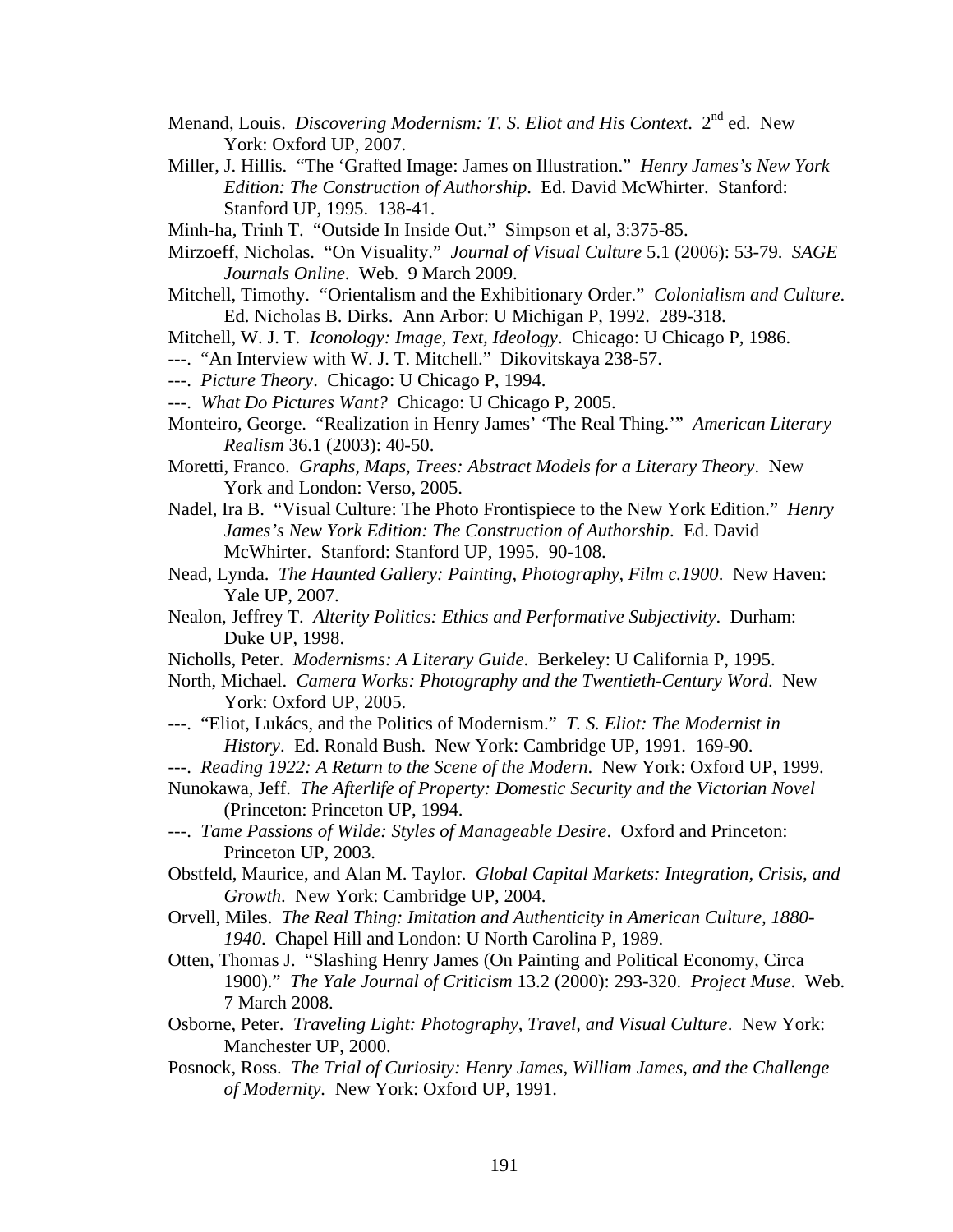- Pratt, Mary Louise. *Imperial Eyes: Writing and Transculturation*. New York: Routledge, 1992.
- Richards, Thomas. *Imperial Archive: Knowledge and the Fantasy of Empire*. London and New York: Verso, 1993.
- Rorty, Richard. *Philosophy and the Mirror of Nature*. Princeton: Princeton UP, 1979.
- Ryan, James R. *Picturing Empire: Photography and the Visualization of the British Empire*. Chicago: U Chicago P, 1997.
- Said, Edward W. *Culture and Imperialism*. New York: Vintage, 1993.
- ---. *Orientalism.* 25<sup>th</sup> Anniversary Edition. New York: Vintage, 2004.
- Sartre, Jean-Paul. *Colonialism and Neocolonialism*. Trans. Azzedine Haddour, Steve Brewer, and Terry McWilliams. New York: Routledge, 2001.
- Sedgwick, Eve Kosofky. *Touching Feeling: Pedagogy, Affect, Performativity.* Durham: Duke UP, 2003.
- Shumway, David R. "Authenticity, Stardom, and Rock & Roll." *Modernism/Modernity* 14:3 (2007): 527-33.
- Simpson, Philip, Andre Utterson, and K. J. Shepherdson, eds. *Film Theory: Critical Concepts in Media and Cultural Studies*. 4 vols. New York: Routledge, 2004.
- Sinfield, Alan. *The Wilde Century: Effeminacy, Oscar Wilde, and the Queer Moment*. New York: Columbia UP, 1994.
- Spector, Robert D. "Irony as Theme: Conrad's *The Secret Agent*." *Conrad:* The Secret Agent: *A Casebook*. Ed. Ian Watt. London: Macmillan, 1973. 166-9.
- Sprott, W. J. H. "Forster as a Humanist." *Aspects of E. M. Forster: Essays and Recollections for His Ninetieth Birthday*. Ed. Oliver Stallybrass. New York: Harcourt, 1969. 73-80.
- Stagl, Justin. *A History of Curiosity: The Theory of Travel 1550-1800*. Amsterdam: Harwood Academic Publishers, 1995.
- Taylor, Charles. *The Ethics of Authenticity*. Cambridge, MA: Harvard UP, 1991.
- ---. "The Politics of Recognition." *Multiculturalism: Examining the Politics of Recognition*. Ed. Amy Gutmann. Princeton: Princeton UP, 1994. 25-73.
- Thacker, Andrew. "'Mad after Foreign Notions': Ezra Pound, Imagism, and the Geography of the Orient." *Geographies of Modernism: Literatures, Cultures, Spaces*. Ed. Peter Brooker and Andrew Thacker. New York: Routledge, 2005. 31-42.
- Torgovnick, Marianna. *Gone Primitive: Savage Intellects, Modern Lives*. Chicago: U Chicago P, 1990.
- Trilling, Lionel. *E. M. Forster.* New York: New Directions, 1965.
- ---. *Sincerity and Authenticity*. Cambridge, MA: Harvard UP, 1971.
- Trotter, David. "T. S. Eliot and Cinema." *Modernism/Modernity* 13.2 (2006): 237-65.
- "Visual Culture Questionnaire." *October* 77 (Summer 1996): 25-70. *JSTOR*. Web. 11 August 2009.
- Walkowitz, Rebecca L. *Cosmopolitan Style: Modernism beyond the Nation*. New York: Columbia UP, 2006.
- Watt, Ian. *Conrad in the Nineteenth Century*. Berkeley: U California P, 1981.
- Wellek, René. *A History of Modern Criticism: 1750-1950, Volume 4: The Later Nineteenth Century*. New Haven: Yale UP, 1965.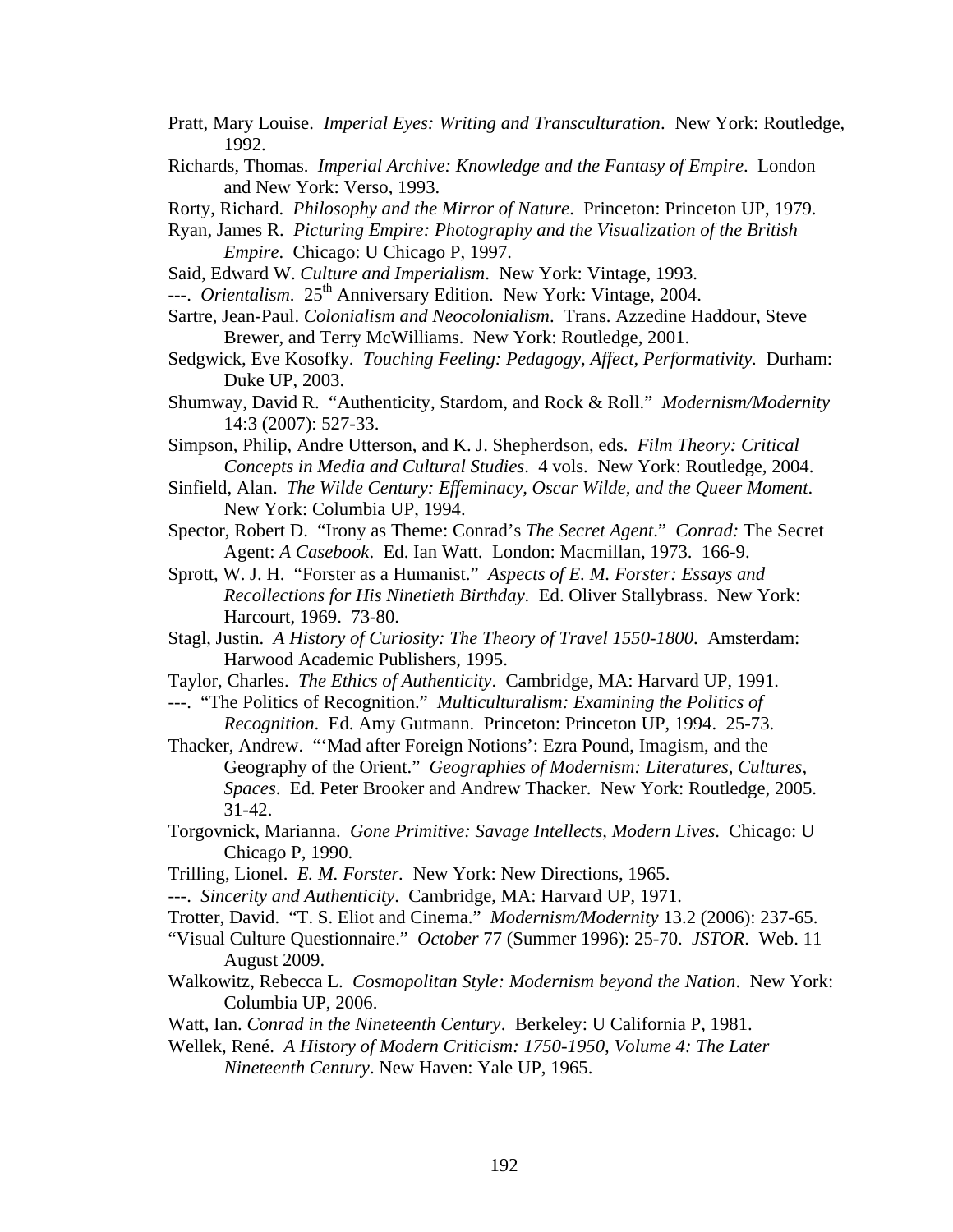- Williams, Raymond. "Metropolitan Perceptions and the Emergence of Modernism." *Politics of Modernism: Against the New Conformists*. Ed. Tony Pinkney. London and New York: Verso, 1989. 37-48.
- Wilmer, Clive. "The Later Fortunes of Impersonality: 'Tradition and the Individual Talent' and Postwar Poetry." *T. S. Eliot and the Concept of Tradition*. Ed. Giovanni Cianci and Jason Harding. New York: Cambridge UP, 2007. 58-72.
- Wilson, A. N. *After the Victorians: The Decline of Britain in the World.* New York: Picador, 2005.
- Wollaeger, Mark. *Joseph Conrad and the Fictions of Skepticism*. Stanford: Stanford UP, 1990.
- ---. *Modernism, Media, and Propaganda: British Narrative from 1900-1945*. Princeton: Princeton UP, 2006.
- Zimring, Rishona. "Conrad's Pornography Shop." *Modern Fiction Studies* 43.2 (1997): 319-48. *Project Muse*. Web. 3 June 2010.
- Žižek, Slavoj. "Enjoy Your Nation as Yourself!" *Tarrying with the Negative: Kant, Hegel, and the Critique of Ideology*. Durham: Duke UP, 1993. 200-37.